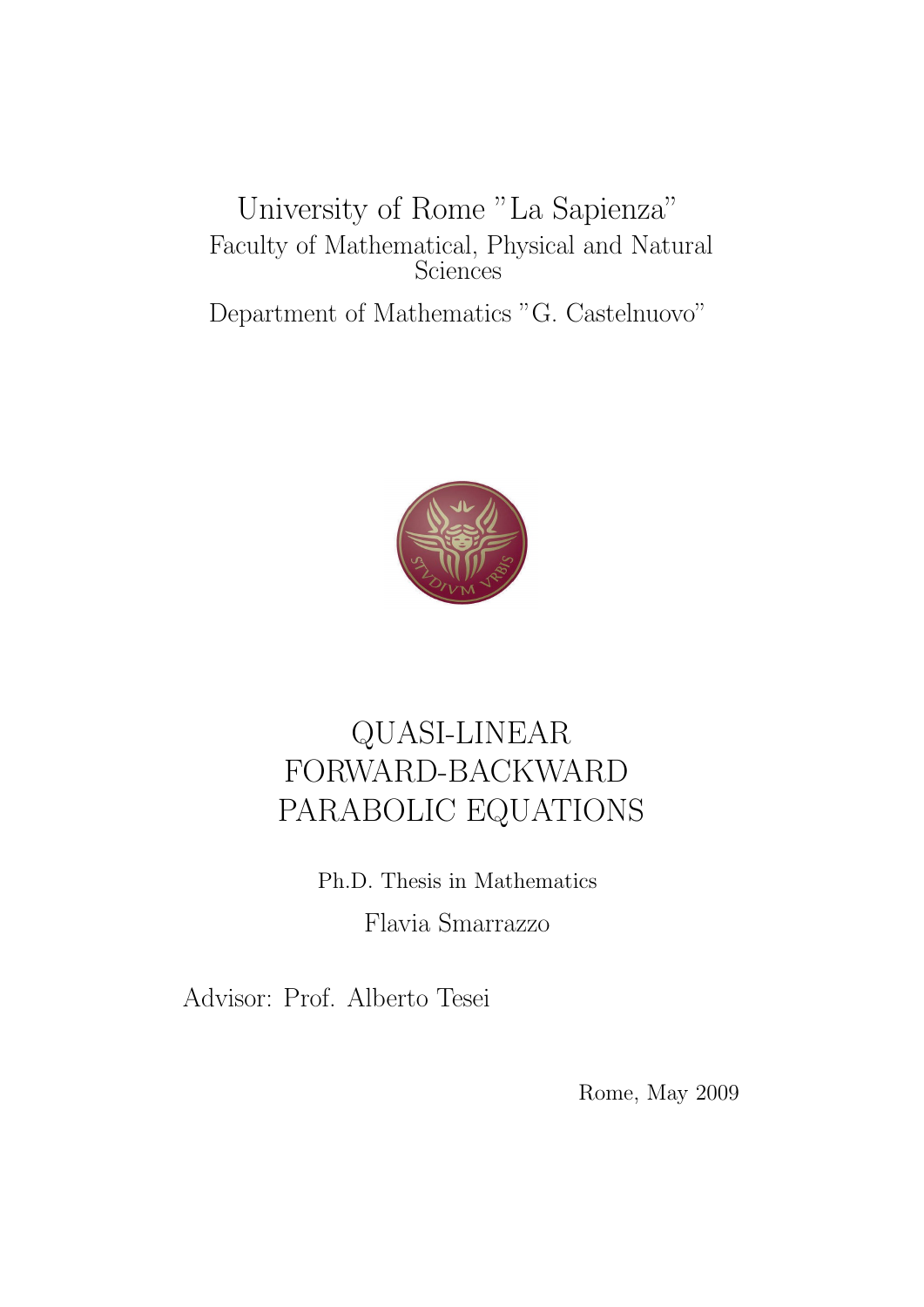# **Contents**

## Introduction 2

| 1        |     | On a Class of Equations with Variable Parabolicity                                      |     |
|----------|-----|-----------------------------------------------------------------------------------------|-----|
|          |     | <b>Direction</b>                                                                        | 16  |
|          | 1.1 |                                                                                         | 16  |
|          |     | 1.1.1                                                                                   | 16  |
|          |     | 1.1.2                                                                                   | 19  |
|          | 1.2 | Mathematical framework and results                                                      | 27  |
|          |     | 1.2.1                                                                                   | 27  |
|          |     | 1.2.2<br>Vanishing viscosity limit                                                      | 29  |
|          |     | 1.2.3                                                                                   | 31  |
|          |     | 1.2.4<br>Singular term $\ldots \ldots \ldots \ldots \ldots \ldots \ldots$               | 33  |
|          | 1.3 | Viscous regularization: Proofs                                                          | 35  |
|          | 1.4 | Vanishing viscosity limit: Proofs                                                       | 37  |
|          | 1.5 | Regular term: Proofs                                                                    | 38  |
|          | 1.6 | Singular term: Proofs $\ldots \ldots \ldots \ldots \ldots \ldots \ldots$                | 47  |
| $\bf{2}$ |     | Degenerate pseudoparabolic regularization                                               |     |
|          |     | of a forward-backward parabolic equation                                                | 54  |
|          | 2.1 |                                                                                         | 54  |
|          | 2.2 | Mathematical framework and results                                                      | 57  |
|          |     | 2.2.1                                                                                   | 57  |
|          |     | 2.2.2                                                                                   | 60  |
|          |     | 2.2.3                                                                                   | 61  |
|          | 2.3 |                                                                                         | 65  |
|          | 2.4 | Vanishing Viscosity Limit: proofs                                                       | 81  |
|          | 2.5 |                                                                                         | 94  |
|          |     |                                                                                         |     |
| 3        |     | Long-time behaviour of solutions to a forward-backward                                  |     |
|          |     | parabolic equation                                                                      | 105 |
|          | 3.1 |                                                                                         |     |
|          | 3.2 | Outline of results $\ldots \ldots \ldots \ldots \ldots \ldots \ldots \ldots \ldots 107$ |     |
|          | 3.3 | Mathematical frameworks and results 114                                                 |     |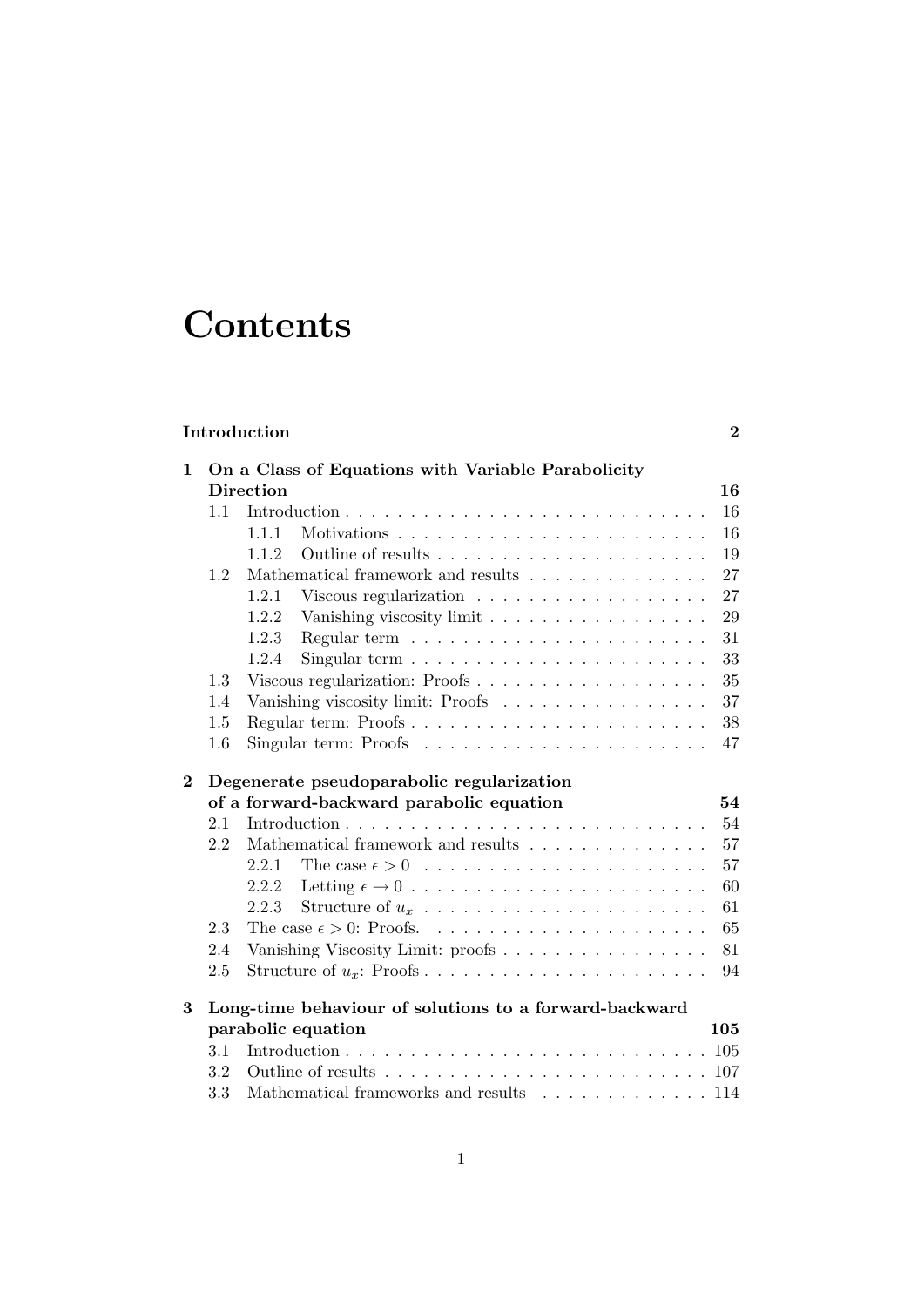|     | 3.3.1 A priori estimates $\ldots \ldots \ldots \ldots \ldots \ldots \ldots 114$   |  |
|-----|-----------------------------------------------------------------------------------|--|
|     | 3.3.2 Large-time behaviour of weak entropy solutions $\ldots$ 115                 |  |
| 3.4 | Proof of results of Subsection 3.3.1 and improved results on                      |  |
|     | the Sobolev regularization $\ldots \ldots \ldots \ldots \ldots \ldots \ldots 118$ |  |
|     |                                                                                   |  |
|     | 3.4.2 More about the Sobolev regularization and the                               |  |
|     | vanishing viscosity limit $\ldots \ldots \ldots \ldots \ldots \ldots 125$         |  |
|     |                                                                                   |  |
| 3.5 |                                                                                   |  |
|     |                                                                                   |  |
|     | 4 Long-time behaviour of two-phase solutions<br>142                               |  |
| 4.1 |                                                                                   |  |
|     | 4.1.1 Motivations and related problems 143                                        |  |
| 42  | Mathematical framework and results 145                                            |  |
|     | 4.2.1 Properties and Basic Estimates 145                                          |  |
|     |                                                                                   |  |
| 4.3 |                                                                                   |  |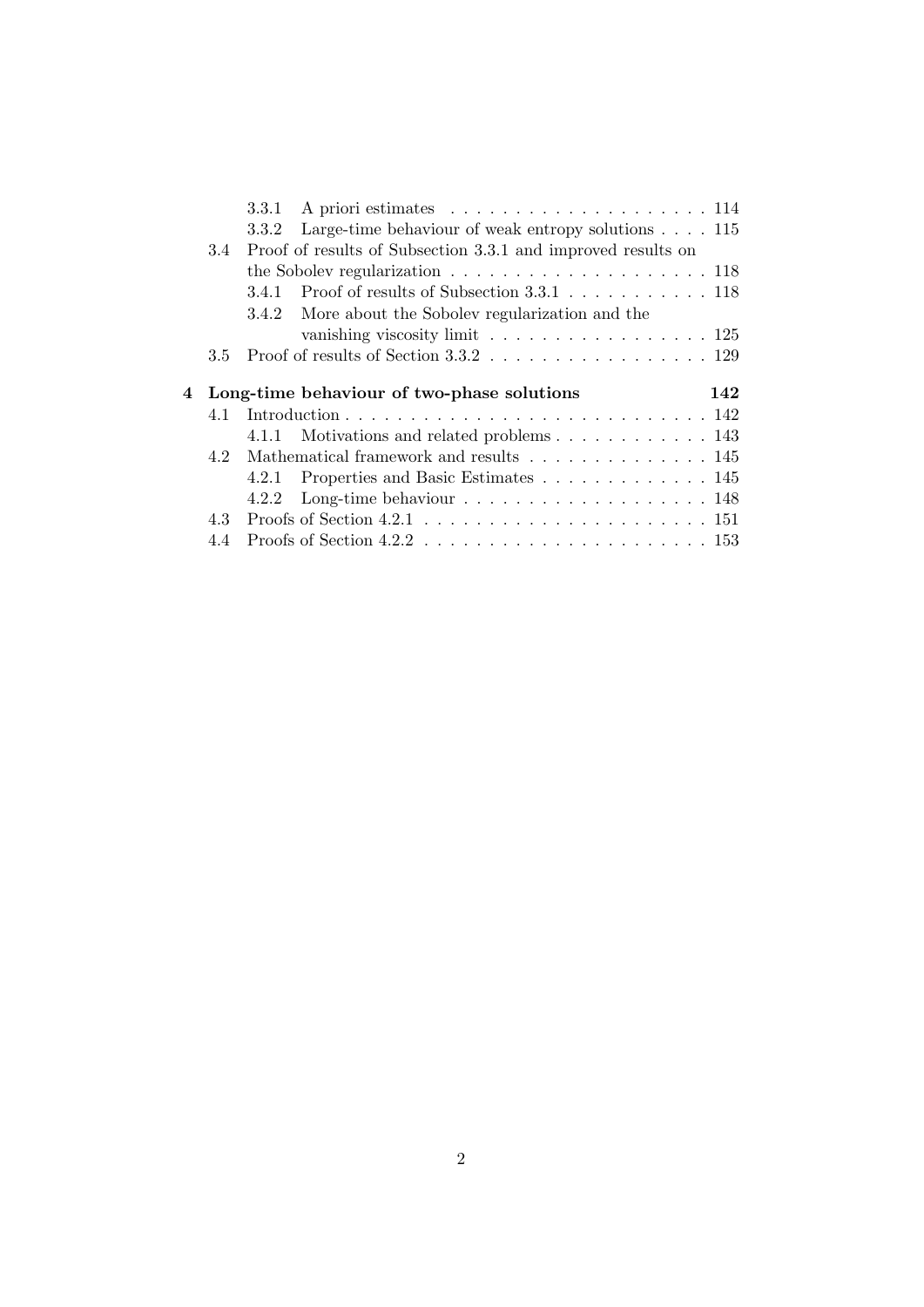## Introduction

The initial-boundary value problem for the quasi-linear diffusion equation

$$
u_t = \Delta \phi(u) \tag{1}
$$

has a unique solution if the function  $\phi$  is monotone increasing with  $\phi' \geq$  $c > 0$ , such solution being, roughly speaking, as smooth as the function  $\phi$ ([Be], [LSU]). On the other hand, if  $\phi' \leq c < 0$ , equation (1) is of *backward* parabolic type and, in view of the smoothing effect, the initial-boundary value problem for such an equation is in general ill-posed, since it may have a solution only for special initial data ([Pay]).

In this thesis we consider non-linearities  $\phi$  whose main feature is their non-monotone character. In this case equation (1) is said to be a *forward*backward parabolic equation, since it is well-posed forward in time at points such that  $\phi'(s) > 0$ , whereas it is ill-posed (forward in time) where  $\phi'(s) < 0$ . For, in the following the intervals where  $\phi' > 0$  will be referred to as the stable phases, and the intervals where  $\phi' < 0$  as the *unstable* phases of equation (1).

Most non-linearities  $\phi$  considered in the literature belong to two different classes:

(*i*) a *cubic-like*  $\phi$  satisfying the assumption

(H<sub>1</sub>)  

$$
\begin{cases}\n\phi(s) \to \pm \infty \text{ as } s \to \pm \infty, \\
\phi'(s) > 0 \text{ if } s < b \text{ and } s > c, \\
\phi'(s) < 0 \text{ if } b < s < c, \\
\phi''(b) \neq 0, \phi''(c) \neq 0, \\
A := \phi(c) < \phi(b) =: B\n\end{cases}
$$

(see Fig.1);

(ii) a function  $\phi$  with *degeneration at infinity*, which satisfies the following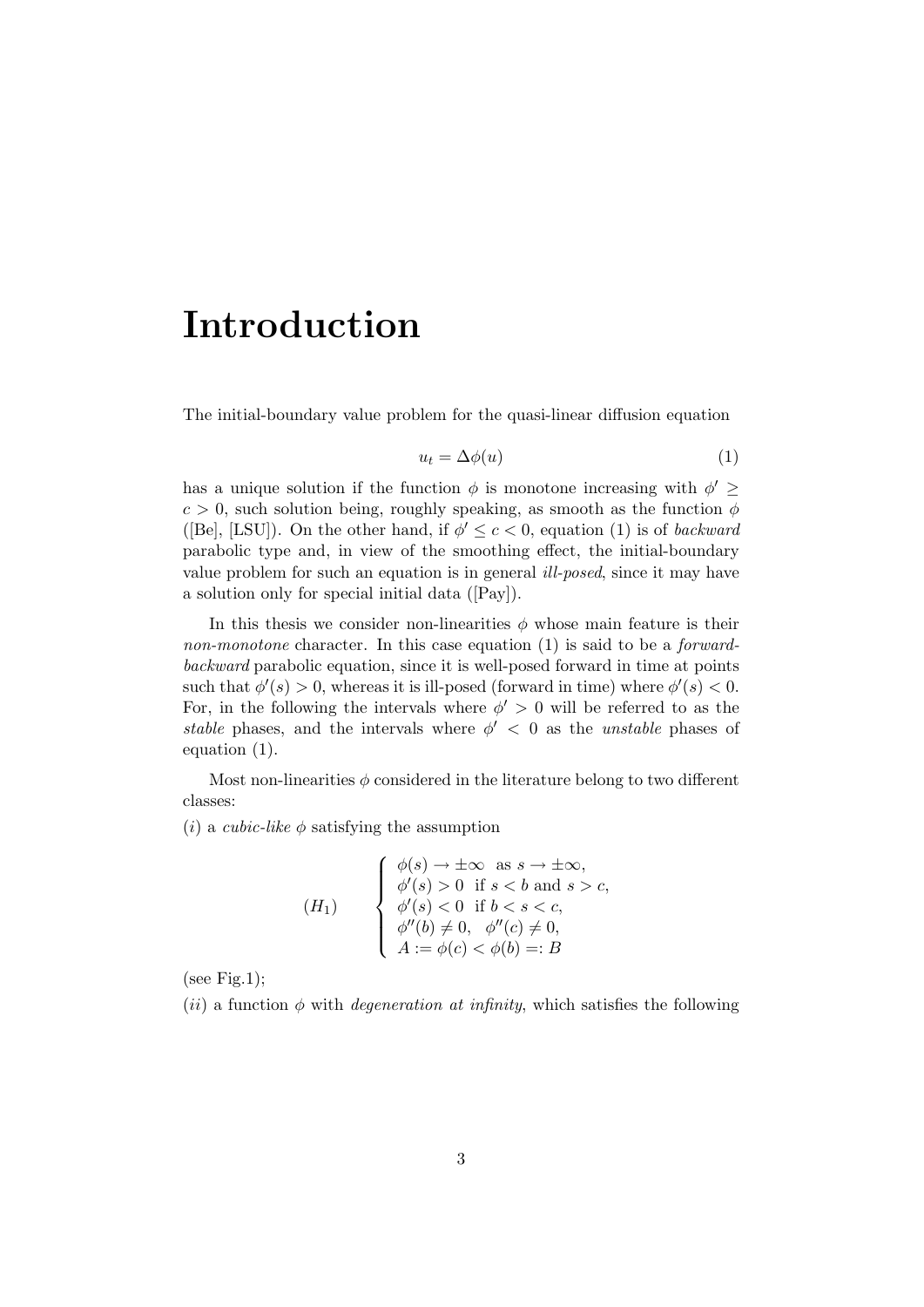assumption:

$$
(H_2) \quad \begin{cases} \phi(s) > 0 & \text{if } s > 0, \ \phi(s) = -\phi(-s) & \text{if } s < 0, \\ \phi(0) = 0 & \text{and } \phi(s) \to 0 \text{ as } s \to +\infty, \\ \phi \in L^p(\mathbb{R}) & \text{for some } p \in [1, \infty), \\ \phi'(s) > 0 & \text{if } 0 \le s < 1, \ \phi'(s) < 0 & \text{if } s > 1, \\ \phi(1) = 1, \ \phi''(1) \neq 0 & \end{cases}
$$

(see Fig.2). Both types are suggested by specific physical and biological models, as discussed in the following subsection.



Figure 1: Assumption  $(H_1)$ .

### Motivations

Forward-backward parabolic equations with a cubic-like  $\phi$  naturally arise in the theory of phase transitions. In this context the function  $u$  represents the phase field, whose values characterize the difference between the two phases (e.g., see [BS]). Therefore the half-lines  $(-\infty, b)$  and  $(c, \infty)$  correspond to stable phases, the interval  $(b, c)$  to an unstable phase  $(e.g.,\text{ see }[MTT])$ , and equation (1) describes the dynamics of transition between stable phases.

Concerning assumption  $(H_2)$ , various physical and biological phenomena modelled by means of equation (1) have been proposed in the literature, e.g. a continuum model for movements of biological organisms ([HPO]), and a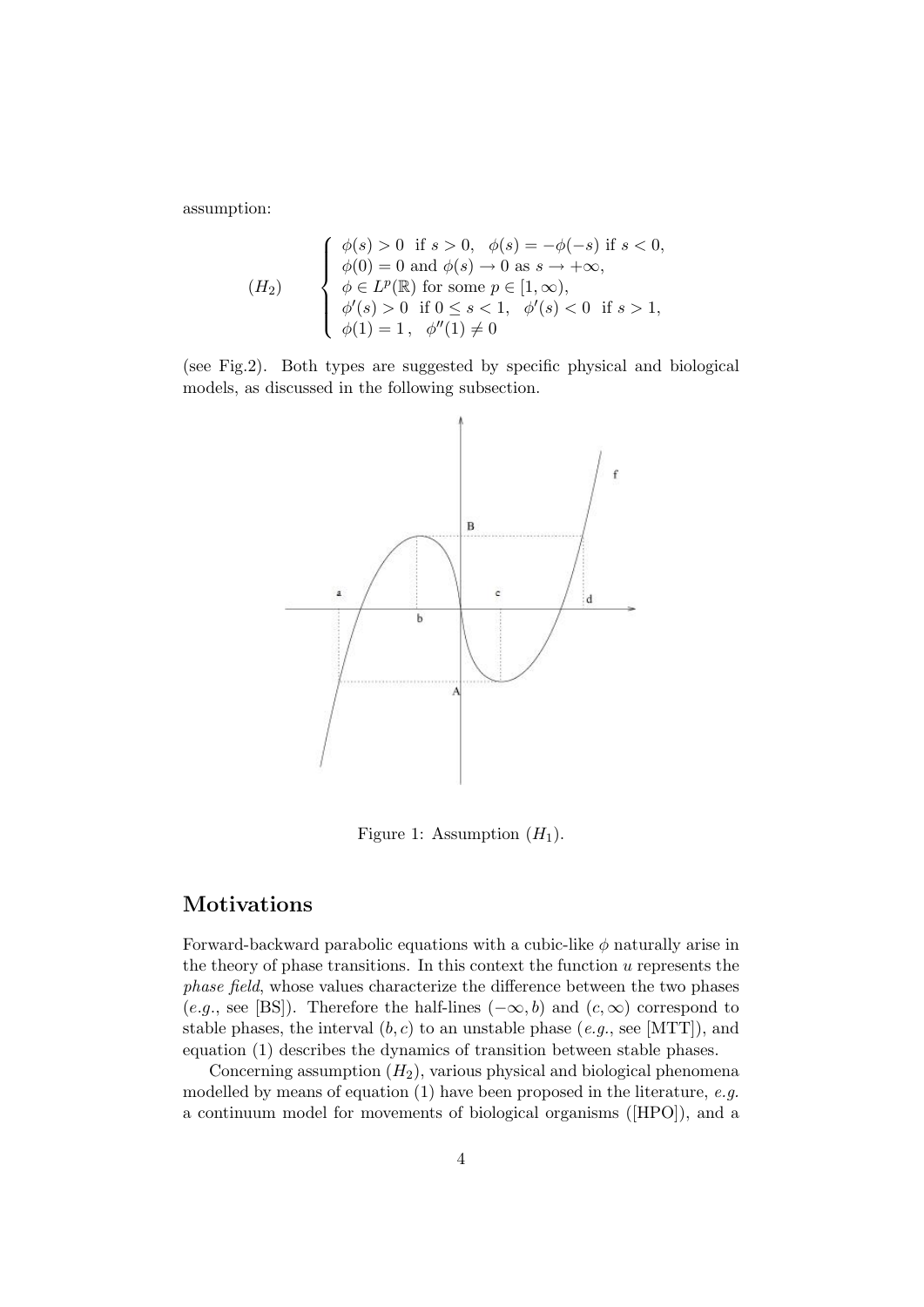

Figure 2: Assumption  $(H_2)$ .

continuous approximation to a discrete model for aggregating populations ([Pa]). In the latter case a typical choice of the function  $\phi$  is

$$
\phi(u) = u \exp(-u),
$$

where the unknown  $u \geq 0$  represents the population density, while the transition probability (namely, the probability that an individual moves from its location)  $p(u) = \exp(-u)$  models aggregation phenomena, for it is a decreasing function of u.

An independent, relevant motivation to study equation (1) subject to assumption  $(H_2)$  comes from the context of image processing. In 1990 P. Perona and J. Malik introduced an edge enhancement model, with the aim of denoising a given image  $u_0$  while at the same time controlling blurring ([PM]). The non-linear diffusion equation they proposed, thereafter known as the Perona-Malik equation, reads

$$
z_t = \operatorname{div} \left[ \sigma(|\nabla z|) \nabla z \right]. \tag{2}
$$

Typical choices of the function  $\sigma$  are  $\sigma(s) = (1 + s^2)^{-1}$ ,  $\sigma(s) = \exp(-s)$ . In the one-dimensional case, the equation reduces to

$$
z_t = [\phi(z_x)]_x,\tag{3}
$$

with  $\phi(s) = s(1+s^2)^{-1}$  or  $\phi(s) = s \exp(-s)$ . Deriving equation (3) with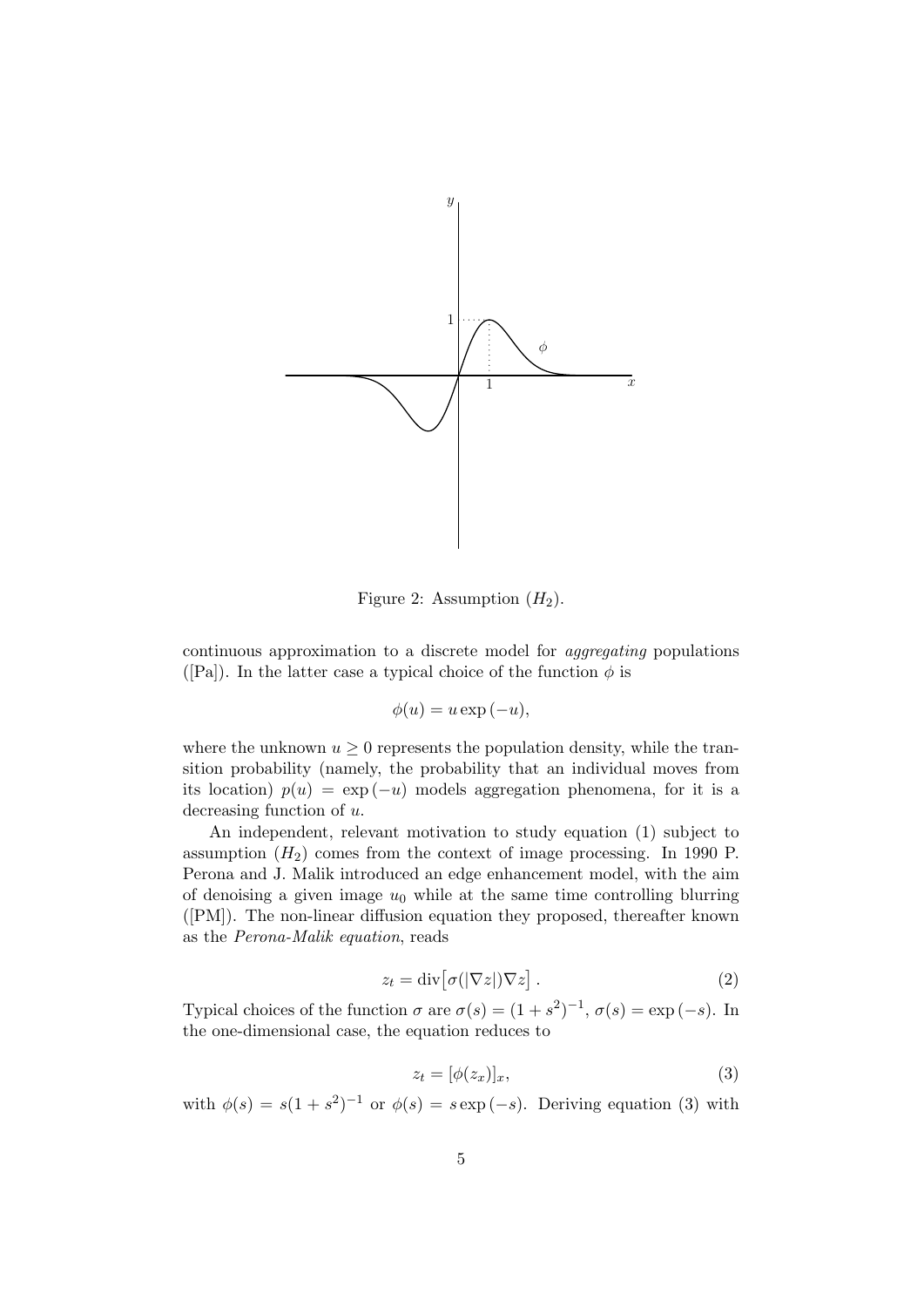respect to x and setting  $u := z_x$  formally gives equation (1), with  $\phi$  satisfying assumption  $(H_2)$ .

In [BBDU] equation (3) arises as a mathematical model for heat transfer in a stably stratified turbolent shear flow. Here the temperature  $w \geq 0$ satisfies the equation

$$
w_t = [kw_x]_x , \t\t(4)
$$

and under fixed external conditions the function k only depends on the gradient of the temperature, namely

$$
k = \sigma(w_x). \tag{5}
$$

Moreover, a typical choice of the function  $\sigma$  is  $\sigma(s) = \frac{A}{B+s^2}$ . Setting  $\phi(s) :=$  $s\sigma(s)$  and combining (4)-(5) gives equation (3).

Finally, let us also mention that equation (3) with assumption  $(H_2)$  can be regarded as the formal  $L^2$ -gradient system associated with a *nonconvex* energy density  $\psi$  in one space dimension (in this case  $\phi = \psi'$ ) of the form  $\psi(s) = \log(1+s^2)$  ([BFG]). Analogously, the choice of the *double well* potential  $\psi(s) = (1 - s^2)^2$  leads naturally to equation (3) for a cubic-like  $\phi$ satisfying assumption  $(H_1)$ . Therefore the dynamics described by (3) (hence by equation (1)) in one space dimension is relevant to various settings, where nonconvex functionals arise (in this respect, see [Mü] for motivations in nonlinear elasticity).

### How to regularize?

As already remarked, the lack of forward parabolicity in equation (1) under both assumptions  $(H_1) - (H_2)$  gives rise to ill-posed problems. As a consequence, both development of singularities and lack of regularity can be expected, when considering initial data  $u_0$  which take values in the unstable phase.

As a matter of fact, existence of solutions to the Neumann initial-boundary value problem for the Perona-Malik equation (3) has been proven if the derivative of the initial datum  $u_0$  takes values in the stable phase ([KK]), while for large values of  $|u'_0|$  no global  $C^1$ -solution exists ([G], [K]). This shows that even local existence of solutions (in some suitable functional space) to the initial-boundary value problem for equation  $(1)$  (or  $(3)$ ) is a non-trivial problem (in this connection see also the numerical experiments in [BFG], [FGP], [NMS] and [SSW]).

On the other hand, the uniqueness problem is even more cumbersome. In the pioneering work [H] it was shown that, concerning the Neumann initial-boundary value problem for equation (3), infinitely many weak  $L^2$ solutions can be constructed, if  $\phi$  is a non-monotone piecewise linear function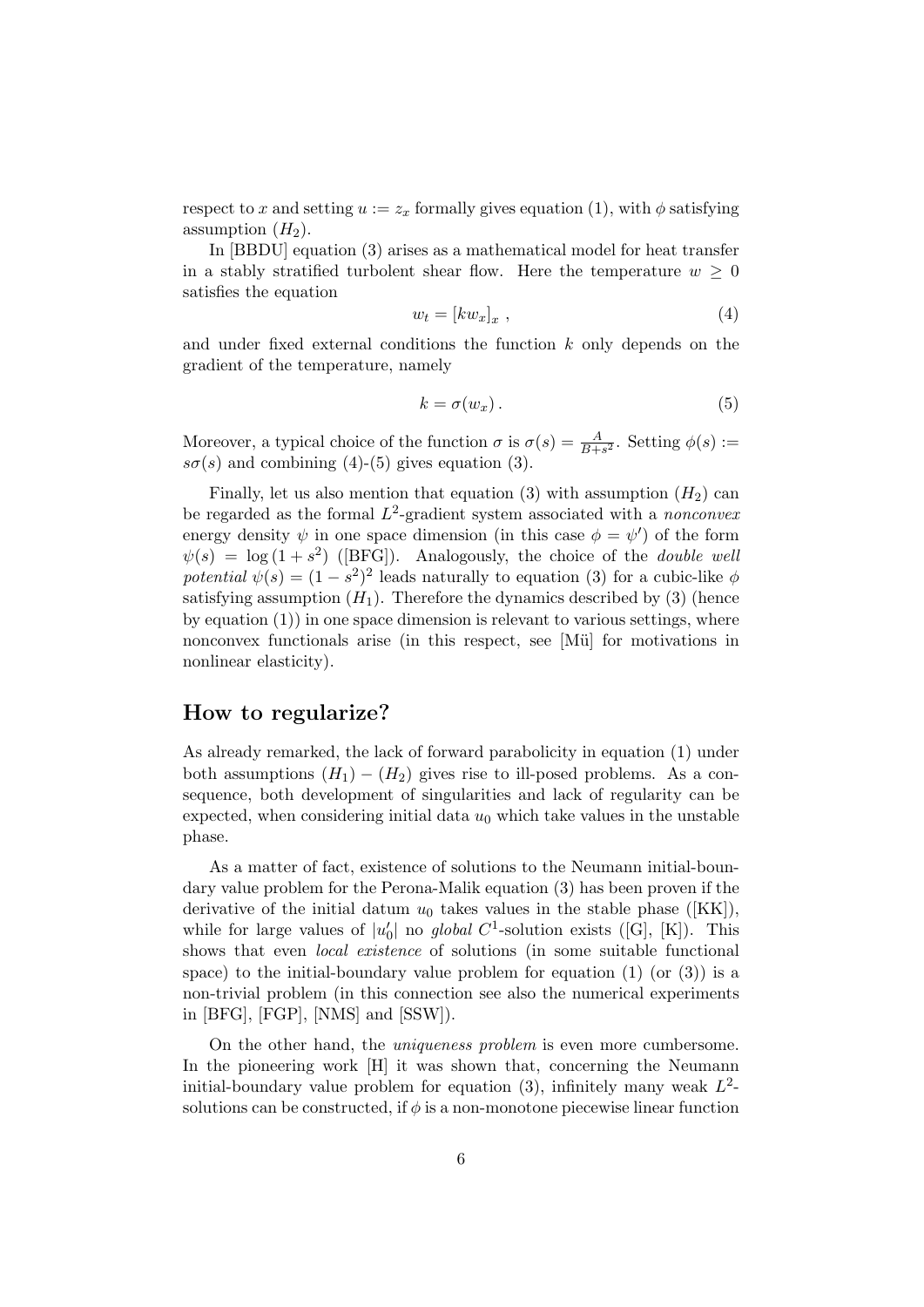satisfying the coercivity condition  $s\phi(s) \geq cs^2$  for some constant  $c > 0$ . This yields existence of infinitely many weak solutions to the forward-backward equation (1) under assumption  $(H_1)$ . Although the assumptions in [H] are not satisfied if  $(H_2)$  holds, even in this case a general nonuniqueness result has been proven. In fact, the existence of infinitely many weak  $W^{1,\infty}$ . solutions for equation (3) (thus the existence of infinitely many  $L^{\infty}$ -solutions for equation (1)) under assumption  $(H_2)$  was proven in [Z]. The techniques used in [Z] consist in rephrasing the Neumann problem for equation (3) into a partial differential inclusion problem, and are very different from ours (see the subsection below).

When dealing with phenomena as above, a widely accepted idea is that ill-posedness derives from neglecting some relevant information in the modelling of the physical phenomenon. Hence a general strategy is to restore this information by introducing additional relations, which define a restricted class of admissible solutions where the problem is expectedly well-posed. To this purpose, a natural approach to address equations  $(1), (3)$  is to modify the equation (and perhaps the boundary conditions) by introducing some physically sensible regularization which leads to a well-posed problem. Then the problem that arises is to describe the limiting points of the family of approximate solutions as the regularization parameter goes to zero. A natural question is whether such limiting points, obtained by means of the approximating process, define solutions (in some suitable sense depending on the regularization itself) to the initial-boundary value problem for the original ill-posed equation.

In this general framework, different regularizations have been proposed and investigated. Among them, let us first mention the fourth-order regularization, which leads to the Cahn-Hilliard equation

$$
u_t = \Delta[\phi(u) - \varepsilon \Delta u]. \tag{6}
$$

Equation (6) was introduced by Cahn in [C] for a non-linearity  $\phi$  satisfying assumption  $(H_1)$ , with the aim to describe isothermal phase separation of binary mixture quenched into an unstable homogeneous state.

Regularization (6) was used in [Sl] to address both the Dirichlet and Neumann initial-boundary value problems for equation (3), when  $\phi$  satisfies assumption  $(H_1)$  (see [BFG] for the case  $(H_2)$ ). Using the Young measure representation of composite weak limits (e.g., see [GMS], [E2], [V]), it was proven that the family of approximate solutions to the regularized problems for (6) converges to a measure-valued solution of the initial-boundary value problem for the original unperturbed equation (3) (in this connection see also [Pl4]). Such a result is not surprising, for Young measures - and consequently measure-valued solutions - naturally arise when describing rapid oscillations that may appear in the limiting behaviour of solutions to nonlinear evolution equations ([D], [RH]).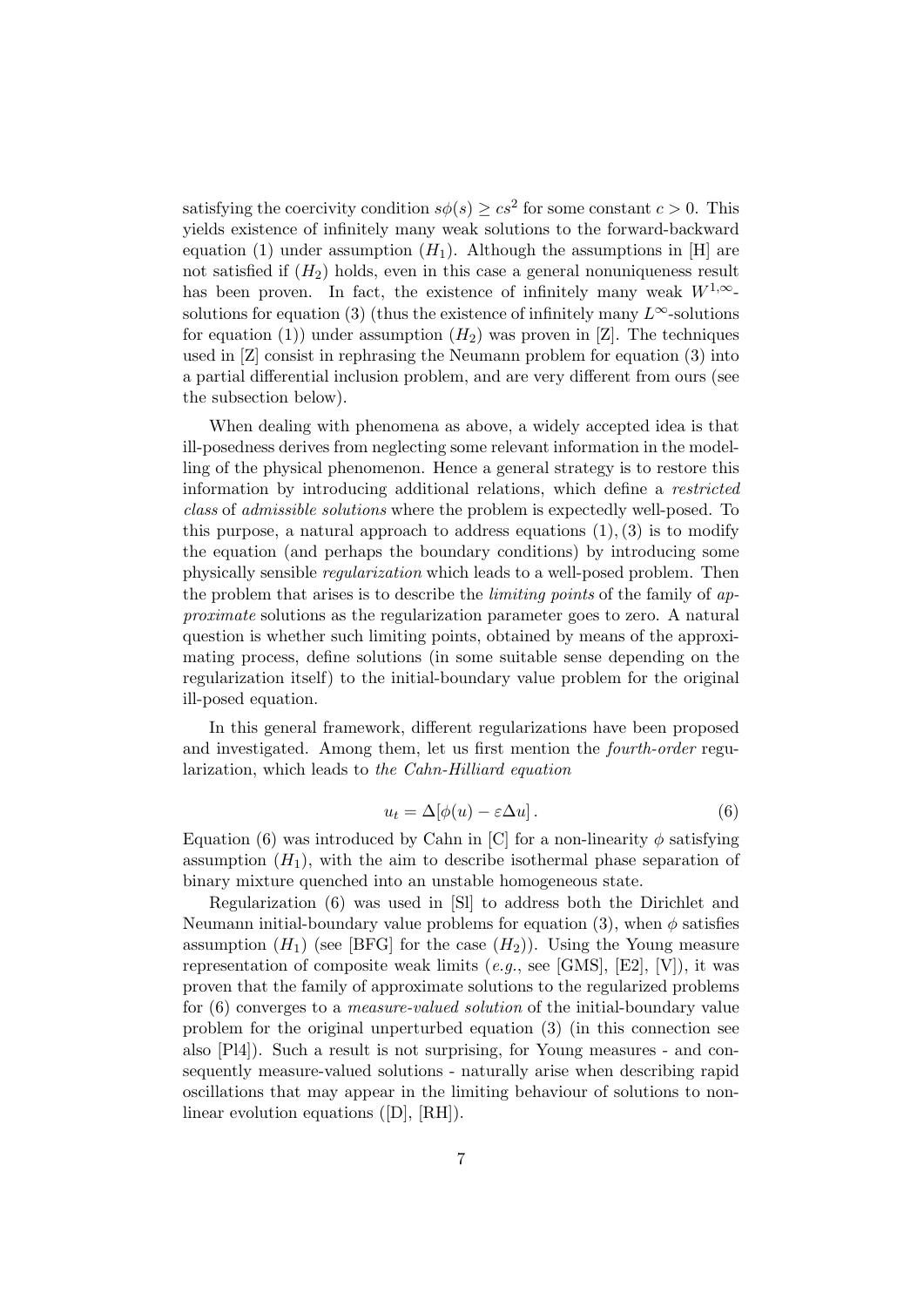A second, widely investigated regularization is the pseudoparabolic or Sobolev regularization, which leads to the equation

$$
u_t = \Delta \phi(u) + \varepsilon \Delta u_t. \tag{7}
$$

The term  $\Delta u_t$  can be interpreted by taking viscous relaxation effects into account (see [NP], [BFJ]).

The Neumann initial-boundary value problem for equation (7) was studied in [NP] under assumption  $(H_1)$ , and in [Pa] under assumption  $(H_2)$ . In both cases global existence and uniqueness of the solution  $u^{\varepsilon}$  is proven to hold in  $L^{\infty}(Q_T)$   $(Q_T := \Omega \times (0,T))$  for any  $\varepsilon > 0$ . Moreover, solutions of equation (7) satisfy a class of viscous entropy inequalities, this parlance being suggested by a formal analogy with the entropy inequalities for *viscous* conservation law (see [E2], [MTT] and [Se]). As is well known, such entropy inequalities carry over to weak solutions of the Cauchy problem for the first order hyperbolic conservation law in the vanishing viscosity limit  $\varepsilon \to 0$  $(e.g., \text{ see } [\text{Se}]).$  These limiting entropy inequalities define the class of the entropy solutions, which is shown to be a well-posedness class for the original problem. Therefore, it is natural to wonder whether in the limit  $\varepsilon \to 0$  it is possible to prove existence and uniqueness of suitably defined weak entropy solutions for the original equation (1).

In this direction, an exhaustive answer has been given in [Pl1] for the case of a cubic-like  $\phi$ . In view of assumption  $(H_1)$ , it turns out that the family $\{u^\varepsilon\}$  of solutions to the regularized Neumann initial-boundary value problem for equation (7) is uniformly bounded in the  $L^{\infty}$ -norm, and the limiting points  $(u, v)$  of the families  $\{u^{\varepsilon}\}, \{\phi(u^{\varepsilon})\}$  satisfy in the weak sense the limiting equation

$$
u_t = \Delta v \qquad \text{in} \quad \mathcal{D}'(Q_T) \tag{8}
$$

with initial datum  $u_0$  and Neumann boundary conditions. Equation (8) would give a weak solution of the Neumann initial-boundary value problem for (1), if we had  $v = \phi(u)$ ; however, no such conclusion can be drawn, due to the nonmonotone character of  $\phi$ .

In this connection, in [Pl1] it is shown that the couple  $(u, v)$  is a measurevalued solution in the sense of Young measures to the unperturbed equation (1). With respect to the results in [Sl] for the Cahn-Hilliard regularization, the novel feature here is the study of the family  $\{\tau^\varepsilon\}$  of Young measures associated to the approximate solutions  $u^{\varepsilon}$ , and the *characterization* of the disintegration  $\nu_{(x,t)}$  of any Young measure  $\tau$  obtained as the narrow limit of such measures (see [E1], [GMS], [V]). In particular, it is proven that the disintegration  $\nu_{(x,t)}$  is an atomic measure given by the *superposition* of three Dirac masses concentrated on the branches  $s_0$ ,  $s_1$ ,  $s_2$  of the equation  $v = \phi(u)$ . Hence the function u obtained as  $\varepsilon \to 0$  has the following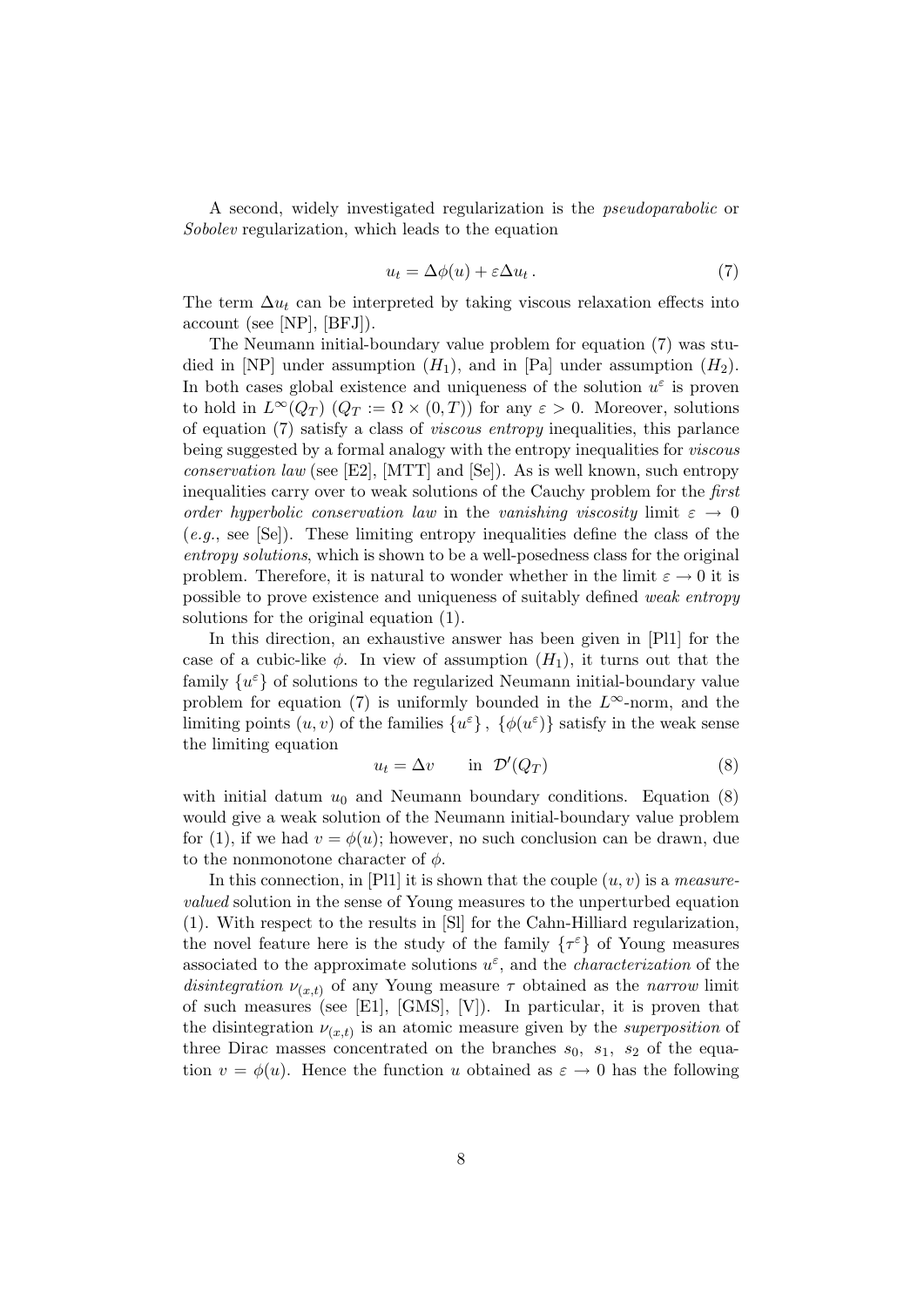representation:

$$
u = \sum_{i=0}^{2} \lambda_i s_i(v), \tag{9}
$$

for some positive coefficients  $\lambda_i \in L^{\infty}(Q_T)$  such that  $\sum_{i=0}^{2} \lambda_i = 1$  (see [E2], [GMS], [V]). Equality (9) can be explained by saying that the function  $u$ takes the *fraction*  $\lambda_i$  of its value at  $(x, t)$  on the branch  $s_i(v)$  of the graph of  $\phi$ . Then the coefficients  $\lambda_i$  can be regarded as *phase fractions*, and u itself as a superposition of different phases.

Finally, the solutions  $(u, v)$  so obtained satisfy a class of suitable *limiting* entropy inequalities. This is why any couple  $(u, v)$  obtained from the Sobolev equation  $(7)$  via the above limiting procedure is said to be a *weak entropy* measure-valued solution of the initial-boundary value problem associated to equation (1).

In spite of the formal analogy with the case of hyperbolic conservation laws, no uniqueness result of weak entropy measure-valued solutions has been proven, although such solutions seem a natural candidate in this sense. In this respect it can be argued that the class of solutions considered in [Pl1] is still too wide, and that uniqueness results might be recovered when considering a more restricted class, defined by additional constraints. To this purpose, again for a function  $\phi$  subject to assumption  $(H_1)$ , in [EP] the choice of two-phase entropy solutions has been suggested. Roughly speaking, two-phase solutions of equation (1) occur when admitting transition only between stable phases. Such a transition is described by an interface which evolves in time, obeying suitable admissibility conditions (resulting from the entropy inequalities) which select admissible jumps between the stable phases (see [MTT]). Local existence and uniqueness of solutions of this kind have been proven in [MTT2] for the Cauchy problem associated to equation (1) in the case of a piecewise linear  $\phi$ . However, it should be observed that such two-phase solutions *are not obtained* as limiting points of approximate solutions to some regularization of equation (1).

Finally, in [BBDU] the regularization

$$
z_t = [\phi(z_x)]_x + \varepsilon[\psi(z_x)]_{xt} \tag{10}
$$

has been proposed to address the Neumann initial-boundary value problem associated to equation (3) with  $\phi$  satisfying  $(H_2)$ . Here  $\psi$  is a nondecreasing smooth function with a *saturation* at infinity - namely,  $\psi(s) \to \gamma \in \mathbb{R}$  as  $s \to \infty$ , so that equation (10) is regarded to as a *degenerate pseudoparabolic* approximation of equation (3). Observe that the usual transformation  $u :=$  $z_x$  leads to a corresponding degenerate pseudoparabolic approximation for equation (1) under assumption  $(H_2)$ .

Well-posedness of the Neumann initial-boundary value problem in any cylinder  $Q_T = \Omega \times (0, T)$  for equation (10) has been studied in [BBDU] (here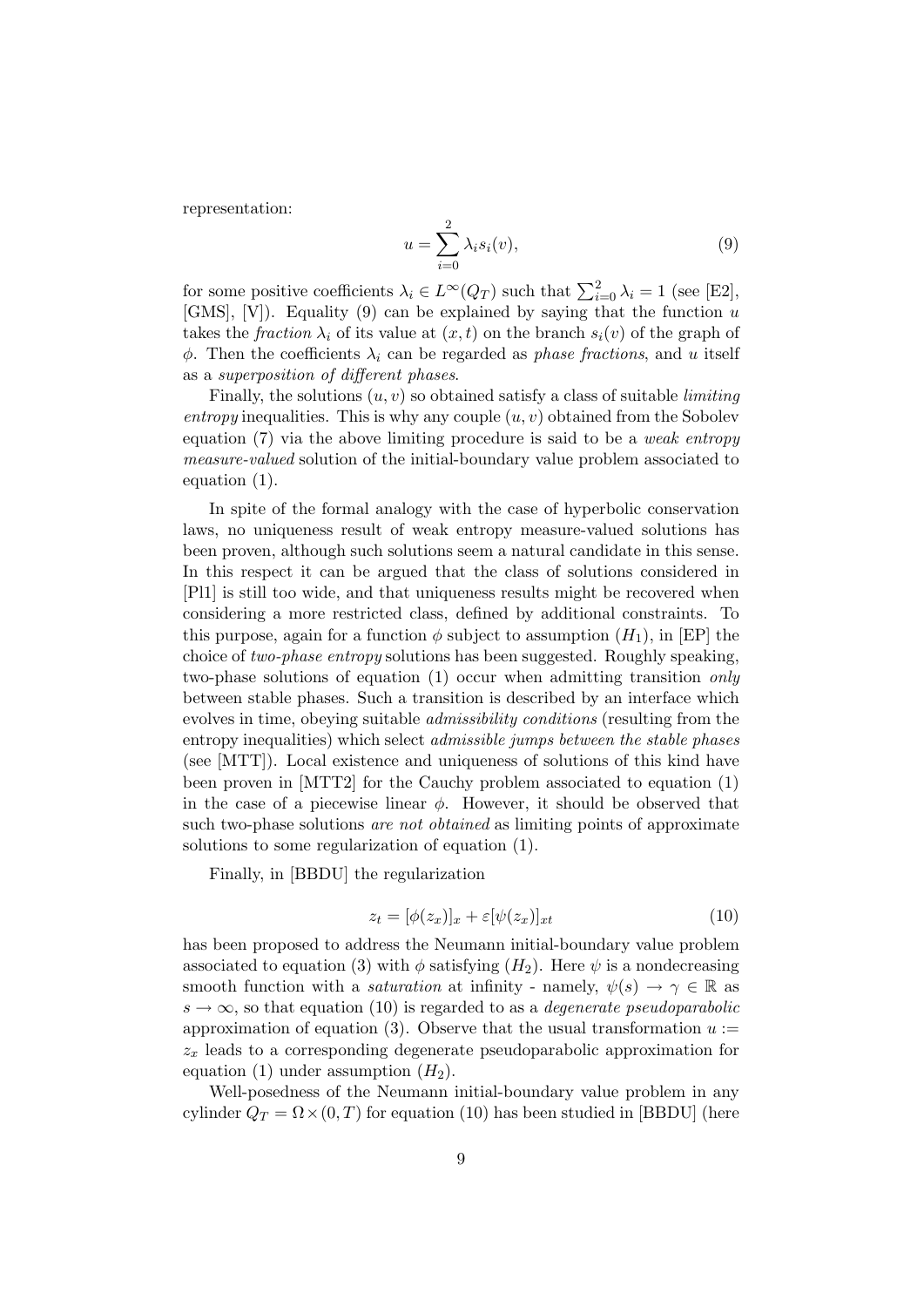$\Omega \subseteq \mathbb{R}$  is a bounded open interval). The main feature of the solutions  $z^{\varepsilon} \in$  $BV(Q_T)$ , resulting from the degeneracy of  $\psi'$  at infinity, is the formation of discontinuities in finite time, even for smooth initial data. Moreover, at any fixed point  $x_0$  the discontinuity jump  $z^{\varepsilon}(x_0^+, t) - z^{\varepsilon}(x_0^-, t)$  is nondecreasing in time. This can be intrerpreted by saying that the *singular term*  $z_x^{\varepsilon,(s)}$ (with respect to the Lebesgue measure) in the distributional derivative  $z<sub>r</sub>$ prevails over the *regular* ( $L^1$ -)term  $z_x^{\varepsilon,(r)}$  as time proceeds.

## Outline of results

Within the above general framework, the present thesis addresses four main points, as outlined below. Each point, apart from the last one, corresponds to a paper either appeared or submitted.

 $(i)$  In Chapter 1 we consider the Sobolev regularization  $(7)$  of equation  $(1)$ in the case of a function  $\phi$  subject to assumption  $(H_2)$ . We wonder whether results analogous to those obtained in [Pl1] hold in the present case, and, if any difference occurs, what are the novel features deriving from assuming  $(H_2)$  instead of  $(H_1)$ .

In this direction, let  $\{u^{\varepsilon}\}\)$  be the family of approximate (positive) solutions to the Neumann initial-boundary value problem for the regularized equations (7) in any cylinder  $Q_T := \Omega \times (0,T)$  and for any initial datum  $u_0 \in L^{\infty}(\Omega)$ ,  $u_0 \geq 0$  ( $\Omega$  being a bounded domain in  $\mathbb{R}^N$  with smooth boundary  $\partial\Omega$ ). From the mathematical point of view, the main complication due to the specific shape of a non-linearity  $\phi$  of "Perona-Malik type", in particular to its degeneragy at infinity, is the weakening of the a-priori estimates. Specifically, while for the functions  $\phi(u^{\varepsilon})$  and the *chemical potentials*  $v^{\varepsilon} := \phi(u^{\varepsilon}) + \varepsilon u_t^{\varepsilon}$  uniform  $L^{\infty}$ -estimates as in [Pl1] are proven to hold, the family  $\{u^{\varepsilon}\}\)$  need not be uniformly bounded with respect to the  $L^{\infty}$ -norm, thus only a uniform  $L^1$ -estimate is given. This implies that the limit of the family  $\{u^{\varepsilon}\}\$ as  $\varepsilon \to 0$  can only be taken in a weaker sense with respect to [Pl1], namely in the space  $\mathcal{M}^+(Q_T)$  of positive Radon measures over  $Q_T$ instead of  $L^{\infty}(Q_T)$ . In other words, any limiting point of the approximating family  $u^{\varepsilon}$  is a positive Radon measures  $\tilde{u}$  on  $Q_T$ .

Nevertheless, using the idea of the biting convergence of " removing sets of small measure", and using the general properties of the narrow convergence for Young measures (e.g., see [GMS], [E2] [V]), we can represent the Radon measure  $\tilde{u}$  as the sum

$$
\tilde{u} = u + \mu,\tag{11}
$$

where  $\mu \in \mathcal{M}^+(Q_T)$  is a positive Radon measure, in general not absolutely continuous with respect to the Lebesgue measure, and  $u \in L^1(Q_T)$ ,  $u \ge 0$ . On the other hand, the function  $u$  is proven to be a superposition of the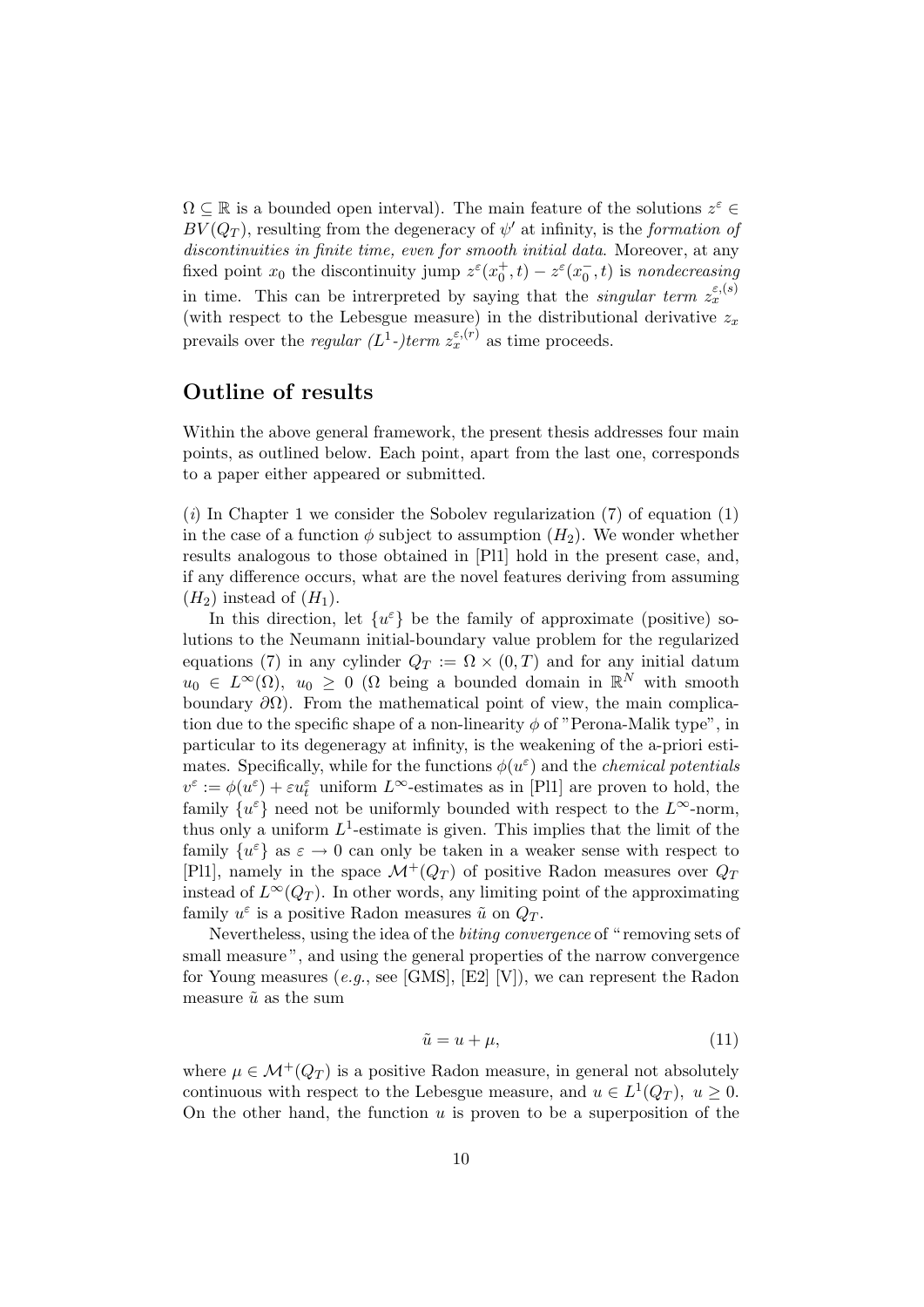stable branch  $s_1$  and the unstable branch  $s_2$  associated to the graph of  $\phi$ (see Fig.2), namely

$$
u = \begin{cases} \lambda s_1(v) + (1 - \lambda)s_2(v) & \text{if } v > 0, \\ 0 & \text{if } v = 0 \end{cases}
$$
 (12)

for some  $\lambda \in L^{\infty}(Q_T)$  such that  $0 \leq \lambda \leq 1$ . Here  $v \geq 0$  is the limit of the family  $\{\phi(u^{\varepsilon})\}$  in the weak\* topology of  $L^{\infty}(Q_T)$ . Clearly, this is the counterpart of the results proven in [Pl1] for a cubic-like  $\phi$ . Hence the limiting equation obtained as  $\varepsilon \to 0$  reads

$$
(u + \mu)_t = \Delta v \qquad \text{in } \mathcal{D}'(Q_T), \tag{13}
$$

the appearance of the measure  $\mu$  depending on the degeneracy at infinity of the function  $\phi$  of Perona-Malik type.

In analogy with the case of a cubic-like  $\phi$  treated in [Pl1], we also can take the limit as  $\varepsilon \to 0$  in the viscous entropy inequalities for the approximate solutions  $u^{\varepsilon}$ . Under additional restrictions due to the weaker a-priori estimates, we obtain entropy inequalities for the couple  $(u, v)$ .

Concerning the measure  $\mu$ , first we give qualitative properties of its support, then we prove the following "disintegration":

$$
\iint_{\overline{Q}_T} f d\mu = \int_{(0,T)} dt \int_{\overline{\Omega}} f(x,t) d\tilde{\gamma}_t(x), \tag{14}
$$

for any sufficiently regular f, where  $\tilde{\gamma}_t \in \mathcal{M}^+(\overline{\Omega})$  is a positive Radon measure defined for a.e.  $t \in (0, T)$ . Finally, we show that the map  $t \mapsto \tilde{\gamma}_t(E)$  is nondecreasing in  $(0, T)$  for any Borel set  $E \subseteq \overline{\Omega}$ . This is the main qualitative feature of the singular term  $\mu$  (or, equivalently, of its spatial disintegration  $\tilde{\gamma}_t$ ). It suggests that in equation (13) the singular part  $\mu$  prevails over the regular  $L^1$ -term u for large times (observe that the choice of  $T > 0$ is arbitrary). In other words, it is reasonable to expect a general coarsening effect, since in the measure  $u+\mu$  singularities can appear and spread as time goes on. This conjecture seems consistent with concentration phenomena, in agreement with the model interpretation of equation (1) under assumption  $(H<sub>2</sub>)$ , particularly concerning aggregation phenomena.

 $(iii)$  Chapter 2 deals with the degenerate pseudoparabolic regularization  $(10)$ of equation (3) in the case of a function  $\phi$  subject to assumption  $(H_2)$ . As already remarked, in [BBDU] existence and uniqueness of solutions to the Neumann initial-boundary value problem associated to (10) have been studied in any cylinder  $Q_T = \Omega \times (0,T], \Omega \subseteq \mathbb{R}$  being a bounded interval. In this framework, a solution is meant to be a couple  $(z^{\varepsilon}, w^{\varepsilon})$ , where  $z^{\varepsilon} \in L^{\infty}((0,T); \underline{BV}(\Omega)), z^{\varepsilon}_x \in \mathcal{M}^+(Q_T), z^{\varepsilon}_t \in L^2(Q_T)$  and  $w^{\varepsilon} \in$  $L^{\infty}((0,T); H_0^1(\Omega)) \cap C(\overline{Q}_T), w_t^{\varepsilon} \in L^2((0,T); H_0^1(\Omega)),$  such that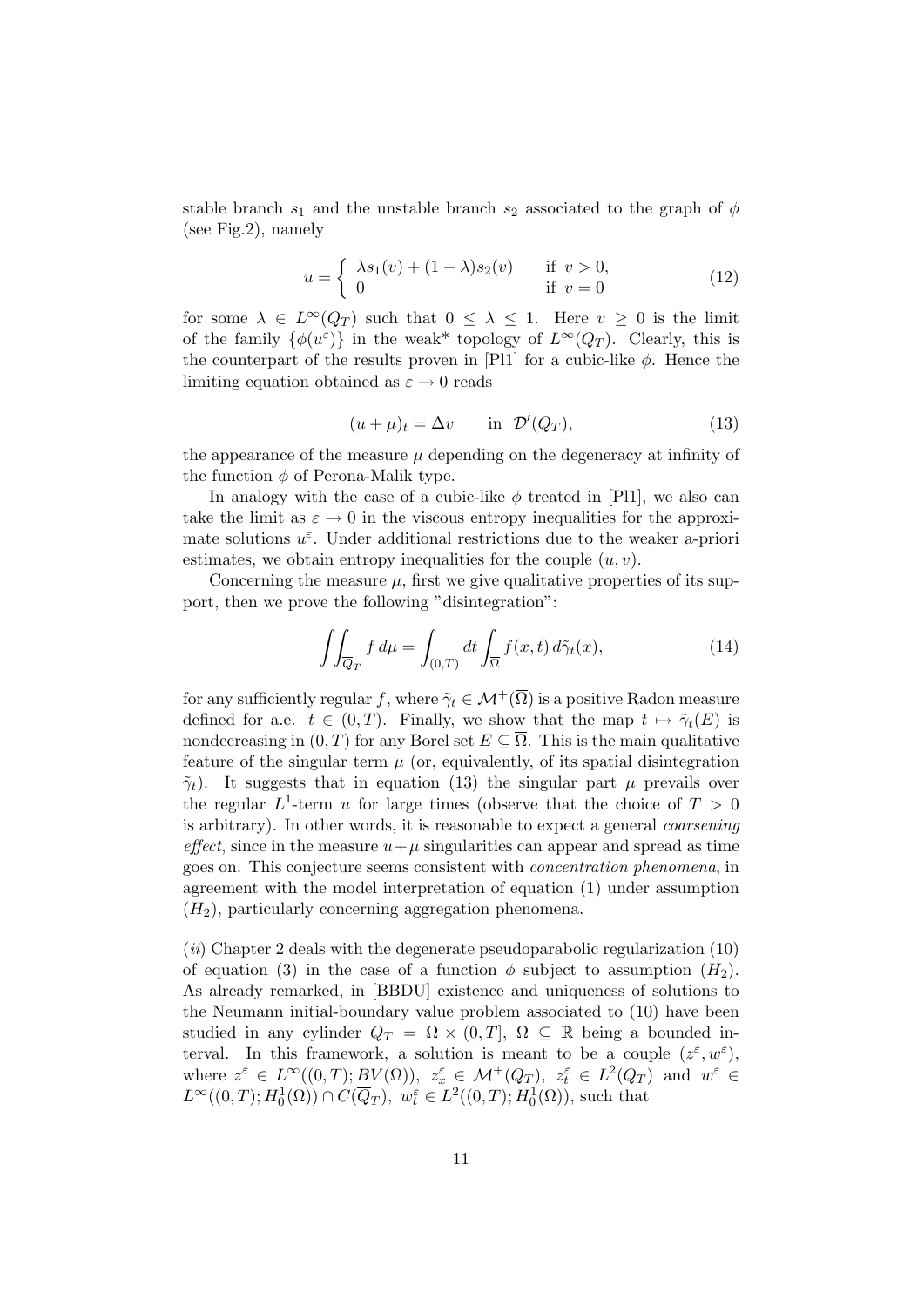$$
z_t^{\varepsilon} = \left[ h(w^{\varepsilon}) \right]_x + \varepsilon \left[ w^{\varepsilon} \right]_{tx} \quad \text{in} \quad L^2(Q_T) \tag{15}
$$

with initial datum  $z_0 \in BV(\Omega)$ ,  $z'_0 \in \mathcal{M}^+(\Omega)$  (here  $h := \phi \circ \psi^{-1}$ ).

Our first aim is to give a notion of solution to the Neumann initialboundary value problem for (10) which is equivalent to that proposed in [BBDU] and, at the same time, more general. Precisely, denoting by  $z_x^{\varepsilon,(r)}$ and  $z_x^{\varepsilon,(s)}$  the regular and singular term of the spatial derivative  $z_x^{\varepsilon}$  with respect to the Lebesgue measure, we prove that

(a) 
$$
w^{\varepsilon} = \psi(z_x^{\varepsilon,(r)}), h(w^{\varepsilon}) = \phi(z_x^{\varepsilon,(r)}),
$$

 $(b)$  equation  $(15)$  reads

$$
z_t^{\varepsilon} = \left[\phi(z_x^{\varepsilon,(r)})\right]_x + \varepsilon \left[\psi(z_x^{\varepsilon,(r)})\right]_{tx} \quad \text{in } L^2(Q_T),\tag{16}
$$

(c) supp 
$$
z_x^{\varepsilon,(s)} = \left\{ (x,t) \in \overline{Q}_T \mid \psi(z_x^{\varepsilon,(r)})(x,t) = \gamma \right\}.
$$

Observe also that deriving  $(16)$  with respect to x formally gives the following equation for the derivative  $z_x^{\varepsilon}$ 

$$
\left[z_x^{\varepsilon}\right]_t = \left[\phi(z_x^{\varepsilon,(r)})\right]_{xx} + \varepsilon \left[\psi(z_x^{\varepsilon,(r)})\right]_{txx} \quad \text{in } \mathcal{D}'(Q_T) \tag{17}
$$

which is a degenerate pseudoparabolic regularization for equation (1) under assumption  $(H_2)$ .

Then, as in the case of the Sobolev regularization (7), we proceed to study the vanishing limit  $\varepsilon \to 0$  in (16) (and consequently in (17)). In this direction, we only have general a-priori estimates in  $BV(Q_T)$  for the family  $\{z^{\varepsilon}\}$  - namely in  $\mathcal{M}^+(Q_T)$  for the spatial derivatives  $z^{\varepsilon}_x.$  Hence, again the space of positive Radon measures seems a natural candidate to take the limit as  $\varepsilon \to 0$ , which leads to the limiting equations

$$
z_t = v_x \qquad \text{in} \ \ L^2(Q_T), \tag{18}
$$

$$
[z_x]_t = v_{xx} \qquad \text{in } \mathcal{D}'(Q_T). \tag{19}
$$

Here  $z \in BV(Q_T)$  is the weak limit of the family  $\{z^{\varepsilon}\}\$ in  $BV(Q_T)$ , and  $v\in L^\infty(Q_T)\cap L^2((0,T);H^1_0(\Omega)),\; v\geq 0,$  is the limit of the family  $\Big\{\phi(z^{\varepsilon,(r)}_x)\Big\}$ in the weak\* topology of  $L^{\infty}(Q_T)$ .

Arguing as in  $(i)$ , we can use the general notion of Young measures, narrow and biting convergences, to prove the following decomposition of the Radon measure  $z_x \in \mathcal{M}^+(Q_T)$ :

$$
z_x = Z + \mu,\tag{20}
$$

where  $\mu \in \mathcal{M}^+(Q_T)$  is a positive Radon measure, in general not absolutely continuous with respect to the Lebesgue measure, and  $Z \in L^1(Q_T)$ ,  $Z \ge 0$ ,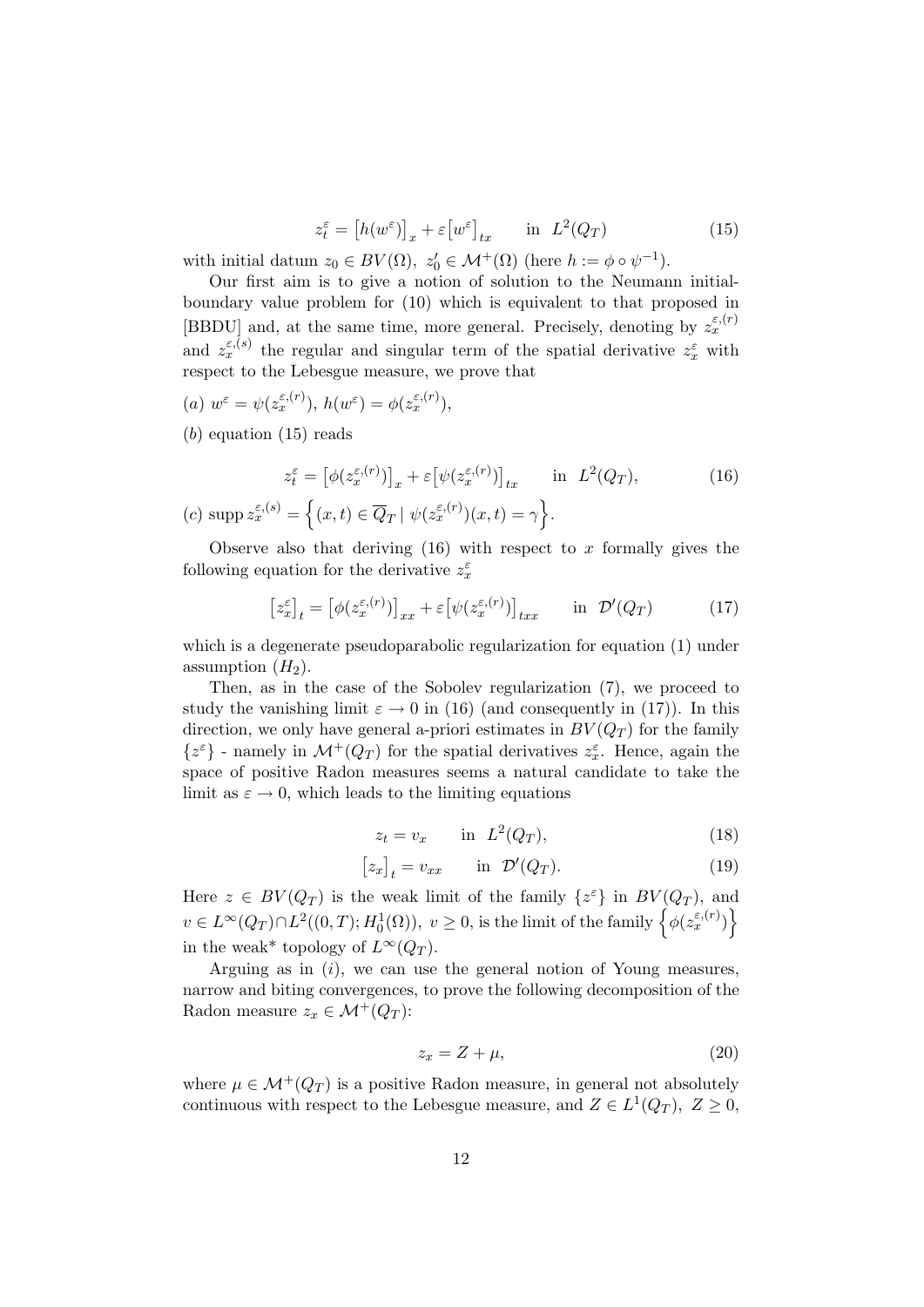is a superposition of the two branches  $s_1$ ,  $s_2$  of the equation  $v = \phi(Z)$ , namely

$$
Z = \begin{cases} \lambda s_1(v) + (1 - \lambda)s_2(v) & \text{if } v > 0, \\ 0 & \text{if } v = 0 \end{cases}
$$

for some  $\lambda \in L^{\infty}(Q_T)$ ,  $0 \leq \lambda \leq 1$ . The above equality gives a clear analogy with a cubic-like function considered in [Pl1]. On the other hand, the measure  $\mu$  can be "disintegrated" as the Lebesgue measure dt with respect to the time variable t, and as a positive Radon measure  $\gamma_t$  over  $\Omega$ for *a.e.*  $t > 0$  (see (14) in (i)), the map

$$
t\mapsto \gamma_t(E)
$$

being nondecreasing for any Borel set  $E \subseteq \Omega$ . This is the counterpart of the results decribed in (i) above for the (possibly) singular term  $\tilde{\gamma}_t \in \mathcal{M}^+(\Omega)$ . Finally, the novel feature here, due to the degenerating term  $\varepsilon$   $[\psi(z_x)]_{tx}$  in regularization (10), is the *characterization* of the support of the (possibly) singular measure  $\gamma_t \in \mathcal{M}^+(\Omega)$  (hence of  $\mu \in \mathcal{M}^+(Q_T)$ ). Precisely we prove that

$$
\operatorname{supp} \gamma_t \subseteq \left\{ x \in \overline{\Omega} \mid v(x, t) = 0 \right\}
$$

for *a.e.*  $t > 0$ .

 $(iii)$  In Chapter 3 we address the long-time behaviour of weak entropy measure-valued solutions  $(u, v)$  to the Neumann initial-boundary value problem for equation (1) under assumption  $(H_1)$  and in the one-dimensional case  $\Omega = (0, 1)$ . To this purpose, in view of the crucial estimate

$$
\int_0^\infty \int_0^1 v_x^2 dx dt \le C \,,
$$

it is reasonable to expect that  $v(\cdot, t)$  approaches a constant value  $\overline{v}$  as time diverges. It is a natural question, whether this constant  $\overline{v}$  is uniquely determined by the initial datum  $u_0$  of the problem. In fact, since no uniqueness of measure-valued solutions to the Neumann initial-boundary value problem for (1) is known, the value  $\overline{v}$  could depend on the solution itself (in this connection, see [MTT]). For any  $u_0 \in L^{\infty}(0,1)$  let

$$
M_{u_0} := \int_0^1 u_0(x) dx.
$$
 (21)

Then, if  $M_{u_0} < a$  (respectively,  $M_{u_0} > d$ ; see Fig.1), we prove that  $v(\cdot, t)$  and  $u(\cdot, t)$  converge uniformly to  $\phi(M_{u_0})$  and  $M_{u_0}$  respectively, as  $t \to \infty$ ,  $t \notin$  $E_{\delta}$ , where  $E_{\delta}$  are sets of arbitrarily small - albeit not zero - Lebesgue measure. Observe that for  $M_{u_0} < a$  and  $M_{u_0} > d$  the constant  $\overline{v}$  is uniquely determined by the initial datum  $u_0$ .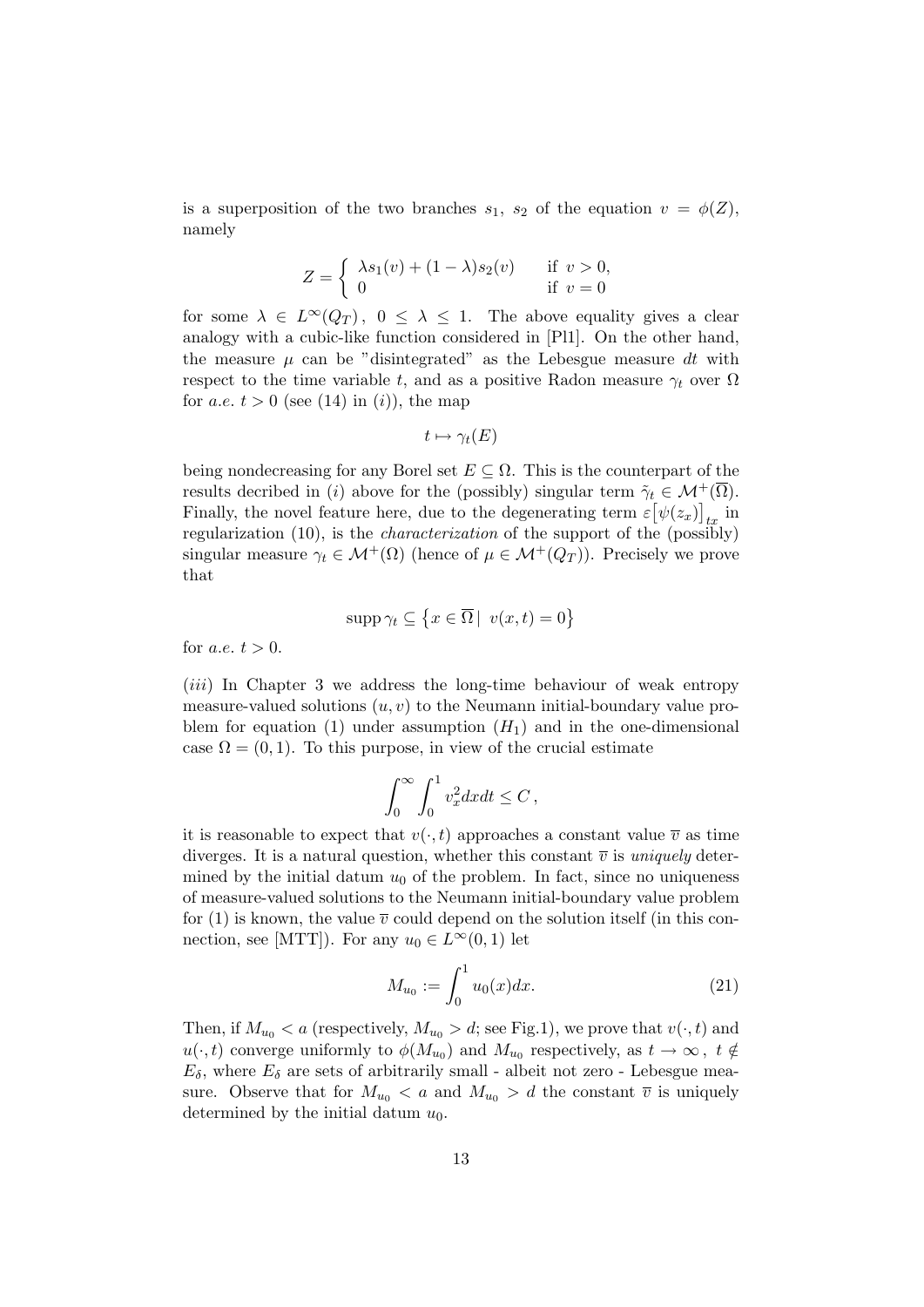We cannot prove a similar result if  $a \leq M_{u_0} \leq d$ , since in this case the asymptotic behaviour of the coefficients  $\lambda_i$  in representation (9) plays a role. Prescisely, for any weak entropy solution  $(u, v)$  we can uniquely determine a constant  $A \leq \overline{v} \leq B$ , and three coefficients  $\lambda_i^* \in L^{\infty}(0,1)$ , such that  $v(\cdot,t)$ converges to  $\overline{v}$  in the strong topology of  $C([0, 1])$ , and  $u(\cdot, t)$  converges to  $\overline{u}$ ,

$$
\overline{u} = \sum_{i=0}^{2} \lambda_i^* s_i(\overline{v}),
$$

a.e. in (0, 1), again as  $t \to \infty$ ,  $t \notin E_{\delta}$ ,  $E_{\delta}$  being a set of arbitrarily small (Lebesgue) measure. In particular, for  $a \leq M_{u_0} \leq d$  uniqueness of the constant  $\overline{v}$  and of the coefficients  $\lambda_i^*$  only follows for any given weak entropy measure-valued solution  $(u, v)$  of the Neumann initial-boundary value problem for  $(1)$  - namely, different weak entropy solutions with the *same* initial datum  $u_0$  might approach different values of  $\overline{v}$  and  $\overline{u}$ .

 $(iv)$  Finally, in Chapter 4 we address the long-time behaviour of two-phase solutions to the Neumann initial-boundary value problem for equation (1), again in the one dimensional case  $\Omega = (-1, 1)$  and for a cubic-like  $\phi$  which satisfies assumption  $(H_1)$ . The techniques are almost the same as those outlined in (iii) to study the asymptotic behaviour of general weak-entropy measure-valued solutions. However, some specific novel features arise, as explained below.

A two-phase solution to the Neumann initial-boundary value problem (in  $Q = (-1, 1) \times (0, \infty)$  for equation (1) is a triple  $(u, v, \xi)$  with the following properties (see Chapter 4, Definition 4.2.1, [MTT] and [MTT2]):

 $(\alpha)$   $(u, v)$  is a weak entropy measure valued solution of the Neumann initialboundary value problem for (1) in Q and  $\xi : [0, \infty) \to [-1, 1], \xi(0) = 0$ , is a Lipschitz-continuous function;

 $(\beta)$   $v \in C(\overline{Q}) \cap L^2((0,T); H^1(-1,1) \text{ for any } T > 0 \text{ and } u \in L^{\infty}(Q),$ 

$$
u = s_i(v)
$$
 in  $V_i$   $(i = 1, 2)$ .

Here  $s_1$ ,  $s_2$  denote respectively the first and the second stable branch of the equation  $v = \phi(u)$  (see Fig.1), and

$$
V_1 := \{(x, t) \in Q \mid -1 < x < \xi(t)\},
$$
\n
$$
V_2 := \{(x, t) \in Q \mid \xi(t) < x < 1\}.
$$

Moreover  $u \in C^{2,1}(V_i)$   $(i = 1, 2)$ , where  $C^{2,1}(V_i)$  denotes the space of continuous functions  $f: V_i \to \mathbb{R}$  such that  $u_t, u_x, u_{xx} \in C(V_i)$ .

In view of  $(\alpha)$ - $(\beta)$ , there holds: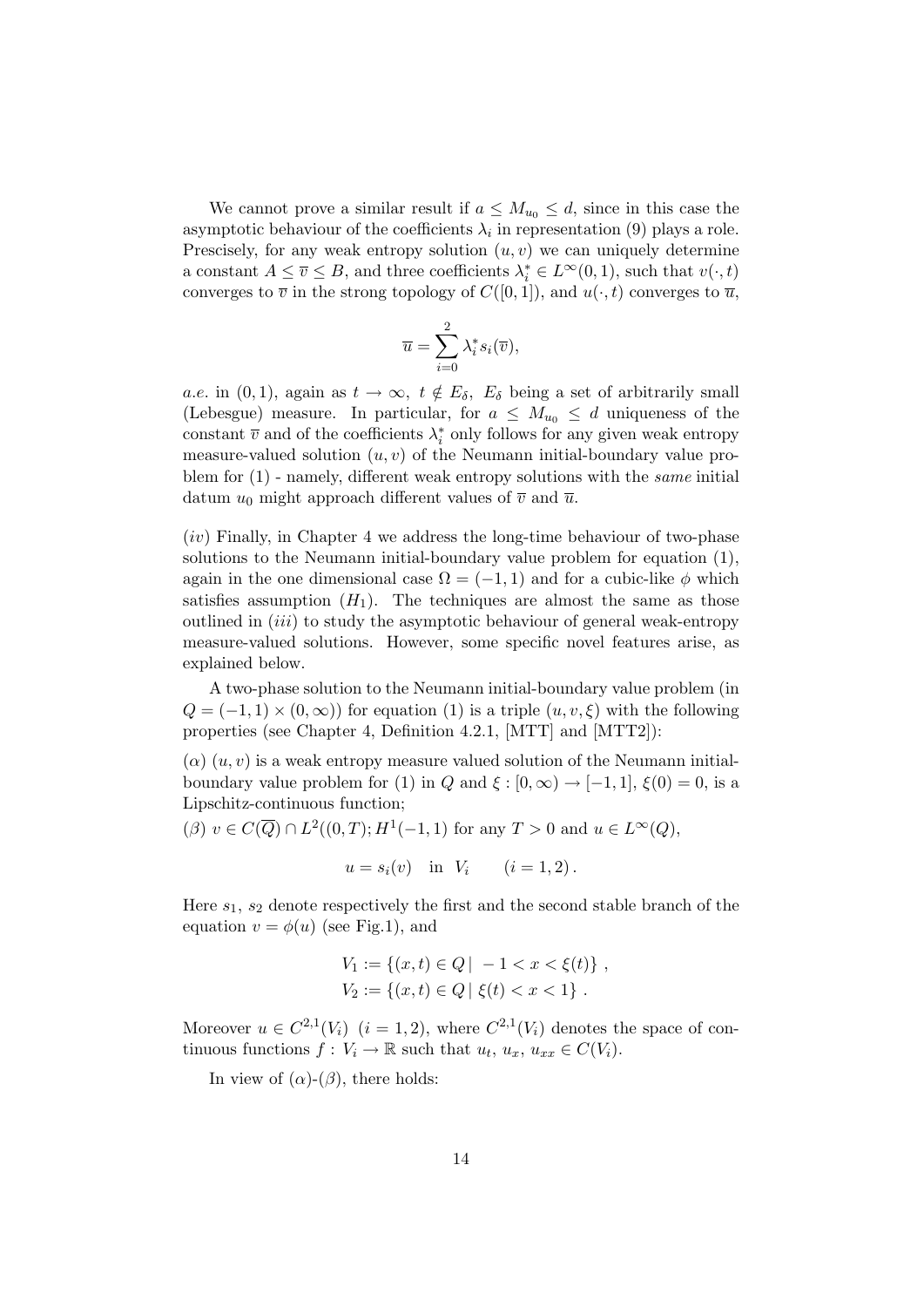(a) the couple  $(u, v)$  is a *classical* solution of the problem:

$$
\begin{cases} u_t = [\phi(u)]_{xx} & \text{in } V_i, \\ u = u_0 & \text{in } V_i \cap \{t = 0\} \end{cases}
$$

 $(i = 1, 2);$ 

(b) for a.e.  $t \geq 0$ ,  $\xi'(t) \geq 0$  if  $v(\xi(t), t) = A$ ,  $\xi'(t) \leq 0$  if  $v(\xi(t), t) = B$ and  $\xi'(t) = 0$  if  $A < v(\xi(t), t) < B$  (this is a consequence of the entropy inequalities).

In other words, in view of  $(\alpha)$ , for any fixed  $t \in (0, \infty)$ , the function  $u(x, t)$ takes values in the first stable branch  $s_1$  of the graph of  $\phi$  for  $x \in (-1, \xi(t))$ , and in the second stable branch  $s_2$  for  $x \in (\xi(t), 1)$ . Hence, the curve  $\gamma = \{(\xi(t), t) | t \in [0, \infty)\}\$ denotes the *interface* between stable phases, and by (b) the function u can jump between such phases only at the points  $(x, t)$ where  $v(x, t)$  takes the values A, B.

As already remarked, uniqueness and local existence of two-phase solutions have been proven in [MTT2] for the Cauchy problem associated to (1) in  $\mathbb{R} \times (0,T]$  (see also [MTT] for uniqueness of two-phase solutions to the Neumann initial-boundary value problem). Global existence for the same problem (or for the Neumann initial-boundary value problem) is being plenty addressed.

Assuming global existence, the long-time behaviour of such solutions has been investigated proving asymptotic results concerning both the couple  $(u, v)$  and the interface  $\xi$ . Let again  $M_{u_0}$  be defined by

$$
M_{u_0} := \frac{1}{2} \int_{-1}^1 u_0(x) \, dx
$$

for any initial datum  $u_0$ , and let  $(u, v, \xi)$  be the two-phase solution of the Neumann initial boundary value problem for  $(1)$  with initial datum  $u_0$ . Then we prove that the function  $v(\cdot, t)$  approaches a constant value  $\overline{v}$  as  $t \to \infty$  (in some sense made precise in Chapter 4). Moreover, there exists the limiting value of the interface

$$
\xi^*:=\lim_{t\to\infty}\xi(t),
$$

and the following properties hold:

(1) if  $M_{u_0} > d$  (respectively,  $M_{u_0} < a$ ), then  $\xi^* = -1$  (respectively,  $\xi^* = 1$ ); in these cases  $\overline{v} = \phi(M_{u_0})$  and  $u(\cdot, t)$  approaches the value  $M_{u_0}$  as  $t \to \infty$ ;

(2) if  $a \leq M_{u_0} \leq d$ , then  $u(\cdot, t) \to \overline{u}$  as  $t \to \infty$  (in some suitable sense), where

$$
\overline{u} := \chi_{(-1,\xi^*)} s_1(\overline{v}) + \chi_{(\xi^*,1)} s_2(\overline{v}).
$$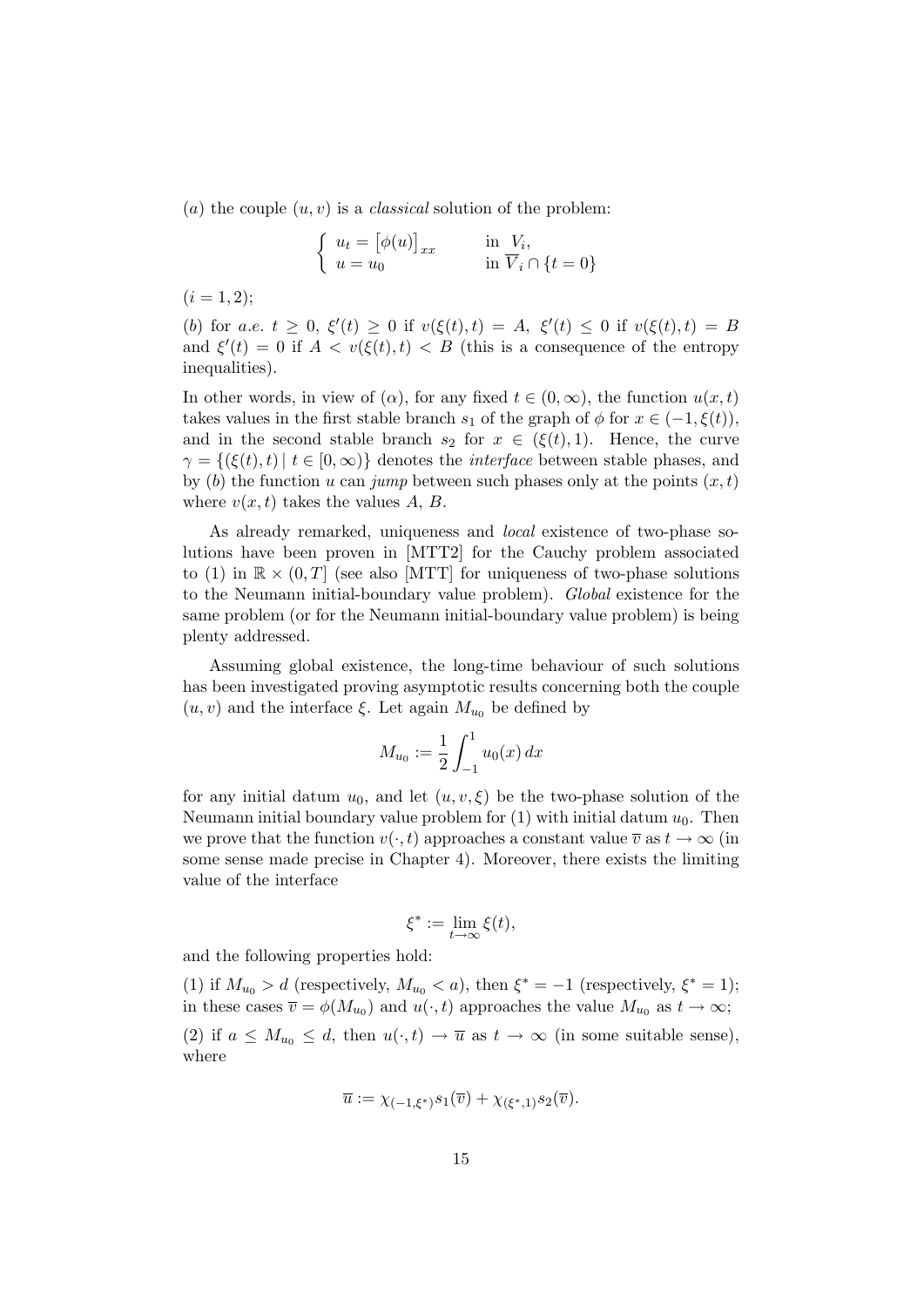## Chapter 1

# On a Class of Equations with Variable Parabolicity Direction

### 1.1 Introduction

In this chapter we study positive solutions to the Neumann initial-boundary value problem for the quasilinear forward-backward parabolic equation

$$
u_t = \Delta \phi(u) \qquad \text{in } \Omega \times (0, T), \tag{1.1.1}
$$

where  $\Omega \subset \mathbb{R}^n$  is a bounded domain with smooth boundary  $\partial \Omega$ . Concerning the function  $\phi \in C^2(\mathbb{R})$  we make the following assumption:

$$
(H_1) \qquad \begin{cases} \begin{array}{l} (i) \phi \text{ is bounded, } \phi^p \in L^1(\mathbb{R}) \text{ for some } p > 1; \\ (ii) \phi(0) = 0, \ \phi(u) > 0 \text{ for } u > 0, \ \phi(-u) = -\phi(u); \\ (iii) \ \phi \text{ is strictly increasing for } 0 < u < 1, \\ \text{ strictly decreasing for } u > 1; \\ (iv) \ \phi'(0) \neq 0, \ \phi(u) \to 0 \text{ as } u \to +\infty \end{array} \end{cases}
$$

(see Fig.1.1). We always set  $\phi(1) = 1$  in the following. Since the function  $\phi$  is nonmonotone, equation (1.1.1) is well-posed whenever the solution u takes values in the interval  $(0, 1)$ , yet it is *ill-posed* (forward in time) if  $u \in (1, +\infty).$ 

#### 1.1.1 Motivations

Forward-backward parabolic equations naturally arise in the theory of phase *transitions*, where the function u represents the enthalpy,  $\phi(u)$  the temperature of the medium and equation  $(1.1.1)$  follows from the Fourier law  $(e.g.,$ see [BS]). In this case  $\phi \in C^2(\mathbb{R})$  is a nonmonotone cubic-like function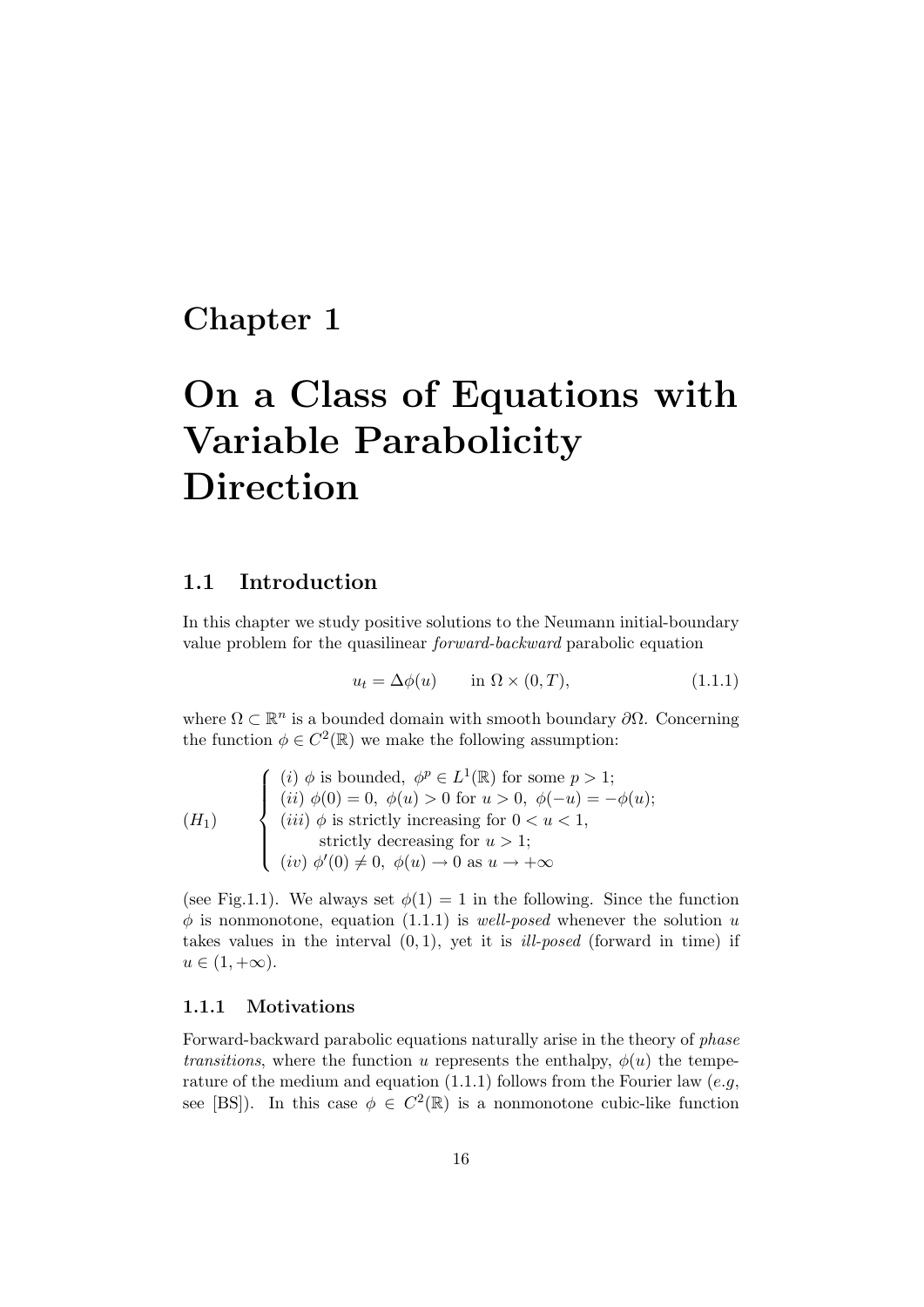

Figure 1.1: Assumption  $(H_1)$ .

satisfying the following condition:

$$
(H_2) \qquad \begin{cases} (i) \; \phi'(u) > 0 \quad \text{for } |u| > 1, \quad \phi'(u) < 0 \quad \text{for } |u| < 1; \\ (ii) \; \phi(\pm 1) = \mp 1, \quad \phi(u) \to \pm \infty \text{ as } u \to \pm \infty \end{cases}
$$

(see Fig.1.2).

The two increasing branches  $S_1 := \{(u, \phi(u)) \mid u \in (-\infty, -1)\}, S_2 :=$  $\{(u, \phi(u)) \mid u \in (1, +\infty)\}\$  of the graph of  $\phi$  correspond to *stable phases*, the decreasing branch  $S_0 := \{(u, \phi(u)) \mid u \in (-1, 1)\}\)$  to the unstable phase. We shall use the same terminology if  $(H_1)$  holds (see below).

In one space dimension, equation (1.1.1) with  $\phi(u) = u \exp(-u)$  (which satisfies assumption  $(H_1)$  arises as a diffusion approximation to a discrete model for *aggregating* populations (see [Pa]). In this case the unknown  $u \geq 0$ represents the population density, while the transition probability  $(i.e.,$  the probability that an individual moves from its location)  $p(u) = \exp(-u)$ models aggregation phenomena, for it is a decreasing function of  $u$ .

An independent motivation to study equation (1.1.1) under assumption  $(H_1)$  is given by a mathematical model for heat transfer in a stably stratified turbulent shear flow in one space dimension (see [BBDU]). The temperature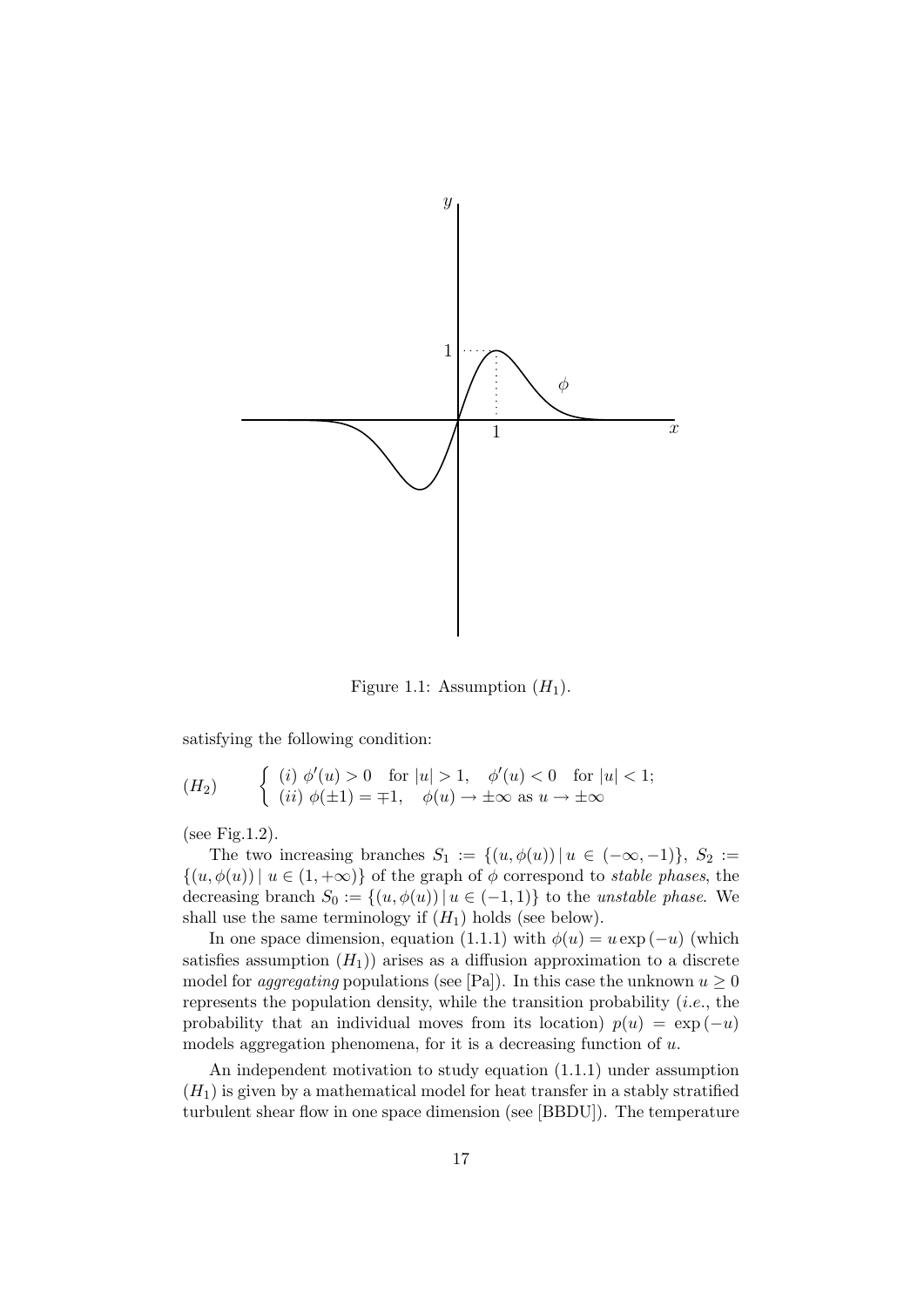

Figure 1.2: Assumption  $(H_2)$ .

 $w \geq 0$  satisfies the equation

$$
w_t = (kw_x)_x;
$$

under fixed external conditions the function  $k$  only depends on the gradient of the temperature, namely

$$
k=\sigma(w_x)\,.
$$

Moreover, a typical choice of the function  $\sigma$  is

$$
\sigma(s) = \frac{A}{B + s^2} \qquad (A, B > 0);
$$

then the above equation reads

$$
w_t = [\phi(w_x)]_x \tag{1.1.2}
$$

with  $\phi(s) := s\sigma(s)$ . Deriving the above equation with respect to x and setting  $u := w_x$  gives equation (1.1.1) (observe that  $\phi(s) = s\sigma(s) = \frac{As}{B+s^2}$ satisfies assumption  $(H_1)$ .

It is worth observing that equation (1.1.2) with  $\phi(s) = s\sigma(s)$  is the onedimensional Perona-Malik equation. In the general *n*-dimensional case the Perona-Malik equation reads

$$
w_t = \operatorname{div} \left[ \sigma(|\nabla w|) \nabla w \right] \quad \text{in } \Omega \times (0, T) \qquad (\Omega \subseteq \mathbb{R}^n); \tag{1.1.3}
$$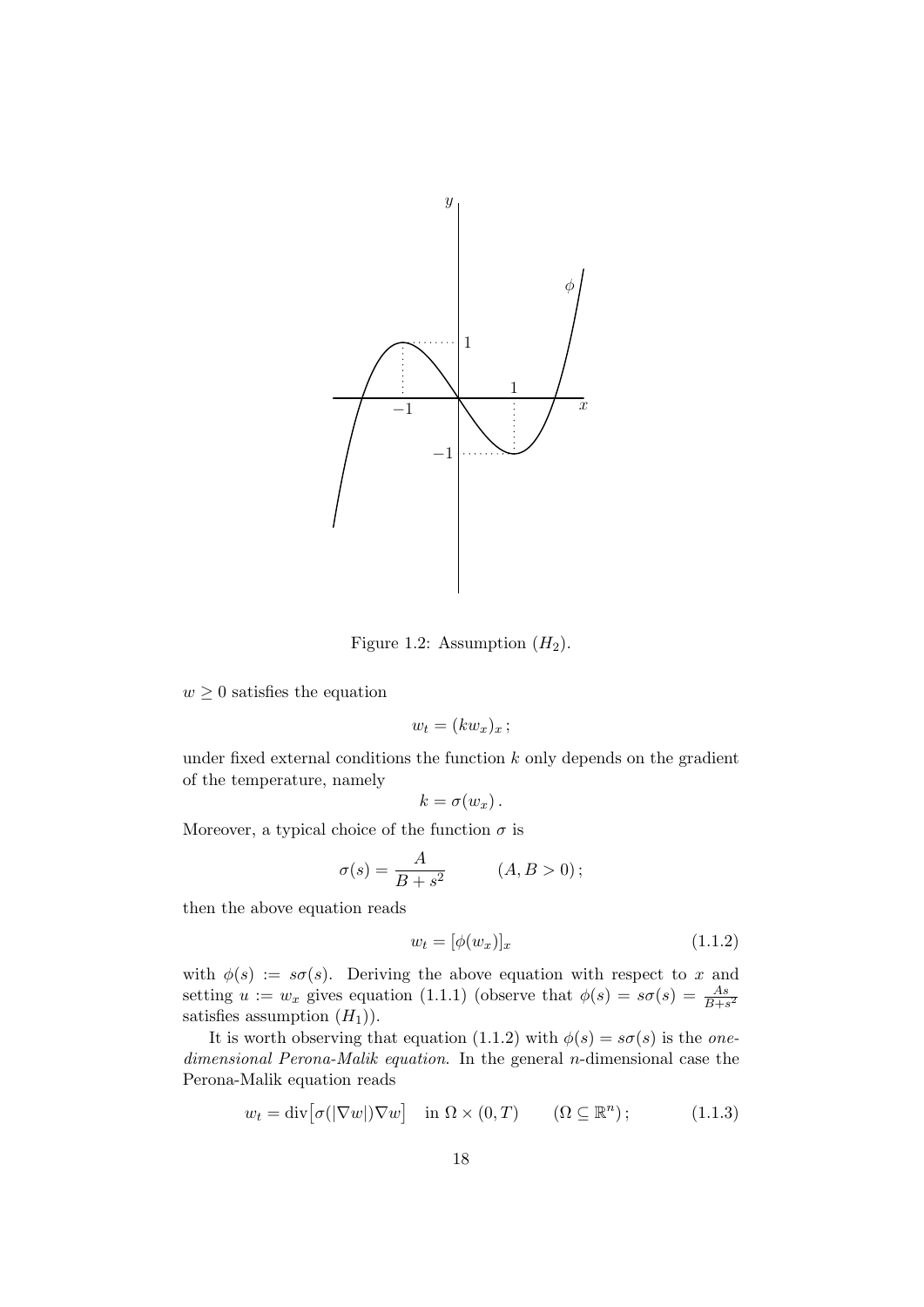typical choices of  $\sigma$  are either  $\sigma(s) = (1 + s^2)^{-1}$ , or  $\sigma(s) = \exp(-s)$  (see [PM]). If  $n = 1$ , the transformation  $u = w_x$  gives a link between equations  $(1.1.1)$  and  $(1.1.2)$ . Most results concerning equation  $(1.1.3)$  refer to the onedimensional case. Existence of solutions to the Neumann initial-boundary value problem for equation  $(1.1.2)$  has been proved, if the derivative of the initial datum  $u_0$  takes values in the stable phase (see [KK]), while for large values of  $|u'_0|$  no global C<sup>1</sup>-solution exists (see [G],[K]). Assuming homogeneous Neumann boundary conditions and smoothness of initial data, the existence of infinitely many weak  $W^{1,\infty}$ -solutions for the one-dimensional Perona-Malik equation has been proved in [Z] (this yields the existence of infinitely many weak  $L^1$ -solutions for equation  $(1.1.1)$ ). The techniques used in  $[Z]$ , where equation  $(1.1.2)$  is reformulated as a first order partial differential inclusion problem, are very different from those of the present approach.

Finally, observe that equation (1.1.2) can be regarded as the formal  $L^2$ gradient system associated with a *nonconvex* energy density  $\psi$  in one space dimension (in this case  $\phi = \psi'$ ); for instance,  $\psi(s) = \log(1 + s^2)$  holds for the Perona-Malik equation, or the *double well potential*  $\psi(s) = (1 - s^2)^2$  for a cubic nonlinearity. Therefore the dynamics described by equation (1.1.1) in one space dimension is relevant to various settings, where nonconvex functionals arise  $(e.g.,\text{ see }[\text{M\"u}]$  for motivations in nonlinear elasticity).

#### 1.1.2 Outline of results

A natural approach to address equation (1.1.1) is to introduce some regularization. In this chapter, we associate with equation  $(1.1.1)$  the *pseu*doparabolic or Sobolev regularization

$$
u_t = \Delta \phi(u) + \varepsilon \Delta u_t,
$$

where  $\varepsilon$  is a positive parameter. Introducing the *chemical potential* 

$$
v := \phi(u) + \varepsilon u_t \qquad (\varepsilon > 0), \qquad (1.1.4)
$$

we focus our attention on the initial-boundary value problem

$$
\begin{cases}\n u_t = \Delta v & \text{in } \Omega \times (0, T] := Q_T \\
 \frac{\partial v}{\partial \nu} = 0 & \text{on } \partial \Omega \times (0, T] \\
 u = u_0 & \text{in } \Omega \times 0.\n\end{cases}
$$
\n(1.1.5)

Let us mention that a different regularization, leading to the *Cahn*-Hilliard equation:

$$
u_t = \Delta \phi(u) - \kappa \Delta^2 u \qquad (\kappa > 0),
$$

has been widely used (in particular, see [BFG], [Sl]). Both regularizations are physically meaningful (see [BFJ]), although the limiting dynamics of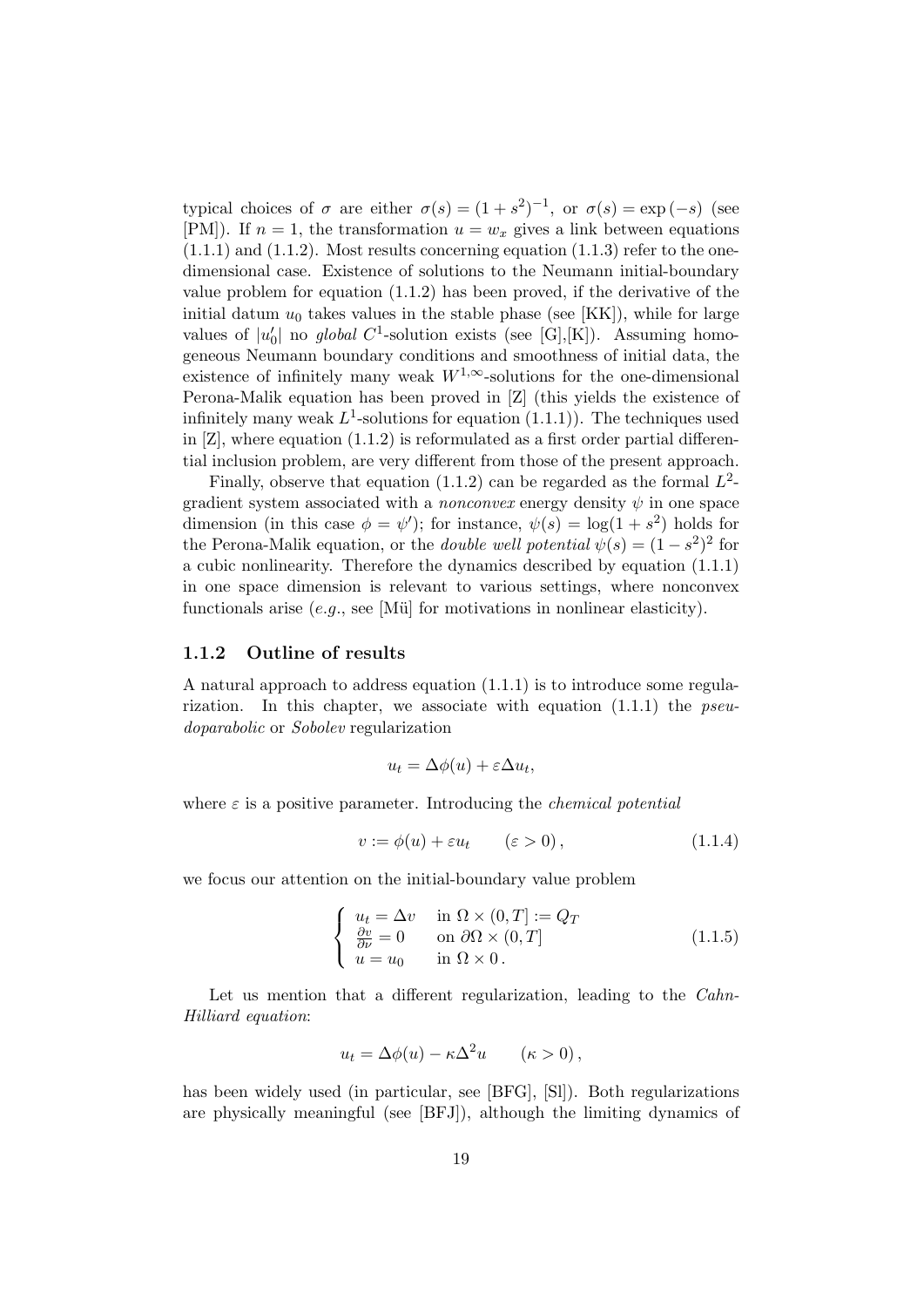solutions expectedly depends on the regularization itself. Let us also recall that a *degenerate pseudoparabolic* regularization of equation  $(1.1.2)$ , namely

$$
w_t = [\phi(w_x)]_x + \varepsilon \chi(w_x)_{xt} \tag{1.1.6}
$$

was used in [BBDU]; here  $\chi$  is a smooth nonlinear function,  $\chi'(s) > 0$  for  $s > 0, \chi(s) \to \gamma \in \mathbb{R}, \chi'(s) \to 0$  as  $s \to +\infty$ . As before, in one space dimension deriving (1.1.6) with respect to x and setting  $u = w_x$  gives a different regularization of equation (1.1.1).

Problem (1.1.4)-(1.1.5) was studied in [Pa], proving its well-posedness in the class of the bounded solutions for any  $\varepsilon > 0$  (analogous results had been proved earlier in  $[NP]$ , if  $(H_2)$  holds). Our main concern here is to investigate the vanishing viscosity limit of such solutions. In particular, a natural question is the following: describing the limiting points of the family  ${u^{\varepsilon}}$  of solutions to (1.1.4)-(1.1.5) as  $\varepsilon \to 0$  (in some suitable topology), can we define weak, or possibly measure-valued solutions to the Neumann initial-boundary value problem for the original ill-posed equation (1.1.1)? The latter reads:

$$
\begin{cases}\n u_t = \Delta \phi(u) & \text{in } Q_T \\
 \frac{\partial}{\partial \nu} \phi(u) = 0 & \text{in } \partial \Omega \times (0, T] \\
 u = u_0 & \text{in } \Omega \times \{0\} \n\end{cases}
$$
\n(1.1.7)

An exhaustive answer to the above question was given in [Pl1], if assumption  $(H<sub>2</sub>)$  holds (see also [Pl2], [Pl3]). We outline below the main results of [Pl1] for convenience of the reader, aiming to point out the novel features deriving from assumption  $(H_1)$  - in particular, from the *degeneracy at infinity* of a nonlinearity  $\phi$  " of Perona-Malik type".

#### Assumption  $(H_2)$

Consider problem  $(1.1.4)-(1.1.5)$  under assumption  $(H_2)$ . As proved in [NP], the following holds:

- for any  $\varepsilon > 0$  and  $u_0 \in L^{\infty}(\Omega)$  there exists a unique solution  $(u^{\varepsilon}, v^{\varepsilon})$ to problem  $(1.1.4)$ - $(1.1.5)$ ,  $v^{\varepsilon}$  defined by  $(1.1.4)$ ;
- there exists a constant  $C > 0$ , which does not depend on  $\varepsilon$ , such that

$$
||u^{\varepsilon}||_{L^{\infty}(Q_T)} \leq C; \qquad (1.1.8)
$$

$$
||v^{\varepsilon}||_{L^{2}((0,T);H^{1}(\Omega))} + ||\sqrt{\varepsilon}u_{t}^{\varepsilon}||_{L^{2}(Q_{T})} \leq C ; \qquad (1.1.9)
$$

$$
||v^{\varepsilon}||_{L^{\infty}(Q_T)} \leq C. \tag{1.1.10}
$$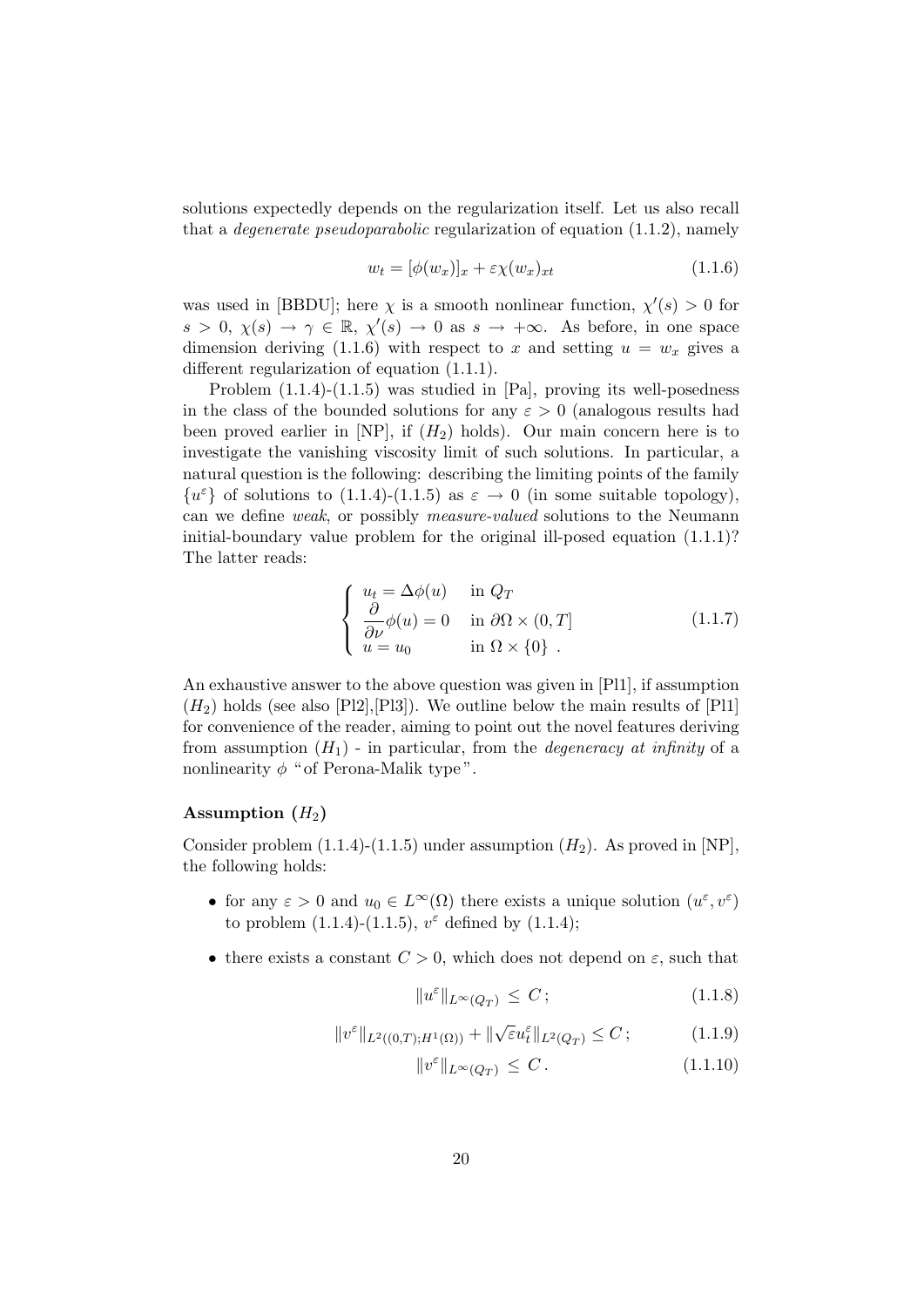In view of such uniform estimates of the family  $\{(u^{\varepsilon}, v^{\varepsilon})\}$ , there exist sequences  $\{u^{\varepsilon_k}\}, \{v^{\varepsilon_k}\}\$  and a couple  $(u, v)$  with  $u \in L^\infty(Q_T), v \in L^\infty(Q_T) \cap$  $L^2((0,T);H^1(\Omega))$  such that:

$$
u^{\varepsilon_k} \stackrel{*}{\rightharpoonup} u \quad \text{in } L^{\infty}(Q_T) \,, \tag{1.1.11}
$$

$$
v^{\varepsilon_k} \stackrel{*}{\rightharpoonup} v \quad \text{in } L^{\infty}(Q_T) \,, \tag{1.1.12}
$$

$$
v^{\varepsilon_k} \rightharpoonup v \quad \text{in } L^2((0,T);H^1(\Omega)).\tag{1.1.13}
$$

Set  $\varepsilon = \varepsilon_k$  in the weak formulation of problem (1.1.4)-(1.1.5), namely:

$$
\iint_{Q_T} u^{\varepsilon_k} \psi_t \, dx dt = \iint_{Q_T} \nabla v^{\varepsilon_k} \cdot \nabla \psi \, dx dt - \int_{\Omega} u_0(x) \psi(x, 0) \, dx \tag{1.1.14}
$$

for any  $\psi \in C^1(\overline{Q}_T)$ ,  $\psi(.,T) = 0$  in  $\Omega$ . Taking the limit as  $k \to \infty$  in equality  $(1.1.14)$  and using  $(1.1.11)-(1.1.13)$  gives

$$
\iint_{Q_T} (u\psi_t - \nabla v \cdot \nabla \psi) \, dxdt + \int_{\Omega} u_0 \psi(x,0) \, dx = 0 \tag{1.1.15}
$$

for any  $\psi$  as above - namely, the couple  $(u, v)$  is a weak solution of problem  $(1.1.5).$ 

Equation  $(1.1.15)$  would give a weak solution of problem  $(1.1.7)$ , if we had  $v = \phi(u)$ ; however, no such conclusion can be drawn from  $(1.1.11)-(1.1.13)$ , due to the nonmonotone character of  $\phi$ . Nevertheless, as proved in [Pl1], a weak solution of problem  $(1.1.7)$  in the sense of Young measures does exist. Consider the Young measure  $\tau^k := \tau^{\varepsilon_k}$  associated to each  $u^{\varepsilon_k}$ ; let  $\tau$  denote the narrow limit of the sequence  $\{\tau^k\}$  and  $\nu_{(x,t)}$  its associated disintegration, defined for a.e.  $(x, t) \in Q_T$  (see Definition 1.2.2 and Proposition 1.2.7 below). Since the sequence  $\{u^{\epsilon_k}\}\$ is uniformly bounded in  $L^{\infty}(Q_T)$  (see (1.1.8)), for any  $f \in C(\mathbb{R})$  there holds:

$$
f(u^{\epsilon_k}) \stackrel{*}{\rightharpoonup} f^* \quad \text{in } L^{\infty}(Q_T), \tag{1.1.16}
$$

where

$$
f^*(x,t) := \int_{\mathbb{R}} f(\xi) \, \nu_{(x,t)}(d\xi) \qquad \text{for a.e. } (x,t) \in Q_T \tag{1.1.17}
$$

 $(e.g., see [E1]).$ 

The structure of the Young measure  $\tau$  associated with the sequence  $\{u^{\varepsilon_k}\}$  was investigated in [Pl1], proving that its disintegration  $\nu_{(x,t)}$  is the superposition of three Dirac masses concentrated on the three branches of the equation  $v = \phi(u)$ . In fact, there holds:

$$
\nu_{(x,t)}(\xi) = \sum_{i=0}^{2} \lambda_i(x,t) \delta(\xi - \beta_i(v(x,t))) \tag{1.1.18}
$$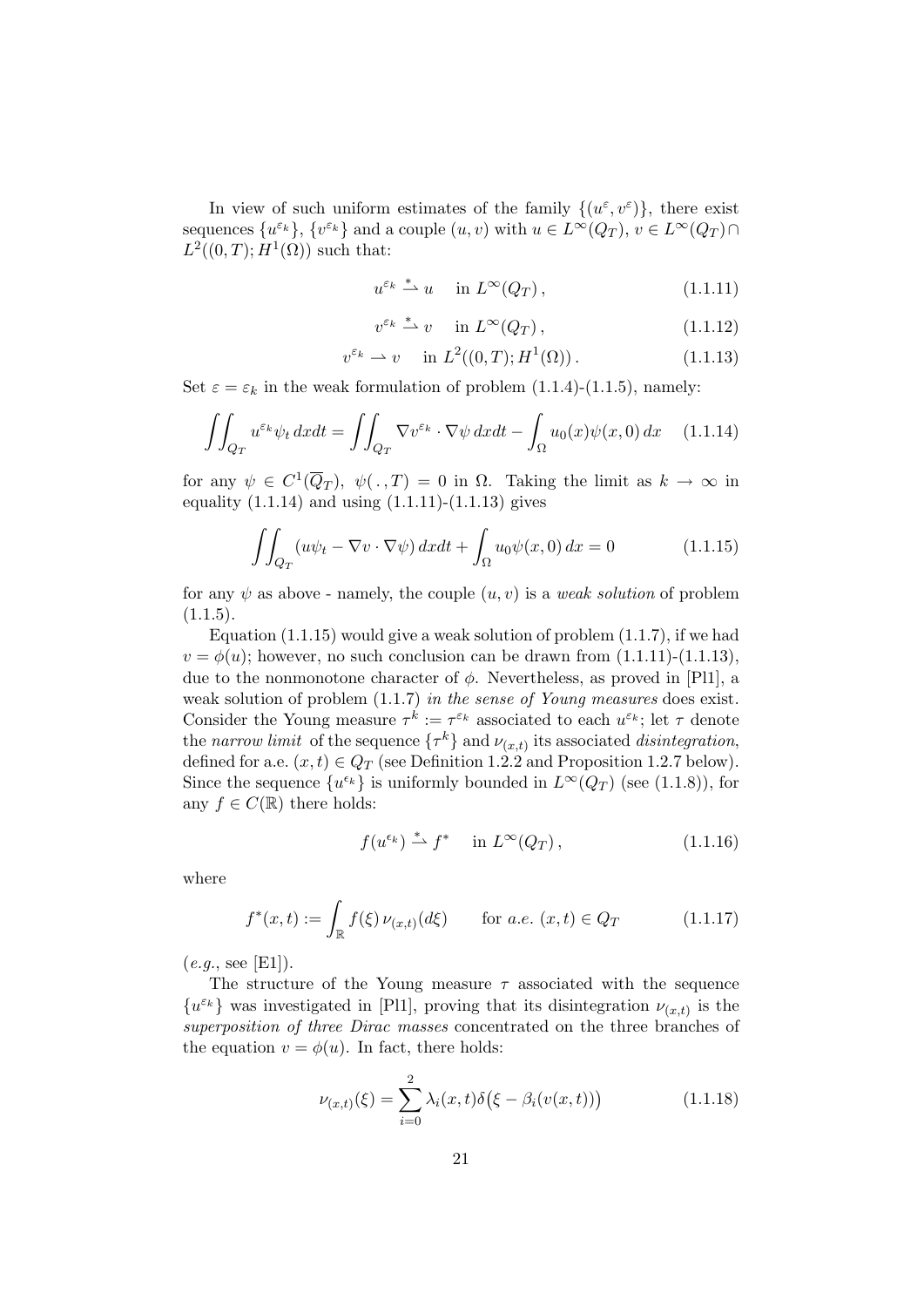(for a.e.  $(x, t) \in Q_T$  and any  $\xi \in \mathbb{R}$ ) with some coefficients  $\lambda_i \in L^{\infty}(Q_T)$ ,  $\lambda_i \ge 0$  and  $\sum_{i=0}^{2} \lambda_i = 1$ ; here we set  $S_i := \{(\beta_i(v), v)\}$   $(i = 0, 1, 2)$ . By equality (1.1.18) there holds:

2

$$
\int_{\mathbb{R}} \xi \nu_{(x,t)}(d\xi) = \sum_{i=0}^{2} \lambda_i(x,t) \beta_i(v(x,t)) = u(x,t)
$$
\n(1.1.19)

(this follows from (1.1.11) and (1.1.17) choosing  $f(\xi) = \xi$ ); moreover,

$$
\int_{\mathbb{R}} \phi(\xi) \nu_{(x,t)}(d\xi) = \sum_{i=0}^{2} \lambda_i(x,t) \phi(\beta_i(v(x,t))) = v(x,t)
$$
\n(1.1.20)

for a.e.  $(x, t) \in Q_T$ . Inserting equalities  $(1.1.19)-(1.1.20)$  in  $(1.1.15)$  we obtain:

$$
\iint_{Q_T} \left\{ \psi_t \int_{\mathbb{R}} \xi \nu_{(x,t)}(d\xi) - \nabla \psi \cdot \nabla \int_{\mathbb{R}} \phi(\xi) \nu_{(x,t)}(d\xi) \right\} dx dt + + \int_{\Omega} u_0(x) \psi(x,0) dx = 0.
$$
\n(1.1.21)

Equation  $(1.1.19)$  says that the limiting function u is the *barycenter* of the disintegration  $\nu_{(x,t)}$  of the narrow limit  $\tau$ ; in view of (1.1.21), the measure  $\tau$ can be regarded as a measure-valued solution of the limiting problem (1.1.7).

The crucial role of the uniform  $L^{\infty}$ -estimate (1.1.8) is apparent from the above discussion. In turn, estimate (1.1.8) is an immediate consequence of the following result (see [NP]):

Let  $(H_2)$  hold. Then any interval  $[u_1, u_2]$  such that

$$
\phi(u_1) \le \phi(u) \le \phi(u_2) \qquad \text{if and only if } u \in [u_1, u_2] \tag{1.1.22}
$$

is a positively invariant region for problem  $(1.1.4)-(1.1.5)$ .

It is informative to sketch the proof of the above result. Set for any  $g \in C^1(\mathbb{R}), g' \geq 0:$ 

$$
G(u) := \int_0^u g(\phi(s))ds + k \qquad (k \in \mathbb{R}).
$$
 (1.1.23)

Let  $\varepsilon > 0$  be fixed; let  $(u^{\varepsilon}, v^{\varepsilon})$  be the solution to problem  $(1.1.4)-(1.1.5)$ . We have:

$$
\frac{d}{dt} \int_{\Omega} G(u^{\varepsilon}(x,t)) dx = \int_{\Omega} g(\phi(u^{\varepsilon})) u_t^{\varepsilon} dx \qquad (1.1.24)
$$
\n
$$
= \int_{\Omega} g(v^{\varepsilon}) \Delta v^{\varepsilon} dx + \int_{\Omega} [g(\phi(u^{\varepsilon})) - g(v^{\varepsilon})] u_t^{\varepsilon} dx
$$
\n
$$
= \int_{\Omega} \text{div}(g(v^{\varepsilon}) \nabla v^{\varepsilon}) dx - \int_{\Omega} g'(v^{\varepsilon}) |\nabla v^{\varepsilon}|^2 dx
$$
\n
$$
+ \int_{\Omega} [g(\phi(u^{\varepsilon})) - g(v^{\varepsilon})] \frac{v^{\varepsilon} - \phi(u^{\varepsilon})}{\varepsilon} dx.
$$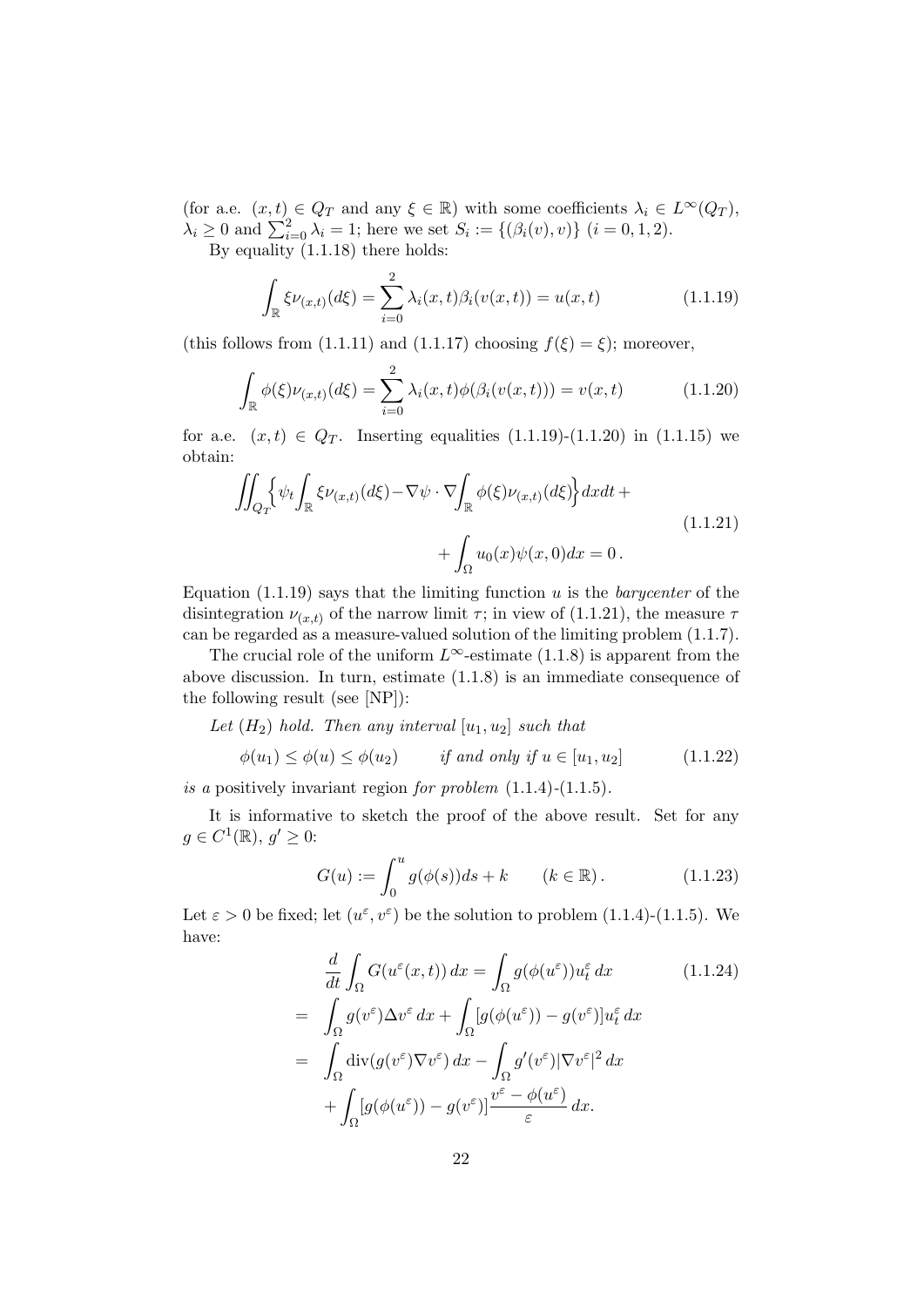Since g is nondecreasing and

$$
\frac{\partial v^{\varepsilon}}{\partial \nu} = 0 \quad \text{on } \partial \Omega \times (0, T],
$$

we obtain

$$
\frac{d}{dt} \int_{\Omega} G(u^{\varepsilon}(x,t)) dx \le - \int_{\Omega} g'(v^{\varepsilon}) |\nabla v^{\varepsilon}|^2 dx \le 0 \quad \text{in } (0,T). \tag{1.1.25}
$$

By a proper choice of the function  $g$  the result follows (see [NP] for details).

Clearly, the above proof of inequality (1.1.25) is independent from the specific shape of  $\phi$ ; yet, if  $(H_1)$  holds, a bounded interval  $[u_1, u_2]$  is positively invariant only if  $[u_1, u_2] \subseteq [0, 1]$  (see Proposition 1.2.3). Therefore inequality (1.1.8) holds if  $||u_0||_{L^{\infty}(\Omega)} \leq 1$ , but the family  $\{u^{\varepsilon}\}\)$  need not be uniformly bounded in  $L^{\infty}(Q_T)$  if  $||u_0||_{L^{\infty}(\Omega)} > 1$ .

However, it follows from  $(1.1.25)$  that the half-line  $[0, \infty)$  is positively invariant (see Proposition 1.2.3). Then we get the following conservation *law* for *positive* solutions to  $(1.1.4)-(1.1.5)$ :

$$
||u^{\varepsilon}(t)||_{L^{1}(\Omega)} = \int_{\Omega} u^{\varepsilon}(x, t) dx = \int_{\Omega} u_{0}(x) dx = ||u_{0}||_{L^{1}(\Omega)}
$$
(1.1.26)

for any  $t \in [0, T]$  - namely, a uniform  $L^1$ -estimate of the family  $\{u^{\varepsilon}\}\,$ , which will play a crucial role in the following.

Let us mention another important point. Arguing as in  $(1.1.24)$  we obtain the weak inequality:

$$
\iint_{Q_T} \left\{ G(u^{\varepsilon})\psi_t - g(v^{\varepsilon})\nabla\psi \cdot \nabla v^{\varepsilon} - \psi g'(v^{\varepsilon})|\nabla v^{\varepsilon}|^2 \right\} dx dt \ge 0 \qquad (1.1.27)
$$

for any  $\psi \in C_c^{\infty}(Q_T)$ ,  $\psi \ge 0$  (see Lemma 1.2.2). Inequality (1.1.27) is referred to as the *entropy inequality* for problem  $(1.1.4)-(1.1.5)$ , in view of its analogy with the entropy inequality for the one-dimensional viscous conservation law  $(e.g.,\text{ see }[Se];\text{ see also }[E2])$ . It was proved in [Pl1] that any weak solution  $(u, v)$  of problem  $(1.1.5)$  satisfies a limiting form of inequality  $(1.1.27)$  as  $\varepsilon \rightarrow 0$ ; in fact, there holds:

$$
\iint_{Q_T} \{ G^* \psi_t - g(v) \nabla v \cdot \nabla \psi - g'(v) |\nabla v|^2 \psi \} \, dx dt \ge 0 \tag{1.1.28}
$$

for any  $\psi$  as above, where

$$
G^*(x,t) := \sum_{i=0}^{2} \lambda_i G(\beta_i(v(x,t))) \quad \text{for a.e. } (x,t) \in Q_T. \quad (1.1.29)
$$

In view of the above discussion (in particular, see  $(1.1.18)$ ,  $(1.1.21)$ ) and  $(1.1.28)$ , we can think of the quintuple  $u, v, \lambda_0, \lambda_1, \lambda_2$  as a weak entropy solution in the sense of Young measures of the limiting problem (1.1.7).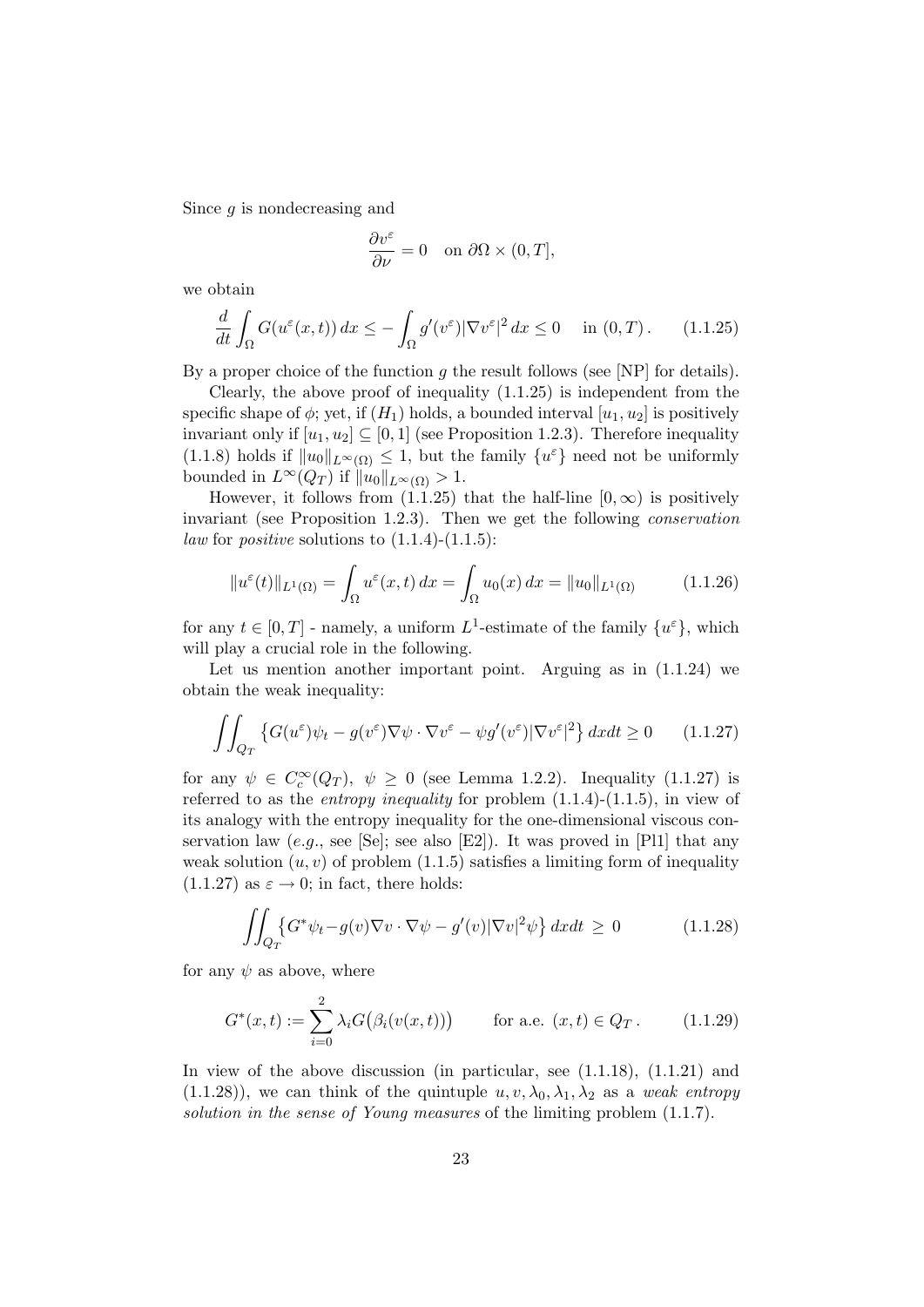It was also proved in [Pl1] that the coefficients  $\lambda_i$  of such solutions (see (1.1.18)) have a remarkable monotonicity property with respect to time, which gives rise to a *hysteresis effect* in the mechanism of phase transitions; the latter is typical of phase changes described by a cubic-like nonlinearity  $([EP];$  see also  $[MTT]).$ 

#### Assumption  $(H_1)$

Let us now consider problem  $(1.1.4)-(1.1.5)$  under assumption  $(H_1)$ . As before, for any  $\varepsilon > 0$  and  $u_0 \in L^{\infty}(\Omega)$  there exists a unique solution  $(u^{\varepsilon}, v^{\varepsilon})$ (see [Pa]). Assume  $u_0 \geq 0$ , as we always do in the following discussion; then the uniform  $L^1$ -estimate (1.1.26) and inequalities (1.1.9)-(1.1.10) hold (see Theorem 1.2.1 and Propositions 1.2.4-1.2.5).

As before, we can associate to each  $u^{\varepsilon}$  its Young measure  $\tau^{\varepsilon}$ , introducing the narrow limit  $\tau$  and its associated disintegration  $\nu_{(x,t)}$ . However, at variance from the previous case we cannot pass to the limit in the left-hand side of equality (1.1.14), since the family  $\{u^{\varepsilon}\}\,$  need not be *equi-integrable* in the cylinder  $Q_T$  (thus relatively compact in the weak topology of  $L^1$ ; see Proposition 1.2.7). This is the most relevant complication with respect to the case when  $(H_2)$  holds.

Nevertheless, using the idea of the *biting convergence* of "removing sets" of small measure" (e.g., see [GMS], [V]), we can associate to  $\{u^{\varepsilon_k}\}$  an equiintegrable subsequence. More precisely, we can find a subsequence  $\{u^{\varepsilon_j}\}\equiv$  ${u^{\varepsilon_{k_j}}}\subseteq {u^{\varepsilon_k}}$ , a decreasing sequence of measurable sets  $A_j\subseteq Q_T$ ,  $|A_j|\to$ 0, and a measure  $\mu \in \mathcal{M}(Q_T)$  such that

$$
\iint_{Q_T} u^{\varepsilon_j} \chi_{A_j} \psi \, dxdt \to \iint_{\overline{Q}_T} \psi \, d\mu \tag{1.1.30}
$$

for any  $\psi \in C(Q_T)$ , and

$$
u^{\varepsilon_j} \chi_{Q_T \setminus A_j} \rightharpoonup u \qquad \text{in } L^1(Q_T) \, ; \tag{1.1.31}
$$

here  $u \in L^1(Q_T)$  is the barycenter of the Young disintegration  $\nu_{(x,t)}$ , namely

$$
u(x,t) := \int_{[0,\infty)} \xi \, \nu_{(x,t)}(d\xi) \qquad \text{for a.e. } (x,t) \in Q_T \tag{1.1.32}
$$

(see Proposition 1.2.8; by  $\chi_E$  we denote the characteristic function of any subset  $E \subseteq Q_T$ .

In view of  $(1.1.30)-(1.1.31)$ , passing to the limit as  $j \to \infty$  in equality  $(1.1.14)$  (written with  $k = k<sub>i</sub>$ ) gives:

$$
\iint_{Q_T} u\psi_t \, dxdt + \iint_{\overline{Q}_T} \psi_t \, d\mu = \qquad (1.1.33)
$$
\n
$$
= \iint_{Q_T} \nabla v \cdot \nabla \psi \, dxdt - \int_{\Omega} u_0(x)\psi(x,0) \, dx
$$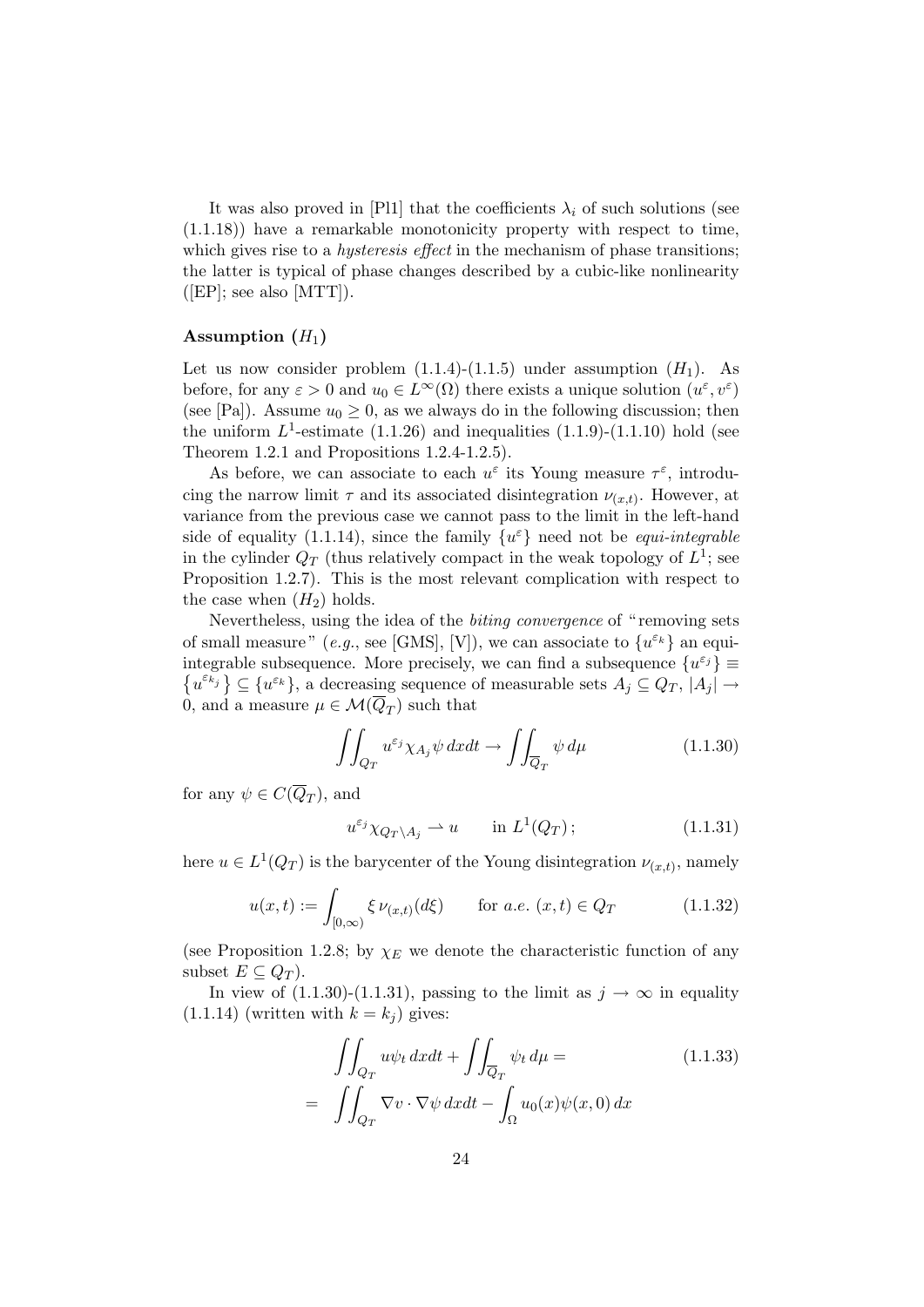for any  $\psi \in C^1(\overline{Q}_T)$  such that  $\psi(.,T) = 0$  in  $\Omega$  (see Theorem 1.2.9). Observe that the above equality reduces to (1.1.15) if  $\mu = 0$ ; in fact, this is the case if the uniform  $L^{\infty}$ -estimate holds, which implies equi-integrability of the family  $\{u^{\varepsilon}\}.$  Therefore the appearance of the measure  $\mu$  is connected with assumption  $(H_1)$  - in particular, with the degeneracy of  $\phi$  at infinity, which is a novel feature with respect to a cubic-like nonlinearity. It seems also related with possible concentration phenomena, in agreement with the model interpretation discussed above ([Pa]; in this connection, see the paragraph  $(\beta)$  below).

We can rephrase equation (1.1.33) by saying that the positive Radon measure  $u + \mu \in \mathcal{M}(Q_T)$  is a solution of the equation

$$
(u + \mu)_t = \Delta v \qquad \text{in } \mathcal{D}'(Q_T). \tag{1.1.34}
$$

The properties of the *regular term*  $u \in L^1(Q_T)$  are investigated in Subsection 1.2.3, those of the *singular term*  $\mu \in \mathcal{M}(Q_T)$  in Subsection 1.2.4; the main results are summarized below.

 $(\alpha)$  The results concernig u are the counterpart of those in [Pl1] for a cubiclike  $\phi$ . As in this case, we refer to the increasing branch

$$
S_1 := \{(u, \phi(u)) \mid u \in [0, 1]\} = \{(\beta_1(v), v) \mid v \in [0, 1]\}
$$

as the stable phase, to the decreasing branch

$$
S_2 := \{(u, \phi(u) \mid u \in (1, +\infty)\} = \{(\beta_2(v), v) \mid v \in (0, 1)\}\
$$

as the unstable one. As for the structure of the Young disintegration  $\nu_{(x,t)}$ associated to the Young measure  $\tau$ , we prove it to be (see Corollary 1.2.13):

- an *atomic* measure, whose support consists of the points  $\beta_1(v(x,t))$ and  $\beta_2(v(x,t))$ , if  $v(x,t) \neq 0$ ;
- the Dirac mass concentrated in  $\beta_1(0) = 0$ , if  $v(x, t) = 0$

(recall that  $v = v(x, t)$  is the weak\*-limit in  $L^{\infty}(Q_T)$  of both sequences  $\{v^{\varepsilon_j}\}, \{\phi(u^{\varepsilon_j})\}\)$ . Hence u is a superposition of the two phases  $S_1$  and  $S_2$ , namely

$$
u = \begin{cases} \lambda \beta_1(v) + (1 - \lambda)\beta_2(v) & \text{for } v > 0, \\ 0 & \text{for } v = 0 \end{cases}
$$
 (1.1.35)

for some  $\lambda \in L^{\infty}(Q_T)$ ,  $0 \leq \lambda \leq 1$ . In analogy with the cubic-like case, this can be expressed by saying that the function u takes the fraction  $\lambda$  of its value at  $(x, t)$  on the stable branch  $S_1$ , respectively the fraction  $(1 - \lambda)$  on the unstable branch  $S_2$ .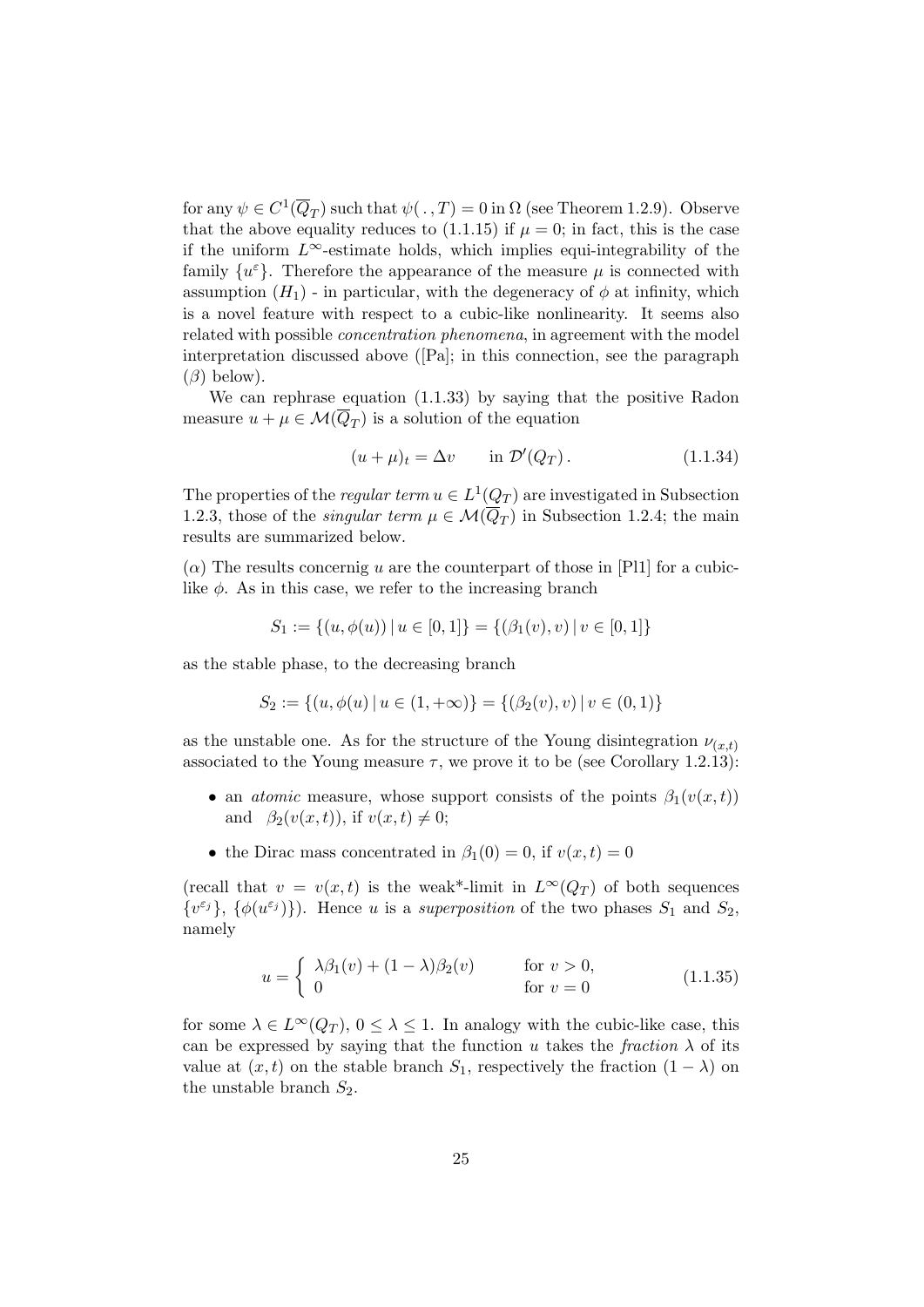Using the above representation of u and the results of Subsection 1.2.2, we obtain the following inequality satisfied by the couple  $(u, v)$ :

$$
\iint_{Q_T} u\psi_t \, dxdt - \iint_{Q_T} \nabla v \cdot \nabla \psi \, dxdt + \int_{\Omega} u_0 \psi(x,0) \, dx \ge 0 \qquad (1.1.36)
$$

for any  $\psi \in C^1(\overline{Q}_T)$ ,  $\psi(\cdot,T) = 0$  in  $\Omega$  and  $\psi \geq 0$  in  $Q_T$  (see Theorem 1.2.10). Observe that inequality (1.1.36) is not a consequence of the weak formulation (1.1.33) (in fact, no assumption on the sign of  $\psi_t$  is made).

By analogy with the cubic-like case, it is natural to ask whether the couple  $(u, v)$  in equality (1.1.33) satisfies a limiting entropy inequality. This is indeed the case, if the family  ${G(u^{\varepsilon})}$  is equi-integrable in  $Q_T$  (Theorem 1.2.16). Again, this restriction is due to the lack of equi-integrability of the family  $\{u^{\varepsilon}\},$  thus to the weaker a priori estimates  $(L^{1})$  instead of  $L^{\infty}$ ) available now. Nevertheless, monotonicity in time of the phase fraction  $\lambda$ can be proved also in the present case (see Theorem 1.2.15).

 $(\beta)$  In Subsection 1.2.4 we address the properties of the measure  $\mu$  in equality  $(1.1.33)$ . First we investigate the support of  $\mu$ , making use of equality (1.1.33) itself (see Proposition 1.2.17). Secondly, we prove the following disintegration of  $\mu$ :

$$
\iint_{\overline{Q}_T} f d\mu = \int_{[0,T]} dt \int_{\overline{\Omega}} f(x,t) d\tilde{\gamma}_t(x) \quad \text{for any } f \in L^1(\overline{Q}_T, d\mu); \tag{1.1.37}
$$

here  $\tilde{\gamma}_t \in \mathcal{M}(\overline{\Omega})$  is a Radon measure defined for a.e.  $t \in (0, T)$ . We also show that there exists a unique  $h \in L^{\infty}(0,T)$ ,  $h \geq 0$  such that  $\tilde{\gamma}_t = h(t)\gamma_t$  for a.e.  $t \in (0, T)$ ; here  $\gamma_t$  is a probability measure over  $\Omega$  and a representative of h is

$$
h(t) = \int_{\Omega} u_0(x) dx - \int_{\Omega} u(x, t) dx
$$
\n(1.1.38)

for a.e.  $t \in (0, T)$  (see Propositions 1.2.18-1.2.19). Observe that the above equality also reads:

$$
\int_{\Omega} u(x,t) dx + \int_{\overline{\Omega}} d\tilde{\gamma}_t(x) = \int_{\Omega} u_0(x) dx.
$$
 (1.1.39)

A remarkable feature of the application  $t \mapsto \tilde{\gamma}_t$  is its nondecreasing character. In fact, we prove (see Proposition 1.2.21):

$$
\int_{\overline{\Omega}} \varphi(x) d\tilde{\gamma}_{t_1}(x) \le \int_{\overline{\Omega}} \varphi(x) d\tilde{\gamma}_{t_2}(x) \tag{1.1.40}
$$

for any  $\varphi \in C^1(\overline{\Omega})$  and a.e.  $t_1, t_2 \in (0, T), t_1 < t_2$ ; namely, the map  $t \mapsto \tilde{\gamma}_t(E)$  is nondecreasing in  $(0, T)$  for any Borel set  $E \subseteq \overline{\Omega}$ .

As a consequence of equalities (1.1.39)-(1.1.40), the function

$$
t \mapsto \int_{\Omega} u(x, t) \, dx
$$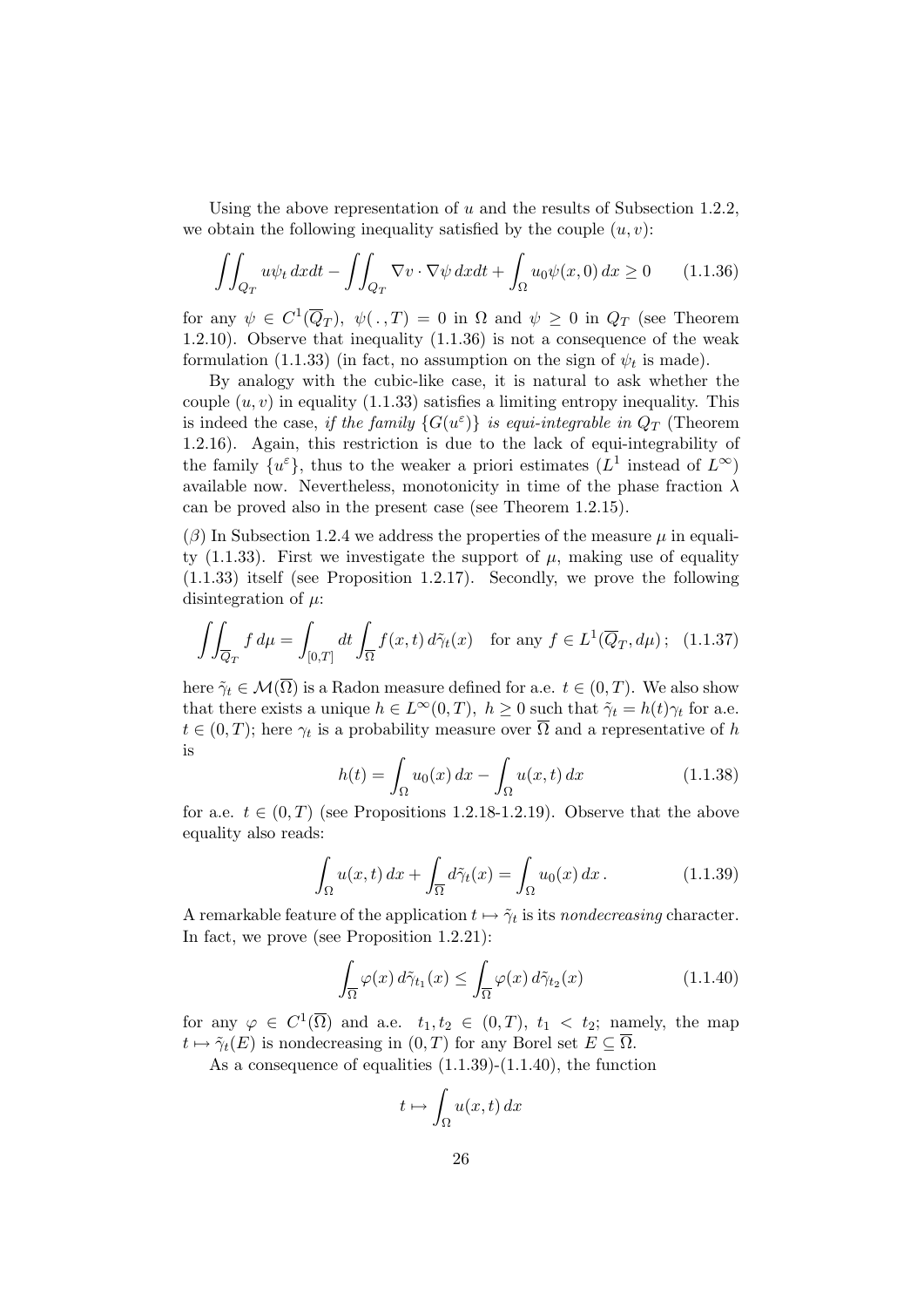is nonincreasing in time. Therefore, within the constant map from  $(0, T)$  to  $\mathbb{R}, t \mapsto \int_{\Omega} u(x, t)dx + \tilde{\gamma}_t(\overline{\Omega}),$  there is a relative growth of the term  $\tilde{\gamma}_t(\overline{\Omega})$ with respect to the term  $\int_{\Omega} u(x, t) dx$  as time increases.

This suggests that in equation (1.1.34) the singular part  $\mu$  prevails over the regular  $L^1$ -term u for large times<sup>1</sup>. In other words, it is reasonable to expect a general "coarsening" effect, since the absolutely continuous part of the measure  $u + \mu$  decreases and possibly disappears, while singularities can appear and spread as time goes on. As already remarked, this conjecture seems consistent with the model interpretation of equation  $(1.1.1)$  (in particular, with its connection with the Perona-Malik equation).

### 1.2 Mathematical framework and results

#### 1.2.1 Viscous regularization

Let us first give the following

**Definition 1.2.1.** Let  $u_0 \in L^{\infty}(\Omega)$ . By a solution to problem (1.1.4)-(1.1.5) we mean any couple  $u^{\varepsilon} \in C^{1}([0, T]; L^{\infty}(\Omega)), v^{\varepsilon} \in C([0, T]; C(\overline{\Omega}) \cap W_{loc}^{2, p}(\Omega))$ with  $p > n$ ,  $\Delta v^{\varepsilon} \in C([0, T]; L^{\infty}(\Omega))$ , which satisfies  $(1.1.4)-(1.1.5)$  in the classical sense. A solution is said to be global if it is a solution in  $Q_T$  for any  $T > 0$ .

Concerning well-posedness of problem (1.1.4)-(1.1.5), the following result is well known (see [NP], [Pa] for the proof).

**Theorem 1.2.1.** For any  $u_0 \in L^{\infty}(\Omega)$  and  $\varepsilon > 0$  there exists a unique global solution  $(u^{\varepsilon}, v^{\varepsilon})$  of problem (1.1.4)-(1.1.5). Moreover, there holds:

$$
\|\phi(u^{\varepsilon})\|_{L^{\infty}(Q_T)} \le 1, \qquad \|v^{\varepsilon}\|_{L^{\infty}(Q_T)} \le 1.
$$
 (1.2.1)

Arguing as in the Introduction (see (1.1.24)) gives the following

**Lemma 1.2.2.** Let  $(u^{\varepsilon}, v^{\varepsilon})$  be a solution of problem  $(1.1.4)-(1.1.5)$ . Let  $g \in C^1(\mathbb{R}), g' \geq 0$  and G be defined by (1.1.23). Then for any  $t \in [0, T]$ 

$$
\int_{\Omega} G(u^{\varepsilon}(x,t)) dx \le \int_{\Omega} G(u_0(x)) dx.
$$
\n(1.2.2)

Moreover, for any  $\psi \in C_c^{\infty}(Q_T)$ ,  $\psi \geq 0$  the entropy inequality (1.1.27) is satisfied.

Concerning the existence of positively invariant regions for problem (1.1.4)- (1.1.5), the following result can be proven.

**Proposition 1.2.3.** The half line  $[0, +\infty)$  is positively invariant for problem (1.1.4)-(1.1.5). The same is true for any interval  $[0, \bar{u}]$  with  $\bar{u} \in (0, 1]$ .

<sup>&</sup>lt;sup>1</sup>Observe that the choice of  $T > 0$  is arbitrary (see Theorem 1.2.1).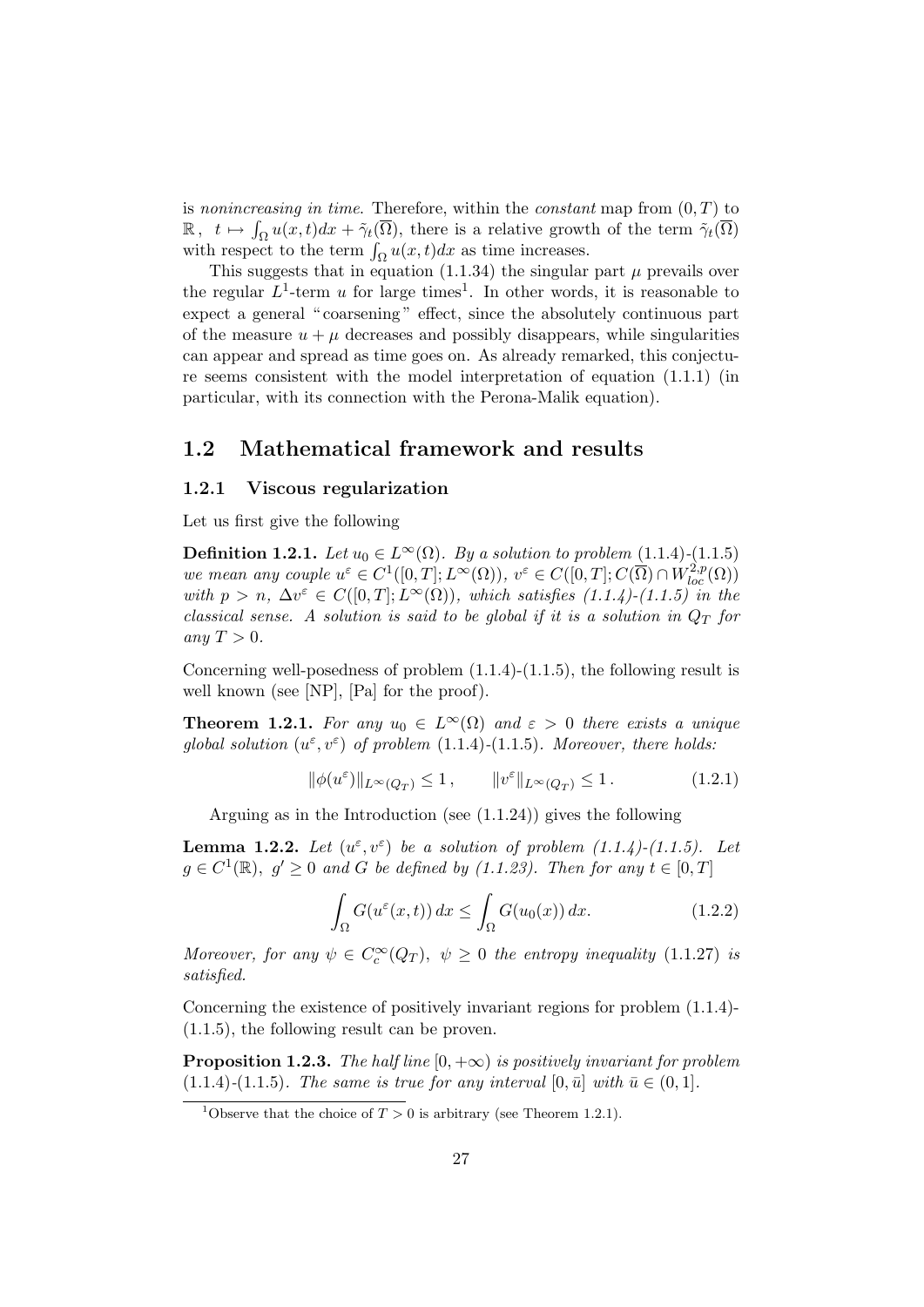**Remark 1.2.1.** In view of the above result, the assumption  $u_0 \geq 0$  implies  $u^{\varepsilon} \geq 0$ , thus  $\phi(u^{\varepsilon}) \geq 0$  in  $Q_T$  (see  $(H_1)$ ). Since for any  $t \in [0, T]$   $v^{\varepsilon} \equiv v^{\varepsilon}(\cdot, t)$ solves the problem:

$$
\begin{cases}\n-\varepsilon \Delta v^{\varepsilon} + v^{\varepsilon} = \phi(u^{\varepsilon})(., t) & \text{in } \Omega \\
\frac{\partial v^{\varepsilon}}{\partial \nu} = 0 & \text{on } \partial \Omega,\n\end{cases}
$$

we also have  $v^{\varepsilon} \geq 0$  in  $Q_T$ .

Concerning the initial data, in the sequel we always make the assumption:

$$
(H_3) \t u_0 \in L^{\infty}(\Omega), u_0 \ge 0.
$$

Then from Proposition 1.2.3 we easily obtain the following a priori bound for the family  $\{u^\varepsilon\}$  .

**Proposition 1.2.4.** Any positive solution to problem  $(1.1.4)-(1.1.5)$  satisfies equality  $(1.1.26)$  for each  $t \in [0, T]$ .

We also have the following

**Proposition 1.2.5.** Let  $(u^{\varepsilon}, v^{\varepsilon})$  solve problem (1.1.4)-(1.1.5). Then there exists a constant  $C > 0$  such that inequality (1.1.9) holds for any  $\varepsilon > 0$ ,  $T > 0$ .

Set  $C_b^1(\mathbb{R}) := \{ f \in C^1(\mathbb{R}) \mid f, f' \text{ bounded} \}.$  The following result plays an important role when studying the limiting behaviour of the family  $\{u^{\varepsilon}\}$  as  $\varepsilon \to 0.$ 

**Proposition 1.2.6.** Let  $f, g \in C_b^1(\mathbb{R})$ ; let  $F := f(\phi)$  and G be defined by (1.1.23). Suppose

$$
F(u^{\varepsilon}) \stackrel{*}{\rightharpoonup} F^*, \qquad G(u^{\varepsilon}) \stackrel{*}{\rightharpoonup} G^*, \qquad F(u^{\varepsilon})G(u^{\varepsilon}) \stackrel{*}{\rightharpoonup} H^*
$$

in  $L^{\infty}(Q_T)$ , where  $\{u^{\varepsilon}\}\$  satisfies problem  $(1.1.4)-(1.1.5)$ . Then  $H^* = F^*G^*$ .

The proof of Proposition 1.2.6 is almost the same as in [Pl1] (see also Chapter 2), thus we omit it.

**Remark 1.2.2.** The above assumption  $G(u^{\varepsilon}) \overset{*}{\rightharpoonup} G^*$  would follow from the L<sup>∞</sup>-estimate (1.1.8), if assumption  $(H_2)$  were satisfied. In the present case, since

$$
|G(u)| = \left| \int_0^u g(\phi(s)) ds \right| \leq \int_0^{+\infty} |g(\phi(s))| ds,
$$

it is natural to assume  $g \circ \phi \in L^1(\mathbb{R})$  to obtain boundedness of the family  $\{G(u^{\varepsilon})\}$  in  $L^{\infty}(Q_T)$ . Observe that any  $g \in C_c^1(0,1)$  satisfies this condition;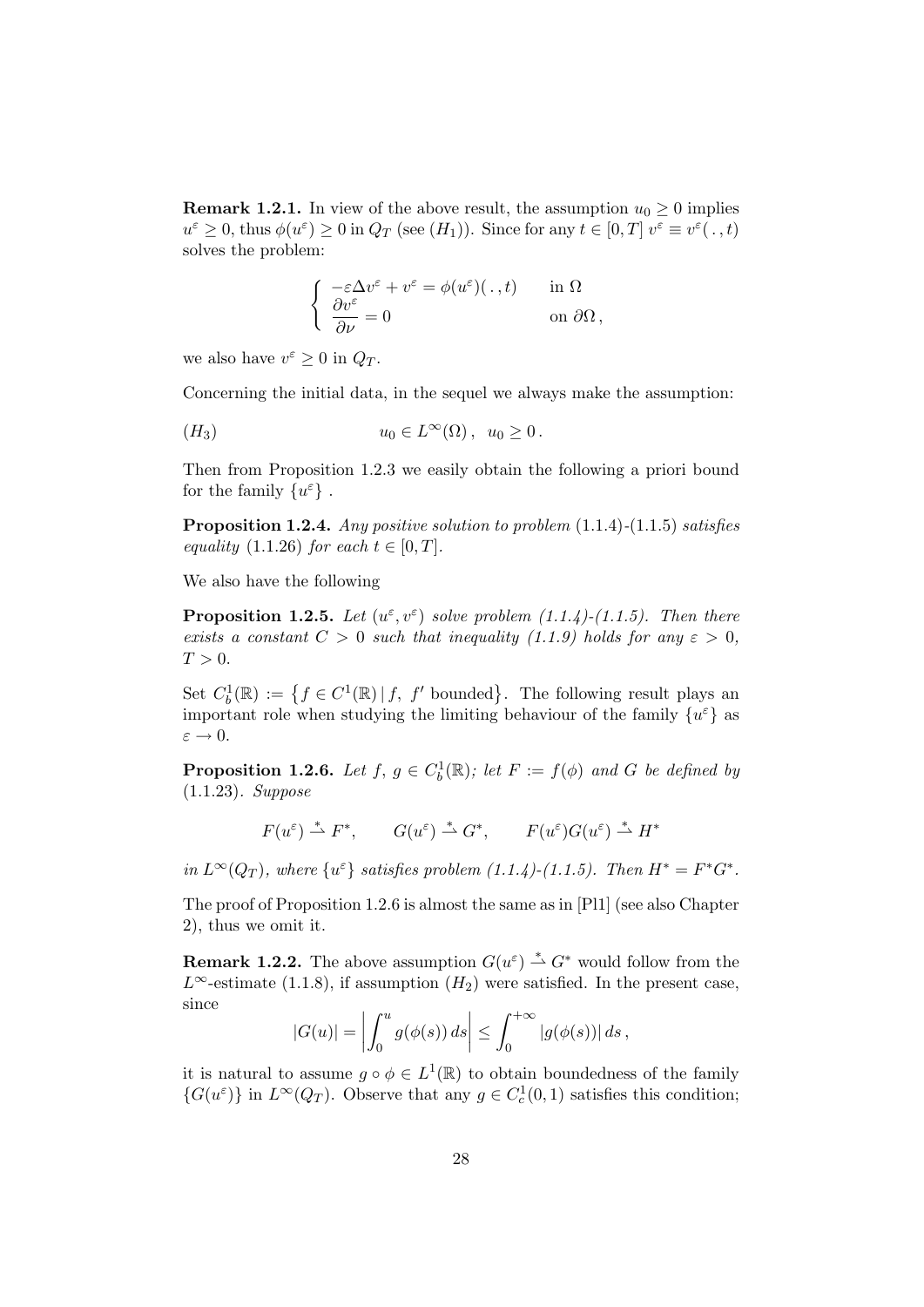in fact,

$$
|G(u^{\varepsilon})| = \left| \int_0^{u^{\varepsilon}} g(\phi(s)) ds \right| \leq \int_0^{+\infty} |g(\phi(s))| ds
$$
  

$$
\leq \max_{\zeta \in [a,b]} |g'(\zeta)| \int_{\beta_1(a)}^{\beta_2(a)} |\phi(s)| ds < C.
$$

Here  $0 < a < b < 1$  have been choosen so that supp  $g \subseteq [a, b]$ , while  $\beta_1(a)$ ,  $\beta_2(a)$  denote the two solutions of the equation  $\phi(u) = a$ .

#### 1.2.2 Vanishing viscosity limit

Let us recall the following

**Definition 1.2.2.** Let  $\tau^k$ ,  $\tau$  be Young measures on  $Q_T \times \mathbb{R}$ . We say that  $\tau^k \to \tau$  narrowly, if

$$
\int_{Q_T \times \mathbb{R}} \varphi \, d\tau^k \to \int_{Q_T \times \mathbb{R}} \varphi \, d\tau \tag{1.2.3}
$$

for any  $\varphi: Q_T \times \mathbb{R} \to \mathbb{R}$  bounded and measurable,  $\varphi(x, t, \cdot)$  continuous for a.e.  $(x, t) \in Q_T$ .

The following proposition is a consequence of the more general Prohorov's theorem  $(e.g., \text{see } [V]).$ 

**Proposition 1.2.7.** Let  $u^{\varepsilon}$  denote the unique solution of problem (1.1.4)-(1.1.5) and  $\tau^{\varepsilon}$  the associated Young measure  $(\varepsilon > 0)$ . Then:

(i) there exist a sequence  $\{u^{\varepsilon_k}\}\subseteq \{u^{\varepsilon}\}\$  and a Young measure  $\tau$  on  $Q_T\times\mathbb{R}$ such that  $\tau^k \to \tau$  narrowly;

(ii) for any  $f \in C(\mathbb{R})$  such that the sequence  $\{f(u^{\varepsilon_k})\}$  is bounded in  $L^1(Q_T)$ and equi-integrable there holds

$$
f(u^{\varepsilon_k}) \rightharpoonup f^* \quad in \ L^1(Q_T); \tag{1.2.4}
$$

here

$$
f^*(x,t) := \int_{[0,+\infty)} f(\xi) \nu_{(x,t)}(d\xi) \qquad \text{for a.e. } (x,t) \in Q_T \tag{1.2.5}
$$

and  $\nu_{(x,t)}$  is the disintegration of the Young measure  $\tau$ .

As pointed out in the Introduction, in general we cannot guarantee the equi-integrability of the sequence  $\{u^{\varepsilon_k}\}$ ; hence Proposition 1.2.7-(*ii*) cannot be directly used with  $f(u) = u$ . However, we can associate to  $\{u^{\varepsilon_k}\}\$ an equi-integrable subsequence by removing sets of small measure; this is the content of the following proposition  $(e.g.,\, see\, [GMS],\, [V]$  for the proof).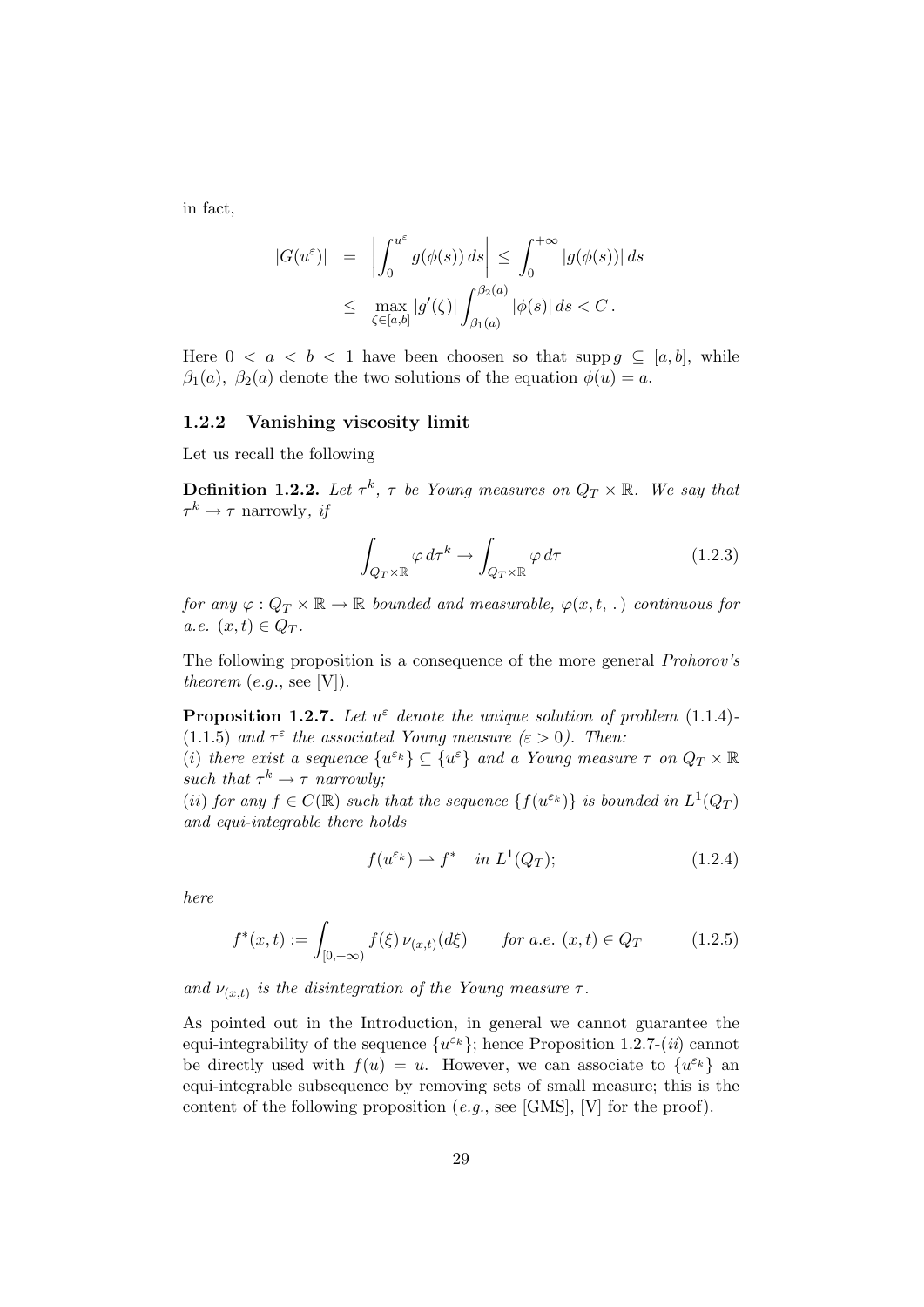Proposition 1.2.8. Let the assumptions of Proposition 1.2.7 be satisfied. Then there exist a subsequence  $\{u^{\varepsilon_j}\}\equiv \{u^{\varepsilon_{k_j}}\}\subseteq \{u^{\varepsilon_k}\}\$  and a sequence of measurable sets  $\{A_i\},\$ 

$$
A_j \subset Q_T, \qquad A_{j+1} \subset A_j \quad \text{for any } j \in \mathbb{N}, \quad |A_j| \to 0 \quad \text{as } j \to \infty,
$$

such that the sequence  $\left\{u^{\varepsilon_j}\chi_{Q_T\setminus A_j}\right\}$  is equi-integrable. Moreover, (1.1.31)-(1.1.32) hold.

From the above proposition we obtain the following

Theorem 1.2.9. Let the assumptions of Proposition 1.2.7 be satisfied; let  ${u^{\varepsilon_j}}$ ,  ${A_j}$  be the sequences considered in Proposition 1.2.8.

(i) Let  $v \in L^1(Q_T)$  be the  $L^1$ -weak limit of the sequence  $\{\phi(u^{\varepsilon_j})\}$ , whose existence is ensured by the first estimate in (1.2.1) and Proposition 1.2.7- (ii). Then  $v \in L^{\infty}(Q_T) \cap L^2((0,T); H^1(\Omega))$  and there holds:

$$
v^{\varepsilon_j} \stackrel{*}{\rightharpoonup} v \qquad \text{in} \quad L^{\infty}(Q_T),
$$
  

$$
v^{\varepsilon_j} \rightharpoonup v \qquad \text{in} \quad L^2((0,T);H^1(\Omega)),
$$

 $v^{\varepsilon_j}$  being defined by (1.1.4).

(ii) There exist a subsequence of  $\{u^{\varepsilon_j}\}\,$  denoted again  $\{u^{\varepsilon_j}\}\,$  and a positive Radon measure  $\mu \in \mathcal{M}^+(\overline{Q}_T)$  such that

$$
\iint_{Q_T} u^{\varepsilon_j} \chi_{A_j} \psi \, dxdt \to \iint_{\overline{Q}_T} \psi \, d\mu \tag{1.2.6}
$$

for any  $\psi \in C(Q_T)$ .

(iii) Let u be the  $L^1$ -weak limiting function in (1.1.31). Then equality (1.1.33) holds for any  $\psi \in C^1(\overline{Q}_T)$  such that  $\psi(.,T) = 0$  in  $\Omega$ .

Since  $\mu$  is a positive Radon measure on  $Q_T$ , from (1.1.33) we get

$$
\iint_{Q_T} (u\psi_t - \nabla v \cdot \nabla \psi) \, dx dt + \int_{\Omega} u_0(x)\psi(x,0) \, dx \le 0,\tag{1.2.7}
$$

for any  $\psi \in C^1(\overline{Q}_T)$  such that  $\psi(., T) = 0$  in  $\Omega, \psi_t \ge 0$  in  $Q_T$ . However, the sign assumption concerning  $\psi_t$  does not seem very natural; in this respect, the following theorem is expedient.

**Theorem 1.2.10.** Let  $(u, v)$  be the couple given by Proposition 1.2.8 and Theorem 1.2.9. Then inequality (1.1.36) holds for any  $\psi \in C^1(\overline{Q}_T)$ ,  $\psi \ge 0$ in  $Q_T$  such that  $\psi(.,T) = 0$  in  $\Omega$ .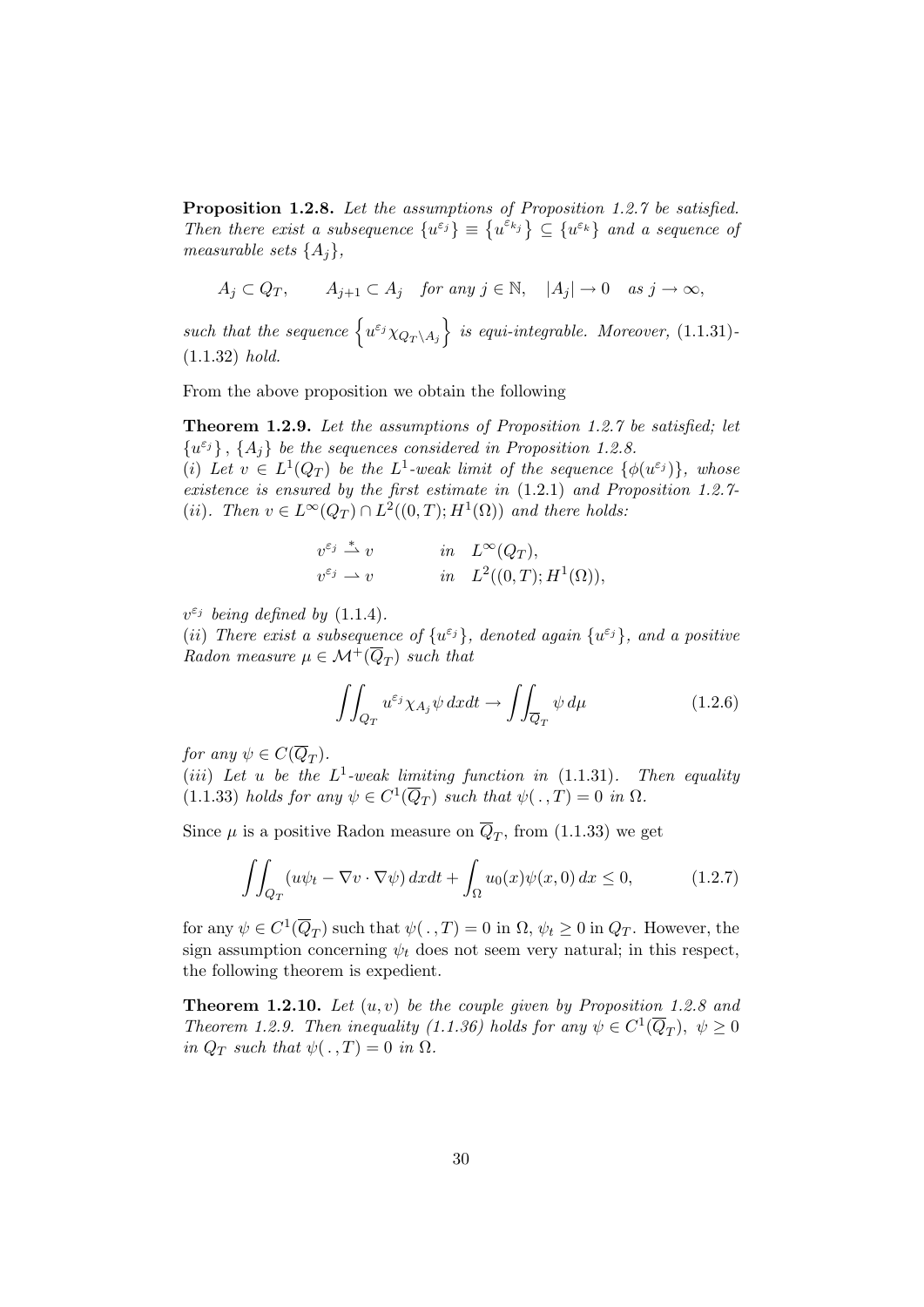#### 1.2.3 Regular term

Let  $\nu_{(x,t)}$  be the disintegration of the Young measure  $\tau$  considered in Proposition 1.2.7, which holds for a.e.  $(x, t) \in Q_T$ . Following [Pl1], we assume the following condition to be satisfied.

**Condition (S):** The functions  $\beta'_1$ ,  $\beta'_2$  are linearly independent on any open subset of the interval (0, 1).

Let  $I_1 \equiv [0,1], I_2 \equiv (1, +\infty)$ ; set  $\nu \equiv \nu_{(x,t)}$  for simplicity. For a.e.  $(x,t) \in$  $Q_T$  define two maps  $\sigma_l \equiv \sigma_{(x,t);l} : C(\mathbb{R}) \to \mathbb{R}$  by setting

$$
\int_{\mathbb{R}} f(\lambda) \,\sigma_l(d\lambda) \equiv \langle f, \sigma_l \rangle := \int_{I_l} (f \circ \phi)(\xi) \,\nu(d\xi) \qquad (l = 1, 2). \quad (1.2.8)
$$

Set also

$$
\sigma := \sigma_1 + \sigma_2. \tag{1.2.9}
$$

It is immediately seen that  $\sigma_1$ ,  $\sigma_2$  are (positive) Radon measures on R; in view of the above definitions,  $\sigma \equiv \sigma_{(x,t)}$  is a probability measure on R for a.e.  $(x, t) \in Q_T$ . In analogy with [Pl1], the following lemma will be proven.

**Lemma 1.2.11.** Let  $\sigma_1$ ,  $\sigma_2$  be the Radon measures defined by (1.2.8). Then: (*i*) supp  $\sigma_l \subseteq [0, 1]$   $(l = 1, 2)$ ; (*ii*)  $\sigma_2({0}) = 0;$ (iii)  $f \circ \beta_l \in L^1([0,1], d\sigma_l)$   $(l = 1, 2)$  for any  $f \in C(\mathbb{R})$ , such that the sequence  ${f(u^{\varepsilon_j})}$  is bounded in  $L^1(Q_T)$  and equi-integrable.

In view of Lemma 1.2.11-(i), the support of the measure  $\sigma$  is contained in  $[0, 1]$ . We also have:

$$
\langle f, \sigma \rangle = \langle f, \sigma_1 \rangle + \langle f, \sigma_2 \rangle = \int_{[0, +\infty)} (f \circ \phi)(\xi) \nu(d\xi)
$$
 (1.2.10)

for any  $f \in C(\mathbb{R})$ ; moreover,

$$
\langle f, \nu \rangle = \int_{[0, +\infty)} f(\xi) \nu(d\xi) = \int_{I_1} f(\xi) \nu(d\xi) + \int_{I_2} f(\xi) \nu(d\xi)
$$
  
= 
$$
\int_{I_1} [(f \circ \beta_1) \circ \phi](\xi) \nu(d\xi) + \int_{I_2} [(f \circ \beta_2) \circ \phi](\xi) \nu(d\xi)
$$
  
= 
$$
\langle f \circ \beta_1, \sigma_1 \rangle + \langle f \circ \beta_2, \sigma_2 \rangle
$$
 (1.2.11)

for any  $f \in C(\mathbb{R})$  such that the sequence  $\{f(u^{\varepsilon_j})\}$  is bounded in  $L^1(Q_T)$  and equi-integrable (here use of  $(1.2.8)$  and Lemma 1.2.11- $(iii)$  has been made).

The next theorem gives a useful representation of the measure  $\sigma$ .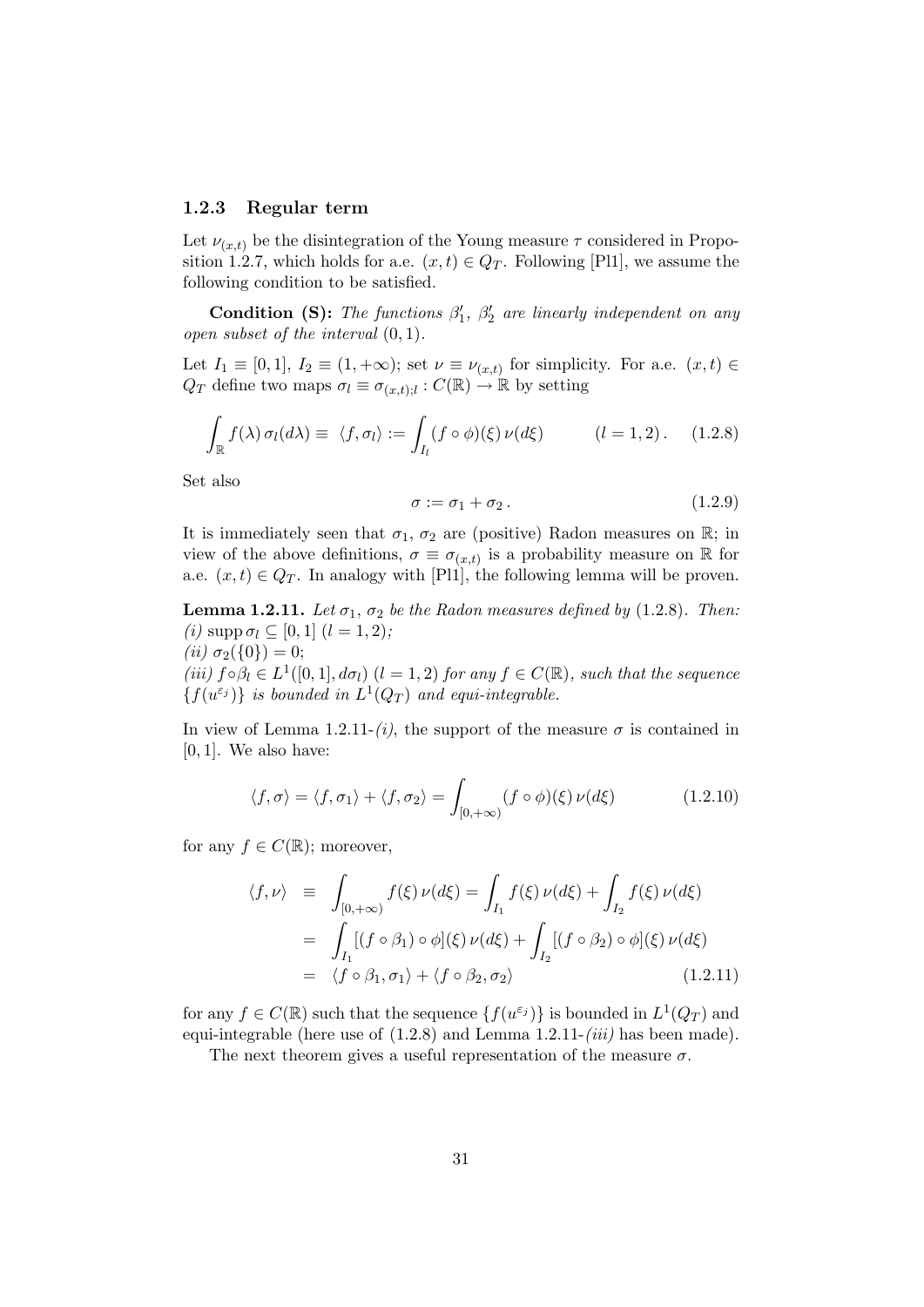**Theorem 1.2.12.** The measure  $\sigma \equiv \sigma_{(x,t)}$  is the Dirac mass concentrated at the point

$$
v(x,t) := \int_{[0,+\infty)} \phi(\xi) \, \nu_{(x,t)}(d\xi) = \langle \phi, \nu_{(x,t)} \rangle \tag{1.2.12}
$$

for a.e.  $(x, t) \in Q_T$ .

Thanks to equations  $(1.2.10)-(1.2.11)$ , Theorem 1.2.12 and Lemma 1.2.11- $(ii)$ , we obtain the following result, which describes the structure of the Young disintegration measure  $\nu$ . The analogy with the cubic-like case investigated in [Pl1] (see (1.1.18)) should be observed.

**Proposition 1.2.13.** Let  $v \in L^{\infty}(Q_T) \cap L^2((0,T); H^1(\Omega))$  be the limiting function given by Theorem 1.2.9. Then for a.e.  $(x,t) \in Q_T$  the measure  $\nu_{(x,t)}$  is atomic. More precisely:

(i) if  $v(x,t) > 0$ , then supp  $\nu_{(x,t)}$  consists of the points  $\beta_1(v(x,t))$ ,  $\beta_2(v(x,t))$ , (*ii*) if  $v(x, t) = 0$ , then supp  $\nu_{(x,t)} = \{0\}.$ 

From the above proposition we obtain the following

**Theorem 1.2.14.** Let  $(u, v)$  be the couple mentioned in Theorem 1.2.9. Then:

(i) there exists  $\lambda \in L^{\infty}(Q_T)$ ,  $0 \leq \lambda \leq 1$  such that equality (1.1.35) holds a.e. in  $Q_T$ :

(ii) there holds

$$
\phi(u^{\varepsilon_j}) \to v \qquad in \ L^p(Q_T) \ \text{ for any } p \in [1, \infty),
$$
  

$$
v^{\varepsilon_j} \to v \qquad in \ L^2(Q_T).
$$

The following monotonicity property of the coefficient  $\lambda$  in (1.1.35) can be proved; the proof is modeled after that in [Pl1], thus we omit it.

**Theorem 1.2.15.** Assume  $\phi''(1) \neq 0$ . Let  $(u, v, \lambda)$  be the triple mentioned in Theorem 1.2.14; suppose

$$
0 < v \le k < 1 \tag{1.2.13}
$$

in some cylinder  $Q_0 = \Omega_0 \times [\alpha, \beta], \Omega_0 \subset \Omega$ . Then the function  $\lambda(x, \cdot)$  is nondecreasing with respect to  $t \in [\alpha, \beta]$ , for a.e.  $x \in \Omega_0$ .

In view of Lemma 1.2.2, the solutions  $(u^{\varepsilon}, v^{\varepsilon})$  to problem  $(1.1.4)-(1.1.5)$ satisfy the entropy inequalities (1.1.27) for any  $\varepsilon > 0$ . The following theorem shows that, under suitable assumptions, this kind of inequalities is preserved in the viscous limit  $\varepsilon \to 0$ . The proof is similar to that given in [Pl1] (see also [MTT]) for the cubic-like case, thus it is omitted.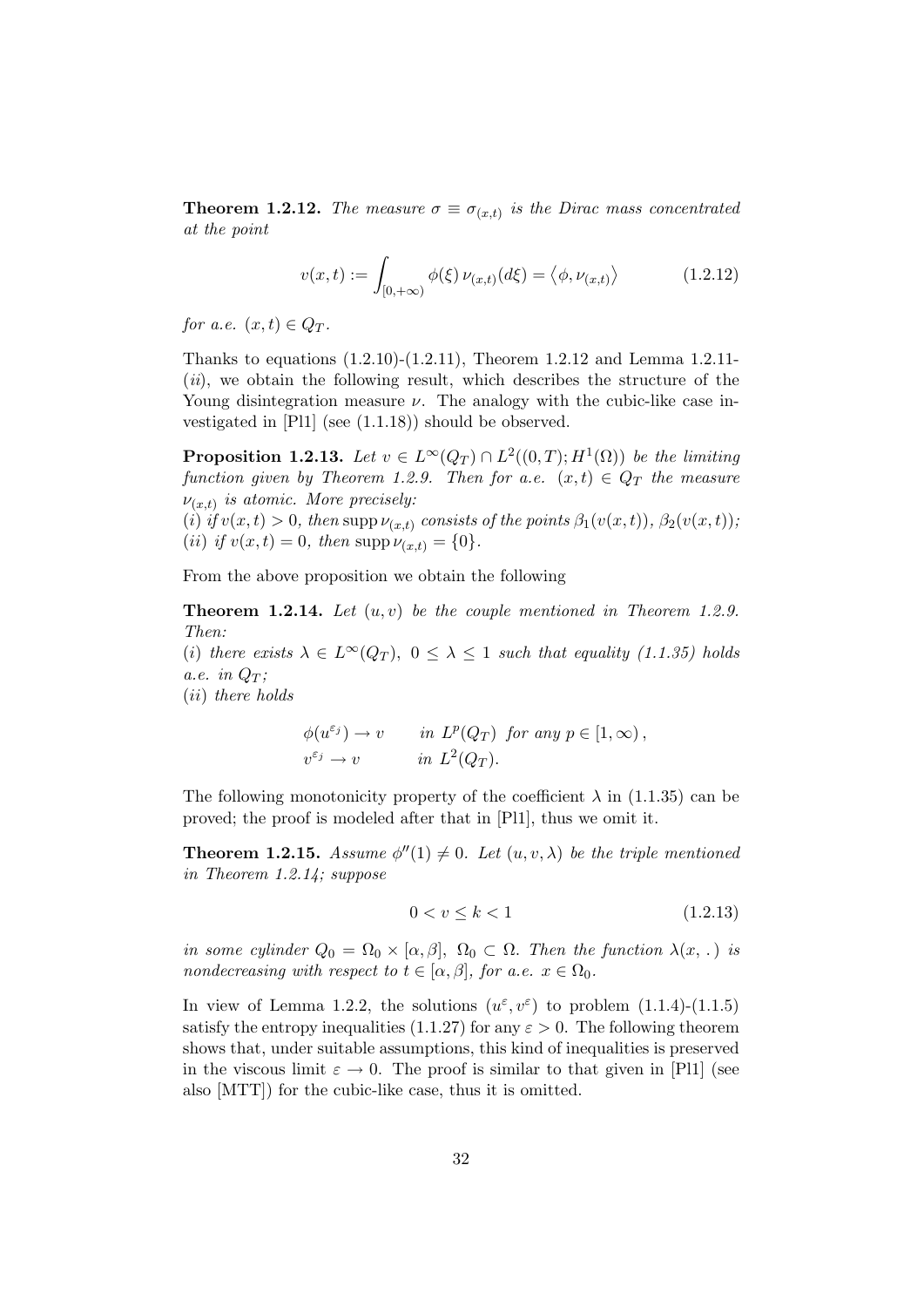**Theorem 1.2.16.** Let v,  $\lambda$  be the functions given by Theorem 1.2.9 and Theorem 1.2.14, respectively. Let G be defined by  $(1.1.23)$  with  $g \in C^1(\mathbb{R})$ ,  $g' \geq 0$  and let the family  $\{G(u^{\varepsilon})\}$  be equi-integrable in  $Q_T$ . Then there holds:

$$
\iint_{Q_T} \left( G^* \psi_t - g(v) \nabla v \cdot \nabla \psi - g'(v) |\nabla v|^2 \psi \right) dx dt \ge 0 \tag{1.2.14}
$$

for any  $\psi \in C_0^{\infty}(Q_T)$ ,  $\psi \geq 0$ ,  $G^*$  being the  $L^1$ -weak limit of the sequence  $\{G(u^{\varepsilon_j})\}$ :

$$
G^* = \begin{cases} \lambda G(\beta_1(v)) + (1 - \lambda)G(\beta_2(v)) & \text{for } v > 0\\ G(0) & \text{for } v = 0. \end{cases}
$$
(1.2.15)

#### 1.2.4 Singular term

Let us return to the measure  $\mu$  encountered in Theorem 1.2.9. Some information concerning its support is given by the following proposition.

**Proposition 1.2.17.** Let  $\mu$  be the positive Radon measure mentioned in Theorem 1.2.9. Then:

(i)  $\mu$  is not a countable superposition of Dirac measures concentrated in points of  $Q_T$ ;

(*ii*) for any  $t_0 \in [0, T]$  there holds  $\mu(F_{t_0}) = 0$ , where  $F_{t_0} := \Omega \times \{t_0\}$ ; (iii)  $\mu(E) = 0$  for any closed k-dimensional manifold  $E \subset Q_T$  with  $k < n-1$ .

**Remark 1.2.3.** In view of Proposition 1.2.17-(iii) above, if  $n \geq 3$  there holds  $\mu({x_0} \times [0,T]) = 0$  for any  $x_0 \in \overline{\Omega}$ .

Some qualitative properties of the measure  $\mu$  are given below. To begin with, we observe that  $\mu$  can be *disintegrated* in two measures, defined on [0, T] and  $\Omega$  respectively; this is the content of the following proposition. The proof (which is a particular consequence of the more general Proposition 8 on p. 35 of [GMS], Vol. I) is omitted.

**Proposition 1.2.18.** Let  $\mu \in \mathcal{M}^+(\overline{Q}_T)$  be the measure mentioned in Theorem 1.2.9. Then there exists a measure  $\lambda \in \mathcal{M}^+([0,T])$  and  $\lambda$ -a.e. in [0, T] a measure  $\gamma_t \in \mathcal{M}^+(\overline{\Omega})$  such that:

(i) for any Borel set  $E \subset Q_T$  there holds

$$
\mu(E) = \int_{[0,T]} \gamma_t(E_t) \, d\lambda(t),
$$

where  $E_t := \left\{ x \in \overline{\Omega} \mid (x, t) \in E \right\}$ ; (ii) for any  $f \in L^1(\overline{Q}_T, d\mu)$  the function  $f(t,.)$  belongs to  $L^1(\overline{\Omega}, d\gamma_t)$  for  $\lambda - a.e. \ t \in [0, T] \ and \ there \ holds:$ 

$$
\iint_{\overline{Q}_T} f d\mu = \int_{[0,T]} d\lambda(t) \int_{\overline{\Omega}} f(x,t) d\gamma_t(x).
$$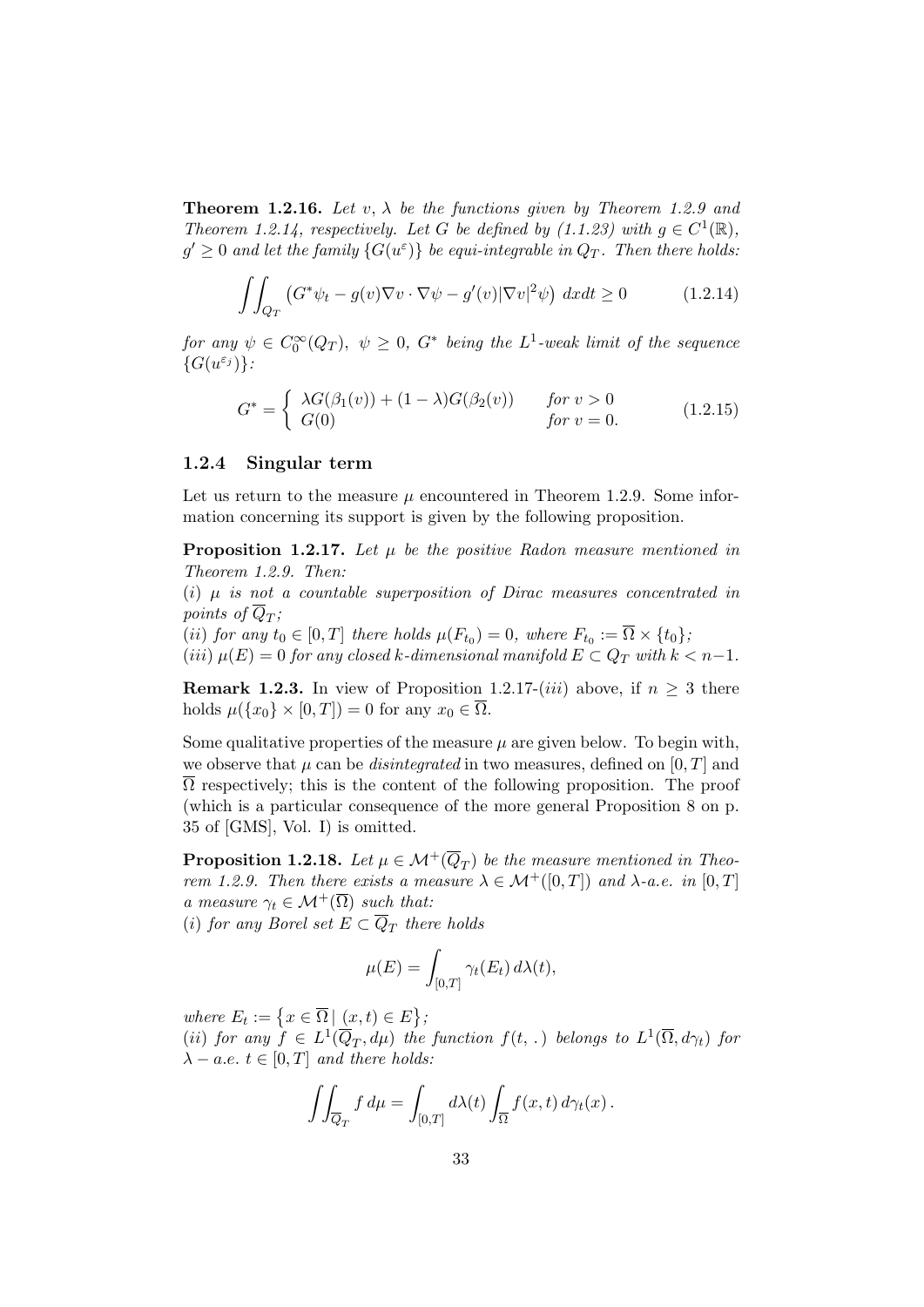Moreover, since  $\mu(Q_T) < \infty$ , we can choose  $\lambda(I) = \mu(\Omega \times I)$  for any  $I \subseteq$  $[0, T]$ , and  $\gamma_t(\overline{\Omega}) = 1$  for  $\lambda - a.e.$   $t \in [0, T]$ .

The next proposition shows that  $\lambda \in \mathcal{M}^+([0,T])$  is absolutely continuous with respect to the Lebesgue measure.

**Proposition 1.2.19.** (i) There exists a unique  $h \in L^{\infty}(0,T)$ ,  $h \geq 0$ , such that  $d\lambda = h dt$ . Moreover, equality (1.1.38) holds. (ii) Set  $\tilde{\gamma}_t := h(t)\gamma_t \in \mathcal{M}(\Omega)$ . Then equality (1.1.37) holds.

We can use the family of Radon measures  $\{\tilde{\gamma}_t\}$  to improve the description of the limiting behaviour of the sequence  $\{u^{\varepsilon_j}\}\$ as  $\varepsilon_j \to 0$ . Precisely, the following theorem holds.

**Theorem 1.2.20.** Let assumption of Theorem 1.2.9 be satisfied. Let  $u \in$  $L^1(\underline{Q_T})$  be the limiting function given by Theorems 1.2.9-1.2.14. Let  $\tilde{\gamma}_t \in$  $\mathcal{M}(\overline{\Omega})$  be the Radon measure given by Proposition 1.2.19-(ii) for a.e. t  $\in$  $(0, T)$ . Then:

(i) for any  $\varphi \in C(\overline{\Omega})$ 

$$
\int_{\Omega} (u^{\varepsilon_j} \chi_{Q_T \setminus A_j})(x,.) \varphi(x) dx \stackrel{*}{\rightharpoonup} \int_{\Omega} u(x,.) \varphi(x) dx \quad in \ L^{\infty}(0,T),
$$
  

$$
\int_{\Omega} (u^{\varepsilon_j} \chi_{A_j})(x,.) \varphi(x) dx \stackrel{*}{\rightharpoonup} \int_{\overline{\Omega}} \varphi(x) d\tilde{\gamma}_t(x) \quad in \ L^{\infty}(0,T);
$$

(ii) set

$$
W_j^{\varphi}(t) := \int_{\Omega} u^{\varepsilon_j}(x, t)\varphi(x) dx \qquad (1.2.16)
$$

for any  $\varphi \in C^1(\overline{\Omega}).$  Then the sequence  $\left\{W_j^{\varphi}\right\}$  $\left\{ \begin{array}{c} \mathcal{C} \neq \emptyset \end{array} \right\} \text{ strongly converges in } C([0,T])$ to the function

$$
W^{\varphi}(t) := \int_{\Omega} u(x, t)\varphi(x) dx + \int_{\overline{\Omega}} \varphi(x) d\tilde{\gamma}_t(x), \qquad t \in [0, T]. \tag{1.2.17}
$$

Moreover, for any  $t \in [0, T]$ 

$$
\int_{\Omega} u(x,t) \,\varphi(x) \, dx + \int_{\overline{\Omega}} \varphi(x) \, d\tilde{\gamma}_t(x) \tag{1.2.18}
$$
\n
$$
= - \int_0^t ds \int_{\Omega} \nabla v(x,s) \cdot \nabla \varphi(x) \, dx + \int_{\Omega} \varphi(x) \, u_0(x) \, dx.
$$

Remark 1.2.4. Equation (1.2.18) in the above theorem implies that for any  $\varphi \in C^1(\overline{\Omega})$  the function  $t \mapsto W^{\varphi}(t)$  belongs to the space  $W^{1,2}(0,T)$  (since  $v \in L^2(0,T;H^1(\Omega)))$ , with weak derivative given by

$$
W_t^{\varphi}(t) := -\int_{\Omega} \nabla v(x,t) \cdot \nabla \varphi(x) dx.
$$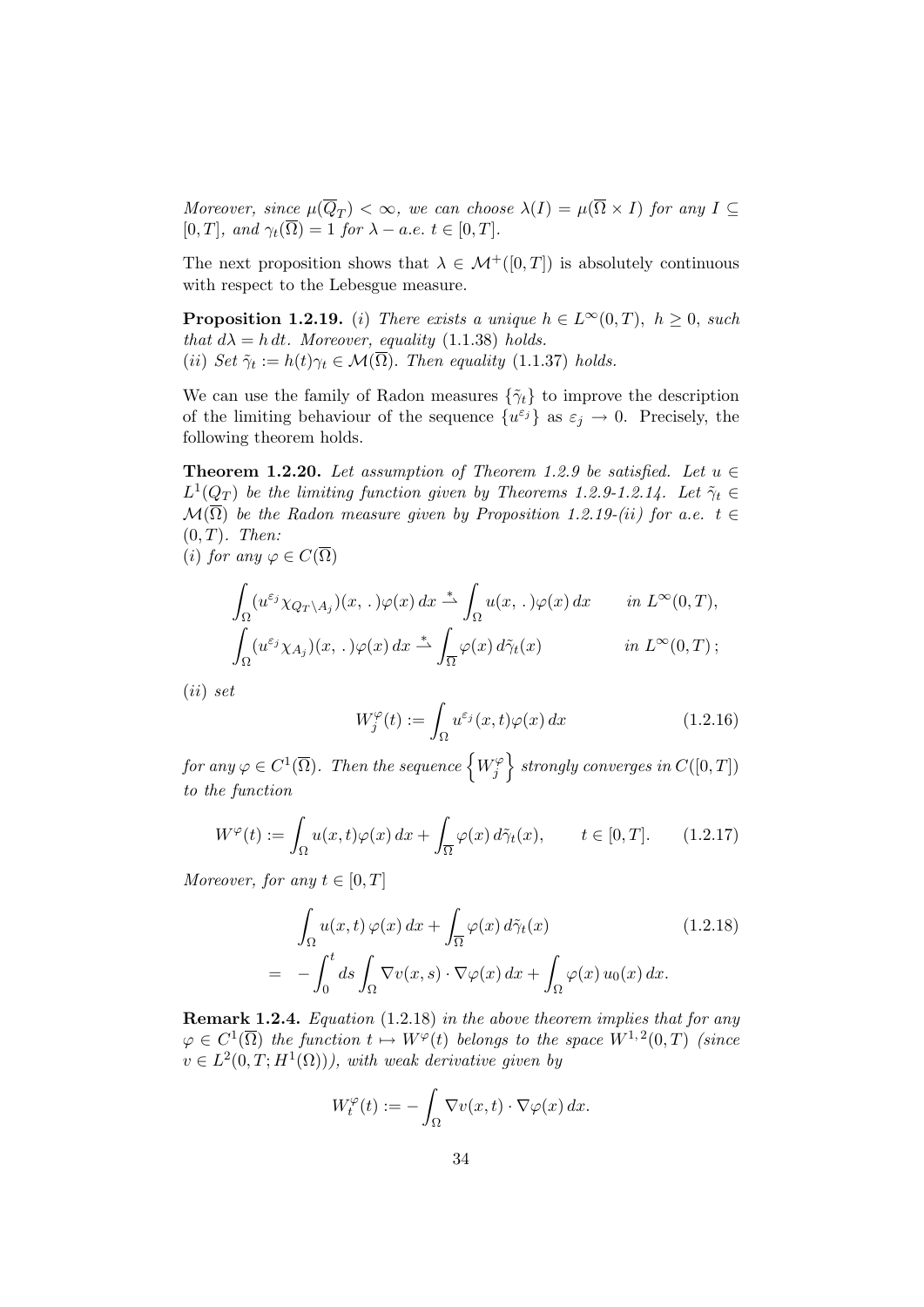We also observe that there is a formal analogy between equation (1.1.33) and equation  $(1.2.18)$ , hence a natural question is whether equation  $(1.2.18)$  can be deduced directly by equation (1.1.33). Actually, it is not so. In fact, from equation (1.1.34) we obtain for any  $\psi \in C^1(\overline{Q}_T)$ .

$$
\int_{\Omega} u(x,t)\psi(x,t) dx + \int_{\overline{\Omega}} \psi(x,t) d\tilde{\gamma}_t(x) - \int_{\Omega} \psi(x,0)u_0(x) dx +
$$

$$
-\int_0^t \int_{\Omega} u(x,s)\psi_t(x,s) dx ds - \int_0^t \int_{\Omega} \psi_t(x,s) d\mu \qquad (1.2.19)
$$

$$
= \int_0^t \int_{\overline{\Omega}} (u+\mu)_t \psi(x,s) = -\int_0^t ds \int_{\Omega} \nabla v(x,s) \cdot \nabla \psi(x,s) dx.
$$

Thus, this shows that equation (1.1.33) follows from (1.2.19) by choosing  $t =$ T and  $\psi(.,T) = 0$  in  $\Omega$ , while (1.2.19) implies equation (1.2.18) choosing  $\psi(x,t) = \psi(x)$ .

In view of the above results, from Theorem 1.2.10 we can deduce the following monotonicity property of the family  $\{\tilde{\gamma}_t\}$ , whose interpretation has been pointed out in the Introduction.

**Proposition 1.2.21.** For any  $\varphi \in C^1(\overline{\Omega})$ ,  $\varphi \geq 0$  and for a.e.  $0 \leq t_1 < t_2 \leq$ T there holds:

$$
\int_{\overline{\Omega}} \varphi(x) d\tilde{\gamma}_{t_1}(x) \le \int_{\overline{\Omega}} \varphi(x) d\tilde{\gamma}_{t_2}(x).
$$
\n(1.2.20)

## 1.3 Viscous regularization: Proofs

Proof of Lemma 1.2.2. The proof of inequality  $(1.1.25)$ , which plainly implies (1.2.2), has been given in the Introduction. Concerning inequality (1.1.27), for any  $\psi \in C_c^{\infty}(Q_T)$ ,  $\psi \ge 0$ , there holds

$$
\frac{d}{dt} \int_{\Omega} G(u^{\varepsilon}) \psi \, dx = \int_{\Omega} [G(u^{\varepsilon})]_t \psi \, dx + \int_{\Omega} G(u^{\varepsilon}) \psi_t \, dx \qquad (1.3.1)
$$
\n
$$
= \int_{\Omega} g(\phi(u^{\varepsilon})) u_t^{\varepsilon} \psi \, dx + \int_{\Omega} G(u^{\varepsilon}) \psi_t \, dx
$$
\n
$$
\leq \int_{\Omega} \psi g(v^{\varepsilon}) \Delta v^{\varepsilon} \, dx + \int_{\Omega} G(u^{\varepsilon}) \psi_t \, dx.
$$

Using the Neumann boundary condition, we have

$$
\int_{\Omega} \psi g(v^{\varepsilon}) \Delta v^{\varepsilon} dx = \int_{\Omega} \text{div} \left( \psi g(v^{\varepsilon}) \nabla v^{\varepsilon} \right) dx - \int_{\Omega} \nabla(\psi g(v^{\varepsilon})) \cdot \nabla v^{\varepsilon} dx
$$
\n
$$
= - \int_{\Omega} \left\{ g(v^{\varepsilon}) \nabla \psi \cdot \nabla v^{\varepsilon} + \psi g'(v^{\varepsilon}) |\nabla v^{\varepsilon}|^{2} \right\} dx. \tag{1.3.2}
$$

Integrating  $(1.3.1)$  with respect to time and using  $(1.3.2)$  gives inequality  $(1.1.27).$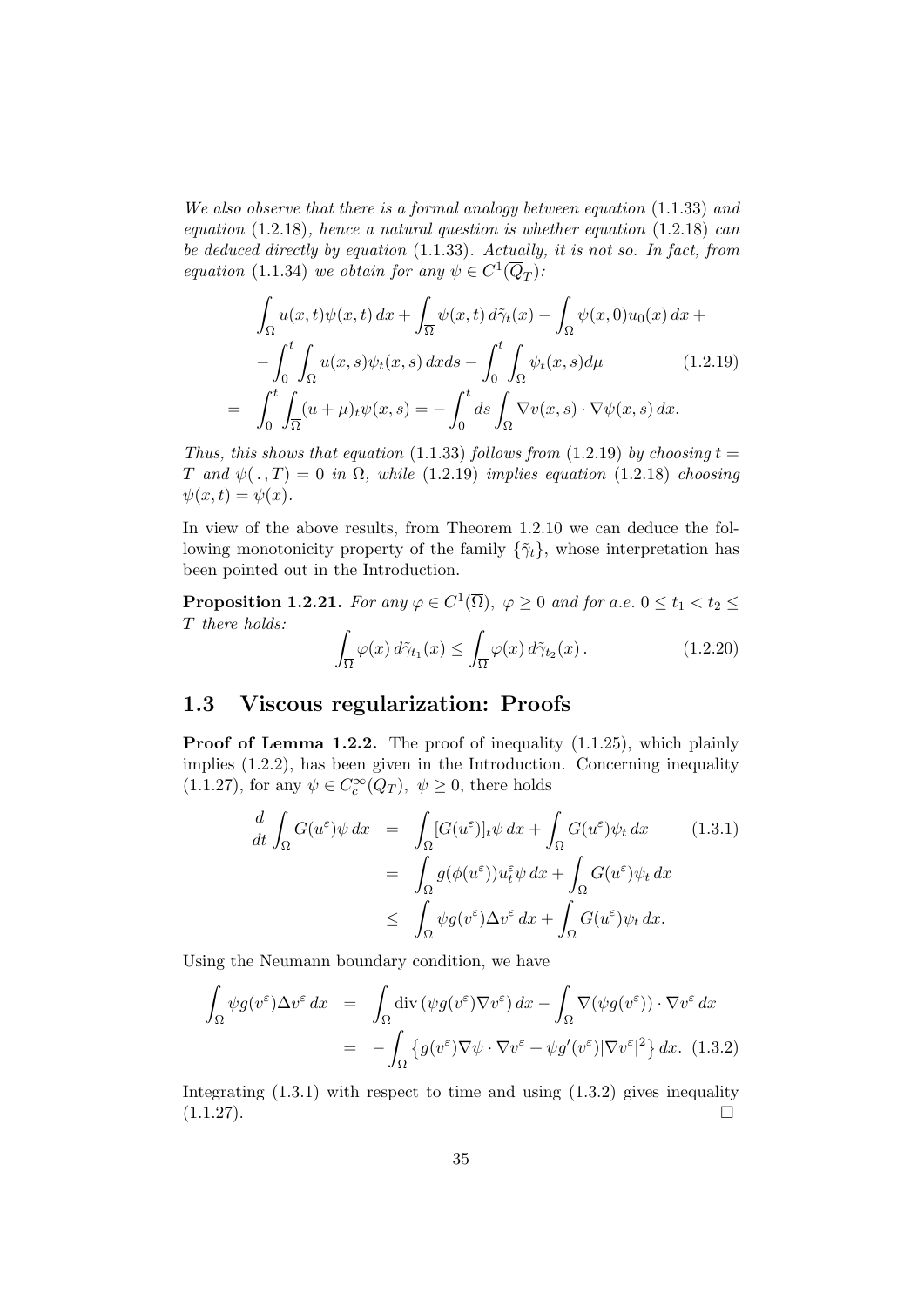**Proof of Proposition 1.2.3.** (i) Choose  $g \in C^1(\mathbb{R})$  such that  $g(s) < 0$ ,  $g'(s) > 0$  if  $s < 0$ ,  $g(s) \equiv 0$  if  $s \ge 0$ . By assumption  $(H_1)$  we have  $G(u) >$ 0 if  $u \in (-\infty, 0)$ ,  $G(u) \equiv 0$  if  $u \ge 0$  (here we choose  $k = 0$  in the definition  $(1.1.23)$ . By inequality  $(1.2.2)$  we obtain

$$
0 \le \int_{\Omega} G(u^{\varepsilon}(x,t)) dx \le \int_{\Omega} G(u_0(x)) dx = 0
$$

for any  $t \in [0, T]$ . This implies  $G(u(\cdot, t)) = 0$ , thus  $u(\cdot, t) \geq 0$  a.e. in  $\Omega$  for any  $t \in [0, T]$  and the first claim follows.

(*ii*) If  $\bar{u}$  < 1, set  $M := \phi(\bar{u})$  and choose  $g \in C^1(\mathbb{R})$ ,  $g' \geq 0$  such that  $g(s) < 0$  if  $s < 0$ ,  $g(s) = 0$  if  $s \in [0, M]$ ,  $g(s) > 0$  if  $s > M$ . It is easily seen that  $G(u) > 0$  for any  $u \in \mathbb{R}$ ,  $G(u) = 0$  if  $u \in [0, \bar{u}]$  and  $G(u) > 0$ for  $u \in \mathbb{R} \setminus [0, \bar{u}]$ . By inequality  $(1.2.2)$  we obtain now  $G(u(\cdot, t)) = 0$ , thus  $u(. , t) \in [0, \bar{u}]$  a.e. in  $\Omega$  for any  $t \in [0, T]$ .

The case  $\bar{u} = 1$  can be treated in a similar way. Define  $\tilde{\phi} \in \text{Lip}(\mathbb{R})$  as follows:

$$
\tilde{\phi}(s) := \begin{cases} \phi(s) & \text{if } 0 \le s \le 1 \\ s & \text{if } s > 1, \end{cases}
$$

then consider the solution  $\tilde{u}^{\varepsilon}$  of the correspondent problem (1.1.4)-(1.1.5). Arguing as above shows that  $\tilde{u}^{\varepsilon} \leq 1$  uniformly in  $Q_T$ , thus  $\tilde{u}^{\varepsilon} = u^{\varepsilon}$  in  $Q_T$ for any  $T > 0$ ; hence the conclusion follows.

**Proof of Proposition 1.2.4.** Integrating with respect to x the first equation in (1.1.5) and using the Neumann boundary conditions we obtain:

$$
\frac{d}{dt} \int_{\Omega} u^{\varepsilon} dx = \int_{\Omega} u^{\varepsilon}_t dx = \int_{\partial \Omega} \frac{\partial v^{\varepsilon}}{\partial \nu} d\sigma = 0
$$

for any  $t \in [0, T]$ . This implies

$$
\int_{\Omega} u^{\varepsilon}(x,t) dx = \int_{\Omega} u_0(x) dx
$$

for any  $t \in [0, T]$  and  $\varepsilon > 0$ . Finally, assumption  $u_0 \ge 0$  in  $\Omega$  implies  $u^{\varepsilon} \ge 0$ in  $Q_T$  (see Proposition 1.2.3); hence the conclusion.

The following proof is almost the same as in [Pl1], [MTT]; we give it for convenience of the reader.

**Proof of Proposition 1.2.5.** Choosing  $g(s) = s$  in equation (1.1.24) gives

$$
\frac{d}{dt} \int_{\Omega} dx \int_{0}^{u^{\varepsilon}(x,t)} \phi(s) ds = \int_{\Omega} [\phi(u^{\varepsilon}) - v^{\varepsilon}] \frac{v^{\varepsilon} - \phi(u^{\varepsilon})}{\varepsilon} dx \n+ \int_{\Omega} \operatorname{div} (v^{\varepsilon} \nabla v^{\varepsilon}) dx - \int_{\Omega} |\nabla v^{\varepsilon}|^{2} dx.
$$

In view of equation (1.1.4) and of the Neumann boundary conditions, we get

$$
-\frac{d}{dt}\int_{\Omega}dx\left(\int_0^{u^{\varepsilon}(x,t)}\phi(s)\,ds\right)=\int_{\Omega}\varepsilon(u_t^{\varepsilon})^2\,dx+\int_{\Omega}|\nabla v^{\varepsilon}|^2\,dx.
$$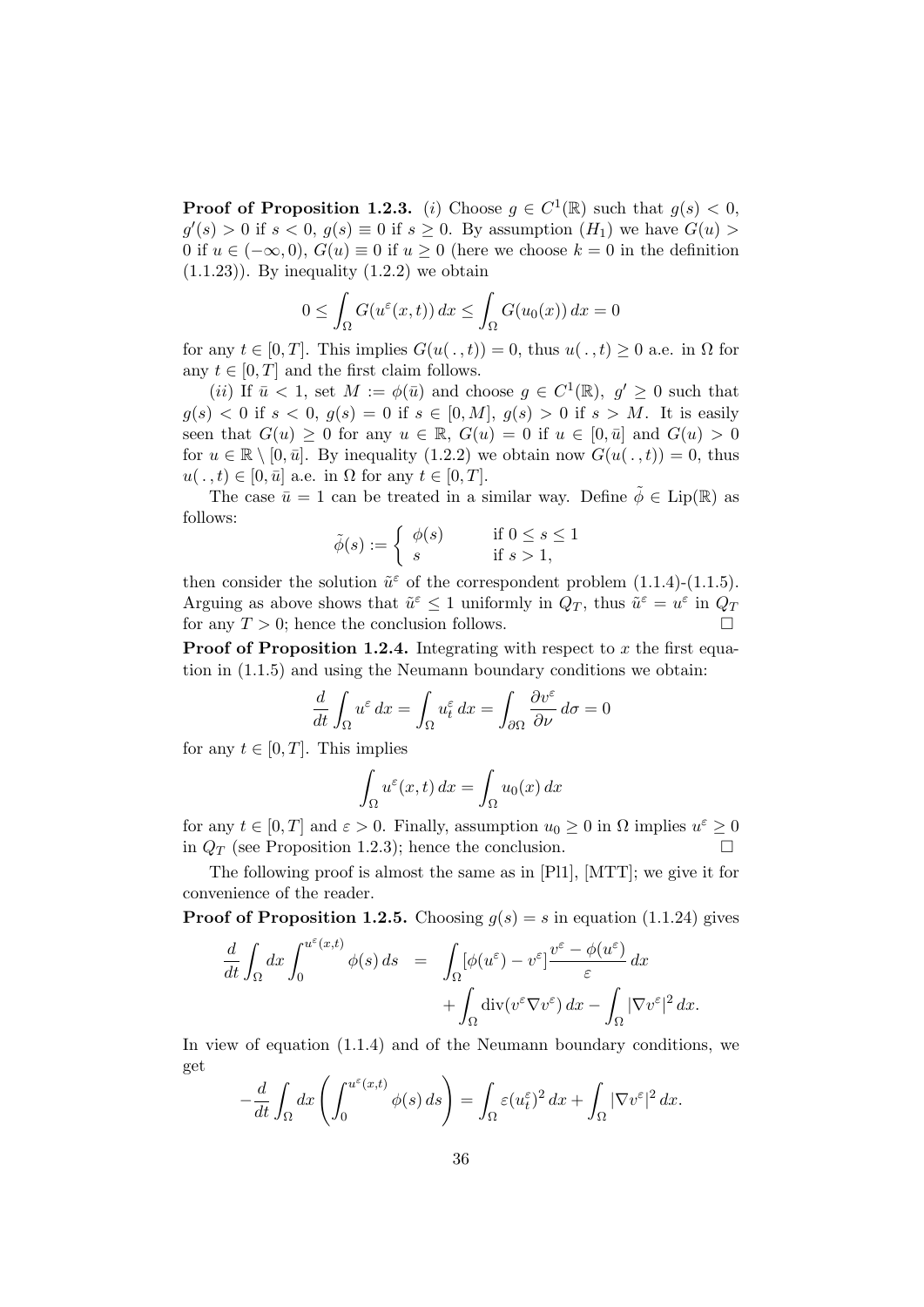Integrating the above equality on  $(0, T)$  (for any  $T > 0$ ) gives

$$
\int_0^T \int_{\Omega} \left[ \varepsilon (u_t^{\varepsilon})^2 + |\nabla v^{\varepsilon}|^2 \right] dx dt
$$
\n
$$
= \int_{\Omega} dx \left( \int_0^{u_0(x)} \phi(s) ds \right) - \int_{\Omega} dx \left( \int_0^{u^{\varepsilon}(x,T)} \phi(s) ds \right)
$$
\n
$$
\leq \int_{\Omega} dx \left( \int_0^{u_0(x)} \phi(s) ds \right);
$$

here use of assumption  $(H_3)$  and Proposition 1.2.3 has been made. Hence the result follows.  $\Box$ 

# 1.4 Vanishing viscosity limit: Proofs

**Proof of Theorem 1.2.9.** (i) By the first estimate in  $(1.2.1)$  the sequence  $\{\phi(u^{\varepsilon_j})\}$  is bounded in  $L^{\infty}(Q_T)$ ; hence  $v \in L^{\infty}(Q_T)$  and

$$
\phi(u^{\varepsilon_j}) \stackrel{*}{\rightharpoonup} v \qquad \text{in} \quad L^{\infty}(Q_T)
$$

as  $j \to \infty$ . By the second estimate in (1.2.1), also the sequence  $\{v^{\varepsilon_j}\}\)$  is bounded in  $L^{\infty}(Q_T)$ , hence weakly<sup>\*</sup> relatively compact in this space. On the other hand, for any  $\varphi \in L^2(Q_T)$  there holds:

$$
\left| \iint_{Q_T} (v^{\varepsilon_j} \varphi - v\varphi) \, dxdt \right| \tag{1.4.1}
$$
\n
$$
\leq \iint_{Q_T} |v^{\varepsilon_j} - \phi(u^{\varepsilon_j})| |\varphi| \, dxdt + \left| \iint_{Q_T} (\phi(u^{\varepsilon_j}) - v)\varphi \, dxdt \right| \leq \varepsilon_j^{1/2} \| \varepsilon_j^{1/2} u_t^{\varepsilon_j} \|_{L^2(Q_T)} \| \varphi \|_{L^2(Q_T)} + \left| \iint_{Q_T} (\phi(u^{\varepsilon_j}) - v)\varphi \, dxdt \right|.
$$

In view of (1.1.9), passing to the limit with respect to  $j \to \infty$  in (1.4.1) gives

$$
v^{\varepsilon_j} \rightharpoonup v \qquad \text{in} \quad L^2(Q_T),
$$

hence weakly<sup>\*</sup> in  $L^{\infty}(Q_T)$ .

Moreover, in view of estimate (1.1.9), the sequence  $\{v^{\varepsilon_j}\}\)$  is uniformly bounded in  $L^2((0,T); H^1(\Omega))$ , thus  $v \in L^2((0,T); H^1(\Omega))$  and there holds:

$$
v^{\varepsilon_j} \rightharpoonup v
$$
 in  $L^2((0,T); H^1(\Omega))$ . (1.4.2)

.

(*ii*) Since the sequence  $\{u^{\varepsilon_j}\}\$ is bounded in  $L^1(Q_T)$  (see (1.1.26)), the same holds for the sequence  $\{u^{\varepsilon_j}\chi_{A_j}\}\,$ , too. For simplicity, set

$$
\mu_j := u^{\varepsilon_j} \chi_{A_j} \,, \qquad \tilde{\mu}_j := \left\{ \begin{array}{ll} \mu_j \qquad & \text{in} \ \ Q_T \\ 0 \qquad & \text{in} \ \ \mathbb{R}^{n+1} \setminus Q_T \end{array} \right.
$$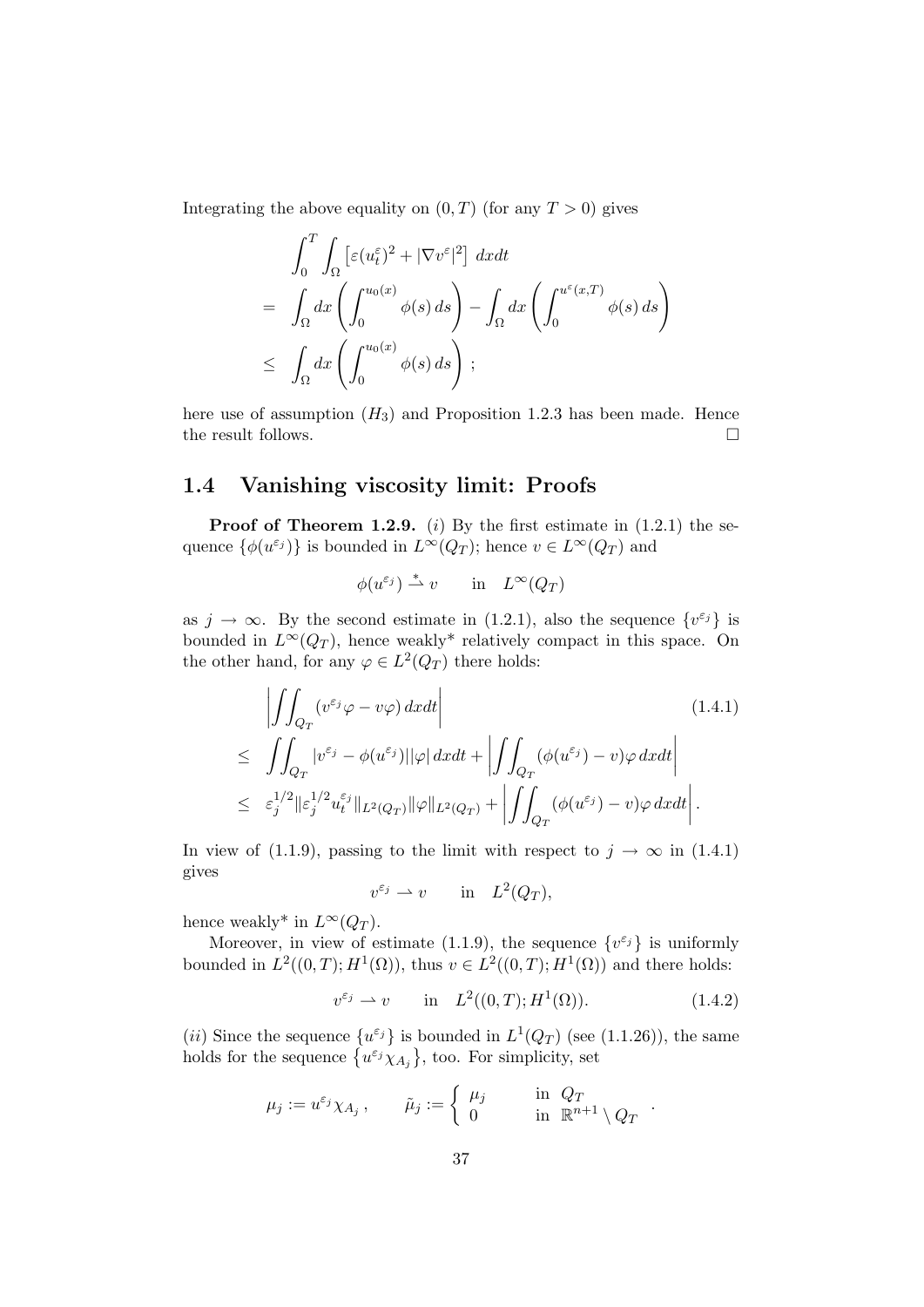It follows that

$$
\|\tilde{\mu}_j\|_{L^1(\mathbb{R}^{n+1})} = \|\mu_j\|_{L^1(Q_T)} < C
$$

hence there exist a subsequence of  $\{\tilde{\mu}_j\}$ , denoted again  $\{\tilde{\mu}_j\}$ , and a Radon measure  $\mu \in \mathcal{M}(\mathbb{R}^{n+1})$  such that

$$
\iint_{\mathbb{R}^{n+1}} \tilde{\mu}_j \psi \, dxdt \to \iint_{\mathbb{R}^{n+1}} \psi \, d\mu,\tag{1.4.3}
$$

for any  $\psi \in C_c(\mathbb{R}^{n+1})$  (*e.g.*, see [GMS]). Clearly,

$$
\operatorname{supp}\mu\subseteq\overline{Q}_T\,;\tag{1.4.4}
$$

moreover, since  $\overline{Q}_T \subset \mathbb{R}^{n+1}$  is compact, for any  $\psi \in C(\overline{Q}_T)$  we can find  $\tilde{\psi} \in C_c(\mathbb{R}^{n+1})$  such that  $\tilde{\psi} = \psi$  in  $\overline{Q}_T$ . Then by (1.4.3)-(1.4.4) the claim follows.

(iii) Set

$$
u^{\varepsilon_j}=u^{\varepsilon_j}\chi_{Q_T\backslash A_j}+u^{\varepsilon_j}\chi_{A_j}\quad(j\in\mathbb{N})
$$

in the weak formulation  $(1.1.14)$  of problem  $(1.1.4)-(1.1.5)$  (here recall that  ${u^{\varepsilon_j}} \equiv {u^{\varepsilon_{k_j}}}\subseteq {u^{\varepsilon_k}}$ ). Fix any  $\psi \in C^1(\overline{Q}_T)$ ,  $\psi(.)$ ,  $T) = 0$  in  $\Omega$ ; in view of  $(1.2.6)$ ,  $(1.4.2)$  and in view of Proposition 1.2.8, passing to the limit as  $j \to \infty$  in (1.1.14) gives equality (1.1.33). Hence the conclusion follows.  $\Box$ 

The proof of Theorem 1.2.10 will be given at the end of Section 1.5.

#### 1.5 Regular term: Proofs

**Proof of Lemma 1.2.11.** (i) Choose  $f \in C(\mathbb{R})$  such that

- (a)  $f(\lambda) > 0$  if  $\lambda \in (1, +\infty)$ ,
- (b)  $f(\lambda) = 0$  if  $\lambda \in [0, 1]$ .

By (1.2.1) and since  $u^{\varepsilon} \ge 0$  there holds  $0 \le \phi(u^{\varepsilon}) \le 1$ , thus  $f(\phi(u^{\varepsilon})) = 0$ a.e. in  $Q_T$ . Then from equalities  $(1.2.5)$ ,  $(1.2.8)$  we obtain:

$$
0 = \int_{[0,+\infty)} (f \circ \phi)(\xi) \nu(d\xi) = \sum_{l=1,2} \langle f, \sigma_l \rangle.
$$

Since  $f \geq 0$  on R, this implies  $\langle f, \sigma_l \rangle = 0$ , thus  $f = 0$  for  $\sigma_l - a.e.$   $\lambda \in \mathbb{R}$  $(l = 1, 2)$ ; hence the claim follows.

(ii) For any  $h \in \mathbb{N}$ , we consider the function  $f_h \in C([0, 1])$  defined by setting

$$
f(\lambda) := \begin{cases} -h\lambda + 1 & \text{for } \lambda \in [0, 1/h) \\ 0 & \text{for } \lambda \in [1/h, 1]; \end{cases}
$$
 (1.5.1)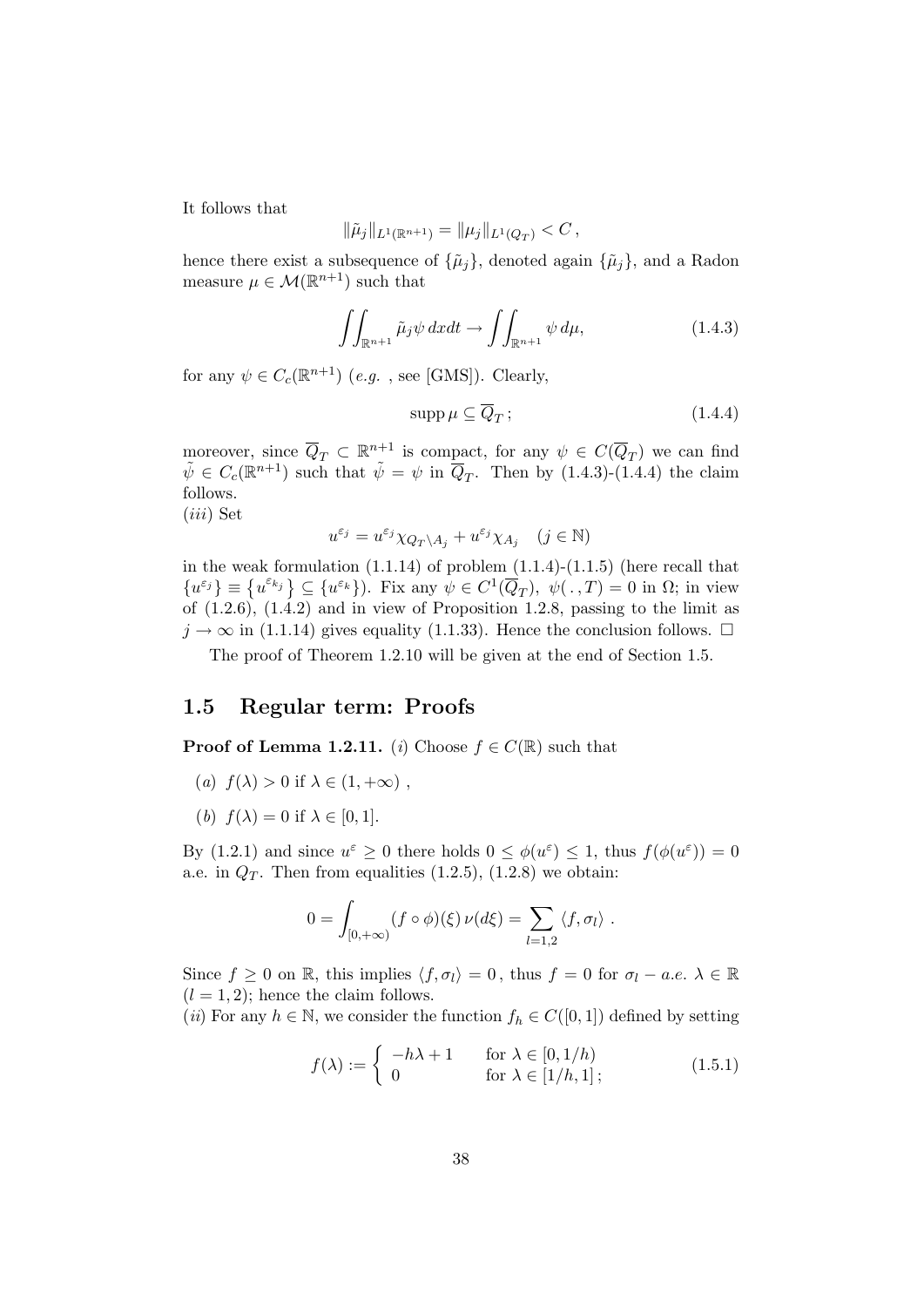observe that  $f_h \geq 0$ ,  $f_h(\lambda) \to \chi_{0}(\lambda)$  as  $h \to \infty$  for any  $\lambda \in [0,1]$ . Moreover,

$$
0 \le \langle f_h, \sigma_2 \rangle = \int_{[0,1]} f_h \, \sigma_2(d\lambda) = \int_{(1,+\infty)} (f_h \circ \phi)(\xi) \, \nu(d\xi) \tag{1.5.2}
$$

$$
= \int_{(\beta_2(1/h),+\infty)} (-h\phi(\xi) + 1) \, \nu(d\xi) \le \int_{(\beta_2(1/h),+\infty)} \nu(d\xi).
$$

Since  $\chi_{(\beta_2(1/h),+\infty)}(\xi) \to 0$  for any  $\xi \in [0,+\infty)$ , passing to the limit with respect to  $h \to \infty$  in (1.5.2) proves the claim.

(*iii*) Consider any  $f \in C(\mathbb{R})$  such that the sequence  $\{f(u^{\varepsilon_j})\}$  is bounded in  $L^1(Q_T)$  and equi-integrable; then  $f \in L^1(\mathbb{R}^+, d\nu)$  by Proposition 1.2.7-(*ii*). Clearly,  $|f| \circ \beta_1 \in C([0,1]) \subseteq L^1([0,1], d\sigma_1)$ ; then by (1.2.8) and claim (i) above we get:

$$
\int_{I_1} (|f| \circ \beta_1 \circ \phi)(\xi) \nu(d\xi) = \int_{[0,1]} (|f| \circ \beta_1)(\lambda) \sigma_1(d\lambda).
$$
 (1.5.3)

Moreover,  $|f| \circ \beta_2 \in C((0, 1])$ , thus, in view of claim  $(ii)$ , it is  $\sigma_2$ -measurable. Then by  $(1.2.8)$  we obtain (see also  $(1.2.11)$ ):

$$
\int_{[0,1]} (|f| \circ \beta_2)(\lambda) \sigma_2(d\lambda) = \int_{I_2} (|f| \circ \beta_2 \circ \phi)(\xi) \nu(d\xi) \qquad (1.5.4)
$$

$$
= \int_{[0,+\infty)} |f|(\xi) \nu(d\xi) - \int_{[0,1]} (|f| \circ \beta_1)(\lambda) \sigma_1(d\lambda) < +\infty.
$$

This concludes the proof.

The proof of Theorem 1.2.12 needs two preliminary results. The first one is an easy consequence of Proposition 1.2.6 and Proposition 1.2.7-(ii).

**Lemma 1.5.1.** Let  $\nu_{(x,t)}$  be the disintegration of the Young measure  $\tau$  given by Proposition 1.2.7. Let  $F, G$  be as in Proposition 1.2.6; suppose the family  ${G(u^{\varepsilon})}$  to be bounded in  $L^{\infty}(Q_T)$ . Then for a.e.  $(x,t) \in Q_T$ 

$$
\left(\int_{[0,+\infty)} F(\xi) \nu_{(x,t)}(d\xi)\right) \left(\int_{[0,+\infty)} G(\xi) \nu_{(x,t)}(d\xi)\right) = \int_{[0,+\infty)} F(\xi) G(\xi) \nu_{(x,t)}(d\xi).
$$

The proof of the second result is almost the same as in [Pl1]; we give it for convenience of the reader. In this connection, consider the nonincreasing functions

$$
\rho_l(\lambda) := \sigma_l([\lambda, 1]) , \quad \rho_{l,A}(\lambda) := \sigma_l([\lambda, 1] \cap A) ,
$$

where  $l = 1, 2, \lambda \in [0, 1]$  and  $A \subseteq [0, 1]$ . Then the following holds.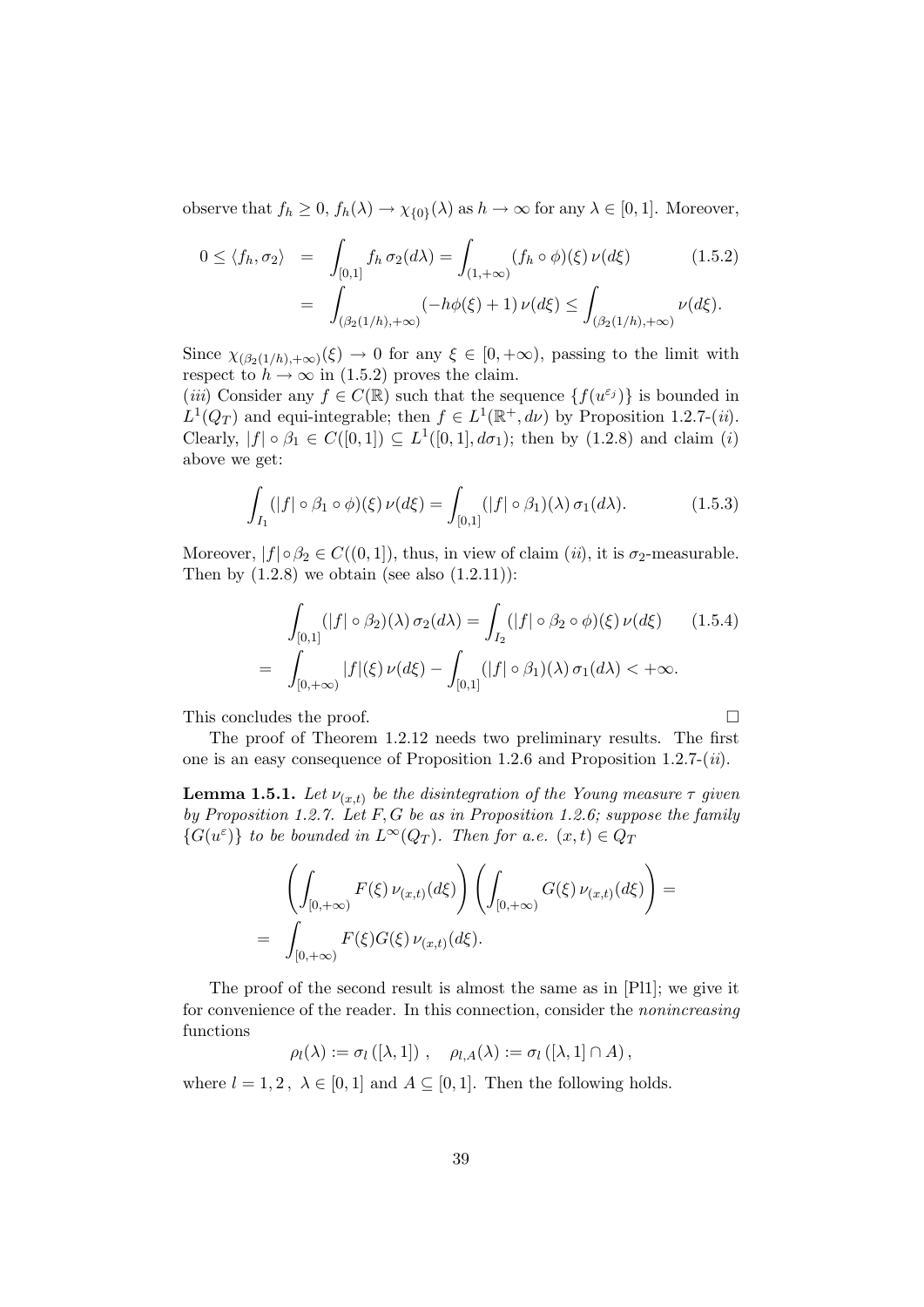**Lemma 1.5.2.** Let  $A \subset [0,1]$  be compact and  $\sigma(A) > 0$ . Then

$$
M(\lambda) - M_A(\lambda) = N_A \quad \text{for a.e. } \lambda \in (0, 1), \tag{1.5.5}
$$

where

$$
M := (\beta'_1 - \beta'_2)^{-1} \sum_{l=1}^2 \beta'_l \rho_l ,
$$
  
\n
$$
M_A := [\sigma(A)]^{-1} (\beta'_1 - \beta'_2)^{-1} \sum_{l=1}^2 \beta'_l \rho_{l,A} ,
$$
  
\n
$$
N_A := [\sigma(A)]^{-1} \sigma_2(A) - \sigma_2 ([0,1]).
$$

*Proof.* Since A is compact, there exists a sequence  $\{f_h\} \subset C^1([0,1])$ ,  $f_h \geq 0$ ,  $f_h = 1$  on A, such that

$$
f_h(\lambda) \to \chi_A(\lambda)
$$
 for any  $\lambda \in [0, 1]$ 

as  $h \to \infty$ . Fix  $g \in C_c^1(0, 1)$ ; consider the function G defined by (1.1.23). In view of Remark 1.2.2, the family  $\{G(u^{\varepsilon})\}$  is uniformly bounded in  $Q_T$ . Set  $F_h := f_h(\phi)$ ; by Proposition 1.2.6 and Lemma 1.5.1 we obtain:

$$
\left(\int_{[0,+\infty)} (f_h \circ \phi)(\xi) \nu(d\xi)\right) \left(\int_{[0,+\infty)} G(\xi) \nu(d\xi)\right)
$$
  
= 
$$
\int_{[0,+\infty)} G(\xi)(f_h \circ \phi)(\xi) \nu(d\xi).
$$

Using (1.2.11), the above equation reads:

$$
\left(\int_{[0,1]} f_h(\lambda) \,\sigma(d\lambda)\right) \sum_{l=1}^2 \left\langle G \circ \beta_l, \sigma_l \right\rangle = \sum_{l=1}^2 \left\langle f_h(G \circ \beta_l), \sigma_l \right\rangle.
$$

Letting  $h \to \infty$  gives

$$
\sigma(A) \sum_{l=1}^{2} \int_{[0,1]} G(\beta_l(\lambda)) \sigma_l(d\lambda) = \sum_{l=1}^{2} \int_A G(\beta_l(\lambda)) \sigma_l(d\lambda).
$$
 (1.5.6)

Observe that for  $\lambda > 0$ 

$$
(G \circ \beta_1)(\lambda) = \int_0^{\beta_1(\lambda)} g(\phi(s)) ds = \int_0^{\lambda} g(\zeta) \beta'_1(\zeta) d\zeta,
$$

$$
(G \circ \beta_2)(\lambda) = \int_0^{\beta_2(\lambda)} g(\phi(s)) ds = \int_0^1 g(\phi(s)) ds + \int_1^{\beta_2(\lambda)} g(\phi(s)) ds = \int_0^1 g(\zeta) \beta'_1(\zeta) d\zeta - \int_{\lambda}^1 g(\zeta) \beta'_2(\zeta) d\zeta = \int_0^{\lambda} g(\zeta) \beta'_2(\zeta) d\zeta + \int_0^1 (\beta'_1(\zeta) - \beta'_2(\zeta)) g(\zeta) d\zeta.
$$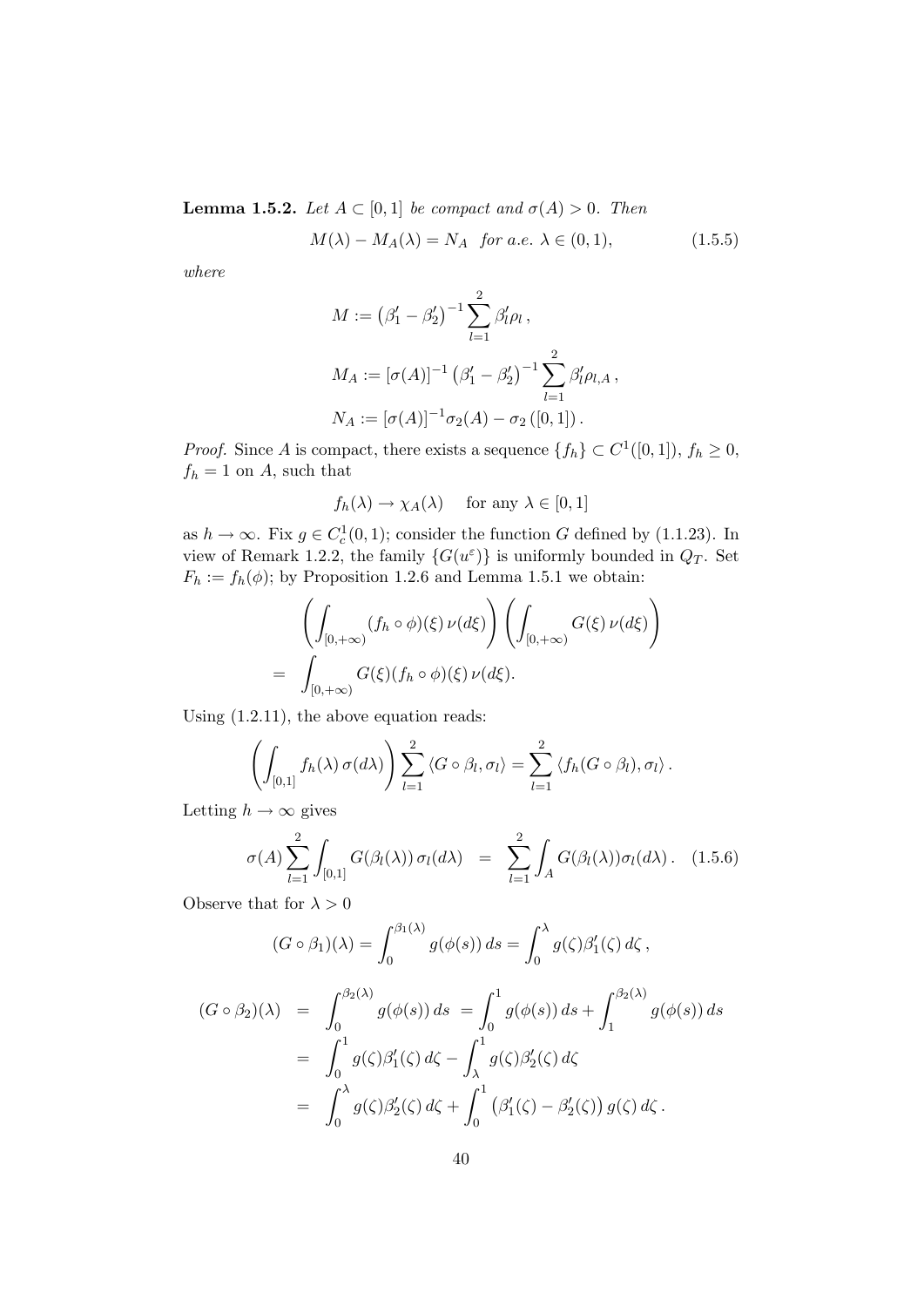Since  $g \in C_c^1(0,1)$ , the function  $G \circ \beta_2$  can be continuously extended to  $\lambda = 0$ , so that  $G \circ \beta_2 \in C([0,1])$  and for any  $\lambda \in [0,1]$  there holds:

$$
(G \circ \beta_l)(\lambda) = c_l + \int_0^{\lambda} g(\zeta) \beta'_l(\zeta) d\zeta, \qquad (1.5.7)
$$

where

$$
c_1 := 0, \quad c_2 := \int_0^1 g(\zeta)(\beta_1'(\zeta) - \beta_2'(\zeta)) d\zeta.
$$
 (1.5.8)

Using (1.5.7)-(1.5.8), equality (1.5.6) reads:

$$
\sigma(A) \sum_{l=1}^{2} \int_{[0,1]} \left( c_l + \int_0^{\lambda} g(\zeta) \beta'_l(\zeta) d\zeta \right) \sigma_l(d\lambda)
$$
(1.5.9)  
= 
$$
\sum_{l=1}^{2} \int_A \left( c_l + \int_0^{\lambda} g(\zeta) \beta'_l(\zeta) d\zeta \right) \sigma_l(d\lambda).
$$

Concerning the left-hand side of (1.5.9), we have:

$$
\sigma(A) \sum_{l=1}^{2} \int_{[0,1]} \left( c_l + \int_0^{\lambda} g(\zeta) \beta'_l(\zeta) d\zeta \right) \sigma_l(d\lambda)
$$
(1.5.10)  
=  $\sigma(A) \sum_{l=1}^{2} \left( c_l \langle 1, \sigma_l \rangle + \int_{[0,1]} \sigma_l(d\lambda) \int_0^{\lambda} g(\zeta) \beta'_l(\zeta) d\zeta \right)$   
=  $\sigma(A) \sum_{l=1}^{2} \left( c_l \langle 1, \sigma_l \rangle + \int_0^1 d\zeta g(\zeta) \beta'_l(\zeta) \int_{[\zeta,1]} \sigma_l(d\lambda) \right)$   
=  $\sigma(A) \sum_{l=1}^{2} \left( c_l \langle 1, \sigma_l \rangle + \int_0^1 g(\zeta) \beta'_l(\zeta) \rho_l(\zeta) d\zeta \right).$ 

As for the right-hand side, there holds:

$$
\sum_{l=1}^{2} \int_{A} \left( c_{l} + \int_{0}^{\lambda} g(\zeta) \beta'_{l}(\zeta) d\zeta \right) \sigma_{l}(d\lambda) \qquad (1.5.11)
$$
\n
$$
= \sum_{l=1}^{2} \left( c_{l} \sigma_{l}(A) + \int_{[0,1]} \chi_{A}(\lambda) \sigma_{l}(d\lambda) \int_{0}^{\lambda} g(\zeta) \beta'_{l}(\zeta) d\zeta \right)
$$
\n
$$
= \sum_{l=1}^{2} \left( c_{l} \sigma_{l}(A) + \int_{0}^{1} d\zeta g(\zeta) \beta'_{l}(\zeta) \int_{[\zeta,1]} \chi_{A}(\lambda) \sigma_{l}(d\lambda) \right)
$$
\n
$$
= \sum_{l=1}^{2} \left( c_{l} \sigma_{l}(A) + \int_{0}^{1} \rho_{l,A}(\zeta) g(\zeta) \beta'_{l}(\zeta) d\zeta \right).
$$
\n(1.5.11)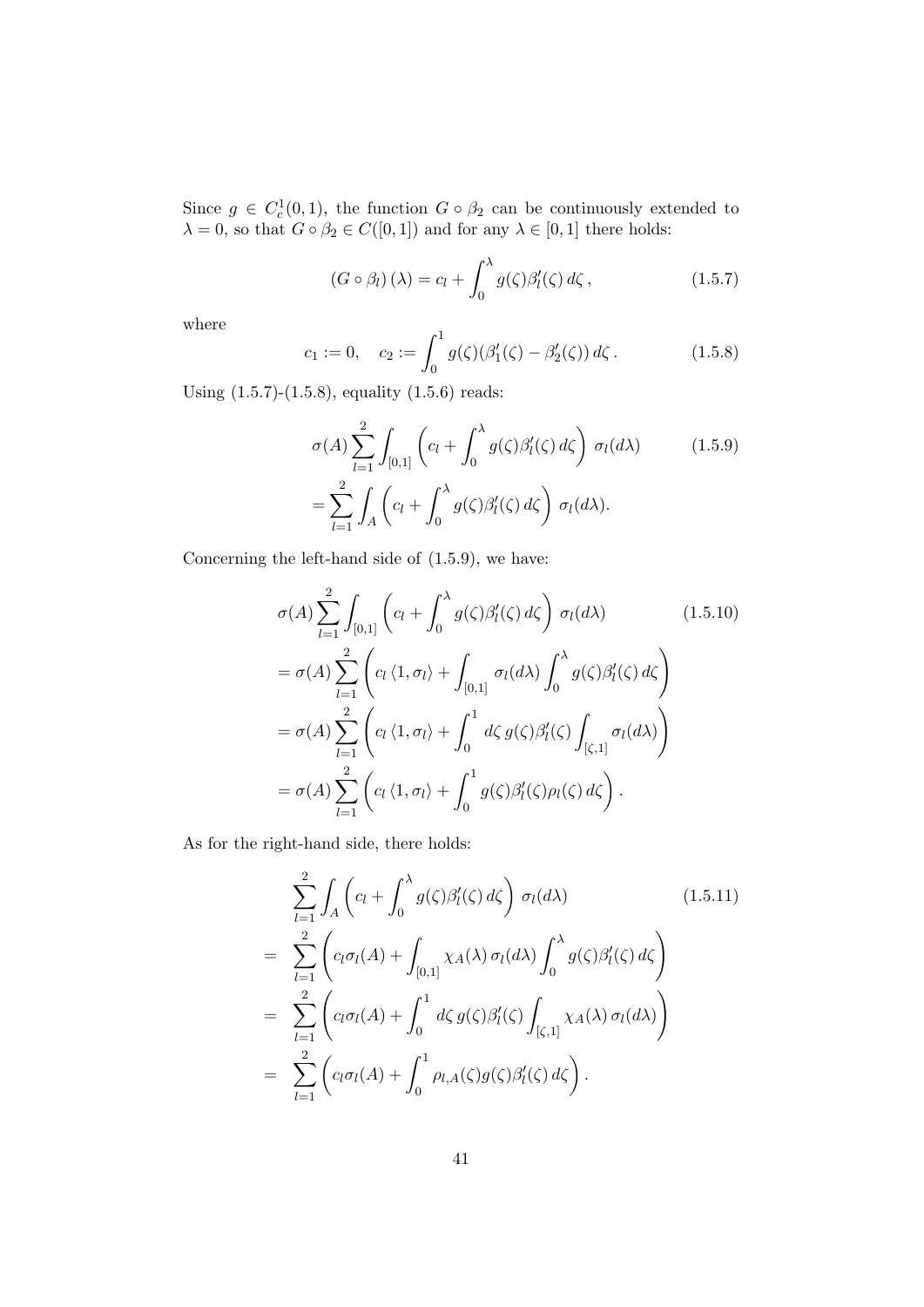By (1.5.10)-(1.5.11) equality (1.5.9) reads:

$$
\sigma(A) \sum_{l=1}^{2} \left( c_l \langle 1, \sigma_l \rangle + \int_0^1 (g \beta'_l \rho_l)(\zeta) d\zeta \right) =
$$
\n
$$
= \sum_{l=1}^{2} \left( c_l \sigma_l(A) + \int_0^1 (g \beta'_l \rho_{l,A})(\zeta) d\zeta \right),
$$
\n(1.5.12)

namely (see  $(1.5.8)$ )

$$
\int_0^1 g(\zeta) \Big\{ \big[ \langle 1, \sigma_2 \rangle - \sigma_2(A) [\sigma(A)]^{-1} \big] (\beta_1' - \beta_2') +
$$
  
+ 
$$
\sum_{l=1}^2 \beta_l' [\rho_l - \rho_{l,A} [\sigma(A)]^{-1} \big] \Big\} (\zeta) d\zeta = 0.
$$

Since  $g \in C_c^1(0,1)$  is arbitrary, we also have:

$$
\sum_{l=1}^{2} \beta_l' [\rho_l - [\sigma(A)]^{-1} \rho_{l,A}] = [[\sigma(A)]^{-1} \sigma_2(A) - \langle 1, \sigma_2 \rangle] (\beta_1' - \beta_2')
$$

for a.e.  $\zeta \in (0,1)$ . Dividing by  $\beta'_1 - \beta'_2$  (which is positive in  $(0,1)$ ) both members of the above equality we obtain  $(1.5.5)$ . This completes the proof.  $\Box$ 

Proof of Theorem 1.2.12. Set

$$
\lambda_0 := \min \left\{ \lambda \in [0,1] \, | \, \lambda \in \operatorname{supp} \sigma \right\}.
$$

If  $\lambda_0 = 1$ , the claim is obvious. Let  $\lambda_0 < 1$ ; choose  $A = [\lambda_0, \lambda_0 + \delta]$  with  $\delta > 0$  suitably small. Then  $\sigma(A) \neq 0$ ,  $M_A(\lambda) = 0$  if  $\lambda \in (\lambda_0 + \delta, 1)$ ; moreover, by equation  $(1.5.5)$  we have

$$
M(\lambda) = N_A
$$

for a.e  $\lambda \in (\lambda_0 + \delta, 1)$ . Since  $N_A$  does not depend on  $\lambda$  and  $\delta$  is arbitrary, we obtain

$$
M(\lambda) = N_{\{\lambda_0\}}\tag{1.5.13}
$$

for *a.e.*  $\lambda \in (\lambda_0, 1)$ .

Consider any compact  $A \subset [\lambda_0, 1)$ ; there exists an interval  $(\lambda^*, 1)$  such that

$$
A\cap (\lambda^*,1)=\emptyset.
$$

In the interval  $(\lambda^*, 1)$  we have  $M_A(\lambda) \equiv 0$ , hence by  $(1.5.5)$  and  $(1.5.13)$ 

$$
N_A = N_{\{\lambda_0\}}.\tag{1.5.14}
$$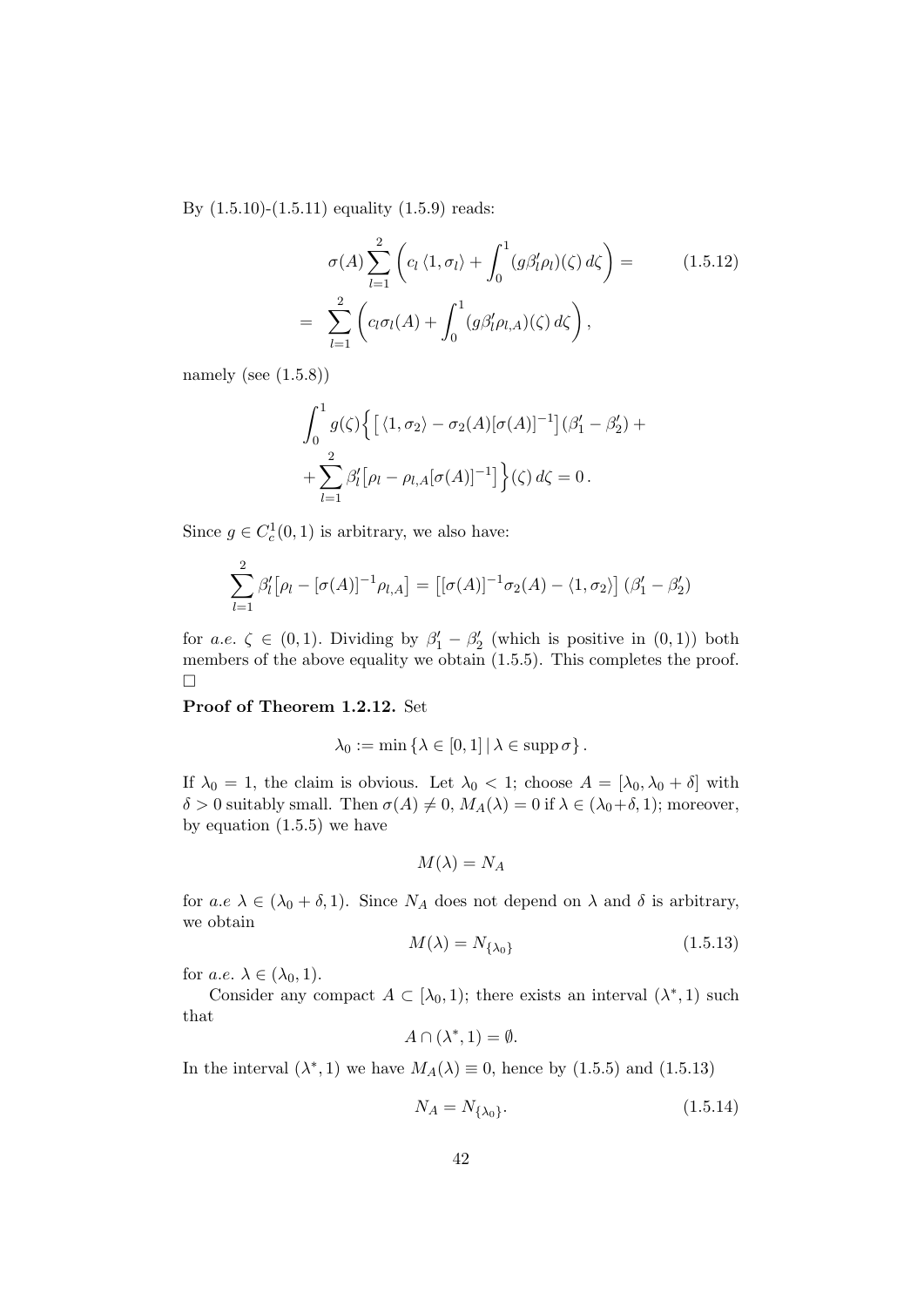Again in view of (1.5.5), equalities (1.5.13)-(1.5.14) imply  $M_A(\lambda) = 0$  for  $a.e. \ \lambda \in (\lambda_0, 1)$  and for any compact  $A \subset [\lambda_0, 1)$ , namely

$$
\sum_{l=1}^{2} \beta_l'(\lambda) \sigma_l([\lambda, 1] \cap A) = 0 \quad \text{for a.e. } \lambda \in (\lambda_0, 1). \tag{1.5.15}
$$

Consider any closed interval  $A = [\alpha, \beta] \subset (\lambda_0, 1)$ . If  $\lambda \in (\lambda_0, \alpha)$  we have  $\sigma_l([\lambda, 1] \cap A) = \sigma_l(A)$ . Hence, by equation (1.5.15), it follows that

$$
\sum_{l=1}^{2} \beta'_l(\lambda)\sigma_l(A) = 0 \quad \text{for a.e. } \lambda \in (\lambda_0, \alpha). \tag{1.5.16}
$$

Since the functions  $\beta'_1$  and  $\beta'_2$  are continuous in  $(\lambda_0, \alpha)$ , equality  $(1.5.16)$ holds for any  $\lambda \in (\lambda_0, \alpha)$ ; by Condition (S), this implies  $\sigma_1(A) = \sigma_2(A) = 0$ . Since  $\alpha$  and  $\beta$  are arbitrary, it follows that the support of  $\sigma$  consists at most of two points, namely  $\lambda_0$ , {1}. Let us prove that supp  $\sigma = {\lambda_0}$ , ruling out the latter possibility.

By contradiction, let  $\{1\} \in \text{supp }\sigma$ ; choose  $A = \{1\}$  in (1.5.5). There holds

$$
0 < \sigma(A) < \sigma([0, 1]) \tag{1.5.17}
$$

and

$$
\rho_l(\lambda) = \sigma_l([\lambda, 1]) = \sigma_l([\lambda, 1] \cap A) = \rho_{l,A}(\lambda) = \sigma_l(A),
$$

for  $\lambda \in (\lambda_0, 1)$ . Hence, by (1.5.5), we obtain

$$
0 = \beta'_1(\lambda) [\sigma_1(A) - \sigma_1(A)[\sigma(A)]^{-1} - \sigma_2(A)[\sigma(A)]^{-1} + \sigma_2([0,1])] +
$$
  
+ $\beta'_2(\lambda) [\sigma_2(A) - \sigma_2(A)[\sigma(A)]^{-1} + \sigma_2(A)[\sigma(A)]^{-1} - \sigma_2([0,1])],$ 

for any  $\lambda \in (\lambda_0, 1)$ . By Condition (S) it follows that:

$$
\begin{cases} \sigma_1(A) - [\sigma(A)]^{-1} \sigma_1(A) - [\sigma(A)]^{-1} \sigma_2(A) + \sigma_2([0,1]) = 0 \\ \sigma_2(A) - [\sigma(A)]^{-1} \sigma_2(A) + [\sigma(A)]^{-1} \sigma_2(A) - \sigma_2([0,1]) = 0. \end{cases}
$$

The above equalities imply  $\sigma(A) = 1$ , a contradiction with (1.5.17) (recall that by (1.2.10)  $\sigma$  is a probability measure). This proves that supp  $\sigma = {\lambda_0},$ thus  $\sigma$  is the Dirac mass concentrated at the point  $\lambda_0$ .

The above conclusion holds for the measure  $\sigma \equiv \sigma_{(x,t)}$ , for a.e.  $(x,t) \in$  $Q_T$ . Taking the dependence on  $(x, t)$  into account and using  $(1.2.10)$  with  $f(\lambda) = \lambda$ , we have:

$$
\lambda_0(x,t) = \langle \lambda, \sigma_{(x,t)} \rangle = \langle \phi, \nu_{(x,t)} \rangle = v(x,t),
$$

 $v(x, t)$  being defined by (1.2.12). This completes the proof.

**Proof of Proposition 1.2.13.** By Theorem 1.2.12 the measure  $\sigma_{(x,t)}$  is the Dirac mass concentrated at the point  $v(x, t)$ . Let us distinguish two cases, namely  $v(x, t) > 0$  and  $v(x, t) = 0$ .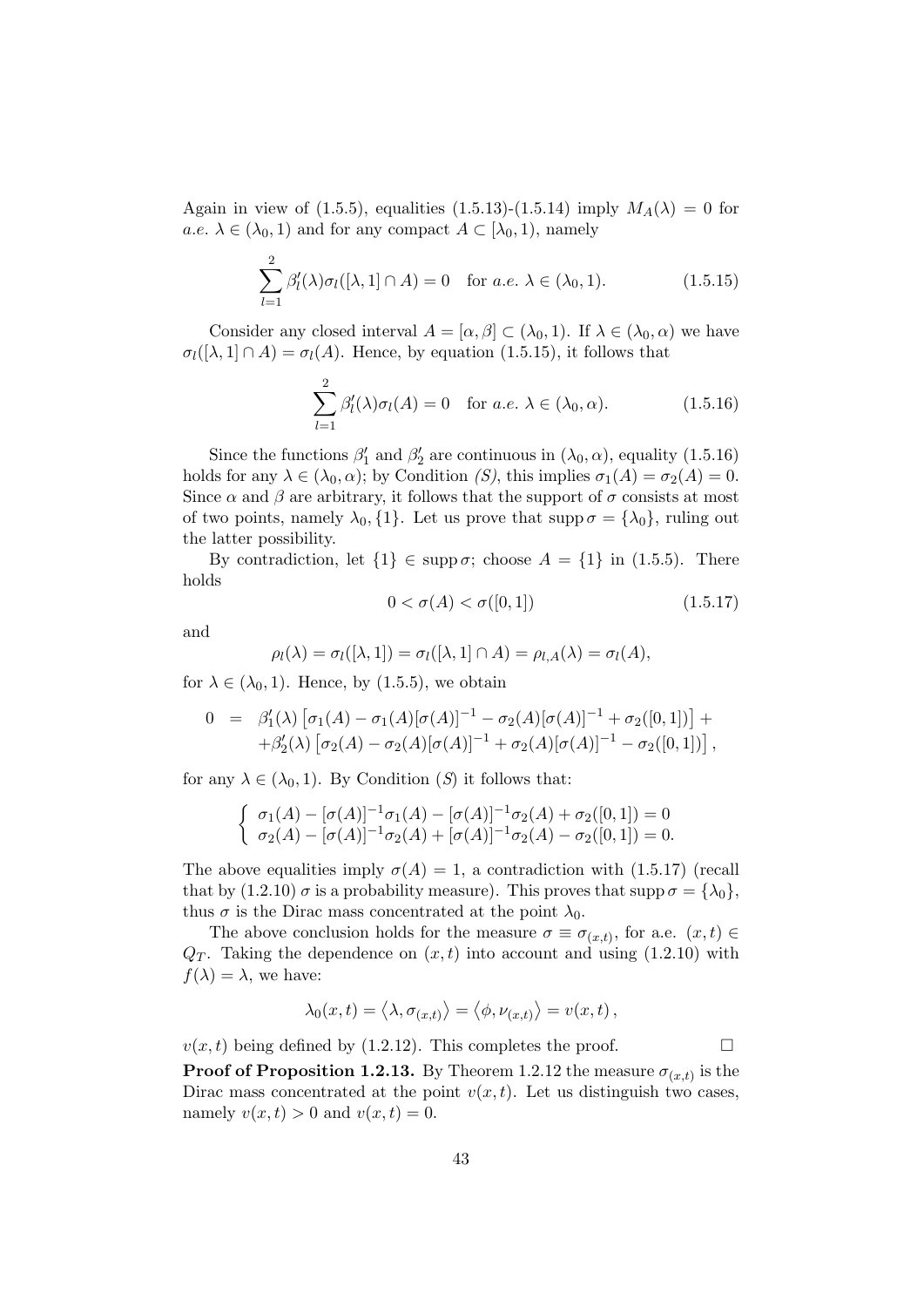(i) If  $v(x, t) > 0$ , equation (1.2.10) implies that  $\sigma_{1(x,t)}$  and  $\sigma_{2(x,t)}$  have the following form:

$$
\sigma_{1(x,t)} = \lambda(x,t) \, \delta_{v(x,t)}, \qquad \sigma_{2(x,t)} = \left(1 - \lambda(x,t)\right) \delta_{v(x,t)}
$$

for some  $\lambda \in L^{\infty}(Q_T)$ ,  $\lambda \geq 0$  in  $Q_T$ . Then by equation (1.2.11) there holds:

$$
\int_{[0,+\infty)} f(\xi) \nu_{(x,t)}(d\xi) = \sum_{l=1}^{2} \langle f \circ \beta_l, \sigma_{l,(x,t)} \rangle \qquad (1.5.18)
$$
\n
$$
= \lambda(x,t) f(\beta_1(v((x,t))) + (1 - \lambda(x,t)) f(\beta_2(v(x,t))),
$$

for any  $f \in C(\mathbb{R})$  such that  $f(u^{\varepsilon_j})$  is bounded in  $L^1(Q_T)$  and equi-integrable (see Lemma  $1.2.11-(iii)$ ).

(i) If  $v(x, t) = 0$ , by Lemma 1.2.11 we get  $\sigma_{1,(x,t)} = \sigma_{(x,t)}$  and

$$
\int_{[0,+\infty)} f(\xi) \nu_{(x,t)}(d\xi) = \langle f \circ \beta_1, \sigma_{(x,t)} \rangle = f(\beta_1(0)) = f(0). \quad (1.5.19)
$$

Then the conclusion follows.  $\hfill \square$ 

**Proof of Theorem 1.2.14.** (i) Equality  $(1.1.35)$  is a direct consequence of Propositions 1.2.8, 1.2.13 (see (1.5.18)-(1.5.19)).

(*ii*) In view of Propositions 1.2.7 and 1.2.13, for any  $p > 1$ 

$$
[\phi(u^{\varepsilon_j})]^p \stackrel{*}{\rightharpoonup} v^p \quad \text{in } L^{\infty}(Q_T) .
$$

Hence

$$
\phi(u^{\varepsilon_j}) \to v \quad \text{in } L^p(Q_T)
$$

for any  $p \in [1, \infty)$  (e.g., see [GMS]), thus the claim follows from estimate (1.1.9). This completes the proof. (1.1.9). This completes the proof.

Now we can prove Theorem 1.2.10.

**Proof of Theorem 1.2.10.** Denote by  $G_{\theta}$  the function defined by (1.1.23) with  $g(v) = v^{\theta}$   $(\theta \in (0, 1))$  and  $k = 0$ , namely

$$
G_{\theta}(u) := \int_0^u [\phi(s)]^{\theta} ds.
$$

Let  $\psi \in C^1(\overline{Q}_T)$ ,  $\psi \geq 0$ ,  $\psi(.,T) = 0$  in  $\Omega$ . As in the proof of Lemma 1.2.2, we get

$$
\frac{d}{dt} \int_{\Omega} G_{\theta}(u^{\varepsilon}) \psi \, dx = \int_{\Omega} G_{\theta}(u^{\varepsilon}) \psi_t \, dx + \int_{\Omega} [G_{\theta}(u^{\varepsilon})]_t \psi \, dx \quad (1.5.20)
$$
\n
$$
\leq \int_{\Omega} G_{\theta}(u^{\varepsilon}) \psi_t \, dx + \int_{\Omega} (v^{\varepsilon})^{\theta} \Delta v^{\varepsilon} \psi \, dx
$$

(recall that  $v^{\varepsilon} \ge 0$  by Remark 1.2.1). We proceed in three steps.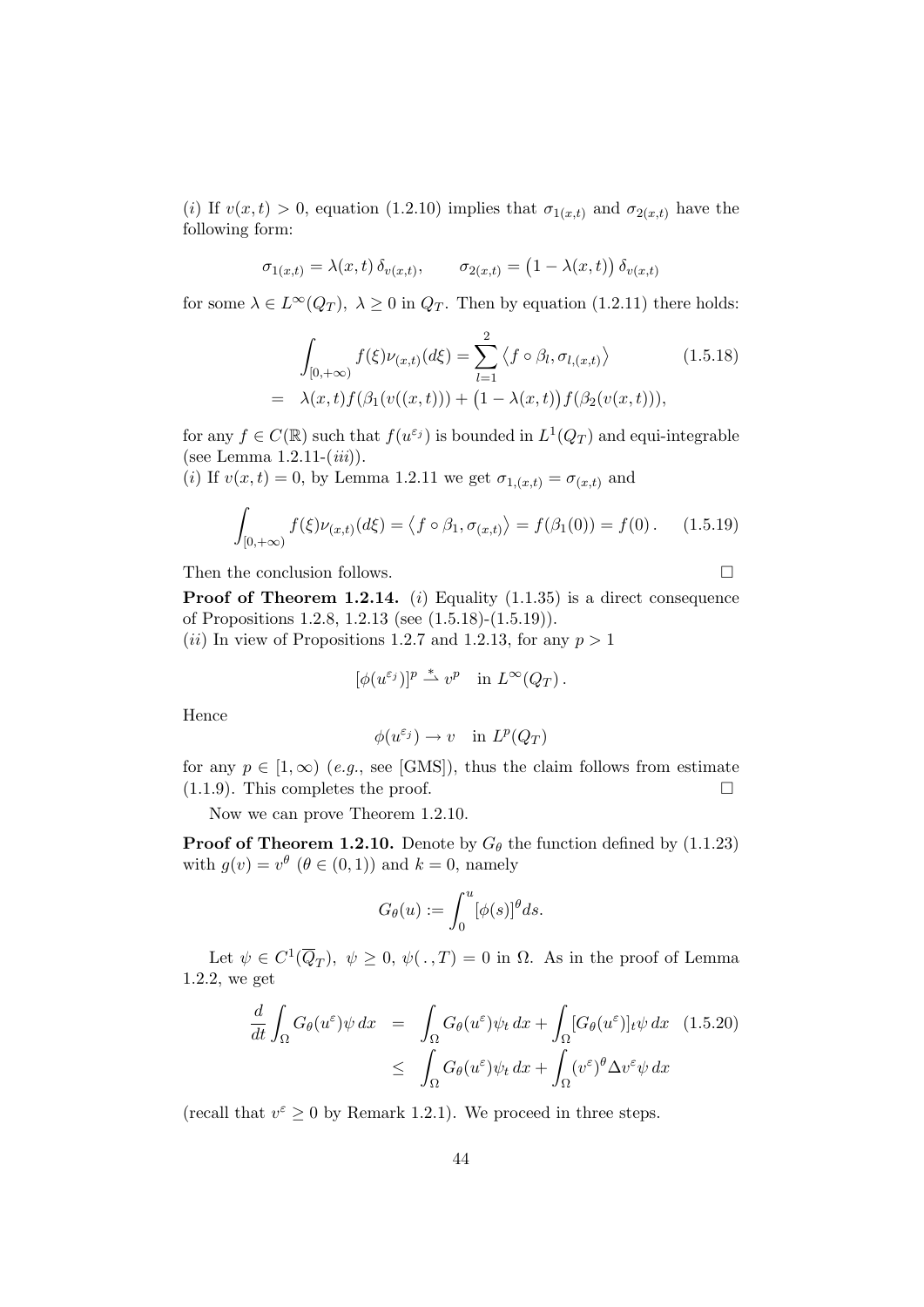Step 1. For any  $\varepsilon > 0$  and  $\theta \in (0,1)$  there holds:

$$
\iint_{Q_T} \left\{ G_{\theta}(u^{\varepsilon}) \psi_t - \frac{1}{\theta + 1} \nabla(v^{\varepsilon})^{\theta + 1} \cdot \nabla \psi \right\} dx dt + \quad (1.5.21)
$$

$$
+ \int_{\Omega} G_{\theta}(u_0)(x) \psi(x, 0) dx \ge 0.
$$

In fact, inequality  $(1.5.21)$  plainly follows from  $(1.5.20)$ , if we show that

$$
\int_{\Omega} (v^{\varepsilon})^{\theta} \Delta v^{\varepsilon} \psi \, dx \le -\frac{1}{\theta + 1} \int_{\Omega} \nabla (v^{\varepsilon})^{\theta + 1} \cdot \nabla \psi \, dx. \tag{1.5.22}
$$

For any  $k \in \mathbb{N}$  the function  $\left(v^{\varepsilon} + \frac{1}{k}\right)$ k  $\int^{\theta}$  is in  $H^{1}(\Omega)$ , hence we have:

$$
\int_{\Omega} \left( v^{\varepsilon} + \frac{1}{k} \right)^{\theta} \Delta v^{\varepsilon} \psi \, dx
$$
\n
$$
= - \int_{\Omega} \left( v^{\varepsilon} + \frac{1}{k} \right)^{\theta} \nabla v^{\varepsilon} \cdot \nabla \psi \, dx - \theta \int_{\Omega} \left( v^{\varepsilon} + \frac{1}{k} \right)^{\theta - 1} |\nabla v^{\varepsilon}|^2 \psi \, dx
$$
\n
$$
\leq - \int_{\Omega} \left( v^{\varepsilon} + \frac{1}{k} \right)^{\theta} \nabla v^{\varepsilon} \cdot \nabla \psi \, dx.
$$

Passing to the limit with respect to  $k \to \infty$  in the above inequality gives

$$
\int_{\Omega} (v^{\varepsilon})^{\theta} \Delta v^{\varepsilon} \psi \, dx \le - \int_{\Omega} (v^{\varepsilon})^{\theta} \nabla v^{\varepsilon} \cdot \nabla \psi \, dx.
$$

Observe that  $(v^{\varepsilon})^{\theta+1} \in H^1(\Omega)$  and  $\nabla[(v^{\varepsilon})^{\theta+1}] = (\theta+1)(v^{\varepsilon})^{\theta} \nabla v^{\varepsilon}$ : hence inequality  $(1.5.22)$ , thus  $(1.5.21)$  follows. *Step 2.* Let us prove that for any  $\theta \in (0, 1)$ 

$$
\iint_{Q_T} \left\{ G_\theta^* \psi_t - \frac{1}{\theta + 1} \nabla v^{\theta + 1} \cdot \nabla \psi \right\} dx dt + \n+ \int_{\Omega} G_\theta(u_0)(x) \psi(x, 0) dx \ge 0,
$$
\n(1.5.23)

where  $G_{\theta}^*$  is the L<sup>1</sup>-weak limit of the sequence  $\{G_{\theta}(u^{\varepsilon_j})\}$  (see (1.2.15)). To this purpose, we study separately the different terms of (1.5.21) (written with  $\varepsilon = \varepsilon_j$  as  $\varepsilon_j \to 0$ .

(i) By assumption  $(H_1)$   $\phi^p \in L^1(\mathbb{R})$  for some  $p > 1$ , hence  $\phi^{\theta} \in L^{\frac{p}{\theta}}(\mathbb{R})$  $(\theta \in (0, 1))$ . Then for any  $u \geq 0$ 

$$
|G_{\theta}(u)| \leq \int_0^u \phi^{\theta}(s) ds \leq \left(\int_0^u \phi^{\theta \frac{p}{\theta}}(s) ds\right)^{\frac{\theta}{p}} (u)^{\frac{p-\theta}{p}} \leq {\|\phi^p\|}_{L^1(\mathbb{R})}^{\frac{\theta}{p}} (u)^{\frac{p-\theta}{p}}.
$$

Since the sequence  $\{u^{\varepsilon_j}\}\$ is bounded in  $L^1(Q_T)$ , by the above inequality the sequence  $\{G_{\theta}(u^{\varepsilon_j})\}$  is bounded in  $L^{\frac{p}{p-\theta}}(Q_T)$ , hence weakly compact in this space. In particular, this implies (possibly passing to a subsequence):

$$
G_{\theta}(u^{\varepsilon_j}) \rightharpoonup G_{\theta}^* \qquad \text{in } L^1(Q_T) ,
$$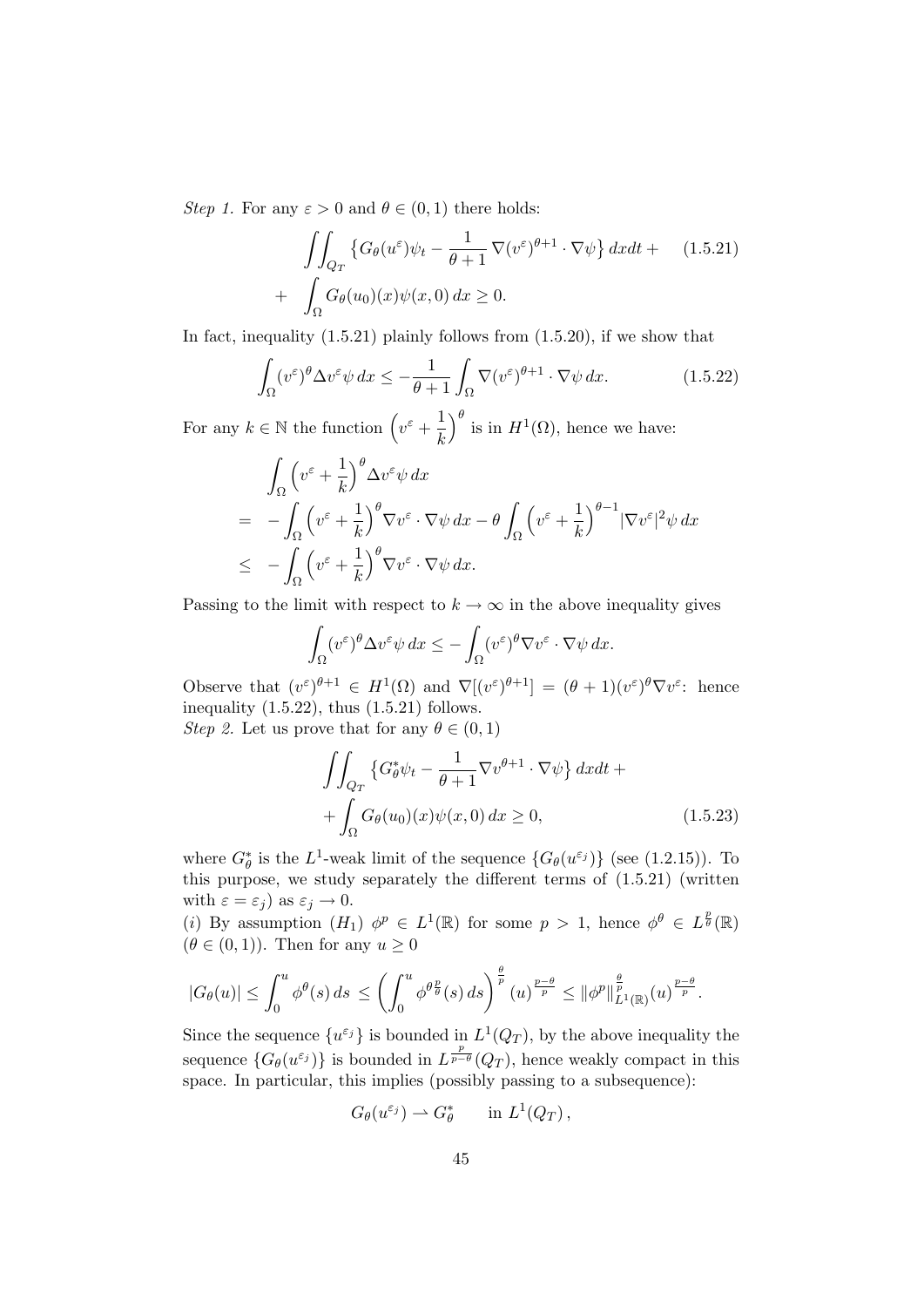$$
\iint_{Q_T} G_{\theta}(u^{\varepsilon_j}) \psi_t \, dxdt \to \iint_{Q_T} G_{\theta}^* \psi_t \, dxdt.
$$

(ii) Observe that

$$
\begin{array}{rcl} \|(v^{\varepsilon_j})^{\theta+1}\|_{L^2(0,T;H^1(\Omega))}^2 & = & \iint_{Q_T} [(v^{\varepsilon_j})^{2\theta+2} + |\nabla (v^{\varepsilon_j})^{\theta+1}|^2] dx dt \\ \\ & \leq & |Q_T| + (\theta+1)^2 \iint_{Q_T} (v^{\varepsilon_j})^{2\theta} |\nabla v^{\varepsilon_j}|^2 dx dt \\ \\ & \leq & |Q_T| + 4 \|v^{\varepsilon_j}\|_{L^2(0,T;H^1(\Omega))} \leq C \, ; \end{array}
$$

here use of estimates (1.1.9), (1.2.1) has been made. Hence, possibly passing to a subsequence, there exists  $w \in L^2(0,T;H^1(\Omega))$  such that

$$
(v^{\varepsilon_j})^{\theta+1} \rightharpoonup w \qquad \text{in} \quad L^2(0,T;H^1(\Omega))
$$

as  $j \to \infty$ . Since by Theorem 1.2.14-(*ii*)  $v^{\varepsilon_j} \to v$  in  $L^2(Q_T)$ , it follows that  $w = v^{\theta+1}$ . Therefore

$$
(v^{\varepsilon_j})^{\theta+1} \rightharpoonup v^{\theta+1} \qquad \text{in } L^2(0,T;H^1(\Omega))
$$

as  $j \to \infty$ , whence

$$
\frac{1}{\theta+1} \iint_{Q_T} \nabla (v^{\varepsilon_j})^{\theta+1} \cdot \nabla \psi \, dxdt \to \iint_{Q_T} \frac{1}{\theta+1} \iint_{Q_T} \nabla v^{\theta+1} \cdot \nabla \psi \, dxdt.
$$

Step 3. Finally, we pass to the limit with respect to  $\theta \to 0$  in inequality (1.5.23). Again, we consider separately its different terms.  $(i)$  By  $(1.2.15)$  there holds:

$$
G_{\theta}^* = \begin{cases} \lambda \int_0^{\beta_1(v)} [\phi(s)]^{\theta} ds + (1 - \lambda) \int_0^{\beta_2(v)} [\phi(s)]^{\theta} ds & \text{if } v > 0 \\ 0 & \text{if } v = 0, \end{cases}
$$

Plainly, this implies  $G^*_{\theta}(x,t) \to u(x,t)$  as  $\theta \to 0$ , for a.e.  $(x,t) \in Q_T$ . Moreover, a.e. in  $Q_T$  there holds

$$
|G_{\theta}^*| \leq \begin{cases} \lambda \beta_1(v) + (1 - \lambda)\beta_2(v) & \text{if } v > 0 \\ = 0 & \text{if } v = 0; \end{cases}
$$

hence by (1.1.35) we have  $|G_{\theta}^*| \le u \in L^1(Q_T)$ . It follows that

$$
G_{\theta}^* \to u \qquad \text{in } L^1(Q_T) \tag{1.5.24}
$$

as  $\theta \to 0$ . It is similarly seen that

$$
G_{\theta}(u_0) \to u_0 \quad \text{in } L^1(\Omega). \tag{1.5.25}
$$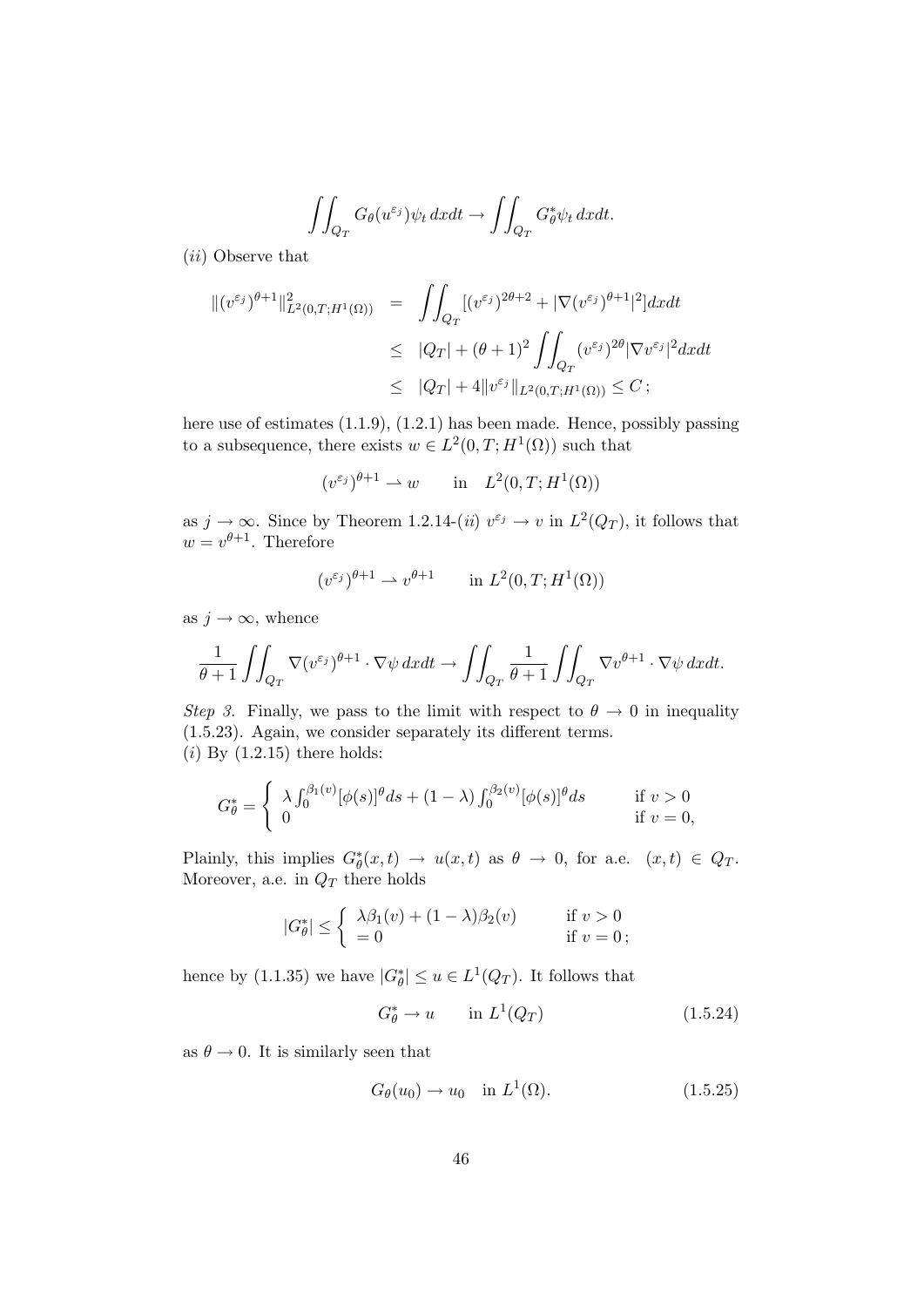(ii) From Step 2 above we get

$$
||v^{\theta+1}||^2_{L^2(0,T;H^1(\Omega))} \leq C
$$

for any  $\theta \in (0,1)$ , with a constant C independent of  $\theta$ ; hence the family  $\{v^{\theta+1}\}\$ is weakly compact in  $L^2(0,T;H^1(\Omega))$ . Observe that  $v^{\theta+1}\to v$  in  $L^2(Q_T)$  as  $\theta \to 0$ . This implies

$$
v^{\theta+1} \rightharpoonup v \qquad \text{in} \ \ L^2(0,T;H^1(\Omega))\,,
$$

$$
\frac{1}{\theta+1} \iint_{Q_T} \nabla v^{\theta+1} \cdot \nabla \psi \, dxdt \to \iint_{Q_T} \nabla v \cdot \nabla \psi \, dxdt \tag{1.5.26}
$$

as  $\theta \to 0$ . In view of (1.5.24)-(1.5.26), passing to the limit as  $\theta \to 0$  in (1.5.23) gives the claim. (1.5.23) gives the claim.

#### 1.6 Singular term: Proofs

**Proof of Proposition 1.2.17.** (i) Consider any  $(x_0, t_0) \in \Omega \times (0, T)$ . Let  $I_r \equiv [t_0 - r, t_0 + r]$  and  $B(x_0, r) \subset \mathbb{R}^n$  be the *n*-dimensional ball with center in  $x_0$  and radius r. Choose r such that

$$
I_{2r} \subset (0,T)
$$
 and  $B(x_0, 3r) \subset\subset \Omega$ .

By standard arguments there exist  $\eta \in C_c^1(0,T)$ ,  $\rho \in C_c^{\infty}(\Omega)$  with the following properties:

(a)  $\eta(t) = 1$  for  $t \in I_r$ ,  $\rho(x) = 1$  for  $x \in B(x_0, r)$ ; (b)  $0 \le \eta(t) \le 1$  for any  $t \in (0, T), 0 \le \rho(x) \le 1$  for any  $x \in \Omega$ ;<br>(c) supp  $\eta \subseteq I_{2r}$ , supp  $\rho \subseteq \overline{B(x_0, 3r)}$ ; (c)  $\text{supp }\eta \subseteq I_{2r}$ ,  $\text{supp }\rho \subseteq B(x_0, 3r);$  $\left(\begin{matrix}d\end{matrix}\right)$ ∂ρ  $\frac{\partial \rho}{\partial x_i}(x)\Big|\leq \frac{C}{r}$  $\frac{C}{r}$  for any  $x \in \Omega$   $(i = 1, ..., n)$ . Set  $\psi(x,t) := \rho(x)\tilde{\eta}(t),$ 

where

$$
\tilde{\eta}(t) := -\int_t^T \eta(s) \, ds. \tag{1.6.1}
$$

Clearly,  $\psi \in C^1(\overline{Q}_T)$  and  $\psi_t \geq 0$ . Then from (1.1.33) we obtain:

$$
\iint_{B(x_0,r)\times I_r} u \, dxdt + \iint_{B(x_0,r)\times I_r} d\mu
$$
\n
$$
\leq \iint_{Q_T} \tilde{\eta}(t) \nabla v \cdot \nabla \rho \, dxdt - \tilde{\eta}(0) \int_{\Omega} u_0(x)\rho(x) \, dx
$$
\n
$$
\leq |\tilde{\eta}(0)| \int_0^T \int_{B(x_0,3r)} |\nabla v||\nabla \rho| \, dxdt + 4r \int_{B(x_0,3r)} u_0(x)\rho(x) \, dx
$$
\n
$$
\leq C_1 r r^{-1} ||\nabla v||_{L^2(Q_T)} r^{n/2} + C_2 ||u_0||_{L^{\infty}(\Omega)} r^{n+1}.
$$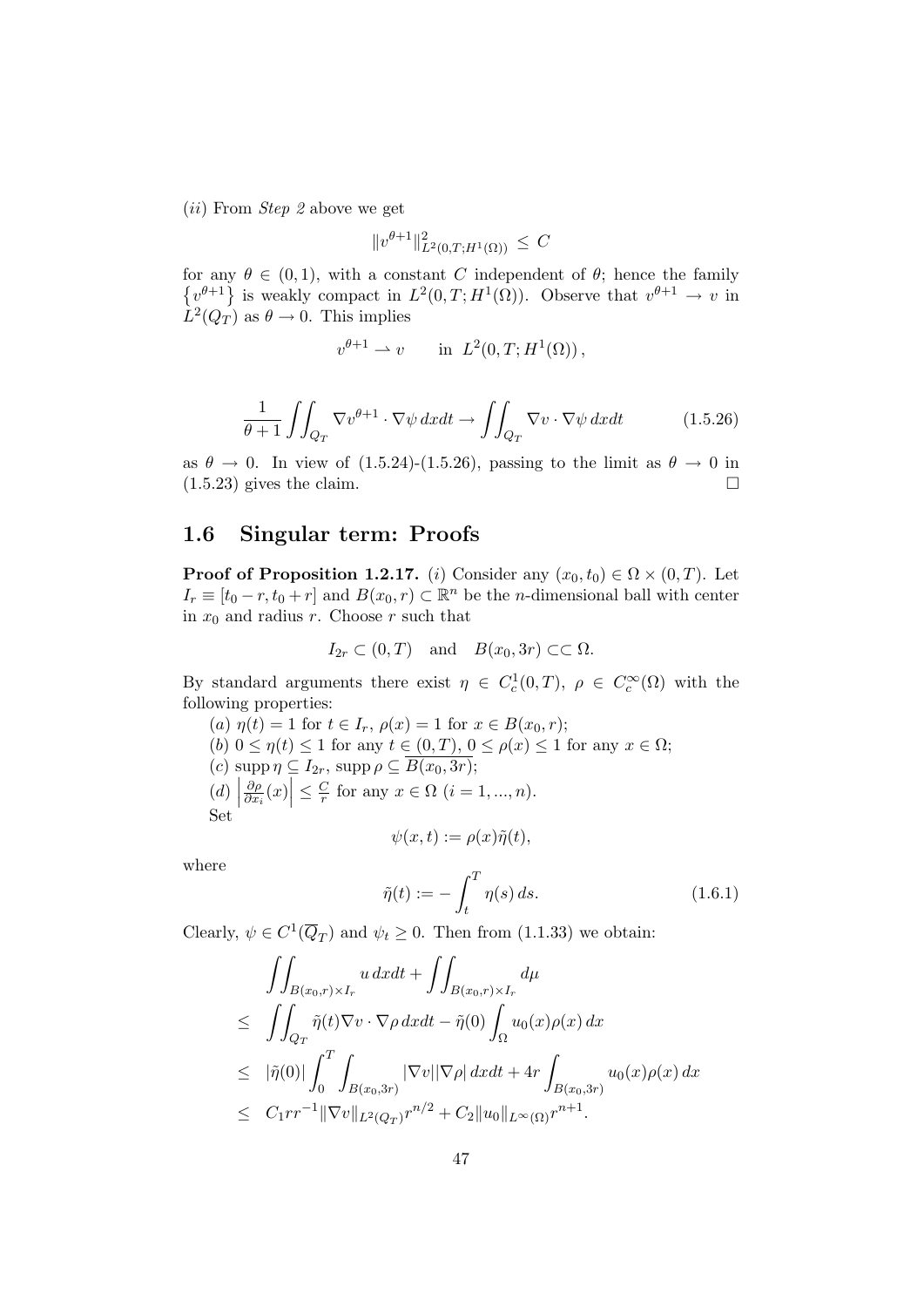Then there exists  $C > 0$  such that for small values of  $r$ 

$$
\iint_{B(x_0,r)\times I_r} d\mu \le Cr^{n/2};
$$

letting  $r \to 0$  claim (i) follows in this case. The case  $(x_0, t_0) \in \partial Q_T$  can be dealt with in a similar way.

(ii) Given any  $t_0 \in (0, T)$ , choose  $\psi(x, t) = \tilde{\eta}(t)$  as test function in (1.1.33), with  $\tilde{\eta}$  defined by (1.6.1). We get

$$
\iint_{\Omega \times I_r} u \, dxdt + \iint_{\overline{\Omega} \times I_r} d\mu \le \iint_{Q_T} \eta u \, dxdt + \iint_{\overline{Q}_T} \eta \, d\mu
$$
  

$$
\le -\tilde{\eta}(0) \int_{\Omega} u_0(x) \, dx \le 4r \|u_0\|_{L^1(\Omega)}.
$$

The cases  $t_0 = 0$  and  $t_0 = T$  are dealt with similarly, thus the claim follows. (iii) Let  $E \subset Q_T$  be a k-dimensional closed manifold. Then for any  $(x_0, t_0) \in$ E there exist an open neighbourhood  $U_0$  of  $(x_0, t_0)$  and a map

$$
F: U_0 \subseteq \mathbb{R}^{n+1} \to \mathbb{R}^{n+1-k}, \qquad F = (F^1, F^2, \dots F^{n+1-k}),
$$

such that:

(a)  $E \cap U_0 = \{(x, t) \in U_0 \mid F(x, t) = 0\};$ 

(b) the derivative  $DF(x_0, t_0)$  has maximal rank, *i.e.* equal to  $n + 1 - k$ . Set  $x_{n+1} \equiv t$ . By (b) above there holds

$$
\frac{\partial(F^1, F^2, \dots, F^{n+1-k})}{\partial(x_{i_1}, x_{i_2}, \dots, x_{i_{n+1-k}})}(x_0, t_0) = a \neq 0
$$

for some  $\{i_1, i_2, \ldots i_{n+1-k}\} \subset \{1, 2, \ldots n+1\}$ . For sake of simplicity, assume

$$
\{i_1, i_2, \ldots i_{n+1-k}\} = \{k+1, k+2, \ldots n+1\}.
$$

Consider the function

$$
G: U_0 \subseteq \mathbb{R}^{n+1} \to \mathbb{R}^{n+1}, \qquad G(x_1, x_2, \ldots x_{n+1}) = (y_1, y_2, \ldots y_{n+1}),
$$

defined as follows:

$$
\begin{cases}\ny_1 := x_1 - x_{01} \\
\dots \\
y_k := x_k - x_{0k} \\
y_{k+1} := F^1(x_1, \dots x_{n+1}) \\
\dots \\
y_{n+1} := F^{n+1-k}(x_1, \dots x_{n+1}).\n\end{cases}
$$

Hence,  $G(x_0, t_0) = 0$  and

$$
G(E \cap U_0) = \{(y_1, \ldots y_{n+1}) \in \mathbb{R}^{n+1} \mid y_{k+1} = \ldots = y_{n+1} = 0\}.
$$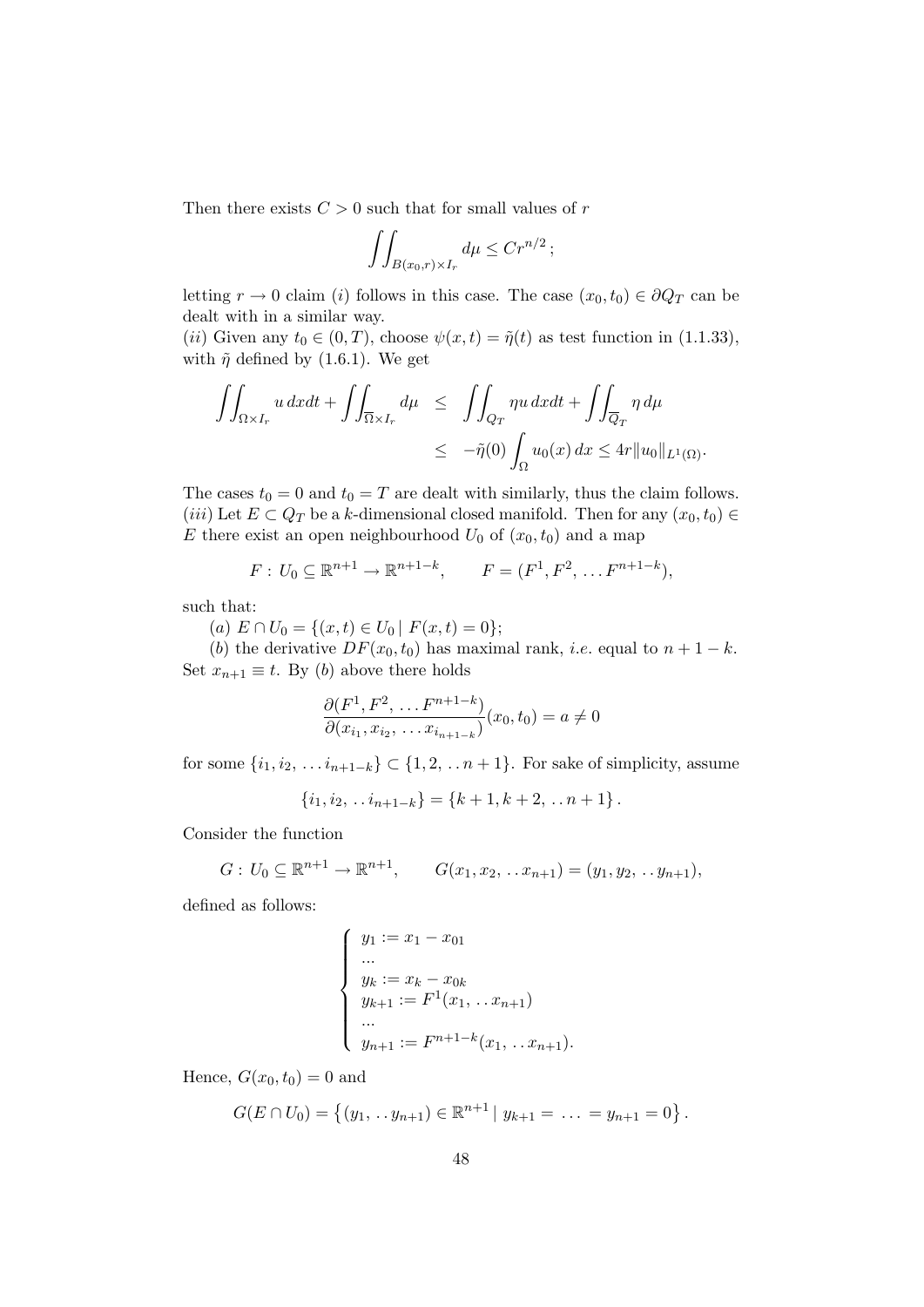Moreover, by (b) the function G is local diffeomorphism near  $(x_0, t_0)$ . For any  $R, r > 0$  consider the sets

$$
B_k(0, R) := \left\{ (y_1, \ldots y_k) \in \mathbb{R}^k \mid \sqrt{y_1^2 + \ldots + y_k^2} < R \right\},
$$
\n
$$
Q_{n+1-k}(0, r) := \left\{ (y_{k+1}, \ldots y_{n+1}) \mid |y_i| < r \right\};
$$

define also

$$
\mathcal{N}_r^R := B_k(0, R) \times Q_{n+1-k}(0, r),
$$
  

$$
E_0^R := G^{-1}(B_k(0, R) \times \{0, \dots, 0\}) \subseteq G^{-1}(\mathcal{N}_r^R);
$$

observe that  $E_0^R \subseteq E$  is a neighbourhood of  $(x_0, t_0)$  in E. Consider the map  $\tilde{\varphi}: \mathcal{N}_r^R \to \mathbb{R},$ 

$$
\tilde{\varphi}(y_1,\ldots y_{n+1}) := \tilde{\varphi}_k(y_1,\ldots y_k) \tilde{\varphi}_{k+1}(y_{k+1}) \cdots \tilde{\varphi}_{n+1}(y_{n+1}),
$$

where the functions  $\tilde{\varphi}_i$  satisfy the following properties:

(a)  $\tilde{\varphi}_k \in C_c^{\infty}(B_k(0,R)), \ \tilde{\varphi}_i \in C_c^{\infty}(-r,r) \ (i = k+1, \ldots n+1);$ (b)  $0 \leq \tilde{\varphi}_i \leq 1$   $(i = k, ..., n + 1);$ (c)  $\tilde{\varphi}_k \equiv 1$  in  $B_k(0, R/2), \ \tilde{\varphi}_i \equiv 1$  in  $[-r/2, r/2], i = k+1, \ldots n+1;$  $\left| \begin{matrix} (d) \ |\nabla \tilde{\varphi}_k| \leq \frac{C}{R}, \\ 0 & \tilde{C} \end{matrix} \right|$  $d\tilde{\varphi}_i$  $dy_i$  $\leq \frac{C}{r}$  $\frac{C}{r}$   $(i = k + 1, \ldots n + 1).$ Set  $\varphi := \tilde{\varphi} \circ G$ ; recall that for r, R suitably small the map

$$
G: G^{-1}(\mathcal{N}_r^R) \to \mathcal{N}_r^R
$$

is a diffeomorphism. Hence  $\varphi \in C_c^{\infty}(G^{-1}(\mathcal{N}_r^R)), \varphi \equiv 1$  in  $G^{-1}(\mathcal{N}_{r/2}^{R/2})$  $\binom{n/2}{r/2}$  and

$$
\left| \frac{\partial \varphi}{\partial x_j} \right| = \left| \sum_{h=1}^{n+1} \frac{\partial \tilde{\varphi}}{\partial y_h} \frac{\partial y_h}{\partial x_j} \right| \le C_1 \frac{1}{R} + C_2 \frac{1}{r} \qquad (l = 1 \dots n+1) \tag{1.6.2}
$$

for some  $C_1, C_2 > 0$  (which depend on the map G). Choose

$$
\psi(x,t) = -\int_{t}^{T} \varphi(x,s) \, ds \tag{1.6.3}
$$

as test function in equation (1.1.33). Then we get:

$$
\iint_{G^{-1}(N_{r/2}^{R/2})} u \, dxdt + \iint_{G^{-1}(N_{r/2}^{R/2})} d\mu \le \qquad (1.6.4)
$$
\n
$$
\le \iint_{Q_T} u\varphi \, dxdt + \iint_{Q_T} \varphi \, d\mu
$$
\n
$$
= \iint_{Q_T} \nabla v \cdot \nabla \psi \, dxdt - \int_{\Omega} u_0 \psi(x,0) \, dx.
$$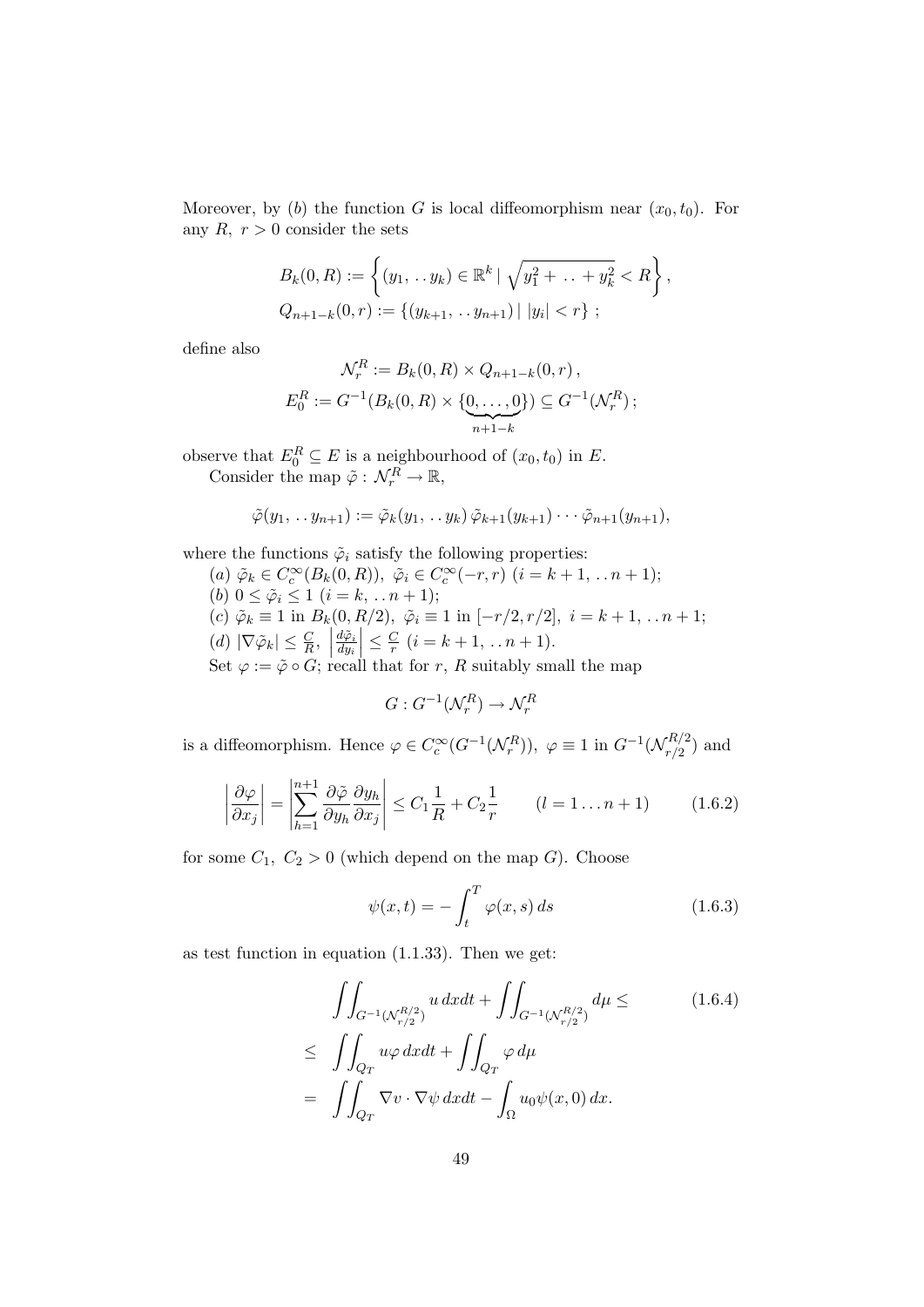Since

$$
\iint_{Q_T} \nabla v \cdot \nabla \psi \, dxdt = \iint_{Q_T} \nabla v \cdot \nabla \left( \int_0^t \varphi(x, s) \, ds \right) \, dxdt
$$
\n
$$
\leq \|v\|_{L^2(0,T;H^1(\Omega))} \left( \int_0^T \int_{\Omega} \left( \int_0^t |\nabla \varphi| \, ds \right)^2 dxdt \right)^{1/2}
$$
\n
$$
\leq \|v\|_{L^2(0,T;H^1(\Omega))} T^{1/2} \left( \iint_{G^{-1}(\mathcal{N}_r^R)} |\nabla \varphi|^2 \, dxdt \right)^{1/2}
$$
\n
$$
\leq \frac{C}{r} |G^{-1}(\mathcal{N}_r^R)|^{1/2}
$$

and

$$
-\int_{\Omega} u_0 \psi(x,0) dx = \int_{\Omega} u_0 \left( \int_0^T \varphi(x,s) ds \right) dx \qquad (1.6.5)
$$
  

$$
\leq \|u_0\|_{L^{\infty}(\Omega)} \int_0^T \int_{\Omega} \varphi(x,s) ds \leq C|G^{-1}(\mathcal{N}_r^R)|,
$$

from  $(1.6.4)$  we obtain:

$$
\iint_{G^{-1}(N_r^{R/2})} u \, dxdt + \mu \big( G^{-1}(N_{r/2}^{R/2}) \big)
$$
\n
$$
\leq \frac{C}{r} |G^{-1}(N_r^{R})|^{1/2} + C|G^{-1}(N_r^{R})|
$$
\n
$$
\leq CR^k r^{\frac{n+1-k}{2}-1} + CR^k r^{n+1-k} \leq C_R r^{\frac{n-1-k}{2}}.
$$

Passing to the limit in the above inequality as  $r \to 0$  gives

$$
\mu(E_0^{R/2})\leq \lim_{r\to 0}\mu\big(G^{-1}(\mathcal{N}_{r/2}^{R/2})\big)\leq \lim_{r\to 0}C_Rr^{\frac{n-1-k}{2}}=0\,;
$$

in view of the compactness of  $E$ , the conclusion follows.  $\Box$ 

**Proof of Proposition 1.2.19.** For any  $I \subset [0, T]$  Proposition 1.2.18 gives:

$$
\int_I d\lambda(t) = \int_I \gamma_t(\overline{\Omega}) d\lambda(t) = \mu(\overline{\Omega} \times I) \le 2||u_0||_{L^1(\Omega)}|I|,
$$

the last estimate following by Proposition 1.2.17- $(ii)$ . This shows that the measure  $\lambda$  is absolutely continuous with respect to the Lebesgue measure on [0, T], thus there exists  $h \in L^1(0,T)$ ,  $h \geq 0$ , such that  $d\lambda = h dt$ .

Fix  $t_0 \in (0, T)$  and choose  $\eta_{\sigma} \in C_c^{\infty}(0, T)$  with the following properties: (a)  $0 \leq \eta_{\sigma} \leq 1$ ,  $\eta_{\sigma} \equiv 1$  in  $[t_0 - r, t_0 + r]$ ,

(b) supp  $\eta_{\sigma} \subseteq [t_0-r-\sigma, t_0+r+\sigma]$  with  $r, \sigma > 0$  suitably small. Choosing

$$
\tilde{\eta}_{\sigma}(t) := -\int_{t}^{T} \eta_{\sigma}(s) \, ds
$$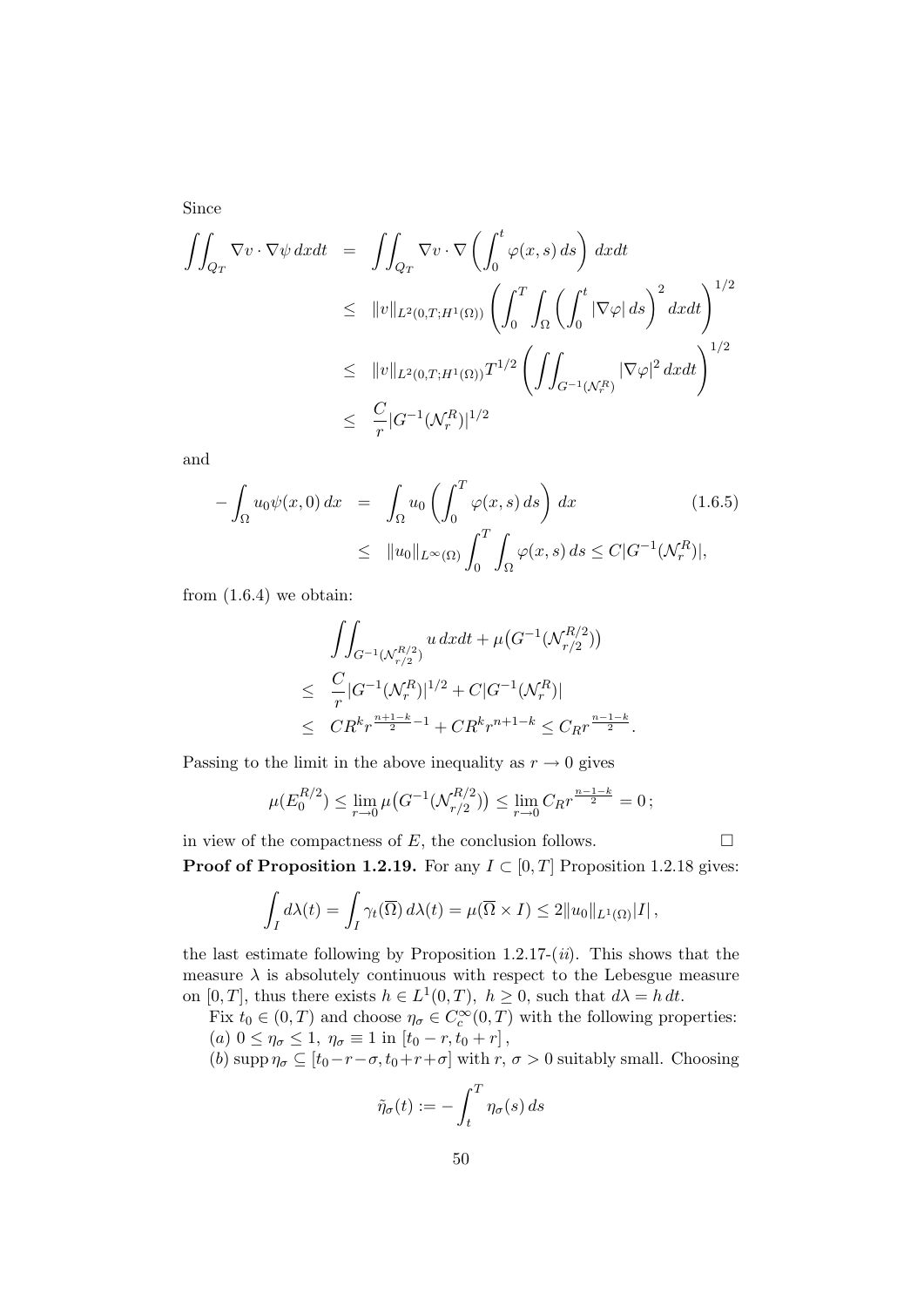as test function in equation (1.1.33) and taking the limit as  $\sigma \to 0$  gives

$$
\iint_{\overline{\Omega}\times[t_0-r,t_0+r]}d\mu = -\iint_{\Omega\times[t_0-r,t_0+r]} u\,dxdt + 2r\int_{\Omega}u_0\,dx,
$$

In view of Proposition 1.2.18, the above equality reads:

$$
\int_{t_0-r}^{t_0+r} h(t) \,\gamma_t(\overline{\Omega}) \,dt \;\; = \;\; \int_{t_0-r}^{t_0+r} h(t) \,dt = -\int_{t_0-r}^{t_0+r} dt \int_{\Omega} u \,dx + 2r \int_{\Omega} u_0 \,dx.
$$

Dividing by 2r and letting  $r \to 0$  we obtain equality (1.1.38) for a.e.  $t \in$  $(0, T)$ . Since  $u \geq 0$  in  $Q_T$ , from  $(1.1.38)$  we get

$$
h(t) \le \int_{\Omega} u_0(x) \, dx
$$

for a.e.  $t \in (0, T)$ , thus  $h \in L^{\infty}(0, T)$ . This completes the proof. **Proof of Theorem 1.2.20.** (i) Fix any  $\varphi \in C(\overline{\Omega})$ ; set

$$
W_j^{1,\varphi}(t) := \int_{\Omega} (u^{\varepsilon_j} \chi_{Q_T \setminus A_j})(x,t) \varphi(x) dx,
$$
  

$$
W_j^{2,\varphi}(t) := \int_{\overline{\Omega}} (u^{\varepsilon_j} \chi_{A_j})(x,t) \varphi(x) dx \qquad (j \in \mathbb{N}).
$$

In view of estimate (1.1.26) the sequences  $\{W_j^{1,\varphi}\}$  $\{W_j^{1,\,\varphi}\},\, \{W_j^{2,\,\varphi}\}$  $\{f_j^{2,\varphi}\}\)$  are bounded in  $L^{\infty}(0,T)$ ; hence (possibly extracting a subsequence)

$$
W_j^{1, \varphi} \stackrel{*}{\rightharpoonup} W^{1, \varphi}, \qquad W^{2, \varphi} \stackrel{*}{\rightharpoonup} W^{2, \varphi} \qquad \text{in} \ \ L^{\infty}(0, T)
$$

for some  $W^{1,\varphi}, W^{2,\varphi} \in L^{\infty}(0,T)$ . By (1.1.31) there holds

$$
W^{1,\,\varphi}(t) = \int_{\Omega} u(x,t)\,\varphi(x)\,dx \qquad \text{for a.e. } t \in (0,T). \tag{1.6.6}
$$

On the other hand, the weak convergence of  $\{u^{\varepsilon_j}\chi_{A_j}\}\)$  to  $\mu$  in  $\mathcal{M}(\overline{Q}_T)$  (see  $(1.2.6)$ ) and equation  $(1.1.37)$  imply

$$
W^{2,\varphi}(t) = \int_{\overline{\Omega}} \varphi(x) d\tilde{\gamma}_t(x) \quad \text{for a.e. } t \in (0, T). \quad (1.6.7)
$$

(*ii*) Let us show that the sequence  $\left\{W_j^{\varphi}\right\}$  $\left\{ \begin{array}{c} \mathbf{\varphi}\ y \end{array} \right\}$   $(W_{j}^{\varphi}% )=\left\{ \begin{array}{c} \mathbf{\varphi}\left( \mathbf{r}\right) \mathbf{\varphi}\left( \mathbf{r}\right) \end{array} \right\}$  $j^{\varphi}$  defined by  $(1.2.16)$ ) belongs to  $C([0,T])$  and is relatively compact in this space. We have

$$
|W_j^{\varphi}(t)| \leq \int_{\Omega} |\varphi(x)| u^{\varepsilon_j}(x,t) dx \leq ||\varphi||_{C(\overline{\Omega})} ||u_0||_{L^1(\Omega)}
$$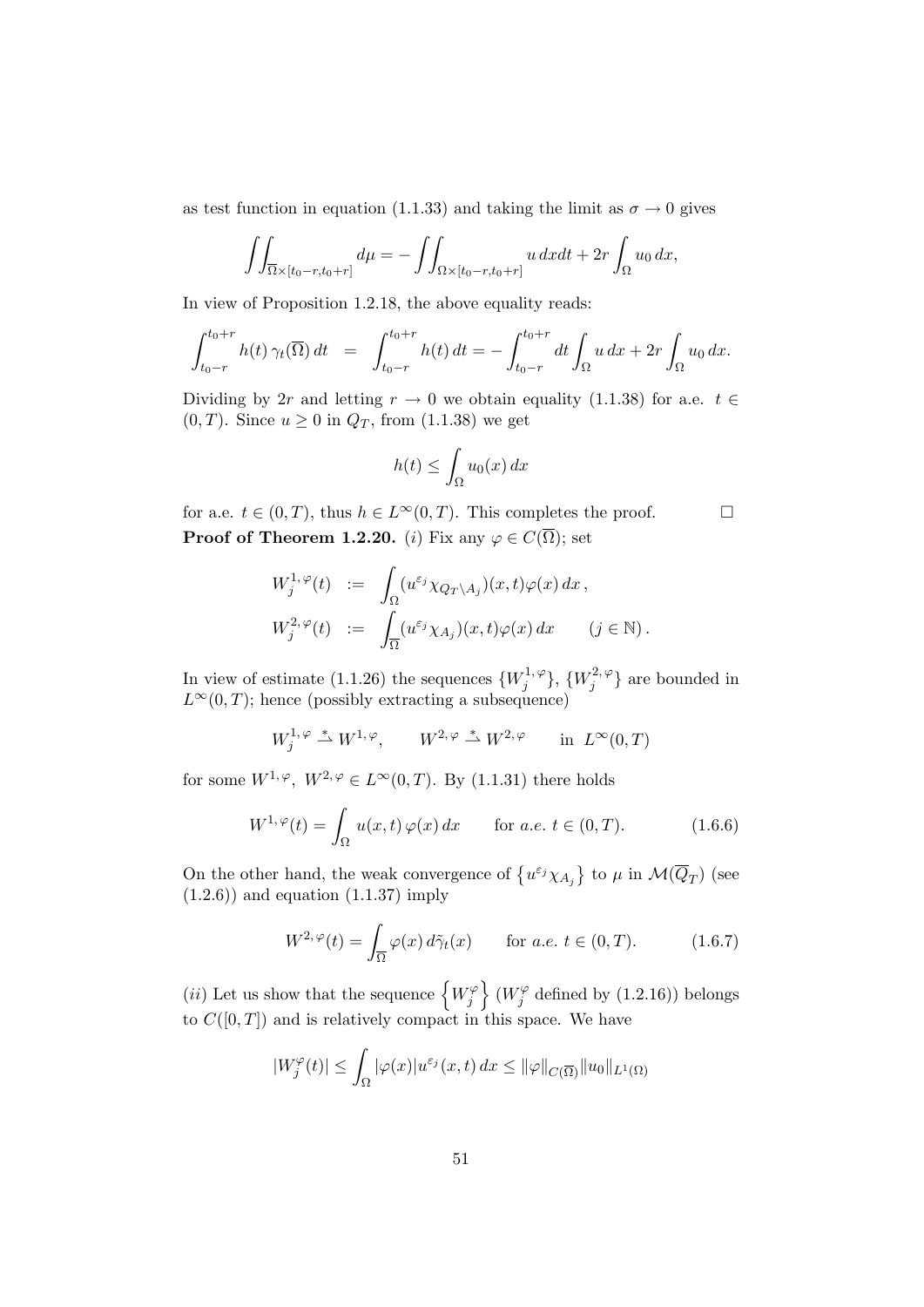for any  $t \in [0, T]$ ,  $j \in \mathbb{N}$  (here use of estimate (1.1.26) has been made). Moreover, using equation (1.1.5), we get

$$
\begin{array}{rcl} |W_j^{\varphi}(t_1) - W_j^{\varphi}(t_2)| & = & \int_{t_1}^{t_2} dt \left| \int_{\Omega} \nabla v^{\varepsilon_j} \cdot \nabla \varphi \, dx \right| \\ & \leq & \|\nabla v^{\varepsilon_j}\|_{L^2(Q_T)} \|\varphi\|_{C^1(\overline{\Omega})} |\Omega|^{1/2} |t_1 - t_2|^{1/2} \, ; \end{array}
$$

hence the claim follows.

By the above inequality and Ascoli-Arzelà Theorem, we conclude that  $W_j^{\varphi} \to W^{\varphi} \in C([0,T]),$  where

$$
W^{\varphi}(t) := \int_{\Omega} \varphi(x) u(x, t) dx + \int_{\overline{\Omega}} \varphi(x) d\tilde{\gamma}_t(x)
$$

by step  $(i)$  above.

Finally, from the weak formulation of problem (1.1.5) we get

$$
\int_{\Omega} \varphi(x) u^{\varepsilon_j}(x, t) dx =
$$
\n
$$
= - \int_0^t ds \int_{\Omega} \nabla v^{\varepsilon_j}(x, s) \cdot \nabla \varphi(x) dx + \int_{\Omega} \varphi(x) u_0(x) dx
$$

for any  $t \in [0, T]$ , hence equation (1.2.18) follows as  $j \to \infty$ . This completes the proof. the proof.

**Proof of Proposition 1.2.21.** Fix any  $\varphi \in C^1(\overline{\Omega})$ ,  $\varphi \geq 0$ ; let  $\eta \in$  $\text{Lip}([0,T]), \eta \geq 0, \eta(T) = 0.$  We can choose

$$
\psi(x,t) = \varphi(x)\eta(t)
$$

both in equation (1.1.33) and in inequality (1.1.36). This obtains:

$$
\iint_{\overline{Q}_T} \eta_t \varphi \, d\mu + \iint_{Q_T} [\eta_t \varphi u - \eta \nabla v \cdot \nabla \varphi] \, dx dt + \eta(0) \int_{\Omega} \varphi \, u_0 \, dx = 0,
$$
  

$$
\iint_{Q_T} [\eta_t \varphi u - \eta \nabla v \cdot \nabla \varphi] \, dx dt + \eta(0) \int_{\Omega} \varphi \, u_0 \, dx \ge 0.
$$

This implies

$$
\iint_{\overline{Q}_T} \eta_t \varphi \, d\mu \le 0,
$$

namely (using Proposition 1.2.18)

$$
\int_0^T \eta_t(t)W^{2,\varphi}(t) dt \le 0 \qquad (1.6.8)
$$

for any  $\eta$  as above, the function  $W^{2,\varphi} \in L^{\infty}(0,T)$  being defined by (1.6.7).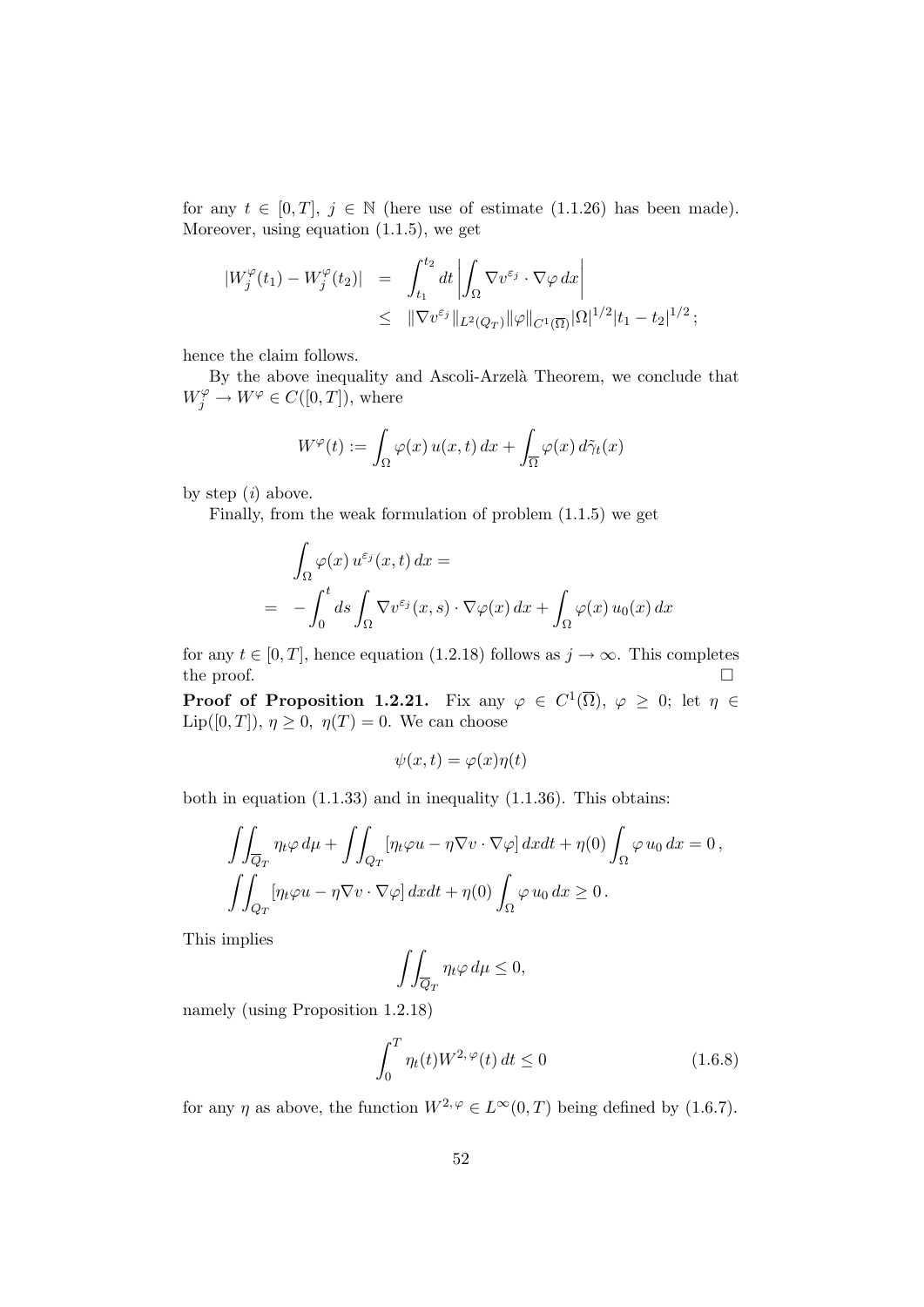Fix  $0 < t_1 < t_2 < T$ ; consider  $\eta \in \text{Lip}([0,T])$  defined as follows:

$$
\eta(t) := \begin{cases}\n(t - t_1 + r/2)/r & \text{if } t \in (t_1 - r/2, t_1 + r/2) \\
1 & \text{if } t \in [t_1 + r/2, t_2 - r/2] \\
-(t - t_2 - r/2)/r & \text{if } t \in (t_2 - r/2, t_2 + r/2),\n\end{cases}
$$

with  $r > 0$  suitably small. Using  $\eta$  as test function in inequality (1.6.8) gives

$$
\frac{1}{r} \int_{t_1 - r/2}^{t_1 + r/2} W^{2, \, \varphi}(t) \, dt \leq \frac{1}{r} \int_{t_2 - r/2}^{t_2 + r/2} W^{2, \, \varphi}(t) \, dt \, .
$$

Thus as  $r \to 0$  we get

$$
W^{2,\,\varphi}(t_1)\leq W^{2,\,\varphi}(t_2)\,,
$$

and the conclusion follows.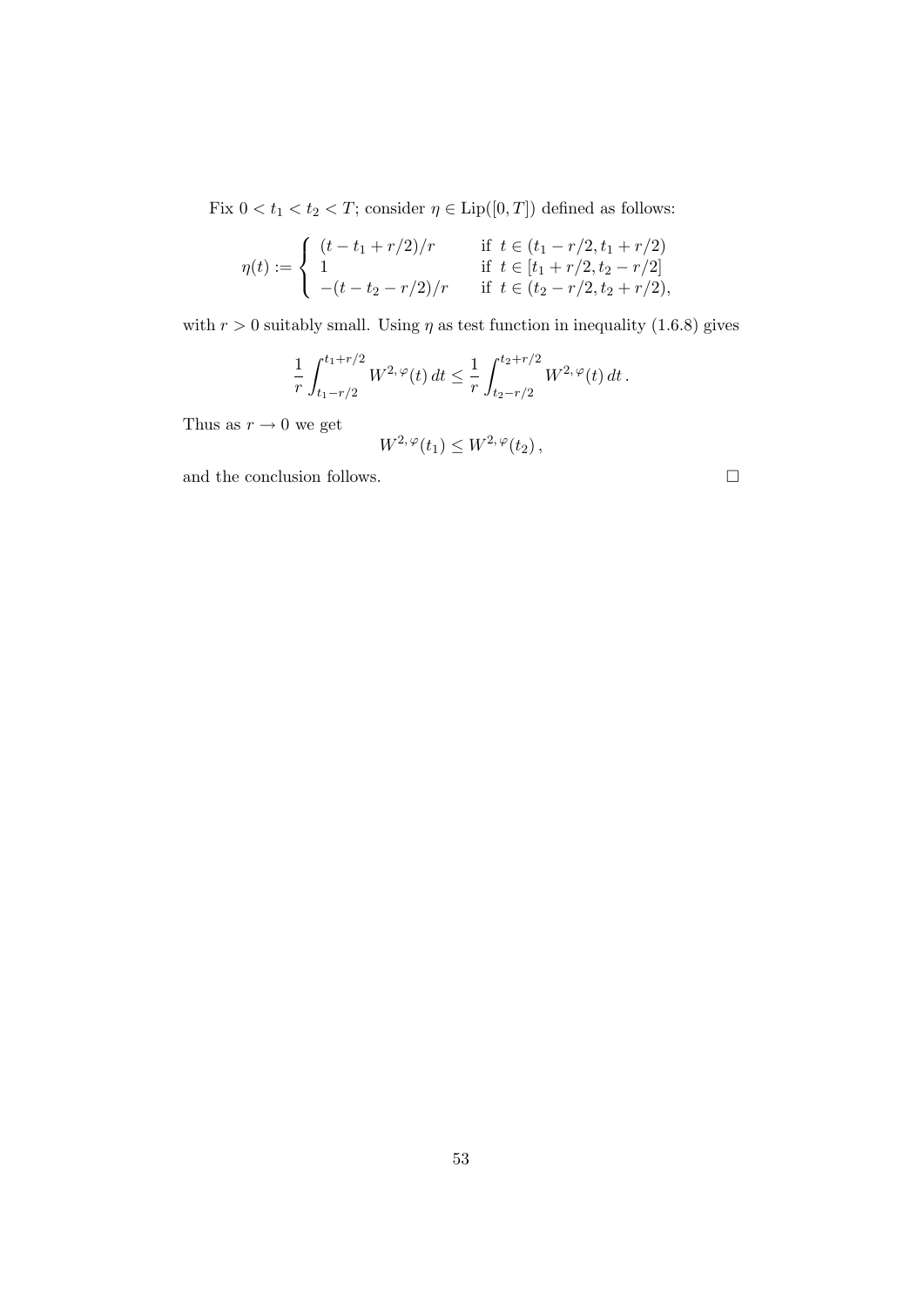# Chapter 2

# Degenerate pseudoparabolic regularization of a forward-backward parabolic equation

# 2.1 Introduction

In this chapter we consider the initial-boundary value problem

$$
\begin{cases}\n u_t = [\varphi(u_x)]_x & \text{in } \Omega \times (0, T] =: Q \\
 \varphi(u_x) = 0 & \text{in } \partial \Omega \times (0, T] \\
 u = u_0 & \text{in } \Omega \times \{0\}.\n\end{cases}
$$
\n(2.1.1)

Here  $T > 0$ ,  $\Omega \subset \mathbb{R}$  is a bounded interval and  $\varphi$  is a nonmonotone function, which satisfies for some constant  $\alpha > 0$  the following assumption:

$$
(H_1) \qquad \begin{cases} (i) \quad \varphi \in C^2(\mathbb{R}) \cap L^1(\mathbb{R}), \ \varphi(0) = 0, \ \varphi(s) \to 0 \quad \text{as } s \to \infty; \\ (ii) \ \ 0 < \varphi(s) \le \varphi(\alpha) \ \text{for } s > 0, \ \varphi(s) < 0 \ \text{for } s < 0; \\ (iii) \ \varphi'(s) > 0 \ \text{for } 0 < s < \alpha, \ \varphi'(s) < 0 \ \text{for } s > \alpha \, . \end{cases}
$$

In view of assumption  $(H_1) - (iii)$ , the first equation in  $(2.1.1)$  is of *forward*backward parabolic type. Its main feature is to be ill-posed whenever the solution  $u_x$  takes values in the interval  $(\alpha, \infty)$  where  $\varphi' < 0$ .

Problem (2.1.1) independently arises in mathematical models of oceanography [BBDU] and image processing [PM]. By the change of unknown  $v :=$  $u_x$ , it reduces to a model for aggregating populations in population dynamics [Pa]. Under different assumptions on  $\varphi$ , it also arises in the theory of phase transitions (in this connection, see [E2], [MTT] and references therein).

Several regularizations of forward-backward parabolic equations have been proposed on physical grounds and mathematically investigated (in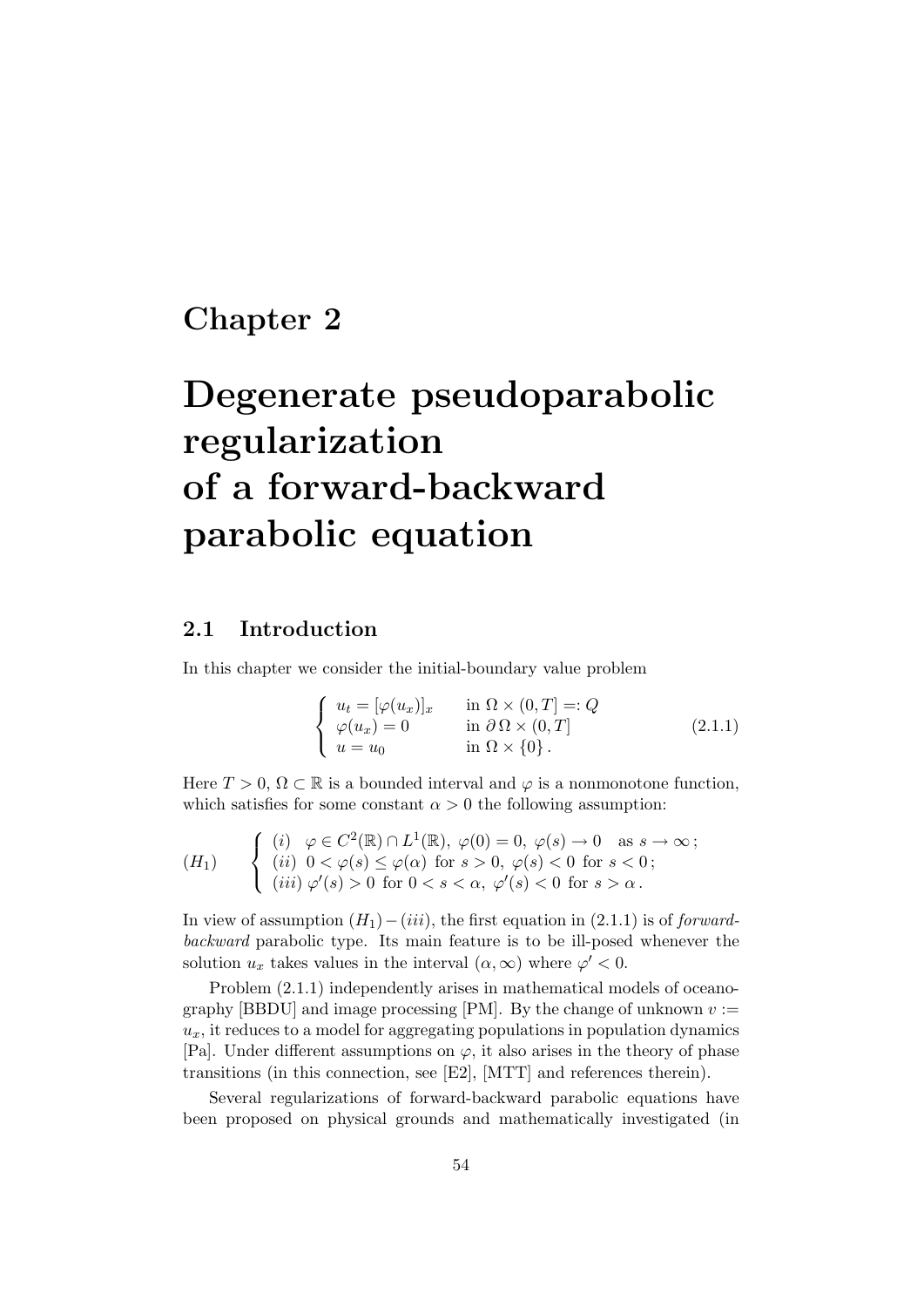particular, see [BFG], [Pa], [NP], [Sl])). In this chapter we make use of the regularization proposed in [BBDU] to take memory effects into account, namely

$$
u_t = [\varphi(u_x)]_x + \epsilon[\psi(u_x)]_{xt}.
$$
\n(2.1.2)

The function  $\psi$  is related to  $\varphi$  and satisfies the following assumption:

$$
(H_2) \qquad \begin{cases} \begin{array}{l} (i) & \psi \in C^3(\mathbb{R}), \ \psi' > 0 \text{ in } \mathbb{R}, \ \psi(-s) = -\psi(s), \\ \psi(s) \to \gamma \text{ as } s \to \infty \text{ for some } \gamma \in (0, \infty); \end{array} \\ \begin{array}{l} (ii) & |\varphi'| \leq k_1 \psi' \text{ in } \mathbb{R} \text{ for some } k_1 > 0; \\ (iii) & |\left(\frac{\varphi'}{\psi'}\right)'| \leq k_2 \psi' \text{ in } \mathbb{R} \text{ for some } k_2 > 0. \end{array} \end{cases}
$$

Observe that  $(H_2) - (i)$  implies  $\psi'(s) \to 0$  as  $s \to \infty$ . Hence  $\psi'$  is not bounded away from zero, and equation (2.1.2) is degenerate pseudoparabolic. Concerning the initial data  $u_0$ , in [BBDU] the following assumption was made:

$$
(H_3) \qquad \qquad \left\{ \begin{array}{ll} (i) & u_0 \in BV(\Omega) \, ; \\ (ii) & u_0 \text{ nondecreasing in } \Omega \, . \end{array} \right.
$$

Assumptions  $(H_1) - (H_3)$  are always made below. Following [BBDU], under the above we address for any  $\epsilon > 0$  the initial-boundary value problem

$$
\begin{cases}\n u_t = [\varphi(u_x)]_x + \epsilon [\psi(u_x)]_{xt} & \text{in } Q \\
 \varphi(u_x) = 0 & \text{in } \partial\Omega \times (0, T] \\
 u = u_0 & \text{in } \Omega \times \{0\}.\n\end{cases}
$$
\n(2.1.3)

The purpose of the present chapter is twofold:

Step (i). First we study problem (2.1.3) for fixed  $\epsilon > 0$ . Existence and uniqueness of solutions to problem  $(2.1.3)$  have been proved in [BBDU]; in this framework, a solution of (2.1.3) is meant to be a couple  $(u^{\epsilon}, w^{\epsilon}),$ where  $u^{\epsilon} \in L^{\infty}((0,T);BV(\Omega)), u^{\epsilon}(\cdot,t)$  is non-decreasing for  $a.e. t \in (0,T)$ ,  $u_t^{\epsilon} \in L^2(Q)$  and  $w^{\epsilon} \in L^{\infty}((0,T); H_0^1(\Omega)) \cap C(\overline{Q}), w_t^{\epsilon} \in L^2((0,T); H_0^1(\Omega)),$ such that

$$
u_t^{\epsilon} = h(w^{\epsilon})_x + \epsilon w_{tx}^{\epsilon} \qquad \text{in} \quad L^2(Q) \tag{2.1.4}
$$

with initial datum  $u_0$  (here  $h := \varphi \circ \psi^{-1}$ ). We show that the definition of solution made in [BBDU] (see Definition 2.2.2 below) can be actually interpreted in an alternative - and equivalent - way. Precisely, denoting by  $u_x^{\epsilon,(r)}$  and  $u_x^{\epsilon,(s)}$  the regular and singular term of the spatial derivative  $u_x^{\epsilon}$ with respect to the Lebesgue measure, we prove that:

(a) 
$$
w^{\epsilon} = \psi(u_x^{\epsilon,(r)})
$$
,  $h(w^{\epsilon}) = \varphi(u_x^{\epsilon,(r)})$  a.e. in Q;  
(b) equation (2.1.4) reads

$$
u_t^{\epsilon} = \varphi(u_x^{\epsilon,(r)})_x + \epsilon \psi(u_x^{\epsilon,(r)})_{tx} = v_x^{\epsilon} \quad \text{in} \quad L^2(Q), \tag{2.1.5}
$$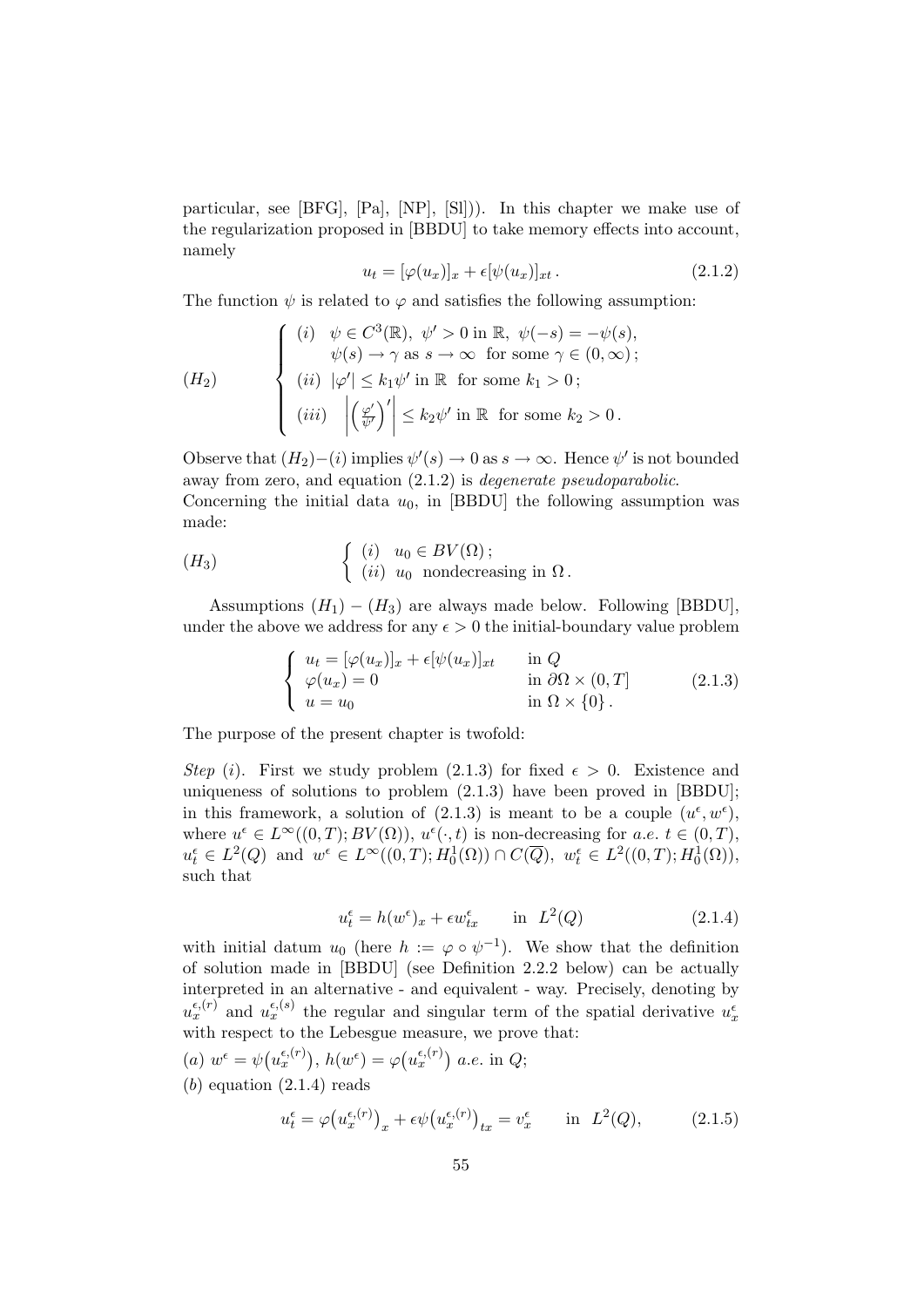where

$$
v^{\epsilon} := \varphi\big(u_x^{\epsilon,(r)}\big) + \epsilon \big[\psi\big(u_x^{\epsilon,(r)}\big)\big]_t \,;
$$

(c) the support of the singular part  $u_x^{\epsilon,(s)}$  is characterized as follows:

$$
\operatorname{supp} u_x^{\epsilon,(s)} = \left\{ (x,t) \in \overline{Q} \mid \psi\big( u_x^{\epsilon,(r)} \big)(x,t) = \gamma \right\}.
$$

Observe also that deriving  $(2.1.5)$  with respect to x gives the following equation for the derivative  $u^\epsilon_x$ 

$$
\left[u_x^{\epsilon}\right]_t = \left[\varphi\big(u_x^{\epsilon,(r)}\big)\right]_{xx} + \epsilon \left[\psi(u_x^{\epsilon,(r)})\right]_{txx} = v_{xx}^{\epsilon} \quad \text{in } \mathcal{D}'(Q). \tag{2.1.6}
$$

Step (ii). Then we investigate the limit of solutions of (2.1.3) as  $\epsilon \to 0$ . In this direction, concerning the family  $\{v^{\epsilon}\}$  we show that there exists a constant  $C > 0$  such that

$$
||v^{\epsilon}||_{L^{\infty}(Q)}, ||v^{\epsilon}||_{L^{2}((0,T);H_{0}^{1}(\Omega))} \leq C.
$$

On the other hand, for the family  $\{u^{\epsilon}\}\$ in general we only have a-priori estimates in  $BV(Q)$  - namely in  $\mathcal{M}^+(Q_T)$  for the spatial derivatives  $u_x^{\epsilon}$ . Thus, the space of positive Radon measures seems a natural candidate to take the limit as  $\epsilon \to 0$  in problems of (2.1.3). In particular we obtain the limiting equations

$$
u_t = v_x \t\t \text{in} \tL^2(Q), \t\t (2.1.7)
$$

and also

$$
[u_x]_t = v_{xx} \qquad \text{in } \mathcal{D}'(Q). \tag{2.1.8}
$$

Here, for some sequence  $\epsilon_j \to 0$ ,  $u \in BV(Q)$  is the weak limit of the sequence  ${u^{\epsilon_j}}$  in  $BV(Q)$ , and  $v \in L^{\infty}(Q) \cap L^2((0,T); H_0^1(\Omega)), v \geq 0$ , is the limit of both the sequences  $\{v^{\epsilon_j}\}\$  and  $\{\varphi(u_x^{\epsilon_j,(r)})\}$  in the weak\* topology of  $L^{\infty}(Q)$ .

Moreover, we can use the general notion of Young measures, narrow and biting convergences, to prove the following decomposition of the Radon measure  $u_x \in \mathcal{M}^+(Q_T)$ :

$$
u_x = Z + \mu,\tag{2.1.9}
$$

where  $\mu \in \mathcal{M}^+(Q_T)$  is a positive Radon measure, in general not absolutely continuous with respect to the Lebesgue measure, and  $Z \in L^1(Q)$ ,  $Z \ge 0$ , is a superposition of the two branches  $s_1$ ,  $s_2$  of the equation  $v = \varphi(z)$   $(v \ge 0)$ , namely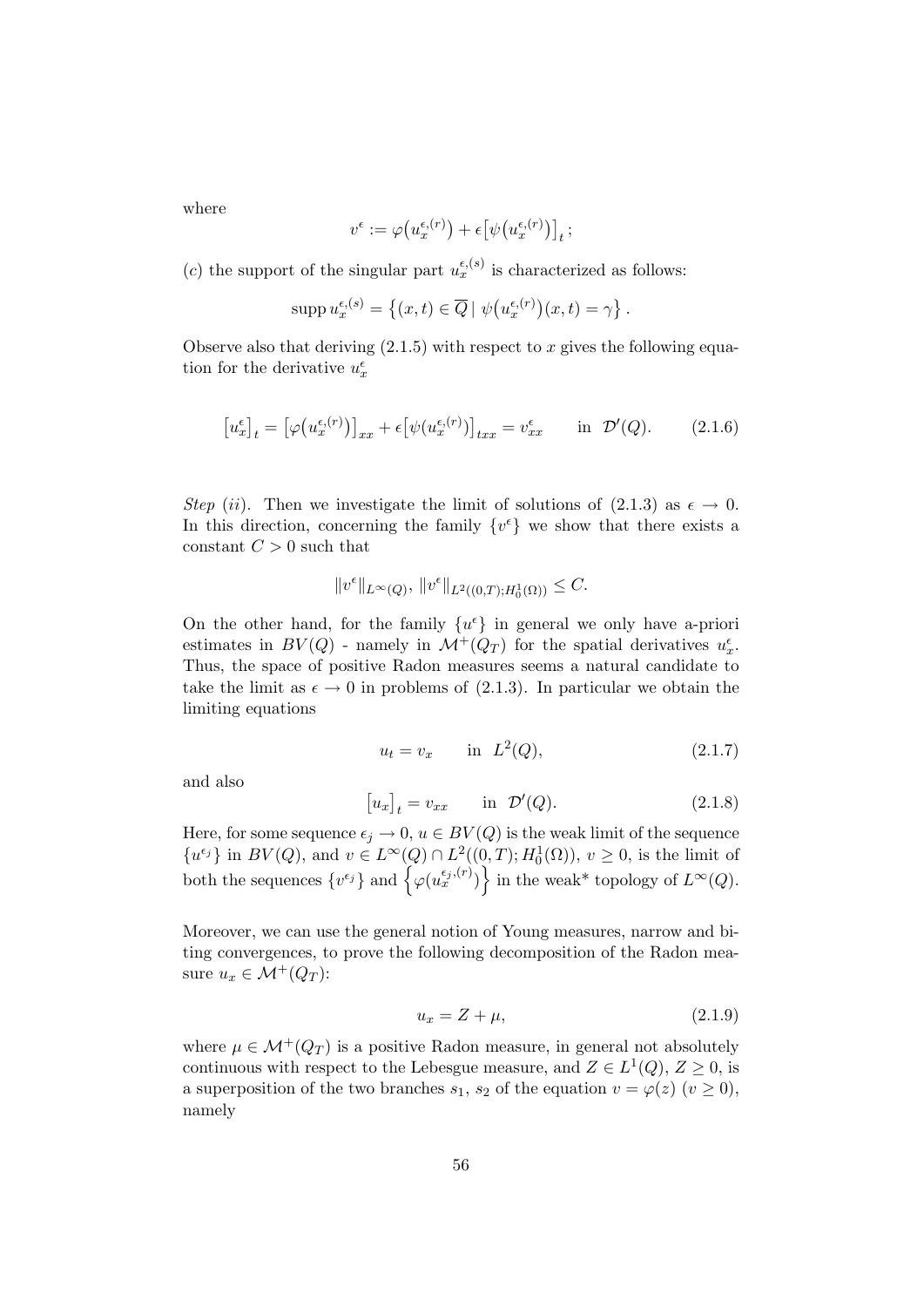$$
Z = \begin{cases} \lambda s_1(v) + (1 - \lambda)s_2(v) & \text{if } v > 0\\ 0 & \text{if } v = 0 \end{cases}
$$

(see Theorem 2.2.7). Moreover, denoting by  $\langle \cdot, \cdot \rangle$  the duality map between  $\mathcal{M}^+(Q)$  and the space  $C_c(Q)$ , in Theorem 2.2.9 we show that the following disintegration of the measure  $\mu$  holds:

$$
\langle \mu, f \rangle = \int_0^T \langle \tilde{\gamma}_t, f(\cdot, t) \rangle dt;
$$

here  $\tilde{\gamma}_t$  is a positive Radon measure over  $\Omega$  for a.e.  $t > 0$  and the map

$$
t\mapsto\tilde{\gamma}_t(E)
$$

is non-decreasing for any Borel set  $E \subseteq \Omega$ .

Finally, concerning the support of the (possibly) singular measure  $\tilde{\gamma}_t \in$  $\mathcal{M}^+(\Omega)$  (hence of  $\mu \in \mathcal{M}^+(Q)$ ), in Theorem 2.2.10 we prove that

$$
\operatorname{supp}\tilde{\gamma}_t \subseteq \left\{x \in \overline{\Omega} \middle| v(x,t) = 0\right\}
$$

for *a.e.*  $t > 0$ .

### 2.2 Mathematical framework and results

#### 2.2.1 The case  $\epsilon > 0$

In the sequel we denote by  $\mathcal{M}^+(Q)$  the space of positive Radon measures on Q, and by  $\langle \cdot, \cdot \rangle$  the duality map between  $\mathcal{M}^+(Q)$  and the space  $C_c(Q)$  of continuous functions  $f: Q \to \mathbb{R}$  with compact support. Let  $C_c^1(Q)$  be the space of  $C^1$  functions  $f: Q \to \mathbb{R}$  with compact support.

Let us make the following definition.

**Definition 2.2.1.** A function  $u^{\epsilon}$  :  $\overline{Q} \rightarrow \mathbb{R}$  is a solution of problem (2.1.3), if there holds:

(i)  $u^{\epsilon} \in L^{\infty}((0,T);BV(\Omega)), u^{\epsilon}(\cdot,t)$  is nondecreasing for a.e.  $t \in (0,T)$ , and  $u_t^{\epsilon} \in L^2(Q);$ 

 $(ii) \varphi(u_x^{\epsilon,(r)}), \psi(u_x^{\epsilon,(r)}) \in C(\overline{Q}) \cap L^{\infty}((0,T);H_0^1(\Omega)), \text{ and } [\psi(u_x^{\epsilon,(r)})]_t \in$  $L^2((0,T); H_0^1(\Omega))$ , where  $u_x^{\epsilon,(r)}$  denote the density of the absolutely continuous part (with respect to the Lebesgue measure) of the Radon measure  $u_x^{\epsilon} \in \mathcal{M}^+(Q)$ .

(iii) the equation

$$
u_t^{\epsilon} = [\varphi(u_x^{\epsilon,(r)})]_x + \epsilon [\psi(u_x^{\epsilon,(r)})]_{xt}
$$
\n(2.2.1)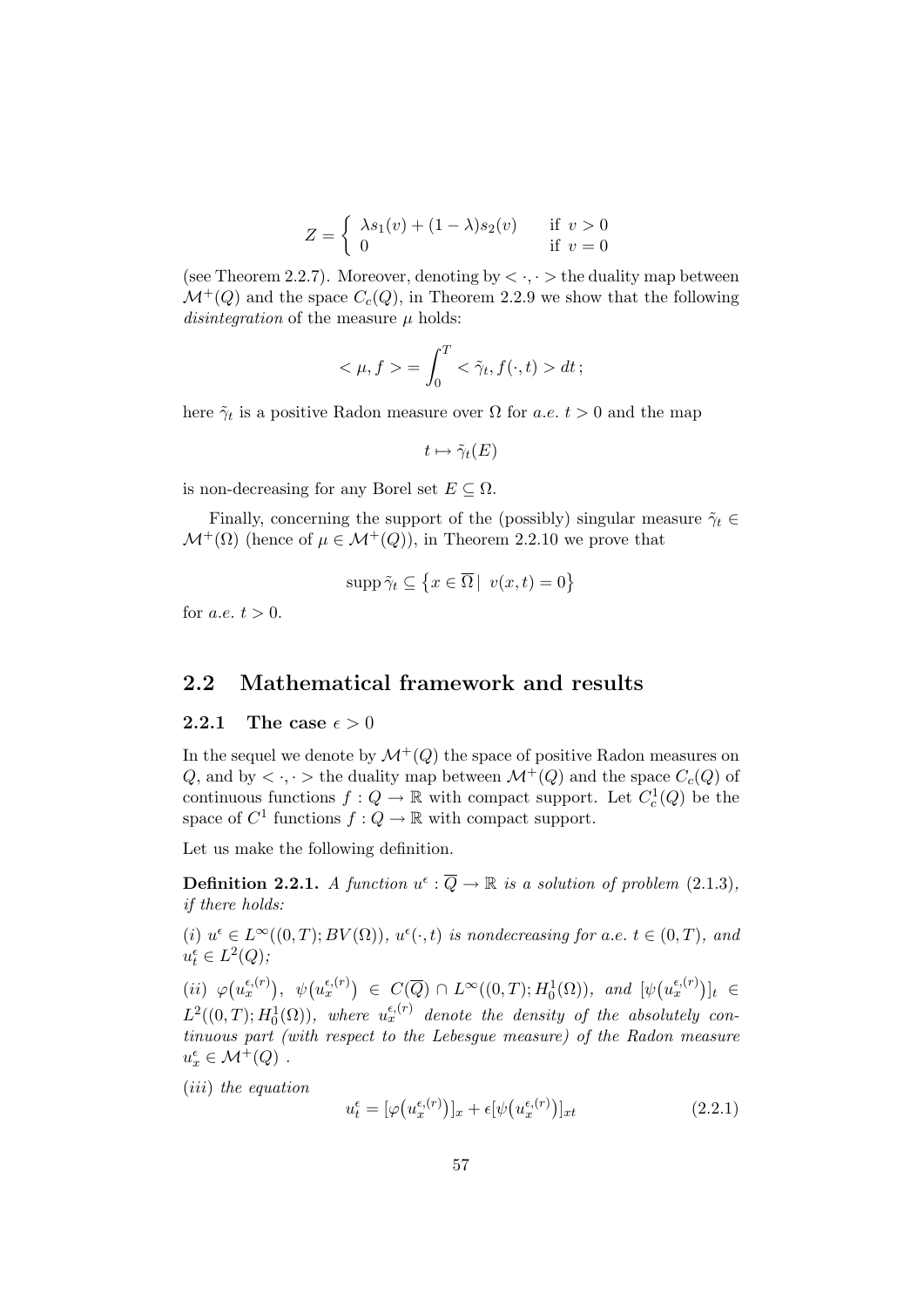is satisfied in  $L^2(Q)$ , and there holds

$$
\iint_{Q} \{ u^{\epsilon} \zeta_{t} + [\varphi(u_{x}^{\epsilon,(r)})]_{x} \zeta + \epsilon [\psi(u_{x}^{\epsilon,(r)})]_{xt} \zeta \} dx dt = (2.2.2)
$$

$$
= - \int_{\Omega} u_{0}(x) \zeta(x, 0) dx
$$

for any  $\zeta \in C^1(\overline{Q}), \ \zeta(\cdot, T) = 0 \ \text{in} \ \Omega.$ 

The following result will be proven.

**Theorem 2.2.1.** Let assumptions  $(H_1) - (H_3)$  be satisfied. Then for any  $\epsilon > 0$  there exists a unique solution  $u^{\epsilon}$  of problem (2.1.3). Moreover, there holds

$$
\left[u_x^{\epsilon,(r)} + u_x^{\epsilon,(s)}\right]_t = \left[\varphi\big(u_x^{\epsilon,(r)}\big)\right]_{xx} + \epsilon\big[\psi\big(u_x^{\epsilon,(r)}\big)\big]_{xxt} \quad in \ \mathcal{D}'(Q)\,;\tag{2.2.3}
$$

here  $u_x^{\epsilon,(r)} \in L^1(Q)$ ,  $u_x^{\epsilon,(s)} \in \mathcal{M}^+(Q)$  denote the density of the absolutely continuous part, respectively the singular part (with respect to the Lebesgue measure) of the Radon measure  $u_x^{\epsilon}$ .

It is informative to compare Definition 2.2.1 with an alternative definition of solution to problem (2.1.3), which was used in [BBDU]. Define a function  $h : [-\gamma, \gamma] \to \mathbb{R}$  by setting

$$
h(z) := \begin{cases} \varphi \circ \psi^{-1}(z) & \text{if } |z| < \gamma \\ 0 & \text{if } |z| = \gamma \end{cases} \tag{2.2.4}
$$

**Definition 2.2.2.** A couple of functions  $u^{\epsilon}, w^{\epsilon} : \overline{Q} \to \mathbb{R}$  is a solution of problem  $(2.1.3)$ , if there holds:

(i)  $u^{\epsilon} \in L^{\infty}((0,T);BV(\Omega)), u^{\epsilon}(\cdot,t)$  is nondecreasing for a.e.  $t \in (0,T)$ , and  $u_t^{\epsilon} \in L^2(Q);$ 

(*ii*)  $w^{\epsilon} \in C(\overline{Q}) \cap L^{\infty}((0,T); H_0^1(\Omega))$  such that  $|w^{\epsilon}| \leq \gamma$  in  $Q$ , and

$$
w^{\epsilon}(x,t) = \lim_{h \to 0^{+}} \psi\left(\frac{u^{\epsilon}(x+h,t) - u^{\epsilon}(x^{+},t)}{h}\right) =
$$
  

$$
= \lim_{h \to 0^{+}} \psi\left(\frac{u^{\epsilon}(x-h,t) - u^{\epsilon}(x^{-},t)}{h}\right)
$$
(2.2.5)

for any  $x \in \Omega$  and  $t > 0$  (here  $u^{\epsilon}(x^{\pm}, t) := \lim_{\eta \to 0^+} u(x \pm \eta, t)$ ). Moreover,  $w_t^{\epsilon} \in L^2((0,T); H_0^1(\Omega));$ 

(iii) the equation

$$
u_t^{\epsilon} = [h(w^{\epsilon})]_x + \epsilon w_{xt}^{\epsilon}
$$
 (2.2.6)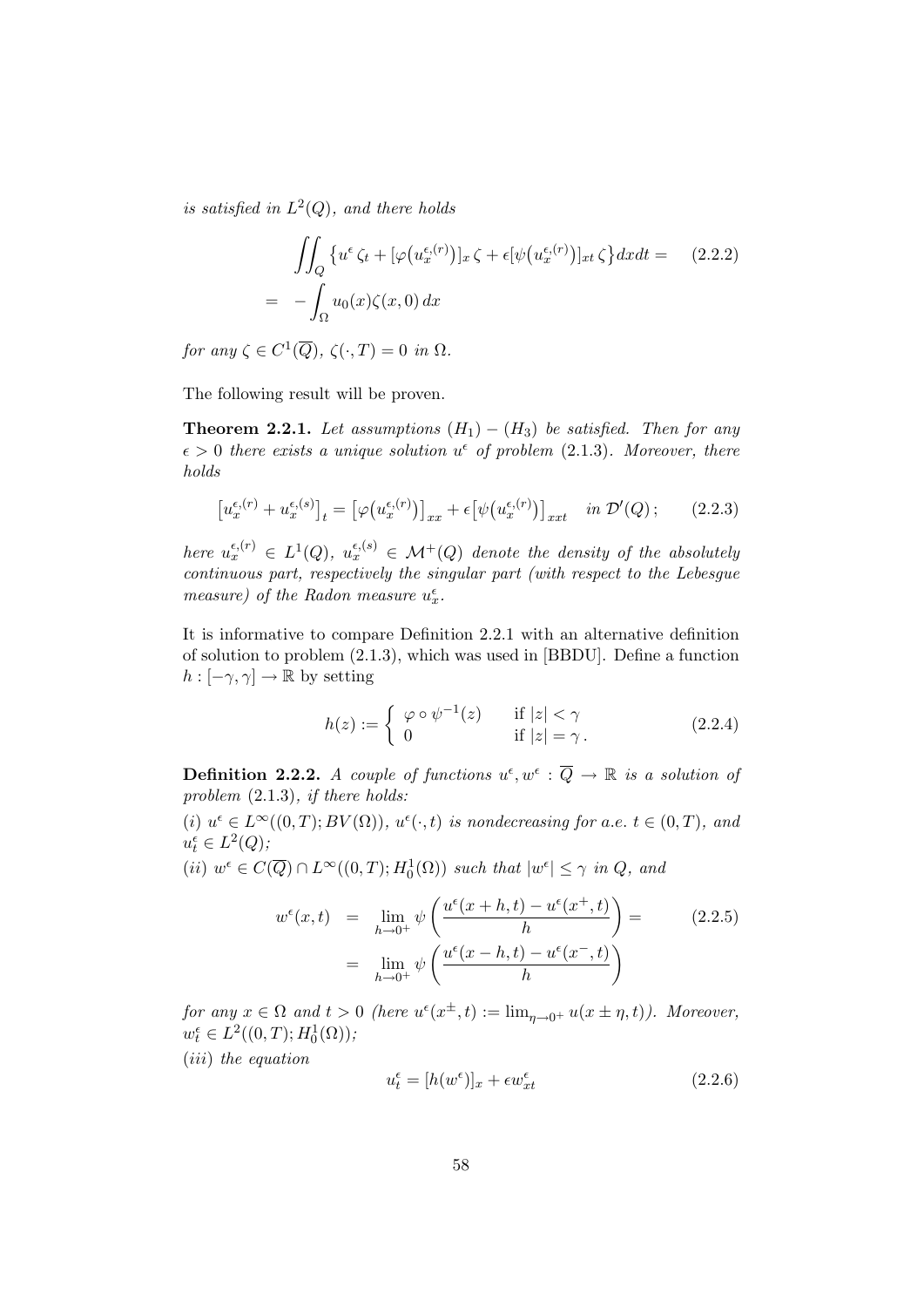is satisfied in  $L^2(Q)$ , and there holds

$$
\iint_{Q} \{ u^{\epsilon} \zeta_{t} + [h(w^{\epsilon})]_{x} \zeta + \epsilon w_{xt}^{\epsilon} \zeta \} dx dt =
$$
\n
$$
= - \int_{\Omega} u_{0}(x) \zeta(x, 0) dx
$$
\n(2.2.7)

for any  $\zeta \in C^1(\overline{Q}), \ \zeta(\cdot,T) = 0 \text{ in } \Omega.$ 

The following well-posedness result was proven in [BBDU].

**Theorem 2.2.2.** Let assumptions  $(H_1) - (H_3)$  be satisfied. Then for any  $\epsilon > 0$  there exists a unique solution  $(u^{\epsilon}, w^{\epsilon})$  of problem (2.1.3) in the sense of Definition 2.2.2.

The equivalence between Definitions 2.2.1 and 2.2.2 is an immediate consequence of the following statement.

**Theorem 2.2.3.** Let assumptions  $(H_1) - (H_3)$  be satisfied. Let  $(u^{\epsilon}, w^{\epsilon})$ be the solution of problem (2.1.3) in the sense of Definition 2.2.2, whose existence is asserted in Theorem 2.2.2. Then

$$
u_x^{\epsilon,(r)} = \psi^{-1}(w^{\epsilon}) \quad a.e. \in \Omega \,, \tag{2.2.8}
$$

$$
\operatorname{supp} u_x^{\epsilon,(s)} = \left\{ (x,t) \in \overline{Q} \mid w^{\epsilon}(x,t) = \gamma \right\}. \tag{2.2.9}
$$

Moreover, the set supp  $u_x^{\epsilon,(s)}$  has Lebesgue measure  $|\text{supp } u_x^{\epsilon,(s)}| = 0$ .

For any  $\epsilon > 0$  set

$$
v^{\epsilon} := \varphi(u_x^{\epsilon,(r)}) + \epsilon [\psi(u_x^{\epsilon,(r)})]_t.
$$
 (2.2.10)

Observe that equation (2.2.1) simply reads

$$
u_t^{\epsilon} = v_x^{\epsilon}.
$$
\n<sup>(2.2.11)</sup>

Inspired by [Pl1], we will show that for any  $\epsilon > 0$  there exists a set  $F^{\epsilon} \subseteq$  $(0, T)$  of Lebesgue measure  $|F^{\epsilon}| = 0$  such that the couple  $(u_x^{\epsilon, (r)}, v^{\epsilon})$ , satisfies the entropy inequality:

$$
\int_0^1 G(u_x^{\epsilon,(r)})(x,t_2)\zeta(x,t_2)dx - \int_{\Omega} G(u_x^{\epsilon,(r)})(x,t_1)\zeta(x,t_1)dx \le
$$
\n
$$
\leq \int_{t_1}^{t_2} \int_{\Omega} [G(u_x^{\epsilon,(r)})\zeta_t - g(v^{\epsilon})v_x^{\epsilon}\zeta_x] dx dt \qquad (2.2.12)
$$

for any  $t_1, t_2 \in (0,T) \backslash F^{\epsilon}$  with  $t_1 < t_2$  and any  $\zeta \in C^1([0,T]; H_0^1(\Omega) \cap H^2(\Omega)),$  $\zeta \geq 0$ ,  $\zeta_{xx} \leq 0$  (see Proposition 2.3.17). Here

$$
G(\lambda) := \int_0^{\lambda} (g \circ \varphi)(s) ds \qquad (2.2.13)
$$

and g is an *arbitrary* function in  $C^1(\mathbb{R})$  such that  $g' \geq 0$ ,  $g \equiv 0$  in  $[0, S_g]$ , for some  $S_g > 0$ .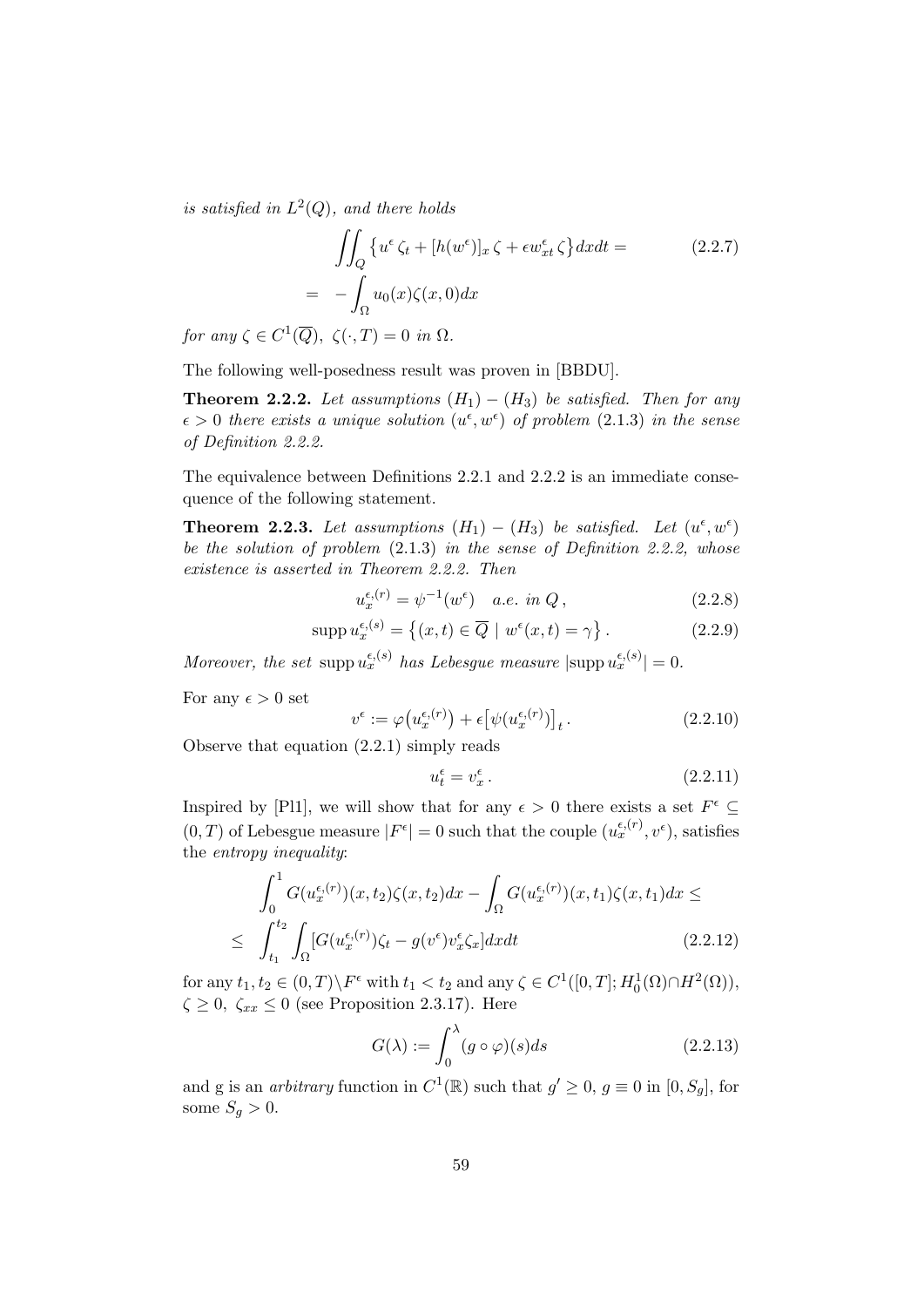#### 2.2.2 Letting  $\epsilon \to 0$

Set

$$
S_1 := \{ (\zeta, \varphi(\zeta)) | \zeta \in [0, \alpha] \} \equiv \{ (s_1(v), v) | v \in [0, \varphi(\alpha)] \},
$$
 (2.2.14)

$$
S_2 := \{ (\zeta, \varphi(\zeta)) | \zeta \in (\alpha, \infty) \} \equiv \{ (s_2(v), v) | v \in (0, \varphi(\alpha)) \};
$$
 (2.2.15)

the above sets will be referred to as the stable branch, respectively the unstable of the graph of  $\varphi$ . Following [Pl1], we always assume in the sequel:

**Condition (S):** The functions  $s'_1$ ,  $s'_2$  are linearly independent on any open subset of the interval  $(0, \varphi(\alpha))$ .

Let  $u^{\epsilon}$  be the unique solution (in the sense of Definition 2.2.1) of problem (2.1.3), whose existence is asserted by Theorem 2.2.1. Our purpose is to study the behaviour and the limiting points of the families  $\{u^{\epsilon}\}, \{v^{\epsilon}\}\$ and  $\{\psi(u_x^{\epsilon,(r)})\}$  as  $\epsilon \to 0$ . To this aim, in Lemmata 2.3.10-2.3.12 it is shown that there exists a constant  $C > 0$ , which does not depend on  $\epsilon$ , such that

$$
||u_x^{\epsilon}||_{\mathcal{M}^+(Q)} \leq C. \tag{2.2.16}
$$

$$
||u_t^{\epsilon}||_{L^2(Q)} \le C \tag{2.2.17}
$$

$$
||v^{\epsilon}||_{L^{\infty}(Q)} \leq C, \qquad (2.2.18)
$$

$$
||v^{\epsilon}||_{L^{2}((0,T);H^{1}_{0}(\Omega))} \leq C.
$$
\n(2.2.19)

Observe that inequality (2.2.16) implies

$$
||u_x^{\epsilon,(r)}||_{L^1(Q)} \le C \,, \qquad ||u_x^{\epsilon,(s)}||_{\mathcal{M}^+(Q)} \le C \tag{2.2.20}
$$

for some constant  $C > 0$  independent of  $\epsilon$ . Also, inequalities (2.2.16)-(2.2.17) imply that the family  $\{u^{\epsilon}\}\$ is bounded in  $BV(Q)$ . Hence there exist a subsequence  $\{\epsilon_k\}, \epsilon_k \to 0$ , and a couple of functions  $u \in BV(Q)$  with  $u_t \in L^2(Q)$ ,  $v \in L^{\infty}(Q) \cap L^2((0,T); H_0^1(\Omega))$  such that

$$
u^{\epsilon_k} \rightharpoonup u \quad \text{in } BV(Q)\,,\tag{2.2.21}
$$

$$
u_x^{\epsilon_k} \stackrel{*}{\rightharpoonup} u_x \quad \text{in } \mathcal{M}^+(Q) \,, \tag{2.2.22}
$$

$$
u_t^{\epsilon_k} \rightharpoonup u_t \quad \text{in } L^2(Q) \,, \tag{2.2.23}
$$

$$
v^{\epsilon_k} \stackrel{*}{\rightharpoonup} v \quad \text{in } L^{\infty}(Q) \,, \tag{2.2.24}
$$

$$
v^{\epsilon_k} \rightharpoonup v \quad \text{in} \quad L^2((0,T); H_0^1(\Omega)). \tag{2.2.25}
$$

It will also be proven (see Lemma 2.4.3) that

$$
\varphi\big(u_x^{\epsilon_k,(r)}\big) \stackrel{*}{\rightharpoonup} v \quad \text{in } L^{\infty}(Q) \,. \tag{2.2.26}
$$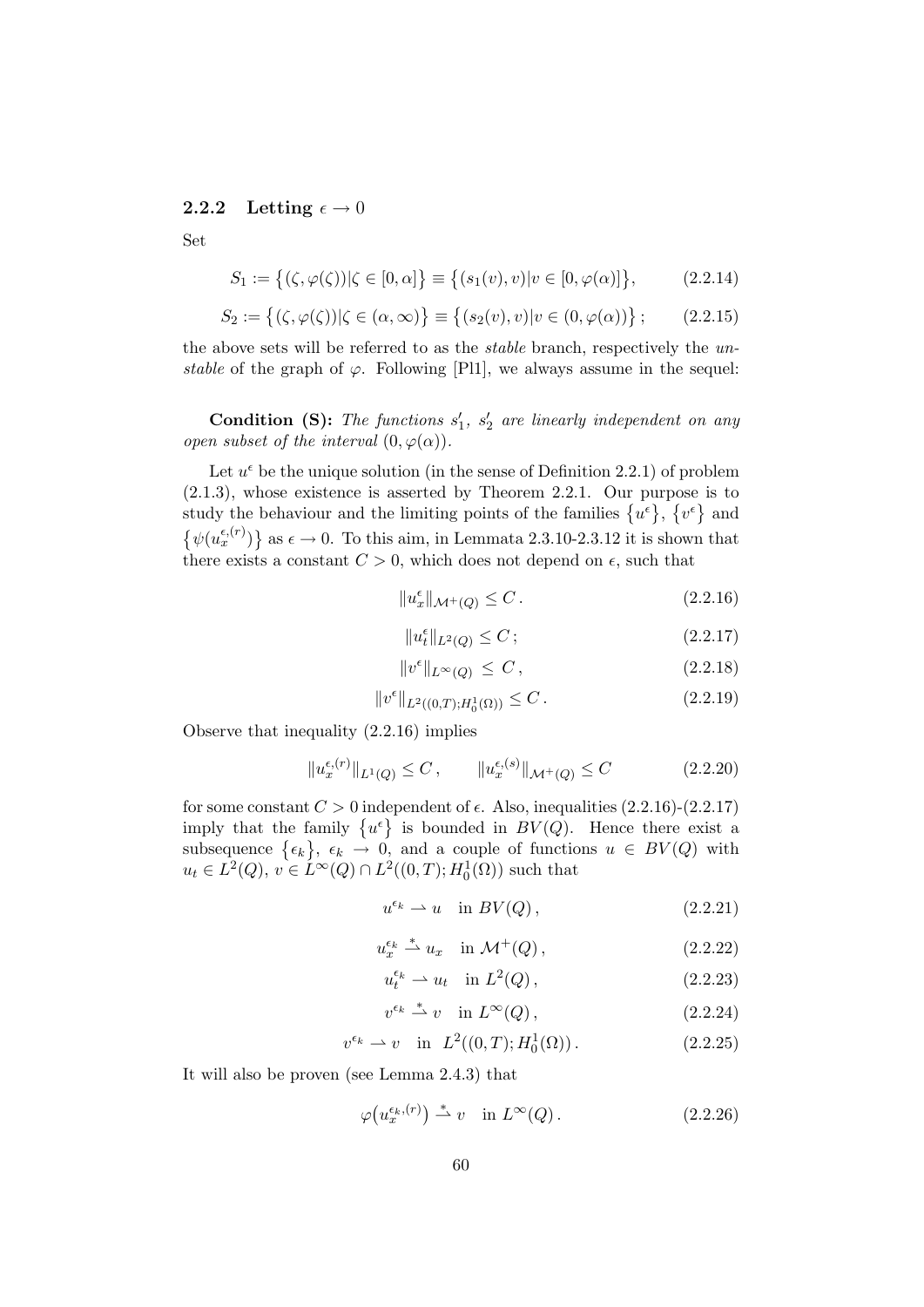Observe that (2.2.21) implies

$$
u^{\epsilon_k} \to u
$$
 in  $L^1_{loc}(Q)$ . (2.2.27)

The above remarks allow to take the limit as  $\epsilon_k \to 0$  in equality (2.2.2) written with  $\epsilon = \epsilon_k$ , namely

$$
\iint_Q \left\{ u^{\epsilon_k} \zeta_t + v^{\epsilon_k}_x \zeta \right\} dx dt = - \int_\Omega u_0(x) \zeta(x,0) dx,
$$

thus obtaining

$$
\iint_{Q} \{ u \zeta_{t} + v_{x} \zeta \} dx dt = - \int_{\Omega} u_{0}(x) \zeta(x, 0) dx \qquad (2.2.28)
$$

for any  $\zeta \in C^1(\overline{Q})$ ,  $\zeta(\cdot,T) = 0$  in  $\Omega$ . This can be expressed by saying that the couple  $(u, v)$  is a weak solution of the problem

$$
\begin{cases}\n u_t = v_x & \text{in } Q \\
 v = 0 & \text{in } \partial \Omega \times (0, T] \\
 u = u_0 & \text{in } \Omega \times \{0\}.\n\end{cases}
$$
\n(2.2.29)

#### 2.2.3 Structure of  $u_x$

Were  $v = \varphi(u_x)$ , equation (2.2.28) would give a weak solution of problem  $(2.1.1)$ . However, no such conclusion can be drawn from  $(2.2.21)-(2.2.25)$ , in view of the nonmonotone character of  $\varphi$ . Nevertheless, the structure of the limiting measure  $u_x \in \mathcal{M}^+(Q)$  (see (2.2.22)) can be studied in considerable detail by Young measures techniques. To this purpose, let us first recall the following definition ([GMS], [V]).

**Definition 2.2.3.** Let  $\tau_k$ ,  $\tau$  be Young measures on  $Q \times \mathbb{R}$  ( $k \in \mathbb{N}$ ). The sequence  $\{\tau_k\}$  converges to  $\tau$  narrowly, if

$$
\int_{Q\times\mathbb{R}} \psi \, d\tau_k \to \int_{Q\times\mathbb{R}} \psi \, d\tau \tag{2.2.30}
$$

for any  $\psi: Q \times \mathbb{R} \to \mathbb{R}$  bounded and measurable,  $\psi(x, t, \cdot)$  continuous for a.e.  $(x, t) \in Q$ .

Consider the family  $\{\tau_{\epsilon}\}\$  of Young measures associated to  $\{u_x^{\epsilon,(r)}\}\$ . In view of  $(2.2.20)$  and the Prohorov Theorem  $(e.g. \text{ see } |V|)$ , we have the following result.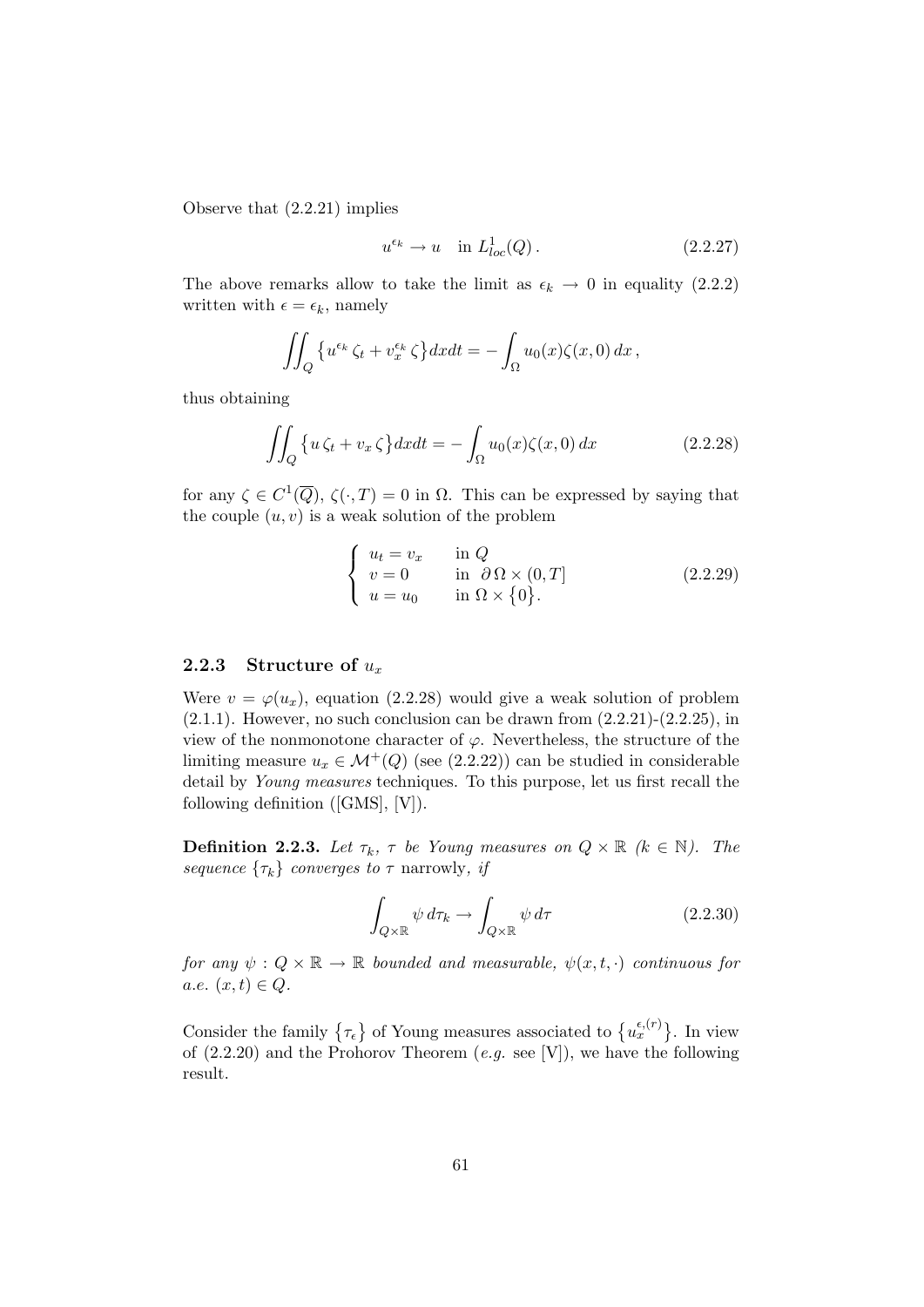**Proposition 2.2.4.** Let  $u^{\epsilon}$  be the unique solution of problem (2.1.3), and  $\tau_{\epsilon}$  the Young measure associated to the density  $u_{x}^{\epsilon,(r)}$  of the absolutely continuous part of the Radon measure  $u_x^{\epsilon} \in \mathcal{M}^+(Q)$  ( $\epsilon > 0$ ). Then:

(i) there exist a sequence  $\{u_x^{\epsilon_k,(r)}\}\subseteq \{u_x^{\epsilon,(r)}\}$  and a Young measure  $\tau$  on  $Q_T \times \mathbb{R}$  such that  $\tau_k \to \tau$  narrowly (here  $\tau_k \equiv \tau_{\epsilon_k}$ );

(ii) for any  $f \in C(\mathbb{R})$  such that the sequence  $\{f(u_x^{\epsilon_k(r)})\}$  is bounded in  $L^1(Q)$  and equi-integrable there holds

$$
f(u_x^{\epsilon_k,(r)}) \rightharpoonup f^* \quad in \ L^1(Q); \tag{2.2.31}
$$

here

$$
f^*(x,t) := \int_{[0,+\infty)} f(\xi) d\nu_{(x,t)}(\xi) \qquad \text{for a.e. } (x,t) \in Q \tag{2.2.32}
$$

and  $\nu_{(x,t)}$  is the disintegration of the Young measure  $\tau$ .

In general, the sequence  $\{u_x^{\epsilon_k,(r)}\}$  need not be equi-integrable in the cylinder Q; hence Proposition 2.2.4-(*ii*) cannot be applied with  $f(z) = z$ . However, we can associate to  $\{u_x^{\epsilon_k(r)}\}$  an equi-integrable subsequence by removing sets of small measure. This is the content of the following theorem, which easily follows from the Biting Lemma  $(e.g.,\, see\,[GMS],\,[V]$  for the proof; here and in the sequel we denote by  $|E|$  the Lebesgue measure of any measurable set  $E \subseteq \mathbb{R}$ ).

Theorem 2.2.5. Let the assumptions of Proposition 2.2.4 be satisfied. Then there exist a subsequence  ${u_x^{\epsilon_{j},(r)}} \equiv {u_x^{\epsilon_{k_j},(r)}}$  $\{x^{(r)}(x)\}\subseteq \{u_x^{\epsilon_k,(r)}\}\$ and a sequence of measurable sets  $\{A_j\},\$ 

 $A_j \subset Q$ ,  $A_{j+1} \subset A_j$  for any  $j \in \mathbb{N}$ ,  $|A_j| \to 0$  as  $j \to \infty$ ,

such that the sequence  $\{u_x^{\epsilon_j,(r)}\chi_{Q\setminus A_j}\}$  is equi-integrable. Moreover, (i) there holds

$$
u_x^{\epsilon_j,(r)} \chi_{Q \setminus A_j} \rightharpoonup Z \quad \text{in } L^1(Q) \,, \tag{2.2.33}
$$

where  $Z \in L^1(Q)$  is the barycenter of the Young disintegration  $\nu_{(x,t)}$ , namely

$$
Z(x,t) := \int_{[0,\infty)} \xi \, d\nu_{(x,t)}(\xi) \qquad \text{for a.e. } (x,t) \in Q \, ; \tag{2.2.34}
$$

(ii) there exists a measure  $\mu_1 \in \mathcal{M}^+(Q)$  such that

$$
u_x^{\epsilon_j,(r)} \chi_{A_j} \stackrel{*}{\rightharpoonup} \mu_1 \quad \text{in } \mathcal{M}^+(Q) \,. \tag{2.2.35}
$$

Concerning the family  $\{u_x^{\epsilon,(s)}\}$ , the second estimate in (2.2.20) immediately gives the following result.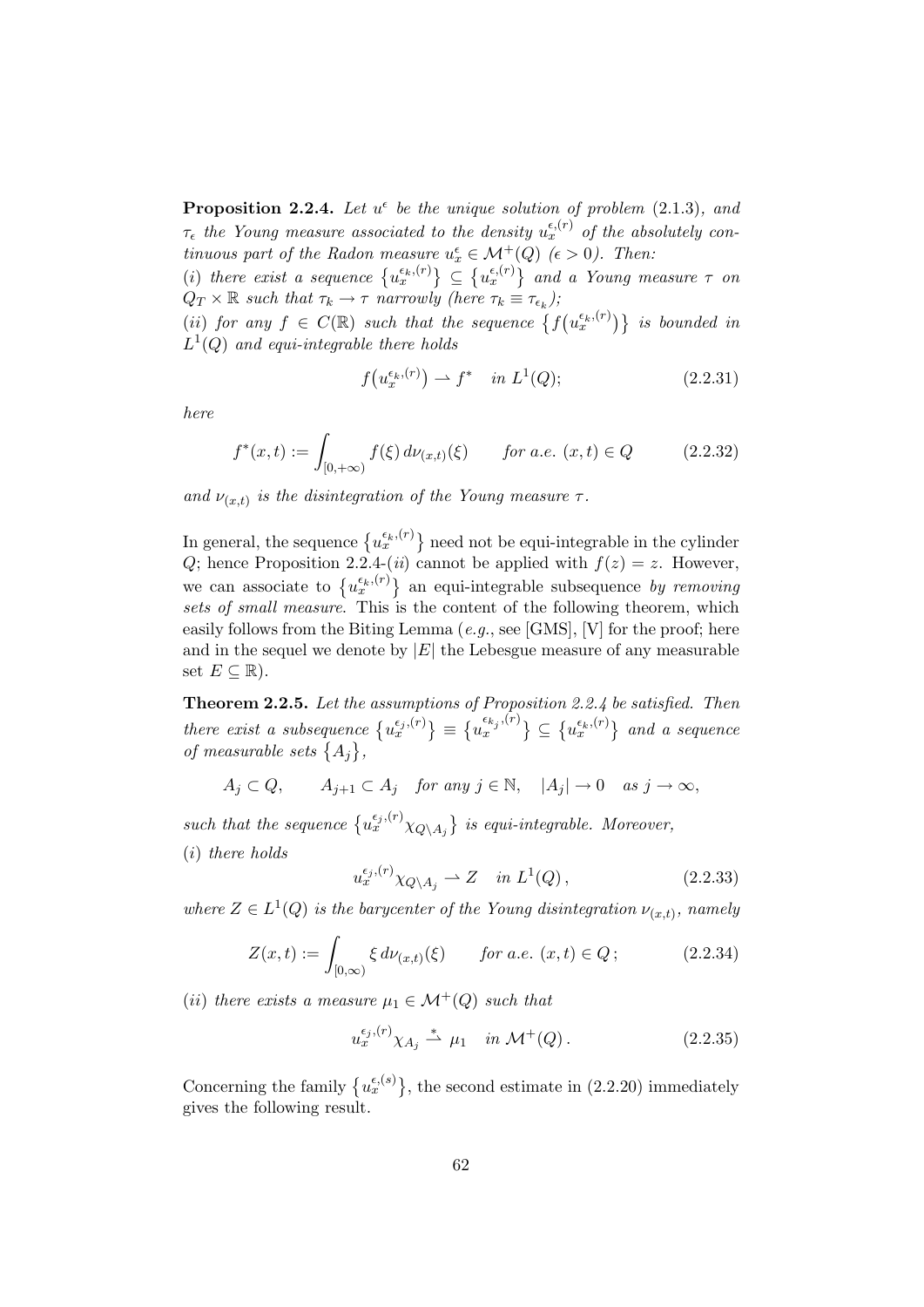**Theorem 2.2.6.** Let  $u^{\epsilon}$  be the unique solution of problem (2.1.3), and  $u^{\epsilon,(s)}_x$ the singular part of the Radon measure  $u_x^{\epsilon} \in \mathcal{M}^+(Q)$  ( $\epsilon > 0$ ). Then there exist a subsequence  $\{u_x^{\epsilon_j,(s)}\}$  and a measure  $\mu_2 \in \mathcal{M}^+(Q)$  such that

$$
u_x^{\epsilon_j,(s)} \stackrel{*}{\rightharpoonup} \mu_2 \quad in \ \mathcal{M}^+(Q) \,. \tag{2.2.36}
$$

Observe that (2.2.35) and (2.2.36) read

$$
\iint_{Q} u_{x}^{\epsilon_{j},(r)} \chi_{A_{j}} \zeta \, dxdt \to \langle \mu_{1}, \zeta \rangle, \qquad \iint_{Q} u_{x}^{\epsilon_{j},(s)} \zeta \, dxdt \to \langle \mu_{2}, \zeta \rangle
$$
\n(2.2.37)

for any  $\zeta \in C_c(Q)$ . Let  $u_x \in \mathcal{M}^+(Q)$  be the limit of the sequence  $u_x^{\epsilon_k}$  in the weak\* topology of  $\mathcal{M}^+(Q)$  (see (2.2.22)). In view of (2.2.33), (2.2.35) and (2.2.36), it follows that

$$
u_x = Z + \mu, \qquad (2.2.38)
$$

where  $Z$  is the barycenter of the Young disintegration of the limiting measure  $\tau$  (see (2.2.34)) and

$$
\mu := \mu_1 + \mu_2. \tag{2.2.39}
$$

Let us observe that the triple  $(Z, \mu, v)$ , where v denotes the limiting function in  $(2.2.24)-(2.2.26)$ , satisfies the equality

$$
(Z + \mu)_t = v_{xx} \quad \text{in } \mathcal{D}'(Q). \tag{2.2.40}
$$

In fact, equality (2.2.3) reads

$$
\iint_Q \left\{ u_x^{\epsilon,(r)} \zeta_t - v_x^{\epsilon} \zeta_x \right\} dx dt + \langle u_x^{\epsilon,(s)}, \zeta_t \rangle = 0
$$

for any  $\zeta \in C_c^{\infty}(Q)$  (see (2.2.10)). By (2.2.25), Theorems 2.2.5-2.2.6 and  $(2.2.39)$ , letting  $\epsilon \rightarrow 0$  gives

$$
\iint_Q [Z\zeta_t - v_x\zeta_x] dx dt + \langle \mu, \zeta_t \rangle = 0
$$

**Remark 2.2.1.** Although Z can be regarded as the density of an absolutely continuous measure (with respect to the Lebesgue measure), we do not know whether this measure and the measure  $\mu$  are mutually singular. Therefore the representation (2.2.38) need not coincide with the Lebesgue decomposition of  $u_x$ .

Concerning the function Z, we shall prove the following result.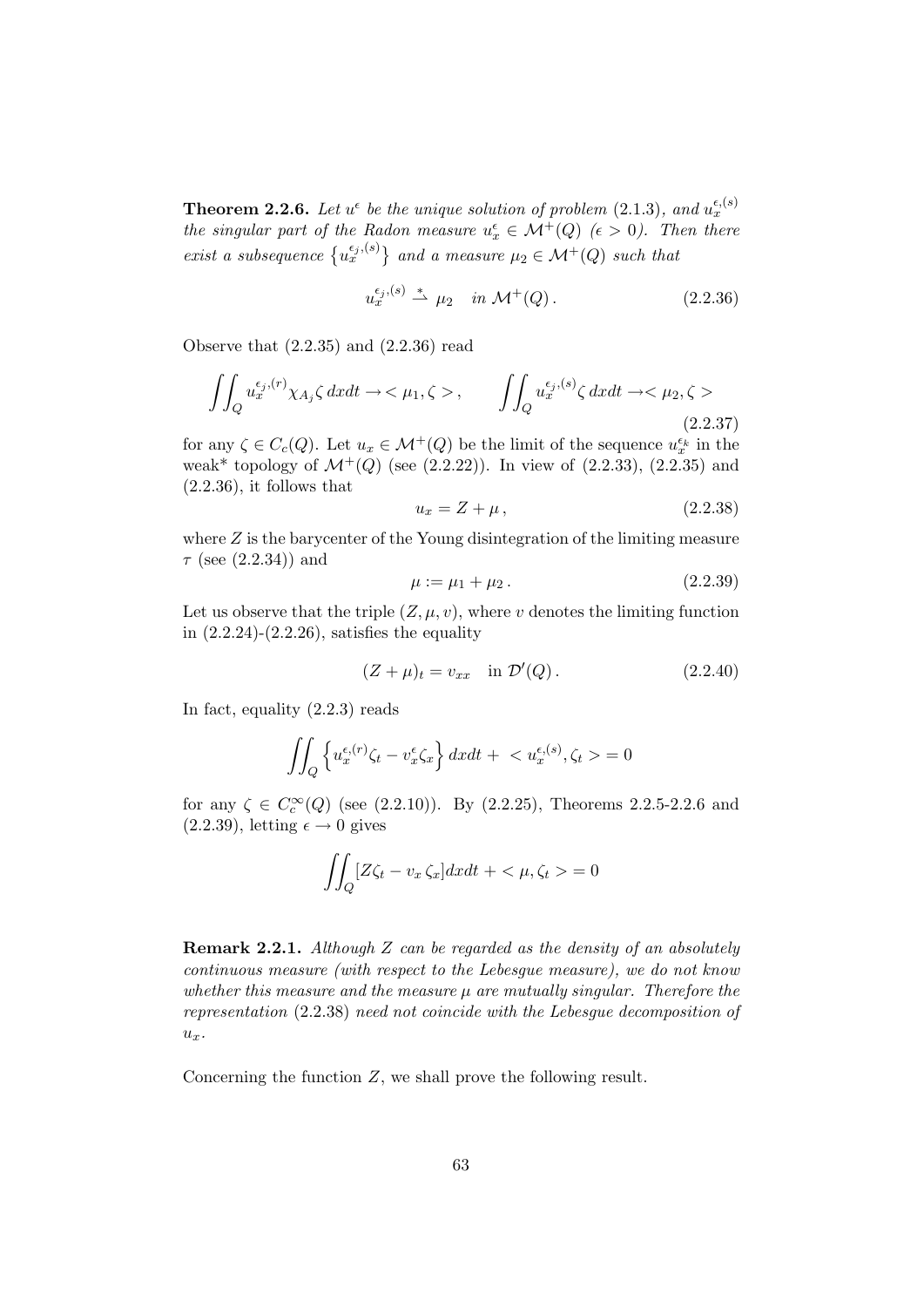**Theorem 2.2.7.** There exists  $\lambda \in L^{\infty}(Q)$ ,  $0 \leq \lambda \leq 1$ , such that

$$
Z = \begin{cases} \lambda s_1(v) + (1 - \lambda)s_2(v) & \text{if } v > 0\\ 0 & \text{if } v = 0 \end{cases}
$$
 (2.2.41)

a.e. in Q. Here  $s_1, s_2$  are defined by  $(2.2.14)-(2.2.15)$  and v is the limiting function in  $(2.2.24)-(2.2.25)$ .

The proof of Theorem 2.2.7 relies on the following characterization of the disintegration  $\nu_{(x,t)}$  of the measure  $\tau$  (see Proposition 2.2.4-(i))

$$
\nu_{(x,t)} = \begin{cases}\n\lambda(x,t)\delta_{s_1(v(x,t))} + (1 - \lambda(x,t))\delta_{s_2(v(x,t))} & \text{if } v(x,t) > 0 \\
\delta_0 & \text{if } v(x,t) = 0, \\
(2.2.42)\n\end{cases}
$$

which holds for almost every  $(x, t) \in Q$ . The proof is adapted from [Pl1], [Sm].

Further we investigate the properties of the measure  $\mu$  defined in (2.2.39). A remarkable feature of  $\mu$  is its *nondecreasing character* with respect to time; this is the content of the following theorem.

Theorem 2.2.8. There holds:

$$
\iint_{Q} \left\{ Z \zeta_t - v_x \zeta_x \right\} dx dt \ge 0 \tag{2.2.43}
$$

For any  $\zeta \in C^1([0,T]; H_0^1(\Omega) \cap H^2(\Omega)), \ \zeta(\cdot,0) = \zeta(\cdot,T) = 0$  in  $\Omega, \ \zeta \geq 0$ and  $\zeta_{xx} \leq 0$ .

In view of Theorem 2.2.8, in equality (2.2.40) the singular part  $\mu$  of the measure in the left-hand side prevails over the regular  $L^1$ -term Z as time progresses. This produces a general "coarsening" effect, since the absolutely continuous part decreases and possibly disappears, while singularities can appear and spread as time goes on. Such effect seems consistent with the model interpretation of equation (2.1.1), and with the results proven in [BBDU] for the case  $\epsilon > 0$ .

Let us next prove a disintegration result concerning the measure  $\mu$ . For any subset  $E \subseteq Q$  denote by  $E_t := \{x \in \Omega \mid (x, t) \in E\}$  its section at the time  $t \in (0, T)$ . Then we can prove the following result.

**Theorem 2.2.9.** Let  $\mu$  be the measure defined in (2.2.39). Then for a.e.  $t \in (0,T)$  there exists a measure  $\tilde{\gamma}_t \in \mathcal{M}^+(\Omega)$  such that: (i) for any Borel set  $E \subseteq Q$  there holds

$$
\mu(E) = \int_0^T \tilde{\gamma}_t(E_t) dt ;
$$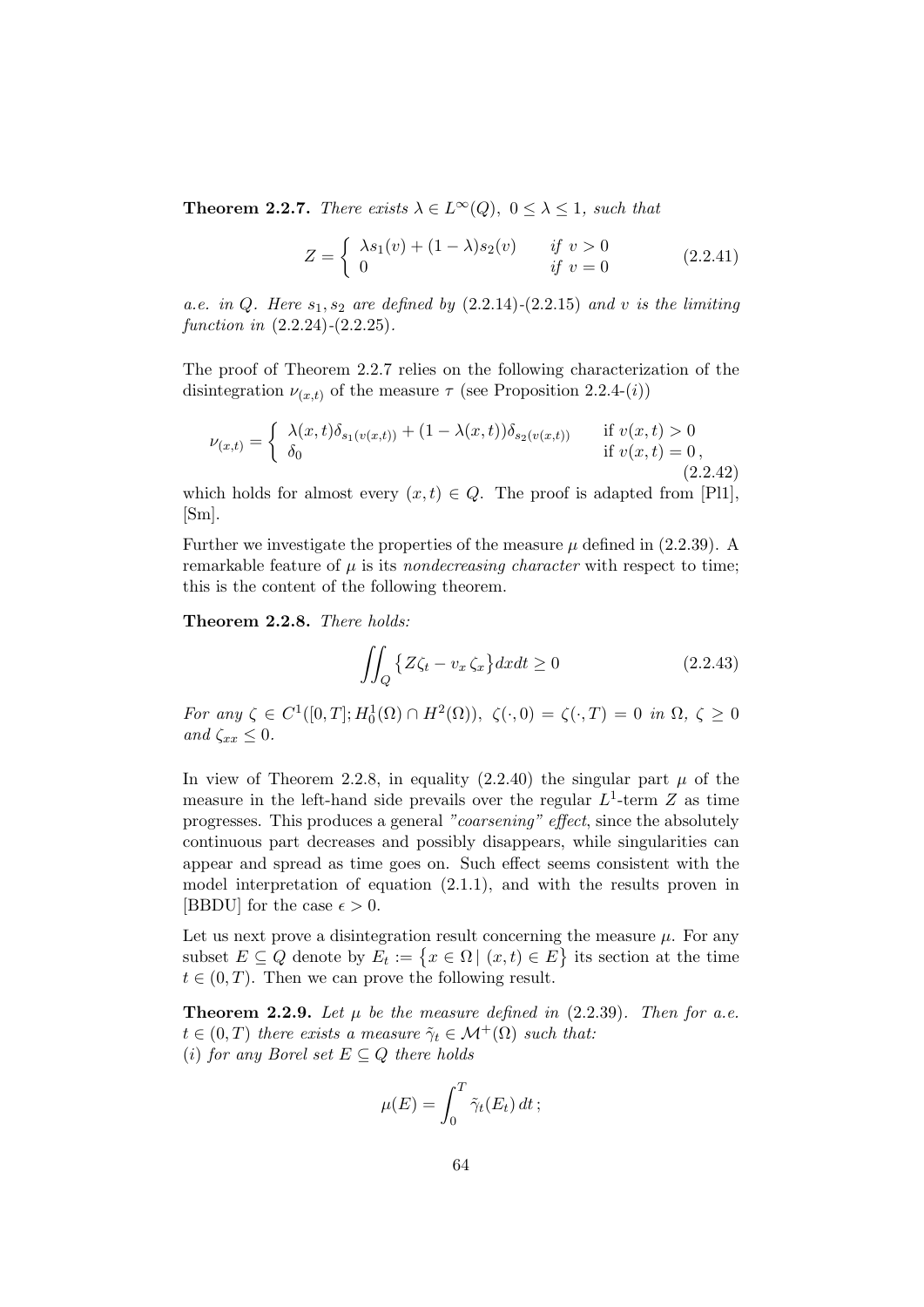moreover, for any  $f \in C_c(Q)$  there holds:

$$
<\mu, f> = \int_0^T \langle \tilde{\gamma}_t, f(\cdot, t) > dt;
$$
 (2.2.44)

(ii) for any  $\rho \in H_0^1(\Omega) \cap H^2(\Omega)$ ,  $\rho \ge 0$ ,  $\rho_{xx} \le 0$  in  $\Omega$ , there holds

$$
\langle \tilde{\gamma}_{t_1}, \rho \rangle \le \langle \tilde{\gamma}_{t_2}, \rho \rangle \tag{2.2.45}
$$

for almost every  $t_1, t_2 \in (0, T), t_1 < t_2$ .

Finally, the following theorem holds.

**Theorem 2.2.10.** For a.e.  $t \in (0,T)$  let  $\tilde{\gamma}_t \in \mathcal{M}^+(\Omega)$  be the Radon measure given by Theorem 2.2.9 and v the limiting function in (2.2.24)-(2.2.26). Let the following assumption be satisfied:

$$
(H_4) \t s2\psi'(s) \leq k_3 \t \text{ for some } k_3 > 0.
$$

Then there exists a subset  $E \subseteq (0,T)$  of zero Lebesgue measure such that

$$
\operatorname{supp}\tilde{\gamma}_t\subseteq\left\{x\in\overline{\Omega}\,|\,v(x,t)=0\right\}
$$

for any  $t \in (0,T) \setminus E$ .

### 2.3 The case  $\epsilon > 0$ : Proofs.

Let us recall for further purposes the proof of the existence part of Theorem 2.2.2. This was obtained approximating problem (2.1.3) by the nondegenerate problem

$$
(P_{\kappa}^{\epsilon}) \qquad \begin{cases} u_{t} = [\varphi_{\kappa}(u_{x})]_{x} + \epsilon [\psi_{\kappa}(u_{x})]_{xt} & \text{in } Q \\ \varphi_{\kappa}(u_{x}) = 0 & \text{in } \partial\Omega \times (0, T] \\ u = u_{0\kappa} & \text{in } \Omega \times \{0\} \end{cases}
$$

for any  $\kappa > 0$ , then letting  $\kappa \to 0$ . Concerning  $\varphi_{\kappa}, \psi_{\kappa}$  and  $u_{0\kappa}$  the following was assumed:

$$
(A) \quad \begin{cases} \begin{array}{l} (i) \quad \varphi_{\kappa}(0) = 0 \,, \ \varphi_{\kappa} \to \varphi, \quad \psi_{\kappa} \to \psi \text{ in } C_{loc}^{3}(\mathbb{R}) \text{ as } \kappa \to 0 \,; \\ (ii) \quad 0 < \varphi_{\kappa}(s) \leq \varphi_{\kappa}(\alpha) \text{ for } s > 0, \ \varphi_{\kappa}(s) < 0 \text{ for } s < 0 \,; \\ (iii) \ \psi_{\kappa} \text{ odd}, \ \psi' + \kappa \leq \psi'_{\kappa} \leq \psi' + 2\kappa \text{ in } \mathbb{R}, \quad \psi''_{\kappa} \in L^{\infty}(\mathbb{R}) \,; \\ (iv) \ |\varphi'_{\kappa}| \leq k_{1} \ \psi'_{\kappa} \quad \left| \left( \frac{\varphi'_{\kappa}}{\psi'_{\kappa}} \right)' \right| \leq k_{2} \ \psi'_{\kappa} \text{ on } \mathbb{R}, \quad \varphi_{k} \in L^{1}(\mathbb{R}) \,; \\ (v) \quad u_{0\kappa} \in C^{\infty}(\overline{\Omega}), \ u'_{0\kappa} \geq 0 \text{ in } \Omega, \ u'_{0\kappa}(0) = u'_{0\kappa}(1) = 0, \\ u_{0\kappa} \to u_{0} \text{ in } L^{1}(\Omega) \text{ as } \kappa \to 0, \ \| u'_{0\kappa} \|_{L^{1}(\Omega)} \leq \| u'_{0} \|_{\mathcal{M}^{+}(\Omega)} \, . \end{array} \end{cases}
$$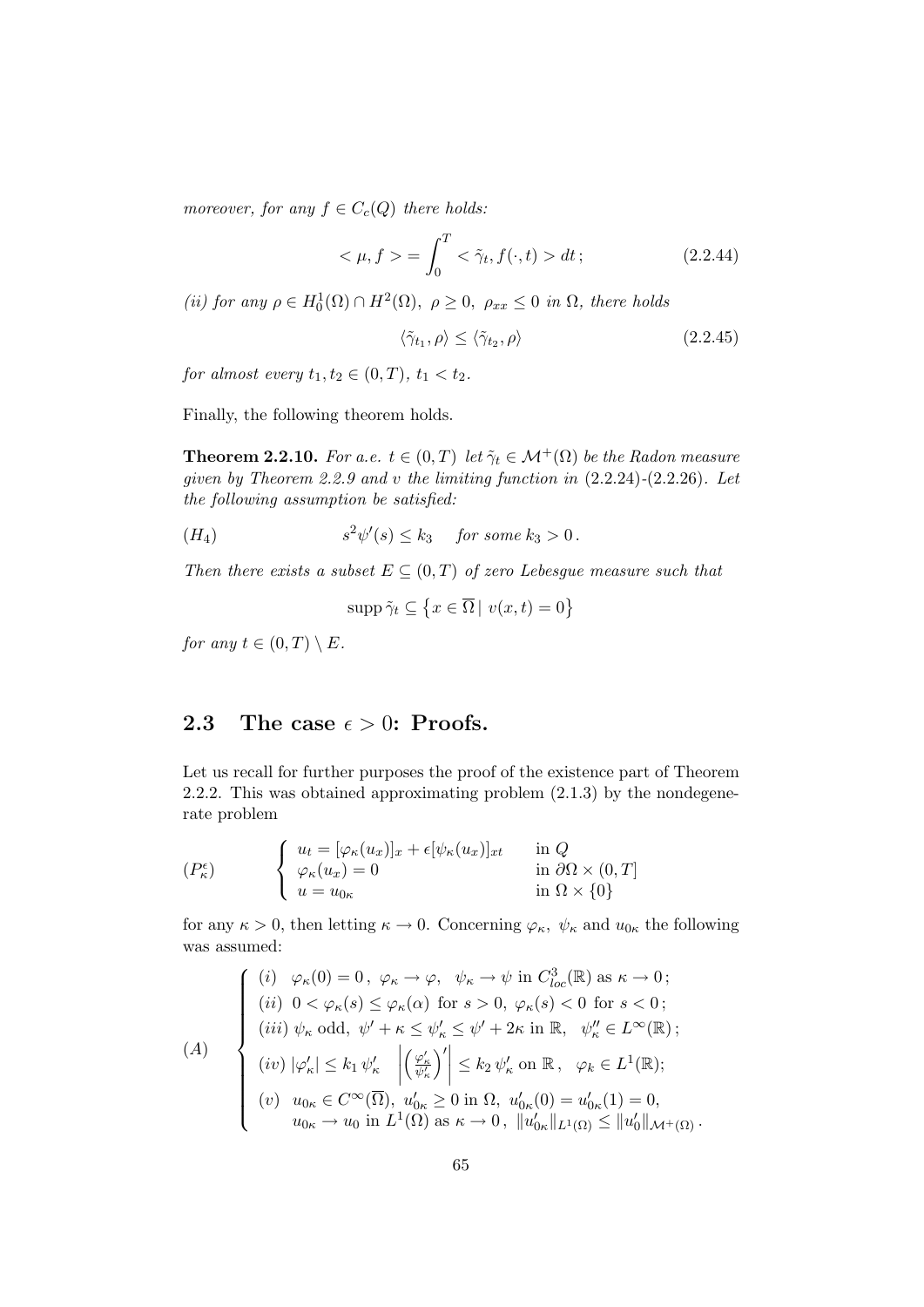It is easily seen that under the above hypotheses problem  $(P_{\kappa}^{\epsilon})$  has a unique solution  $u_{\kappa}^{\epsilon} \in C([0,T]; C^{2+l}(\overline{\Omega})) \cap C^{1}((0,T]; C^{2+l}(\overline{\Omega}))$  for any  $\kappa > 0$  and  $l \in \mathbb{N}$  [BBDU]. Moreover, the following holds.

**Lemma 2.3.1.** Let assumption  $(A)$  be satisfied. Then: (i) there holds

$$
\int_{\Omega} u_{\kappa}^{\epsilon}(x,t)dx = \int_{\Omega} u_{0\,\kappa}(x)dx \quad \text{for any } t > 0;
$$
 (2.3.1)

(*ii*)  $u_{\kappa x}^{\epsilon}(\cdot, t) \ge 0$  in  $\Omega$ .

The next step is to obtain uniform a priori estimates of the sequences  $\{u_{\kappa}^{\epsilon}\}$ and  $\{\psi_{\kappa}(u_{\kappa x}^{\epsilon})\}\; (\epsilon > 0 \text{ fixed});$  this is the content of the following three lemmata. We prove the first two for future reference, while referring the reader to [BBDU] for the proof of the third.

**Lemma 2.3.2.** Let (A) be satisfied. Then there exists a constant  $C > 0$ such that for any  $\kappa > 0$ 

$$
||u_{\kappa}^{\epsilon}||_{L^{\infty}(Q)} \leq C, \qquad (2.3.2)
$$

$$
||u_{\kappa x}^{\epsilon}||_{L^{\infty}((0,T);L^{1}(\Omega))} \leq C.
$$
\n(2.3.3)

Moreover, the constant C is independent of  $\epsilon$ .

Proof. Inequality (2.3.2) follows from (2.3.3). To prove the latter, set

$$
v_{\kappa}^{\epsilon} := \varphi_{\kappa}(u_{\kappa x}^{\epsilon}) + \epsilon \left[ \psi_{\kappa}(u_{\kappa x}^{\epsilon}) \right]_{t}, \tag{2.3.4}
$$

and observe that deriving with respect to x the equation in  $(P_{\kappa}^{\epsilon})$  gives

$$
u_{\kappa x t}^{\epsilon} = v_{\kappa x x}^{\epsilon} \quad \text{in } Q. \tag{2.3.5}
$$

From  $(2.3.4)-(2.3.5)$  we obtain the equality

$$
v_{\kappa}^{\epsilon} = \varphi_{\kappa}(u_{\kappa x}^{\epsilon}) + \epsilon \psi_{\kappa}'(u_{\kappa x}^{\epsilon}) v_{\kappa xx}^{\epsilon}.
$$

Then for any  $t \in (0,T),\ v^\epsilon_\kappa(\cdot,t)$  solves the problem

$$
\begin{cases}\n z - \epsilon \left[ \psi_{\kappa}'(u_{\kappa x}^{\epsilon}(\cdot, t)) \right] z_{xx} = \varphi(u_{\kappa x}^{\epsilon}(\cdot, t)) & \text{in } \Omega \\
 z = 0 & \text{on } \partial \Omega\n\end{cases}
$$
\n(2.3.6)

Since by assumption  $\psi'_\kappa \ge \psi' + \kappa \ge \kappa$ , and  $u_{\kappa x}^{\epsilon} \ge 0$  by Lemma 2.3.1-(*ii*), by the maximum principle we obtain

$$
0 \le v_{\kappa}^{\epsilon}(\cdot, t) \le \varphi_{\kappa}(\alpha) \quad \text{in } \Omega \tag{2.3.7}
$$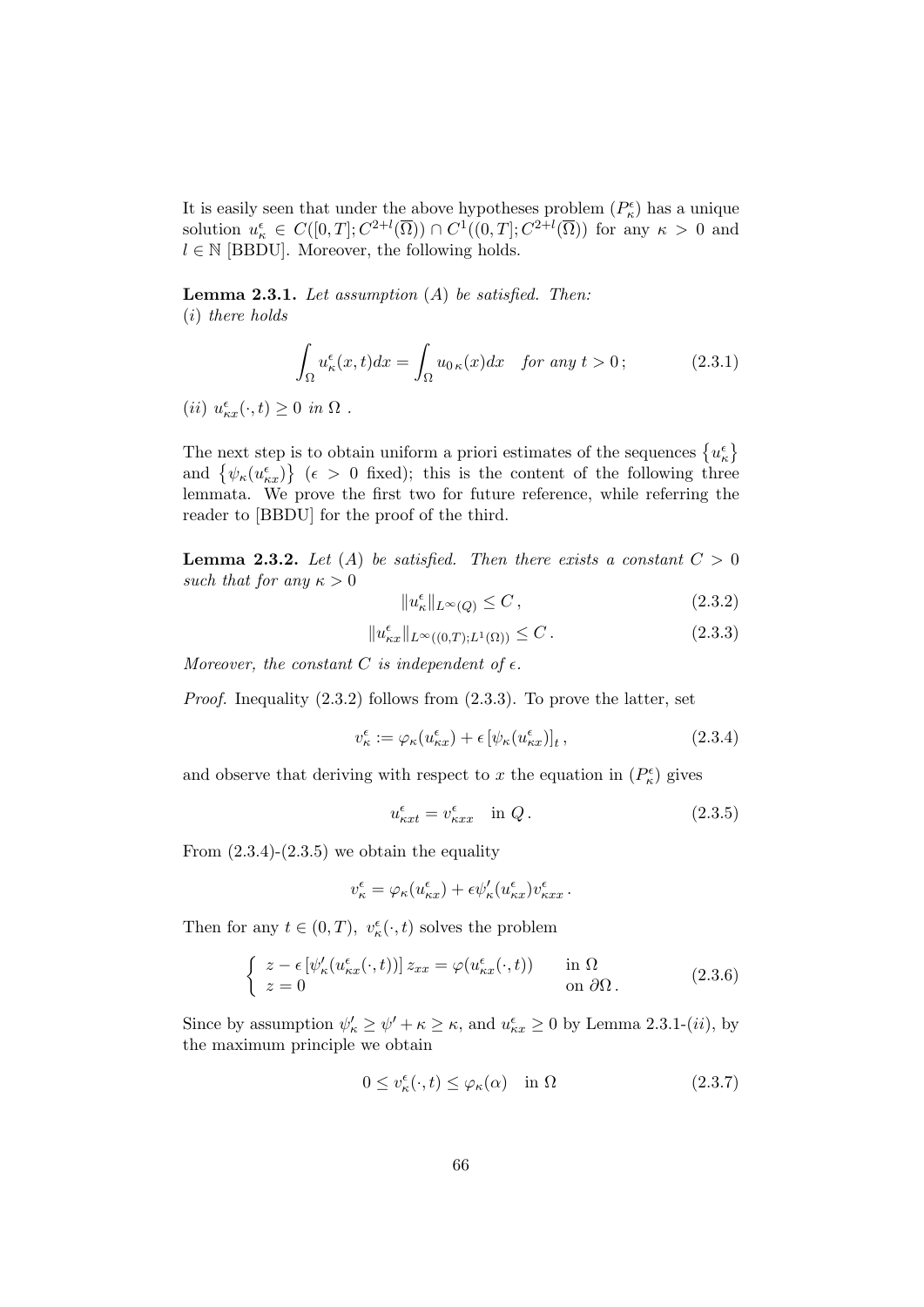(here use of assumption  $(A)-(ii)$  has been made). In view of the boundary condition  $v_{\kappa}^{\epsilon}(\cdot, t) = 0$  on  $\partial \Omega$   $(t \ge 0)$  we also have

$$
\frac{\partial v_{\kappa}^{\epsilon}}{\partial \nu}(\cdot, t) \le 0 \quad \text{on } \partial \Omega
$$

for any  $t \in (0,T)$ , where  $\frac{\partial}{\partial \nu}$  denotes the outer derivative at  $\partial \Omega$ . Then integrating with respect to x and t equation  $(2.3.5)$  we obtain

$$
\int_{\Omega} u_{\kappa x}^{\epsilon}(x,t)dx \leq \int_{\Omega} u'_{0\kappa}(x)dx.
$$

Since  $u_{\kappa x}^{\epsilon} \ge 0$  by Lemma 2.3.1-(*ii*), the result follows.

**Lemma 2.3.3.** Let (A) be satisfied. Then there exists a constant  $C > 0$ such that for any  $\kappa > 0$ 

$$
\iint_{Q} \frac{\left[\psi_{\kappa}\left(u_{\kappa x}^{\epsilon}\right)\right]_{t}^{2}}{\psi_{\kappa}'(u_{\kappa x}^{\epsilon})} dxdt \leq \frac{C}{\epsilon},\tag{2.3.8}
$$

and

$$
||u_{\kappa t}^{\epsilon}||_{L^{2}(Q)} = ||v_{\kappa x}^{\epsilon}||_{L^{2}(Q)} \leq C , \qquad (2.3.9)
$$

where the function  $v_k^{\epsilon}$  is defined by (2.3.4). Moreover, the constant C is independent of  $\epsilon$ .

*Proof.* From  $(2.3.4)-(2.3.5)$  we obtain plainly

$$
\frac{d}{dt} \int_{\Omega} dx \int_0^{u_{\kappa x}^{\epsilon}} \varphi_{\kappa}(s) ds = - \int_{\Omega} \epsilon \psi_{\kappa}'(u_{\kappa x}^{\epsilon})(u_{\kappa x t}^{\epsilon})^2 dx - \int_{\Omega} (v_{\kappa x}^{\epsilon})^2 dx.
$$

Integrating the above equality with respect to  $t$  gives

$$
\iint_{Q} (v_{\kappa}^{\epsilon})_{x}^{2} + \epsilon \psi_{\kappa}'(u_{\kappa x}^{\epsilon})(u_{\kappa x t}^{\epsilon})^{2} dx dt =
$$
\n
$$
= \int_{\Omega} dx \int_{0}^{u_{0\kappa}'(x)} \varphi_{\kappa}(s) ds - \int_{\Omega} dx \int_{0}^{u_{\kappa x}^{\epsilon}(x,T)} \varphi_{\kappa}(s) ds \le
$$
\n
$$
\leq \int_{\Omega} dx \int_{0}^{u_{0\kappa}'(x)} \varphi_{\kappa}(s) ds
$$
\n(2.3.10)

(here use of Lemma 2.3.1-(*ii*) has been made). Since  $u_{\kappa t}^{\epsilon} = v_{\kappa x}^{\epsilon}$  (see the equation in  $(P_k^{\epsilon})$  and  $\varphi_k \in L^1(\mathbb{R})$  by assumption  $(A)$ - $(iv)$ , the result follows.  $\Box$ 

**Remark 2.3.1.** Observe that by assumptions  $(H_2) - (i)$  and  $(A) - (iii)$ inequality (2.3.8) implies

$$
\| \left[ \psi_{\kappa}(u_{\kappa x}^{\epsilon}) \right]_{t} \|_{L^{2}(Q)} \leq \frac{C}{\sqrt{\epsilon}}.
$$
\n(2.3.11)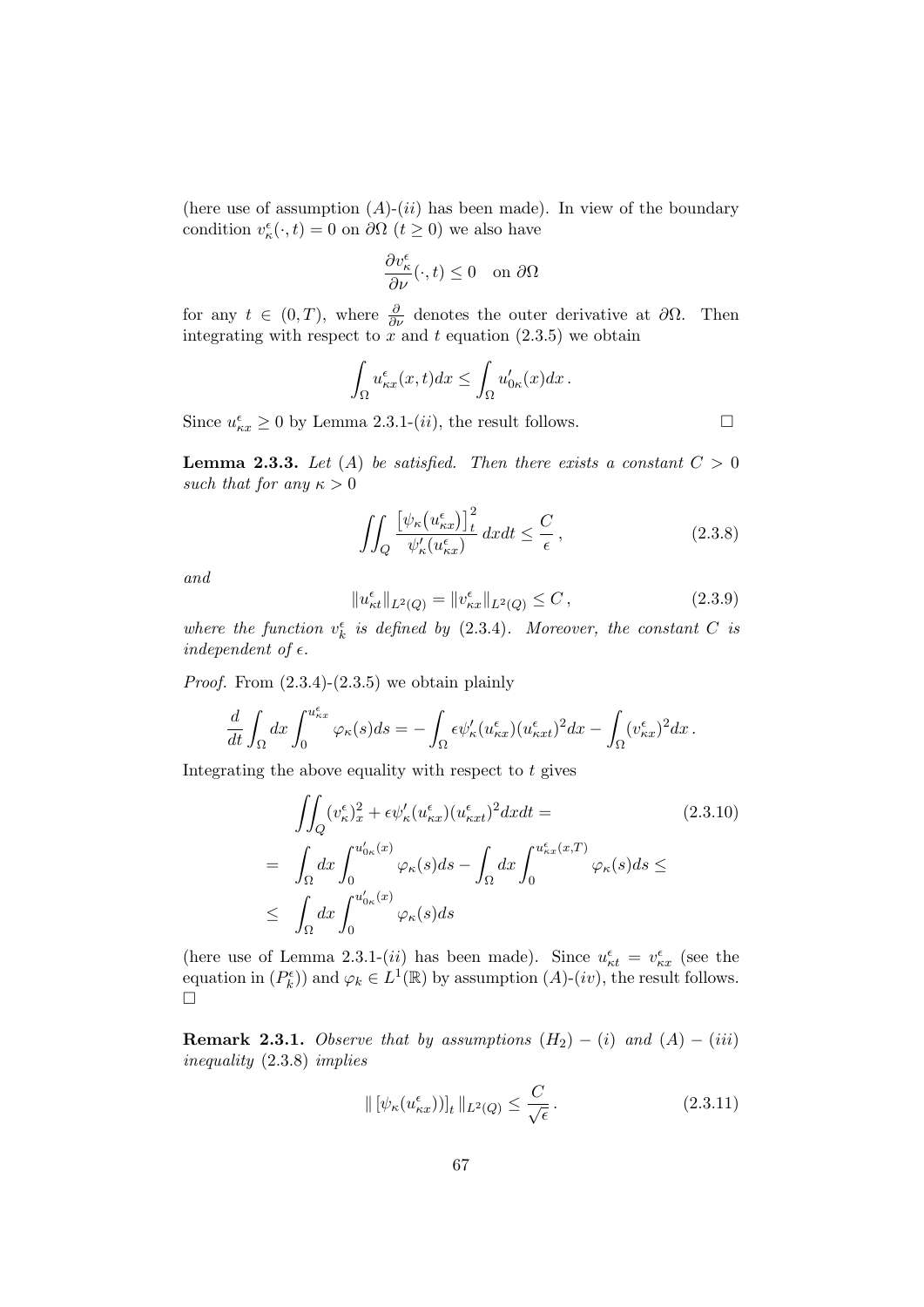**Lemma 2.3.4.** Let (A) be satisfied. Then there exists a constant  $C > 0$ such that for any  $\kappa > 0$ 

$$
\|\psi_{\kappa}(u_{\kappa x}^{\epsilon})\|_{L^{\infty}((0,T);H_0^1(\Omega))} \le C, \qquad (2.3.12)
$$

$$
\| \left[ \psi_{\kappa}(u_{\kappa x}^{\epsilon}) \right]_{xt} \|_{L^{2}(Q)} \leq C , \qquad (2.3.13)
$$

$$
\|\varphi_{\kappa}(u_{\kappa x}^{\epsilon})\|_{L^{\infty}((0,T);H_0^1(\Omega))} \leq C.
$$
\n(2.3.14)

**Remark 2.3.2.** Let us mention that the constant  $C > 0$  in inequalities  $(2.3.2)$ - $(2.3.3)$ ,  $(2.3.8)$ - $(2.3.9)$  does not depend on  $\epsilon$ , whereas it does in inequalities  $(2.3.12)-(2.3.14)$ .

**Corollary 2.3.5.** Let (A) be satisfied. Then there exists a constant  $C > 0$ such that for any  $\kappa > 0$ 

$$
\|\psi_{\kappa}(u_{\kappa x}^{\epsilon})\|_{H^{1}(Q)} \leq C, \qquad (2.3.15)
$$

$$
\|\psi_{\kappa}(u_{\kappa x}^{\epsilon})\|_{C^{1/2}(Q)} \leq C, \qquad (2.3.16)
$$

where  $C^{1/2}(Q)$  denotes the Banach space of Hölder continuous functions with exponent  $1/2$  in  $Q$  endowed with the usual norm.

*Proof.* Inequality  $(2.3.15)$  follows from  $(2.3.11)$  and  $(2.3.12)$ . Inequality  $(2.3.16)$  is an easy consequence of the same inequalities and  $(2.3.13)$ .  $\Box$ 

Following [BBDU], let us now draw some consequences of the above estimates. In view of (2.3.3) and (2.3.9), the family  $\{u_{\kappa}^{\epsilon}\}\)$  is uniformly bounded in  $W^{1,1}(Q) \cap L^{\infty}((0,T);W^{1,1}(\Omega))$ . Hence by compact embedding and a diagonal argument there exist a sequence  $\kappa_j \to 0$  and a function  $u^{\epsilon} \in$  $BV(Q) \cap L^{\infty}((0,T); BV(\Omega))$  with  $u_t^{\epsilon} \in L^2(Q)$ , such that

$$
u_{\kappa_j}^{\epsilon} \to u^{\epsilon} \quad \text{in } L^1(Q) \,, \tag{2.3.17}
$$

$$
u_{k_jx}^{\epsilon} \stackrel{*}{\rightharpoonup} u_x^{\epsilon} \quad \text{in} \quad \mathcal{M}^+(Q) \,, \tag{2.3.18}
$$

$$
u_{\kappa_j}^{\epsilon}(\cdot, t) \to u^{\epsilon}(\cdot, t) \quad \text{in } L^1(\Omega) \text{ for a.e. } t \in (0, T), \tag{2.3.19}
$$

$$
u_{\kappa_j t}^{\epsilon} \rightharpoonup u_t^{\epsilon} \quad \text{in } L^2(Q) \,. \tag{2.3.20}
$$

Observe that (2.3.1) and (2.3.19) imply

$$
\int_{\Omega} u^{\epsilon}(x,t)dx = \int_{\Omega} u_0(x)dx \quad \text{for a.e. } t \in (0,T).
$$
 (2.3.21)

Moreover, by estimates (2.3.12), (2.3.13) and (2.3.15) there exists  $w^{\epsilon} \in$  $L^{\infty}((0,T); H_0^1(\Omega)) \cap H^1(Q)$ , with  $w_t^{\epsilon} \in L^2((0,T); H_0^1(\Omega))$ , such that

$$
\psi_{\kappa_j} \left( u_{\kappa_j x}^{\epsilon} \right) \rightharpoonup w^{\epsilon} \quad \text{in } H^1(Q) \,, \tag{2.3.22}
$$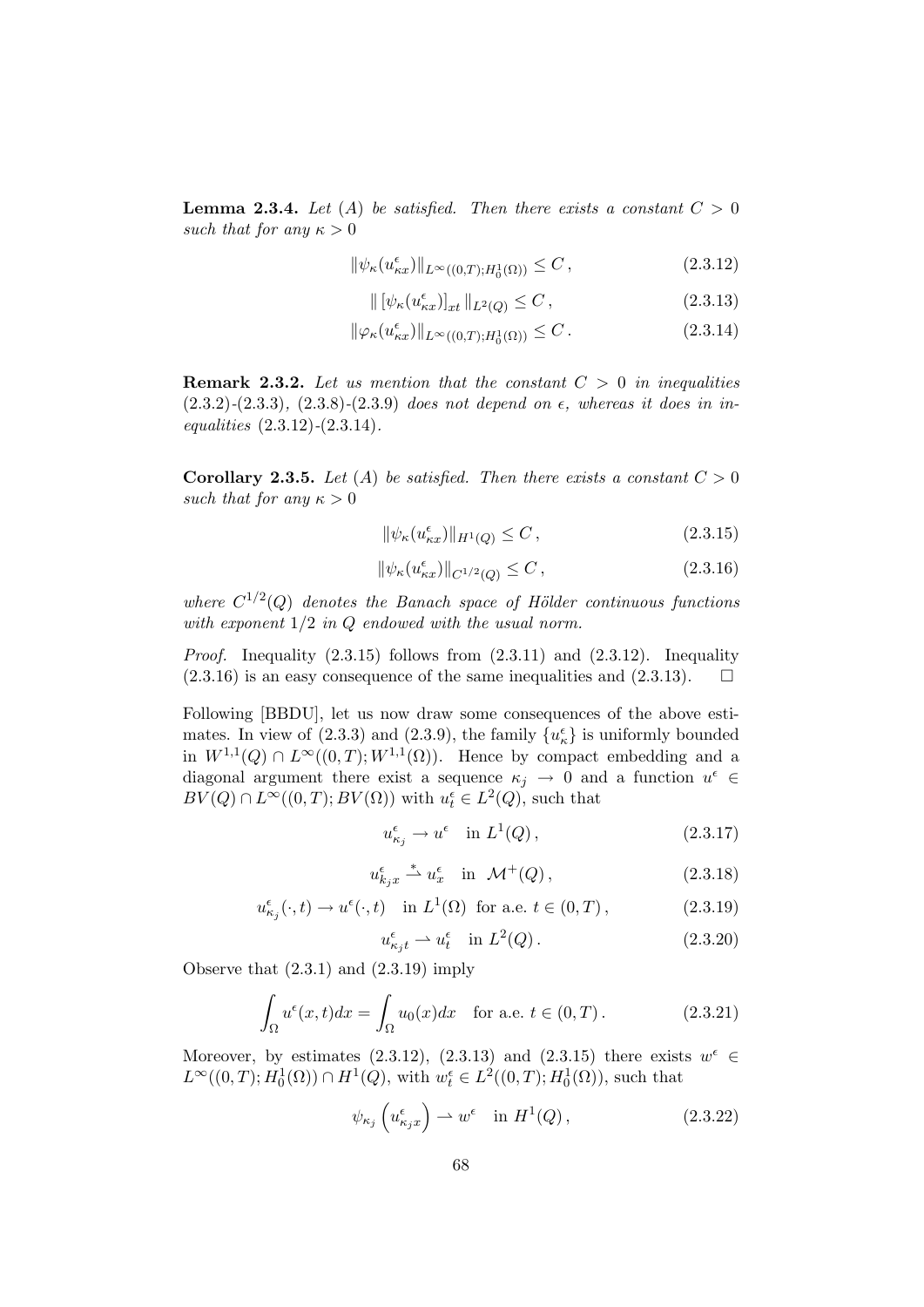$$
\left[\psi_{\kappa_j}\left(u_{\kappa_jx}^{\epsilon}\right)\right]_t \rightharpoonup w_t^{\epsilon} \quad \text{in } L^2((0,T);H_0^1(\Omega))\,. \tag{2.3.23}
$$

In view of (2.3.16), we can assume  $w^{\epsilon} \in C(\overline{Q})$  and

$$
\psi_{\kappa_j} \left( u_{\kappa_j x}^{\epsilon} \right) \to w^{\epsilon} \quad \text{in } C(\overline{Q}). \tag{2.3.24}
$$

Concerning the sequence  $\{\varphi_{\kappa_j}\left(u_{\kappa_jx}^{\epsilon}\right)\}\$  we can now prove the following lemma, where the function  $h$  is defined by  $(2.2.4)$ .

**Lemma 2.3.6.** Let  $(A)$  be satisfied. Then

$$
\varphi_{\kappa_j}\left(u_{\kappa_j x}^{\epsilon}\right) \rightharpoonup h(w^{\epsilon}) \quad \text{in} \ \ L^2((0,T);H_0^1(\Omega)),\tag{2.3.25}
$$

$$
\varphi_{\kappa_j}\left(u_{\kappa_j x}^{\epsilon}\right) \to h(w^{\epsilon}) \qquad \text{in } C(\overline{Q}). \tag{2.3.26}
$$

Proof. By inequality (2.3.14), possibly extracting a subsequence, also denoted by  $\{\varphi_{\kappa_j}(u_{\kappa_jx}^{\epsilon})\}$ , there exists  $z \in L^2((0,T);H_0^1(\Omega))$  such that

$$
\varphi_{\kappa_j}\left(u_{\kappa_jx}^{\epsilon}\right) \rightharpoonup z \quad \text{in} \ \ L^2((0,T);H_0^1(\Omega)).
$$

Let us define:

$$
h_{\kappa_j} := \varphi_{\kappa_j} \circ \psi_{\kappa_j}^{-1}.
$$

We have:

$$
\begin{aligned} \left[\varphi_{\kappa_j}(u_{\kappa_jx}^{\epsilon})\right]_t &= \left[h_{\kappa_j}\left(\psi_{\kappa_j}(u_{\kappa_jx}^{\epsilon})\right)\right]_t = \\ &= h_{\kappa_j}'\left(\psi_{\kappa_j}(u_{\kappa_jx}^{\epsilon})\right)\left[\psi_{\kappa_j}(u_{\kappa_jx}^{\epsilon})\right]_t \end{aligned}
$$

and

$$
\begin{split}\n&\left[\varphi_{\kappa_j}(u_{\kappa_j x}^{\epsilon})\right]_{tx} = \left[h_{\kappa_j}(\psi_{\kappa_j}(u_{\kappa_j x}^{\epsilon}))\right]_{tx} = \\
&= \left[h'_{\kappa_j}(\psi_{\kappa_j}(u_{\kappa_j x}^{\epsilon}))\left[\psi_{\kappa_j}(u_{\kappa_j x}^{\epsilon})\right]_{t}\right]_{x} = \\
&= h''_{\kappa_j}(\psi_{\kappa_j}(u_{\kappa_j x}^{\epsilon}))\left[\psi_{\kappa_j}(u_{\kappa_j x}^{\epsilon})\right]_{x}\left[\psi_{\kappa_j}(u_{\kappa_j x}^{\epsilon})\right]_{t} + \\
&+ h'_{\kappa_j}(\psi_{\kappa_j}(u_{\kappa_j x}^{\epsilon}))\left[\psi_{\kappa_j}(u_{\kappa_j x}^{\epsilon})\right]_{tx}.\n\end{split}
$$

Moreover, observe that  $(2.3.13)$  implies that there exists a constant  $C > 0$ such that

$$
\left\| \left[ \psi_{\kappa_j} \left( u_{\kappa_j x}^\epsilon \right) \right]_t \right\|_{L^2((0,T); L^\infty(\Omega))} \le C \,. \tag{2.3.27}
$$

In view of assumption  $(A)-(iv)$ ,  $(2.3.12)-(2.3.13)$  and  $(2.3.27)$ , there exists a constant  $\tilde{C} > 0$ , independent of  $\kappa_j$ , such that

$$
\left\| \left[ \varphi_{\kappa_j} \left( u_{\kappa_j x}^{\epsilon} \right) \right]_{tx} \right\|_{L^2(Q)} \leq \tilde{C}, \quad \left\| \left[ \varphi_{\kappa_j} \left( u_{\kappa_j x}^{\epsilon} \right) \right]_t \right\|_{L^2((0,T);L^{\infty}(\Omega))} \leq \tilde{C}. \tag{2.3.28}
$$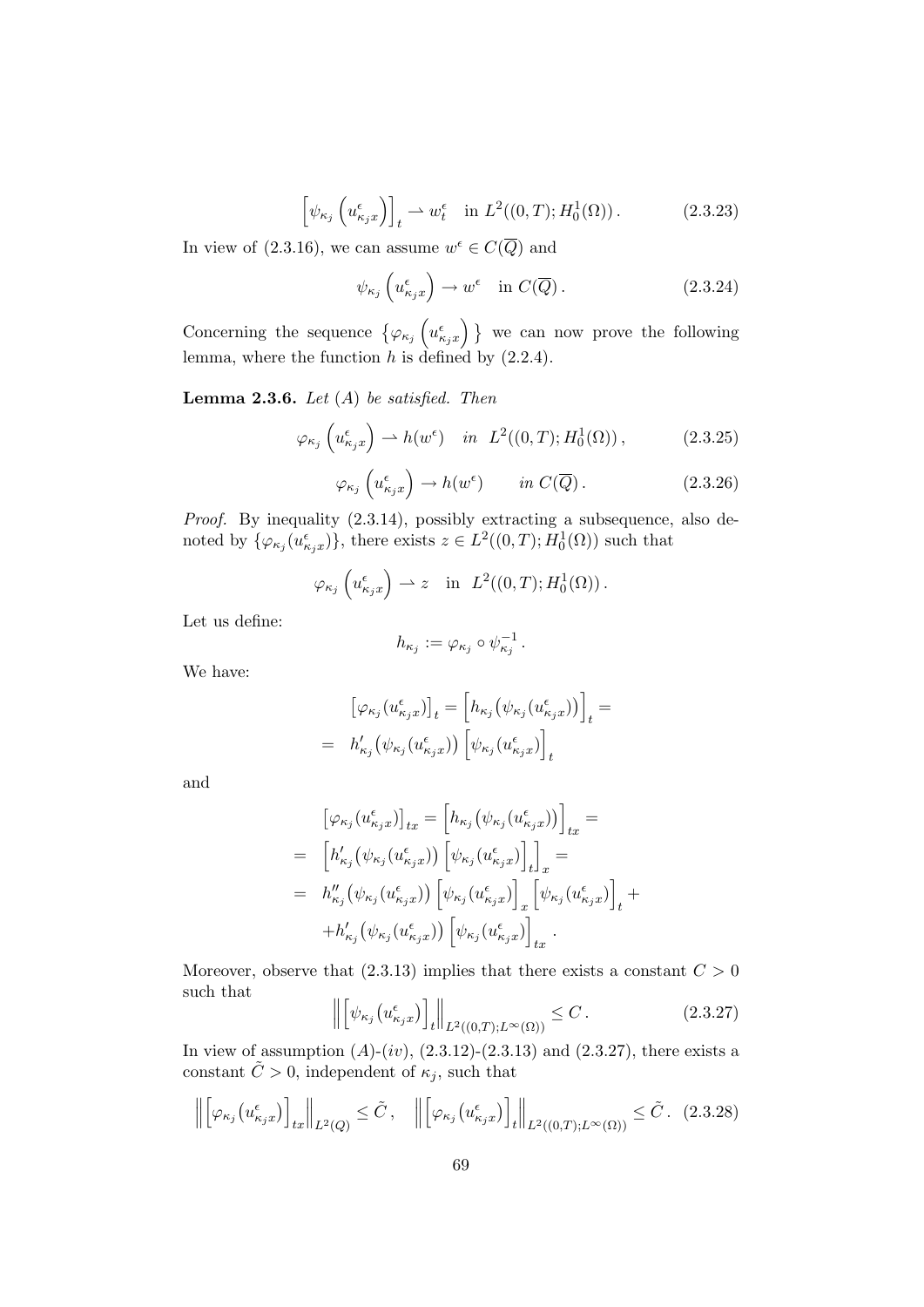By  $(2.3.14)$  and  $(2.3.28)$  we obtain

$$
\left\|\varphi_{\kappa_j}\big(u_{\kappa_jx}^\epsilon\big)\right\|_{C^{1/2}(\overline{Q})}\leq C\,,
$$

hence (possibly extracting another subsequence) we have

$$
\varphi_{\kappa_j}\left(u_{\kappa_jx}^{\epsilon}\right) \to z \quad \text{in} \ \ C(\overline{Q}) .
$$

On the other hand, from the inequality on R:

$$
\left| \varphi_{\kappa_j} \left( u_{\kappa_j x}^{\epsilon} \right) - h(w^{\epsilon}) \right| \le \left| h_{\kappa_j} \left( \psi_{\kappa_j} \left( u_{\kappa_j x}^{\epsilon} \right) \right) - h_{\kappa_j}(w^{\epsilon}) \right| + + \left| h_{\kappa_j} (w^{\epsilon}) - h(w^{\epsilon}) \right| \le k_1 \left| \psi_{\kappa_j} \left( u_{\kappa_j x}^{\epsilon} \right) - w^{\epsilon} \right| + + \left| h_{k_j} (w^{\epsilon}) - h(w^{\epsilon}) \right|
$$

we obtain

$$
\varphi_{\kappa_j}(u_{\kappa_jx}^{\epsilon}) \to h(w^{\epsilon})
$$
 a.e. in Q

(here use of assumption  $(A)-(i)$  and  $(A)-(iv)$  has been made). Hence  $z =$  $h(w^{\epsilon})$  a.e. in Q and (2.3.26) follows.

In view of the above remarks, taking the limit as  $j \to \infty$  in the weak formulation of problem  $(P_{\kappa_j}^{\epsilon})$  we see that the couple  $(u^{\epsilon}, w^{\epsilon})$  (with  $u^{\epsilon}$  as in  $(2.3.17)$  and  $w^{\epsilon}$  as in  $(2.3.22)$  solves problem  $(2.1.3)$  in the sense of Definition 2.2.2. Uniqueness was proven in [BBDU], while monotonicity in space follows from Lemma  $2.3.1-(ii)$  and the above convergence results (see (2.3.18)). Hence Theorem 2.2.2 follows.

It is also easily seen that:

**Lemma 2.3.7.** Let  $(A)$  be satisfied. Then

$$
\psi(u_{\kappa_j x}^{\epsilon}) \to w^{\epsilon} \quad in \ L^{\infty}((0,T); L^{1}(\Omega)), \tag{2.3.29}
$$

$$
\psi(u_{\kappa_j x}^\epsilon) \to w^\epsilon \qquad a.e. \in \mathcal{U}.
$$
 (2.3.30)

*Proof.* Assumption  $(A) - (iii)$  implies that

$$
\psi(u_{\kappa_j x}^{\epsilon}) + \kappa_j u_{\kappa_j x}^{\epsilon} \le \psi_{\kappa_j}(u_{\kappa_j x}^{\epsilon}) \le \psi(u_{\kappa_j x}^{\epsilon}) + 2\kappa_j u_{\kappa_j x}^{\epsilon}
$$
\n(2.3.31)

(recall that  $u_{\kappa_j x}^{\epsilon} \geq 0$  by Lemma 2.3.1-(*ii*)). Then we have

$$
\|\psi(u_{\kappa_j x}^{\epsilon}) - \psi_{\kappa_j}(u_{\kappa_j x}^{\epsilon})\|_{L^{\infty}((0,T);L^1(\Omega))} =
$$
\n(2.3.32)

$$
= \sup_{t \in (0,T)} \int_{\Omega} \left[ \psi_{\kappa_j}(u_{\kappa_j x}^{\epsilon}) - \psi(u_{\kappa_j x}^{\epsilon}) \right] (x,t) dx \leq 2\kappa_j \|u_{\kappa_j x}^{\epsilon}\|_{L^{\infty}((0,T);L^1(\Omega))}.
$$

From (2.3.3) and (2.3.32) convergence (2.3.29) follows. As  $j \to \infty$  (possibly extracting a subsequence, still denoted  $\{u_{\kappa_j x}^{\epsilon}\}\)$ , this also gives (2.3.30).  $\Box$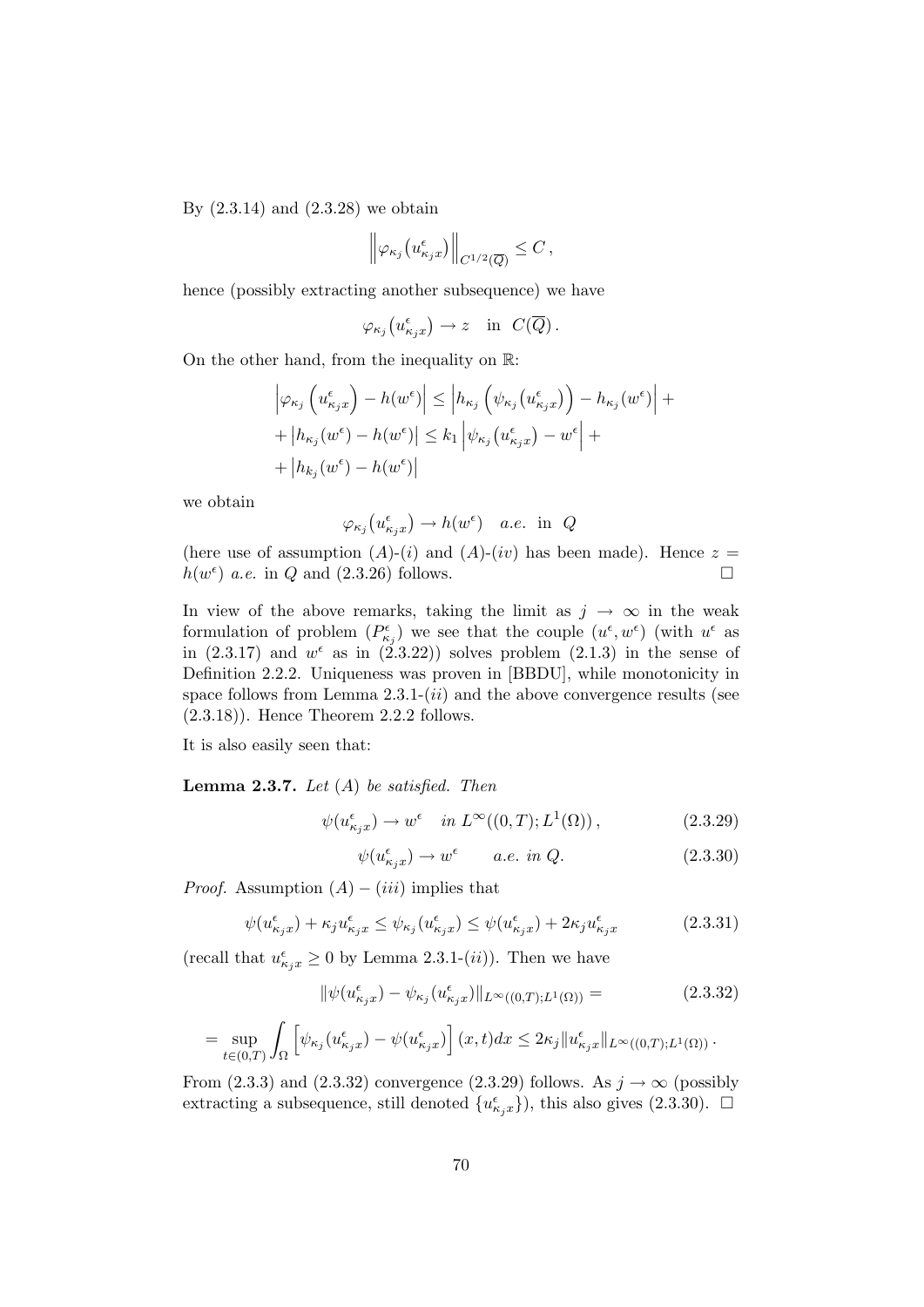Remark 2.3.3. Observe that (2.3.24) and the left inequality in (2.3.31) imply  $w^{\epsilon} \geq 0$  in  $\overline{Q}$  (since  $u^{\epsilon}_{\kappa_j x} \geq 0$ ), whereas (2.3.30) and the fact that  $w^{\epsilon} \in C(\overline{Q})$  give  $w^{\epsilon} \leq \gamma$  in  $\overline{Q}$ , for  $0 \leq \psi < \gamma$  in  $[0, \infty)$ .

Proposition 2.3.9 below deals with the behaviour of the family  $\{u_{\kappa_j x}^{\epsilon}\}$  of solutions to  $(P_{\kappa}^{\epsilon})$  in the limit  $\kappa_j \to 0$ . Let us first prove the following lemma.

**Lemma 2.3.8.** Let (A) be satisfied. Let  $\{\eta_{\kappa_j}\}\$  be the sequence of Young measures associated to the sequence  $\{u_{\kappa_jx}^{\epsilon}\}\$  above. Then: (i) there exists a Young measure  $\eta$  such that as  $\kappa_j \to 0$ 

$$
\eta_{\kappa_j} \to \eta \quad \text{narrowly in } Q \, ; \tag{2.3.33}
$$

(ii) the disintegration  $\nu_{(x,t)}$  of the Young measure  $\eta$  is the Dirac mass concentrated at the point  $\psi^{-1}(w^{\epsilon}(x,t))$ , namely

$$
\nu_{(x,t)} = \delta_{\psi^{-1}(w^{\epsilon}(x,t))} \quad \text{for a.e. } (x,t) \in Q. \tag{2.3.34}
$$

*Proof.* (i) Follows from inequality  $(2.3.3)$  and the Prohorov's theorem (see  $[V]$ ).

(*ii*) In view of (2.3.29), the sequence  $\{\psi(u_{\kappa_j x}^{\epsilon})\}$  is bounded in  $L^1(Q)$ , hence by Prohorov's theorem the associated sequence of Young measures  $\{\chi_{\kappa_j}\}$ converges narrowly to a Young measure  $\chi$ . Let  $\sigma_{(x,t)}$  denote the disintegration of the Young measure  $\chi$  for a.e.  $(x, t) \in Q$ . By the very definition of the sequences  $\{\eta_{\kappa_j}\},\,\{\chi_{\kappa_j}\}$  and of disintegration, for any  $f\in C_c(\mathbb{R})$  we have

$$
\iint_{Q} \phi(x,t) \left\{ \int_{[0,\infty)} f(\xi) d\nu_{(x,t)}(\xi) \right\} dx dt =
$$
\n
$$
= \lim_{j \to \infty} \iint_{Q} \phi(x,t) f\left(u_{\kappa_j x}^{\epsilon}(x,t)\right) dx dt =
$$
\n
$$
= \lim_{j \to \infty} \iint_{Q} \phi(x,t) \left(f \circ \psi^{-1}\right) \left(\psi\left(u_{\kappa_j x}^{\epsilon}\right)(x,t)\right) dx dt =
$$
\n
$$
= \iint_{Q} \phi(x,t) \left\{ \int_{[0,\infty)} \left(f \circ \psi^{-1}\right) (\xi) d\sigma_{(x,t)}(\xi) \right\} dx dt
$$
\n(2.3.35)

for any  $\phi \in C_c^1(Q)$ . On the other hand, since  $\psi(u_{\kappa_j x}^{\epsilon}) \to w^{\epsilon}$  *a.e.* in Q (see  $(2.3.30)$ , the disintegration  $\sigma_{(x,t)}$  of  $\chi$  is the Dirac mass concentrated at the point  $w^{\epsilon}(x,t)$ , namely

$$
\sigma_{(x,t)} = \delta_{w^{\epsilon}(x,t)} \tag{2.3.36}
$$

(see [V, Proposition 1]). Then from equalities  $(2.3.35)-(2.3.36)$  we obtain

$$
\int_{[0,\infty)} f(\xi) d\nu_{(x,t)}(\xi) = f(\psi^{-1}(w^{\epsilon}(x,t)))
$$

for *a.e.*  $(x, t) \in Q$ , whence the result follows.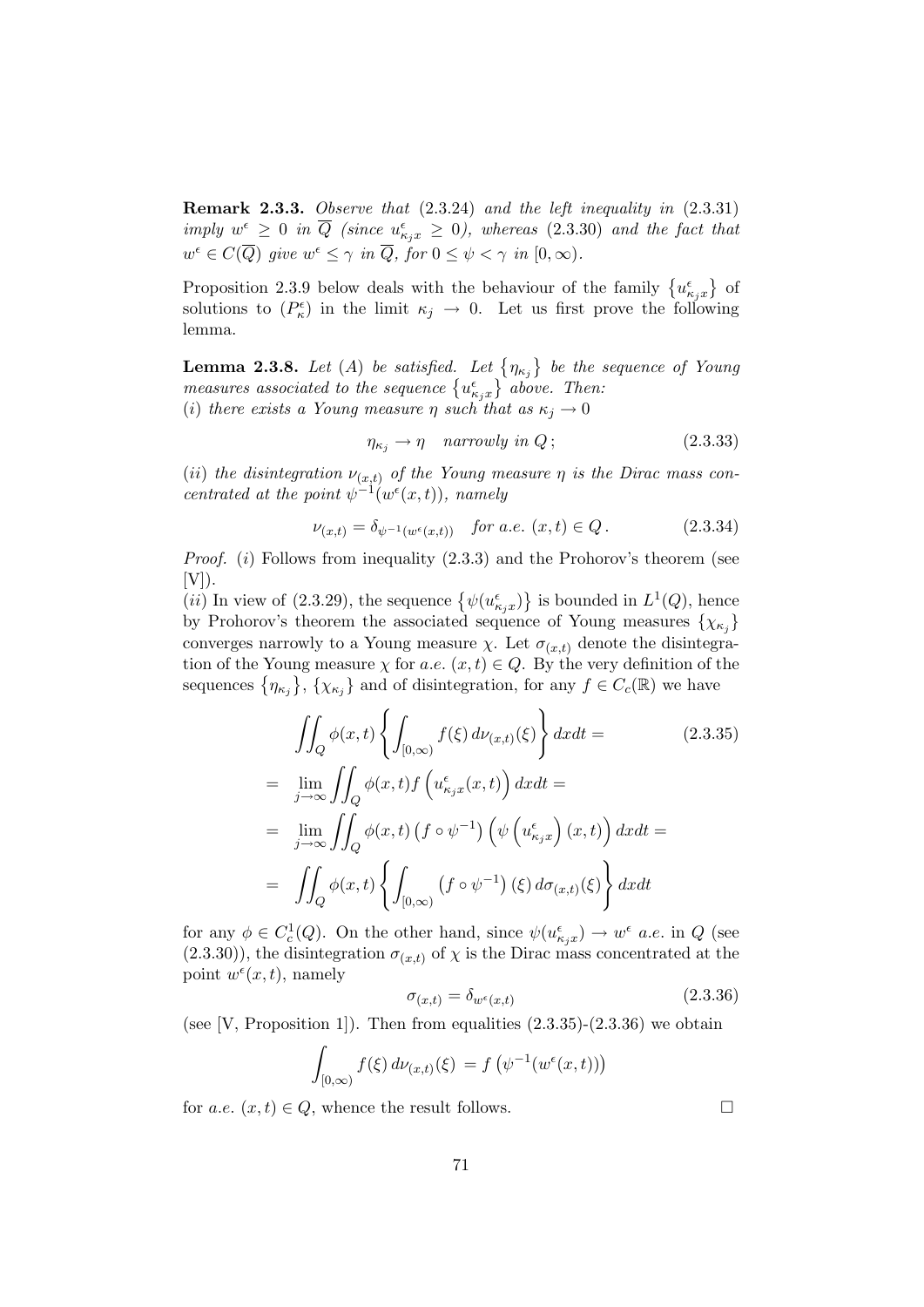**Proposition 2.3.9.** Let  $(A)$  be satisfied. Then:

 $(i) \psi^{-1}(w^{\epsilon}) \in L^{1}(Q)$  and there exists a subsequence of  $\left\{u_{\kappa_{j}x}^{\epsilon}\right\}$ , denoted again  $\left\{u_{\kappa_jx}^{\epsilon}\right\}$ , such that:

$$
u_{\kappa_j x}^{\epsilon} \to \psi^{-1}(w^{\epsilon}) \qquad a.e. \in \Omega \, ; \tag{2.3.37}
$$

(ii) the set

$$
\mathcal{S}^{\epsilon} := \left\{ (x, t) \in \overline{Q} \mid w^{\epsilon}(x, t) = \gamma \right\}
$$
 (2.3.38)

has zero Lebesgue measure.

*Proof.* (i) The limit  $(2.3.37)$  follows from equality  $(2.3.34)$  by Proposition 1 in [V]. Since  $u_{\kappa_j x}^{\epsilon} \ge 0$  (see Lemma 2.3.1-(*ii*)), by (2.3.37), inequality (2.3.3) and the Fatou Lemma we obtain

$$
\iint_Q \psi^{-1}(w^{\epsilon}) dx dt \le \liminf_{\kappa_j \to \infty} \iint_Q u_{\kappa_j x}^{\epsilon} dx dt \le C.
$$

Therefore  $\psi^{-1}(w^{\epsilon}) \in L^1(Q)$ .

(ii) Set

$$
B_n^{\epsilon} := \left\{ (x, t) \in \overline{Q} \mid w^{\epsilon}(x, t) \ge \gamma - \frac{1}{n} \right\} \qquad (n \in \mathbb{N}). \tag{2.3.39}
$$

Then

$$
B_{n+1}^{\epsilon} \subseteq B_n^{\epsilon}, \quad \mathcal{S}^{\epsilon} = \bigcap_{n=1}^{\infty} B_n^{\epsilon}, \quad |\mathcal{S}^{\epsilon}| = \lim_{n \to \infty} |B_n^{\epsilon}|,
$$
 (2.3.40)

where  $|\cdot|$  denotes the Lebesgue measure. Since  $\psi_{\kappa_j}\left(u_{\kappa_jx}^{\epsilon}\right) \to w^{\epsilon}$  uniformly in  $\overline{Q}$ , thus in  $B_n^{\epsilon}$  (see (2.3.24)), there holds

$$
\sup_{(x,t)\in B_n^{\epsilon}} \left| \psi_{\kappa_j} \left( u_{\kappa_j x}^{\epsilon} \right) (x,t) - w^{\epsilon}(x,t) \right| < \frac{1}{n}
$$

for any  $\kappa_j > 0$  sufficiently small. From the above inequality and (2.3.31) we obtain

$$
u_{\kappa_j x}^{\epsilon} > \psi^{-1} \left( \gamma - \frac{1}{2n} - 2\kappa_j u_{\kappa_j x}^{\epsilon} \right) \quad \text{in } B_n^{\epsilon} \,. \tag{2.3.41}
$$

On the other hand, by Lemma  $2.3.1-(ii)$  and  $(2.3.3)$  there exists a subsequence, denoted again  $\{\kappa_j\}$ , such that  $\kappa_j u_{\kappa_j x}^{\epsilon} \to 0$  *a.e.* in  $Q$ , thus

$$
\psi^{-1}\left(\gamma - \frac{1}{2n} - 2\kappa_j u_{\kappa_j x}^{\epsilon}\right) \to \psi^{-1}\left(\gamma - \frac{1}{2n}\right) \quad \text{a.e. in } B_n^{\epsilon}.
$$

Then by the Lebesgue Theorem we have

$$
\iint_{B_n^{\epsilon}} \psi^{-1} \left( \gamma - \frac{1}{2n} - 2\kappa_j u_{\kappa_j x}^{\epsilon} \right) dx dt \to \psi^{-1} \left( \gamma - \frac{1}{2n} \right) |B_n^{\epsilon}| \qquad (2.3.42)
$$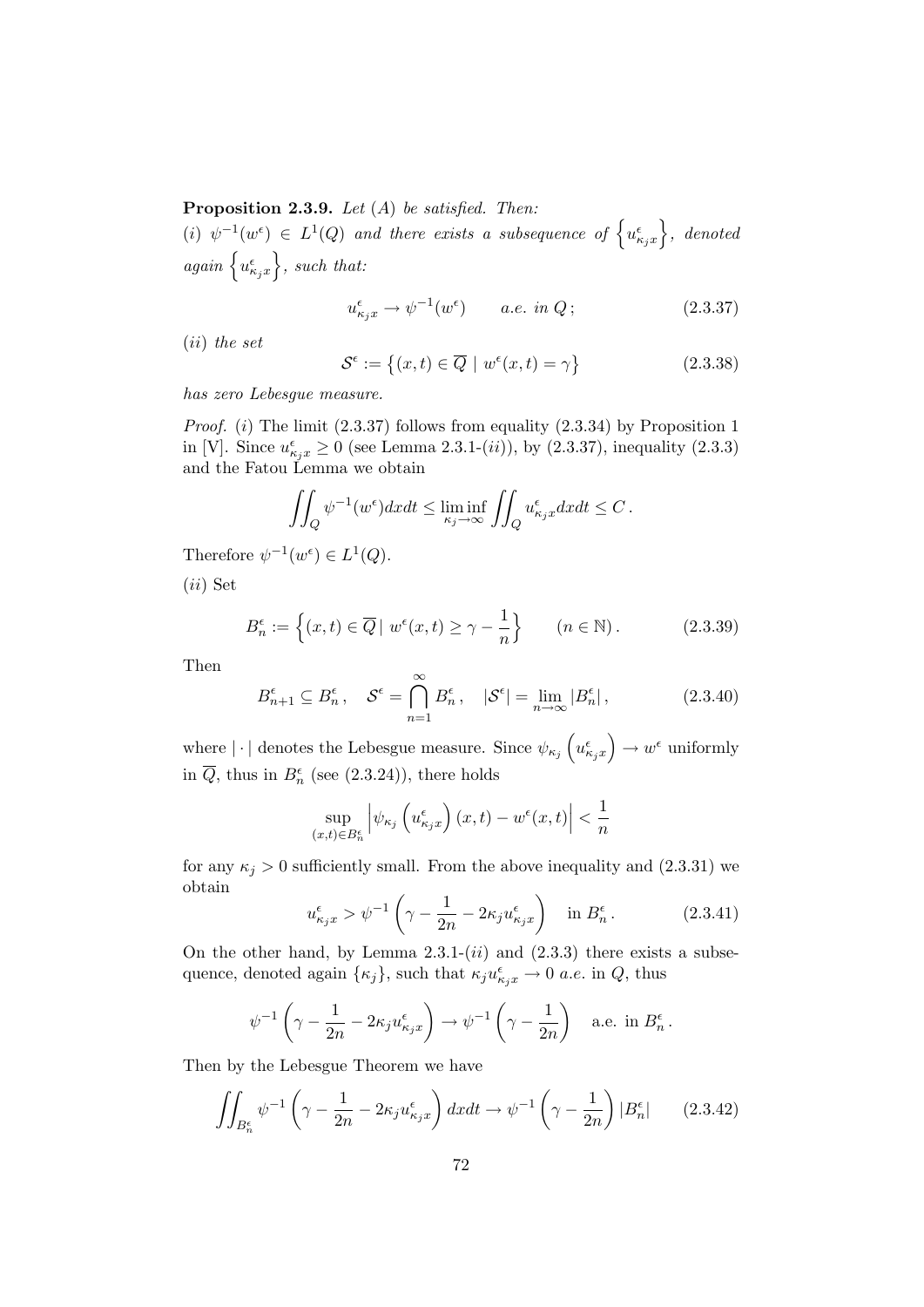for any  $n \in \mathbb{N}$ . In view of  $(2.3.41)-(2.3.42)$ , we obtain

$$
\psi^{-1}\left(\gamma - \frac{1}{2n}\right)|B_n^{\epsilon}| = \lim_{\kappa_j \to 0} \iint_{B_n^{\epsilon}} \psi^{-1}\left(\gamma - \frac{1}{2n} - 2\kappa_j u_{\kappa_j x}^{\epsilon}\right) dx dt \le
$$
  

$$
\leq \liminf_{\kappa_j \to 0} \iint_{B_n^{\epsilon}} u_{\kappa_j x}^{\epsilon} \leq C \qquad (2.3.43)
$$

thus

$$
|B_n^{\epsilon}| < \frac{C}{\psi^{-1} \left(\gamma - \frac{1}{2n}\right)}
$$

for some constant  $C > 0$  and any  $n \in \mathbb{N}$ . Letting  $n \to \infty$  in the previous inequality the conclusion follows. inequality the conclusion follows.

We can now prove Theorem 2.2.3.

**Proof of Theorem 2.2.3.** Fix any  $\epsilon > 0$  and set

$$
\mathcal{R}^{\epsilon}:=\left\{(x,t)\in Q\,\,|\,\,w^{\epsilon}(x,t)<\gamma\right\}
$$

.

Since  $w^{\epsilon} \in C(\overline{Q})$ ,  $\mathcal{R}^{\epsilon}$  is open in  $\underline{Q}$ . Let  $\zeta \in C_c(\mathcal{R}^{\epsilon})$ ; denote by K the support of  $\zeta$ . Since  $w^{\epsilon}$  is continuous in  $\overline{Q}$ , thus in K, there exists

$$
M_K:=\max_{(x,t)\in K}w^\epsilon(x,t)<\gamma\,.
$$

Set  $\delta_K := \gamma - M_K$ . Since  $\psi_{\kappa_j}\left(u_{\kappa_j x}^{\epsilon}\right) \to w$  uniformly in  $C(\overline{Q})$  (see (2.3.24)), there holds

$$
\max_{K} \psi_{\kappa_j} \left( u_{\kappa_j x}^{\epsilon} \right) \leq M_K + \frac{\delta_K}{2} = \gamma - \frac{\delta_K}{2}
$$

for any  $\kappa_j$  sufficiently small. In view of the left inequality in (2.3.31), this plainly implies

$$
u_{\kappa_j x}^{\epsilon} \leq \psi^{-1} \left( \gamma - \frac{\delta_K}{2} \right) \quad \text{in } K \,,
$$

if  $\kappa_i$  is sufficiently small.

From the latter inequality and the limit (2.3.37), by the Lebesgue Theorem we obtain

$$
\iint_{Q} u_{\kappa_j x}^{\epsilon} \zeta \, dxdt \to \iint_{Q} \psi^{-1}(w^{\epsilon}) \zeta \, dxdt \qquad \text{for any } \zeta \in C_c(\mathcal{R}^{\epsilon}). \tag{2.3.44}
$$

On the other hand, in view of (2.3.3) and (2.3.18), there holds

$$
\iint_{Q} u_{\kappa_j x}^{\epsilon} \zeta \, dxdt \to \langle u_x^{\epsilon}, \zeta \rangle = \iint_{Q} u_x^{\epsilon, (r)} \zeta \, dxdt + \langle u_x^{\epsilon, (s)}, \zeta \rangle \tag{2.3.45}
$$

for any  $\zeta \in C_c(Q)$ . From  $(2.3.44)-(2.3.45)$  we obtain the equality

$$
\langle u_x^{\epsilon,(s)}, \zeta \rangle = \iint_Q \left\{ \psi^{-1}(w^{\epsilon}) - u_x^{\epsilon,(r)} \right\} \zeta \, dxdt \qquad \text{for any } \zeta \in C_c(\mathcal{R}^{\epsilon}),
$$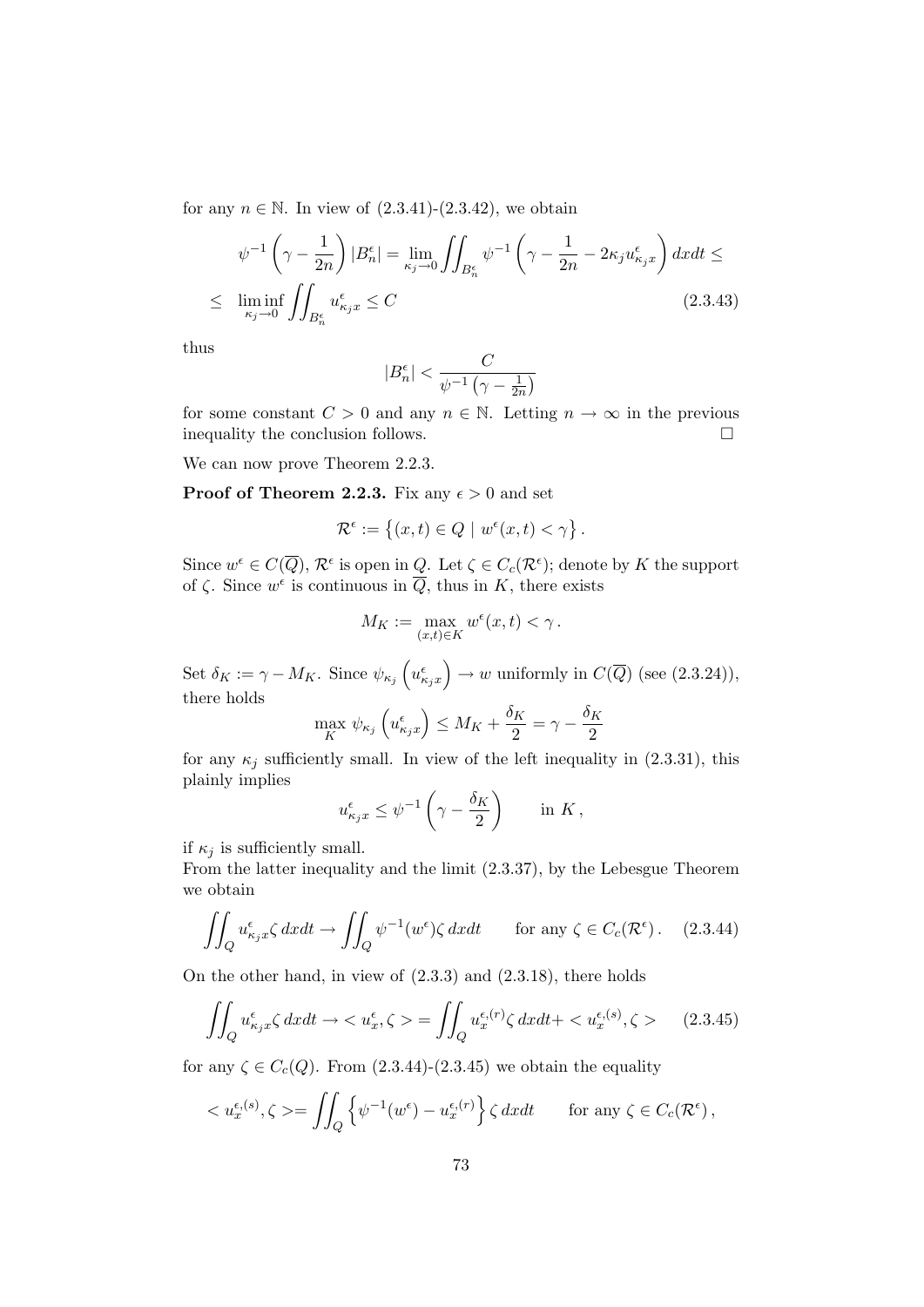which entails:

(i)  $u_x^{\epsilon,(s)}(K) = 0$  for any compact subset  $K \subseteq \mathcal{R}^{\epsilon}$ , hence for any  $\epsilon > 0$  we have  $u_x^{\epsilon,(s)}(\mathcal{R}^{\epsilon}) = 0$  and supp  $u_x^{\epsilon,(s)} = \overline{Q} \setminus \mathcal{R}^{\epsilon}$  (because  $\overline{Q} \setminus \mathcal{R}^{\epsilon}$  is closed). Let  $S^{\epsilon}$  be the closed set defined by (2.3.38) and observe that  $\overline{Q} \setminus \mathcal{R}^{\epsilon} =$  $\mathcal{S}^{\epsilon} \cup \{\partial Q \setminus \{\mathcal{S}^{\epsilon} \cap \partial Q\}\}\$ . Let us show that any  $(x_0, t_0) \in \partial Q \setminus \{\mathcal{S}^{\epsilon} \cap \partial Q\}$ does not belong to supp  $u_x^{\epsilon,(s)}$ . In fact for any  $(x_0, t_0)$  as above there holds  $w^{\epsilon}(x_0, t_0) < \gamma$ , hence by the continuity of  $w^{\epsilon}$ , for any  $\delta > 0$ , sufficiently small, there exists  $U_{0,\delta} \subseteq \overline{Q}$ ,  $(x_0, t_0) \in U_0$ , such that

$$
w^{\epsilon}(x,t) \leq w^{\epsilon}(x_0,t_0) + \delta \leq \gamma - \delta.
$$

We can suppose that

$$
U_{0,\delta} = \overline{B}_{\delta^2}(x_0,t_0) \cap \overline{Q},
$$

where  $B_{\delta^2}(x_0,t_0)$  denotes the ball centered at  $(x_0,t_0)$  and radius  $\delta^2$  (see  $(2.3.16)$ . Arguing as above, we can use the uniform convergence  $(2.3.24)$  to prove that:

$$
u_x^{\epsilon,(s)}(B_{\delta^2}(x_0,t_0)\cap Q)=0
$$

for any  $\delta > 0$ , sufficiently small. This implies that  $(x_0, t_0) \notin \text{supp } u_x^{\epsilon,(s)},$ namely:

$$
\operatorname{supp} u_x^{\epsilon,(s)} = \mathcal{S}^{\epsilon}
$$

for any  $\epsilon > 0$ ; then (2.2.9) follows. Finally, by Proposition 2.3.9-(*ii*)  $S^{\epsilon}$  has zero Lebesgue measure.

(*ii*)  $u_x^{\epsilon,(r)} = \psi^{-1}(w^{\epsilon})$  *a.e.* in  $\mathcal{R}^{\epsilon}$ , thus in *Q*. Then the conclusion follows.  $\Box$ 

Let us now prove Theorem 2.2.1.

**Proof of Theorem 2.2.1.** The existence of a unique solution to problem  $(2.1.3)$  is an obvious consequence of Theorems 2.2.2-2.2.3. To prove  $(2.2.3)$ , observe that for any  $\kappa > 0$   $u_{\kappa x}^{\epsilon}$  satisfies the problem

$$
\begin{cases}\nU_t = [\varphi_\kappa(U)]_{xx} + \epsilon [\psi_\kappa(U)]_{xxt} & \text{in } Q \\
U = 0 & \text{in } \partial \Omega \times (0, T] \\
U = u'_{0\kappa} & \text{in } \Omega \times \{0\}.\n\end{cases}
$$

Then for any  $\zeta \in C_c^{\infty}(Q)$  there holds

$$
\iint_Q \left\{ u_{\kappa x}^\epsilon \zeta_t - \varphi_\kappa \left( u_{\kappa x}^\epsilon \right)_x \zeta_x - \epsilon \psi_\kappa \left( u_{\kappa x}^\epsilon \right)_{tx} \zeta_x \right\} dx dt = 0.
$$

In view of  $(2.3.18)$ ,  $(2.3.23)$  and  $(2.3.25)$  letting  $\kappa \to 0$  obtains

$$
\iint_Q \left\{ u_x^{\epsilon,(r)} \zeta_t - \varphi \big(u_x^{\epsilon,(r)}\big)_x \zeta_x - \epsilon \psi \big(u_x^{\epsilon,(r)}\big)_{tx} \zeta_x \right\} dx dt + \langle u_x^{\epsilon,(s)}, \zeta_t \rangle = 0.
$$

This completes the proof.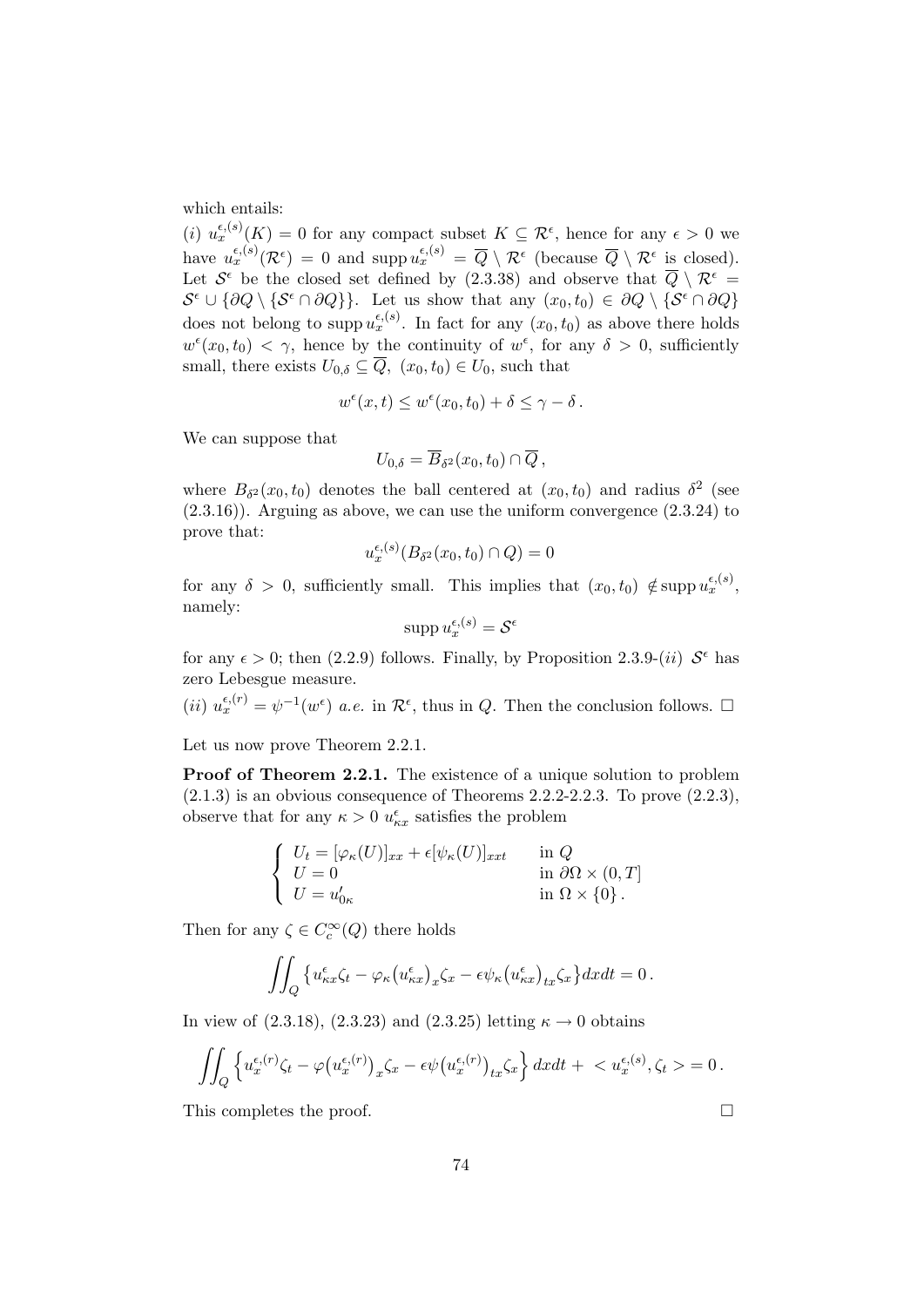**Remark 2.3.4.** Consider for any  $n \in \mathbb{N}$  the complement in Q of the set (2.3.39), namely

$$
A_n^{\epsilon} := \left\{ (x, t) \in Q \mid \psi(u_x^{\epsilon, (r)}) < \gamma - \frac{1}{n} \right\} \qquad (n \in \mathbb{N});\tag{2.3.46}
$$

(recall that by  $(2.2.8)$   $w^{\epsilon} = \psi(u_x^{\epsilon,(r)})$  a.e. in Q). Then for any  $j \in \mathbb{N}$ sufficiently large there holds:

$$
u_{k_j x}^{\epsilon} \le \psi^{-1} \left(\gamma - \frac{1}{2n}\right) \quad in \ A_n^{\epsilon}.
$$
 (2.3.47)

In fact, fix any  $\epsilon > 0$ . Since

$$
\psi_{k_j}(u_{k_jx}^{\epsilon}) \to \psi(u_x^{\epsilon,(r)}) \quad in \ C(\overline{Q})
$$

as  $k_j \to 0$  (see (2.2.8) and (2.3.24)), we have

$$
\psi_{k_j}(u_{k_jx}^{\epsilon}) \leq \gamma - \frac{1}{2n}
$$
 in  $A_n^{\epsilon}$ .

Then assumption  $(A)$  and Lemma 2.3.1- $(ii)$  give

$$
\psi(u_{k_jx}^{\epsilon}) \leq k_j u_{k_jx}^{\epsilon} + \psi(u_{k_jx}^{\epsilon}) \leq \psi_{k_j}(u_{k_jx}^{\epsilon}) \leq \gamma - \frac{1}{2n} \quad \text{in } A_n^{\epsilon}.
$$

This proves the claim.

**Lemma 2.3.10.** For any  $\epsilon > 0$  the function  $v^{\epsilon}$  defined by (2.2.10) belongs to  $L^{\infty}(Q) \cap L^2((0,T); H_0^1(\Omega))$ , and the following estimates hold:

$$
0 \le v^{\epsilon} \le \varphi(\alpha) \,, \tag{2.3.48}
$$

$$
||v_x^{\epsilon}||_{L^2(Q)} \le C \tag{2.3.49}
$$

for some constant  $C > 0$ , which does not depend on  $\epsilon$ .

*Proof.* By  $(2.3.23)$  and  $(2.3.25)$  there holds

$$
v_{\kappa_j}^{\epsilon} \rightharpoonup h(w^{\epsilon}) + \epsilon w_t^{\epsilon} \quad \text{in } L^2((0,T); H_0^1(\Omega))
$$
\n
$$
(2.3.50)
$$

as  $\kappa_j \to 0$ ,  $v_{\kappa_j}^{\epsilon}$  being defined by (2.3.4). By Proposition 2.3.9-(*ii*) there holds  $w^{\epsilon} < \gamma$ , thus  $h(w^{\epsilon}) = \varphi \circ \psi^{-1}(w^{\epsilon}) = \varphi(u_x^{\epsilon,(r)})$  a.e. in Q (see (2.2.4) and  $(2.2.8)$ . Hence, by  $(2.3.50)$  we obtain

$$
v_{\kappa_j}^{\epsilon} \rightharpoonup v^{\epsilon} \quad \text{in } L^2((0,T);H_0^1(\Omega))\,.
$$

Then inequality  $(2.3.48)$  is a consequence of assumption  $(A)-(i)$  and  $(2.3.7)$ , since

$$
0 \leq \lim_{\kappa_j \to 0} \iint_Q \left\{ \varphi_{\kappa_j}(\alpha) - v_{\kappa_j}^{\epsilon} \right\} \zeta dx dt = \iint_Q \left\{ \varphi(\alpha) - v^{\epsilon} \right\} \zeta dx dt
$$

for any  $\zeta \in L^2(Q)$ ,  $\zeta \ge 0$ . On the other hand, inequality (2.3.49) follows from (2.3.9) by the lower semicontinuity of the norm (see also Remark 2.3.2); hence the result follows.  $\hfill \square$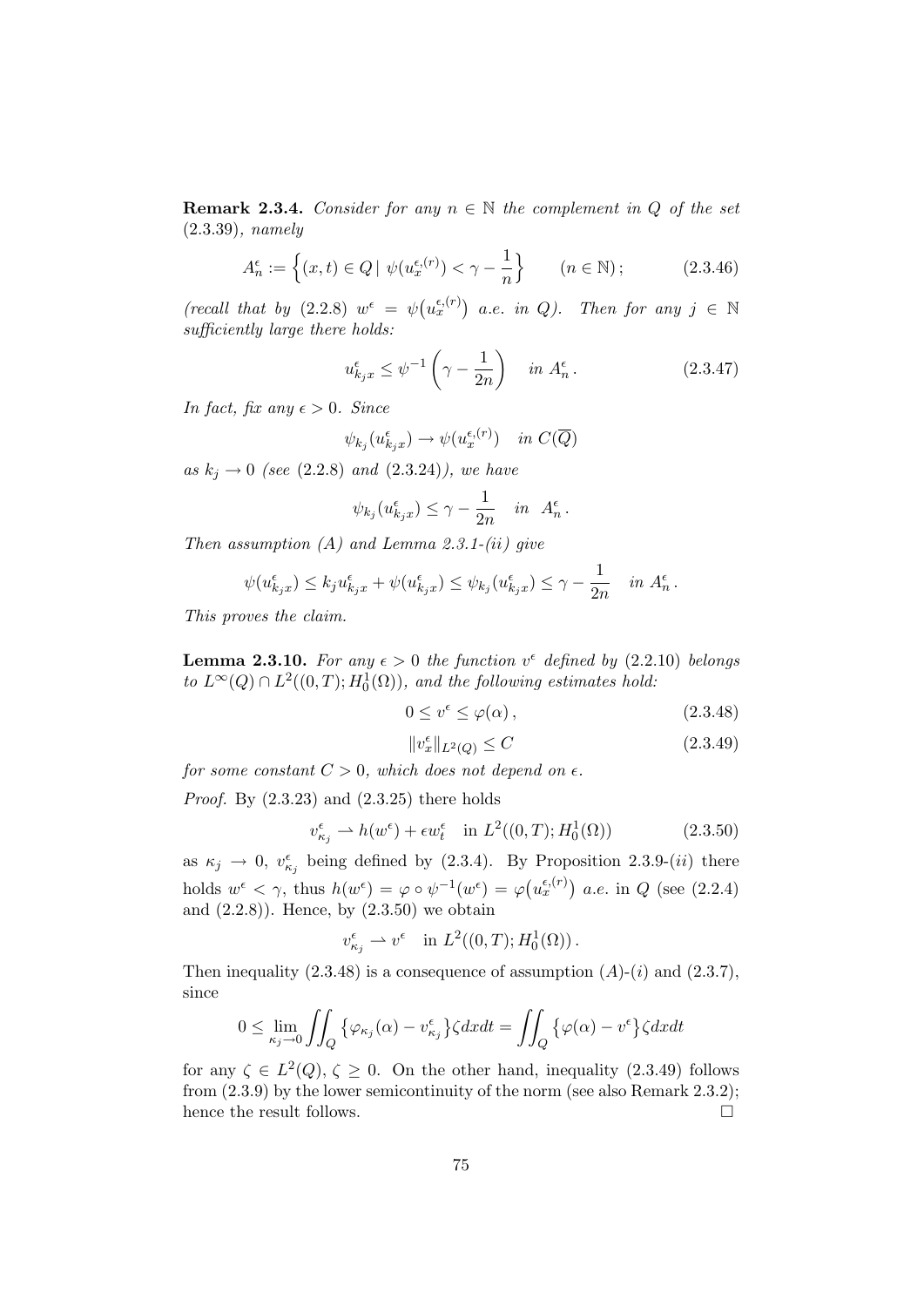**Lemma 2.3.11.** There exists a constant  $C > 0$  such that for any  $\epsilon > 0$ there holds:

$$
\iint_{Q} \frac{\left[\psi(u_x^{\epsilon,(r)})\right]_t^2}{\psi'(u_x^{\epsilon,(r)})} dxdt \le \frac{C}{\epsilon}
$$
\n(2.3.51)

*Proof.* By (2.3.8) there exists  $g \in L^2(Q)$  such that (possibly extracting a subsequence) there holds:

$$
\frac{\left[\psi_{\kappa_j}\left(u_{\kappa_jx}^{\epsilon}\right)\right]_t}{\sqrt{\psi_{\kappa_j}'\left(u_{\kappa_jx}^{\epsilon}\right)}} \rightharpoonup g \quad \text{in} \quad L^2(Q). \tag{2.3.52}
$$

Let  $S^{\epsilon}$ ,  $A_{n}^{\epsilon}$  denote the sets defined by (2.3.38), respectively (2.3.46). Since  $A_n^{\epsilon}$  is open,  $S^{\epsilon}$  is closed and

$$
A_n^{\epsilon} \subseteq A_{n+1}^{\epsilon}, \quad \mathcal{S}^{\epsilon} = \bigcap_{n=1}^{\infty} B_n^{\epsilon}
$$

(see (2.3.40)), for any  $\zeta \in C_c^1(Q \setminus \mathcal{S}^{\epsilon})$  there exists  $n \in \mathbb{N}$  such that supp $\zeta \subseteq$  $A_n^{\epsilon}$ . Then by inequality (2.3.47) we obtain

$$
0 \le \frac{1}{\psi'(u_{\kappa_j x}^{\epsilon})} \le \frac{1}{\psi'\left(\psi^{-1}\left(\gamma - \frac{1}{2n}\right)\right)}
$$

in  $A_n^{\epsilon}$  for any  $n \in \mathbb{N}$ . This implies

$$
\frac{\left[\psi_{\kappa_j}\left(u_{\kappa_jx}^{\epsilon}\right)\right]_t}{\sqrt{\psi_{\kappa_j}'\left(u_{\kappa_jx}^{\epsilon}\right)}}\zeta \rightharpoonup \frac{\left[\psi\left(u_x^{\epsilon,(r)}\right)\right]_t}{\sqrt{\psi'\left(u_x^{\epsilon,(r)}\right)}}\zeta \quad \text{in} \quad L^2(Q)
$$

for any  $\zeta \in C_c^1(Q \setminus \mathcal{S}^{\epsilon})$  (here use of (2.3.23) and (2.3.37) has been made). Hence

$$
g = \frac{\left[\psi\big(u_x^{\epsilon,(r)}\big)\right]_t}{\sqrt{\psi'\big(u_x^{\epsilon,(r)}\big)}} \quad a.e. \text{ in } Q
$$

since  $|S^{\epsilon}| = 0$  by Proposition 2.3.9-(*ii*). Then inequality (2.3.51) follows from  $(2.3.8)$  by the lower semicontinuity of the norm.

Lemma 2.3.12. Inequalities (2.2.16) and (2.2.17) hold.

*Proof.* Observe that, in view of estimate (2.3.3), the family  $\{u_x^{\epsilon}\}\$ is bounded in  $\mathcal{M}^+(Q)$ , hence (2.2.16) holds. Moreover,

$$
u_t^{\epsilon} = v_x^{\epsilon} \qquad a.e. \text{ in } Q
$$

(see equation  $(2.2.1)$  and  $(2.2.10)$ ), hence estimates  $(2.3.49)$  gives  $(2.2.17)$ .  $\Box$ 

The next proposition deals with the regularity of  $v^{\epsilon}$  and  $(u_x^{\epsilon,(r)})_t$ .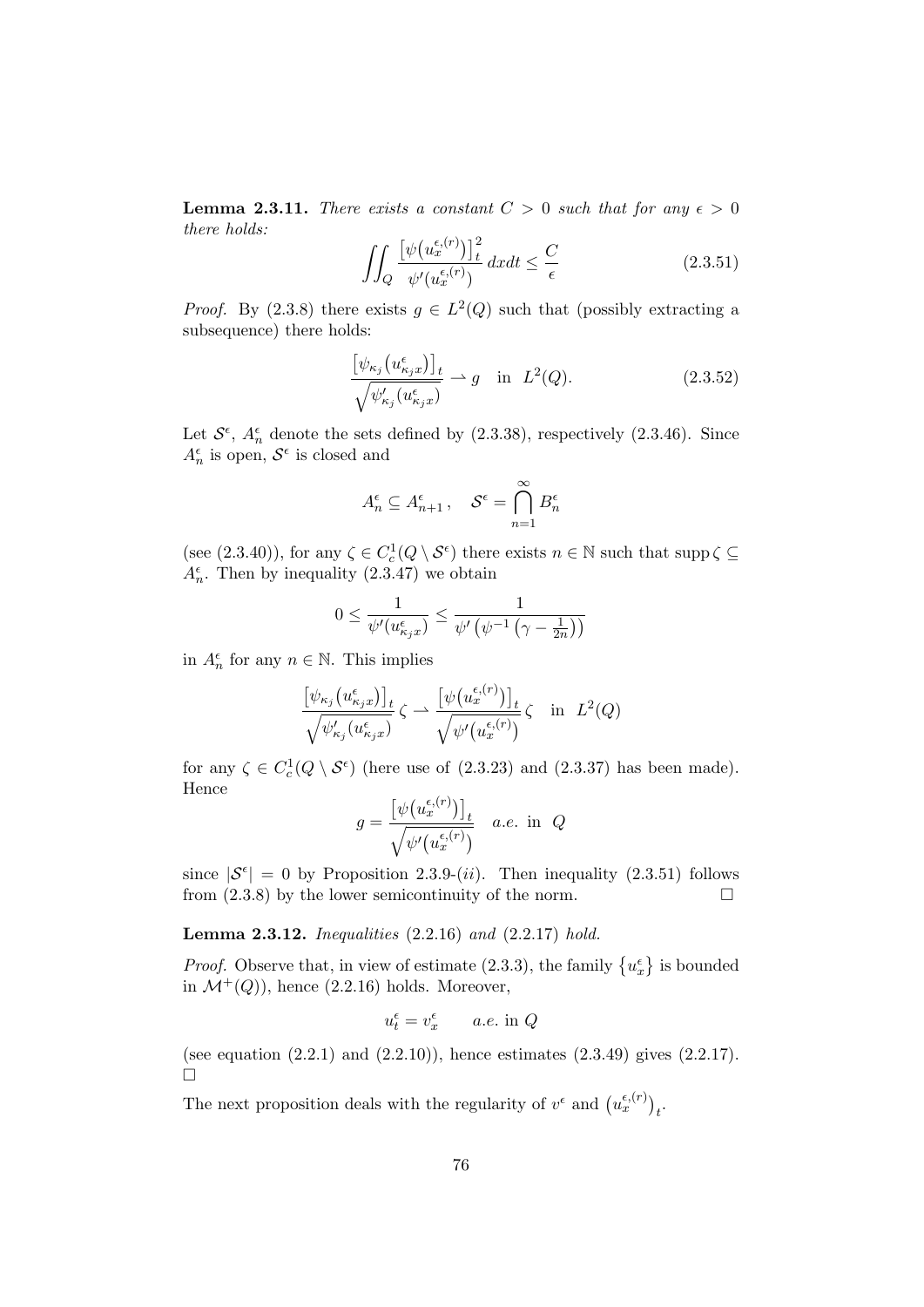**Proposition 2.3.13.** Let  $v^{\epsilon}$  be the function defined by (2.2.10) and for any  $n \in \mathbb{N}$  let  $A_n^{\epsilon}$  be the set defined by (2.3.46). Then for any  $n \in \mathbb{N}$  there holds  $v_{xx}^{\epsilon}$ ,  $(u_x^{\epsilon,(r)})_t \in L^2(A_n^{\epsilon})$  and

$$
v_{xx}^{\epsilon} = (u_x^{\epsilon,(r)})_t = \frac{\left[\psi(u_x^{\epsilon,(r)})\right]_t}{\psi'(u_x^{\epsilon,(r)})} \qquad a.e. \in \mathbb{R}^4, \tag{2.3.53}
$$

Moreover,

$$
v_{k_jxx}^{\epsilon} \rightharpoonup v_{xx}^{\epsilon}, \quad u_{k_jxt}^{\epsilon} \rightharpoonup (u_x^{\epsilon,(r)})_t \quad in \quad L^2(A_n^{\epsilon}).
$$

Proof. Observe that

$$
u_{\kappa_j x t}^{\epsilon} = v_{\kappa_j x x}^{\epsilon} = \frac{[\psi_{\kappa_j}(u_{\kappa_j x}^{\epsilon})]_t}{\psi_{\kappa_j}'(u_{\kappa_j x}^{\epsilon})}
$$
(2.3.54)

(here use of (2.3.5) and (2.3.6) has been made). By (2.3.47) in Remark 2.3.4 we have:

$$
\iint_{A_n^{\epsilon}} \left( u_{\kappa_j x t}^{\epsilon} \right)^2 dx dt = \iint_{A_n^{\epsilon}} (v_{\kappa_j x x}^{\epsilon})^2 dx dt =
$$
\n
$$
= \iint_{A_n^{\epsilon}} \left( \frac{[\psi_{\kappa_j}(u_{\kappa_j x}^{\epsilon})]_t}{\psi_{\kappa_j}'(u_{\kappa_j x}^{\epsilon})} \right)^2 dx dt \le
$$
\n
$$
\leq \| [\psi_{\kappa_j}(u_{\kappa_j x}^{\epsilon})]_t \|_{L^2(Q)}^2 \left( \frac{1}{\psi'(\psi^{-1}(\gamma - \frac{1}{2n}))} \right)^2 \le
$$
\n
$$
\leq \frac{C}{\epsilon} \left( \frac{1}{\psi'(\psi^{-1}(\gamma - \frac{1}{2n}))} \right)^2,
$$
\n(2.3.55)

the last estimate in the previous equality following by (2.3.11). Inequality (2.3.55) implies that the families  $\{v_{\kappa_jxx}^{\epsilon}\}\$  and  $\{u_{\kappa_jxt}^{\epsilon}\}\$  are uniformly bounded in  $L^2(A_n^{\epsilon}),$  hence  $v_{xx}^{\epsilon}, (\nu_x^{\epsilon,(r)})_t \in L^2(A_n^{\epsilon}),$  and

$$
v_{\kappa_j xx}^{\epsilon} \rightharpoonup v_{xx}^{\epsilon}, \quad u_{\kappa_j xt}^{\epsilon} \rightharpoonup (u_x^{\epsilon,(r)})_t \quad \text{in } L^2(A_n^{\epsilon})
$$

as  $\kappa_j \to 0$ , for any  $n \in \mathbb{N}$ . Finally, in view of (2.3.23), (2.3.37) and (2.3.47), we obtain equality (2.3.53). we obtain equality  $(2.3.53)$ .

For any  $g \in C^1(\mathbb{R})$ , set

$$
G_{\kappa}(\lambda) := \int_0^{\lambda} g \circ \varphi_{\kappa}(s) ds.
$$
 (2.3.56)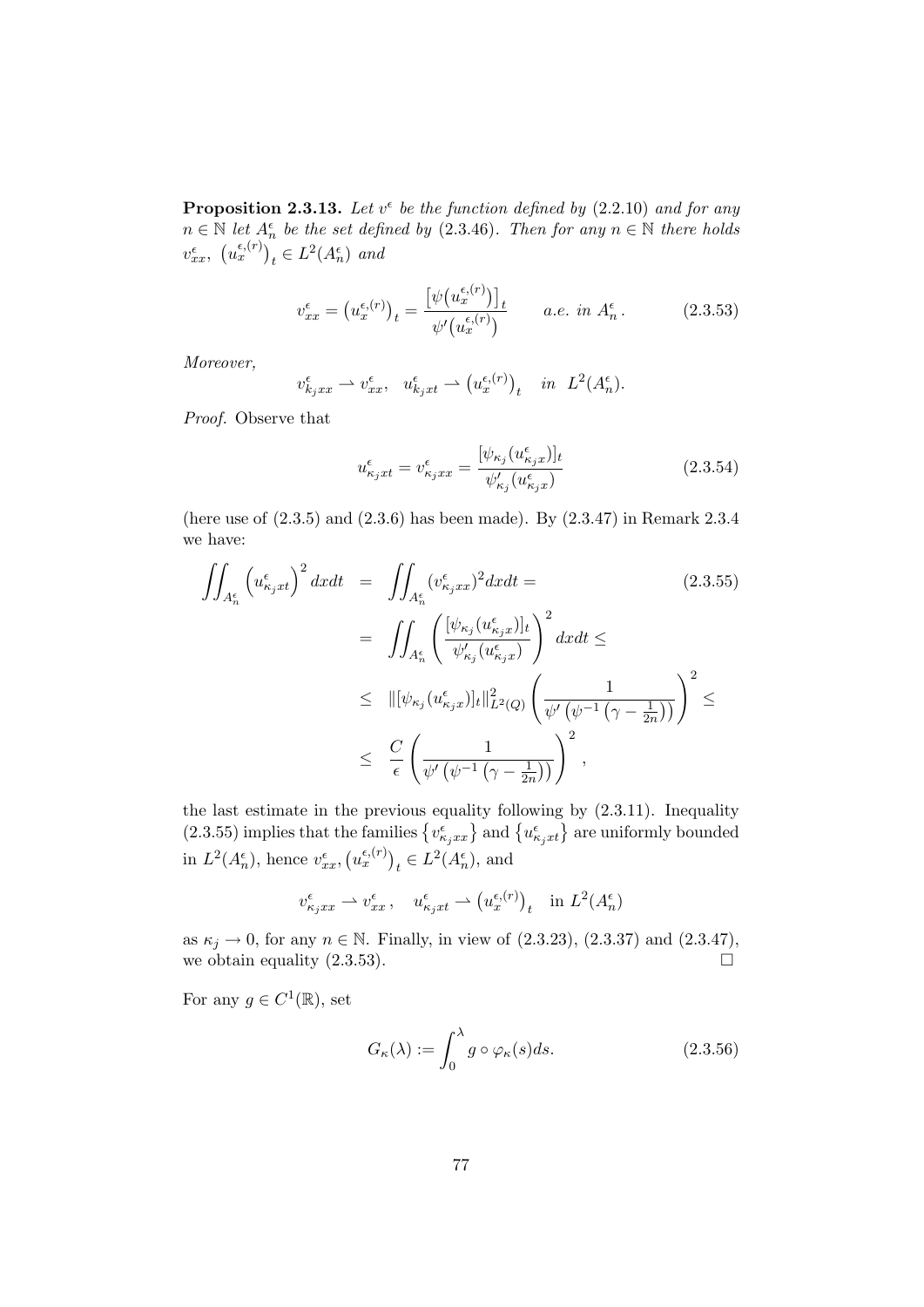**Proposition 2.3.14.** For any  $g \in C^1(0, \varphi(\alpha))$ ,  $g \equiv 0$  in  $[0, S_g]$  for some  $S_g > 0$ , let G be the function defined by (2.2.13). Then for any  $\epsilon > 0$  there exists a set  $E^{\epsilon} \subseteq Q$  of Lebesgue measure  $|E^{\epsilon}| = 0$  such that there holds: (i)  $G(u_x^{\epsilon,(r)}) \in L^{\infty}(Q)$  and there holds:

$$
G_{\kappa_j}(u_{\kappa_jx}^{\epsilon})(x,t) \to G(u_x^{\epsilon,(r)})(x,t)
$$

for any  $(x,t) \in Q \setminus E^{\epsilon}$ ; (ii) there exists

$$
\begin{array}{rcl}\n\left[G(u_x^{\epsilon,(r)})\right]_t & = & g(\varphi(u_x^{\epsilon,(r)})) \frac{\left[\psi(u_x^{\epsilon,(r)})\right]_t}{\psi'(u_x^{\epsilon,(r)})} \equiv \\
& = & g(\varphi(u_x^{\epsilon,(r)})) (u_x^{\epsilon,(r)})_t \qquad \text{in } L^2(Q)\,. \n\end{array} \tag{2.3.57}
$$

Moreover,

$$
[G_{\kappa_j}(u_{\kappa_j x}^\epsilon)]_t \rightharpoonup [G(u_x^{\epsilon,(r)})]_t \quad in \ L^2(Q). \tag{2.3.58}
$$

*Proof.* (i) Fix any  $\epsilon > 0$ . Let  $E^{\epsilon} \subseteq Q$  be the set of Lebesgue measure  $|E^{\epsilon}| = 0$  such that (2.3.37) holds for any  $(x, t) \in Q \setminus E^{\epsilon}$ . In view of (2.2.8),  $(2.3.37)$  and Assumption  $(A)$ , we have

$$
G_{\kappa_j}(u_{\kappa_jx}^{\epsilon})(x,t) \to G(u_x^{\epsilon,(r)})(x,t) \quad \text{for any } (x,t) \in Q \setminus E^{\epsilon},
$$

where  $G_{\kappa_j}$  and G are defined by (2.3.56), (2.2.13), respectively. Moreover, since  $g \equiv 0$  in [0,  $S_q$ ], we have:

$$
|G_{\kappa_j}(u_{\kappa_j x}^\epsilon)| \le \left| \int_0^{u_{\kappa_j x}^\epsilon} g(\varphi_\kappa(s)) ds \right| \le \int_{s_{\kappa_j 1}(S_g)}^{s_{\kappa_j 2}(S_g)} g(\varphi_{\kappa_j}(s)) ds \le C_g \quad (2.3.59)
$$

(here  $s_{\kappa_j 1}$  and  $s_{\kappa_j 2}$  denote the stable and unstable branch of the equation  $v = \varphi_k(z)$ , respectively). Hence,  $G(u_x^{\epsilon,(r)}) \in L^{\infty}(Q)$ .

(*ii*) Fix any  $g \in C^1(0, \varphi(\alpha))$ ,  $g \equiv 0$  in  $[0, S_g]$  for some  $S_g > 0$ . Consider the family  $\{u_{\kappa_j}^{\epsilon}\}\)$  of the solutions to  $(P_{\kappa_j}^{\epsilon})$ . We have

$$
[G(u_{\kappa_j x}^{\epsilon})]_t = g(\varphi_{\kappa_j}(u_{\kappa_j x}^{\epsilon})) (u_{\kappa_j x}^{\epsilon})_t = (2.3.60)
$$
  

$$
= g(\varphi_{\kappa_j}(u_{\kappa_j x}^{\epsilon})) \frac{[\psi_{\kappa_j}(u_{\kappa_j x}^{\epsilon})]_t}{\psi_{\kappa_j}'(u_{\kappa_j x}^{\epsilon})} \chi_{\{\psi_{\kappa_j}(u_{\kappa_j x}^{\epsilon}) \le \psi_{\kappa_j}(s_{\kappa_j 2}(S_g))\}}.
$$

Moreover, in view of Assumption  $(A)-(i)$ , we can suppose that for any  $\kappa_i$ small enough there holds  $\psi_{\kappa_j}(s_{\kappa_j 2}(S_g)) \leq \psi(s_2(S_g)) + \rho$  for some  $0 < \rho <$  $\gamma-\psi(s_2(S_g))$  $\frac{s_2(s_g)}{4}$  (here  $s_2$  denote the unstable branche of the equation  $v = \varphi(z)$ ). Hence,

$$
\{\psi_{\kappa_j}(u_{\kappa_jx}^{\epsilon}) \leq \psi_{\kappa_j}(s_{\kappa_j2}(S_g))\} \subseteq \{\psi_{\kappa_j}(u_{\kappa_jx}^{\epsilon}) \leq \psi(s_2(S_g)) + \rho\}.
$$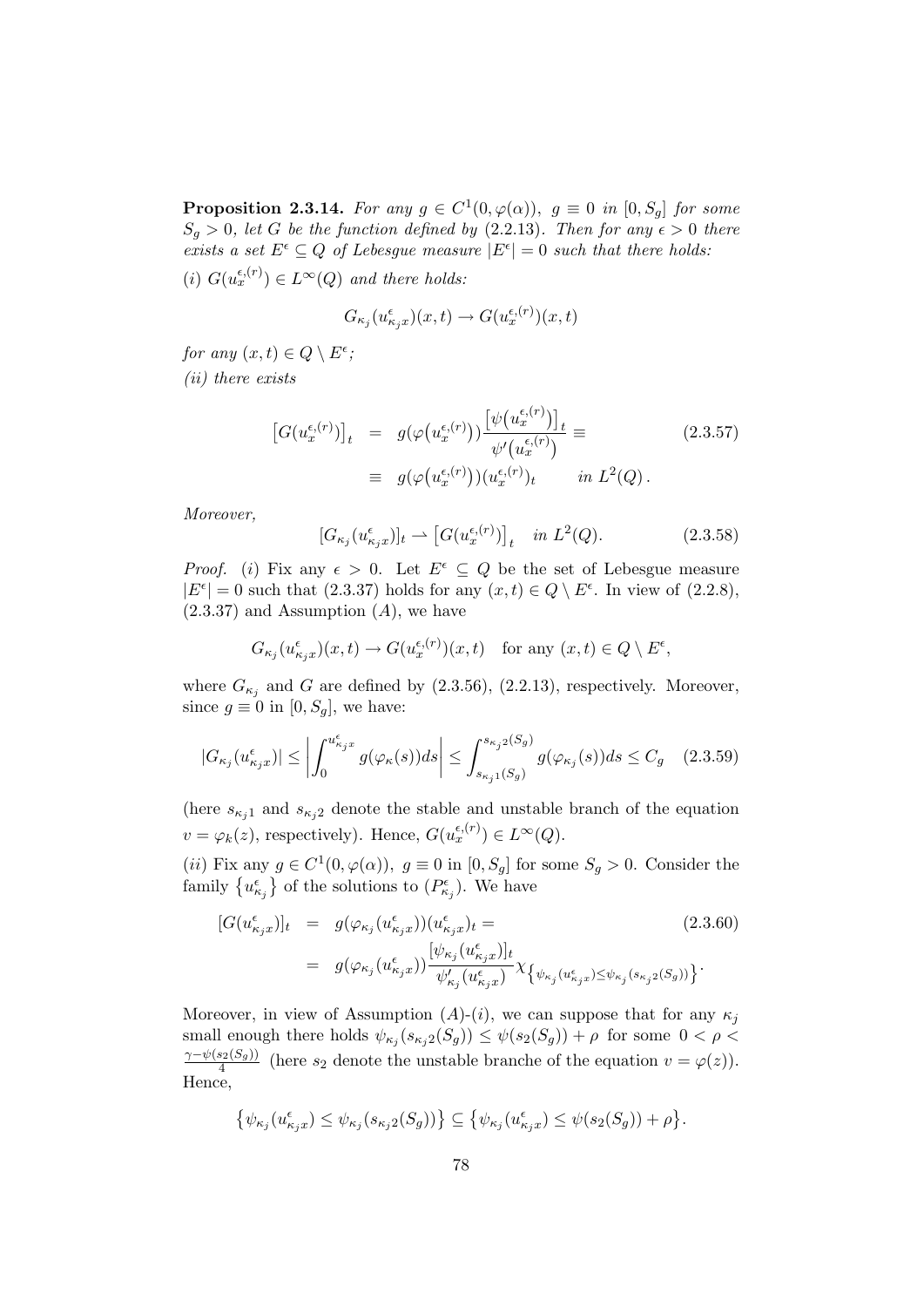On the other hand, in view of (2.3.24) we have:

$$
\{\psi_{\kappa_j}(u_{\kappa_jx}^{\epsilon}) \leq \psi(s_2(S_g)) + \rho\} \subseteq \{\psi(u_x^{\epsilon, (r)}) \leq \psi(s_2(S_g)) + 2\rho\} \subseteq A_{\delta^g}^{\epsilon}
$$

where  $\delta^g$  is chosen so that

$$
\psi(s_2(S_g)) + \frac{\gamma - \psi(s_2(S_g))}{2} \le \gamma - \delta^g.
$$

Thus,

$$
[G(u_{\kappa_jx}^\epsilon)]_t=g(\varphi_{\kappa_j}(u_{\kappa_jx}^\epsilon))\frac{[\psi_{\kappa_j}(u_{\kappa_jx}^\epsilon)]_t}{\psi_{\kappa_j}'(u_{\kappa_jx}^\epsilon)}\chi_{A_{\delta g}^\epsilon}
$$

and the claim follows by  $(2.2.8), (2.3.26)$  and Lemma 2.3.13.

**Lemma 2.3.15.** For any  $g \in C_c^1(0, \varphi(\alpha))$  and  $\kappa > 0$  let  $G_k$  be the function defined by (2.3.56). Then there exists a constant  $C_g > 0$  (independent of  $\kappa$ and  $\epsilon$ ) such that

$$
\int_0^T \left| \int_{\Omega} [G_{\kappa}(u_{\kappa x}^{\epsilon})]_t h dx \right| dt \le C_g \left( \|h\|_{L^{\infty}(\Omega)} + \|h_x\|_{L^2(\Omega)} \right) \tag{2.3.61}
$$

for any  $h \in C_c^1(\Omega)$ .

*Proof.* Fix any  $g \in C_c^1(0, \varphi(\alpha))$  and let  $a_g$ ,  $b_g \in (0, \varphi(\alpha))$  be such that

$$
supp g = [a_g, b_g] \subset (0, \varphi(\alpha)).
$$

Let  $v_{\kappa}^{\epsilon}$  be the function defined by (2.3.4). In view of (2.3.5) and (2.3.6), we have:

$$
\int_{0}^{T} \left| \int_{\Omega} [G_{\kappa}(u_{\kappa x}^{\epsilon})]_{t} h dx \right| dt = \int_{0}^{T} \left| \int_{\Omega} g(\varphi_{\kappa}(u_{\kappa x}^{\epsilon})) u_{\kappa x t}^{\epsilon} h dx \right| dt \le
$$
\n
$$
\leq \int_{0}^{T} \left| \int_{\Omega} [g(\varphi_{\kappa}(u_{\kappa x}^{\epsilon})) - g(v_{\kappa}^{\epsilon})] u_{\kappa x t}^{\epsilon} h dx \right| dt + \int_{0}^{T} \left| \int_{\Omega} g(v_{\kappa}^{\epsilon}) v_{\kappa x x}^{\epsilon} h dx \right| dt \le
$$
\n
$$
\leq \int \int_{Q} ||g'||_{C([a_{g},b_{g}])} \frac{\psi_{\kappa}(u_{\kappa x}^{\epsilon})^{2}}{\psi_{\kappa}'(u_{\kappa x}^{\epsilon})} |h| dx dt +
$$
\n
$$
+ \int \int_{Q} [|g(v^{\epsilon_{\kappa}})||v_{x}^{\epsilon_{\kappa}}||h_{x}| + |h||g'(v^{\epsilon_{\kappa}})|(v_{\kappa x}^{\epsilon})^{2}] dx dt \le
$$
\n
$$
\leq C_{g}(\|h\|_{L^{\infty}(Q)} + \|h_{x}\|_{L^{2}(Q)}), \qquad (2.3.62)
$$

the last estimate following by (2.3.49) and (2.3.51). This concludes the  $\Box$ 

**Proposition 2.3.16.** For any  $g \in C_c^1(0, \varphi(\alpha))$  let G be the function defined by (2.2.13). Then for any  $h \in C_c^1(\Omega)$  there holds:

$$
\int_0^T \left| \int_{\Omega} G(u_x^{\epsilon,(r)})_t h dx \right| dt \le C_g(||h||_{L^{\infty}(Q)} + ||h_x||_{L^2(Q)}),
$$
\n(2.3.63)

for some  $C_q > 0$  independent of  $\epsilon$ .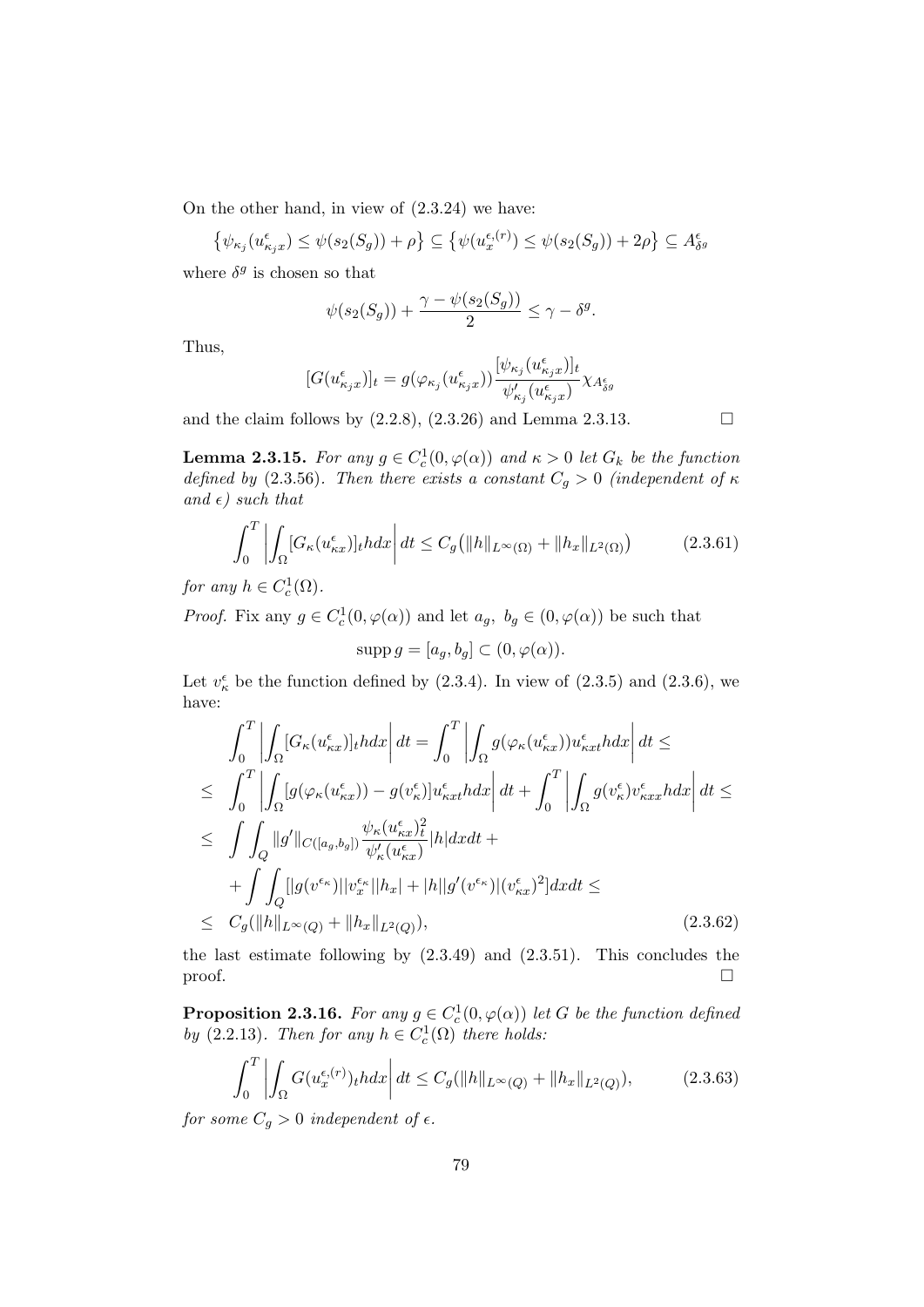*Proof.* For any  $\epsilon > 0$ ,  $\kappa_j > 0$  and  $h \in C_c^1(\Omega)$  set

$$
\Gamma_{\kappa_j}^{\epsilon}(t) := \int_{\Omega} [G_{\kappa_j}(u_{\kappa_j x}^{\epsilon})]_t(x,t) h(x) dx.
$$

By (2.3.58) there holds

$$
\Gamma_{\kappa_j}^\epsilon \rightharpoonup \Gamma^\epsilon \quad \text{in} \ \ L^1(0,T)
$$

as  $\kappa_i \rightarrow 0$ , where

$$
\Gamma^{\epsilon}(t) := \int_{\Omega} \left[ G(u_x^{\epsilon,(r)}) \right]_t (x,t) h(x) dx.
$$

Thus, inequality  $(2.3.63)$  is an easy consequence of  $(2.3.61)$ .

**Proposition 2.3.17.** Let  $g \in C^1([0,\varphi(\alpha)]), g' \geq 0, g \equiv 0$  in  $[0, S_g]$  for some  $S_q > 0$ , and consider the function G defined by (2.2.13) in terms of g. Then, for any  $\epsilon > 0$  there exists a set  $F^{\epsilon} \subseteq (0,T)$  of Lebesgue measure  $|F^{\epsilon}| = 0$  such that inequalities (2.2.12) hold.

*Proof.* Fix any  $\epsilon > 0$  and any  $\zeta \in C^1([0, T]; H_0^1(\Omega) \cap H^2(\Omega)), \ \zeta \geq 0, \ \zeta_{xx} \leq 0$ in Q. Consider the family  $\{u_{\kappa}^{\epsilon}\}\)$  of solutions to problem  $(P_{\kappa}^{\epsilon})\)$  and let  $G_{\kappa}$ be the funcions defined by (2.3.56) for any  $g \in C^1([0,\varphi(\alpha)])$ . Assume that  $g \equiv 0$  in  $[0, S_g]$ , for some  $S_g > 0$ , and assume that  $g' \geq 0$ . We have

$$
\frac{d}{dt} \int_{\Omega} G_{\kappa_j}(u_{\kappa_j x}^{\epsilon}) \zeta dx = \int_{\Omega} G_{\kappa_j}(u_{\kappa_j x}^{\epsilon}) \zeta_t dx + \int_{\Omega} g(\varphi_{\kappa_j}(u_{\kappa_j x}^{\epsilon})) u_{\kappa_j xt}^{\epsilon} \zeta dx.
$$
\n(2.3.64)

Let  $v_{\kappa_j}^{\epsilon}$  be the function defined by (2.3.4). Since  $u_{\kappa_j x t}^{\epsilon} = v_{\kappa_j x x}^{\epsilon}$  (see (2.3.5)), we obtain

$$
\int_{\Omega} g(\varphi_{\kappa_j}(u_{\kappa_j x}^{\epsilon})) u_{\kappa_j x t}^{\epsilon} \zeta dx = \int_{\Omega} g(v_{\kappa_j}^{\epsilon}) v_{\kappa_j x x}^{\epsilon} \zeta dx + \n+ \int_{\Omega} \left[ g(\varphi_{\kappa_j}(u_{\kappa_j x}^{\epsilon})) - g(v_{\kappa_j}^{\epsilon}) \right] \frac{v_{\kappa_j}^{\epsilon} - \varphi_{\kappa_j}(u_{\kappa_j x}^{\epsilon})}{\epsilon \psi_{\kappa_j}'(u_{\kappa_j x}^{\epsilon})} \zeta dx \le \n\le - \int_{\Omega} g(v_{\kappa_j}^{\epsilon}) v_{\kappa_j x}^{\epsilon} \zeta_x dx - \int_{\Omega} g'(v_{\kappa_j}^{\epsilon}) (v_{\kappa_j x}^{\epsilon})^2 \zeta dx \le \n\le - \int_{\Omega} g(v_{\kappa_j}^{\epsilon}) \zeta_x v_{\kappa_j x}^{\epsilon} dx = \int_{\Omega} G(v_{\kappa_j}^{\epsilon}) \zeta_{xx} dx.
$$
\n(2.3.65)

Here

$$
G(v_{\kappa_j}^{\epsilon}) := \int_0^{v_{\kappa_j}^{\epsilon}} g(s)ds.
$$
 (2.3.66)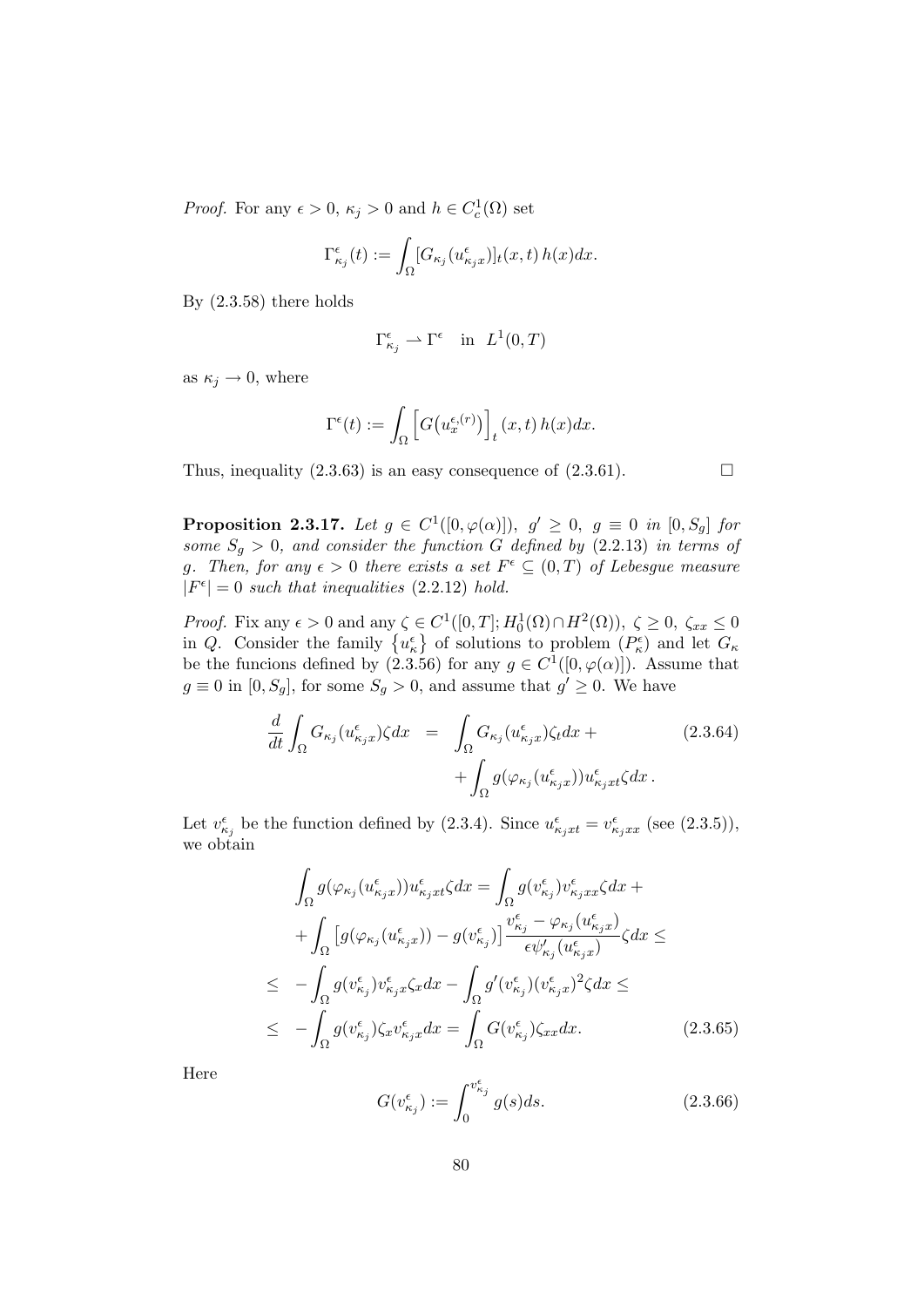Integrating equality  $(2.3.64)$  with respect to t and using  $(2.3.65)$  gives

$$
\int_{\Omega} G_{\kappa_j}(u_{\kappa_j x}^{\epsilon}(x, t_2))\zeta(x, t_2)dx - \int_{\Omega} G_{\kappa_j}(u_{\kappa_j x}^{\epsilon}(x, t_1))\zeta(x, t_1)dx \le
$$
\n
$$
\leq \int_{t_1}^{t_2} \int_{\Omega} G_{\kappa_j}(u_{\kappa_j x}^{\epsilon})\zeta_t dxdt + \int_{t_1}^{t_2} \int_{\Omega} G(v_{\kappa_j}^{\epsilon})\zeta_{xx} dxdt \qquad (2.3.67)
$$

for any  $t_1 < t_2 \leq T$ . Since  $G(\lambda)$  is a convex function on  $\mathbb R$  (by the assumption  $g' \geq 0$ ), there holds

$$
G(v_{\kappa_j}^{\epsilon}) \ge g(v^{\epsilon})(v_{\kappa_j}^{\epsilon} - v^{\epsilon}) + G(v^{\epsilon}),
$$

hence, in view of (2.3.50) we obtain

$$
\int_{t_1}^{t_2} \int_{\Omega} G(v^{\epsilon}) \zeta_{xx} dx dt \ge \liminf_{\kappa_j \to 0} \int_{t_1}^{t_2} \int_{\Omega} G(v^{\epsilon}_{\kappa_j}) \zeta_{xx} dx dt \tag{2.3.68}
$$

(here use of assumption  $\zeta_{xx} \leq 0$  has been made). Let  $E^{\epsilon} \subseteq Q$  be the set of zero Lebesgue-measure given by Proposition 2.3.14. Then there exists  $F^\epsilon \subseteq (0,T),\ |F^\epsilon| = 0$  such that for any  $t \in (0,T) \setminus F^\epsilon$  the set

$$
E^{\epsilon,t} = \{ x \in \Omega \mid (x,t) \in E^{\epsilon} \} \subseteq \Omega
$$

has Lebesgue measure  $|E^{\epsilon,t}| = 0$ . Moreover, for any  $t \in (0,T) \setminus F^{\epsilon}$  there holds

$$
G(u_{\kappa_j x}^{\epsilon}(\cdot, t)) \to G(u_x^{\epsilon, (r)}(\cdot, t)) \quad a.e. \text{ in } \Omega \tag{2.3.69}
$$

(see Proposition 2.3.14-(i)). By  $(2.3.68)$ ,  $(2.3.69)$  and Proposition 2.3.14-(i), passing to the limit with respect to  $\kappa_j \rightarrow 0$  in (2.3.67) gives

$$
\int_{\Omega} G(u_x^{\epsilon,(r)}(x,t_2))\zeta(x,t_2)dx - \int_{\Omega} G(u_x^{\epsilon,(r)}(x,t_1))\zeta(x,t_1)dx \le
$$
\n
$$
\leq \int_{t_1}^{t_2} \int_{\Omega} G(u_x^{\epsilon,(r)})\zeta_t dxdt + \int_{t_1}^{t_2} \int_{\Omega} G(v^{\epsilon})\zeta_{xx} dxdt =
$$
\n
$$
= \int_{t_1}^{t_2} \int_{\Omega} G(u_x^{\epsilon,(r)})\zeta_t dxdt - \int_{t_1}^{t_2} \int_{\Omega} g(v^{\epsilon})v_x^{\epsilon}\zeta_x dxdt \qquad (2.3.70)
$$

and this concludes the proof.  $\hfill \square$ 

### 2.4 Vanishing Viscosity Limit: proofs

To prove Theorem 2.2.7 we need some technical preliminaries. As a first step, consider the orthonormal basis of  $L^2(\Omega)$  which is formed by the eigenfunctions  $\eta_h \in H_0^1(\Omega)$  of the operator  $-\Delta$  with homogeneous Dirichlet conditions. Let  $\{\mu_h\}$  be the corresponding sequence of eigenvalues. For any  $\epsilon > 0$ , let  $\Pi_{\epsilon}$  be the operator defined as follows

$$
\Pi_{\epsilon} f := \sum_{h: \epsilon \mu_h \le 1} f_h \eta_h, \qquad f_h = (f, \eta_h)_{L^2(\Omega)}, \tag{2.4.1}
$$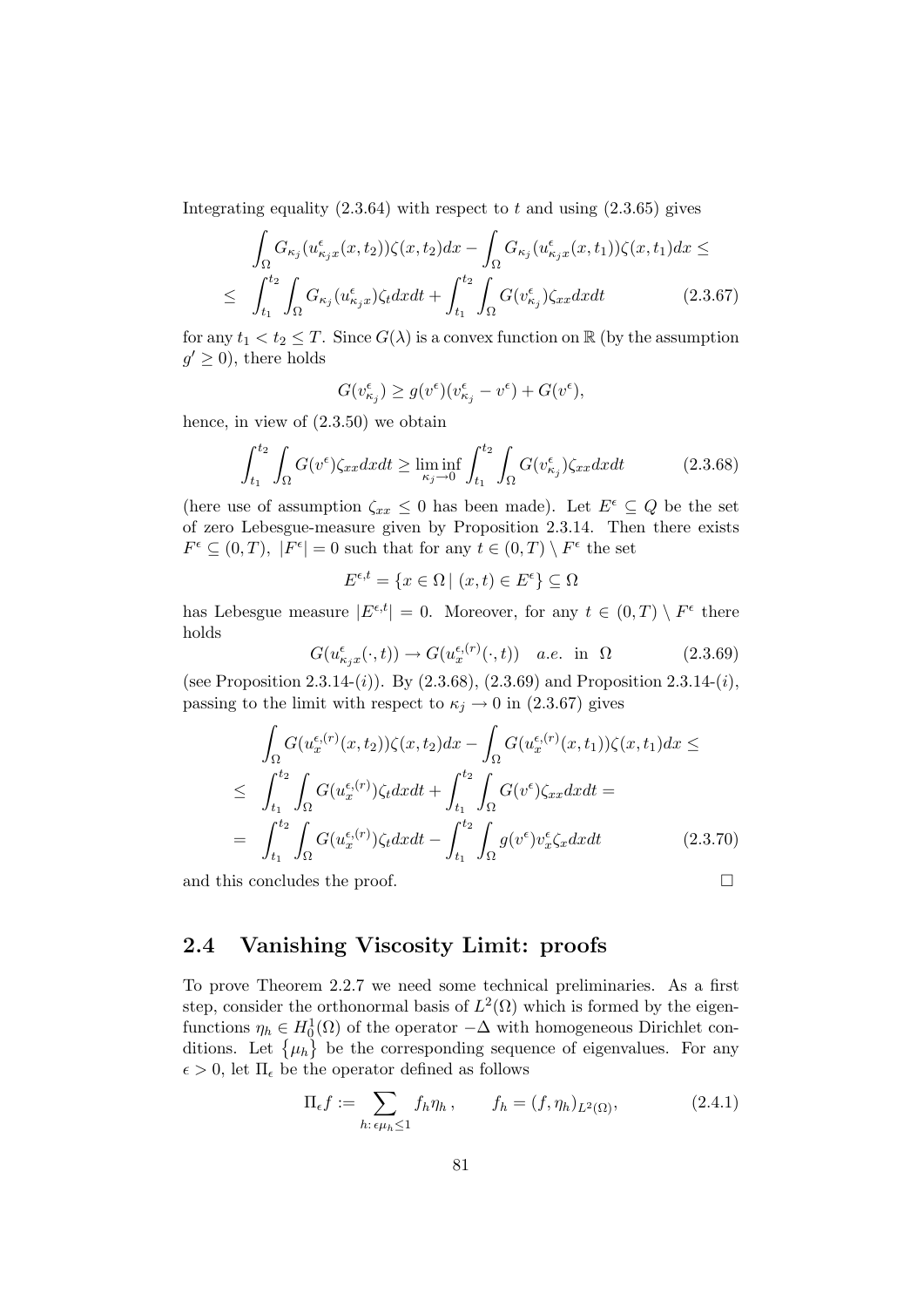for any  $f \in L^2(\Omega)$ . In this way we have introduced a family of orthogonal projection operators which is used in the following result.

**Lemma 2.4.1.** There exists  $C > 0$  such that, for any  $\kappa > 0$ ,  $\epsilon > 0$  there holds

$$
\|\Pi_{\epsilon}\varphi_{\kappa}(u_{\kappa x}^{\epsilon})\|_{L^{2}((0,T);H_{0}^{1}(\Omega))}+\epsilon^{-1/2}\|(I-\Pi_{\epsilon})\varphi_{\kappa}(u_{\kappa x}^{\epsilon})\|_{L^{2}(Q)}\leq C.\tag{2.4.2}
$$

*Proof.* Fix any  $\epsilon, \ \kappa > 0$ , fix any  $t \in (0, T)$  and for simplicity set

$$
\varphi(x) := \varphi_{\kappa}(u_{\kappa x}^{\epsilon})(x,t), \qquad v(x) := v_{\kappa}^{\epsilon}(x,t), \qquad \psi_t(x) := \big[\psi_{\kappa}(u_{\kappa x}^{\epsilon})\big]_t(x,t),
$$

where  $v_{\kappa}^{\epsilon}$  is defined by (2.3.4). We have:

$$
\varphi_h = \int_{\Omega} \varphi(x) \eta_h(x) dx =
$$
\n
$$
= -\epsilon \int_{\Omega} \psi_t(x) \eta_h(x) dx + \int_{\Omega} v(x) \eta_h(x) dx =
$$
\n
$$
= -\epsilon [\psi_t]_h + v_h.
$$
\n(2.4.3)

Thus,

$$
\|\Pi_{\epsilon}\varphi\|_{H_0^1(\Omega)}^2 = \sum_{\epsilon\mu_h\leq 1} \mu_h \varphi_h^2 \leq
$$
\n
$$
\leq \sum_{\epsilon\mu_h\leq 1} \left[2\mu_h v_h^2 + 2\mu_h \epsilon^2 [\psi_t]_h^2\right] \leq
$$
\n
$$
\leq \sum_{h=1}^{\infty} 2\mu_h v_h^2 + \sum_{h=1}^{\infty} 2\epsilon [\psi_t]_h^2 =
$$
\n
$$
= 2 \int_{\Omega} \left[ \left(v_{\kappa x}^{\epsilon}\right)^2 + \epsilon \left[\psi(u_{\kappa x}^{\epsilon})\right]_t^2 \right] (x, t) dx,
$$
\n(2.4.4)

and,

$$
\epsilon^{-1} \|(I - \Pi_{\epsilon})\varphi\|_{L^2(\Omega)}^2 = \sum_{\epsilon \mu_h > 1} \epsilon^{-1} \varphi_h^2 \leq
$$
\n
$$
\leq 2\epsilon^{-1} \sum_{\epsilon \mu_h > 1} [v_h^2 + \epsilon^2 [\psi_t]_h^2] \leq
$$
\n
$$
\leq \sum_{\epsilon \mu_h > 1} 2\mu_h v_h^2 + \sum_{\epsilon \mu_h > 1} 2\epsilon [\psi_t]_h^2 \leq
$$
\n
$$
\leq 2 \int_{\Omega} \left[ (v_{\kappa x}^{\epsilon})^2 + \epsilon [\psi(u_{\kappa x}^{\epsilon})]_t^2 \right] (x, t) dx.
$$
\n
$$
(2.4.5)
$$

In view of estimate  $(2.3.49)$  and  $(2.3.51)$ , integrating  $(2.4.4)$  and  $(2.4.5)$  with respect to t gives  $(2.4.2)$ .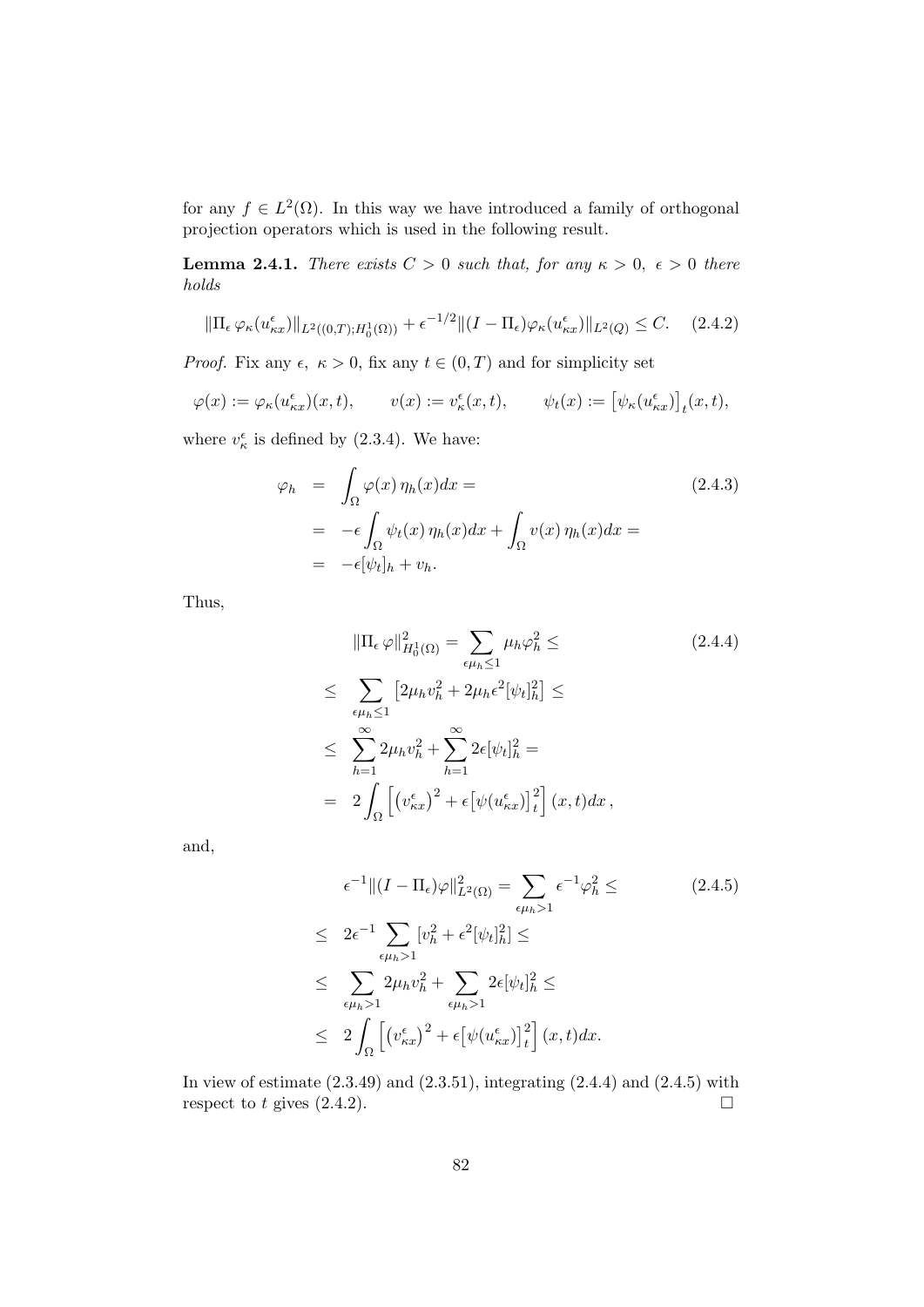For any  $f \in C(\mathbb{R})$  set

$$
F(\lambda) := f(\varphi(\lambda)).\tag{2.4.6}
$$

The following proposition will be crucial in the investigation of the viscosity limit  $\epsilon \to 0$ .

**Proposition 2.4.2.** Fix any  $g \in C_c^1(0, \varphi(\alpha))$ ,  $f \in C^1(\mathbb{R})$  and let G, F be the functions defined by (2.2.13) and (2.4.6), respectively. Suppose that there exists  $C > 0$  such that  $||f||_{L^{\infty}(\mathbb{R})} \leq C$ ,  $||f'||_{L^{\infty}(\mathbb{R})} \leq C$ . Finally, assume that  $G(u_x^{\epsilon,(r)}) \stackrel{*}{\rightharpoonup} G^*,$   $F(u_x^{\epsilon,(r)}) \stackrel{*}{\rightharpoonup} F^*$  and  $G(u_x^{\epsilon,(r)})F(u_x^{\epsilon,(r)}) \stackrel{*}{\rightharpoonup} H^*$  in  $L^{\infty}(Q)$ . Then

$$
H^* = G^* F^*.
$$
\n(2.4.7)

**Remark 2.4.1.** Observe that for any  $g \in C^1([0,\varphi(\alpha)]), g(0) = 0$ , the family  $\left\{G(u_x^{\epsilon,(r)})\right\}$  is uniformly bounded in  $L^{\infty}(Q)$ . In fact for a.e.  $(x,t) \in Q$  there holds:

$$
|G(u_x^{\epsilon,(r)})(x,t)| = \left| \int_0^{u_x^{\epsilon,(r)}(x,t)} g(\varphi(\lambda))d\lambda \right| \le
$$
  

$$
\leq \left| \int_0^{\infty} |g(\varphi(\lambda))|d\lambda \right| \le
$$
  

$$
\leq \max_{\xi \in [0,\varphi(\alpha)]} |g'(\xi)| \int_{\mathbb{R}} |\varphi(\lambda)|d\lambda \leq C
$$

since  $\varphi \in L^1(\mathbb{R})$  by assumption  $(H_1)$ - $(i)$ .

Proof of Proposition 2.4.2. Following [Pl1], we set

$$
F^{\epsilon} := f(\Pi_{\epsilon} \varphi(u_x^{\epsilon,(r)})) \tag{2.4.8}
$$

and observe that, passing to the limit with respec to  $\kappa_j \to 0$  in inequality (2.4.2) gives

$$
\|\Pi_{\epsilon}\,\varphi\big(u_x^{\epsilon,(r)}\big)\|_{L^2((0,T);H_0^1(\Omega))} + \epsilon^{-1/2} \|(I-\Pi_{\epsilon})\varphi\big(u_x^{\epsilon,(r)}\big)\|_{L^2(Q)} \leq C, \quad (2.4.9)
$$

(here use of Lemma 2.3.6 has been made). Since  $||f'||_{L^{\infty}(\mathbb{R})}$  is bounded, we have

$$
||F^{\epsilon} - F(u_x^{\epsilon,(r)})||_{L^2(Q)} = ||f(\Pi_{\epsilon} \varphi(u_x^{\epsilon,(r)})) - f(\varphi(u_x^{\epsilon,(r)}))||_{L^2(Q)} \le
$$
  

$$
\leq ||f'||_{L^{\infty}(\mathbb{R})} ||(I - \Pi_{\epsilon})\varphi(u_x^{\epsilon,(r)})||_{L^2(Q)} \to 0
$$

as  $\epsilon \to 0$  by (2.4.9). Moreover, the family  $\{G(u_x^{\epsilon,(r)})\}$  is uniformly bounded in  $Q$  (see Remark 2.4.1), hence the previous inequality implies

$$
\|G(u^{\epsilon,(r)}_x)F^\epsilon-G(u^{\epsilon,(r)}_x)F(u^{\epsilon,(r)}_x)\|_{L^2(Q)}\rightarrow 0
$$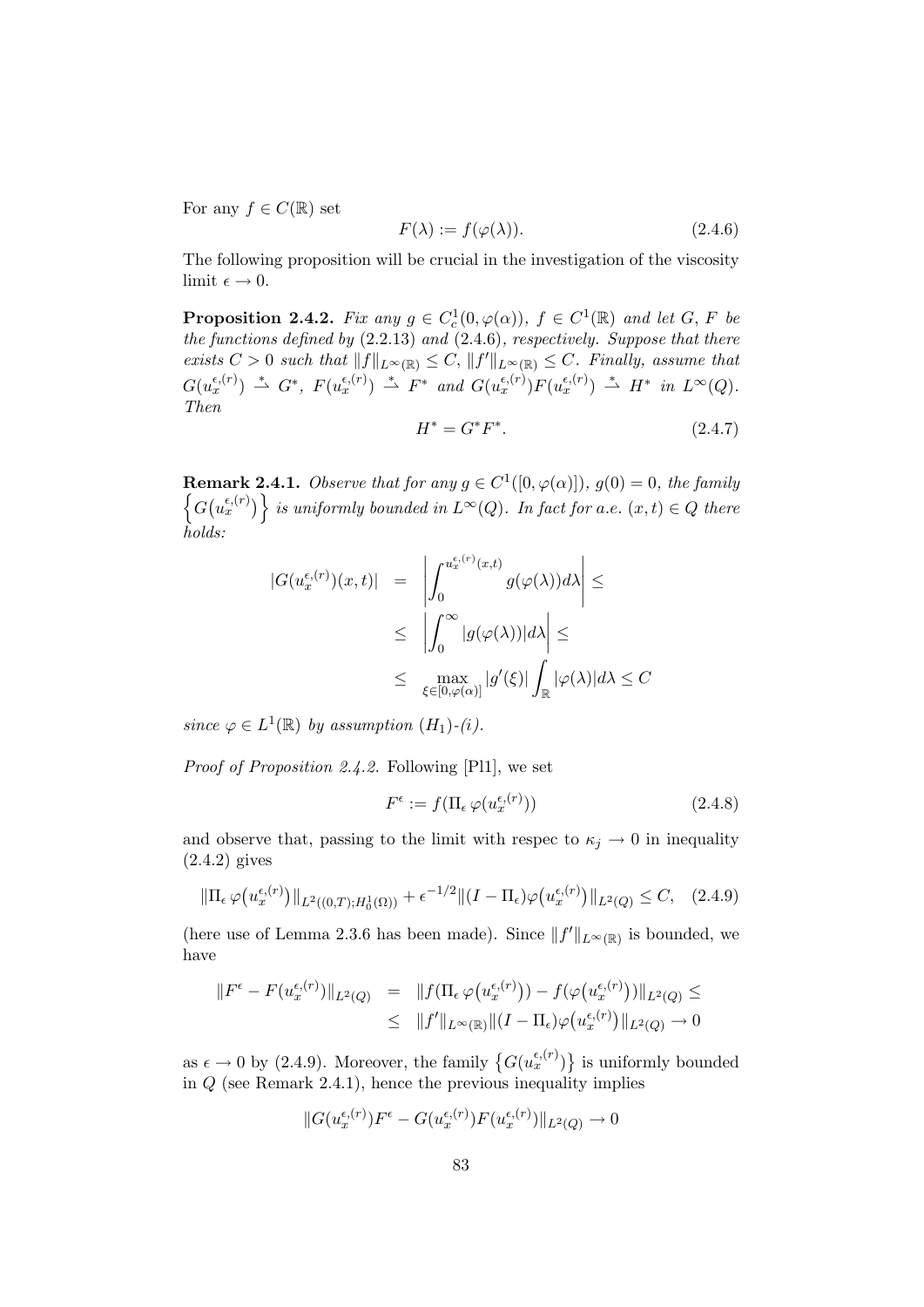as  $\epsilon \to 0$ . Thus, in order to prove (2.4.7), it suffices to show that

$$
\int \int_{Q} F^{\epsilon} G(u_x^{\epsilon,(r)}) h \, dxdt \to \int \int_{Q} F^* G^* h \, dxdt \,, \tag{2.4.10}
$$

as  $\epsilon \to 0$ , for any  $h \in C_c^1(Q)$ . To this purpose, assume for simplicity  $\Omega = (0, 1)$ , set

$$
\Gamma^{\epsilon}(x,t) := \int_0^x G(u_x^{\epsilon,(r)})(\xi,t)d\xi \quad \text{for a.e. } t \in (0,T)
$$
 (2.4.11)

and observe that:

$$
\int \int_{Q} F^{\epsilon} G(u_x^{\epsilon,(r)}) h \, dx dt = - \int \int_{Q} \Gamma^{\epsilon}(F^{\epsilon} h)_x dx dt. \tag{2.4.12}
$$

In view of (2.4.9), there holds

$$
||F_x^{\epsilon}||_{L^2(Q)} \leq ||f'||_{L^{\infty}(\mathbb{R})} ||[\Pi_{\epsilon} \varphi(u_x^{\epsilon,(r)})]_x||_{L^2(Q)} \leq C_f,
$$

hence  $F^* \in L^2((0,T); H^1(\Omega))$  and

$$
F_x^{\epsilon} \rightharpoonup F_x^* \quad \text{in} \quad L^2(Q) \tag{2.4.13}
$$

as  $\epsilon \to 0$ . Then, for any  $\phi \in C_c^1(\Omega)$  and for a.e.  $t \in (0, T)$ , set

$$
\Lambda^{\epsilon}_{\phi}(t) := \int_{\Omega} G(u^{\epsilon,(r)}_x)(\xi, t) \phi(\xi) d\xi.
$$
 (2.4.14)

In view of  $(2.3.63)$  we have:

$$
\|\Lambda_\phi^\epsilon\|_{W^{1,1}(0,T)}\leq C_{g,\phi}.
$$

Thus, for any  $\phi \in C_c^1(\Omega)$  there exist a sequence  $\epsilon_k \to 0$  and  $\Lambda_\phi \in L^1(0,T)$ such that

$$
\int_0^T |\Lambda_{\phi}^{\epsilon_k} - \Lambda_{\phi}| dt \to 0.
$$
 (2.4.15)

On the other hand, since we have assumed  $G(u_x^{\epsilon,(r)}) \stackrel{*}{\rightharpoonup} G^*$  in  $L^{\infty}(Q)$  as  $\epsilon \rightarrow 0$ , there holds

$$
\Lambda_{\phi}(t) \equiv \int_{\Omega} G^*(\xi, t) \phi(\xi) d\xi \qquad (2.4.16)
$$

for a.e.  $t \in (0, T)$ , and the whole family  $\left\{\Lambda_{\phi}^{\epsilon}\right\}$  satisfies (2.4.15). In other words, we have:

$$
\int_0^T \left| \int_{\Omega} G(u_x^{\epsilon,(r)}) \phi \, d\xi - \int_{\Omega} G^* \phi \, d\xi \right| dt \to 0 \tag{2.4.17}
$$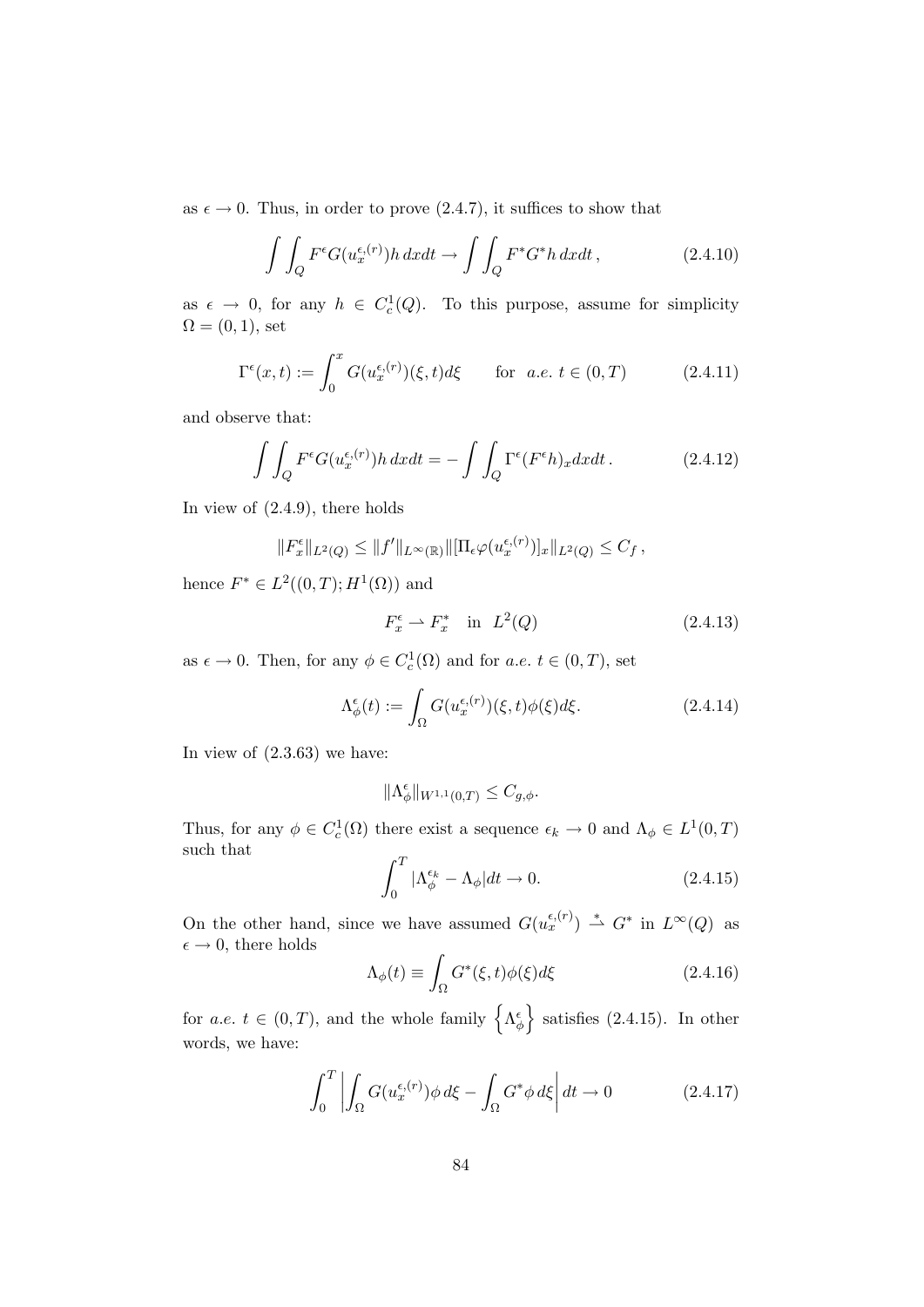for any  $\phi \in C_c^1(\Omega)$ . Since  $C_c^1(\Omega)$  is dense in  $L^1(\Omega)$ , by means of  $(2.4.17)$ there holds

$$
\int_0^T \left| \int_{\Omega} G(u_x^{\epsilon,(r)}) \chi_{(0,x)} d\xi - \int_{\Omega} G^* \chi_{(0,x)} d\xi \right| dt \to 0
$$

for any  $x \in (0,1)$  (recall that we have assumed  $\Omega = (0,1)$ ), namely

$$
\int_0^T |\Gamma^{\epsilon}(x,t) - \Gamma^*(x,t)| dt \to 0 \qquad (2.4.18)
$$

(see  $(2.4.11)$ ) for any  $x \in \Omega$ . Here

$$
\Gamma^*(x,t) := \int_0^x G^*(\xi, t) d\xi
$$
 (2.4.19)

for a.e.  $t \in (0, T)$ . In view of  $(2.4.18)$  and since the family  $\{\Gamma^{\epsilon}\}\$ is uniformly bounded in  $L^{\infty}(Q)$ , we have

$$
\Gamma^{\epsilon} \to \Gamma^* \quad \text{in} \ \ L^1(Q).
$$

Thus, eventually up to a sequence  $\epsilon_k \to 0$ , there holds

$$
\Gamma^{\epsilon_k}(x,t) \to \Gamma^*(x,t) \quad \text{for a.e. } (x,t) \in Q. \tag{2.4.20}
$$

Let us conclude the proof. In view of  $(2.4.20)$  and since the family  $\{\Gamma^{\epsilon}\}\$ is uniformly bounded in  $L^{\infty}(Q)$ , there holds

$$
\Gamma^{\epsilon_k} \to \Gamma^* \quad \text{in} \ \ L^2(Q).
$$

Therefore, by (2.4.13) we obtain:

$$
F_x^{\epsilon_k} \Gamma^{\epsilon_k} \rightharpoonup F_x^* \Gamma^* \quad \text{in} \ \ L^2(Q)
$$

 $\Gamma^*$  being defined by (2.4.19). Hence, for any  $h \in C_c^1(Q)$  the right-hand side in (2.4.12) (written for  $\epsilon = \epsilon_k$ ) converges to

$$
-\int \int_Q (F^*h)_x \Gamma^* dx dt = \int \int_Q F^*G^*h dx dt
$$

(see  $(2.4.19)$ ) and the claim follows.

**Lemma 2.4.3.** Let  $v \in L^{\infty}(Q)$  be the limit of the sequence  $\{v^{\epsilon_k}\}\$ in the weak\* topology of  $L^{\infty}(Q)$  (see (2.2.24)). Then (2.2.26) holds.

Proof. Observe that

$$
\|\varphi(u_x^{\epsilon,(r)}) - v^{\epsilon}\|_{L^2(Q)} = \epsilon^{1/2} \left\| \epsilon^{1/2} \left[ \psi(u_x^{\epsilon,(r)}) \right]_t \right\|_{L^2(Q)} \to 0 \tag{2.4.21}
$$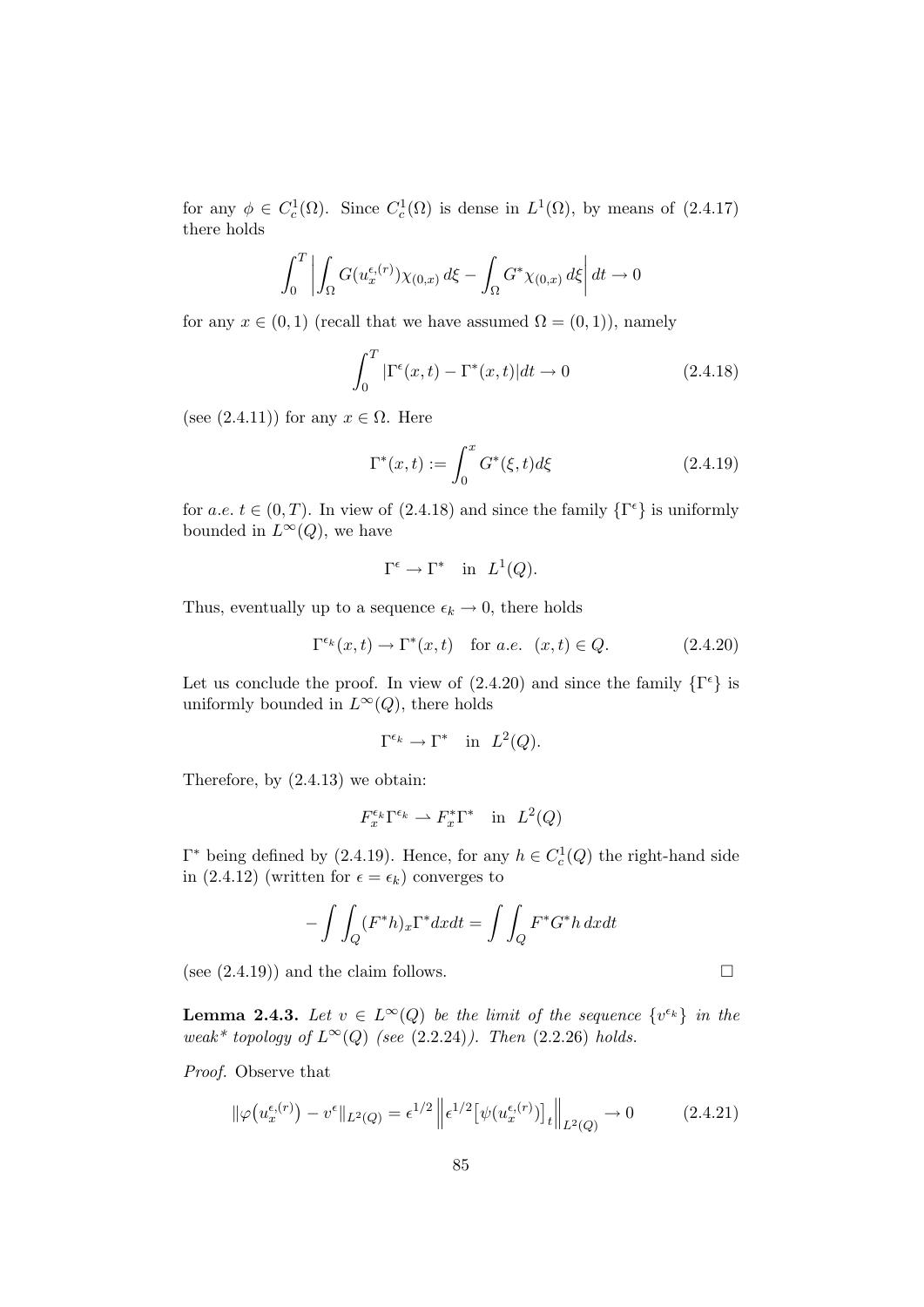as  $\epsilon \to 0$  (here use of (2.3.51) has been made). By (2.4.21) we obtain

$$
\varphi(u_x^{\epsilon_k,(r)}) \rightharpoonup v \quad \text{in} \quad L^2(Q) \tag{2.4.22}
$$

where v is the limit of the sequence  $\{v^{\epsilon_k}\}\$ in the weak topology of  $L^{\infty}(Q)$ . On the other hand, the family  $\{\varphi(u_x^{\epsilon_k,(r)})\}$  is uniformly bounded in  $L^{\infty}(Q)$ . Hence, eventually up to a subsequence  $\epsilon_{k_j}$ , there holds

$$
\varphi(u_x^{\epsilon_{k_j},(r)}) \stackrel{*}{\rightharpoonup} \tilde{v} \quad \text{in} \quad L^{\infty}(Q) \tag{2.4.23}
$$

for some  $\tilde{v} \in L^{\infty}(Q)$ . Finally, by (2.4.22)  $\tilde{v} = v$  *a.e.* in Q and the whole sequence  $\{\varphi(u_x^{\epsilon_k,(r)})\}$  satisfies (2.4.23).

Now we can prove Theorem 2.2.7.

**Proof of Theorem 2.2.7.** Let  $\tau$  be the Young measure obtained as narrow limit of the sequence  $\tau_{\epsilon_k}$  of Young measures associated to the functions  $u_x^{\epsilon_k,(r)}$ (see Proposition 2.2.4). Let  $\nu(x,t)$  be the disintegration of  $\tau$ , which holds for a.e.  $(x, t) \in Q$ . Our purpose is to give a characterization of the probability measure  $\nu_{(x,t)}$  for a.e.  $(x,t) \in Q$ . In this direction, fix any  $(x,t) \in Q$ , set  $I_1 := [0, \alpha], I_2 := (\alpha, +\infty)$  and  $\nu := \nu_{(x,t)}$  for simplicity. Then define two maps  $\sigma_l \equiv \sigma_{(x,t);l} : C(\mathbb{R}) \to \mathbb{R}$  by setting

$$
\int_{\mathbb{R}} f(\lambda) d\sigma_l(\lambda) \equiv \langle \sigma_l, f \rangle := \int_{I_l} (f \circ \varphi)(\xi) d\nu(\xi) \qquad (l = 1, 2). \quad (2.4.24)
$$

Then  $\sigma_1$ ,  $\sigma_2$  are (positive) Radon measures on R.

Step 1. Concerning  $\sigma_l$ ,  $l = 1, 2$ , it is easily seen that: (i)  $\text{supp }\sigma_l \subset [0, \varphi(\alpha)]$   $(l = 1, 2);$ (*ii*)  $\sigma_2(\{0\}) = 0;$ 

(*iii*) let  $s_1, s_2$  be the stable and unstable branch of the equation  $v = \varphi(u)$ (see  $(2.2.14)-(2.2.15)$ ); then for any  $f \in C(\mathbb{R})$ , such that the sequence  $\{f(u_x^{\epsilon_k,(r)})\}$  is bounded in  $L^1(Q)$  and equi-integrable, the function  $f \circ s_l \in$  $\hat{L}^{1}([0,\varphi(\alpha)],d\sigma_{l})$   $(l = 1,2)$   $(e.g.,$  see [Sm]).

Then set

$$
\sigma := \sigma_1 + \sigma_2. \tag{2.4.25}
$$

In view of the above definitions, we have

$$
\langle \sigma, f \rangle = \langle \sigma_1, f \rangle + \langle \sigma_2, f \rangle = \int_{[0, +\infty)} (f \circ \varphi)(\xi) d\nu(\xi)
$$
 (2.4.26)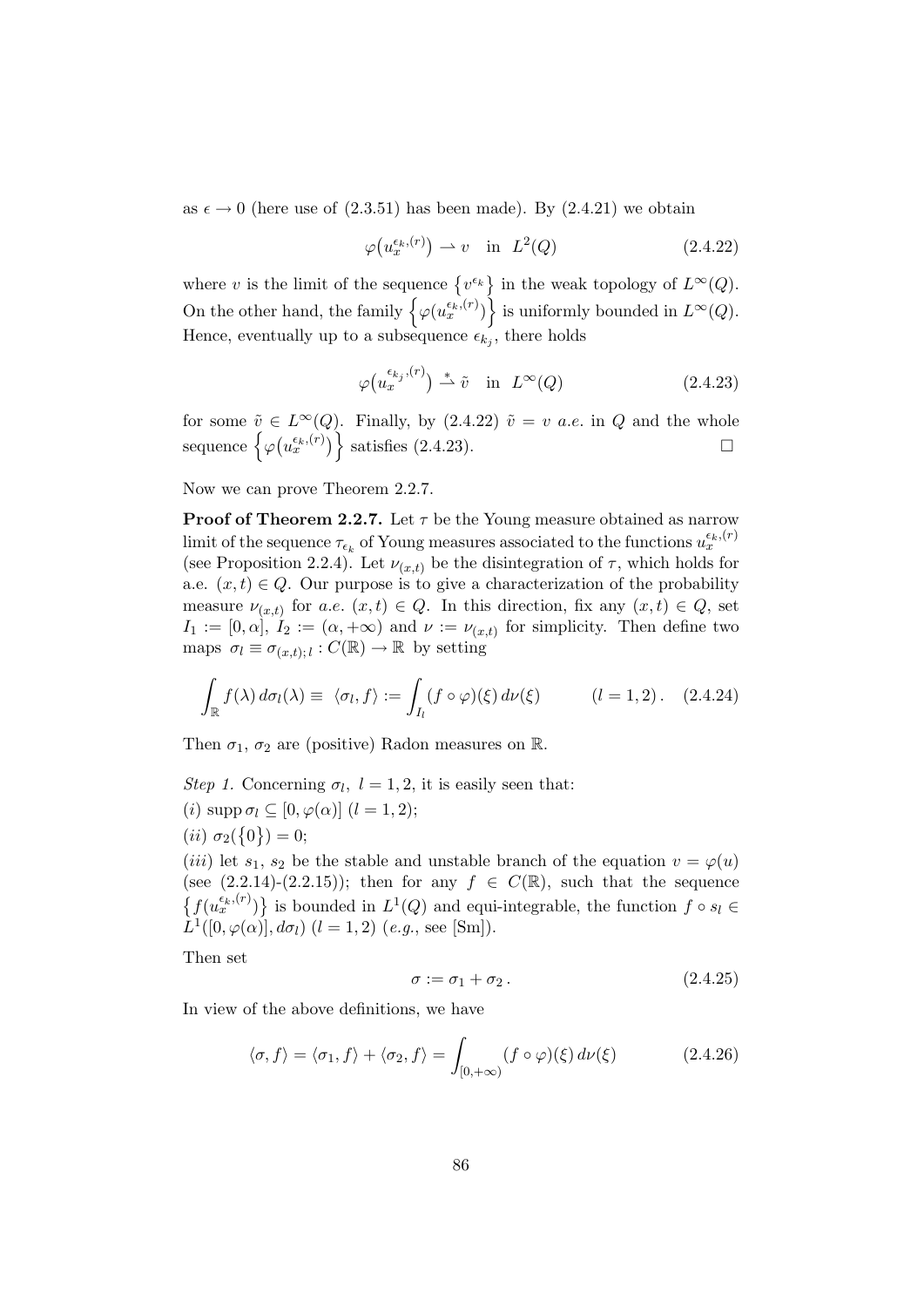for any  $f \in C(\mathbb{R})$ , hence  $\sigma \equiv \sigma_{(x,t)}$  is a probability measure on  $\mathbb R$  for a.e.  $(x, t) \in Q$ . In view of (ii) the support of the measure  $\sigma$  is contained in  $[0, \varphi(\alpha)]$ ; moreover  $\nu$  and  $\sigma$  satisfy the following relation:

$$
\langle \nu, f \rangle = \int_{[0, +\infty)} f(\xi) d\nu(\xi) = \int_{I_1} f(\xi) d\nu(\xi) + \int_{I_2} f(\xi) d\nu(\xi) =
$$
  
= 
$$
\int_{I_1} [(f \circ s_1) \circ \varphi](\xi) d\nu(\xi) + \int_{I_2} [(f \circ s_2) \circ \varphi](\xi) d\nu(\xi) =
$$
  
= 
$$
\langle \sigma_1, f \circ s_1 \rangle + \langle \sigma_2, f \circ s_2 \rangle
$$
 (2.4.27)

for any  $f \in C(\mathbb{R})$  such that the sequence  $\{f(u_x^{\epsilon_j,(r)})\}$  is bounded in  $L^1(Q)$ and equi-integrable (here use of  $(2.4.24)$  and *Step 1-(iii)* has been made).

Step 2. For a.e.  $(x,t) \in Q$  the measure  $\sigma_{(x,t)}$  is the Dirac mass concentrated at the point

$$
v(x,t) := \int_{[0,+\infty)} \varphi(\xi) d\nu_{(x,t)}(\xi) = \langle \nu_{(x,t)}, \varphi \rangle.
$$
 (2.4.28)

Observe that v is the weak\* limit of the squence  $\{\varphi(u_x^{\epsilon_k,(r)}\}\)$  in  $L^{\infty}(Q)$  (see  $(2.2.31)$ - $(2.2.32)$ ).

Let us give a sketch of the proof (see [Pl1] and [Sm] for further details). In view of Proposition 2.4.2 and  $(2.2.31)-(2.2.32)$ , for a.e.  $(x, t) \in Q$  we obtain

$$
\left(\int_{[0,+\infty)} F(\xi) d\nu_{(x,t)}(\xi)\right) \left(\int_{[0,+\infty)} G(\xi) d\nu_{(x,t)}(\xi)\right) =
$$
\n
$$
= \int_{[0,+\infty)} F(\xi) G(\xi) d\nu_{(x,t)}(\xi) \qquad (2.4.29)
$$

for any G, F defined by (2.2.13) and (2.4.6), in correspondence of  $f \in C^1(\mathbb{R})$ with  $||f||_{L^{\infty}(\mathbb{R})}$ ,  $||f'||_{L^{\infty}(\mathbb{R})}$  bounded and  $g \in C_c^1(0, \varphi(\alpha))$ .

Fix any  $(x,t) \in Q$  such that  $(2.4.29)$  holds and set  $\sigma \equiv \sigma_{(x,t)}$ ,  $\nu \equiv \nu_{(x,t)}$ . Let  $A \subseteq [0, \varphi(\alpha)]$  be any compact such that  $\sigma(A) > 0$ . Since A is compact, there exists a sequence  $\{f_h\} \subset C([0,\varphi(\alpha)]), f_h \geq 0, f_h = 1$  on A, such that

$$
f_h(\lambda) \to \chi_A(\lambda)
$$
 for any  $\lambda \in [0, \varphi(\alpha)]$ 

as  $h \to \infty$ . Set  $F_h := f_h(\varphi)$ . In view of (2.4.29) we have

$$
\left(\int_{[0,+\infty)} (f_h \circ \varphi)(\xi) d\nu(\xi)\right) \left(\int_{[0,+\infty)} G(\xi) d\nu(\xi)\right) = \int_{[0,+\infty)} G(\xi)(f_h \circ \varphi)(\xi) d\nu(\xi).
$$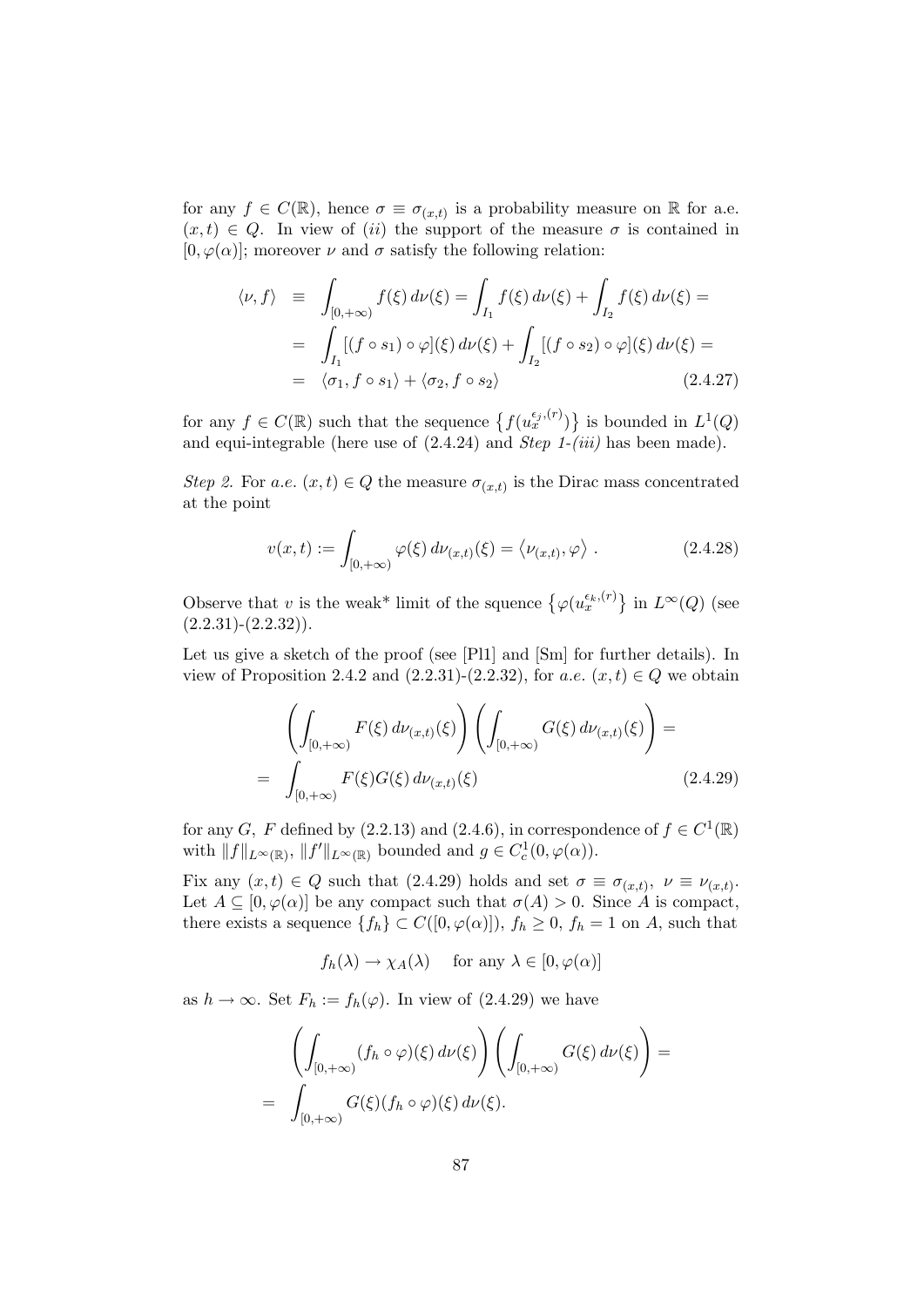Using (2.4.27), the above equation reads:

$$
\langle \sigma, f_h \rangle \sum_{l=1}^2 \langle \sigma_l, G \circ s_l \rangle = \sum_{l=1}^2 \langle \sigma_l, f_h(G \circ s_l) \rangle,
$$

and letting  $h \to \infty$  gives

$$
\sigma(A) \sum_{l=1}^2 \int_{[0,\varphi(\alpha)]} G(s_l(\lambda)) d\sigma_l(\lambda) = \sum_{l=1}^2 \int_A G(s_l(\lambda)) d\sigma_l(\lambda).
$$

Writing the above equality in a suitable way gives the following equation

$$
M(\lambda) - M_A(\lambda) = N_A \text{ for a.e. } \lambda \in (0, \varphi(\alpha)), \tag{2.4.30}
$$

where

$$
M(\lambda) := (s'_1(\lambda) - s'_2(\lambda))^{-1} \sum_{l=1}^2 s'_l \sigma_l ([\lambda, \varphi(\alpha)]) ,
$$
  
\n
$$
M_A(\lambda) := [\sigma(A)]^{-1} (s'_1(\lambda) - s'_2(\lambda))^{-1} \sum_{l=1}^2 s'_l \sigma_l ([\lambda, \varphi(\alpha)] \cap A) ,
$$
  
\n
$$
N_A := [\sigma(A)]^{-1} \sigma_2(A) - \sigma_2 ([0, \varphi(\alpha)])
$$

(see [Pl1] and [Sm] for details).

Then set

$$
\lambda_0 := \min\bigl\{\lambda \in [0, \varphi(\alpha)] \,|\, \lambda \in \operatorname{supp} \sigma\bigr\}.
$$

If  $\lambda_0 = \varphi(\alpha)$ , the claim is obvious. Assume  $\lambda_0 < \varphi(\alpha)$  and choose  $A_\delta =$  $[\lambda_0, \lambda_0 + \delta]$  with  $\delta > 0$  small enough. Then  $\sigma(A_\delta) \neq 0$  and  $M_{A_\delta}(\lambda) = 0$  if  $\lambda \in (\lambda_0 + \delta, \varphi(\alpha))$ . Therefore by equation (2.4.30) we have

$$
M(\lambda) = N_{A_{\delta}}
$$
 for  $a.e. \lambda \in (\lambda_0 + \delta, \varphi(\alpha)).$ 

Since  $N_{A_{\delta}}$  does not depend on  $\lambda$  and  $\delta$  is arbitrary, we obtain

$$
M(\lambda) = N_{\{\lambda_0\}} \quad \text{for a.e. } \lambda \in (\lambda_0, \varphi(\alpha)). \tag{2.4.31}
$$

Then observe that for any compact  $A \subset [\lambda_0, \varphi(\alpha)]$  there exists an interval  $(\lambda^*, \varphi(\alpha))$  such that

$$
A\cap(\lambda^*,\varphi(\alpha))=\emptyset.
$$

Therefore in the interval  $(\lambda^*, \varphi(\alpha))$  we have  $M_A(\lambda) \equiv 0$ , hence in view of (2.4.30) and (2.4.31) we have:

$$
N_A = N_{\{\lambda_0\}}.\tag{2.4.32}
$$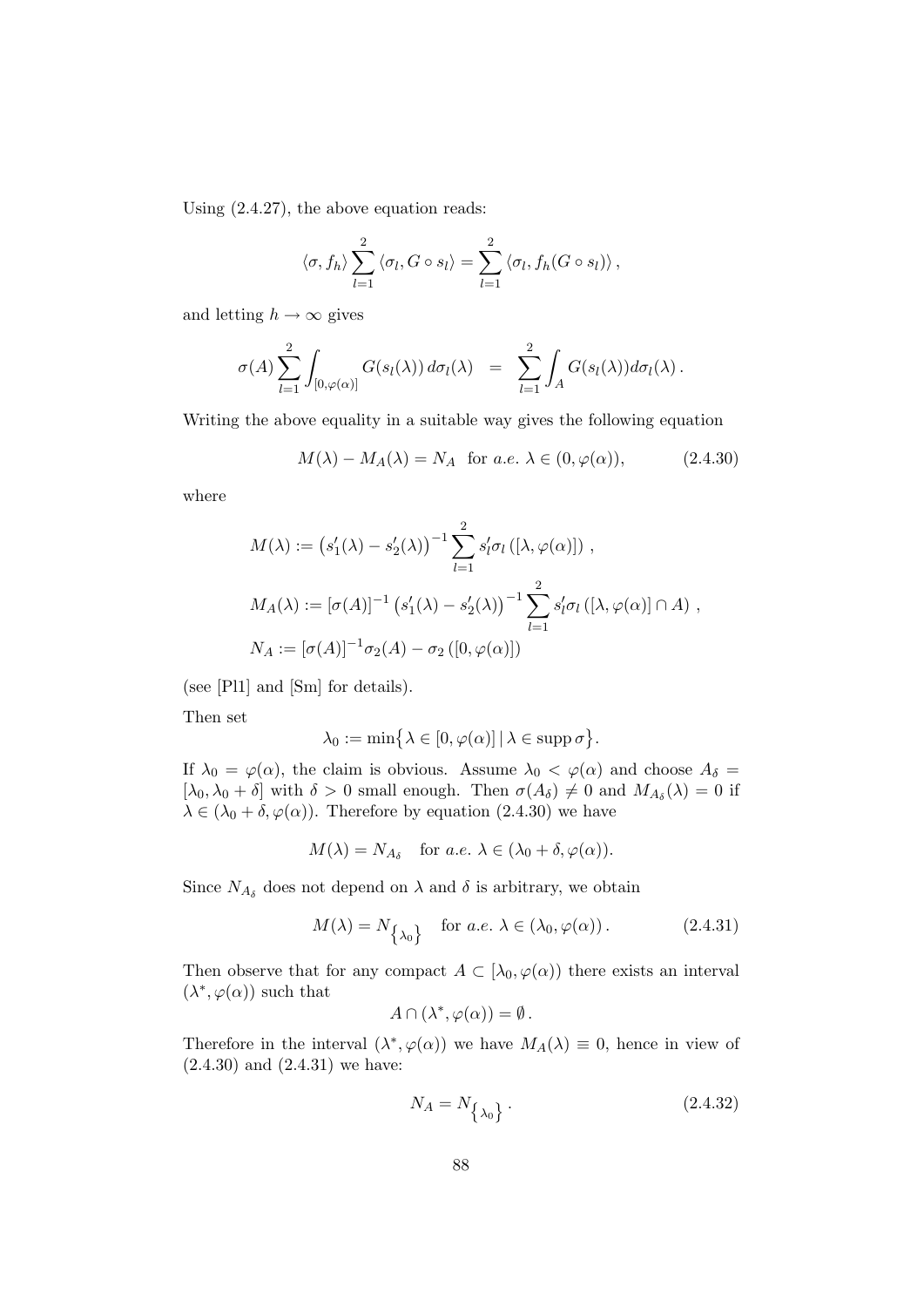Using  $(2.4.30)$  again, observe that equalities  $(2.4.31)-(2.4.32)$  imply  $M_A(\lambda)$  = 0 for a.e.  $\lambda \in (\lambda_0, \varphi(\alpha))$  and for any compact  $A \subset [\lambda_0, \varphi(\alpha))$ , namely

$$
\sum_{l=1}^{2} s'_l(\lambda) \sigma_l([\lambda, \varphi(\alpha)] \cap A) = 0 \quad \text{for a.e. } \lambda \in (\lambda_0, \varphi(\alpha)). \tag{2.4.33}
$$

Consider any closed interval  $A = [\beta_1, \beta_2] \subset (\lambda_0, \varphi(\alpha))$ . If  $\lambda \in (\lambda_0, \beta_1)$  we have  $\sigma_l([\lambda, \varphi(\alpha)] \cap A) = \sigma_l(A)$ . Hence, by equation (2.4.33), it follows that

$$
\sum_{l=1}^{2} s'_l(\lambda)\sigma_l(A) = 0 \quad \text{for a.e. } \lambda \in (\lambda_0, \beta_1). \tag{2.4.34}
$$

Since the functions  $s'_1$  and  $s'_2$  are continuous in  $(\lambda_0, \beta_1)$ , equality  $(2.4.34)$ holds for any  $\lambda \in (\lambda_0, \beta_1)$ ; by Condition  $(S)$  there holds  $\sigma_1(A) = \sigma_2(A) = 0$ . Since  $\beta_1$  and  $\beta_2$  are arbitrary, it follows that the support of  $\sigma$  consists at most of two points, namely  $\{\lambda_0\}$  and  $\{\varphi(\alpha)\}\$ . Finally, by means of Condition (S) again, the latter possibility is ruled out (see [Sm]).

Step 3. Let us conclude the proof: in view of Steps 1-2 and  $(2.4.26)$ , for a.e.  $(x, t) \in Q$  the measures  $\sigma_{1(x,t)}$  and  $\sigma_{2(x,t)}$  have the following form:

$$
\sigma_{1(x,t)} = \begin{cases}\n\lambda(x,t) \, \delta_{v(x,t)} & \text{if } v(x,t) > 0 \\
\delta_0 & \text{if } v(x,t) = 0\n\end{cases}
$$
\n
$$
\sigma_{2(x,t)} = \begin{cases}\n(1 - \lambda(x,t)) \, \delta_{v(x,t)} & \text{if } v(x,t) > 0 \\
0 & \text{if } v(x,t) = 0\n\end{cases}
$$

for some  $\lambda \in L^{\infty}(Q)$ ,  $\lambda \geq 0$  in Q. By (2.2.31)-(2.2.32) and equality (2.4.27) we obtain representation  $(2.2.42)$ . Finally equality  $(2.2.41)$  is a consequence of  $(2.2.34)$  and  $(2.2.42)$ .

**Proposition 2.4.4.** Let  $v \in L^{\infty}(Q)$  be the weak\* limit of the sequence  $\{\varphi(u_x^{\epsilon,(r)})\}$  in  $L^{\infty}(Q)$ . Then, there exists a subsequence  $\{\epsilon_j\} \subseteq \{\epsilon_k\}, \epsilon_j \equiv$  $\epsilon_{k_j}$ , such that there holds

$$
\varphi(u_x^{\epsilon_j,(r)}) \to v \qquad a.e. \in \Omega. \tag{2.4.35}
$$

*Proof.* Observe that  $(2.2.31)$ ,  $(2.2.32)$  and  $(2.2.42)$  imply that

$$
|\varphi(u_x^{\epsilon_j,(r)})|^p \rightharpoonup |v|^p \quad \text{in } L^1(Q),
$$

for any  $1 < p < \infty$ , namely also

$$
\|\varphi(u_x^{\epsilon_j,(r)})\|_{L^p(Q)}\to \|v\|_{L^p(Q)}.
$$

Hence

$$
\varphi(u_x^{\epsilon_j,(r)}) \to v \quad \text{in } L^p(Q)
$$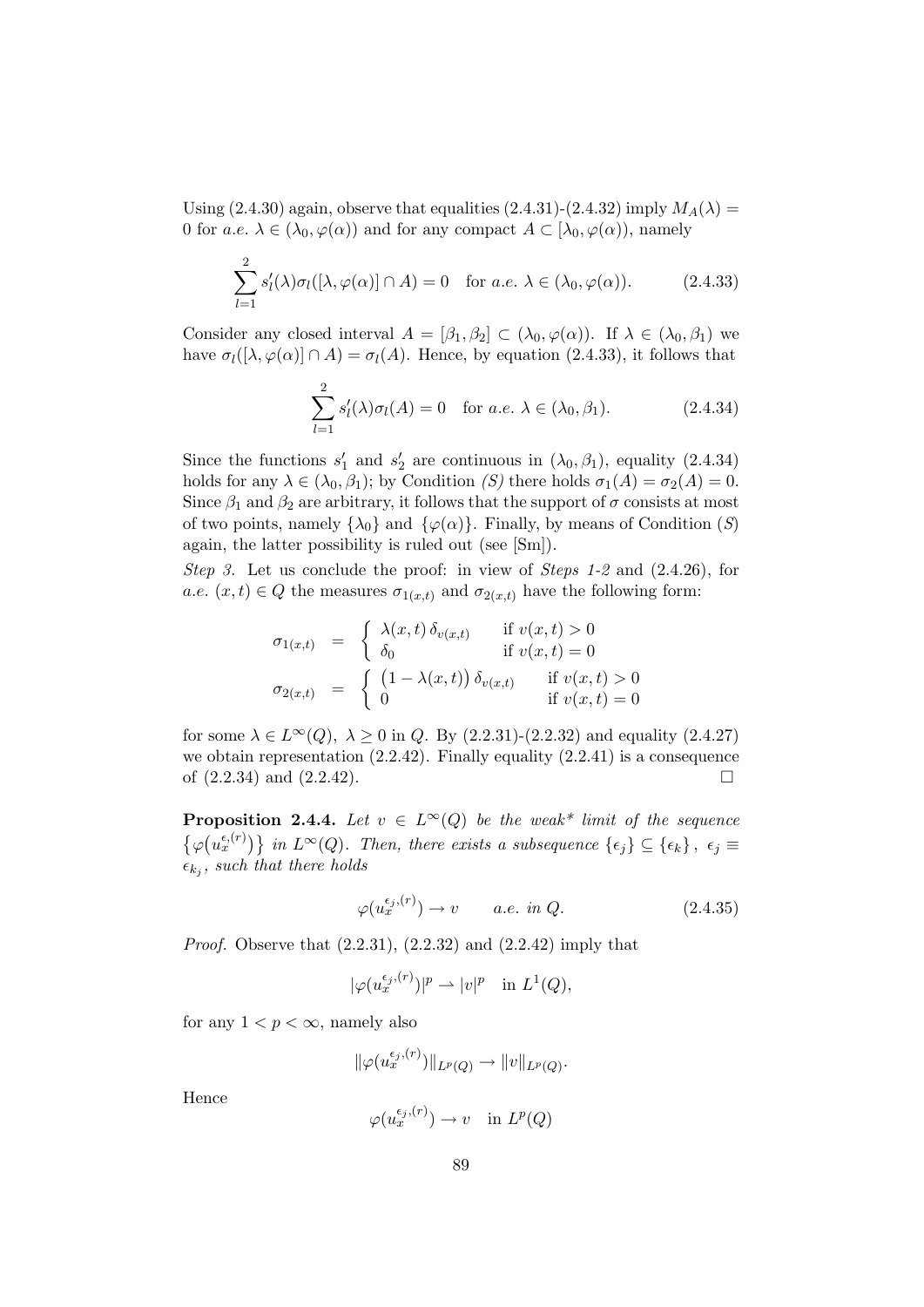for any  $1 \leq p < \infty$  (e.g., see [B]) and this concludes the proof.

In the following theorem we prove a refinement "at fixed time" of the disintegration formula (2.2.42).

**Theorem 2.4.5.** Let  $\{\epsilon_j\} \subseteq \{\epsilon_k\}$  be the subsequence given by Proposition 2.4.4. For a.e.  $t > 0$ , let  $\{\tau_{\epsilon_j}^t\}$  be the family of Young measures associated to the sequence  $\{u_x^{\epsilon_j,(r)}(\cdot,t)\}$ . Then there exists a set  $F \subseteq (0,T)$  of Lebesgue measure  $|F| = 0$  such that for any  $t \in (0,T) \backslash F$  there exists a Young measure  $\tau^t$  such that

$$
\tau_{\epsilon_j}^t \to \tau^t \quad \text{narrowly in } \Omega \times \mathbb{R} \,. \tag{2.4.36}
$$

Moreover, for a.e.  $x \in \Omega$  the disintegration  $\nu_x^t$  of  $\tau^t$  is given by

$$
\nu_x^t = \begin{cases}\n\lambda(x, t)\delta_{s_1(v(x, t))} + (1 - \lambda(x, t))\delta_{s_2(v(x, t))} & \text{if } v(x, t) > 0 \\
\delta_0 & \text{if } v(x, t) = 0.\n\end{cases}
$$
\n(2.4.37)

Here  $v(\cdot, t)$  and  $\lambda(\cdot, t)$  are the values at fixed t of the functions considered in  $(2.2.42).$ 

*Proof.* In view of Proposition 2.4.4, there exists a set  $F^1 \subseteq (0, T)$  of Lebesgue measure  $|F^1| = 0$  such that:

$$
\varphi(u_x^{\epsilon_j,(r)}(\cdot,t)) \to v(\cdot,t) \qquad a.e. \text{ in } \Omega,
$$
\n(2.4.38)

for any  $t \in (0,T) \setminus F^1$ . For any  $\epsilon_j > 0$  let  $F^{\epsilon_j} \subseteq (0,T)$  be the set of zero Lebesgue-measure given by Proposition 2.3.17, such that the entropy inequalities (2.2.12) hold for any  $t_1, t_2 \in (0,T) \setminus F^{\epsilon_j}$ . Set

$$
F^2 := \bigcup_{h \in \mathbb{N}} F^{\epsilon_j} , \quad F := F^1 \cup F^2 .
$$

Thus,  $F \subseteq (0, T)$  has Lebesgue measure  $|F| = 0$ .

For any  $t \in (0, T) \setminus F$  there exists a subsequence  $\{\epsilon_{j,t}\}\subseteq \{\epsilon_j\}$ , such that

$$
\chi_{\left\{0 \le u_x^{\epsilon_{j,t},(r)}(\cdot,t) \le \alpha\right\}} \stackrel{*}{\rightharpoonup} \lambda^t \quad \text{in } L^{\infty}(\Omega)
$$
\n(2.4.39)

for some  $\lambda^t \in L^{\infty}(\Omega)$ ,  $0 \leq \lambda^t \leq 1$ .

Fix any  $t \in (0,T) \setminus F$  and observe that for any  $f \in C_c(\mathbb{R})$  we can write:

$$
f(u_x^{\epsilon_{j,t},(r)}(\cdot,t)) = (f \circ s_1 \circ \varphi)(u_x^{\epsilon_{j,t},(r)}(\cdot,t)) \chi_{\left\{0 \le u_x^{\epsilon_{j,t},(r)}(\cdot,t) \le \alpha\right\}} + +(f \circ s_2 \circ \varphi)(u_x^{\epsilon_{j,t},(r)}(\cdot,t)) \chi_{\left\{u_x^{\epsilon_{j,t},(r)}(\cdot,t) > \alpha\right\}} (2.4.40)
$$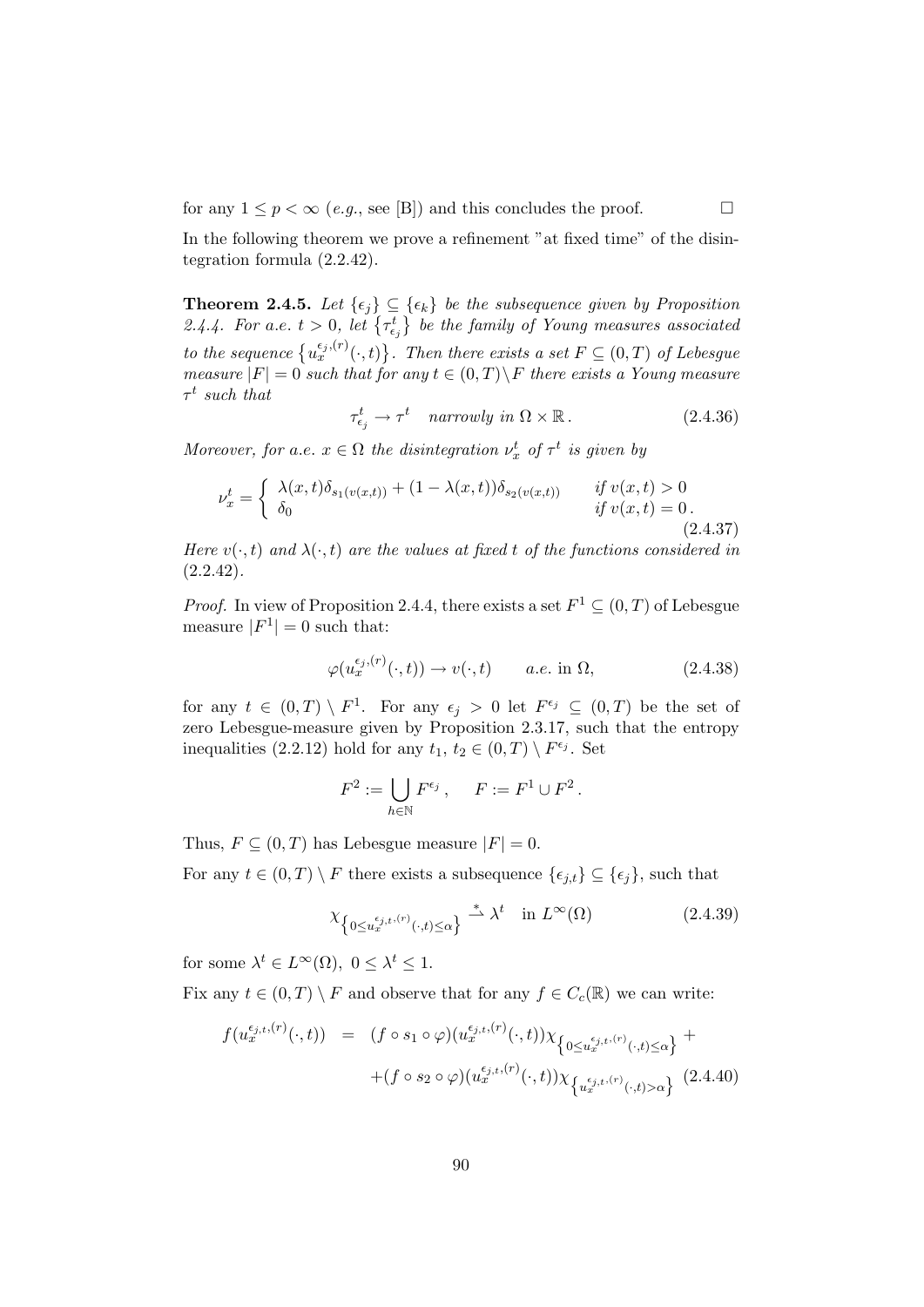a.e. in  $\Omega$ . In view of  $(2.4.38)$  and  $(2.4.39)$  we obtain:

$$
f(u_x^{\epsilon_{j,t},(r)}(\cdot,t)) \stackrel{*}{\longrightarrow} \lambda^t(\cdot)(f \circ s_1)(v(\cdot,t)) + (1 - \lambda^t(\cdot))(f \circ s_2)(v(\cdot,t)) \quad \text{in } L^{\infty}(\Omega).
$$
\n(2.4.41)

This implies that for any  $t \in (0,T) \setminus F$  the sequence  $\{\tau_{\epsilon_{j,t}}^t\}$  of Young measures associated to the sequence  $\{u^{\epsilon_{j,t}}(\cdot,t)\}$  converges narrowly to a Young measure  $\tau^t$  over  $\Omega \times \mathbb{R}$  whose disintegration  $\nu_{(\cdot)}^t$  is of the form:

$$
\nu_x^t = \begin{cases} \lambda^t(x)\delta_{s_1(v(x,t))} + (1 - \lambda^t(x))\delta_{s_2(v(x,t))} & \text{if } v(x,t) > 0\\ \delta_0 & \text{if } v(x,t) = 0 \end{cases}
$$
 (2.4.42)

for a.e.  $x \in \Omega$ . Let us show that for a.e.  $x \in \Omega$  the coefficient  $\lambda^t(x)$  is the value at fixed t of the function  $\lambda(x, t)$ , given by Theorem 2.2.7 - which implies that the *whole* sequence  $\{\tau^{\epsilon_j}\}$  satisfies (2.4.36) and (2.4.37). To this purpose, fix any  $\overline{g} \in C^1([0,\varphi(\alpha)]), \ \overline{g}' \ge 0, \ \overline{g} \equiv 0 \text{ in } [0, S_{\overline{g}}]$  for some  $S_{\overline{g}} > 0$ , and consider inequalities (2.2.12) with  $g = \overline{g}$ , namely:

$$
\int_{\Omega} \overline{G}(u_x^{\epsilon})(x, t_2)\zeta(x, t_2)dx - \int_{\Omega} \overline{G}(u_x^{\epsilon,(r)})(x, t_1)\zeta(x, t_1)dx dx \le
$$
\n
$$
\leq \int_{t_1}^{t_2} \int_{\Omega} \overline{G}(u_x^{\epsilon,(r)})\zeta_t dx dt - \int_{t_1}^{t_2} \int_{\Omega} \overline{g}(v^{\epsilon})v_x^{\epsilon}\zeta_x dx dt \qquad (2.4.43)
$$

for any  $t_1, t_2 \in (0,T) \setminus F^{\epsilon}, t_1 \leq t_2$ , and for any  $\zeta \in C^1([0,T]; H_0^1(\Omega) \cap$  $H^2(\Omega)$ ,  $\zeta \geq 0$ ,  $\zeta_{xx} \leq 0$ . Here  $\overline{G}$  is defined by  $(2.2.13)$  in correspondence of  $\overline{g}$ . Fix any  $\overline{t} \in (0,T) \setminus F$  (so that  $(2.4.41)-(2.4.42)$  hold).

Then for any  $f \in H_0^1(\Omega) \cap H^2(\Omega)$ ,  $f \ge 0$ ,  $f_{xx} \le 0$  and for any  $r > 0$  set:

$$
\zeta^{r}(x,t) = h^{r}(t)f(x) ,
$$

where

$$
h^{r}(t) := \begin{cases} 0 & \text{if } |t - \bar{t}| > r, \\ \frac{1}{r}(t - \bar{t}) + 1 & \text{if } t \in [\bar{t} - r, \bar{t}], \\ -\frac{1}{r}(t - \bar{t}) + 1 & \text{if } t \in (\bar{t}, \bar{t} + r]. \end{cases}
$$
(2.4.44)

By standard arguments of approximation by smooth functions we can choose  $\zeta^r$  as test function in inequalities (2.4.43) written for  $t_1 = \overline{t} - r$ ,  $t_2 = \overline{t}$  and  $\epsilon = \epsilon_{j,\bar{t}}$ . We obtain

$$
\int_{\Omega} \overline{G}(u_x^{\epsilon_{j,\bar{t}},(r)})(x,\bar{t}) f(x) dx \leq \qquad (2.4.45)
$$
\n
$$
\leq \frac{1}{r} \int_{\bar{t}-r}^{\bar{t}} \int_{\Omega} \overline{G}(u_x^{\epsilon_{j,\bar{t}},(r)}) f dx dt - \int_{\bar{t}-r}^{\bar{t}} \int_{\Omega} h^r \overline{g}(v^{\epsilon_{j,\bar{t}}}) v_x^{\epsilon_{j,\bar{t}}} f_x dx dt.
$$

Let us take the limit as  $\epsilon_{i,\bar{t}} \to 0$  in the above inequalities. In this direction, observe that by estimate  $(2.3.51)$ , there holds

$$
||v^{\epsilon_{j,\bar{t}}} - \varphi(u_x^{\epsilon_{j,\bar{t}},(r)})||_{L^2(Q)} \to 0,
$$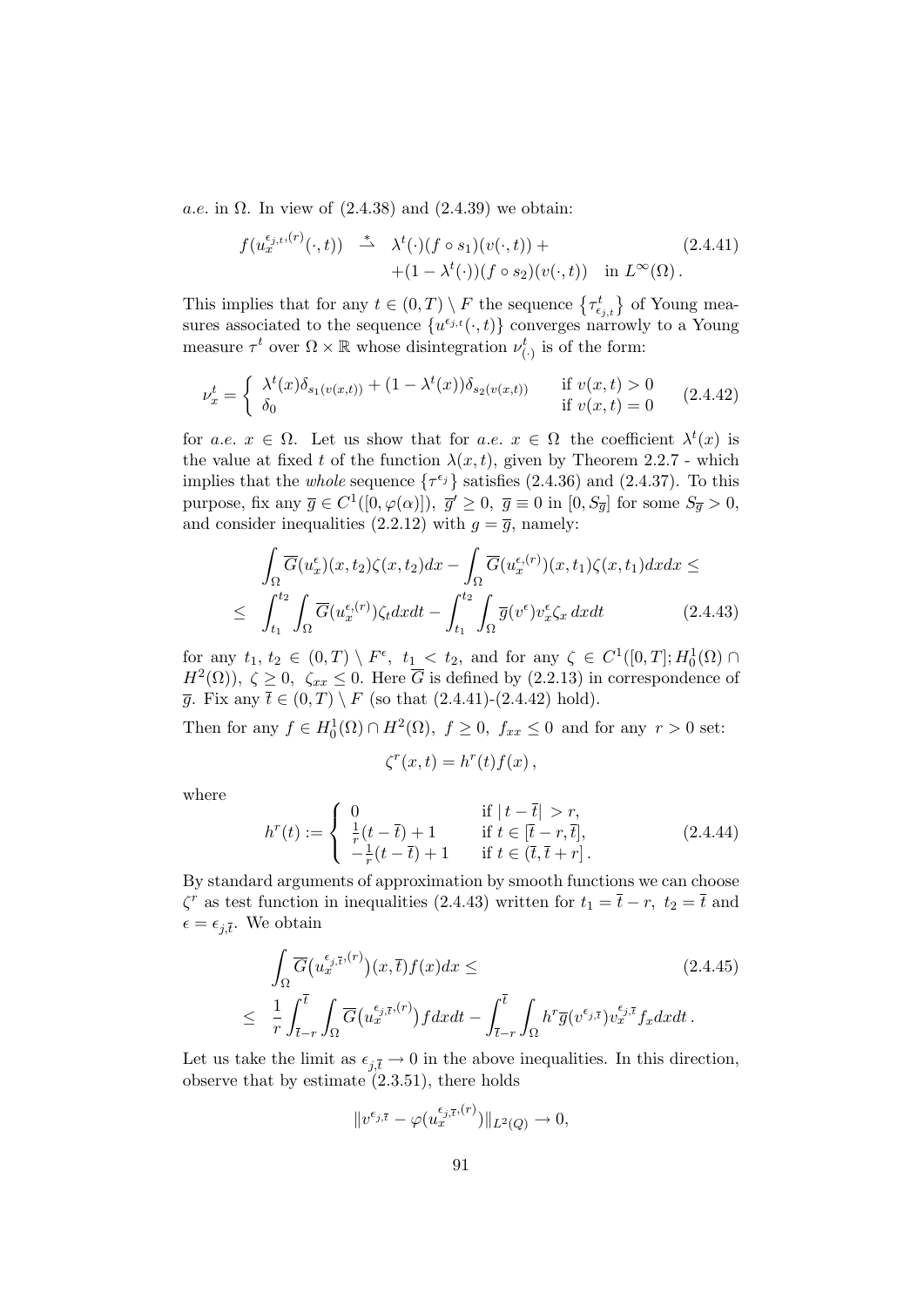hence

$$
v^{\epsilon_{j,\bar{t}}} \to v \quad \text{in} \ \ L^2(Q)
$$

as  $\epsilon_{j,\bar{t}} \to 0$  (here use of (2.4.35) has been made). Therefore, the limit as  $\epsilon_{j,\bar{t}} \to 0$  in inequalities (2.4.45) gives

$$
\int_{\Omega} \left[ \lambda^{\overline{t}}(x) (\overline{G} \circ s_1)(v(x,\overline{t})) + (1 - \lambda^{\overline{t}})(\overline{G} \circ s_2)(v(x,\overline{t})) \right] f(x) dx \le
$$
\n
$$
\leq \frac{1}{r} \int_{\overline{t}-r}^{\overline{t}} \int_{\Omega} \overline{G}^* f dx dt - \int_{\overline{t}-r}^{\overline{t}} \int_{\Omega} h^r \overline{g}(v) v_x f_x \qquad (2.4.46)
$$

for any  $f \in H_0^1(\Omega) \cap H^2(\Omega)$ ,  $f \ge 0$ ,  $f_{xx} \le 0$ , where

$$
\overline{G}^* = \begin{cases} \n\lambda \overline{G}(s_1(v)) + (1 - \lambda) \overline{G}(s_2(v)) & \text{if } v > 0 \\ \n\overline{G}(0) \equiv 0 & \text{if } v = 0 \n\end{cases} \tag{2.4.47}
$$

(here use of (2.2.42), (2.4.41), Remark 2.4.1 and Proposition 2.2.4 has been made). We can assume that for any  $f \in H_0^1(\Omega) \cap H^2(\Omega)$ ,  $f \ge 0$ ,  $f_{xx} < 0$ , we have:

$$
\lim_{r \to 0} \frac{1}{r} \int_{\bar{t}-r}^{\bar{t}} \int_{\Omega} \overline{G}^*(x,t) f(x) dx dt = \int_{\Omega} \overline{G}^*(x,\bar{t}) f(x) dx,
$$
  

$$
\lim_{r \to 0} \frac{1}{r} \int_{\bar{t}}^{\bar{t}+r} \int_{\Omega} \overline{G}^*(x,t) f(x) dx dt = \int_{\Omega} \overline{G}^*(x,\bar{t}) f(x) dx,
$$

for a.e.  $\overline{t} \in (0,T) \setminus F$ . Then we take the limit as  $r \to 0$  in (2.4.46) and obtain:

$$
\int_{\Omega} \left[\lambda^{\overline{t}}(x) (\overline{G} \circ s_1)(v(x,\overline{t})) + (1 - \lambda^{\overline{t}}) \overline{G} \circ s_2)(v(x,\overline{t}))\right] f(x) dx \le
$$
  

$$
\leq \int_{\Omega} \overline{G}^*(x,\overline{t}) f(x) dx
$$

for any  $f$  as above. By analogous arguments also the reverse inequality can be proven, therefore we have:

$$
\lambda^{\overline{t}}(x)\overline{G}(s_1(v(x,\overline{t}))) + (1 - \lambda^{\overline{t}})\overline{G}(s_2(v(x,\overline{t}))) = \overline{G}^*(x,\overline{t})
$$

for a.e.  $x \in \Omega$ . In view of  $(2.4.47)$  the above equality gives

$$
\lambda^{\bar{t}}(x) = \lambda(x, \bar{t})
$$

for a.e.  $x \in \Omega$  and for any  $\overline{t} \in (0,T) \setminus F$ , thus the conclusion follows.  $\square$ 

As a consequence of the above theorem, for any  $t \in (0, T) \setminus F$ , where  $F \subseteq$  $(0, T)$ ,  $|F| = 0$  is the set given by Theorem 2.4.5, there holds:

$$
\nu_x^t = \nu_{(x,t)} \quad \text{for } a.e. \ x \in \Omega \,, \tag{2.4.48}
$$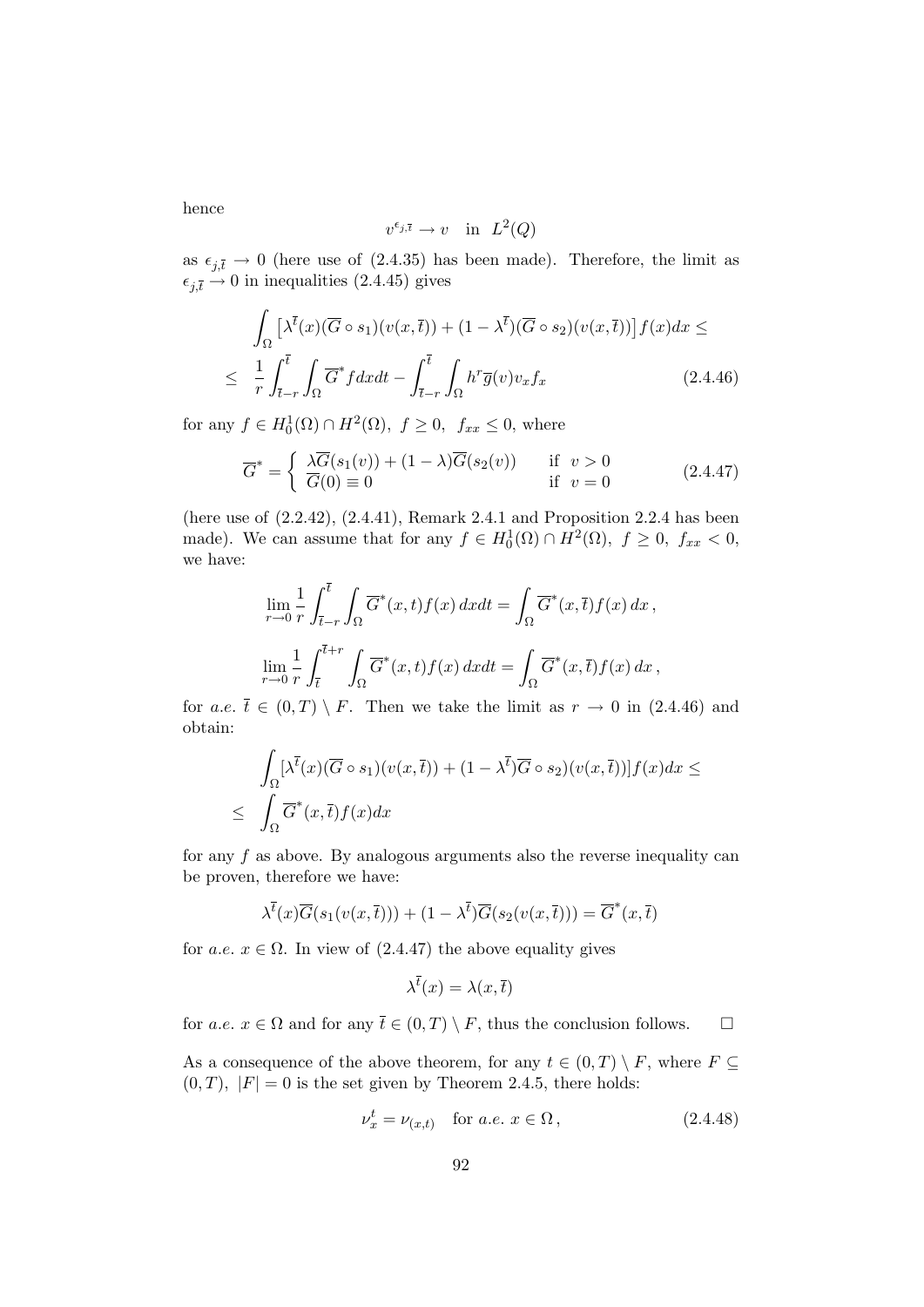where  $\nu_{(\cdot)}^t$  is defined by (2.4.37) in Theorem 2.4.5 and  $\nu_{(\cdot,\cdot)}$  is the disintegration associated to the limiting Young measure  $\tau$  over  $Q \times \mathbb{R}$  given by Proposition 2.2.4 and (2.2.42). In view of Theorem 2.4.5 and by the general properties of Young measures, for any  $t \in (0,T) \setminus F$  and for any  $f \in C(\mathbb{R})$ , such that the sequence  $\{f(u_x^{\epsilon_j,(r)}(\cdot,t))\}$  is bounded in  $L^1(\Omega)$  and equi-integrable, there holds:

$$
f(u_x^{\epsilon_j,(r)}(\cdot,t)) \rightharpoonup f^{*,t}(\cdot) \quad \text{in } L^1(\Omega), \tag{2.4.49}
$$

where

$$
f^{*,t}(x) = \begin{cases} \left[ \lambda f(s_1(v)) + (1 - \lambda)f(s_2(v)) \right](x, t) & \text{if } v(x, t) > 0, \\ f(0) & \text{if } v(x, t) = 0 \end{cases}
$$
\n(2.4.50)

for a.e.  $x \in \Omega$  (see [GMS], [V]). Finally, letting  $\epsilon_i \to 0$  in the entropy inequalities (2.2.12) gives the following result.

**Theorem 2.4.6.** For any  $g \in C^1(\mathbb{R})$  let G be the function defined by (2.2.13). Let  $F \subseteq (0,T)$  be the set of zero Lebesgue-measure given by Theorem 2.4.5. Then for any  $g \in C^1([0, \varphi(\alpha]), g \equiv 0 \text{ in } [0, S_g]$  for some  $S_g > 0$ and  $g' \geq 0$  there holds

$$
\int_0^1 G^*(x, t_2) \zeta(x, t_2) dx - \int_{\Omega} G^*(x, t_1) \zeta(x, t_1) dx \leq (2.4.51)
$$
  

$$
\leq \int_{t_1}^{t_2} \int_{\Omega} \left[ G^* \zeta_t - g(v) v_x \zeta_x \right](x, t) dx dt,
$$

for any  $t_1 < t_2, t_1, t_2 \in (0,T) \setminus F$ , and for any  $\zeta \in C^1([0,T]; H_0^1(\Omega) \cap$  $H^2(\Omega)$ ),  $\zeta \geq 0$ ,  $\zeta_{xx} \leq 0$ . Here

$$
G^* = \begin{cases} \lambda G(s_1(v)) + (1 - \lambda)G(s_2(v)) & \text{if } v > 0\\ 0 & \text{if } v = 0 \end{cases}
$$
 (2.4.52)

a.e. in Q.

*Proof.* Consider any  $g \in C^1([0, \varphi(\alpha)]), g' \ge 0, g \equiv 0$  in  $[0, S_g]$ , for some  $S_g > 0$ . Let  $\{\epsilon_j\}$  be the sequence given by Proposition 2.4.4. Observe that the family  $\{G(u_x^{\epsilon_j,(r)})\}$  is bounded in  $L^{\infty}(Q)$  (see Remark 2.4.1). Hence, in view of  $(2.2.31)$ ,  $(2.2.32)$  and  $(2.2.42)$  we have

$$
G(u_x^{\epsilon_j,(r)}) \stackrel{*}{\rightharpoonup} G^* \quad \text{in } L^{\infty}(Q),\tag{2.4.53}
$$

where  $G^*$  is defined by  $(2.4.52)$ . Moreover, in view of Theorem 2.4.5 for any  $t \in (0, T) \setminus F$  there holds

$$
G(u_x^{\epsilon_j,(r)}(\cdot,t)) \stackrel{*}{\rightharpoonup} G^*(\cdot,t) \quad \text{in } L^{\infty}(\Omega)
$$
\n
$$
(2.4.54)
$$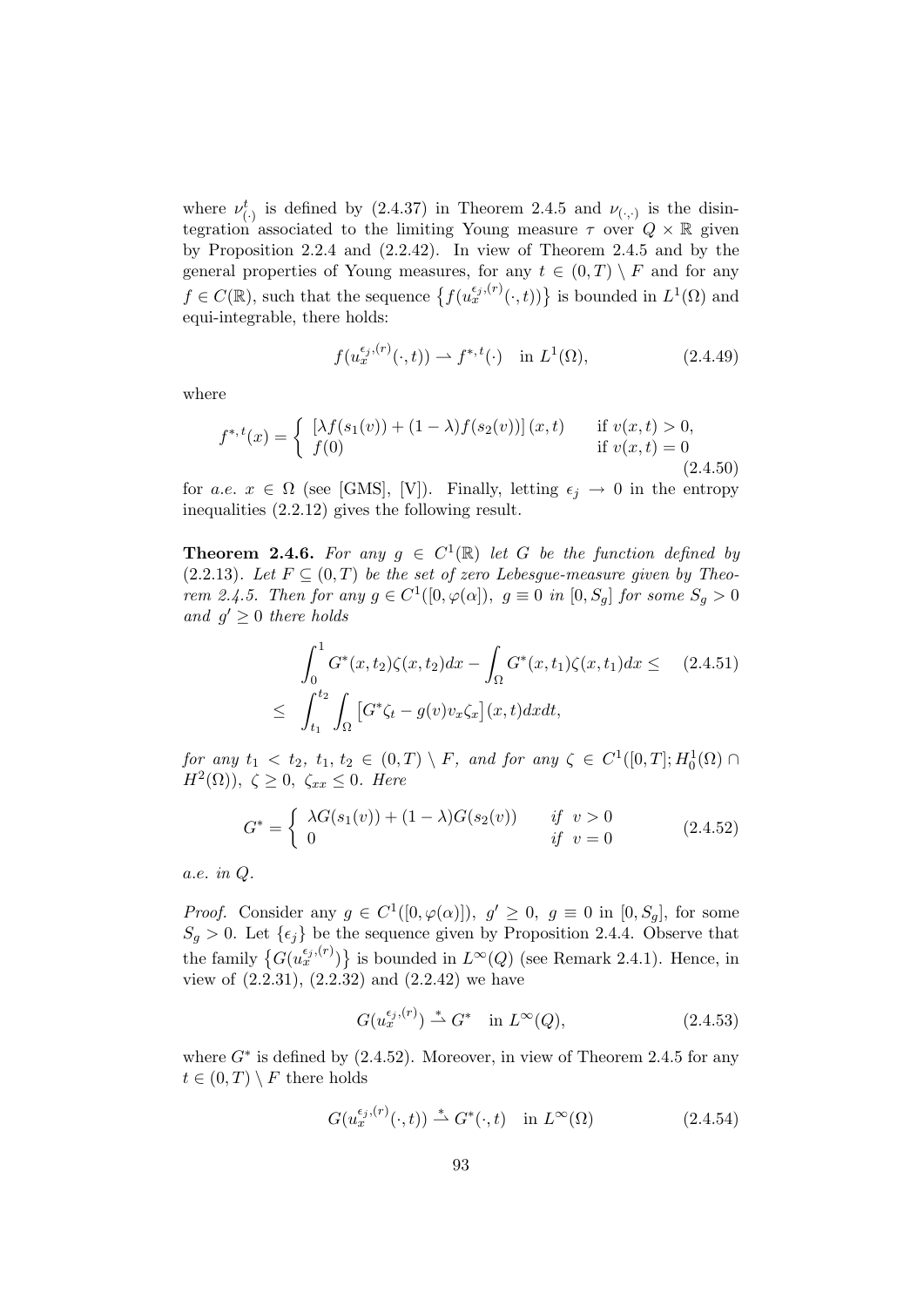(see  $(2.4.49)$  and  $(2.4.50)$ ). Finally, by means of  $(2.3.51)$  we obtain

$$
||v^{\epsilon_j} - \varphi(u_x^{\epsilon_j,(r)})||_{L^2(Q)} = ||\epsilon_j \psi(u_x^{\epsilon_j,(r)})_t||_{L^2(Q)} \to 0
$$
\n(2.4.55)

as  $j \to \infty$ . Hence, in view of Proposition 2.4.4 there holds:

$$
v^{\epsilon_j} \to v \quad \text{in } L^2(Q) \,. \tag{2.4.56}
$$

By (2.2.25) and (2.4.53)-(2.4.56), passing to the limit with respect to  $\epsilon_i \rightarrow 0$ in the entropy inequalities (2.2.12) gives (2.4.51) (see [MTT], [Pl1] for further details).  $\Box$ 

## 2.5 Structure of  $u_x$ : Proofs

**Proof of Theorem 2.2.8.** Consider the sequence  $\{g_n\} \subseteq C^1([0,\varphi(\alpha)]),$ defined as follows

$$
g_n(s) = \begin{cases} 0 & \text{if } s \in [0, 1/2n] \\ 2ns - 1 & \text{if } s \in (1/2n, 1/n) \\ 1 & \text{if } s \in [1/n, \varphi(\alpha)]. \end{cases}
$$

By standard arguments of regularization and approximation with smooth functions, we can write the entropy inequalities (2.4.51) for  $g = g_n$ . We obtain

$$
\iint_{Q} [G_n^*\zeta_t - g_n(v)v_x\zeta_x] dx dt \ge 0,
$$
\n(2.5.1)

for any  $\zeta \in C^1([0, T]; H_0^1(\Omega) \cap H^2(\Omega)), \ \zeta \ge 0, \ \zeta_{xx} \le 0, \ \zeta(\cdot, 0) = \zeta(\cdot, T) = 0$ in Ω. Recall that

$$
G_n^* = \begin{cases} \lambda \int_0^{s_1(v)} g_n(\varphi((s))ds + (1-\lambda) \int_0^{s_2(v)} g_n(\varphi((s))ds & \text{if } v > 0, \\ 0 & \text{if } v = 0. \end{cases}
$$

Thus,  $G_n^* \le Z \in L^1(Q)$  and  $G_n^* \to Z$  a.e. in Q as  $n \to \infty$  (because  $g_n(s) \to 1$ for any  $s \in (0, \varphi(\alpha))$ . This implies that

$$
\iint_{Q} G_{n}^{*} \zeta_{t} dxdt \to \iint_{Q} Z \zeta_{t} dxdt \qquad (2.5.2)
$$

as  $n \to \infty$  for any  $\zeta$  as above. Moreover, observe that

$$
g_n(v)v_x = \left[\int_0^v g_n(s)ds\right]_x\tag{2.5.3}
$$

and

$$
||g_n(v)v_x||_{L^2(Q)} \leq ||v_x||_{L^2(Q)}.
$$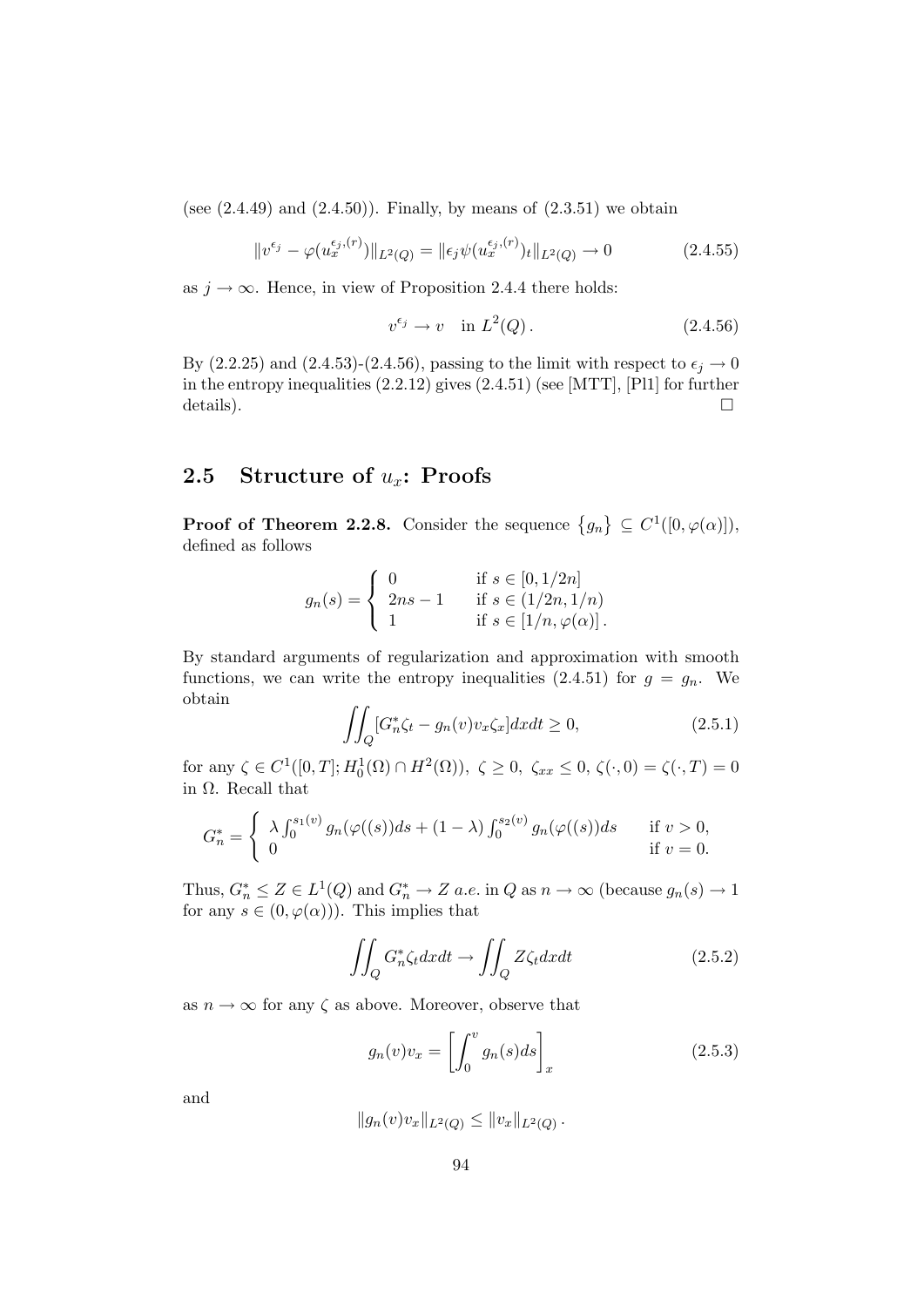The above estimate implies that the sequence  $\{g_n(v)v_x\}$  is weakly relatively compact in  $L^2(Q)$ . In view of (2.5.3) and since for a.e.  $(x, t) \in Q$ 

$$
\int_0^{v(x,t)} g_n(s)ds \to v
$$

as  $n \to \infty$ , there holds

$$
g_n(v)v_x \rightharpoonup v_x \quad \text{in } L^2(Q). \tag{2.5.4}
$$

Using (2.5.2) and (2.5.4), passing to the limit as  $n \to \infty$  in (2.5.1) gives (2.2.43).  $(2.2.43).$ 

**Proof of Theorem 2.2.9.** There exists a measure  $\lambda \in \mathcal{M}^+(0,T)$ , and for  $\lambda$ -a.e.  $t \in (0, T)$  a measure  $\gamma_t \in \mathcal{M}^+(\Omega)$  such that:

(a) for any Borel set  $E \subset Q$  there holds

$$
\mu(E) = \int_0^T \gamma_t(E_t) \, d\lambda(t),
$$

where  $E_t := \{x \in \Omega \mid (x, t) \in E\};$ 

(b) for any  $f \in C_c(Q)$  there holds:

$$
\iint_{Q} f d\mu = \int_{0}^{T} d\lambda(t) \int_{\Omega} f(x, t) d\gamma_t(x) \tag{2.5.5}
$$

(this is a consequence of the more general Proposition 8 on p. 35 of  $[GMS]$ , Vol. I). Moreover, since  $\mu(Q) < \infty$ , we can choose  $\lambda(I) = \mu(\Omega \times I)$  for any  $I \subset (0,T)$ , and  $\gamma_t(\Omega) = 1$  for  $\lambda - a.e.$   $t \in (0,T)$ .

(i) Let us prove that the measure  $\lambda \in \mathcal{M}^+(0,T)$  is absolutely continuous with respect to the Lebesgue measure. To this purpose, fix any  $0 < t_0 < T$ and consider the interval  $I_r := [t_0 - r, t_0 + r]$ . Choose  $r > 0$  such that  $I_{2r} := [t_0 - 2r, t_0 + 2r] \subset (0, T)$ . Then there exists  $\eta_r \in C_c^1(I_{2r})$  such that  $\eta \equiv 1$  in  $I_r$ ,  $0 \leq \eta_r \leq 1$ , and supp  $\eta_r \subseteq I_{2r}$ . Set

$$
\tilde{\eta}_r(t) = \int_0^t \eta_r(s)ds - \int_0^{t_0 + 2r} \eta_r(s)ds.
$$
 (2.5.6)

Consider the family  $\{u_{\kappa}^{\epsilon}\}\)$  of solutions to problem  $(P_{\kappa}^{\epsilon})$  and let  $v_{\kappa}^{\epsilon}$  be the function defined by (2.3.4) for any  $\epsilon, \ \kappa > 0$ . Recall that in the proof of Lemma 2.3.2 we have shown that  $v_{\kappa}^{\epsilon}(\cdot,t) \in H_0^1(\Omega)$ ,  $v^{\epsilon_{\kappa}}(\cdot,t) > 0$  in  $\Omega$  for any  $t \in (0, T)$ . Hence, there holds:

$$
v_{\kappa x}^{\epsilon}(1, t) < 0, \quad v_{\kappa x}^{\epsilon}(0, t) > 0 \tag{2.5.7}
$$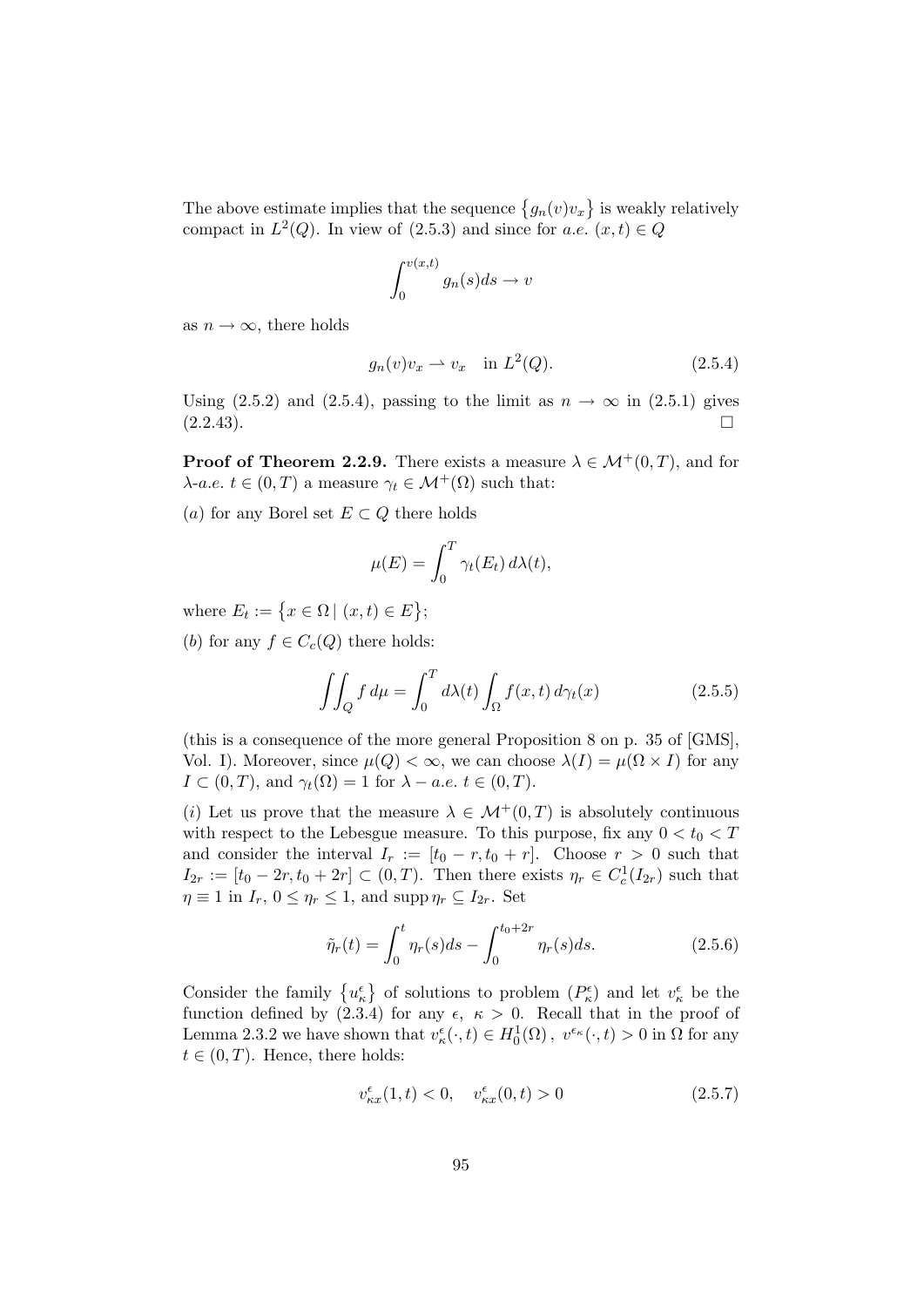for any  $t \in (0, T)$ . In view of assumption  $(A)-(v)$ ,  $(2.3.5)$  and  $(2.5.7)$ , there holds

$$
\int_{t_0-2r}^{t_0+2r} \int_{\Omega} u_{\kappa x}^{\epsilon}(x,t) \eta_r(t) dx dt = -\int_{t_0-2r}^{t_0+2r} \tilde{\eta}_r(t) \int_{\Omega} v_{\kappa xx}^{\epsilon} dx dt +
$$

$$
-\tilde{\eta}_r(0) \int_{\Omega} u_{0,\kappa}' dx \le 4r \int_{\Omega} u_{0,\kappa}' dx \qquad (2.5.8)
$$

(observe that  $\tilde{\eta}_r(t) \leq 0$  for any t and  $|\tilde{\eta}(0)| \leq 4r$ ). Passing to the limit in  $(2.5.8)$  first as  $\kappa \to 0$ , then as  $\epsilon \to 0$  gives

$$
\int_{t_0-r}^{t_0+r} \int_{\Omega} Z(x,t) dx dt + \int_{t_0-r}^{t_0+r} \int_{\Omega} d\mu \le 4r \|u_0'\|_{\mathcal{M}^+(\Omega)}.
$$
 (2.5.9)

In view of (2.5.5), the above inequality reads

$$
\int_{t_0-r}^{t_0+r} d\lambda(t) = \int_{t_0-r}^{t_0+r} d\lambda(t) \int_{\Omega} d\gamma_t(x) \le \qquad (2.5.10)
$$
  

$$
\leq 4r \|u'_0\|_{\mathcal{M}^+(\Omega)} - \int_{t_0-r}^{t_0+r} \int_{\Omega} Z(x,t) dx dt
$$

(recall that  $d\gamma_t$  is a probability measure for  $\lambda$ -a.e.  $t \in (0, T)$ ). Thus,  $d\lambda =$  $h(t)dt$  for some  $h \in L^1(0,T)$ . On the other hand,  $h \in L^{\infty}(0,T)$ , since by (2.5.10) we have

$$
h(t) \le 2||u'_0||_{\mathcal{M}^+(\Omega)} - ||Z(\cdot,t)||_{L^1(\Omega)}
$$

for *a.e.*  $t > 0$  (recall that by assumption  $u'_0 \in \mathcal{M}^+(\Omega)$  it follows  $Z \geq 0$  *a.e.* in Q). Setting

$$
\tilde{\gamma}_t := h(t)\gamma_t
$$

for a.e.  $t \in (0, T)$  gives claim (i).

 $(ii)$  By  $(2.2.40)$  and inequality  $(2.2.43)$  there holds

$$
\langle \mu, \zeta_t \rangle \le 0,\tag{2.5.11}
$$

for any  $\zeta \in C_c^1([0,T]; H_0^1(\Omega) \cap H^2(\Omega)), \ \zeta \ge 0, \ \zeta_{xx} \le 0, \ \zeta(\cdot, 0) = \zeta(\cdot, T) = 0$ in  $\Omega$ . Fix any  $0 < t_1 < t_2$  and consider  $\eta_r \in \text{Lip}([0,\infty))$  defined as follows:

$$
\eta_r(t) := \begin{cases} \frac{1}{r}(t - t_1 + \frac{r}{2}) & \text{if } t \in (t_1 - \frac{r}{2}, t_1 + \frac{r}{2})\\ 1 & \text{if } t \in [t_1 + \frac{r}{2}, t_2 - \frac{r}{2}]\\ -\frac{1}{r}(t - t_2 - \frac{r}{2}) & \text{if } t \in (t_2 - \frac{r}{2}, t_2 + \frac{r}{2}), \end{cases}
$$

with  $r > 0$  such that  $[t_1 - \frac{r}{2}]$  $\frac{r}{2}, t_2 + \frac{r}{2}$  $\mathbb{Z}_2^r \subset (0,T)$ . For any  $\rho \in H_0^1(\Omega) \cap H^2(\Omega)$ ,  $\rho \geq 0$ ,  $\rho_{xx} \leq 0$ , choose  $\psi^r(x,t) := \eta_r(t)\rho(x)$  as test function in inequality (2.5.11). In wiew of (2.2.44) we obtain:

$$
\frac{1}{r}\int_{t_1-\frac{r}{2}}^{t_1+\frac{r}{2}} \langle \tilde{\gamma}_t, \rho \rangle dt \leq \frac{1}{r}\int_{t_2-\frac{r}{2}}^{t_2+\frac{r}{2}} \langle \tilde{\gamma}_t, \rho \rangle dt,
$$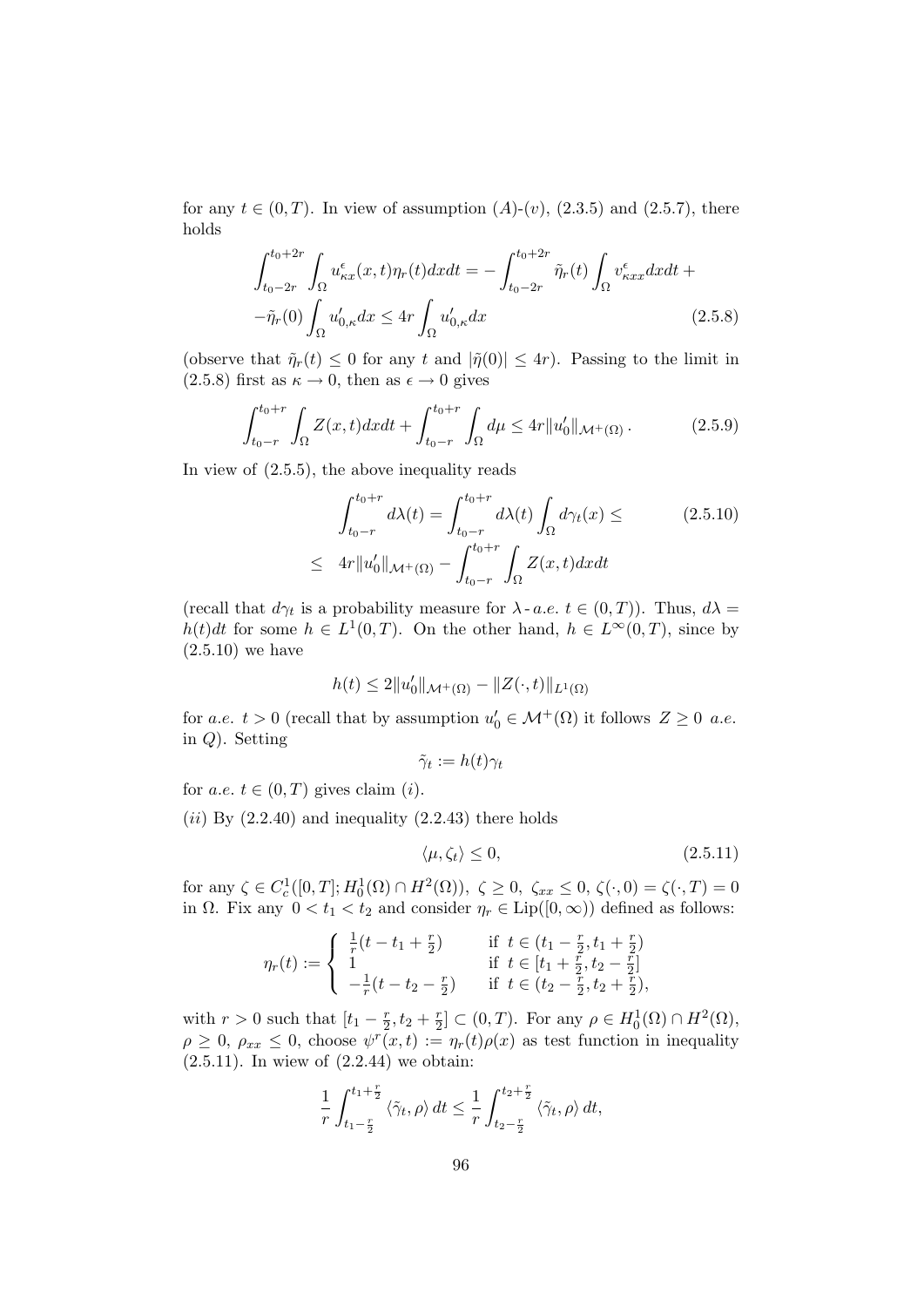whence as  $r \to 0$  we get

$$
\langle \tilde{\gamma}_{t_1}, \rho \rangle \leq \langle \tilde{\gamma}_{t_2}, \rho \rangle .
$$

To prove Theorem 2.2.10 we need some preliminary results. The first one is the following technical Lemma.

**Lemma 2.5.1.** Let  $f \in L^2((0,T); H^1(\Omega))$ , where  $\Omega \subseteq \mathbb{R}$  is a bounded interval. Then there exists a set  $H \subseteq (0,T)$  of Lebesgue measure  $|H| = 0$  such that for any  $t_0 \in (0,T) \setminus H$  there holds:

$$
\lim_{h \to 0} \frac{1}{h} \int_{t_0}^{t_0 + h} f(x_0, t) dt = f(x_0, t_0)
$$
\n(2.5.12)

for any  $x_0 \in \Omega$ .

*Proof.* Set  $Q := \Omega \times (0, T)$ . Since  $f_x \in L^2(Q)$ , there exists a set  $H^1 \subseteq (0, T)$ of Lebesgue measure  $|H^1| = 0$  such that for any  $t_0 \in (0, T) \setminus H^1$  there holds  $f(\cdot, t_0) \in H^1(\Omega)$  and

$$
\lim_{h \to 0} \frac{1}{h} \int_{t_0}^{t_0 + h} dt \int_{\Omega} f_x^2(x, t) dx = \int_{\Omega} f_x^2(x, t_0) dx := C(t_0).
$$
 (2.5.13)

On the other hand, we can find a dense and countable set  $D \subseteq \Omega$ ,  $D = \{x_k\}$ such that for any  $x_k \in D$  the map

$$
t \longmapsto f(x_k, t)
$$

belongs to the space  $L^1(0,T)$ . Therefore for any  $x_k \in D$  there exists a set  $H^k \subseteq (0,T)$ ,  $|H^k| = 0$ , such that

$$
\lim_{h \to 0} \frac{1}{h} \int_{t_0}^{t_0 + h} f(x_k, t) dt = f(x_k, t_0)
$$
\n(2.5.14)

for any  $t_0 \in (0,T) \setminus H^k$ . Set:

$$
H := H1 \cup H2, \quad H2 := \left(\bigcup_{k \in \mathbb{N}} Hk\right).
$$

Fix any  $t_0 \in (0,T) \setminus H$  and then fix any  $x_0 \in \Omega$ . Since D is dense and countable in  $\Omega$ , for any  $\varepsilon > 0$  there exists  $x_0^{\varepsilon} \in D$  such that

$$
|x_0 - x_0^{\varepsilon}|^{\frac{1}{2}} < \frac{\varepsilon}{6\sqrt{C(t_0)}}\tag{2.5.15}
$$

 $\Box$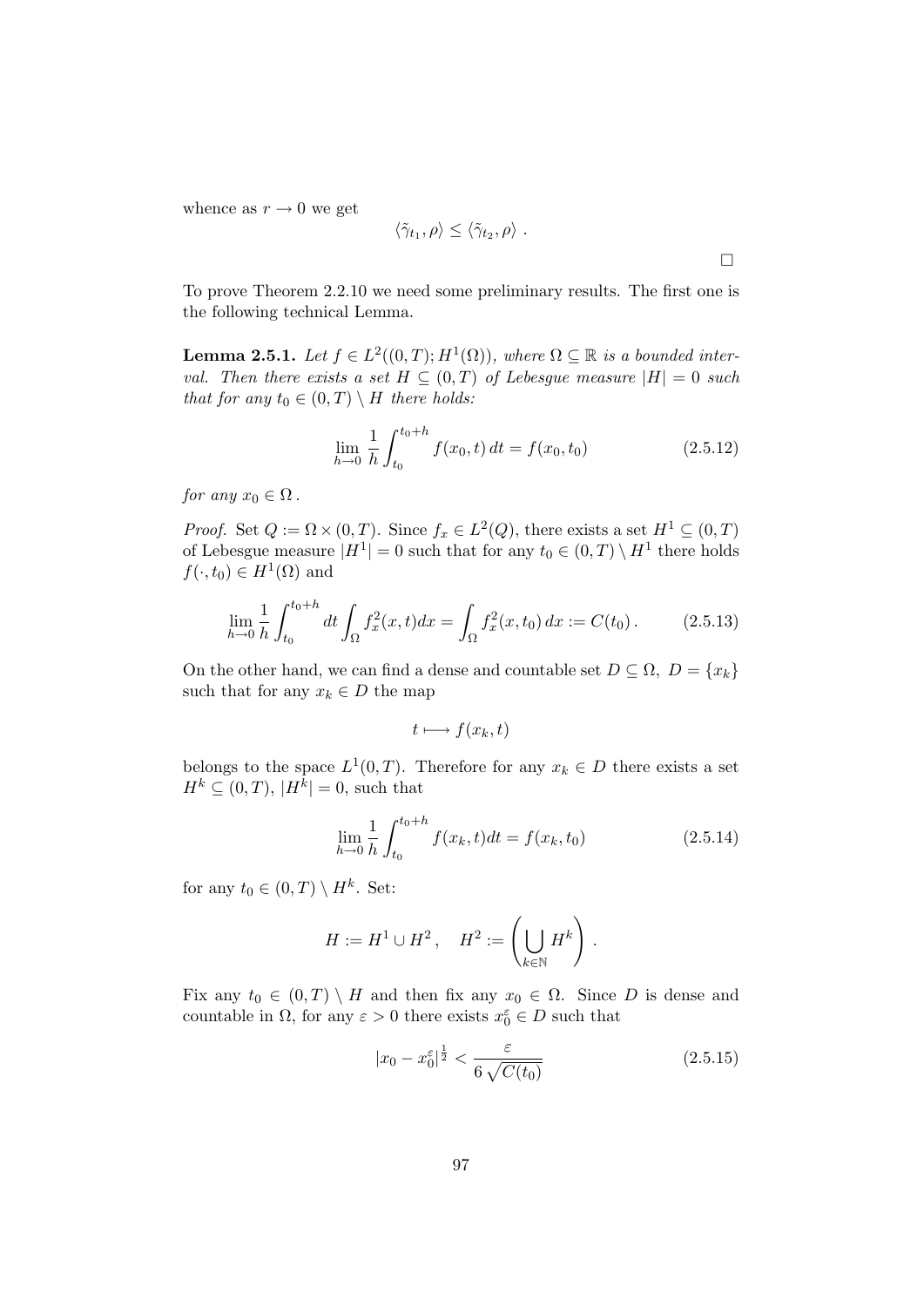(here  $C(t_0) > 0$  is defined by  $(2.5.13)$ ). Observe that

$$
\frac{1}{h} \int_{t_0}^{t_0+h} [f(x_0, t) - f(x_0, t_0)] dt = \frac{1}{h} \int_{t_0}^{t_0+h} [f(x_0, t) - f(x_0^{\varepsilon}, t)] dt +\n+ \frac{1}{h} \int_{t_0}^{t_0+h} [f(x_0^{\varepsilon}, t) - f(x_0^{\varepsilon}, t_0)] dt +\n+ \frac{1}{h} \int_{t_0}^{t_0+h} [f(x_0^{\varepsilon}, t_0) - f(x_0, t_0)] dt.
$$

Let us study the three term in the right-hand side of the above equality. In view of  $(2.5.15)$ , we have:

$$
\left| \frac{1}{h} \int_{t_0}^{t_0+h} [f(x_0, t) - f(x_0^{\varepsilon}, t)] dt \right| = \frac{1}{h} \left| \int_{t_0}^{t_0+h} dt \int_{x_0^{\varepsilon}}^{x_0} f_x(x, t) dx \right| \le
$$
  

$$
\leq \left( \frac{1}{h} \int_{t_0}^{t_0+h} \int_{\Omega} f_x^2 dx dt \right)^{\frac{1}{2}} |x_0 - x_0^{\varepsilon}|^{\frac{1}{2}} \leq \frac{\varepsilon}{3}.
$$
 (2.5.16)

hor any  $h \leq \overline{h}^1(\varepsilon, t_0)$  (here use of (2.5.13) has been made). Moreover,

$$
\left| \frac{1}{h} \int_{t_0}^{t_0+h} [f(x_0^\varepsilon, t) - f(x_0^\varepsilon, t_0)] dt \right| \le \frac{\varepsilon}{3}
$$
 (2.5.17)

for any  $h \leq \bar{h}^2(\varepsilon, x_0, t_0)$  by  $(2.5.14)$  (recall that  $x_0^{\varepsilon} \in D$ ). Finally, there holds:

$$
\frac{1}{h} \left| \int_{t_0}^{t_0+h} [f(x_0^{\varepsilon}, t) - f(x_0^{\varepsilon}, t_0)] dt \right| = |f(x_0^{\varepsilon}, t) - f(x_0^{\varepsilon}, t_0)| \le
$$
  

$$
\leq \left( \int_{\Omega} f_x^2(x, t_0) dx \right)^{\frac{1}{2}} |x_0 - x_0^{\varepsilon}|^{\frac{1}{2}} \leq \frac{\varepsilon}{3}
$$
(2.5.18)

the last inequality being a consequence of (2.5.13) and (2.5.15). Set

$$
\overline{h}(\varepsilon, x_0, t_0) = \min \left\{ \overline{h}^1(\varepsilon, t_0), \overline{h}^2(\varepsilon, x_0, t_0) \right\}.
$$

In view of  $(2.5.16)-(2.5.18)$ , there holds

$$
\frac{1}{h} \int_{t_0}^{t_0+h} \left[ f(x_0, t) - f(x_0, t_0) \right] dt < \varepsilon
$$

hor any  $h \leq \overline{h}(\varepsilon, x_0, t_0)$ . This concludes the proof.

Next, arguing as in the proof of Theorem 2.2.9, we can decompose the positive Radon measure  $u_x^{\epsilon,(s)}$  in the following way

$$
\langle u_x^{\epsilon,(s)}, \phi \rangle = \int_0^\infty \langle \tilde{\gamma}_t^{\epsilon}, \phi(\cdot, t) \rangle dt \qquad (2.5.19)
$$

 $\Box$ 

for any  $\phi \in C_c(Q)$ , for some  $\tilde{\gamma}_t^{\epsilon} \in \mathcal{M}^+(\Omega)$  defined for  $a.e.$   $t \in (0, T)$ .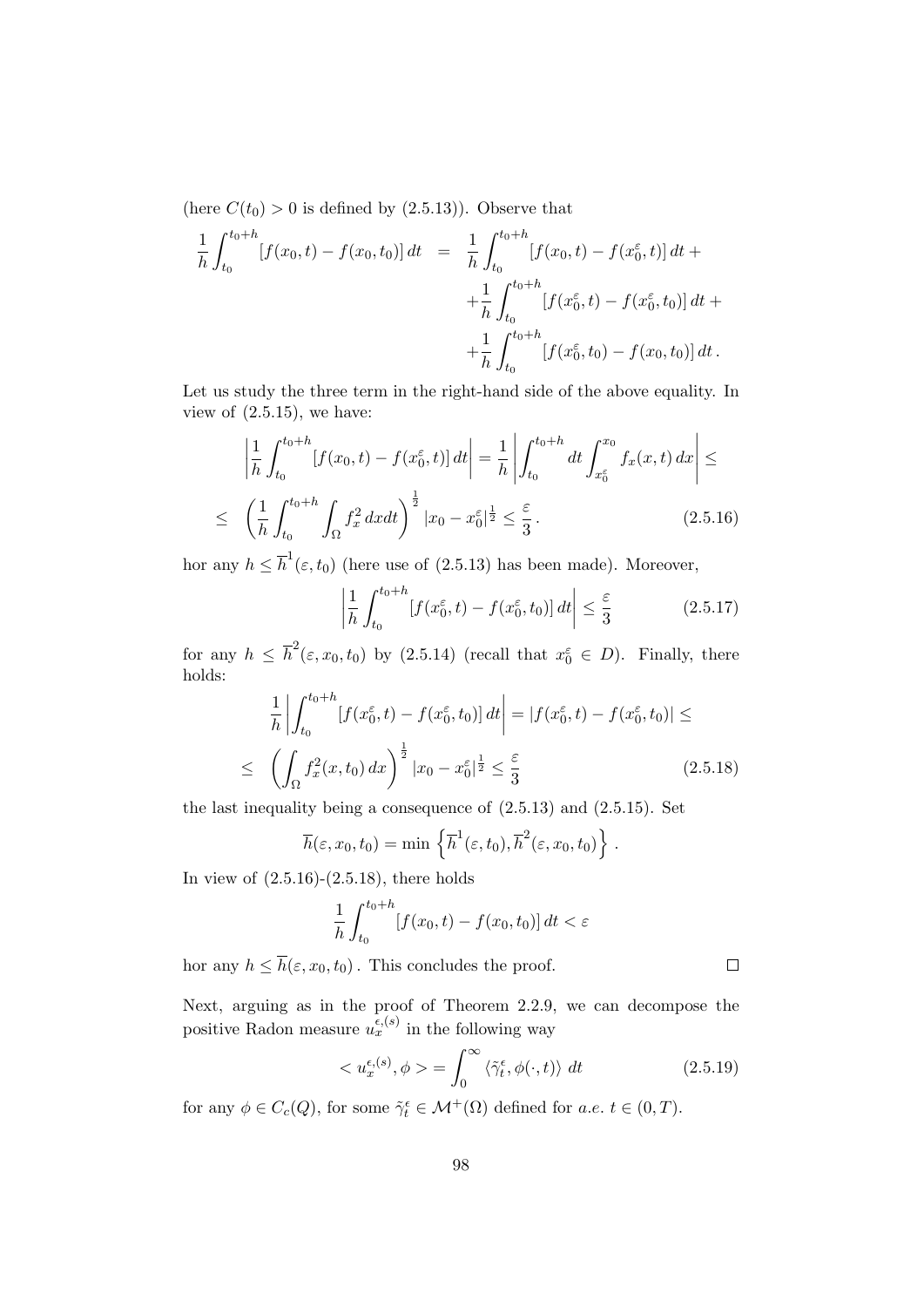Remark 2.5.1. Observe that by (2.2.3) there holds:

$$
\int_0^T h_t(t) \left\{ \left( \int_{\Omega} u_x^{\epsilon, (r)}(x, t) \phi(x) dx \right) + \langle \tilde{\gamma}_t^{\epsilon}, \phi \rangle \right\} dt =
$$
\n
$$
= \int_0^T h(t) dt \int_{\Omega} v_x^{\epsilon}(x, t) \phi_x(x) dx \qquad (2.5.20)
$$

for any  $\phi \in C_c^1(\Omega)$  and  $h \in C_c^1(0,T)$ . Since by (2.2.19) the map

$$
t \longmapsto \int_{\Omega} v_x^{\epsilon}(x,t) \phi_x(x) dx
$$

belongs to the space  $L^2(0,T)$  for any  $\epsilon > 0$ , it follows that the function

$$
t \longmapsto \left( \int_{\Omega} u_x^{\epsilon,(r)}(x,t) \phi(x) dx \right) + \langle \tilde{\gamma}_t^{\epsilon}, \phi \rangle
$$

belongs to  $H^1(0,T) \subseteq C([0,T])$  for any  $\phi \in C_c^1(\Omega)$ .

The following lemma holds.

**Lemma 2.5.2.** For any  $\epsilon > 0$  there exists a set  $H^{\epsilon} \subset (0,T)$ , of zero Lebesgue measure such that:

(i) for any  $t \in (0,T) \setminus H^{\epsilon}$ ,  $v^{\epsilon}(\cdot,t) \in H_0^1(\Omega)$  (here  $v^{\epsilon}$  is defined by  $(2.2.10)$ ); (ii) for any  $\epsilon > 0$ ,  $t \in (0,T) \setminus H^{\epsilon}$  and for any  $\delta > 0$ , set

$$
B_{\delta}^{\epsilon}(t) := \left\{ x \in \overline{\Omega} \mid v^{\epsilon}(x, t) \ge \delta \right\}.
$$
 (2.5.21)

Then for any  $\epsilon > 0$  there holds

$$
\text{supp }\tilde{\gamma}_t^{\epsilon} \cap B_{\delta}^{\epsilon}(t) = \emptyset. \tag{2.5.22}
$$

*Proof.* (i) Since  $v^{\epsilon} \in L^2((0,T); H_0^1(\Omega))$  (see (2.2.19)), it follows that, for any  $\epsilon > 0$ , there exists a set  $H^{(1,\epsilon)} \subset (0,T)$  of Lebesgue measure  $|H^{(1,\epsilon)}| = 0$ , such that  $v^{\epsilon}(\cdot,t) \in H_0^1(\Omega)$  for any  $t \in (0,T) \setminus H^{(1,\epsilon)}$ . This gives claim (*i*). Moreover, since  $[\psi(u_x^{\epsilon,(r)})]_t \in L^2((0,T); H_0^1(\Omega))$ , we can find a set  $H^{(2,\epsilon)} \subseteq$  $(0,T)$  of Lebesgue-measure  $|H^{(2,\epsilon)}|=0$  such that for any  $t \in (0,T) \setminus H^{(2,\epsilon)}$ there holds  $[\psi(u_x^{\epsilon,(r)})]_t(\cdot,t) \in H_0^1(\Omega) \subseteq C(\overline{\Omega})$  and:

$$
\lim_{h \to 0} \frac{1}{h} \int_{t_0}^{t_0+h} \left[ \psi(u_x^{\epsilon,(r)}) \right]_t(x_0, t) dt = \left[ \psi(u_x^{\epsilon,(r)}) \right]_t(x_0, t_0) \tag{2.5.23}
$$

for any  $x_0 \in \Omega$  (see Proposition 2.5.1). Set

$$
H^{\epsilon} := H^{(1,\epsilon)} \cup H^{(2,\epsilon)}.
$$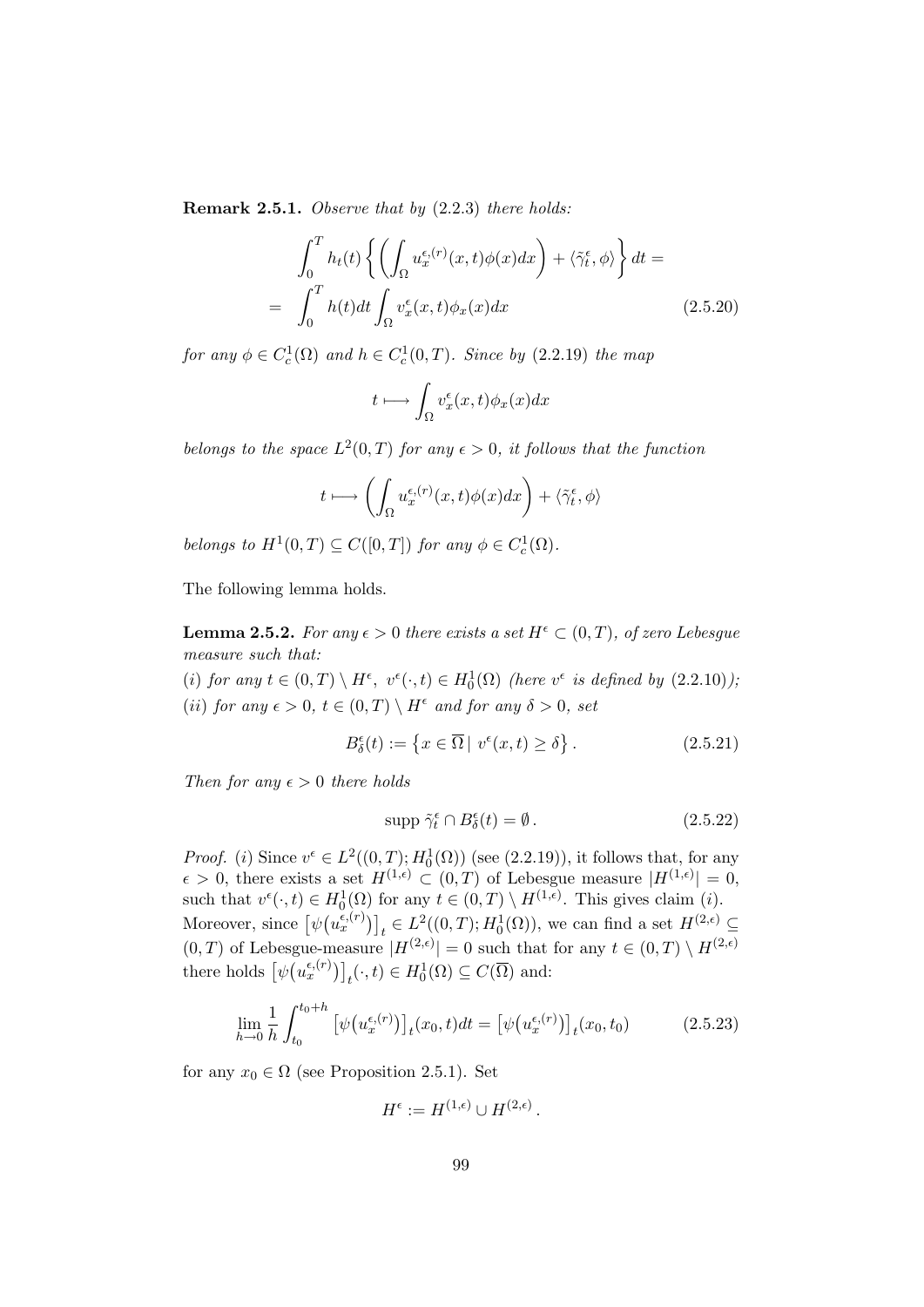(*ii*) Fix any  $t_0 \in (0,T) \setminus H^{\epsilon}$  and for any  $\delta > 0$  let  $B_{\delta}^{\epsilon}(t_0) \subset \Omega$  be the set defined by  $(2.5.21)$  in correspondence of  $t_0$ . In view of Theorem 2.2.3 and decomposition (2.5.19), there holds

$$
\operatorname{supp}\tilde{\gamma}_t^{\epsilon} \equiv \left\{ x \in \Omega \mid \psi(u_x^{\epsilon,(r)})(x,t) = \gamma \right\}.
$$

Fix any  $\epsilon > 0$  and suppose that there exist  $t_0 \in (0, T) \setminus H^{\epsilon}$  and  $x_0 \in \Omega$  such that

$$
B_{\delta}^{\epsilon}(t_0) \cap \left\{ x \in \Omega \mid \psi(u_x^{\epsilon,(r)})(x,t_0) = \gamma \right\} \supseteq \{x_0\} . \tag{2.5.24}
$$

Let  $I_r(x_0)$  denote the interval centered at  $x_0$  and length r. We have:

$$
\frac{1}{r} \int_{I_r(x_0)} \psi(u_x^{\epsilon,(r)})(x,t_0+h)dx - \frac{1}{r} \int_{I_r(x_0)} \psi(u_x^{\epsilon,(r)})(x,t_0)dx =
$$
\n
$$
= \frac{1}{r} \int_{t_0}^{t_0+h} \int_{I_r(x_0)} [\psi(u_x^{\epsilon,(r)})]_t(x,t)dxdt,
$$

hence in the limit as  $r \to 0$ ,

$$
\psi(u_x^{\epsilon,(r)})(x_0,t_0+h)dx - \psi(u_x^{\epsilon,(r)})(x_0,t_0)dx = \int_{t_0}^{t_0+h} [\psi(u_x^{\epsilon,(r)})]_t(x_0,t)dxdt
$$

(recall that  $\psi(u_x^{\epsilon,(r)}) \in C(\overline{Q})$  and  $\left[\psi(u_x^{\epsilon,(r)}(\cdot,t))\right]_t \in C(\overline{\Omega})$  for  $a.e. t \in (0,T)$ ). Observe that by (2.5.24) there holds  $\psi(u_x^{\epsilon,(r)})(x_0,t_0) = \gamma$ . Therefore we have:

$$
\varphi(u_x^{\epsilon,(r)})(x_0, t_0) = 0.
$$
\n(2.5.25)

Moreover, in [BBDU] it is proved that if  $\psi(u_x^{\epsilon,(r)})(x_0,t_0) = \gamma$ , then there holds  $\psi(u_x^{\epsilon,(r)}) (x_0, t_0 + h) = \gamma$  for any  $h > 0$ . Therefore we obtain

$$
\lim_{h \to 0} \frac{1}{h} \int_{t_0}^{t_0+h} [\psi(u_x^{\epsilon,(r)})]_t(x_0, t) dt = 0,
$$

namely:

$$
[\psi(u_x^{\epsilon,(r)})]_t(x_0,t_0)=0
$$

(here use of (2.5.23) has been made). On the other hand, by our assumption  $x_0 \in B_\delta^{\epsilon}(t_0)$  hence we have:

$$
\delta \le v^{\epsilon}(x_0, t_0) = \varphi(u_x^{\epsilon,(r)})(x_0, t_0) + \epsilon[\psi(u_x^{\epsilon,(r)})]_t(x_0, t_0) =
$$
  
=  $\epsilon[\psi(u_x^{\epsilon,(r)})]_t(x_0, t_0) = 0,$ 

(see also  $(2.5.25)$ ) which gives a contradiction.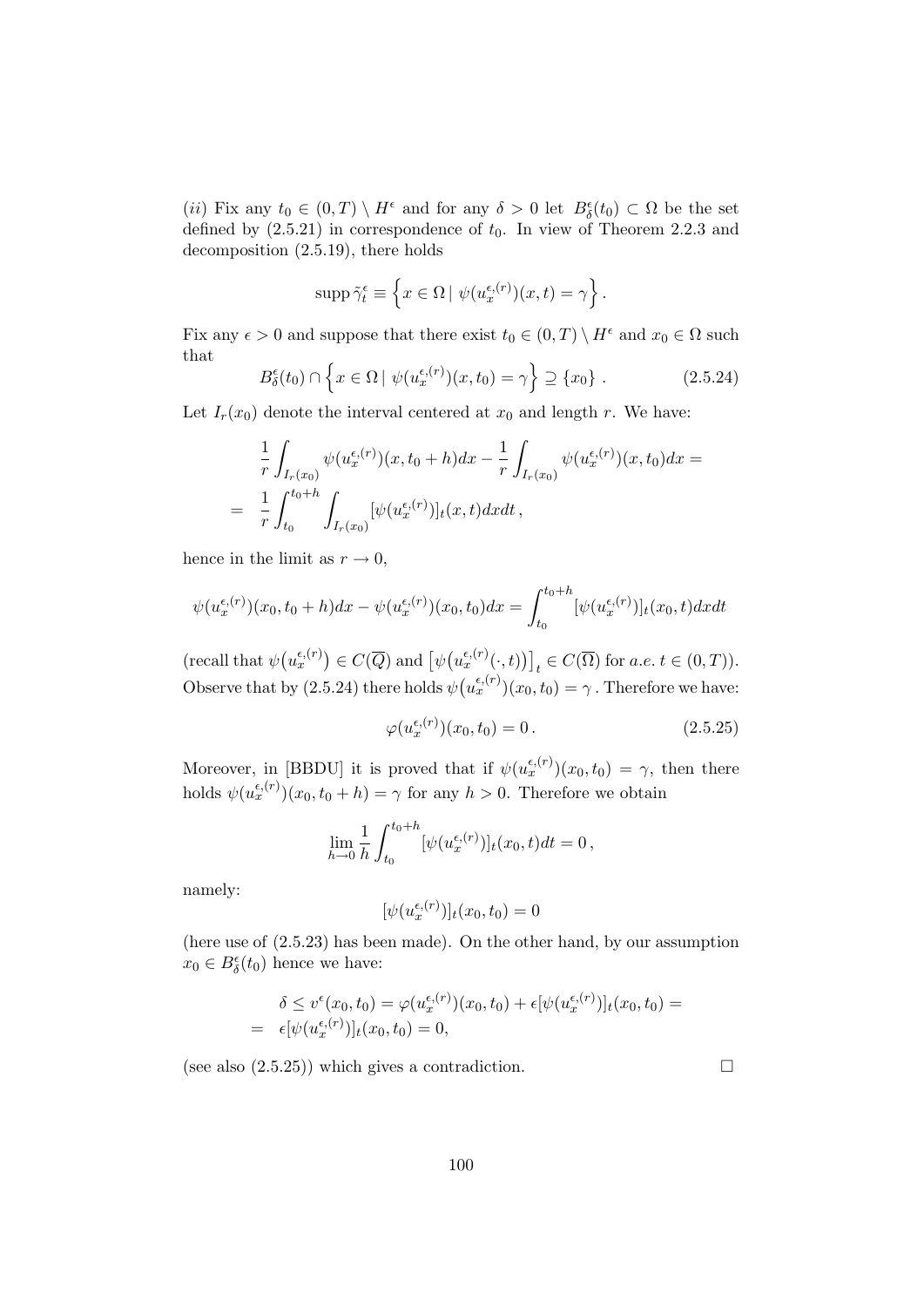**Remark 2.5.2.** In view of Lemma 2.5.2, for any  $\epsilon > 0$  and for any  $g \in \mathbb{R}$  $C^1([0,\varphi(\alpha)]),\ g'\geq 0,\ g\equiv 0\ in\ [0,S_g]\ for\ some\ S_g>0,\ there\ holds:$ 

$$
g(v^{\epsilon}(\cdot,t))v_{xx}^{\epsilon}(\cdot,t) \equiv g(v^{\epsilon}(\cdot,t)) \frac{\left[\psi(u_x^{\epsilon,(r)}(\cdot,t))\right]_t}{\psi'(u_x^{\epsilon,(r)}(\cdot,t))} \in L^1(\Omega), \text{ and}
$$

$$
\int_{\Omega} g(\varphi(u_x^{\epsilon,(r)}(x,t))) \frac{\left[\psi(u_x^{\epsilon,(r)}(x,t))\right]_t}{\psi'(u_x^{\epsilon,(r)}(x,t))} \zeta(x,t) dx \le
$$

$$
\leq -\int_{\Omega} g(v^{\epsilon}(x,t))v_x^{\epsilon}(x,t) \zeta_x(x,t) dx
$$

for a.e.  $t \in (0,T)$  and for any  $\zeta \in C^1([0,T];H_0^1(\Omega))$ ,  $\zeta \geq 0$  (by the same arguments used to prove  $(2.3.65)$  in Proposition 2.3.17). This implies:

(i) the entropy inequalities  $(2.4.51)$  and inequalities  $(2.2.43)$  hold for any  $\zeta \in C^1([0,T]; H_0^1(\Omega)), \ \zeta \geq 0 \ \text{ (see the proof of Theorems 2.2.8-2.4.6)};$ (ii) for a.e.  $t \in (0,T)$  let  $\tilde{\gamma}_t \in \mathcal{M}^+(\Omega)$  be the Radon measure given by Theorem 2.2.9. Then  $\langle \tilde{\gamma}_{t_1}, f \rangle \leq \langle \tilde{\gamma}_{t_2}, f \rangle$  for a.e.  $t_1 \leq t_2$  and for any  $f \in$  $C_c^1(\Omega)$ ,  $f \geq 0$ .

**Proposition 2.5.3.** Let Z be the function defined by  $(2.2.34)$ ,  $(2.2.41)$  and  $\tilde{\gamma}_t \in \mathcal{M}^+(\Omega)$  be the Radon measure given by Theorem 2.2.9-(i) for a.e.  $t \in$  $(0, T)$ . Let  $\{\epsilon_j\}, \epsilon_j \to 0$ , be the sequence given by Proposition 2.4.4. Then for any  $t \in (0, T)$  there holds

$$
\int_{\Omega} u_x^{\epsilon_j,(r)}(x,t)\phi(x,t)dx + \langle \tilde{\gamma}_t^{\epsilon_j}, \phi \rangle \to \int_{\Omega} Z(x,t)\phi(x)dx + \langle \tilde{\gamma}_t, \phi \rangle \tag{2.5.26}
$$

for any  $\phi \in C_c^1(\Omega)$ , as  $\epsilon_j \to 0$ .

*Proof.* Fix any  $\phi \in C_c^1(\Omega)$  and observe that the function

$$
U_{\phi}^{\epsilon_j}(t) := \left(\int_{\Omega} u_x^{\epsilon_j,(r)}(x,t)\phi(x)dx\right) + \left\langle \tilde{\gamma}_t^{\epsilon_j}, \phi \right\rangle
$$

belongs to the space  $H^1(0,T)$  (see Remark 2.5.1). By (2.5.20) it follows that

$$
U_{\phi}^{\epsilon_j}(t) = \frac{1}{t} \int_0^t \left( \int_{\Omega} u_x^{\epsilon_j(r)}(x, s) \phi(x) dx ds + \langle \tilde{\gamma}_s^{\epsilon}, \phi \rangle \right) ds +
$$
  
- 
$$
\frac{1}{t} \int_0^t \int_{\Omega} s v_x^{\epsilon}(x, s) \phi_x(x) dx ds,
$$

hence estimates  $(2.2.16)$  and  $(2.2.19)$  give

 $\|U_\phi^{\epsilon_j}$  $\int_{\phi}^{\epsilon_j}$   $\|C([0,T]) \leq C$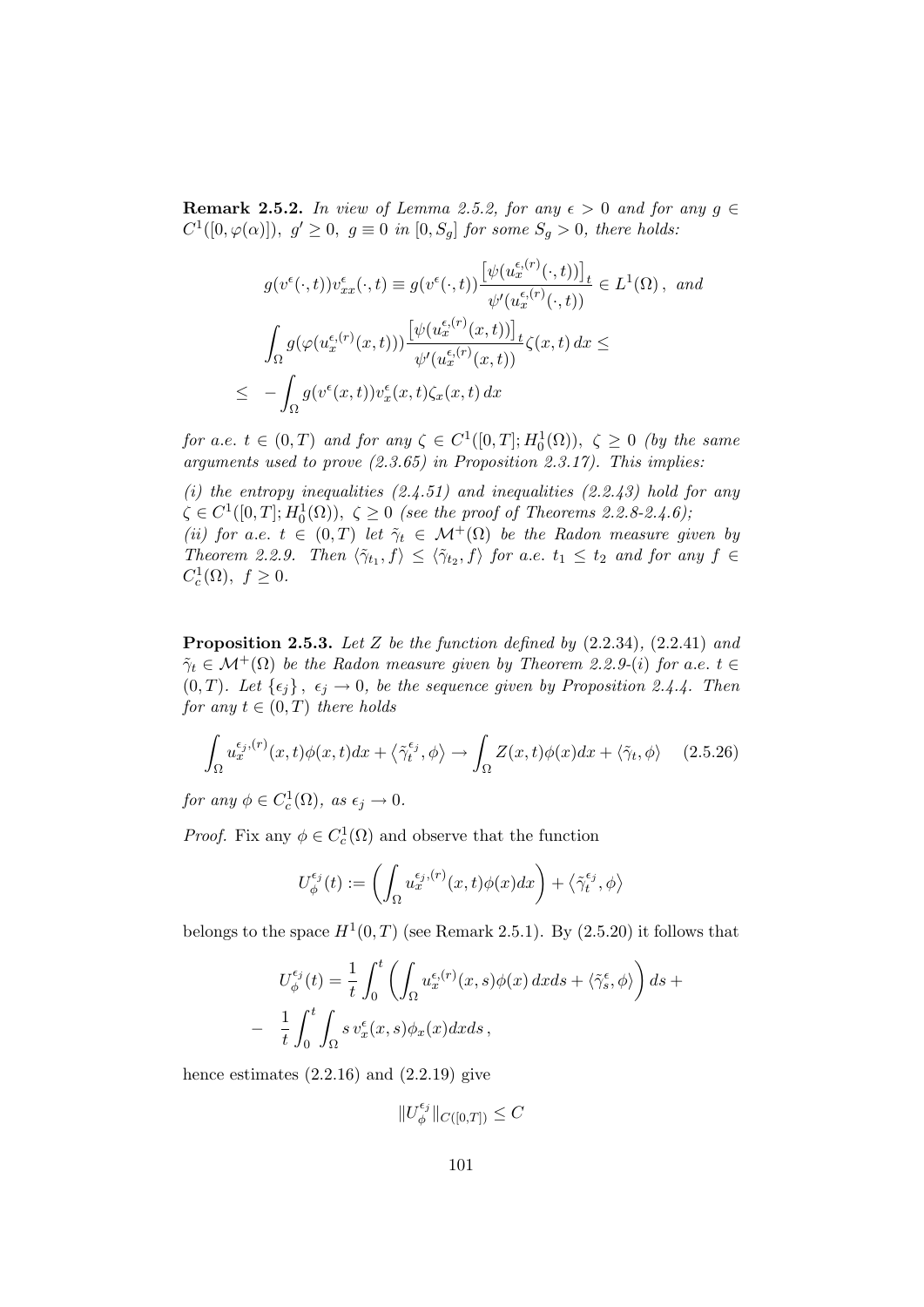for some C independent of  $\epsilon_j$ . Moreover, by (2.2.19) (see also Remark 2.5.1), we obtain

$$
|U^{\epsilon_j}(t_2) - U^{\epsilon_j}(t_1)| \leq C_{\phi} \|v_x^{\epsilon_j}\|_{L^2(Q)} |t_2 - t_1|^{1/2} \leq C_{\phi} |t_1 - t_2|^{1/2},
$$

where the constant  $C_{\phi}$  does not depend on  $\epsilon_j$ . Then the sequence  $\left\{U_{\phi}^{\epsilon_j}$  $\left\{\begin{array}{c} \epsilon_j \\ \phi \end{array}\right\}$  is relatively compact in  $C([0,T])$ , and the conclusion follows.

**Proposition 2.5.4.** Let  $\{\epsilon_j\}, \epsilon_j \to 0$ , be the sequence given by Proposition 2.4.4. Then there exists a subset  $E^1 \subseteq (0,T)$  of Lebesgue measure  $|E^1| = 0$ , with the following property: for any  $t \in (0, \infty) \setminus E^1$  there exists a subsequence  $\{\epsilon_{i,t}\}\subseteq {\epsilon_i}$  (depending on t) such that

$$
\int_{\Omega} \left\{ (v_x^{\epsilon_{j,t}})^2 + \epsilon_{j,t} \frac{[\psi(u_x^{\epsilon_{j,t},(r)})]_t^2}{\psi'(u_x^{\epsilon_{j,t},(r)})} \right\} (x,t) \, dx \le C(t) < \infty \,, \tag{2.5.27}
$$

 $v^{\epsilon_{j,t}}(\cdot,t) \to v(\cdot,t) \quad in \ C(\overline{\Omega}).$  (2.5.28)

Proof. In view of estimates (2.3.49), (2.3.51) and using the Fatou Lemma, we have

$$
\int_0^T \liminf_{j \to \infty} \left( \int_{\Omega} \left[ (v_x^{\epsilon_j})^2 + \epsilon_j \frac{\left[ \psi(u_x^{\epsilon_j, (r)} \right) \right]_t^2}{\psi'(u_x^{\epsilon_j, (r)})} \right] (x, t) dx \right) dt \le C.
$$

The above estimate implies that

$$
\liminf_{j \to \infty} \left( \int_{\Omega} \left[ (v_x^{\epsilon_j})^2 + \epsilon_j \frac{\left[ \psi(u_x^{\epsilon_j,(r)}) \right]_t^2}{\psi'(u_x^{\epsilon_j,(r)})} \right] (x,t) \, dx \right)
$$

belongs to the space  $L^1(0,T)$ , hence there exists a set  $\tilde{E}^1 \subset (0,T)$ ,  $|\tilde{E}^1| = 0$ , such that, for any  $t \in (0,T) \setminus \tilde{E}^1$ , claim  $(2.5.27)$  holds for some subsequence  $\{\epsilon_{i,t}\}\subseteq \{\epsilon_i\}$ , which depends on t.

Let  $F \subseteq (0,T)$  be the set of zero Lebesgue measure given by Theorem 2.4.5 and set

$$
E^1 := \tilde{E}^1 \cup F.
$$

Now, fix any  $t \in (0, T] \setminus E^1$  and observe that estimate (2.5.27) implies that the sequence  $\{v^{\epsilon_{j,t}}(\cdot,t)\}\)$  is uniformly bounded in  $C(\overline{\Omega})$  and equi-continuous. On the other hand, for any  $t \in (0, T) \setminus E^1$  there holds  $v^{\epsilon_j, t}(\cdot, t) \to v$  a.e. in Ω. In fact

$$
v^{\epsilon_{j,t}}(\cdot,t) = \varphi(u_x^{\epsilon_{j,t},(r)})(\cdot,t) + \epsilon_{j,t} \big[\psi(u_x^{\epsilon_{j,t},(r)})\big]_t(\cdot,t),
$$

and by Proposition 2.4.4 and (2.5.27) we obtain

$$
\varphi(u_x^{\epsilon_{j,t},(r)})(\cdot,t)\to v\quad a.e.\ \ \text{in}\ \ \Omega\,,
$$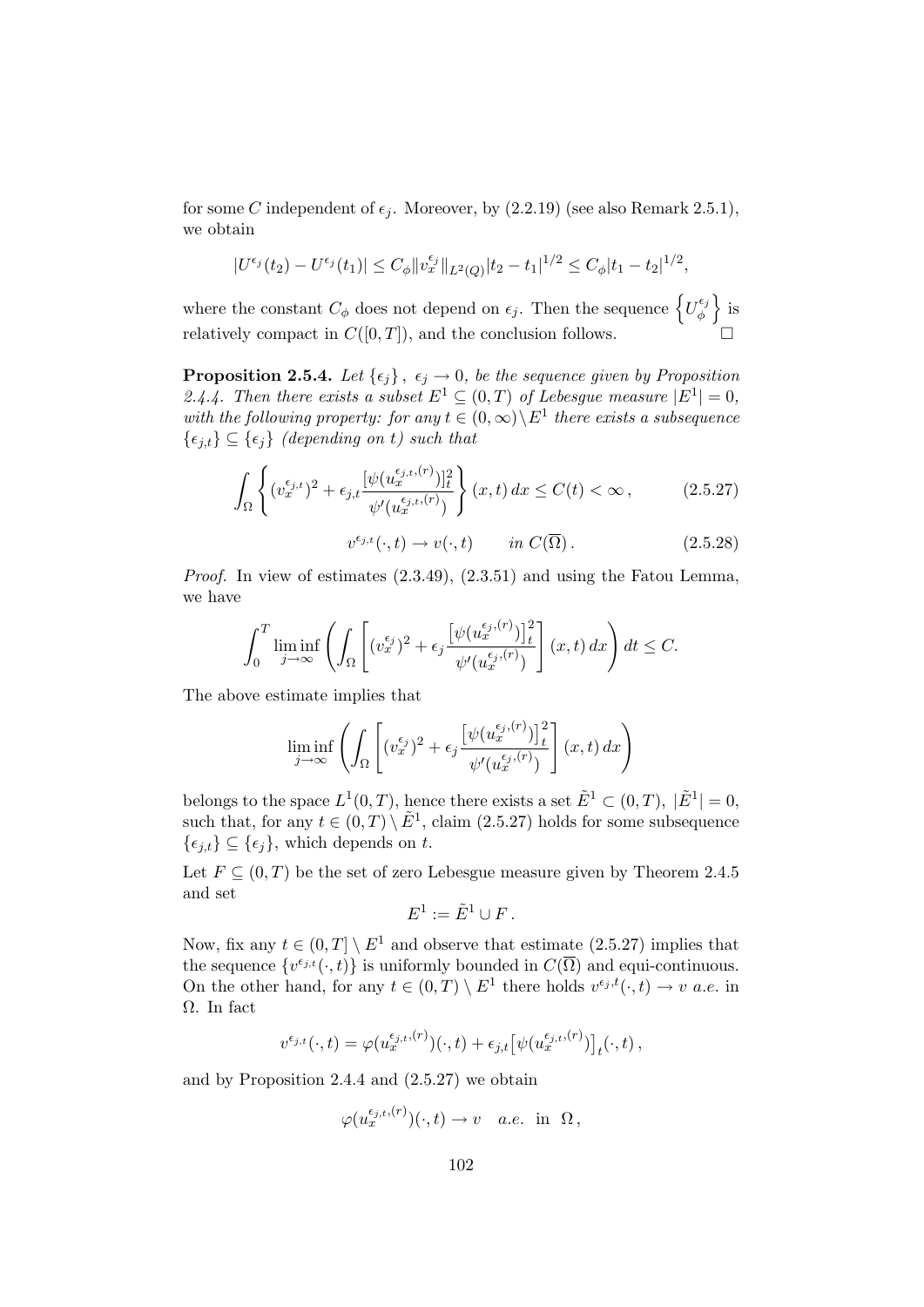and

$$
\epsilon_{j,t} \big[ \psi(u_x^{\epsilon_{j,t},(r)}) \big]_t(\cdot,t) \to 0 \quad a.e. \text{ in } \Omega
$$

Therefore the whole sequence  $\{v^{\epsilon_j,t}(\cdot,\cdot)\}$  converges uniformly in  $\overline{\Omega}$ , namely:

$$
v^{\epsilon_{j,t}}(\cdot,t)\to v(\cdot,t) \qquad \text{in } C(\overline{\Omega})
$$

and this concludes the proof.  $\Box$ 

Now we can prove Theorem 2.2.10.

 $|E^1| = 0$  be the set given by Proposition 2.5.4. Set:

**Proof of Theorem 2.2.10.** For any  $\epsilon_j > 0$  let  $H^{\epsilon_j} \subseteq (0, T)$  be the set of zero Lebesgue measure given by Proposition 2.5.2. Finally, let  $E^1 \subseteq (0, T)$ ,

$$
E := E1 \cup E2, \quad E2 := \left(\bigcup_j H^{\epsilon_j}\right).
$$

Fix any  $t \in (0, \infty) \setminus E$  and for any  $\delta > 0$ , set

$$
B_{\delta}(t) := \left\{ x \in \overline{\Omega} \mid v(x, t) \ge \delta \right\};\tag{2.5.29}
$$

consider the sequence  $\{\epsilon_{j,t}\}$  given by Proposition 2.5.4, so that (2.5.27) and (2.5.28) hold. In view of the uniform convergence

$$
v^{\epsilon_{j,t}}(\cdot,t)\to v(\cdot,t) \quad \text{in } C(\overline{\Omega}),
$$

it follows that

$$
v^{\epsilon_{j,t}}(\cdot,t) \ge v(\cdot,t) - \frac{\delta}{2} \ge \frac{\delta}{2} \quad \text{in} \ \ B_\delta(t)
$$

for any  $\epsilon_{j,t}$  small enough. Therefore in view of Lemma 2.5.2 there holds:

$$
B_{\delta}(t) \cap \operatorname{supp} \tilde{\gamma}_t^{\epsilon_{j,t}} = \emptyset
$$

for any  $\epsilon_{j,t}$  small enough. Moreover, by (2.5.27) and (2.5.28) we obtain:

$$
\frac{\delta^2}{4} \int_{B_{\delta}(t)} (u_x^{\epsilon_{j,t},(r)})^2(x,t)dx \le \int_{B_{\delta}(t)} \left[ (u_x^{\epsilon_{j,t},(r)})^2 (v^{\epsilon_{j,t}})^2 \right](x,t)dx \le
$$
\n
$$
\le 2 \int_{B_{\delta}(t)} \left[ (u^{\epsilon_{j,t},(r)})^2 \varphi(u_x^{\epsilon_{j,t},(r)})^2 \right](x,t)dx
$$
\n
$$
+ \epsilon_{j,t} \int_{B_{\delta}(t)} \left[ (u_x^{\epsilon_{j,t},(r)})^2 \psi'(u_x^{\epsilon_{j,t},(r)}) \frac{\left[ \psi(u_x^{\epsilon_{j,t},(r)}) \right]_t^2}{\psi'(u_x^{\epsilon_{j,t},(r)})} \right](x,t)dx. \quad (2.5.30)
$$

Observe that the assumption  $(H_1)-(i)$  implies that there exists a constant  $C > 0$  such that:

$$
||u_x^{\epsilon_{j,t},(r)}(\cdot,t)\varphi(u_x^{\epsilon_{j,t},(r)})(\cdot,t)||_{L^{\infty}(\Omega)} \leq C.
$$
 (2.5.31)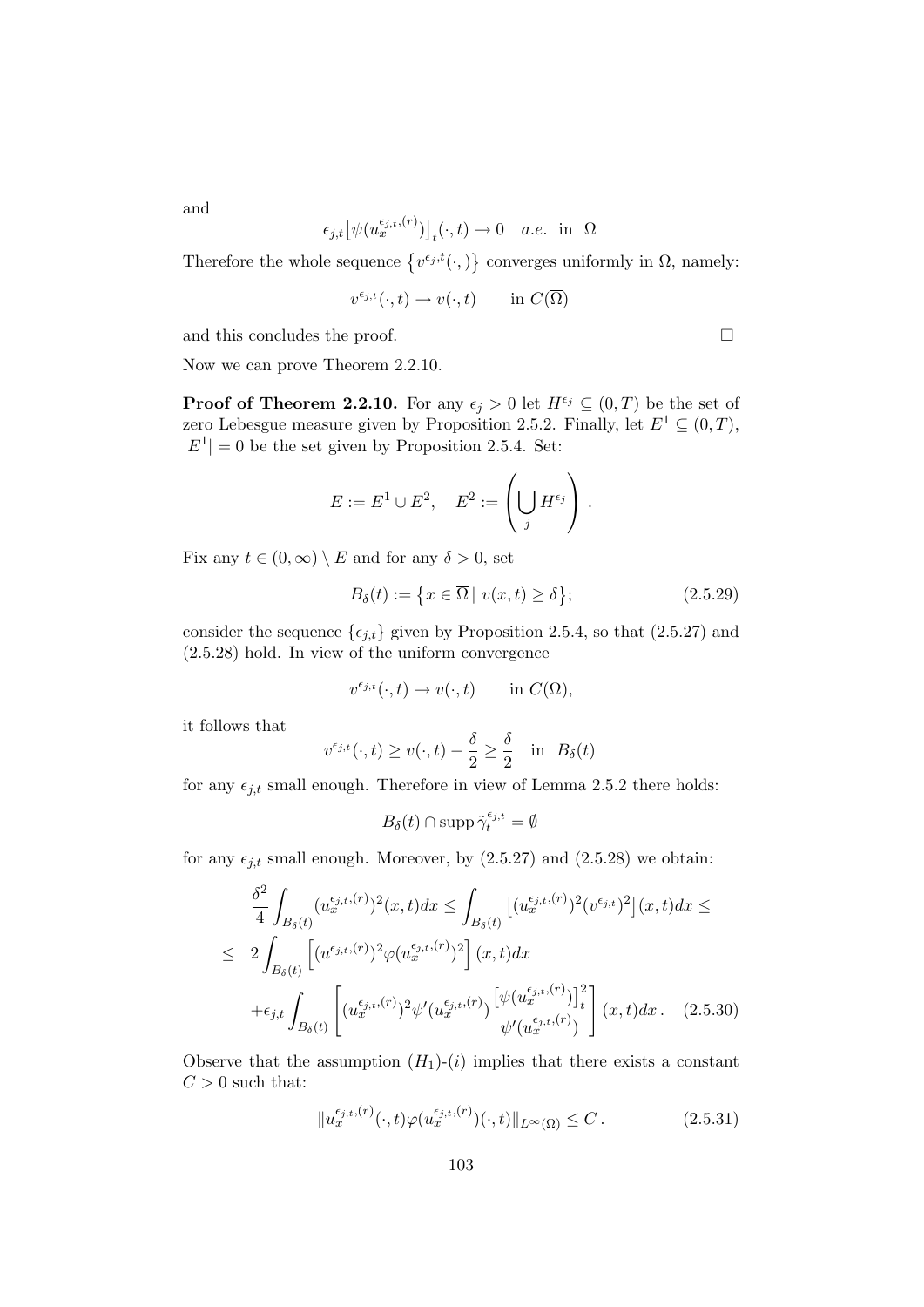In view of assumption  $(H_4)$  and estimate  $(2.5.27)$ , it follows that

$$
\epsilon_{j,t} \int_{\Omega} (u_x^{\epsilon_{j,t},(r)})^2 \psi'(u_x^{\epsilon_{j,t},(r)}) \frac{\left[\psi(u_x^{\epsilon_{j,t},(r)})\right]_t^2}{\psi'(u_x^{\epsilon_{j,t},(r)})} dx \leq \qquad (2.5.32)
$$
\n
$$
\leq k_3 \int_{\Omega} \epsilon_{j,t} \frac{\left[\psi(u_x^{\epsilon_{j,t},(r)})\right]_t^2}{\psi'(u_x^{\epsilon_{j,t},(r)})} dx \leq C(t) < \infty.
$$

Estimates (2.5.30)-(2.5.32) imply that the sequence  $\{u_x^{\epsilon_{j,t},(r)}(\cdot,t)\}$  is weakly relatively compact in  $L^1(B_\delta(t))$ , hence convergent to  $Z(\cdot,t)$  in the weak topology of this space (here use of Theorem 2.4.5 has been made). In other words

$$
\int_{B_{\delta}(t)} u_x^{\epsilon_{j,t},(r)}(x,t)\phi(x)dx + \int_{B_{\delta}(t)} \phi(x)d\tilde{\gamma}_t^{\epsilon_{j,t}} = (2.5.33)
$$
\n
$$
= \int_{B_{\delta}(t)} u_x^{\epsilon_{j,t},(r)}(x,t)\phi(x)dx \to \int_{B_{\delta}(t)} Z(x,t)\phi(x)dx,
$$

for any  $\phi \in C_c(\Omega)$ . On the other hand, setting

$$
B_{\delta}^{a}(t) := \{ x \in \Omega \mid v(x,t) > \delta \} \subseteq B_{\delta}(t)
$$

Proposition 2.5.3 gives

$$
\lim_{\epsilon_{j,t}\to 0} \int_{B_{\delta}(t)} u_x^{\epsilon_{j,t},(r)}(x,t)\phi(x)dx + \int_{B_{\delta}(t)} \phi(x)d\tilde{\gamma}_t^{\epsilon_{j,t}} =
$$
\n
$$
= \int_{B_{\delta}(t)} Z(x,t)\phi(x)dx + \int_{B_{\delta}(t)} \phi(x)d\tilde{\gamma}_t,
$$

for any  $\phi \in C_c^1(B_\delta^a(t))$ . Hence, in view of (2.5.33) we obtain:

$$
\int_{B^a_{\delta}(t)} \phi(x) d\tilde{\gamma}_t = 0,
$$

for any  $\phi \in C_c^1(B_\delta^a(t))$ , for any  $\delta > 0$ . This implies that  $\tilde{\gamma}_t(B_\delta^a(t)) = 0$  for any  $\delta > 0$ , namely:

$$
\tilde{\gamma}_t(B(t)) = 0, \quad B(t) = \{x \in \Omega \mid v(x, t) > 0\}
$$
\n(2.5.34)

(because  $B(t)$  is an open set and the family  ${B^a_\delta(t)}_{\delta}$  for  $\delta = \frac{1}{n}$  $\frac{1}{n}, n \in \mathbb{N}$ , is an increasing sequence of open sets such that  $\cup_n \overline{B}_{1/n}^a(t) = B(t)$ . By (2.5.34) the claim follows.  $\Box$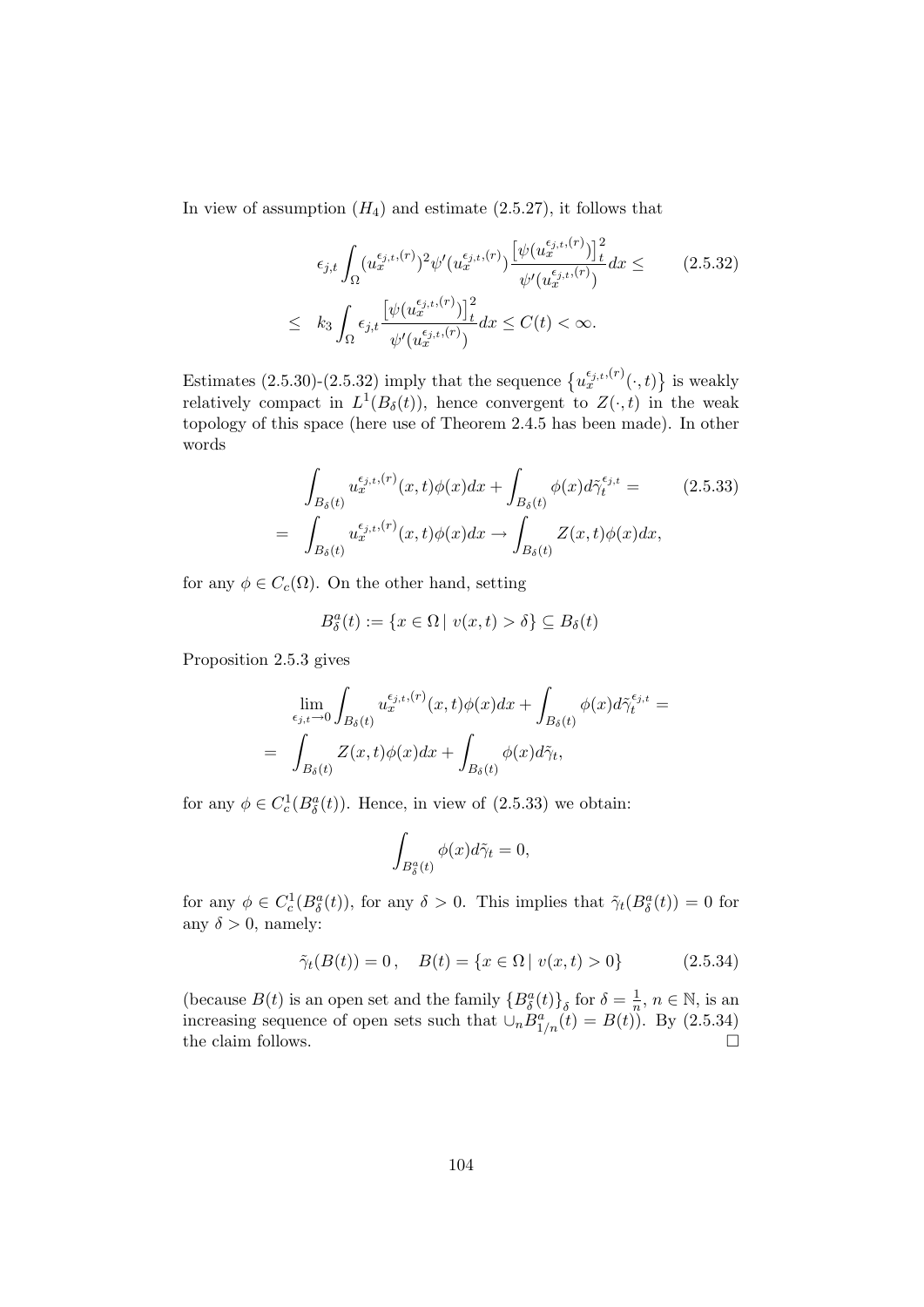## Chapter 3

# Long-time behaviour of solutions to a forward-backward parabolic equation

## 3.1 Introduction

In this chapter we study the long-time behaviour of solutions to the quasilinear forward-backward parabolic problem

$$
\begin{cases}\n u_t = [\phi(u)]_{xx} & \text{in } (0,1) \times (0,\infty) := Q_{\infty} \\
 [\phi(u)]_x = 0 & \text{in } \{0,1\} \times (0,\infty) \\
 u = u_0 & \text{in } (0,1) \times \{0\} \n\end{cases}
$$
\n(3.1.1)

Here  $u_0 \in L^{\infty}(0,1)$  and  $\phi \in C^2(\mathbb{R})$  is a nonmonotone, cubic-like function satisfying the following conditions:

$$
(H) \quad \begin{cases} \begin{array}{l} (i) \ \phi'(u) > 0 \quad \text{for } u < b \text{ and } u > c, \quad \phi'(u) < 0 \quad \text{for } b < u < c; \\ (ii) \ A := \phi(c) < \phi(b) =: B, \quad \phi(u) \to \pm \infty \text{ as } u \to \pm \infty; \\ (iii) \ \phi''(b) \neq 0, \ \phi''(c) \neq 0. \end{array} \end{cases}
$$

We also denote by  $a \in (-\infty, b)$  and  $d \in (c, \infty)$  the roots of the equation  $\phi(u) = A$ , respectively  $\phi(u) = B$  (see Fig.3.1).

Problem (3.1.1) with a cubic-like  $\phi$  arises in the theory of phase transitions (see below for the physical motivation of different choices of  $\phi$ ). In this context the function u represents the phase field, whose values characterize the difference between the two phases (e.g., see [BS]). The half-lines  $(-\infty, b)$ and  $(c, \infty)$  correspond to stable phases and the interval  $(b, c)$  to an unstable phase  $(e.q.,\text{ see }[MTT]).$  Therefore

$$
S_1 := \{(u, \phi(u)) | u \in (-\infty, b)\} \equiv \{(s_1(v), v) | v \in (-\infty, B)\},\
$$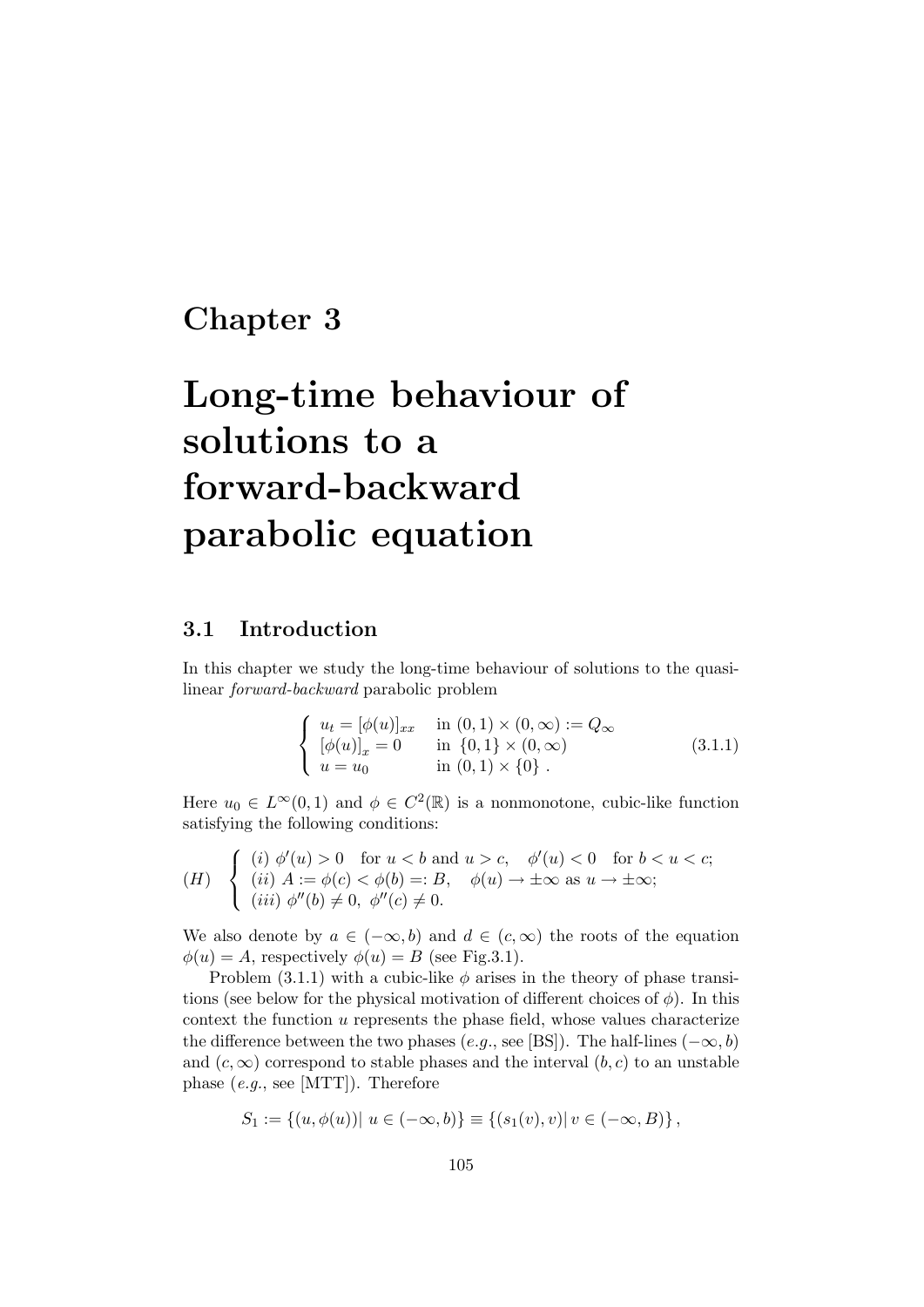

Figure 3.1: Assumption  $(H)$ .

and

$$
S_2 := \{(u, \phi(u)) | u \in (c, \infty)\} \equiv \{(s_2(v), v) | v \in (A, \infty)\}\
$$

are referred to as the stable branches, and

 $S_0 := \{(u, \phi(u)) | u \in (b, c)\} \equiv \{(s_0(v), v) | v \in (A, B)\}$ 

as the unstable branch of the graph of  $\phi$ . Beside  $(H)$ , we always make the following assumption:

**Condition (S):** The functions  $s'_1$ ,  $s'_2$  and  $s'_0$  are linearly independent on any open subset of the interval  $(A, B)$ .

In what follows, we always consider *weak entropy measure-valued solu*tions to problem (3.1.1), whose existence and relevant properties were investigated in [Pl1] (see Definition 3.2.1). They are obtained as limiting points as  $\varepsilon \to 0$  of the family  $\{u^\varepsilon\}$  of solutions to the regularized equation

$$
u_t = [\phi(u)]_{xx} + \varepsilon u_{xxt} \qquad (\varepsilon > 0), \qquad (3.1.2)
$$

considered in the half-strip  $(0, 1) \times (0, \infty)$  with the same initial and boundary conditions as in (3.1.1). As proved in [NP], such solutions satisfy a family of viscous entropy inequalities, whose limit as  $\varepsilon \to 0$  exists in a suitable sense ([Pl1]; see Section 3.2 below). In [NP] the long-time behaviour of the solution  $u^{\varepsilon}$  was studied for fixed  $\varepsilon > 0$ .

Let us mention that other regularizations of forward-backward equations, beside that considered in (3.1.2), have been used. The equation

$$
w_t = [\phi(w_x)]_x \tag{3.1.3}
$$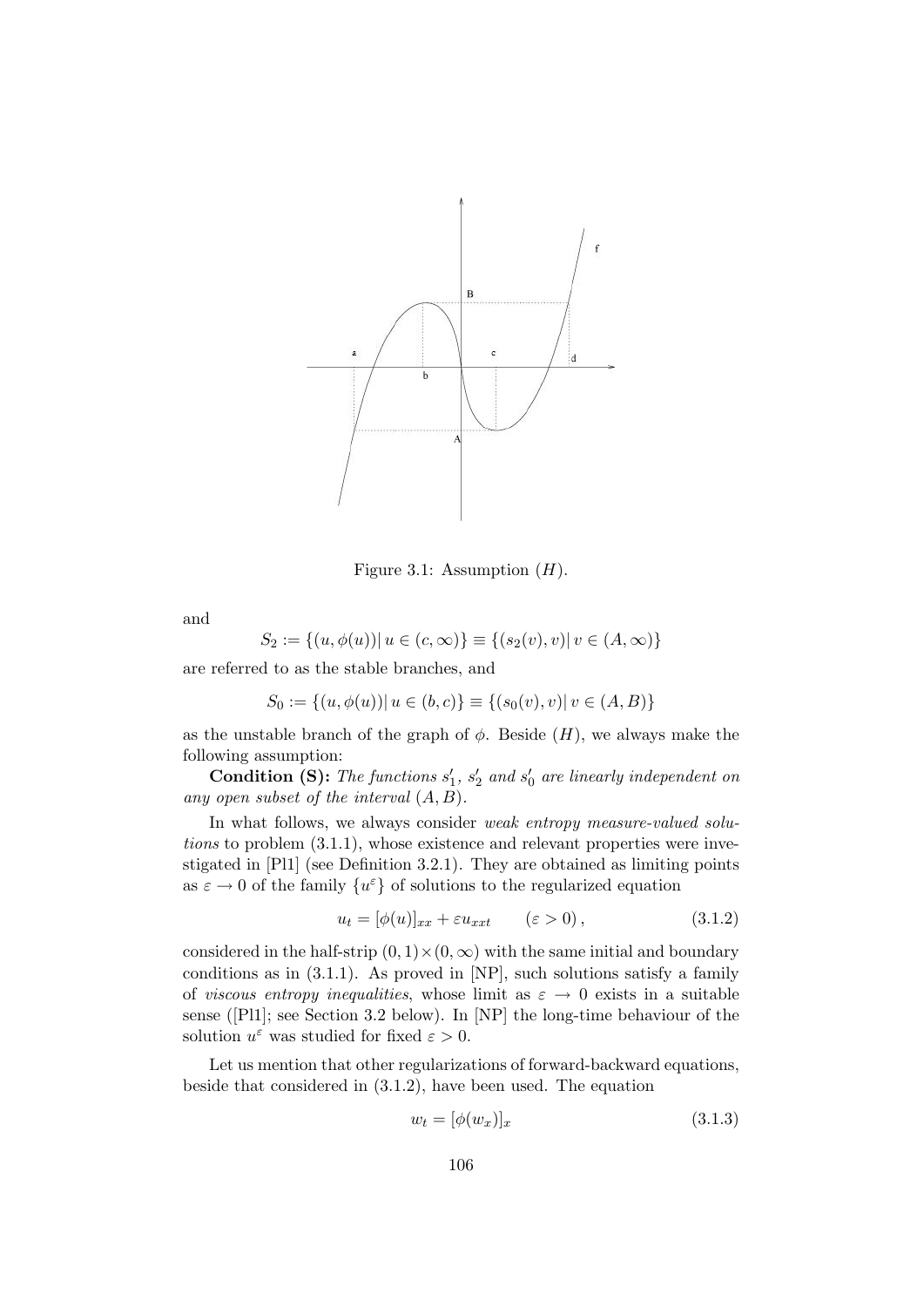arises both in image reconstruction problems (as the one-dimensional version of the Perona-Malik equation; see [PM]), and as a mathematical model for heat transfer in a stably stratified turbulent shear flow in one space dimension (see [BBDU]). In these cases a typical choice of the function  $\phi$  is  $\phi(s) = \frac{As}{B+s^2}$   $(A, B > 0)$ , or  $\phi(s) = s \exp(-s)$ . Observe that the transformation  $u = w_x$  reduces equation (3.1.3) to the equation  $u_t = [\phi(u)]_{xx}$ . If  $\phi(s) = s \exp(-s)$ , the latter has been proposed as a mathematical model for aggregating populations (see [Pa]). Using the regularization (3.1.2), results analogous to those for problem  $(3.1.1)$  with a cubic-like  $\phi$  have been proved in [Pa] for the case  $\varepsilon > 0$ , and in [Sm] for the limiting case  $\varepsilon \to 0$ . A different regularization of (3.1.3), namely

$$
w_t = [\phi(w_x)]_x + \varepsilon[\chi(w_x)]_{xt} \tag{3.1.4}
$$

was used in [BBDU]; here  $\chi$  is a smooth nonlinear function, such that  $\chi'(s)$ 0 for  $s > 0$ ,  $\chi(s) \to \gamma \in \mathbb{R}$  and  $\chi'(s) \to 0$  as  $s \to \infty$ . In addition, the regularization of (3.1.3) leading to the fourth-order equation

$$
w_t = [\phi(w_x)]_x - \kappa w_{xxxx} \qquad (\kappa > 0)
$$
\n(3.1.5)

has been also investigated (see [BFG], [Sl]; observe that the change of unknown  $u = w_x$  reduces equation (3.1.5) to the one-dimensional Cahn-Hilliard equation). While the regularizations  $(3.1.2)$ ,  $(3.1.4)$  take *time-delay* effects into account, (3.1.5) arises when considering non-local spatial effects. It is conceivable that both regularizations are physically meaningful (see [BFJ]), although the limiting dynamics of solutions expectedly depends on the regularization itself.

It was proved in [Sl] that measure-valued solutions of the Neumann initial-boundary value problem for equation (3.1.3) can be defined by taking a suitable limit as  $\kappa \to 0$  of solutions to the corresponding problem for  $(3.1.5)$ , in the same way as for  $u_t = [\phi(u)]_{xx}$  letting  $\varepsilon \to 0$  in  $(3.1.2)$  (however, such solutions do not seem to satisfy any entropy inequality). The long-time behaviour of such solutions was also studied, yet under assumptions on  $\phi$ which are not satisfied if assumption  $(H)$  holds.

The chapter is organized as follows. In Section 3.2 we describe our results and the methods of proofs. Precise statements are given in Section 3.3 (see also Subsection 3.4.2). Sections 3.4 and 3.5 are essentially devoted to proofs.

## 3.2 Outline of results

Following [Pl1] (see also [EP], [MTT]) we give the following definition.

Definition 3.2.1. By a weak entropy measure-valued solution of  $(3.1.1)$ in  $Q_{\infty}$  we mean any quintuple u,  $\lambda_0$ ,  $\lambda_1$ ,  $\lambda_2 \in L^{\infty}(Q_{\infty})$ ,  $v \in L^{\infty}(Q_{\infty})$  $L^2((0,T); H^1(0,1))$  for any  $T > 0$  such that: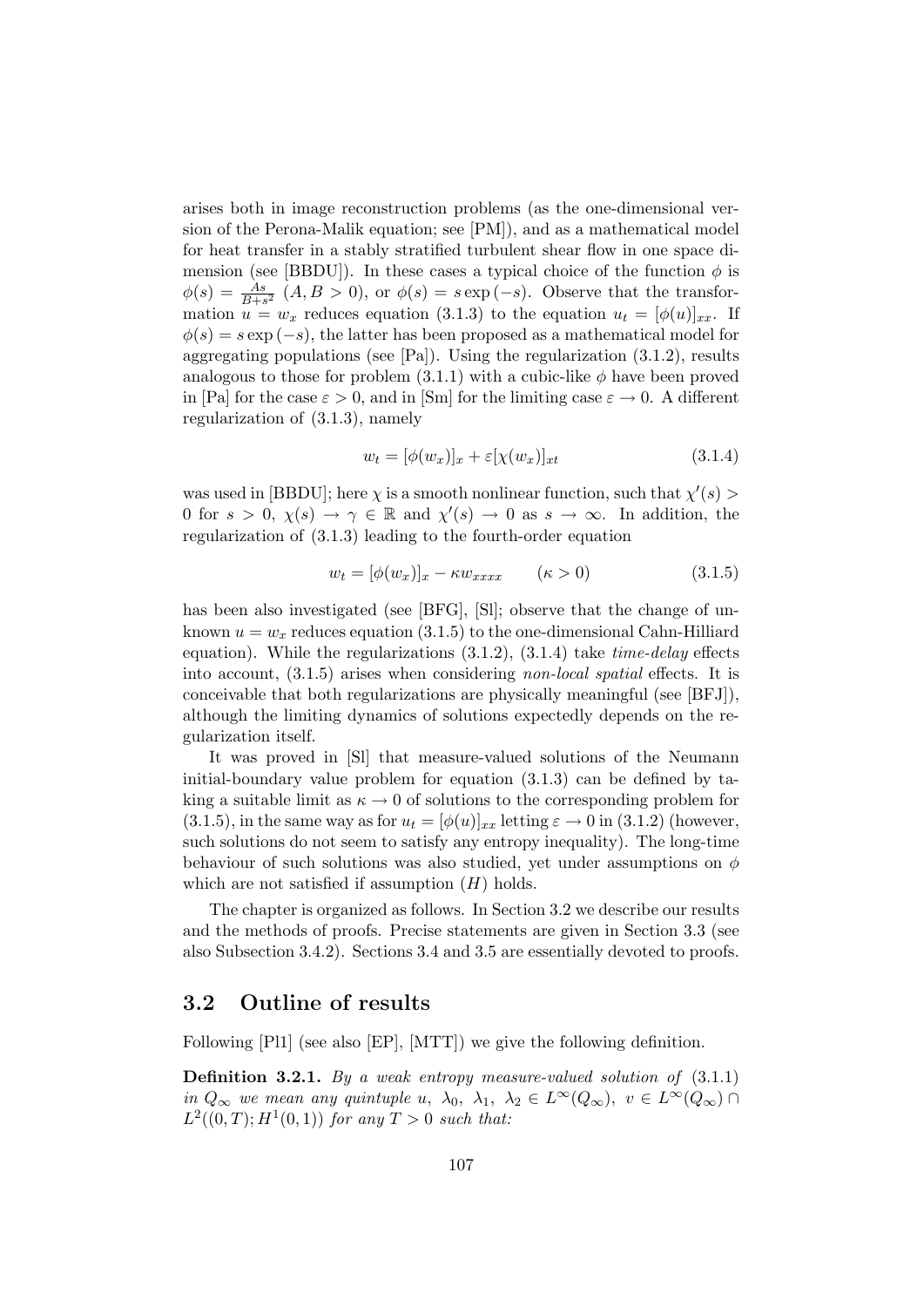(i)  $\sum_{i=0}^{2} \lambda_i = 1$ ,  $\lambda_i \geq 0$  and there holds:

$$
u = \sum_{i=0}^{2} \lambda_i s_i(v)
$$
 (3.2.1)

with  $\lambda_1 = 1$  if  $v < A$ ,  $\lambda_2 = 1$  if  $v > B$ ;

(ii) for any  $T > 0$ , set  $Q_T := (0,1) \times (0,T)$ ; then for any  $T > 0$  the couple  $(u, v)$  satisfies the equality

$$
\int \int_{Q_T} \{u\psi_t - v_x \psi_x\} dx dt + \int_0^1 u_0(x)\psi(x,0) dx = 0
$$
\n(3.2.2)

for any  $\psi \in C^1(\overline{Q}_T)$ ,  $\psi(\cdot,T) = 0$  in  $(0,1)$ ; (iii) for any  $g \in C^1(\mathbb{R})$ , set

$$
G(\lambda) := \int^{\lambda} g(\phi(s))ds.
$$
 (3.2.3)

Then, for any  $T > 0$  the entropy inequality

$$
\int \int_{Q_T} \left\{ G^* \psi_t - g(v) v_x \psi_x - g'(v) v_x^2 \psi \right\} dx dt +
$$
  
+ 
$$
\int_0^1 G(u_0) \psi(x, 0) dx \ge 0
$$
 (3.2.4)

is satisfied for any  $\psi \in C^1(\overline{Q}_T)$ ,  $\psi \geq 0$ ,  $\psi(\cdot,T) = 0$  in  $(0,1)$ , and  $g \in$  $C^1(\mathbb{R}),\ g'\geq 0.$ 

$$
Here,\,G^*\in L^\infty(Q_\infty)\,\;is\,\,defined\,\,by
$$

$$
G^*(x,t) := \sum_{i=0}^{2} \lambda_i(x,t) G(s_i(v(x,t)))
$$
\n(3.2.5)

for a.e.  $(x, t) \in Q_{\infty}$ .

Let us also make the following:

**Definition 3.2.2.** By a steady state solution of  $(3.1.1)$  we mean any quintuple  $\overline{u}$ ,  $\lambda_0^*$ ,  $\lambda_1^*$ ,  $\lambda_2^* \in L^{\infty}(0,1)$ ,  $\overline{v} \in \mathbb{R}$  such that  $0 \leq \lambda_i^* \leq 1$ ,  $\sum_{i=0}^2 \lambda_i^* = 1$ and

$$
\overline{u} = \sum_{i=0}^{2} \lambda_i^* s_i(\overline{v})
$$
\n(3.2.6)

with  $\lambda_1^* = 1$  if  $\overline{v} < A$ ,  $\lambda_2^* = 1$  if  $\overline{v} > B$ . Observe that  $\overline{u}$  is constant if  $\overline{v} < A, \ \overline{v} > B.$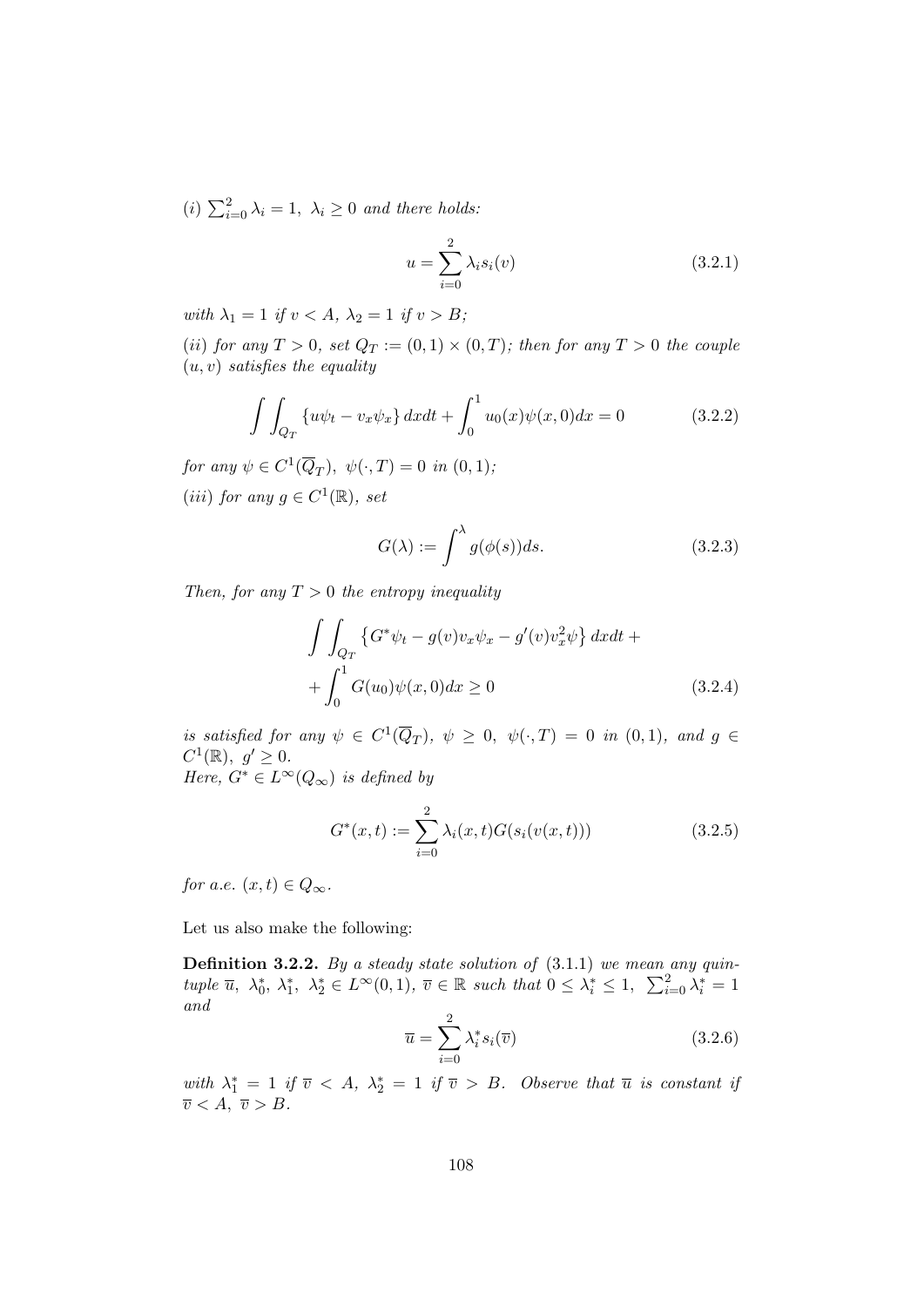In [Pl1] the existence of weak entropy measure-valued solutions of problem (3.1.1) was proved; let us briefly outline the proof for further reference. Consider for any  $\varepsilon > 0$  the *regularized* problem:

$$
\begin{cases}\n u_t^{\varepsilon} = v_{xx}^{\varepsilon} & \text{in } Q_{\infty} \\
 v_x^{\varepsilon} = 0 & \text{in } \{0, 1\} \times (0, \infty) \\
 u = u_0 & \text{in } (0, 1) \times \{0\},\n\end{cases}
$$
\n(3.2.7)

where

$$
v^{\varepsilon} := \phi(u^{\varepsilon}) + \varepsilon u_t^{\varepsilon}.
$$
\n(3.2.8)

Global existence and uniqueness of the solution  $u^{\varepsilon}$  to problem (3.2.7) were proved in [NP].

Moreover, concerning the families  $\{u^{\varepsilon}\}\$  and  $\{v^{\varepsilon}\}\$  the following a priori estimates were proved to hold:

$$
||u^{\varepsilon}||_{L^{\infty}(Q_{\infty})} \leq C, \qquad (3.2.9)
$$

$$
\|v^{\varepsilon}\|_{L^{\infty}(Q_{\infty})} \leq C, \qquad (3.2.10)
$$

$$
\|v_x^{\varepsilon}\|_{L^2(Q_{\infty})} + \|\sqrt{\varepsilon}u_t^{\varepsilon}\|_{L^2(Q_{\infty})} \leq C, \qquad (3.2.11)
$$

for some  $C > 0$  independent of  $\varepsilon$ . The proof of the above estimates makes use of the equality

$$
\int_{0}^{1} G(u^{\varepsilon})(x, t_{2})\psi(x, t_{2})dx - \int_{0}^{1} G(u^{\varepsilon})(x, t_{1})\psi(x, t_{1})dx = (3.2.12)
$$
\n
$$
= \int_{t_{1}}^{t_{2}} \int_{0}^{1} \psi_{t}G(u^{\varepsilon})dxdt + \int_{t_{1}}^{t_{2}} \int_{0}^{1} \psi[g(\phi(u^{\varepsilon})) - g(v^{\varepsilon})] \frac{v^{\varepsilon} - \phi(u^{\varepsilon})}{\varepsilon}dxdt +
$$
\n
$$
- \int_{t_{1}}^{t_{2}} \int_{0}^{1} g(v^{\varepsilon})\psi_{x}v_{x}^{\varepsilon}dxdt - \int_{t_{1}}^{t_{2}} \int_{0}^{1} \psi g'(v^{\varepsilon})(v_{x}^{\varepsilon})^{2}dxdt,
$$

which holds for any  $t_1 < t_2$ ,  $\psi \in C^1(\overline{Q}_{\infty})$ ,  $g \in C^1(\mathbb{R})$  and G defined by (3.2.3). For any  $T > 0$ , choosing in (3.2.12)  $\psi \in C^1(\overline{Q}_T)$ ,  $\psi \ge 0$ ,  $\psi(\cdot, T) = 0$ and  $g' \geq 0$  also gives the so-called viscous entropy inequality

$$
\int \int_{Q_T} \left\{ G(u^{\varepsilon}) \psi_t - g(v^{\varepsilon}) v_x^{\varepsilon} \psi_x - g'(v^{\varepsilon}) (v_x^{\varepsilon})^2 \psi \right\} dx dt + \int_0^1 G(u_0) \psi(x, 0) dx \ge 0,
$$
\n(3.2.13)

which thus holds for any nondecreasing sufficiently regular g.

Relying on estimates  $(3.2.9)$ ,  $(3.2.10)$  and  $(3.2.11)$ , it was shown in [Pl1] that, eventually up to a sequence  $\{\varepsilon_k\}, \varepsilon_k \to 0$ , in any cylinder  $Q_T$  the sequence  $\{\tau^{\varepsilon_k}\}$  of Young measures associated to the functions  $u^{\varepsilon_k}$  converges in the narrow topology over  $Q_T \times \mathbb{R}$  to a Young measure  $\tau$  (e.g., see [V]), whose disintegration  $\nu_{(x,t)}$  is a superposition of the three Dirac masses concentrated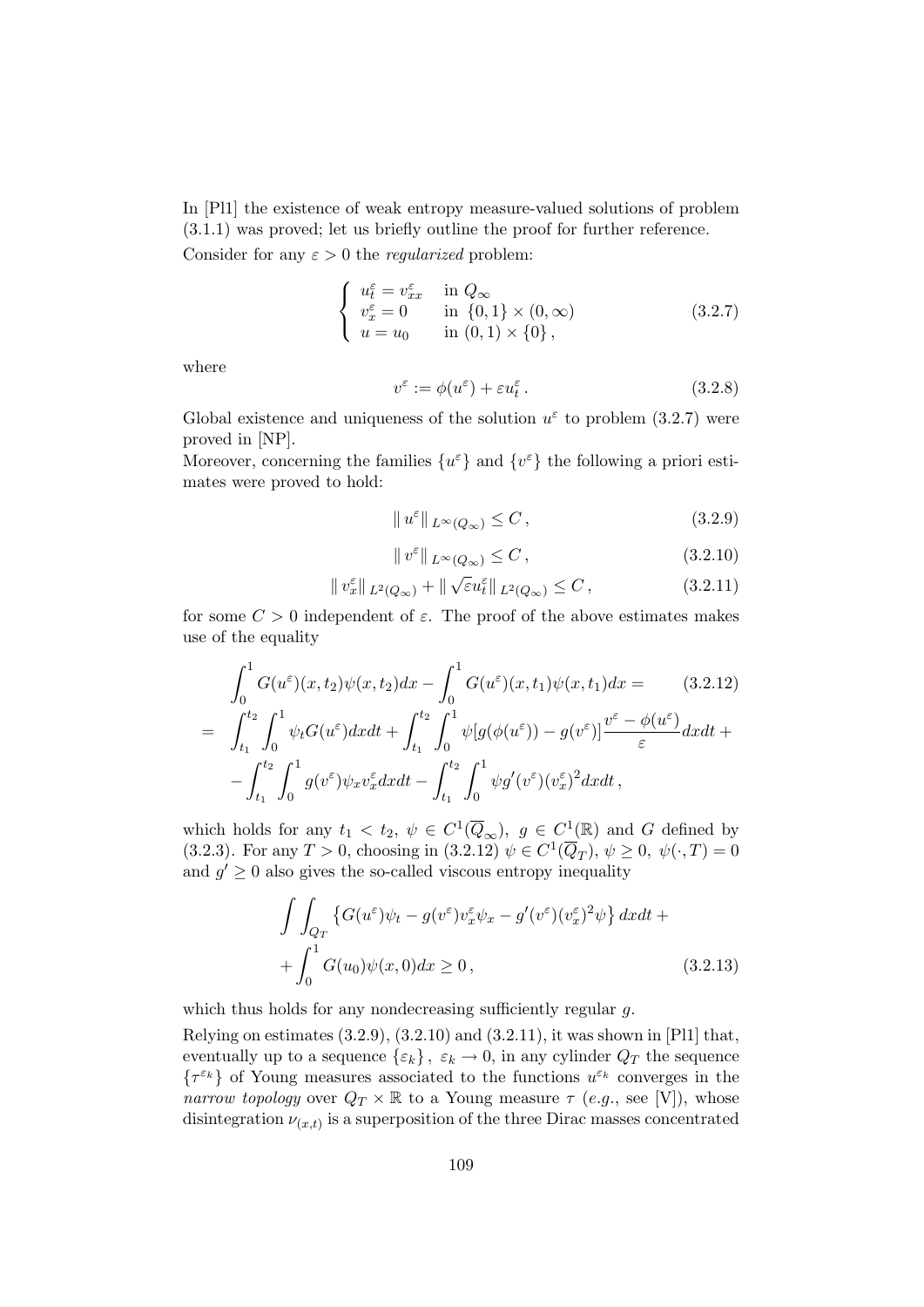on the branches  $S_1$ ,  $S_2$ ,  $S_0$  of the graph of  $\phi$ . In other words there exist  $\lambda_i \in L^{\infty}(Q_{\infty})$   $(i = 0, 1, 2), 0 \leq \lambda_i \leq 1, \sum_{i=0}^{2} \lambda_i = 1$ , such that there holds:

$$
\nu_{(x,t)} = \sum_{i=0}^{2} \lambda_i(x,t) \delta_{s_i(v(x,t))},
$$
\n(3.2.14)

where  $\lambda_1 = 1$  if  $v < A$ ,  $\lambda_2 = 1$  if  $v > B$  and  $v \in L^{\infty}(Q_{\infty})$  is the limit of both the sequences  $\{\phi(u^{\varepsilon_k})\}$  and  $\{v^{\varepsilon_k}\}$  in the weak\* topology of  $L^{\infty}(Q_{\infty})$ (see  $(3.2.8)$  and  $(3.2.11)$ ). By the properties of the narrow convergence of Young measures, for any  $f \in C(\mathbb{R})$  there holds:

$$
f(u^{\varepsilon_k}) \stackrel{*}{\rightharpoonup} f^* \qquad \text{in } L^{\infty}(Q_{\infty}), \tag{3.2.15}
$$

where

$$
f^*(x,t) = \sum_{i=0}^{2} \lambda_i(x,t) f(s_i(v(x,t)))
$$
\n(3.2.16)

(e.g., see [GMS] and [V]). In particular, there holds  $u^{\varepsilon_k} \stackrel{*}{\rightharpoonup} u$  in  $L^{\infty}(Q_{\infty})$ ,  $u = \sum_{i=0}^{2} \lambda_i s_i(v)$ . Moreover, in view of estimate (3.2.11), we have  $v \in$  $L^2((0,T); H^1(0,1))$  and  $v^{\varepsilon_k} \rightharpoonup v$  in  $L^2((0,T); H^1(0,1))$  for any  $T > 0$ . Finally, passing to the limit as  $\varepsilon_k \to 0$  in the weak formulation of problems  $(3.2.7)$  and in inequalities  $(3.2.13)$  gives equation  $(3.2.2)$  and the entropy inequalities (3.2.4), respectively.

This shows that global weak entropy measure-valued solutions of problem (3.1.1) do exist, hence it is meaningful to investigate their long-time behaviour.

The chapter is organized as follows:

 $(\alpha)$  in Subsection 3.3.1 we claim that, for any weak entropy measure-valued solution  $(u, v)$  of problem  $(3.1.1)$ , not necessarily obtained by means of the Sobolev regularization (3.1.2), there exists a set  $F \subseteq (0,\infty)$  of Lebesgue measure  $|F| = 0$  such that the following inequalities:

$$
\int_0^1 G^*(x, t_1)\varphi(x)dx - \int_0^1 G^*(x, t_2)\varphi(x)dx \geq \qquad (3.2.17)
$$
  

$$
\geq \int_{t_1}^{t_2} \int_0^1 [g(v)v_x \varphi_x + g'(v)v_x^2 \varphi] dxdt
$$

hold for any  $t_1, t_2 \in (0, \infty) \setminus F$ ,  $t_1 < t_2$ ,  $\varphi \in C^1([0, 1])$ ,  $\varphi \geq 0$ , and  $g \in$  $C^1(\mathbb{R}), g' \geq 0$  (see Theorem 3.3.1). Here the function  $G^*$  is defined by (3.2.3) and (3.2.5). In particular, choosing  $\varphi \equiv 1$  in the above equalities gives

$$
\int_0^\infty dt \int_0^1 v_x^2(x, t) dx \le C. \tag{3.2.18}
$$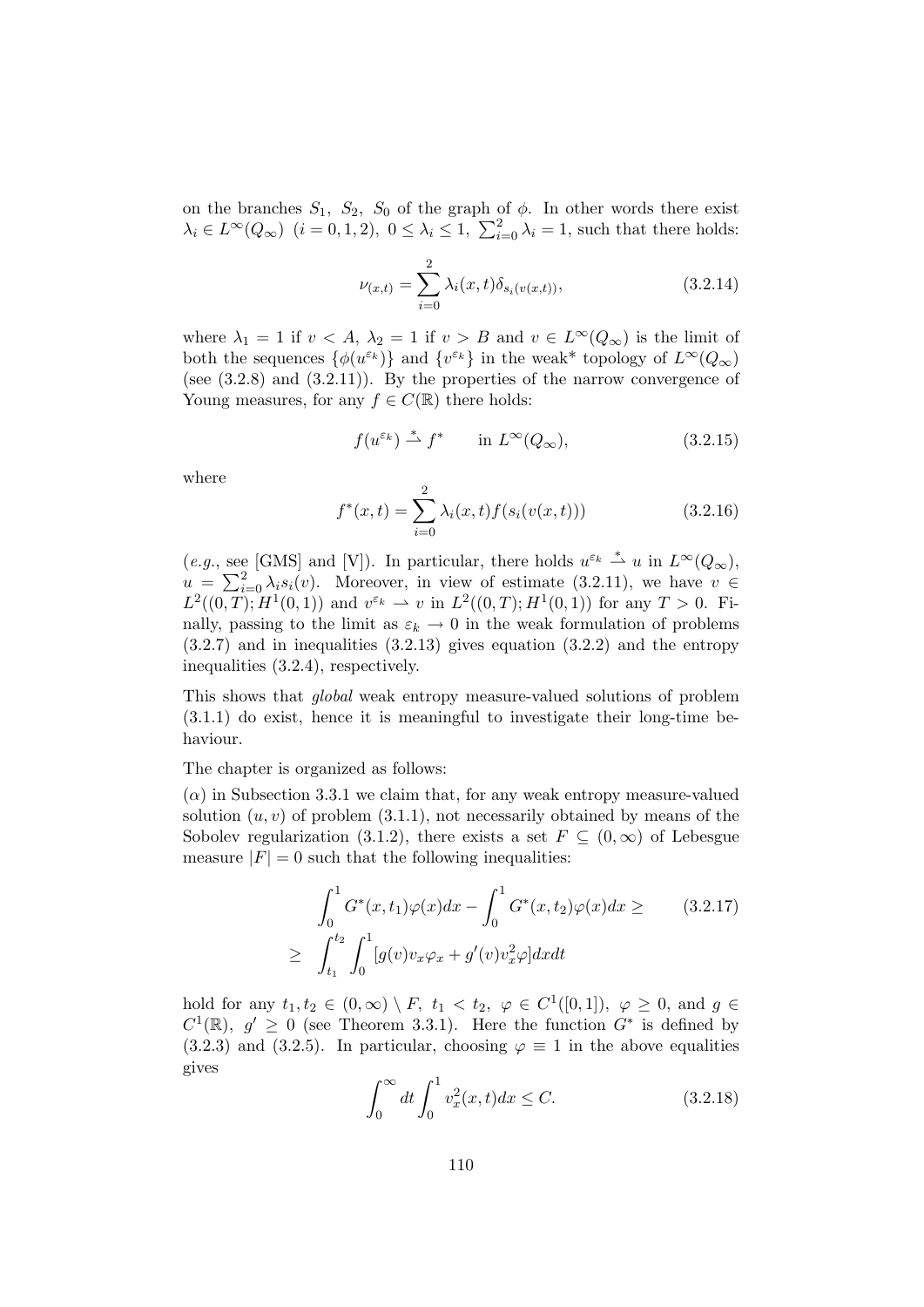for some constant  $C > 0$  (by setting  $q(\lambda) = \lambda$ ); moreover,

$$
\int_0^1 G^*(x, t_2) dx \le \int_0^1 G^*(x, t_1) dx \tag{3.2.19}
$$

for any  $t_1 \leq t_2$ ,  $t_1, t_2 \in (0, \infty) \setminus F$  and for any non-decreasing g.

Inequalities  $(3.2.17)-(3.2.19)$  will play a crucial role in the study of the asymptotic behaviour in time of the solutions to problem (3.1.1).

In Subsection 3.4.2 we address the case of weak entropy measure-valued solutions  $(u, v)$  of problem  $(3.1.1)$  *obtained* as limiting points of the families  $\{u^\varepsilon\}$  ,  $\{v^\varepsilon\}$  of solutions to the regularized problems (3.2.7) (here for any  $\varepsilon > 0$  the function  $v^{\varepsilon}$  is defined by (3.2.8)). As already remarked, the estimates and convergence results proved in [Pl1] in the limit  $\varepsilon \to 0$  hold in the cylinder  $Q_{\infty}$ , and do not give any information about the behaviour of the family  $\{u^{\varepsilon}(\cdot,t)\}\)$  for fixed  $t>0$ . In this connection, we claim (see Proposition 3.4.3 and Theorem 3.4.4) that there exists a subset  $\tilde{F} \subseteq (0, \infty)$ , of Lebesgue measure  $|\tilde{F}| = 0$ , such that for any  $t \in (0, \infty) \setminus \tilde{F}$  the Young measures associated to the functions  $u^{\varepsilon}(\cdot,t)$  (which are uniformly bounded in  $L^{\infty}(0, 1)$  converge narrowly to a Young measure  $\tau^t$  with disintegration

$$
\nu_x^t = \sum_{i=0}^2 \lambda_i(x, t) \delta_{s_i(v(x, t))}
$$
\n(3.2.20)

for a.e.  $x \in (0,1)$ . Here  $\lambda_i(\cdot,t)$ ,  $v(\cdot,t)$  are the values at fixed t of the functions considered in (3.2.14).

 $(\beta)$  Then we proceed to investigate the long-time behaviour of any weak entropy measure-valued solution  $(u, v)$  to problem  $(3.1.1)$ . In this direction, first we observe that in view of inequalities (3.2.18) the map

$$
t \longmapsto \int_0^1 v_x^2(x,t) dx
$$

belongs to the space  $L^1(0, \infty)$ , hence

$$
\int_{T}^{\infty} dt \int_{0}^{1} v_x^2(x, t) dx \to 0 \quad \text{as } T \to \infty.
$$
 (3.2.21)

In view of (3.2.21), in Theorem 3.3.5 we show that there exists a unique constant  $\overline{v} \in \mathbb{R}$  such that for any diverging sequence  $\{t_n\}$  there exist a subsequence  $\{t_{n_k}\}\subseteq \{t_n\}$  and a set  $E\subseteq (0,\infty)$  of Lebesgue measure  $|E|=0$ , so that

$$
v(\cdot, t + t_{n_k}) \to \overline{v} \quad \text{in} \quad C([0, 1]) \tag{3.2.22}
$$

for any  $t \in (0, \infty) \setminus E$ . The value of  $\overline{v}$  depends on the average  $M_{u_0}$  of the initial datum  $u_0$  to problem  $(3.1.1)$ ,

$$
M_{u_0} := \int_0^1 u_0(x) dx.
$$
 (3.2.23)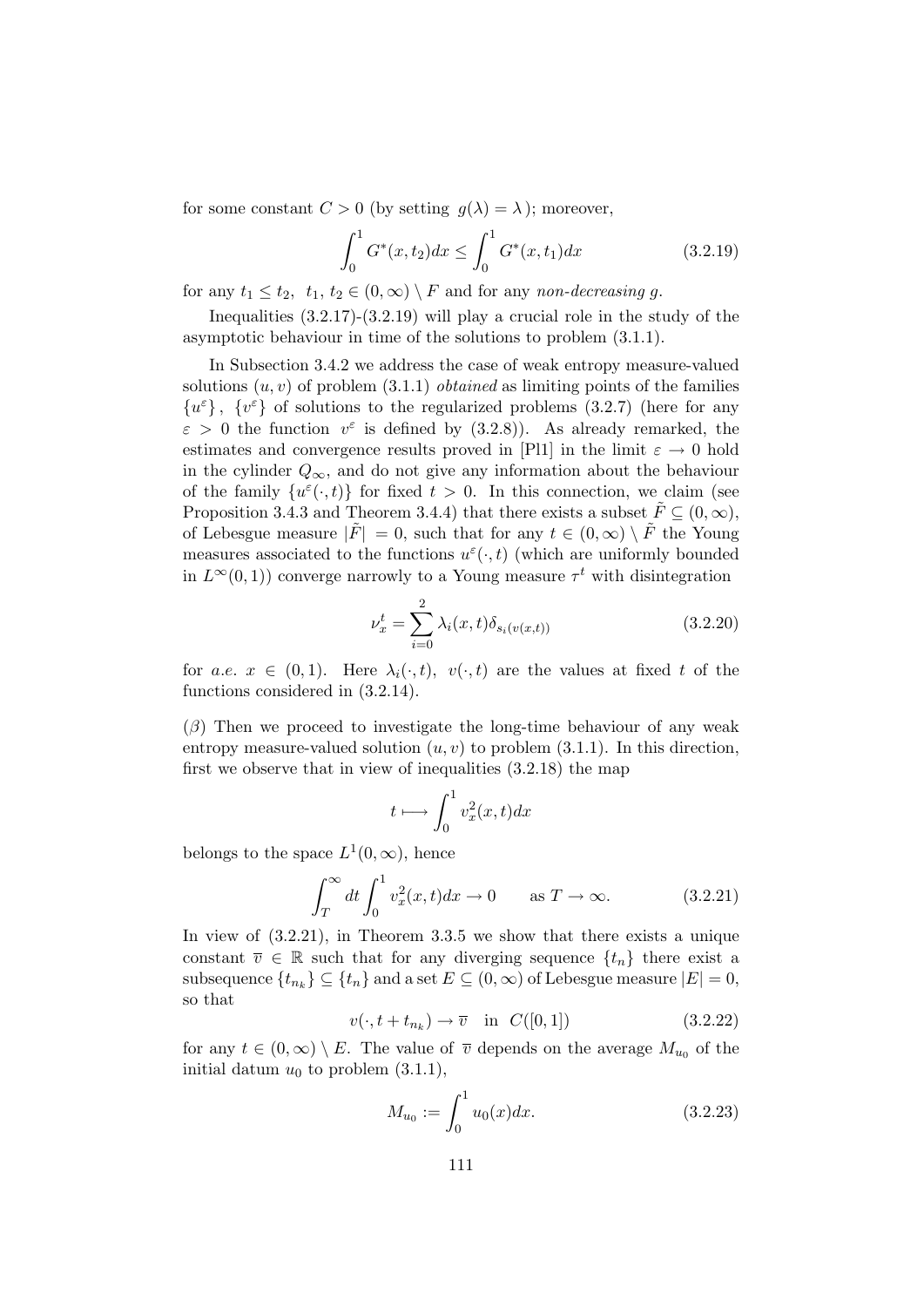In fact, as a consequence of the homogeneous Neumann boundary condition in (3.1.1), the following conservation law holds:

$$
\int_0^1 u(x,t)dx = \int_0^1 u_0(x)dx \quad \text{for any } t > 0 \quad (3.2.24)
$$

and using (3.2.24) we prove that

- (*i*)  $a \leq M_{u_0} \leq d$  if and only if  $A \leq \overline{v} \leq B$ ;
- (*ii*) if  $M_{u_0} < a$  (respectively,  $M_{u_0} > d$ ), then  $\overline{v} = \phi(M_{u_0})$ ;

(see Fig.3.1). Observe that for  $M_{u_0} < a$  and  $M_{u_0} > d$  the constant  $\overline{v}$ is uniquely determined by the initial datum  $u_0$ , precisely by its average over  $(0, 1)$  - namely,  $\overline{v}$  does not change for any weak entropy solution of problem  $(3.1.1)$  with the same initial datum  $u<sub>0</sub>$ . This is a remarkable feature, for no uniqueness of measure valued solutions to problem (3.1.1) is known. Unfortunately, we do not prove the same result for  $a \leq M_{u_0} \leq d$ : in this case we only deduce the uniqueness of the constant  $\bar{v}$  for any given weak entropy measure-valued solution  $(u, v)$  of problem  $(3.1.1)$  - namely, the value of  $\overline{v}$ might depend on the particular choice of the couple  $(u, v)$ .

Concerning the long-time behaviour of  $u(\cdot, t)$ , we have to distinguish the cases  $a \leq M_{u_0} \leq d$  and  $M_{u_0} < a$ ,  $M_{u_0} > d$ .

In fact when  $a \leq M_{u_0} \leq d$ , we have to take into account the long-time behaviour of the coefficients  $\lambda_i$ . Precisely, for any  $i = 0, 1, 2$  there exists a unique  $\lambda_i^* \in L^{\infty}(0,1)$ ,  $\lambda_i^* \geq 0$ ,  $\sum_{i=0}^2 \lambda_i^* = 1$ , such that for any diverging and non-decreasing sequence  $\{t_n\}$  there holds

$$
\lambda_i(x, t + t_{n_k}) \to \lambda_i^*(x) \qquad \text{for a.e. } x \in (0, 1)
$$
 (3.2.25)

for any  $t \in (0, \infty) \setminus E$ , where  $\{t_{n_k}\} \subseteq \{t_n\}$  and  $E \subseteq (0, \infty)$  are respectively any subsequence and any set of zero Lebesgue-measure (whose existence is assured by Theorem 3.3.5) such that (3.2.22) holds (see Proposition 3.3.4 and Proposition 3.5.4). The coefficients  $\lambda_i^*$  are uniquely determined by any fixed weak entropy measure-valued solution  $(u, v)$  of problem  $(3.1.1)$ , that is, they do not depend on the sequence  $\{t_n\}$ . Thus, in view of  $(3.2.22)$  and  $(3.2.25)$  we obtain:

$$
u(\cdot, t + t_{n_k}) \to \overline{u} \qquad a.e. \text{ in } (0, 1), \tag{3.2.26}
$$

for any  $t \in (0, \infty) \setminus E$ , where

$$
\overline{u} := \sum_{i=0}^{2} \lambda_i^* s_i(\overline{v})
$$
\n(3.2.27)

(see Theorem 3.3.6- $(i)$ ).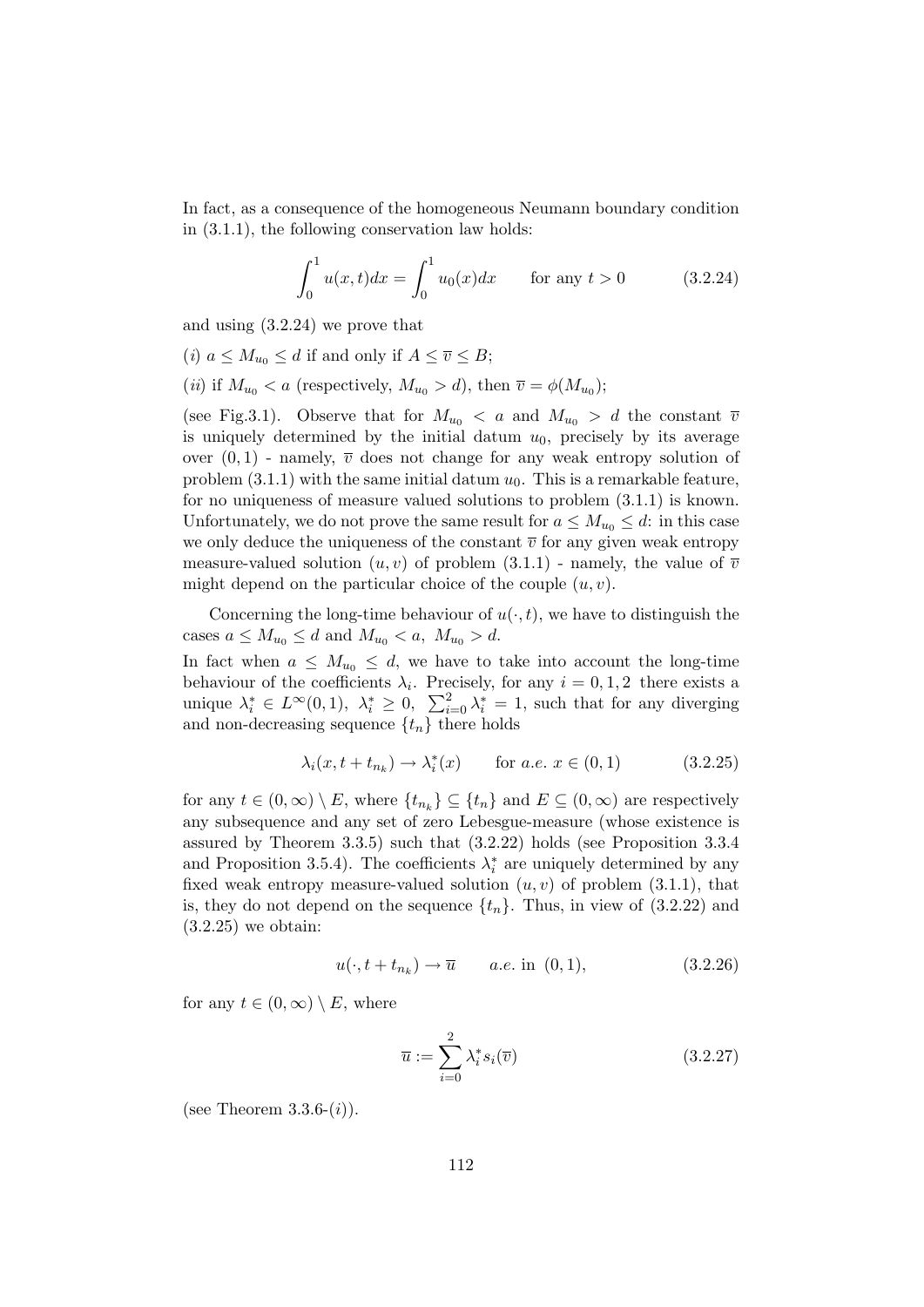On the other hand, when  $M_{u_0} < a$  (respectively  $M_{u_0} > d$ ), by the uniform convergence  $v(\cdot, t + t_n) \to \phi(M_{u_0})$ , using standard arguments of positively invariant regions we show that there exists  $T > 0$  so large that  $v(\cdot, t) < A$ (respectively,  $v(\cdot, t) > B$ ) in  $(0, 1)$  for a.e.  $t \geq T$  (see Theorem 3.3.5-(ii)). Thus, by  $(3.2.1)$  we have

$$
u(\cdot, t) = s_1(v(\cdot, t)) \qquad \text{in } (0, 1) \tag{3.2.28}
$$

(respectively,  $u(\cdot, t) = s_2(v(\cdot, t))$  in  $(0, 1)$ ) for a.e.  $t \geq T$ . Arguing as in the case  $a \leq M_{u_0} \leq d$ , for any diverging and non-decreasing sequence  $\{t_n\}$  we denote by  $\{t_{n_k}\}\subseteq \{t_n\}$  and  $E\subseteq (0,\infty)$  respectively any subsequence and any set of zero Lebesgue-measure such that (3.2.22) holds. In view of the above remarks, we have:

$$
u(\cdot, t + t_{n_k}) \to M_{u_0}
$$
 in  $C([0, 1])$  (3.2.29)

for any  $t \in (0, \infty) \setminus E$  (see Theorem 3.3.6- $(ii)$ ).

Then, given any weak entropy measure-valued solution  $(u, v)$  of problem  $(3.1.1)$  we wonder whether there exists the limit as  $t \to \infty$ , in some suitable topology, of the families  $u(\cdot, t)$  and  $v(\cdot, t)$ . In fact, in view of the above remarks, for any non-decreasing sequence  $\{t_n\}, t_n \to \infty$ , there exist a subsequence  $\{t_{n_k}\}\subseteq \{t_n\}$  and a set  $E\subseteq (0,\infty)$ ,  $|E|=0$  such that  $v(\cdot, t +$  $(t_{n_k}) \to \overline{v}$  in  $C([0,1]),$  and  $u(\cdot, t+t_{n_k}) \to \overline{u}$  a.e. in  $(0,1)$  or  $u(\cdot, t+t_{n_k}) \to M_{u_0}$ uniformly in [0, 1], only for  $t \in \mathbb{R}^+ \setminus E$ ; observe that the set E, in general, depends on the sequence  $\{t_n\}$ . A natural question is the following: is it possible to prove that E is independent of the choice of  $\{t_n\}$ ? In other words, we are interested in proving the existence of the limits

$$
v(\cdot, t) \to \overline{v} \qquad \text{in } C([0, 1]), \tag{3.2.30}
$$

$$
u(\cdot, t) \to \overline{u} \qquad a.e. \text{ in } (0, 1), \tag{3.2.31}
$$

(in the case  $a \leq M_{u_0} \leq d$ ) and

$$
u(\cdot, t) \to M_{u_0}
$$
 in  $C([0, 1])$  (3.2.32)

(in the cases  $M_{u_0} < a$ ,  $M_{u_0} > d$ ) as  $t \to \infty$ ,  $t \in \mathbb{R}^+ \setminus E^*$ , for some  $E^* \subseteq (0, \infty)$  of Lebesgue measure,  $|E^*| = 0$ . To address this point, for any  $k \in \mathbb{N}$  consider the sets:

$$
B_k := \left\{ t \in (0, \infty) | \int_0^1 v_x^2(x, t) dx < k \right\},\tag{3.2.33}
$$

and

$$
A_k := \left\{ t \in (0, \infty) | \int_0^1 v_x^2(x, t) dx \ge k \right\} \equiv (0, \infty) \setminus B_k. \tag{3.2.34}
$$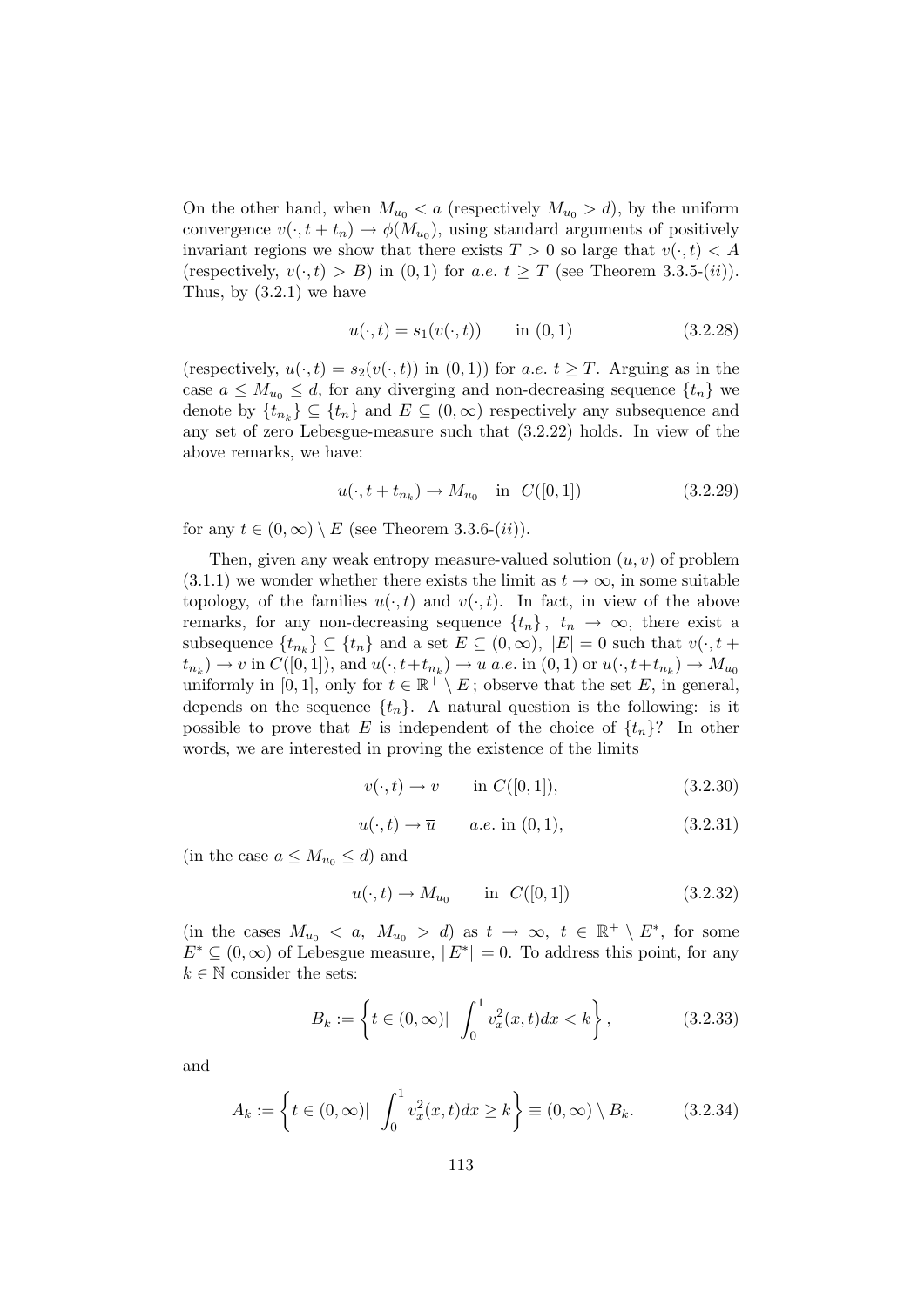Then,  $A_{k+1} \subseteq A_k$ , and, in view of estimate  $(3.2.18)$ ,

$$
|A_k| \le \frac{C}{k} \to 0 \quad \text{as } k \to \infty. \tag{3.2.35}
$$

This implies that

$$
A_{\infty} := \bigcap_{k=1}^{\infty} A_k \tag{3.2.36}
$$

has Lebesgue measure  $|A_{\infty}| = 0$ , thus  $E^* = A_{\infty}$  would be a natural choice. However, we can only prove a slightly weaker result, showing that for any  $k >$ 0, the limits (3.2.30)-(3.2.32) hold as  $t \to \infty$ ,  $t \in B_k$  (see Theorem 3.3.7). In other words, for any  $\delta > 0$ , we can find a set  $A_{1/\delta}$  such that  $|A_{1/\delta}| \leq \delta$ , and convergences (3.2.30)-(3.2.32) hold for  $t \to \infty$ ,  $t \in (0, \infty) \setminus A_{1/\delta}$ .

Finally, in view of Definition 3.2.2, the couple  $(\overline{u}, \overline{v})$  (in the case  $a \leq$  $M_{u_0} \le d$  and the couple  $(M_{u_0}, \phi(M_{u_0}))$  (in the cases  $M_{u_0} < a$ ,  $M_{u_0} > d$ ) are steady state solutions of problem (3.1.1).

## 3.3 Mathematical frameworks and results

#### 3.3.1 A priori estimates

The following theorem is a consequence of the entropy inequalities  $(3.2.4)$ .

**Theorem 3.3.1.** Let  $(u, v)$  be a weak entropy measure-valued solution of problem (3.1.1). Then there exists a set  $F \subseteq (0,\infty)$  of Lebesgue measure  $|F| = 0$  such that inequalities (3.2.17) hold for any  $t_1, t_2 \in (0, \infty) \setminus F$ .

By Theorem 3.3.1 we obtain the following results.

**Corollary 3.3.2.** Let  $(u, v)$  be a weak entropy measure-valued solution of problem (3.1.1). Then there exists a constant  $C > 0$  such that estimate (3.2.18) holds.

**Corollary 3.3.3.** Let  $(u, v)$  be a weak entropy measure-valued solution of problem (3.1.1) and let F be the set given by Theorem 3.3.1. For any  $g \in$  $C^1(\mathbb{R})$ , let  $G^*$  be the function defined by (3.2.5). Then there exists

$$
L_g := \lim_{\begin{array}{l} t \to \infty \\ t \in (0, \infty) \setminus F \end{array}} \int_0^1 G^*(x, t) dx,
$$
 (3.3.1)

for any non-decreasing g.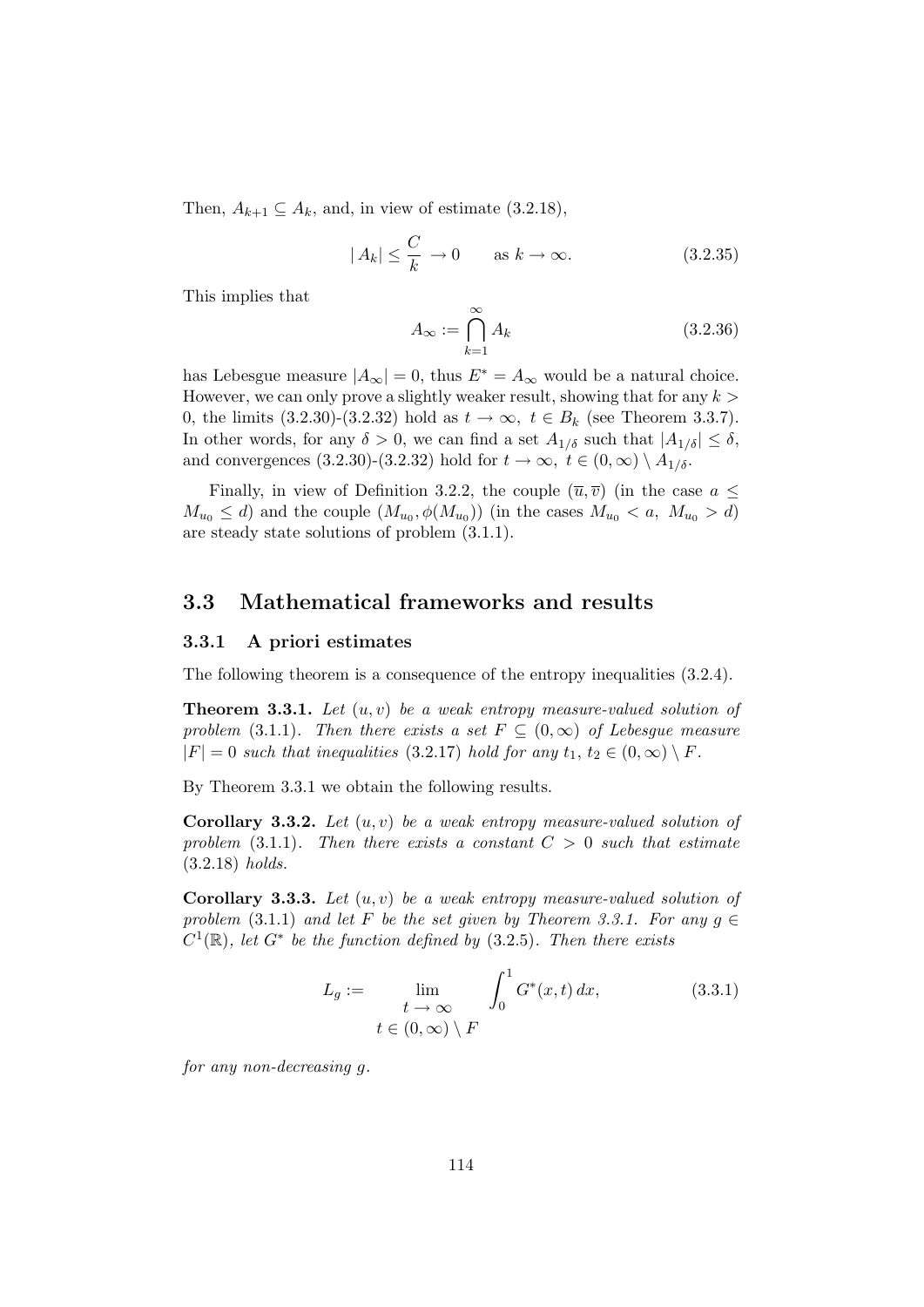Finally, we give a property of monotonicity in time of the coefficients  $\lambda_i(x,t)$ for a.e.  $x \in (0,1)$ . Analogous results in this direction have been proved in [Pl1], showing that  $\lambda_1(x,t)$  (repectively,  $\lambda_2(x,t)$ ) is non-decreasing with respect to t in any cylinder of the form  $I \times (t_1, t_2)$ ,  $I \subseteq (0, 1)$  whenever v is strictly less that  $B$  (respectively, strictly larger than  $A$ ). However if the latter assumption is dropped, a weaker result of monotonicity is still valid. This is the content of the following proposition.

**Proposition 3.3.4.** Let  $(u, v)$  be a weak entropy measure-valued solution of problem (3.1.1). Let  $t_1 < t_2 \in (0,\infty) \setminus F$  where F is the set of zero Lebesgue-measure given by Theorem 3.3.1. Then:

(i) if  $v(\cdot, t_i) \leq B^* < B$  in  $(0, 1), j = 1, 2$ , we have

$$
\lambda_1(x, t_2) \ge \lambda_1(x, t_1) \tag{3.3.2}
$$

*for a.e.*  $x \in (0,1)$ ; (ii) if  $v(\cdot, t_i) \ge A^* > A$  in  $(0, 1), j = 1, 2$ , we have

$$
\lambda_2(x, t_2) \ge \lambda_2(x, t_1) \tag{3.3.3}
$$

for a.e.  $x \in (0, 1)$ .

#### 3.3.2 Large-time behaviour of weak entropy solutions

In what follows we denote by  $(u, v)$  a weak entropy measure-valued solution of problem (3.1.1). We begin by the following result, which is a consequence of estimate (3.2.18) and the conservation law (3.2.24).

**Theorem 3.3.5.** Let  $(u, v)$  be a weak entropy measure-valued solution of problem (3.1.1) with initial datum  $u_0$  and let  $M_{u_0}$  be defined by (3.2.23). Then there exists a unique constant  $\overline{v} \in \mathbb{R}$  such that for any diverging sequence  $\{t_n\}$  there exist a subsequence  $\{t_{n_k}\}\subseteq \{t_n\}$  and a set  $E\subseteq (0,\infty)$  of Lebesque measure  $|E|=0$ , so that there holds

$$
v(\cdot, t + t_{n_k}) \to \overline{v} \quad in \ \ C([0, 1]) \tag{3.3.4}
$$

for any  $t \in (0, \infty) \setminus E$ . Moreover,

(i)  $a \leq M_{u_0} \leq d$  if and only if  $A \leq \overline{v} \leq B$ ;

(ii) if  $M_{u_0} < a$  or  $M_{u_0} > d$ , then

$$
\overline{v} = \phi(M_{u_0}).\tag{3.3.5}
$$

Finally, if  $M_{u_0} < a$  (respectively,  $M_{u_0} > d$ ), for any  $\epsilon > 0$  there exists  $T > 0$ such that  $v(\cdot, t) \leq A - \epsilon$  (respectively,  $v(\cdot, t) \geq B + \epsilon$ ) in [0,1] for any  $t \in (T, \infty) \backslash F$ . Here F is the set of zero Lebesque-measure given by Theorem 3.3.1.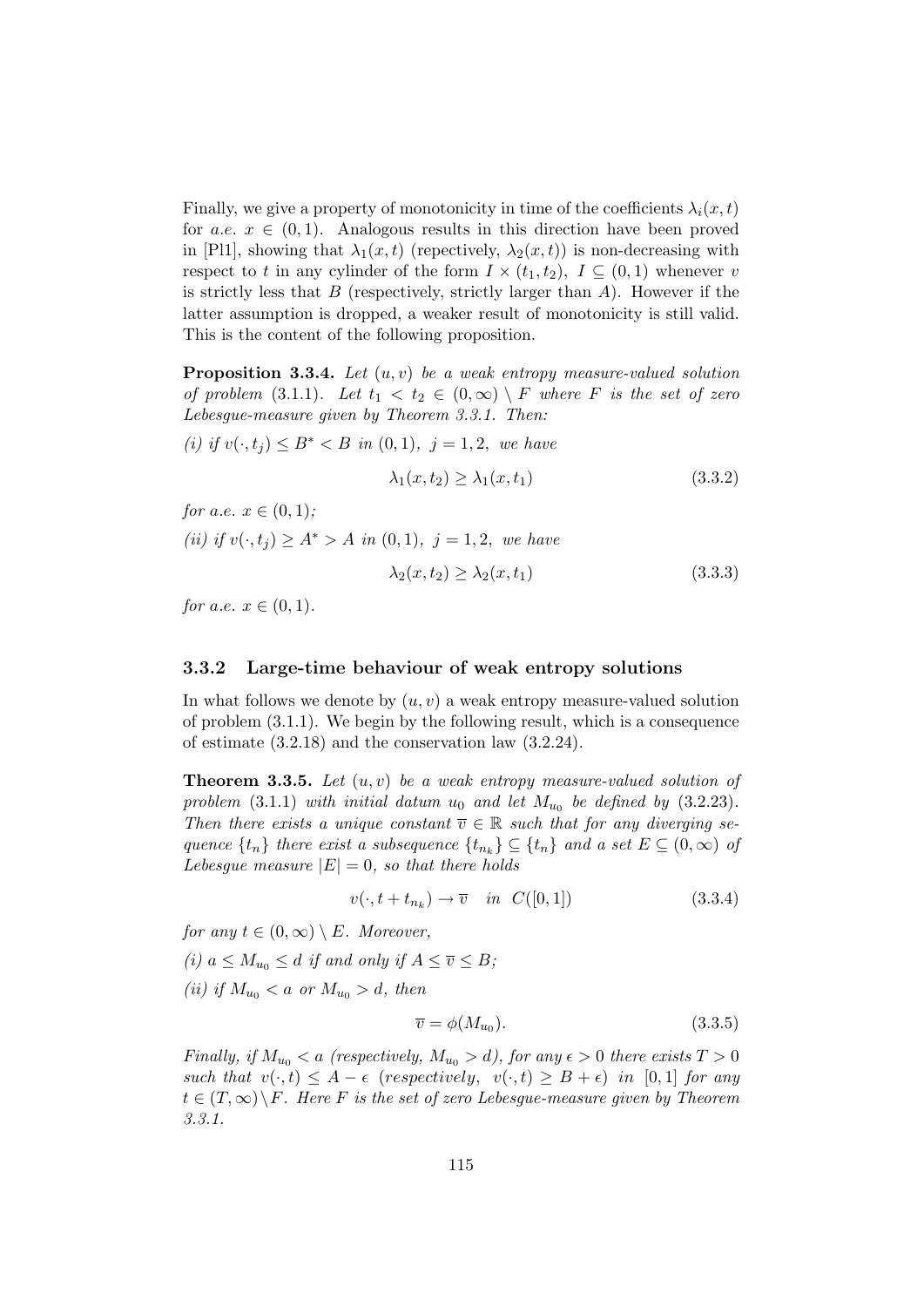**Remark 3.3.1.** The set  $E \subseteq (0,\infty)$  of zero Lebesgue-measure given by Theorem 3.3.5 in correspondence of any diverging sequence  $\{t_n\}$  depends on the sequence itself.

Next, for any diverging sequence  $\{t_n\}$  and for a.e.  $t > 0$ , consider the sequence  $\{u(\cdot, t + t_n)\}\,$ , where

$$
u(x, t + t_n) = \sum_{i=0}^{2} \lambda_i(x, t + t_n) s_i(v(x, t + t_n)) \quad \text{for a.e. } x \in (0, 1) \tag{3.3.6}
$$

(see (3.2.1)). In the following theorem we show that  $u(\cdot, t + t_n)$  approaches for a.e.  $t > 0$  a time-independent function  $\overline{u}$ , uniquely determined by the couple  $(u, v)$  itself.

**Theorem 3.3.6.** Let  $(u, v)$  be a weak entropy measure-valued solution of problem  $(3.1.1)$  with initial datum  $u_0$ , let  $M_{u_0}$  be defined by  $(3.2.23)$  and let  $\overline{v}$  be the constant given by Theorem 3.3.5. Then:

(i) if  $a \leq M_{u_0} \leq d$ , for any  $i = 0, 1, 2$  there exists a unique  $\lambda_i^* \in L^{\infty}(0, 1)$ ,  $\lambda_i^* \geq 0$  and  $\sum_{i=0}^2 \lambda_i^* = 1$  such that for any diverging and non-decreasing sequence  $\{t_n\}$  there holds:

$$
u(\cdot, t + t_{n_k}) \to \overline{u} := \sum_{i=0}^{2} \lambda_i^* s_i(\overline{v}) \qquad a.e. \ in \ (0, 1) \tag{3.3.7}
$$

for any  $t \in (0, \infty) \setminus E$ , where  $\{t_{n_k}\} \subseteq \{t_n\}$  and  $E \subseteq (0, \infty)$  are respectively any subsequence and any set of zero Lebesgue-measure (whose existence is assured by Theorem 3.3.5) such that  $(3.3.4)$  holds;

(ii) if  $M_{u_0} < a$  and  $M_{u_0} > d$ , for any diverging and non-decreasing sequence  $\{t_n\}$  there holds:

$$
u(\cdot, t + t_{n_k}) \to M_{u_0} \qquad in \ C([0, 1]) \tag{3.3.8}
$$

for any  $t \in (0, \infty) \setminus E$ , where  $\{t_{n_k}\} \subseteq \{t_n\}$  and  $E \subseteq (0, \infty)$  are respectively any subsequence and any set of zero Lebesgue-measure (whose existence is assured by Theorem 3.3.5) such that (3.3.4) holds. Moreover, if  $M_{u_0} < a$ (respectively,  $M_{u_0} > d$ ) there exists  $T > 0$  such that  $u(\cdot, t) = s_1(v(\cdot, t))$  in (0, 1) (respectively,  $u = s_2(v(\cdot, t))$  if  $M_{u_0} > d$ ) for any  $t \in (T, \infty) \setminus F$ . Here F is the set of zero Lebesgue-measure given by Theorem 3.3.1.

Observe that the coefficients  $\lambda_i^*$  given by Theorem 3.3.6 do not depend on the sequence  $\{t_n\}.$ 

Theorem 3.3.5 and Theorem 3.3.6 address the asymptotic behaviour in time of  $v(\cdot, t + t_n)$  and  $u(\cdot, t + t_n)$  along any diverging sequence  $\{t_n\}$  and for any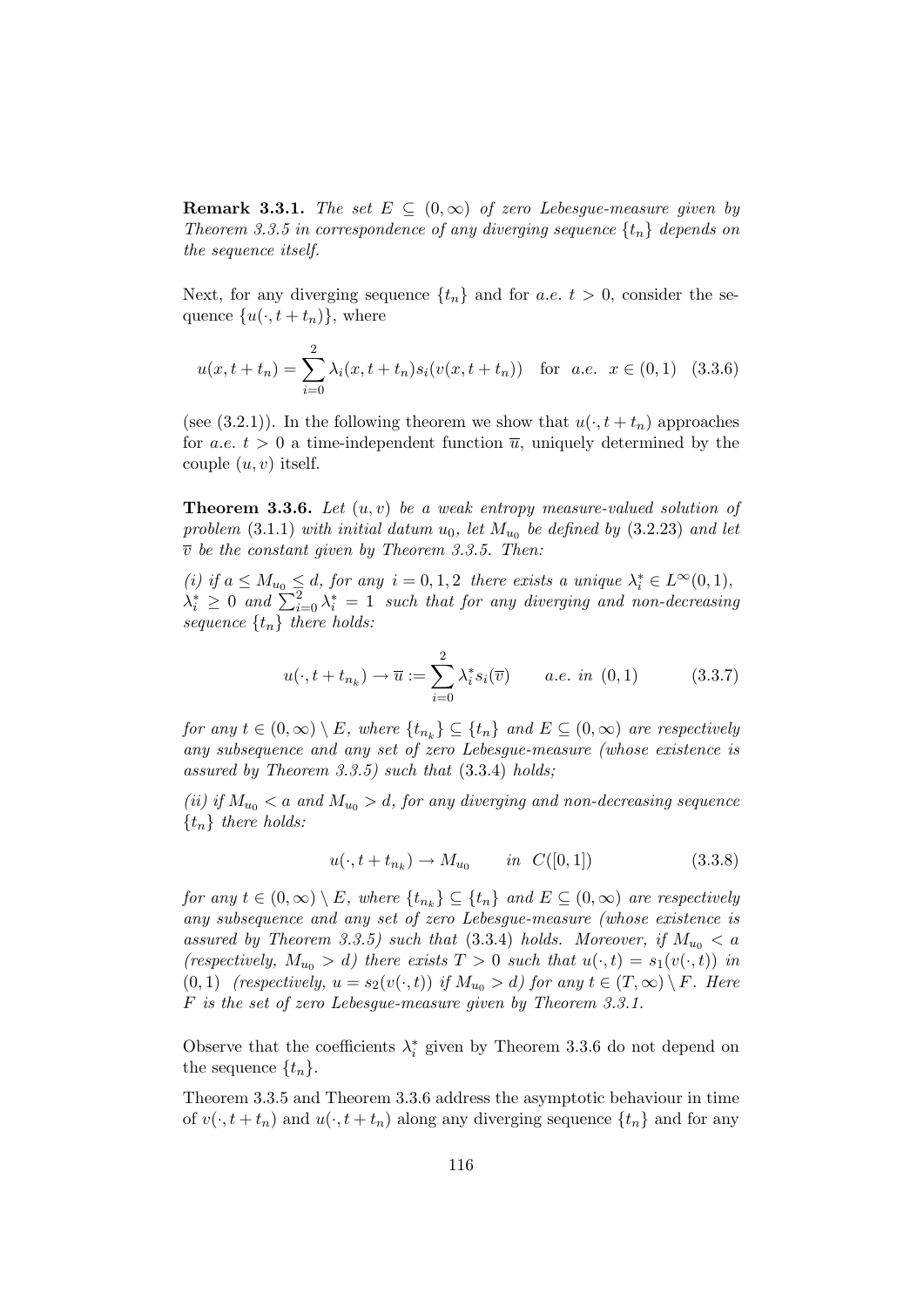$t \in (0,\infty) \setminus E$ , where E is a set of Lebesgue measure  $|E| = 0$ , possibly depending on the choice of  $\{t_n\}$  itself. As stated in Section 3.2, we wonder whether we can refine the results of Theorem 3.3.5 and Theorem 3.3.6 finding a fixed set  $E^*$  of Lebesgue measure  $|E^*| = 0$ , such that

$$
v(\cdot, t_n) \to \overline{v}, \quad u(\cdot, t_n) \to \overline{u} \quad (\text{or } M_{u_0}) \tag{3.3.9}
$$

in the respective topologies, for any sequence  $\{t_n\} \subseteq (0,\infty) \setminus E^*$ . A slightly weaker result in this direction is the content of the following theorem. Precisely, we show that convergences (3.3.9) hold only except for sets of arbitrarily small - albeit non-zero - Lebesgue measure.

**Theorem 3.3.7.** Let  $(u, v)$  be a weak entropy measure-valued solution of problem (3.1.1) with initial datum  $u_0$ . For any  $k > 0$ , let  $B_k \subseteq \mathbb{R}^+$  be the set defined by (3.2.33). Let  $M_{u_0}$  be defined by (3.2.23), let  $\overline{v}$  be the constant given by Theorem 3.3.5 and let  $\lambda_i^*$  be the functions given by Theorem 3.3.6. Let  $F$  be the set given by Theorem 3.3.1. Then for any diverging and nondecreasing sequence  $\{t_n\} \subseteq B_k \setminus F$  there holds:

$$
v(\cdot, t_n) \to \overline{v} \qquad in \ C([0, 1]). \tag{3.3.10}
$$

Moreover,

(i) if  $a \leq M_{u_0} \leq d$ , then

$$
u(\cdot, t_n) \to \overline{u} \qquad a.e. \in (0, 1) \tag{3.3.11}
$$

where  $\overline{u} \in L^{\infty}(0,1)$  is the function defined in (3.3.7); (ii) if  $M_{u_0} < a$  or  $M_{u_0} > d$ , then

$$
u(\cdot, t_n) \to M_{u_0} \qquad in \ C([0, 1]). \tag{3.3.12}
$$

The couple  $(\overline{u}, \overline{v})$  in  $(3.3.10)-(3.3.11)$  (in the case  $a \leq M_{u_0} \leq d$ ) and the couple  $(M_{u_0}, \phi(M_{u_0}))$  (in the cases  $M_{u_0} < a$ ,  $M_{u_0} > d$ ) are steady state solutions of problem (3.1.1) (see Definition 3.2.2). The following theorem is an immediate consequence of Theorem 3.3.7.

**Theorem 3.3.8.** Let  $(u, v)$  be a weak entropy measure-valued solution of problem (3.1.1). For any  $k > 0$ , let  $B_k \subseteq \mathbb{R}^+$  be the set defined by (3.2.33). Then for any diverging and non-decreasing sequence  $\{t_n\} \subseteq B_k$  the couple

$$
(u(\cdot,t_n),v(\cdot,t_n))
$$

converges to a steady state solution of  $(3.1.1)$  *(in a sense made precise by* Theorem 3.3.7).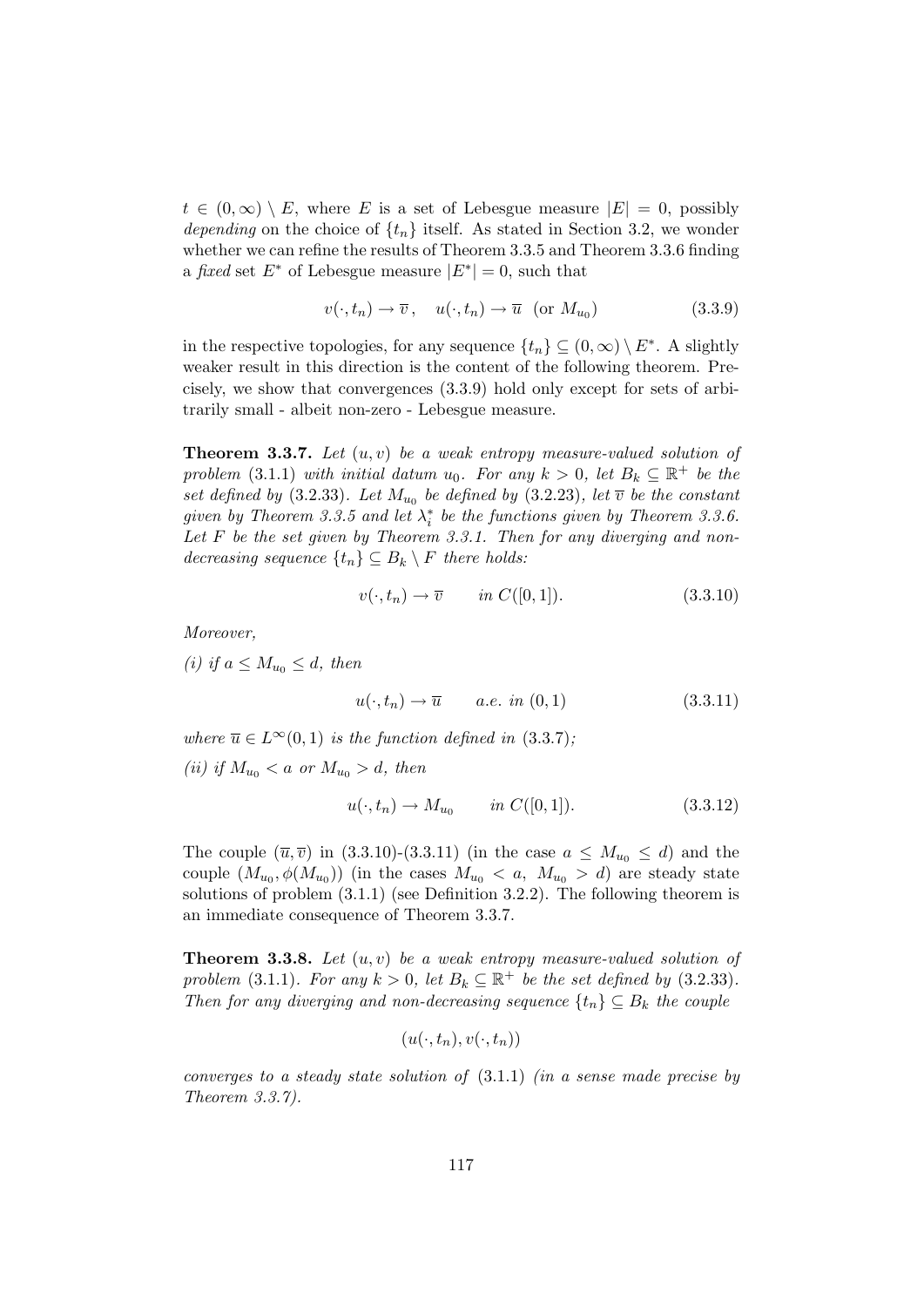# 3.4 Proof of results of Subsection 3.3.1 and improved results on the Sobolev regularization

#### 3.4.1 Proof of results of Subsection 3.3.1

The proof of Theorem 3.3.1 needs the following lemma.

**Lemma 3.4.1.** There exists a set  $E \subseteq Q_{\infty}$ , of Lebesgue measure  $|E| = 0$ , such that for any  $(x, t) \in Q_{\infty} \setminus E$  there holds:

$$
\frac{1}{r^2} \int_{I_r(t)} \int_{I_r(x)} |G^*(\xi, s) - G^*(x, t)| d\xi ds \to 0 \quad \text{as } r \to 0,
$$
 (3.4.1)

where  $G^* \in L^{\infty}(Q_{\infty})$  is any function defined by (3.2.5) for any  $g \in C^1(\mathbb{R})$ . Here  $I_r(t)$ ,  $I_r(x)$  denote the intervals of length r centered at  $t > 0$  and  $x \in (0,1)$ , respectively.

Remark 3.4.1. The importance of Lemma 3.4.1 can be explained as follows. Since the function  $G^* \in L^{\infty}(Q_{\infty})$  for any  $g \in C^1(\mathbb{R})$ , there exists a set  $E_{G^*} \subseteq Q_{\infty}$ ,  $|E_{G^*}| = 0$ , in general depending on  $G^*$ , such that (3.4.1) holds for any  $t \in Q_{\infty} \setminus E_{G^*}$  (e.g., see [GMS]). The main result in our context is that we can find a set  $E \subseteq Q_{\infty}$ ,  $|E| = 0$ , so that (3.4.1) is satisfied for any  $t \in Q_{\infty} \setminus E$  and for any choice of the function  $G^*$  - namely, the set E is independent of G<sup>∗</sup> .

**Proof of Lemma 3.4.1.** Since  $v_x \in L^2_{loc}(Q_\infty)$  and  $v, \lambda_i, s_i(v) \in L^\infty(Q_\infty)$  $(i = 0, 1, 2)$ , there exists a set  $E \subseteq Q_{\infty}$  of Lebesgue measure  $|E| = 0$ , such that there hold:

$$
\frac{1}{r^2} \int_{I_r(t)} \int_{I_r(x)} |v_x(\xi, s) - v_x(x, t)|^2 d\xi ds \to 0,
$$
\n(3.4.2)

$$
\frac{1}{r^2} \int_{I_r(t)} \int_{I_r(x)} |v(\xi, s) - v(x, t)|^p d\xi ds \to 0,
$$
\n(3.4.3)

$$
\frac{1}{r^2} \int_{I_r(t)} \int_{I_r(x)} |s_i(v(\xi, s)) - s_i(v(x, t))|^p d\xi ds \to 0,
$$
\n(3.4.4)

$$
\frac{1}{r^2} \int_{I_r(t)} \int_{I_r(x)} |\lambda_i(\xi, s) - \lambda_i(x, t)|^p d\xi ds \to 0
$$
\n(3.4.5)

as  $r \to 0$ , for any  $(x, t) \in Q_{\infty} \setminus E$  (e.g., see [GMS]) and for any  $p \in [1, \infty)$ .

Thus, fix any  $(x, t) \in Q_{\infty} \setminus E$ , let  $G^*$  be the function defined by  $(3.2.3)$ and (3.2.5) for any  $g \in C^1(\mathbb{R})$  and let  $I_r^{G^*}$  denote the integral in (3.4.1). To begin with, observe that

$$
I_r^{G^*} \leq \frac{1}{r^2} \sum_{i=0}^2 \int_{I_r(t)} \int_{I_r(x)} \left| \lambda_i(\xi, s) \int_{s_i(v(x,t))}^{s_i(v(\xi, s))} g(\phi(\lambda)) d\lambda + \right.
$$

$$
+ \left[ \lambda_i(\xi, s) - \lambda_i(x, t) \right] \int_{s_i(v(x,t))}^{s_i(v(x,t))} g(\phi(\lambda)) d\lambda \left| d\xi ds, \right.
$$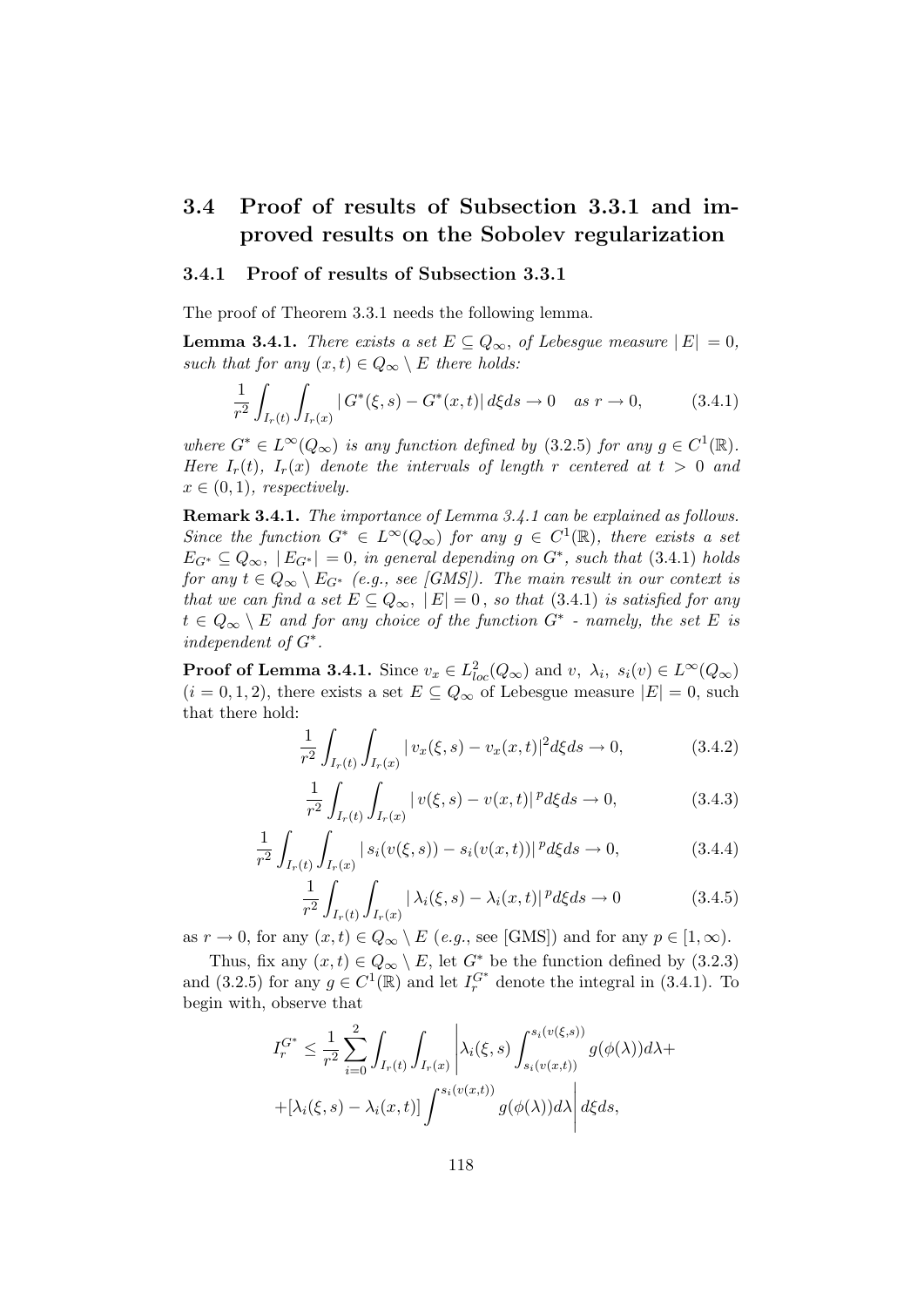hence

$$
I_r^{G^*} \leq \frac{1}{r^2} \sum_{i=0}^2 \int_{I_r(t)} \int_{I_r(x)} \left| \lambda_i(\xi, s) \int_{s_i(v(x,t))}^{s_i(v(\xi, s))} g(\phi(\lambda)) d\lambda \right| d\xi ds + (3.4.6)
$$
  
+ 
$$
\frac{1}{r^2} \sum_{i=0}^2 \int_{I_r(t)} \int_{I_r(x)} |\lambda_i(\xi, s) - \lambda_i(x, t)| \left| \int^{s_i(v(x,t))} g(\phi(\lambda)) d\lambda \right| d\xi ds.
$$

In view of (3.4.5), the last integral in the right-hand side of (3.4.6) converges to zero as  $r \to 0$ . Finally, observe that

$$
\left| \int_{s_i(v(x,t))}^{s_i(v(\xi,s))} |g(\phi(\lambda))| d\lambda \right| \leq ||g||_{L^{\infty}(-C,C)} |s_i(v(\xi,s)) - s_i(v(x,t))|,
$$

where C is chosen so that  $||v||_{L^{\infty}(Q_{\infty})} \leq C$ . Therefore, by (3.4.4) passing to the limit as  $r \to 0$  in the first term of the right-hand side of (3.4.6) gives

$$
\frac{1}{r^2} \sum_{i=0}^2 \int_{I_r(t)} \int_{I_r(x)} \lambda_i(\xi, s) \left| \int_{s_1(v(x,t))}^{s_i(v(\xi, s))} |g(\phi(\lambda))| d\lambda \right| d\xi ds \le
$$
  

$$
\leq ||g||_{L^{\infty}(-C,C)} \sum_{i=0}^2 \frac{1}{r^2} \int_{I_r(t)} \int_{I_r(x)} |s_i(v(\xi, s)) - s_i(v(x,t))| d\xi ds \to 0.
$$

This concludes the proof.  $\hfill \square$ 

**Lemma 3.4.2.** Let  $(u, v)$  be a weak entropy measure-valued solution of problem (3.1.1) and let  $G^*$  be the function defined by (3.2.5) for any  $g \in C^1(\mathbb{R})$ . Then there exists  $F \subseteq (0,\infty)$  of Lebesgue measure  $|F| = 0$ , such that for any  $g \in C^1(\mathbb{R}), g' \geq 0$ , there holds

$$
n\int_{t-\frac{1}{n}}^{t} \int_{0}^{1} G^{*}(\xi, s)\varphi(\xi)d\xi ds \to \int_{0}^{1} G^{*}(\xi, t)\varphi(\xi)d\xi
$$
 (3.4.7)

and

$$
n\int_{t}^{t+\frac{1}{n}}\int_{0}^{1}G^{*}(\xi,s)\varphi(\xi)d\xi ds \to \int_{0}^{1}G^{*}(\xi,t)\varphi(\xi)d\xi
$$
 (3.4.8)

as  $n \to \infty$ , for any  $\varphi \in C^1([0,1])$ ,  $\varphi \geq 0$ , and for any  $t \in (0,\infty) \setminus F$ .

*Proof.* Let  $E \subseteq Q_{\infty}$  be the set of zero Lebesgue-measure given by Lemma 3.4.1. There exists  $F \subseteq (0, \infty)$ ,  $|F| = 0$ , such that for any  $t \in (0, \infty) \setminus F$ 

$$
E^{t} := \{ x \in (0,1) | (x,t) \in E \} \subseteq (0,1)
$$
\n(3.4.9)

has Lebesgue measure  $|E^t| = 0$ .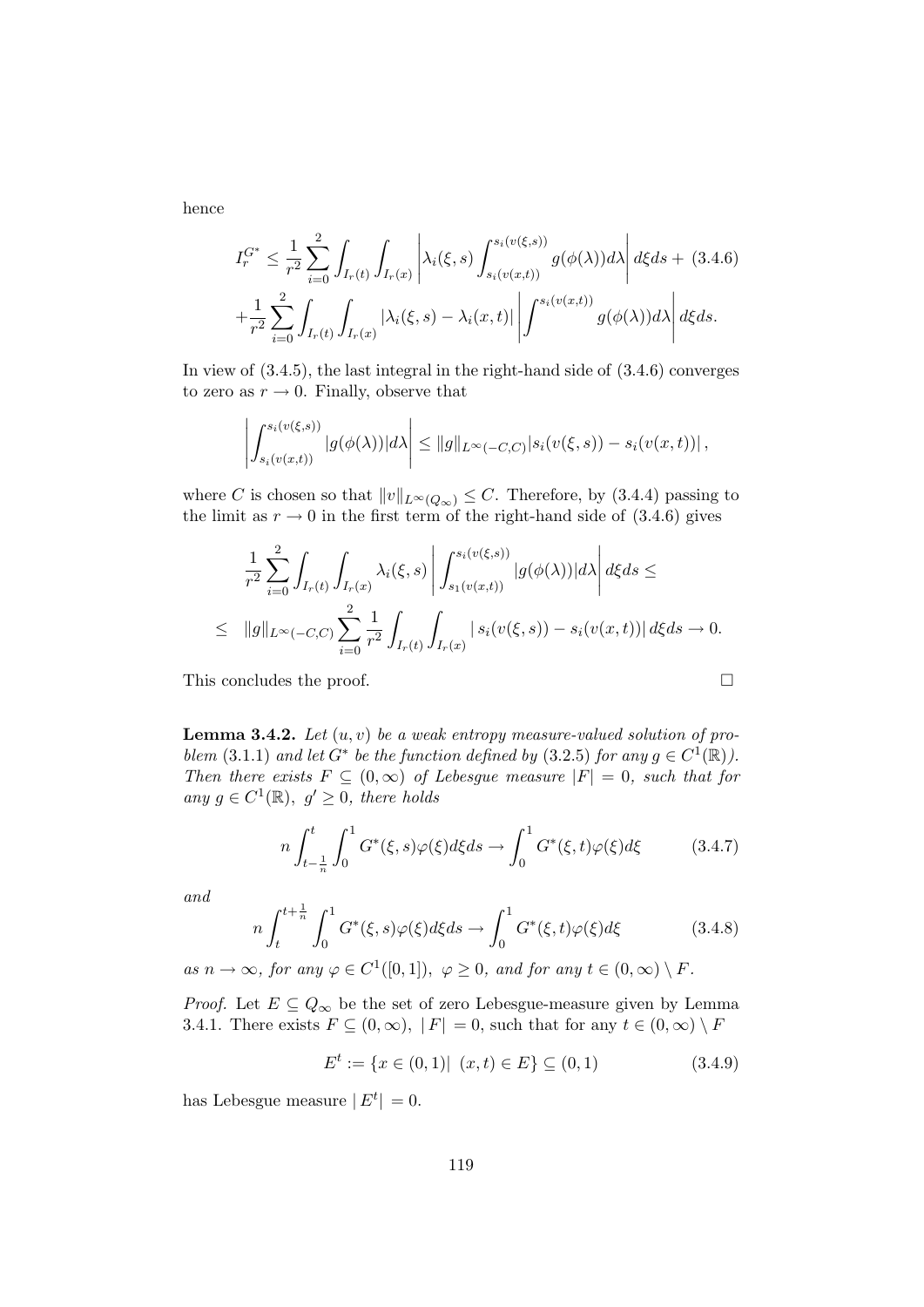Let us address  $(3.4.7)$   $((3.4.8)$  can be proved in an analogous way). Fix any  $t \in (0,\infty) \setminus F$  and for any  $n \in \mathbb{N}$  consider the function  $\Gamma_n(\xi)$ ,  $\xi \in (0,1)$ , defined as follows:

$$
\Gamma_n(\xi) := n \int_{t - \frac{1}{n}}^t G^*(\xi, s) ds.
$$
\n(3.4.10)

Since  $G^* \in L^{\infty}(Q_{\infty})$ , we have

$$
\|\Gamma_n\|_{L^\infty(0,1)} \le \|G^*\|_{L^\infty(Q_\infty)}
$$

for any  $n \in \mathbb{N}$ . Thus, there exists  $G^t \in L^{\infty}(0, 1)$  such that, eventually up to a subsequence, there holds

$$
\Gamma_n \stackrel{*}{\rightharpoonup} G^t \quad \text{in} \quad L^\infty(0,1) \tag{3.4.11}
$$

as  $n \to \infty$ .

For any  $n > 0$  and  $k > 0$ , consider the functions:

$$
h^{n,k}(s) := \begin{cases} h^n(s) = n(s-t) + 1 & \text{if } s \in [t - \frac{1}{n}, t], \\ h^k(s) = -k(s-t) + 1 & \text{if } s \in (t, t + \frac{1}{k}], \end{cases} \tag{3.4.12}
$$

and, for  $a.e. x \in (0,1)$ ,

$$
\varphi^{x,k}(\xi) := \begin{cases} 0 & \text{if } |\xi - x| > \frac{1}{k}, \\ k^2(\xi - x) + k & \text{if } \xi \in [x - \frac{1}{k}, x], \\ -k^2(\xi - x) + k & \text{if } \xi \in (x, x + \frac{1}{k}]. \end{cases}
$$
(3.4.13)

Denote by  $S_k$  the square

$$
S_k := (x - \frac{1}{k}, x + \frac{1}{k}) \times (t, t + \frac{1}{k}).
$$

Choosing

$$
\psi^{n,k}(\xi, s) := h^{n,k}(s)\varphi^{x,k}(\xi)
$$
\n(3.4.14)

as test function in the entropy inequalities (3.2.4) gives

$$
n \int_{t-\frac{1}{n}}^{t} \int_{x-\frac{1}{k}}^{x+\frac{1}{k}} G^{*}(\xi, s) \varphi^{x,k}(\xi) d\xi ds - k \int \int_{S_{k}} G^{*} \varphi^{x,k} d\xi ds \ge
$$
  
 
$$
\geq \int_{t-\frac{1}{n}}^{t+\frac{1}{k}} \int_{x-\frac{1}{k}}^{x+\frac{1}{k}} g(v) \varphi_{\xi}^{x,k} v_{\xi} h^{n,k} d\xi ds
$$
(3.4.15)

for any  $g \in C^1(\mathbb{R})$ ,  $g' \geq 0$ . In view of (3.4.11), taking the limit  $n \to \infty$  in (3.4.15) gives

$$
\int_{x-\frac{1}{k}}^{x+\frac{1}{k}} G^t(\xi) \varphi^{x,k}(\xi) d\xi - k \int \int_{S_k} G^* \varphi^{x,k} d\xi ds \ge
$$
\n
$$
\geq \int \int_{S_k} g(v) \varphi_{\xi}^{x,k} v_{\xi} h^k d\xi ds. \tag{3.4.16}
$$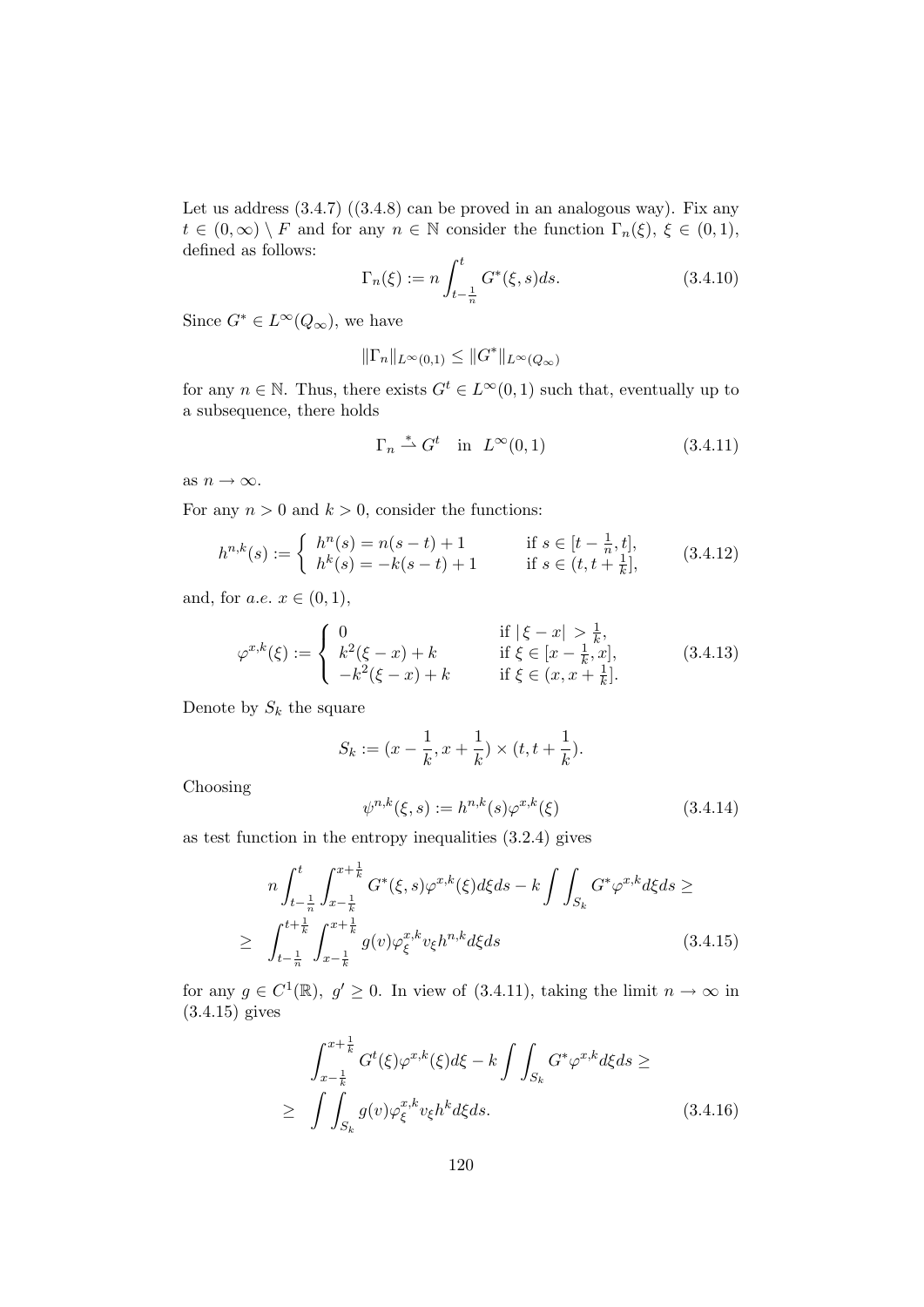We study the limit  $k \to \infty$  in the above inequality for any fixed  $x \in (0,1) \setminus E^t$ (here, for any  $t \in F$ ,  $E^t \subseteq (0,1)$  is the set of zero Lebesgue-measure defined by  $(3.4.9)$  in correspondence of t). By Lemma 3.4.1 we have:

$$
k \int \int_{S_k} G^* \varphi^{x,k} d\xi ds \to G^*(x,t) \tag{3.4.17}
$$

as  $k \to \infty$ . Concerning the second term in the right-hand side of (3.4.16), there holds

$$
\int \int_{S_k} g(v) h^k v_{\xi} \varphi_{\xi}^{x,k} d\xi ds = k^2 \int_{t}^{t + \frac{1}{k}} \int_{x - \frac{1}{k}}^{x} h^k g(v) v_{\xi} d\xi ds + (3.4.18) \n- k^2 \int_{t}^{t + \frac{1}{k}} \int_{x}^{x + \frac{1}{k}} h^k g(v) v_{\xi} d\xi ds,
$$

and the right-hand side of (3.4.18) converges to

$$
\frac{g(v(x,t))v_x(x,t)}{2} - \frac{g(v(x,t))v_x(x,t)}{2} = 0
$$

as  $k \to \infty$  (here use of (3.4.2) and (3.4.3) has been made). Hence, (3.4.17)-(3.4.18) imply that for any  $x \in (0,1) \setminus E^t$  (hence for  $a.e. x \in (0,1)$ ) there holds:

$$
\lim_{k \to \infty} \int_0^1 G^t(\xi) \varphi^{x,k}(\xi) d\xi \geq G^*(x,t).
$$

Since

$$
G^{t}(x) = \lim_{k \to \infty} \int_0^1 G^{t}(\xi) \varphi^{x,k}(\xi) d\xi,
$$

for *a.e.*  $x \in (0, 1)$ , there holds:

$$
G^{t}(x) \ge G^{*}(x,t)
$$
\n(3.4.19)

for a.e.  $x \in (0,1)$  and for any  $g \in C^1(\mathbb{R})$ ,  $g' \ge 0$  and  $G^*$  defined by (3.2.5). Let us prove the reverse inequality. To this purpose, for any  $n > 0$  and  $k > 0$ , consider the functions:

$$
z^{n,k}(s) := \begin{cases} k(s-t+\frac{1}{n})+1 & \text{if } s \in [t-\frac{1}{n}-\frac{1}{k}, t-\frac{1}{n}],\\ -n(s-t+\frac{1}{n})+1 & \text{if } s \in (t-\frac{1}{n}, t], \end{cases}
$$
(3.4.20)

and, for  $a.e. x \in (0,1)$ ,

$$
\zeta^{x,k}(\xi) := \begin{cases}\n0 & \text{if } |\xi - x| > \frac{1}{k}, \\
k^2(\xi - x) + k & \text{if } \xi \in [x - \frac{1}{k}, x], \\
-k^2(\xi - x) + k & \text{if } \xi \in (x, x + \frac{1}{k}].\n\end{cases}
$$
\n(3.4.21)

Choose

$$
\Psi^{n,k}(\xi, s) := z^{n,k}(s)\zeta^{x,k}(\xi)
$$
\n(3.4.22)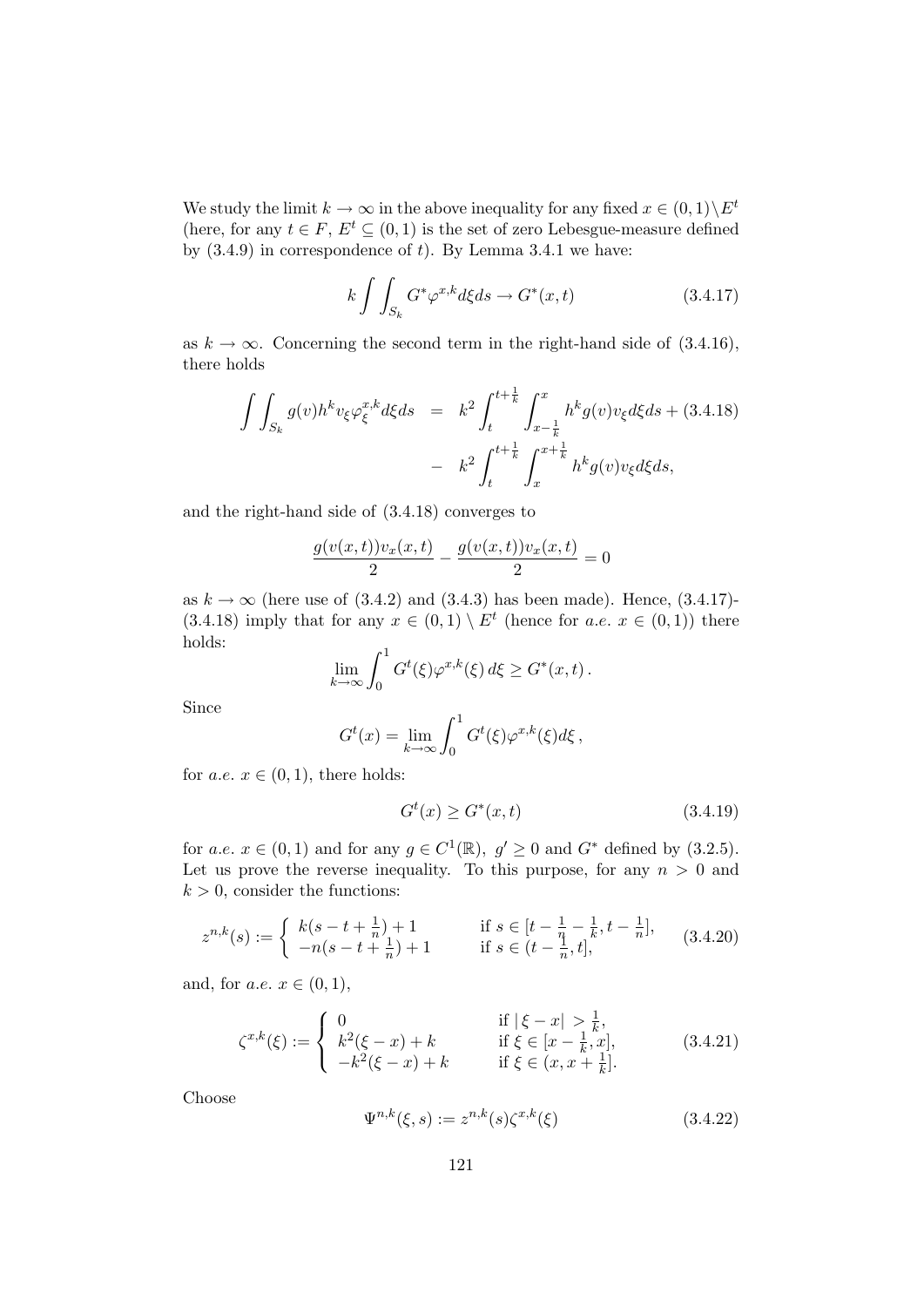as test function in the entropy inequalities (3.2.4). We obtain

$$
k \int_{t-\frac{1}{n}-\frac{1}{k}}^{t-\frac{1}{n}} \int_{x-\frac{1}{k}}^{x+\frac{1}{k}} G^*(\xi, s) \zeta^{x,k}(\xi) d\xi ds - n \int_{t-\frac{1}{n}}^t \int_{x-\frac{1}{k}}^{x+\frac{1}{k}} G^* \zeta^{x,k} d\xi ds \ge
$$
  
 
$$
\geq \int_{t-\frac{1}{n}-\frac{1}{k}}^t \int_{x-\frac{1}{k}}^{x+\frac{1}{k}} g(v) \zeta_{\xi}^{x,k} v_{\xi} z^{n,k} d\xi ds
$$
(3.4.23)

for any  $g \in C^1(\mathbb{R})$ ,  $g' \geq 0$ . Denote by  $S_k$  the square

$$
S_k := (x - \frac{1}{k}, x + \frac{1}{k}) \times (t - \frac{1}{k}, t).
$$

In view of (3.4.11), taking the limit  $n \to \infty$  in (3.4.23) gives

$$
k \int\int_{S_k} G^*\zeta^{x,k} d\xi ds - \int_{x-\frac{1}{k}}^{x+\frac{1}{k}} G^t(\xi) \zeta^{x,k}(\xi) d\xi \ge
$$
  
 
$$
\geq \int\int_{S_k} g(v) \zeta_{\xi}^{x,k} v_{\xi} \tilde{z}^k d\xi ds, \qquad (3.4.24)
$$

where  $\tilde{z}^k(s) = k(s-t) + 1$  for  $s \in (t - \frac{1}{k})$  $(\frac{1}{k}, t)$ . Arguing as above, taking the limit  $k \to \infty$  in (3.4.24) gives

$$
G^{t}(x) = \lim_{k \to \infty} \int_{0}^{1} G^{t}(\xi) \zeta^{x,k}(\xi) d\xi \le G^{*}(x,t)
$$
 (3.4.25)

for a.e.  $x \in (0,1)$ , for any  $g \in C^1(\mathbb{R})$ ,  $g' \ge 0$  and  $G^*$  defined by (3.2.5). Thus (3.4.7) follows.

**Proof of Theorem 3.3.1.** Fix any  $t_1, t_2 \in (0, \infty) \setminus F$ , where F is the set given in Lemma 3.4.2. Suppose  $t_1 < t_2$  and consider the function

$$
h^{n}(t) := \begin{cases} 0 & \text{if } t < t_{1} - \frac{1}{n}, \\ n(t - t_{1}) + 1 & \text{if } t \in [t_{1} - \frac{1}{n}, t_{1}], \\ 1 & \text{if } t \in (t_{1}, t_{2}), \\ n(t_{2} - t) + 1 & \text{if } t \in [t_{2}, t_{2} + \frac{1}{n}], \\ 0 & \text{if } t > t_{2} + \frac{1}{n}. \end{cases}
$$
(3.4.26)

For any choice of  $\varphi \in C^1([0,1])$ ,  $\varphi \geq 0$ , choosing  $\psi^n(x,t) := \varphi(x)h^n(t)$  as test function in the entropy inequalities (3.2.4) gives

$$
n\int_{t_1-\frac{1}{n}}^{t_1} \int_0^1 G^*(x,t)\varphi(x)dx - n\int_{t_2}^{t_2+\frac{1}{n}} \int_0^1 G^*(x,t)\varphi(x)dx \ge
$$
  
 
$$
\geq \int_{t_1-\frac{1}{n}}^{t_2+\frac{1}{n}} \int_0^1 h^n[g(v)v_x\varphi_x + g'(v)v_x^2\varphi]dxdt \qquad (3.4.27)
$$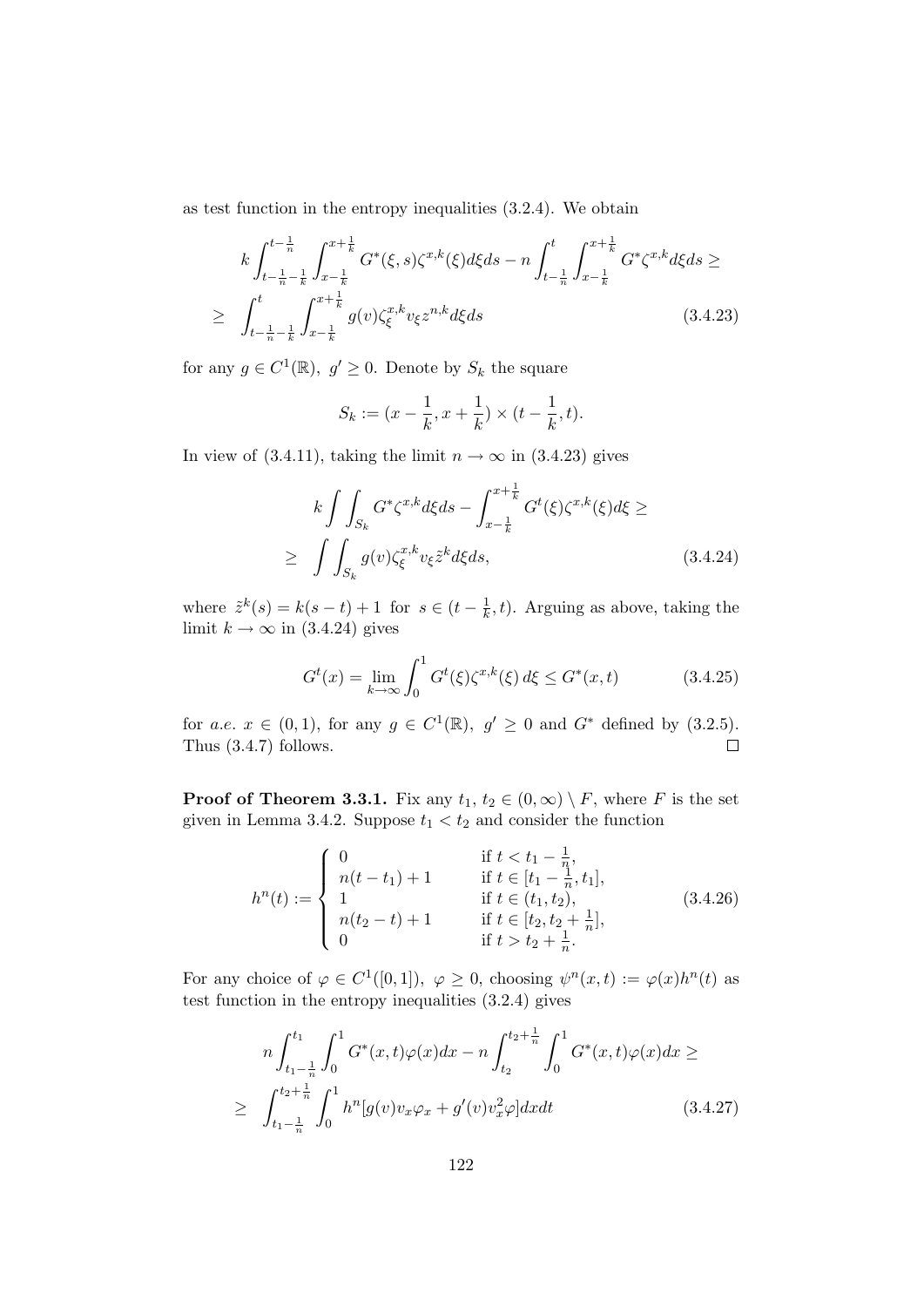for any  $g \in C^1(\mathbb{R})$ ,  $g' \ge 0$  and  $G^*$  defined by (3.2.5). In view of (3.4.7)-(3.4.8) in Lemma 3.4.2, passing to the limit as  $n \to \infty$  in (3.4.27) gives (3.2.17) and the claim follows. (3.2.17) and the claim follows.

**Proof of Corollary 3.3.2.** Write inequalities (3.2.17) with  $t_1 = 0, \varphi(\cdot) \equiv 1$ in  $(0, 1)$  and  $g(s) = s$ . We obtain:

$$
\int_0^T \int_0^1 v_x^2 dx dt \le \int_0^1 \left( \int_0^{u_0(x)} \phi(s) ds \right) dx +
$$
  

$$
- \sum_{i=0}^2 \int_0^1 \lambda_i(x, T) \left( \int_0^{s_i(v(x, T))} \phi(s) ds \right) dx \le C
$$

for any  $T \in (0,\infty) \setminus F$ , since  $v \in L^{\infty}(Q_{\infty})$  (here F is the set given by Theorem 3.3.1). Taking the limit as  $T \to \infty$  in the above inequality gives estimate (3.2.18). estimate (3.2.18).

**Proof of Corollary 3.3.3.** Write inequalities (3.2.17) with  $\varphi(\cdot) \equiv 1$  in  $(0, 1)$  and  $g \in C^1(\mathbb{R}), g' \geq 0$ . We obtain:

$$
\int_0^1 G^*(x, t_1) dx - \int_0^1 G^*(x, t_2) dx \ge \int_{t_1}^{t_2} \int_0^1 g'(v) v_x^2 dx dt \ge 0
$$

for any  $t_1 < t_2 \in (0,\infty) \setminus F$ , where F is the set given by Theorem 3.3.1 and  $G^*$  is the function defined by  $(3.2.5)$  in terms of g. The above inequality implies that the map

$$
t \longmapsto \int_0^1 G^*(x, t) dx
$$

is non-increasing in  $(0, \infty) \setminus F$  for any  $g \in C^1(\mathbb{R})$ ,  $g' \geq 0$ . By standard arguments of approximation with smooth functions, the assumption  $g \in C^1(\mathbb{R})$  can be dropped.  $C^1(\mathbb{R})$  can be dropped.

**Proof of Proposition 3.3.4.** Let  $t_1 < t_2 \in (0, \infty) \setminus F$  and assume  $v(\cdot, t_j) \leq$  $B^* < B$  in  $(0,1)$  for  $j = 1,2$  (the case  $v(\cdot, t_i) \geq A^* > A$  can be treated in an analogous way). Following [Pl1], for any  $\rho > 0$  set

$$
g_{\rho}(\lambda) := \begin{cases} 0 & \text{if } \lambda \le B - \rho, \\ \rho^{-1/2} & \text{if } \lambda > B - \rho \end{cases}
$$
 (3.4.28)

and let  $G_{\rho}^*$  be the function defined by (3.2.5) in terms of  $G_{\rho}$ , where

$$
G_{\rho}(\lambda) := \int_0^{\lambda} g_{\rho}(\phi(s))ds.
$$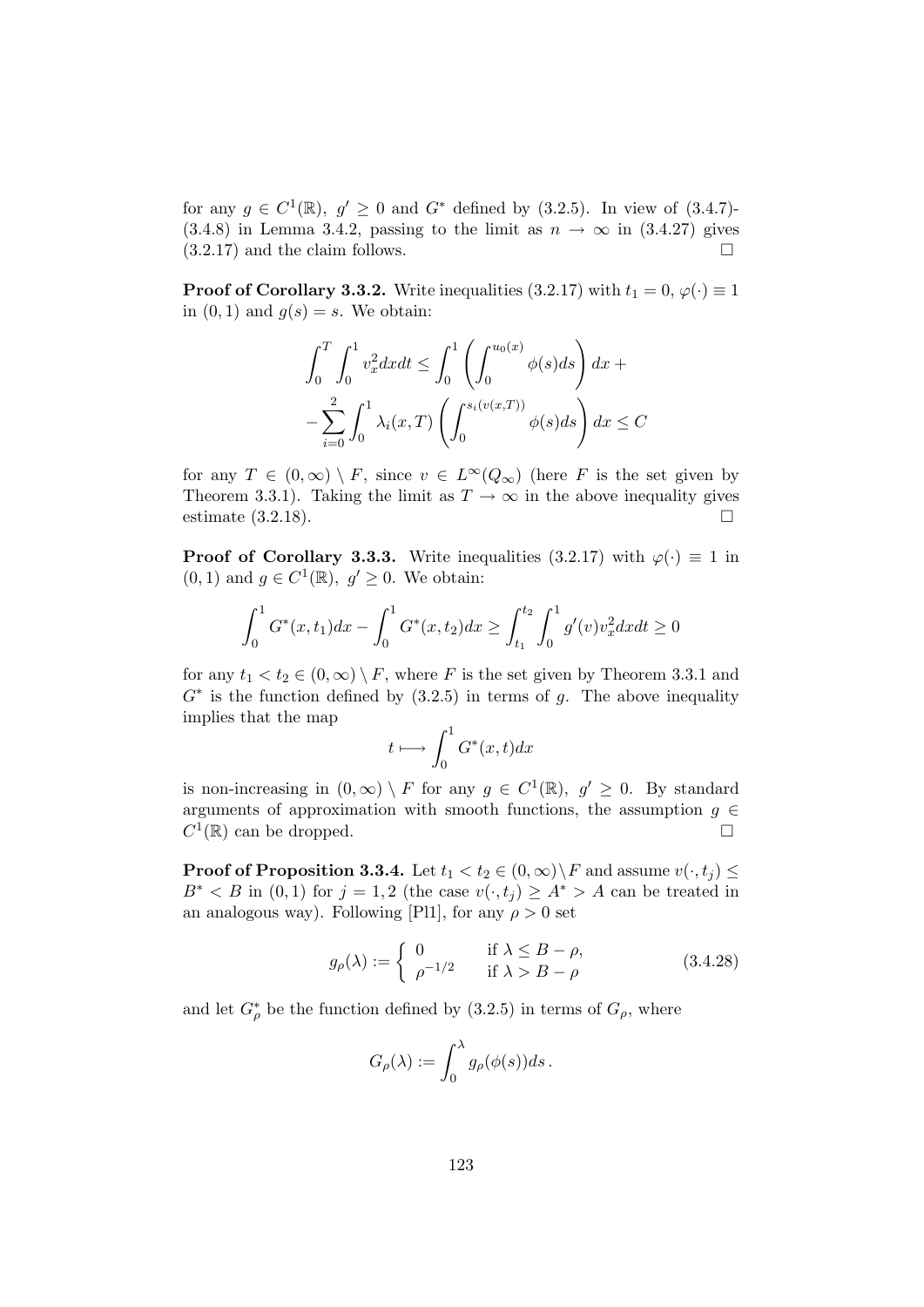Since  $g_{\rho}$  is non-decreasing, using standard arguments of approximation with smooth functions, we can use it in inequality  $(3.2.17)$  and obtain

$$
\int_0^1 G_{\rho}^*(x, t_1) \varphi(x) dx - \int_0^1 G_{\rho}^*(x, t_2) \varphi(x) dx \geq
$$
\n
$$
\geq \int_{t_1}^{t_2} \int_0^1 g_{\rho}(v) v_x \varphi_x dx dt
$$
\n(3.4.29)

for any  $\varphi \in C_c^{\infty}(0,1)$ ,  $\varphi \ge 0$ . For any  $\rho$  such that  $B - \rho > B^*$ , we have

$$
G_{\rho}^{*}(x, t_j) = \sum_{i=0}^{2} \lambda_i(x, t_j) \int_0^{s_i(v(x, t_j))} g_{\rho}(\phi(s)) ds =
$$
  
=  $\lambda_1(x, t_j) \int_{s_0(B-\rho)}^{s_1(B-\rho)} \rho^{-1/2} ds$  (3.4.30)

for  $j = 1, 2$  (here use of assumption  $v(\cdot, t_j) \leq B^* < B$  has been made). On the other hand, since  $\phi''(b) \neq 0$ , we have

$$
\int_{s_0(B-\rho)}^{s_1(B-\rho)} \rho^{-1/2} ds \to -C \tag{3.4.31}
$$

as  $\rho \to 0$ . Here  $C > 0$  is a constant depending on the value  $\phi''(b)$  (see also [Pl1]).

Moreover, using a standard argument of positively invariant regions  $(e.g.,$ see [NP] and [MTT]), it is easily seen that

$$
v(\cdot, t) \le B \tag{3.4.32}
$$

for *a.e.*  $t \ge t_1$ . Hence,

$$
\left| \int_{t_1}^{t_2} \int_0^1 g_\rho(v) v_x \varphi_x dx dt \right| =
$$
\n
$$
= \left| \int_{t_1}^{t_2} \int_0^1 \varphi_{xx} \left( \int_0^v g_\rho(s) ds \right) dx dt \right| \le
$$
\n
$$
\leq \rho^{-1/2} \int_{t_1}^{t_2} \int_{\{v(\cdot,t) > B - \rho\}} (v - B + \rho) |\varphi_{xx}| dx dt \le
$$
\n
$$
\leq \rho^{1/2} \int_{t_1}^{t_2} \int_0^1 |\varphi_{xx}| dx dt \to 0
$$
\n(3.4.33)

as  $\rho \rightarrow 0$ , the last inequality being a consequence of (3.4.32). Observe that (3.4.33) shows that the right-hand side in (3.4.29) converges to zero as  $\rho \rightarrow 0$ . Concerning the first member of (3.4.29), by (3.4.31) it easily seen that

$$
\lim_{\rho \to 0} \int_0^1 [G^*_{\rho}(x, t_1) - G^*_{\rho}(x, t_2)] \varphi(x) dx =
$$
\n
$$
= -C \int_0^1 \left[ \lambda_1(x, t_1) - \lambda_1(x, t_2) \right] \varphi(x) dx
$$
\n(3.4.34)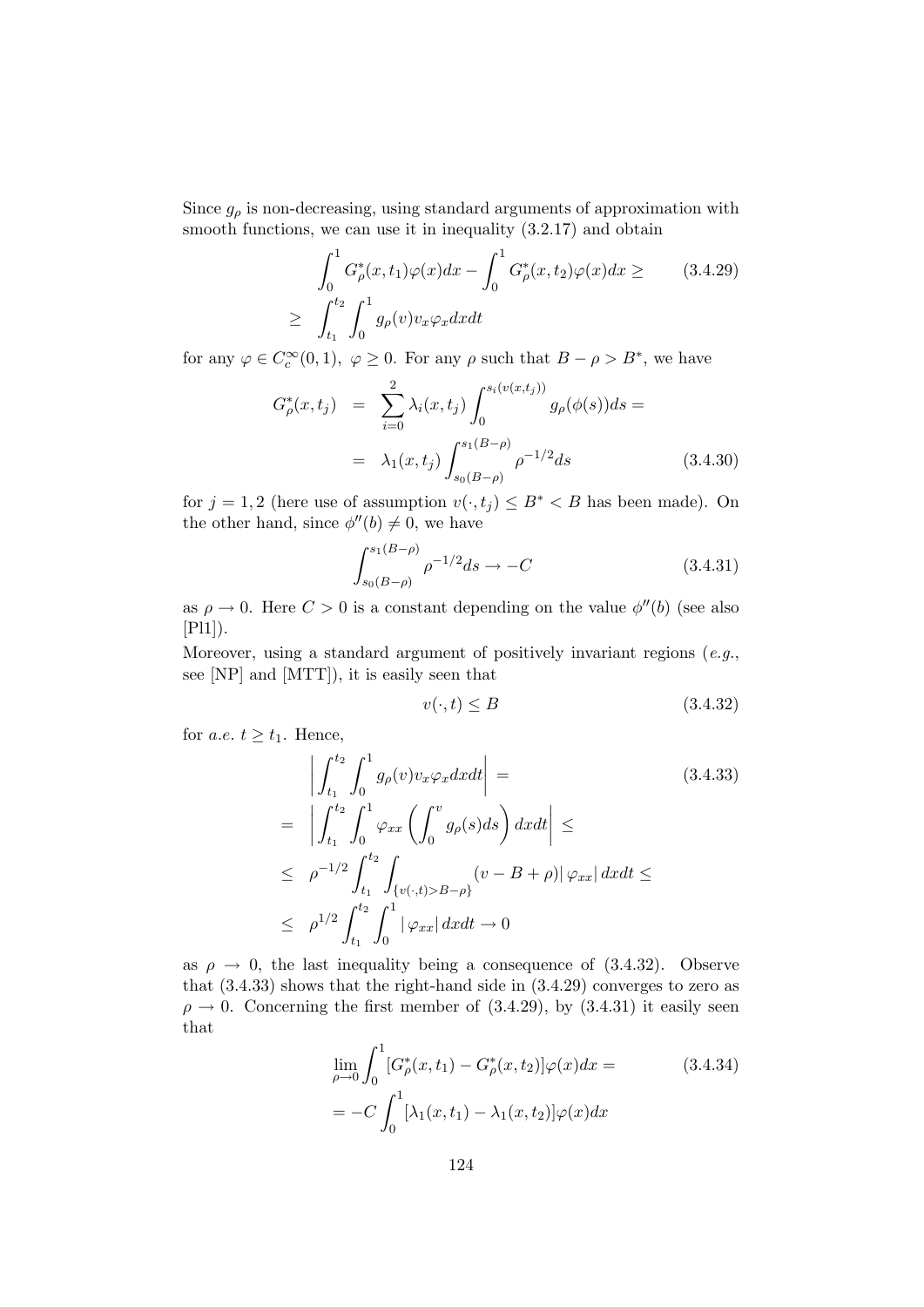for any  $\varphi \in C_c^{\infty}(0,1)$ ,  $\varphi \ge 0$ . Thus, by (3.4.33) and (3.4.34) passing to the limit as  $\rho \rightarrow 0$  in (3.4.29) gives

$$
\int_0^1 [\lambda_1(x, t_2) - \lambda_1(x, t_1)] \varphi(x) dx \ge 0 \tag{3.4.35}
$$

for any  $\varphi \in C_c^{\infty}(0,1)$ ,  $\varphi \ge 0$ . This implies (3.3.2).

### 3.4.2 More about the Sobolev regularization and the vanishing viscosity limit

Let  $(u, v)$  be a weak entropy measure-valued solution of problem  $(3.1.1)$ obtained as limiting point of the solutions  $u^{\varepsilon}$ ,  $v^{\varepsilon}$  to the regularized problems (3.2.7) (here for any  $\varepsilon > 0$  the function  $v^{\varepsilon}$  is defined by (3.2.8)). Precisely, there exists a sequence  $\{\varepsilon_k\}, \varepsilon_k \to 0$  such that

$$
u^{\varepsilon_k} \stackrel{*}{\rightharpoonup} u = \sum_{i=0}^2 \lambda_i s_i(v) \text{ in } L^{\infty}(Q_{\infty}),
$$
  

$$
v^{\varepsilon_k}, \phi(u^{\varepsilon_k}) \stackrel{*}{\rightharpoonup} v, \text{ in } L^{\infty}(Q_{\infty}),
$$
  

$$
v^{\varepsilon_k}_x \rightharpoonup v_x \text{ in } L^2(Q_{\infty}).
$$

Moreover, we can assume:

$$
\phi(u^{\varepsilon_k}) \to v \quad a.e. \text{ in } Q_{\infty} \tag{3.4.36}
$$

 $(e.g., \text{see [P11]}).$  The following proposition is a direct consequence of  $(3.4.36).$ 

**Proposition 3.4.3.** Let  $v \in L^{\infty}(Q_{\infty})$  be the limit of the sequence  $\{\phi(u^{\varepsilon_k})\}$ in the weak\* topology of  $L^{\infty}(Q_{\infty})$ . For any  $t > 0$ , denote by  $\{\tau_{\varepsilon_k}^t\}$  the sequence of the Young measures associated to the family  $\{u^{\varepsilon_k}(\cdot,t)\}$ . Then there exists  $F_1 \subseteq (0,\infty)$ ,  $|F_1| = 0$  such that for any  $t \in (0,\infty) \setminus F_1$  there exist a subsequence  $\{\varepsilon_{k,t}\}\subseteq \{\varepsilon_k\}$  and a Young measure  $\tau^t$  over  $(0,1)\times \mathbb{R}$  so that:

$$
\tau_{\varepsilon_{k,t}}^t \to \tau^t \qquad \text{narrowly.} \tag{3.4.37}
$$

Moreover, for any  $t \in (0, \infty) \setminus F_1$  there exist  $\lambda_i^t \in L^{\infty}(0, 1)$   $(i = 0, 1, 2), 0 \le$  $\lambda_i^t \leq 1$ ,  $\sum_{i=0}^2 \lambda_i^t = 1$ , such that the disintegration  $\nu_x^t$  of  $\tau^t$  is of the form

$$
\nu_x^t = \sum_{i=0}^2 \lambda_i^t(x) \delta_{s_i(v(x,t))},
$$
\n(3.4.38)

for a.e.  $x \in (0,1)$ , where  $\lambda_1^t(x) = 1$  if  $v(x,t) < A$  and  $\lambda_2^t(x) = 1$  if  $v(x,t) >$ B.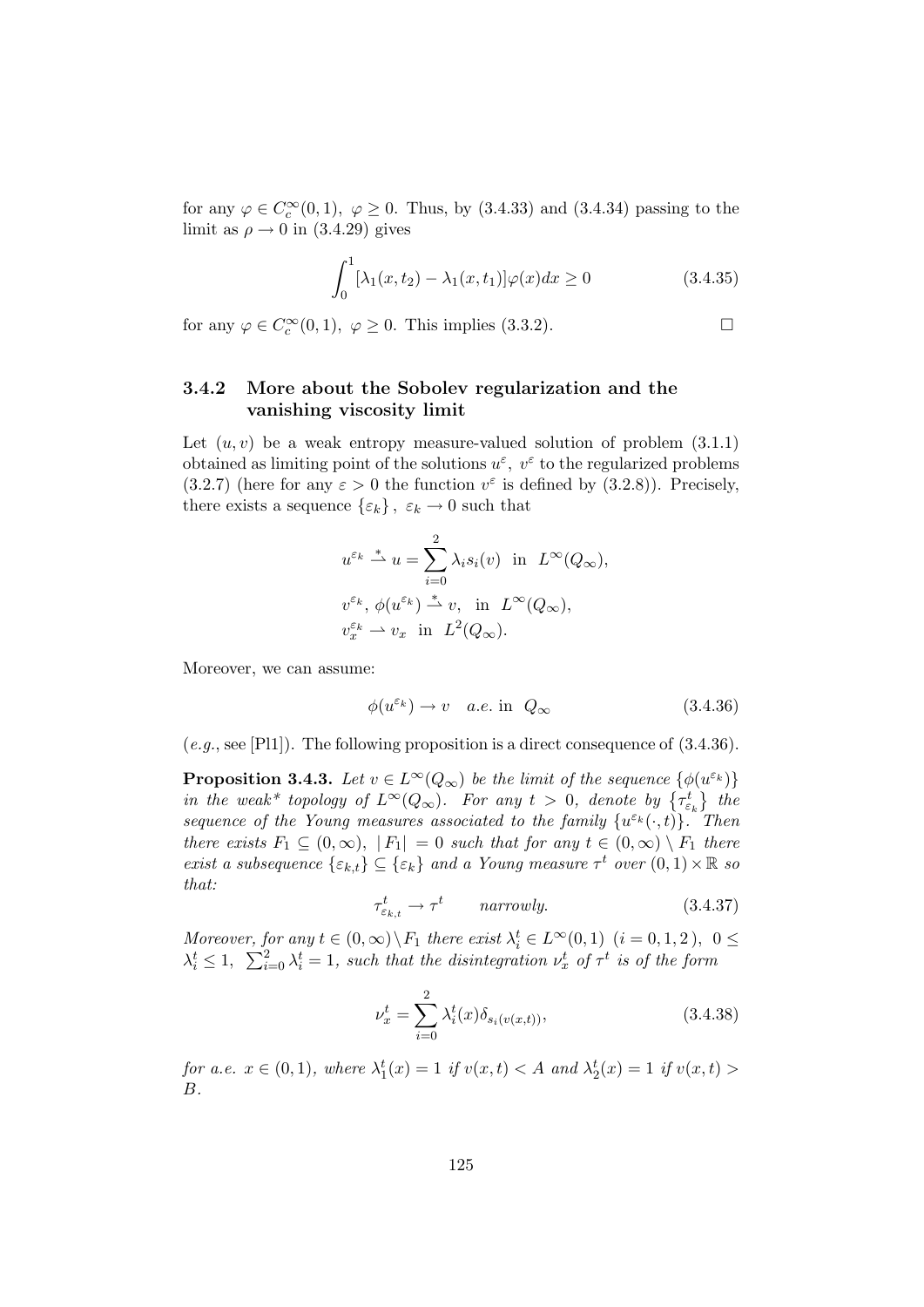*Proof.* In view of (3.4.36), there exists a set  $F_1 \subseteq (0,\infty)$ ,  $|F_1| = 0$ , such that

$$
\phi(u^{\varepsilon_k})(x,t) \to v(x,t) \quad \text{for a.e. } x \in (0,1)
$$
\n(3.4.39)

and for any  $t \in (0,\infty) \setminus F_1$ . Thus, for any  $t \in (0,\infty) \setminus F_1$  the Young measures associated to the sequence  $\{\phi(u^{\varepsilon_k})(\cdot,t)\}$  converge in the narrow topology over  $(0,1) \times \mathbb{R}$  to a Young measure whose disintegration  $\sigma_x^t$  is the Dirac mass concentrated at the point  $v(x, t)$  - namely

$$
\sigma_x^t = \delta_{v(x,t)} \quad \text{for a.e. } x \in (0,1)
$$
 (3.4.40)

(see [GMS] and [V]). On the other hand, since  $||u^{\varepsilon_k}(\cdot,t)||_{L^{\infty}(0,1)} \leq C$ , for any  $t \in (0, \infty) \setminus F^1$  there exists a subsequence  $\{\varepsilon_{k,t}\}\subseteq \{\varepsilon_k\}$  such that the Young measures associated to the sequence  $\{u^{\varepsilon_{k,t}}(\cdot,t)\}$  converge to a Young measure  $\tau^t$  in the narrow topology of  $(0,1) \times \mathbb{R}$ . For a.e.  $x \in (0,1)$ let  $\nu_x^t$  denote the disintegration of the Young measure  $\tau^t$ , at any fixed  $t \in$  $(0, \infty) \setminus F_1$ .

Fix any  $t \in (0, \infty) \setminus F_1$ , consequently fix any  $x \in (0, 1)$ , and write for simplicity

$$
\sigma \equiv \sigma_x^t
$$
,  $v(x,t) \equiv v$  and  $\nu \equiv \nu_x^t$ .

Arguing as in [Pl1] and using the general properties of the narrow convergence of Young measures (e.g., see [V]), for any  $f \in C(\mathbb{R})$  there holds

$$
f(v) = \int_{\mathbb{R}} f(\zeta) d\sigma(\zeta) = \int_{\mathbb{R}} (f \circ \phi)(\lambda) d\nu(\lambda), \qquad (3.4.41)
$$

the first equality in the above equation following by (3.4.40). Then decompose the measure  $\sigma$  in three measures  $\sigma_i$  (*i* = 0, 1, 2), namely

$$
\sigma = \sum_{i=0}^2 \sigma_i,
$$

where

$$
\int_{\mathbb{R}} f(\zeta) d\sigma_1(\zeta) := \int_{(-\infty, b)} (f \circ \phi)(\lambda) d\nu(\lambda),
$$
  

$$
\int_{\mathbb{R}} f(\zeta) d\sigma_0(\zeta) := \int_{[b,c]} (f \circ \phi)(\lambda) d\nu(\lambda),
$$
  

$$
\int_{\mathbb{R}} f(\zeta) d\sigma_2(\zeta) := \int_{(c,\infty)} (f \circ \phi)(\lambda) d\nu(\lambda)
$$

for any  $f \in C(\mathbb{R})$ . Here b, c are defined as in Fig.3.1. Clearly, in view of (3.4.40) we easily obtain

$$
\sigma_i = \lambda_i \delta_v \quad (i = 0, 1, 2) \tag{3.4.42}
$$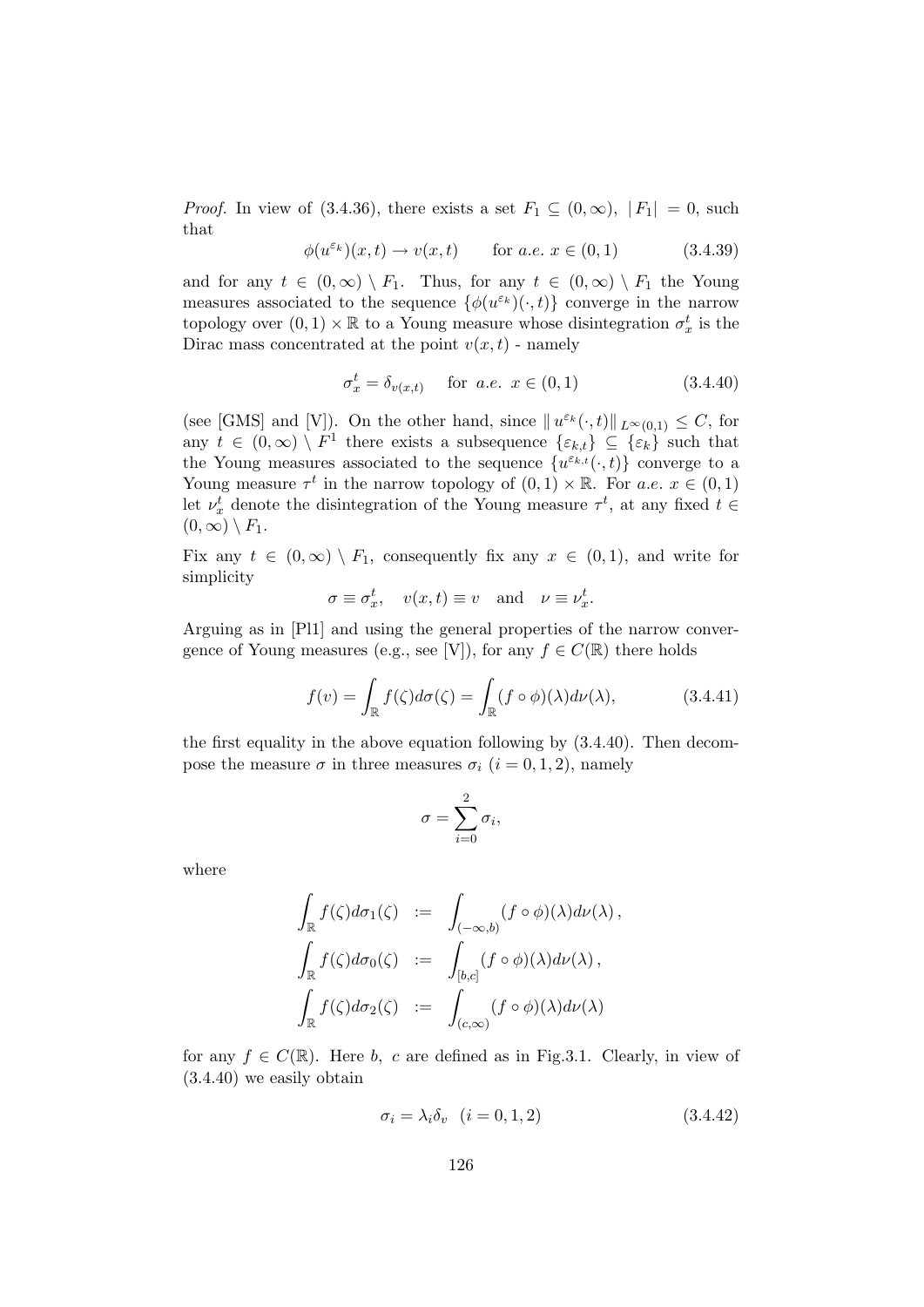for some coefficients  $0 \leq \lambda_i \leq 1$ , such that  $\sum_{i=0}^{2} \lambda_i = 1$ . Here in general  $\lambda_i = \lambda_i^t(x)$ , hence for any fixed  $t \in (0, \infty) \setminus F_1$ ,  $\lambda_i^t \in L^{\infty}(0, 1)$ .

We can now conclude the proof, giving the characterization (3.4.38) of the measure  $\nu$ . In fact, in view of  $(3.4.42)$  we easily obtain the following relation between the measures  $\sigma_i$  and  $\nu$ ,

$$
\int_{\mathbb{R}} f(\lambda) d\nu(\lambda) = \int_{(-\infty, b)} (f \circ s_1 \circ \phi)(\lambda) d\nu(\lambda) +
$$
\n
$$
+ \int_{[b,c]} (f \circ s_0 \circ \phi)(\lambda) d\nu(\lambda) + \int_{(c,\infty)} (f \circ s_2 \circ \phi)(\lambda) d\nu(\lambda) =
$$
\n
$$
= \int_{\mathbb{R}} (f \circ s_1)(\zeta) d\sigma_1(\zeta) + \int_{\mathbb{R}} (f \circ s_0)(\zeta) d\sigma_0(\zeta) + \int_{\mathbb{R}} (f \circ s_2)(\zeta) d\sigma_2(\zeta) =
$$
\n
$$
= \lambda_1 f(s_1(v)) + \lambda_0 f(s_0(v)) + \lambda_2 f(s_2(v))
$$

for any  $f \in C(\mathbb{R})$ . In other words,  $\nu$  is an atomic measure concentrated on the three branches of the equation  $v = \phi(u)$  and (3.4.38) follows. the three branches of the equation  $v = \phi(u)$  and (3.4.38) follows.

In [Pl1] it is proved that the sequence of the Young measures associated to the family  $\{u^{\varepsilon_k}\}$  converges in the narrow topology of the Young measures on  $Q_T \times \mathbb{R}$  to a measure  $\tau$  whose disintegration  $\nu_{(x,t)}$  is given by (3.2.14) (for any  $T > 0$ ). Hence, a natural question is the following: is it possible to show that for *a.e.*  $t > 0$  there holds  $\nu_{(\cdot)}^t = \nu_{(\cdot,t)}$  *a.e.* in  $(0,1)$ ? In this connection, in view of  $(3.2.14)$  and  $(3.4.38)$ , it suffices to prove that for a.e.  $t > 0$ 

$$
\lambda_i^t(x) = \lambda_i(x, t) \qquad \text{if } A < v(x, t) < B,\tag{3.4.43}
$$

$$
\lambda_1^t(x) = \lambda_1(x, t) \qquad \text{if } v(x, t) = A \tag{3.4.44}
$$

and

$$
\lambda_2^t(x) = \lambda_2(x, t) \qquad \text{if } v(x, t) = B \tag{3.4.45}
$$

for a.e.  $x \in (0,1)$ . In fact, observe that for  $v(x,t) = A$  there holds

$$
\nu_x^t = \lambda_1^t(x)\delta_{s_1(A)} + (1 - \lambda_1^t(x))\delta_{s_0(A)},
$$
  

$$
\nu_{(x,t)} = \lambda_1(x,t)\delta_{s_1(A)} + (1 - \lambda_1(x,t))\delta_{s_0(A)}
$$

and for  $v(x, t) = B$ 

$$
\nu_x^t = \lambda_2^t(x)\delta_{s_2(B)} + (1 - \lambda_2^t(x))\delta_{s_0(B)},
$$
  

$$
\nu_{(x,t)} = \lambda_2(x,t)\delta_{s_2(B)} + (1 - \lambda_2(x,t))\delta_{s_0(B)}.
$$

The proof of equalities (3.4.43)-(3.4.45) is the content of the following theorem.

**Theorem 3.4.4.** There exists  $\tilde{F} \subseteq (0, \infty)$ ,  $|\tilde{F}| = 0$ , such that for any  $t \in (0,\infty) \setminus \tilde{F}$  equalities (3.4.43)-(3.4.45) hold.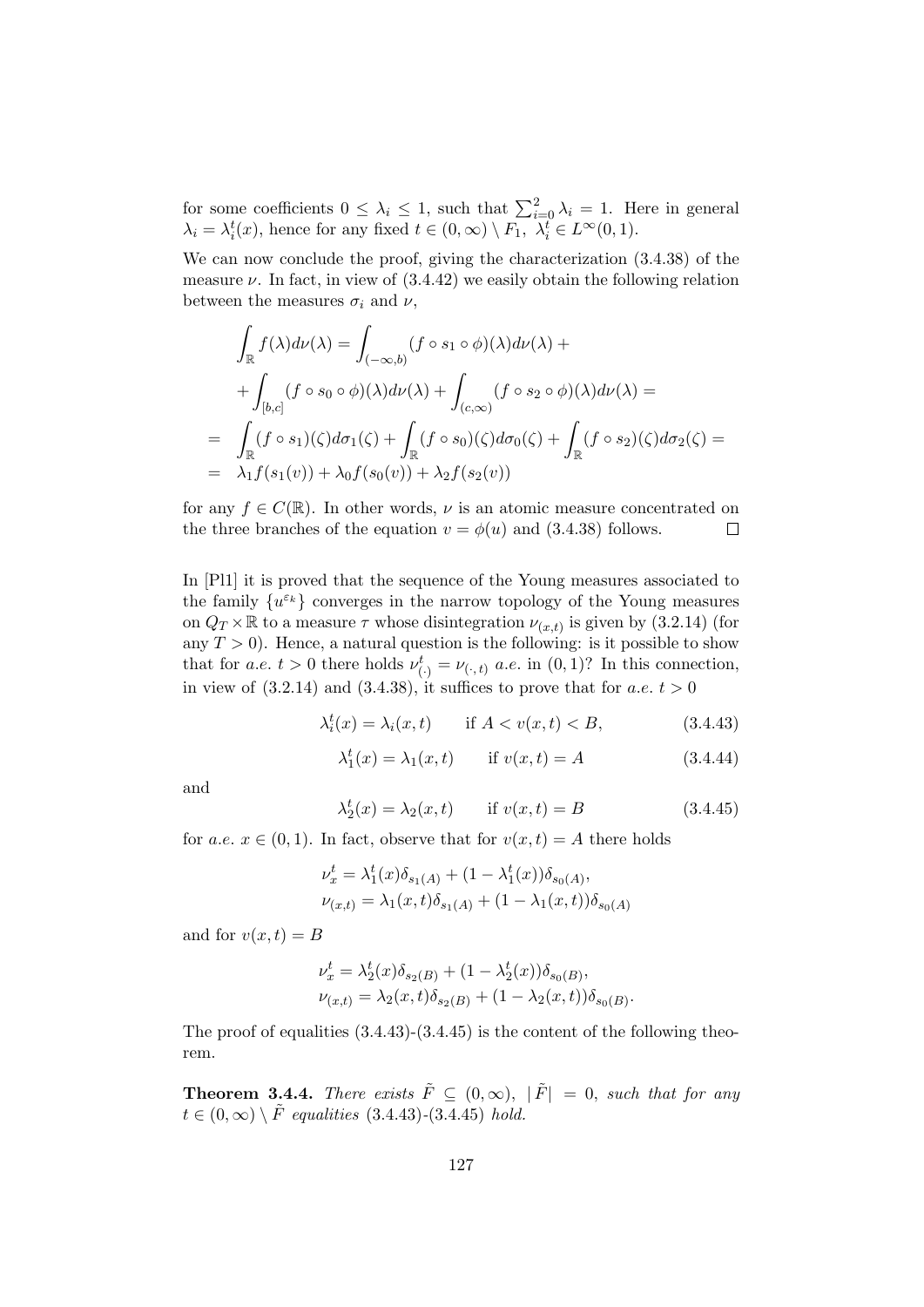*Proof.* Let  $F_1 \subseteq (0,\infty)$  be the set of zero Lebesgue-measure given by Proposition 3.4.3. Observe that, in view of Proposition 3.4.3 and using the general properties of the narrow convergence of Young measures (e.g., see [GMS], [V]), for any  $f \in C(\mathbb{R})$  and for any  $t \in (0,\infty) \setminus F_1$  we have:

$$
f(u^{\varepsilon_{k,t}}(\cdot,t)) \stackrel{*}{\rightharpoonup} f^t \quad \text{in} \quad L^{\infty}(0,1), \tag{3.4.46}
$$

where  $\{\varepsilon_{k,t}\}\subseteq \{\varepsilon_k\}$  is the subsequence given by Proposition 3.4.3 in correspondence of any  $t \in (0, \infty) \setminus F^1$  and

$$
f^{t}(x) = \sum_{i=0}^{2} \lambda_{i}^{t}(x) f(s_{i}(v(x, t)))
$$
\n(3.4.47)

for a.e.  $x \in (0,1)$ . Here  $\lambda_i^t$  is the function given by Proposition 3.4.3 (i =  $(0, 1, 2).$ 

Let  $F \subseteq (0,\infty)$  be the set of zero Lebesgue measure given by Theorem 3.3.1 and set

$$
\tilde{F} := F \cup F_1.
$$

Clearly,  $\tilde{F}$  has Lebesgue measure  $|\tilde{F}| = 0$ . Fix any  $t \in (0, \infty) \setminus \tilde{F}$  and define

$$
h^{n}(s) = n(s-t) + 1
$$
 if  $t - \frac{1}{n} \le s \le t$ .

Write the viscous equalities (3.2.12) for  $t_1 = t - \frac{1}{n}$  $\frac{1}{n}$ ,  $t_2 = t$ ,  $\varepsilon = \varepsilon_{k,t}$  and test function

$$
\psi^n(x,s) := h^n(s)\varphi(x),
$$

for any  $\varphi \in C^1([0,1])$ ,  $\varphi \ge 0$ . Moreover, assuming in  $(3.2.12)$   $g \in C^1(\mathbb{R})$ and  $g' \geq 0$ , we obtain:

$$
\int_0^1 G(u^{\varepsilon_{k,t}}(x,t))\varphi(x)dx \le n \int_{t-\frac{1}{n}}^t \int_0^1 G(u^{\varepsilon_{k,t}})\varphi dxds +
$$

$$
-\int_{t-\frac{1}{n}}^t \int_0^1 h^n(s)g(v^{\varepsilon_{k,t}})v_x^{\varepsilon_{k,t}}\varphi_x dxds, \qquad (3.4.48)
$$

where G is the function defined by  $(3.2.3)$  in terms of g. In view of  $(3.4.46)$ - $(3.4.47)$  and  $(3.2.15)-(3.2.16)$ , passing to the limit as  $\varepsilon_{k,t} \to 0$  in the above inequalities gives

$$
\int_{0}^{1} G^{t}(x)\varphi(x)dx \le n \int_{t-\frac{1}{n}}^{t} \int_{0}^{1} G^{*}\varphi dx ds - \int_{t-\frac{1}{n}}^{t} \int_{0}^{1} h^{n}g(v)v_{x}\varphi_{x} dx ds, \tag{3.4.49}
$$

for any  $\varphi \in C^1([0,1]), \varphi \ge 0$  and  $g \in C^1(\mathbb{R}), g' \ge 0$ . Here  $G^*$  is the function defined by (3.2.5) and

$$
G^{t} = \sum_{i=0}^{2} \lambda_{i}^{t} G(s_{i}(v)) \quad a.e. \text{ in } (0,1)
$$
 (3.4.50)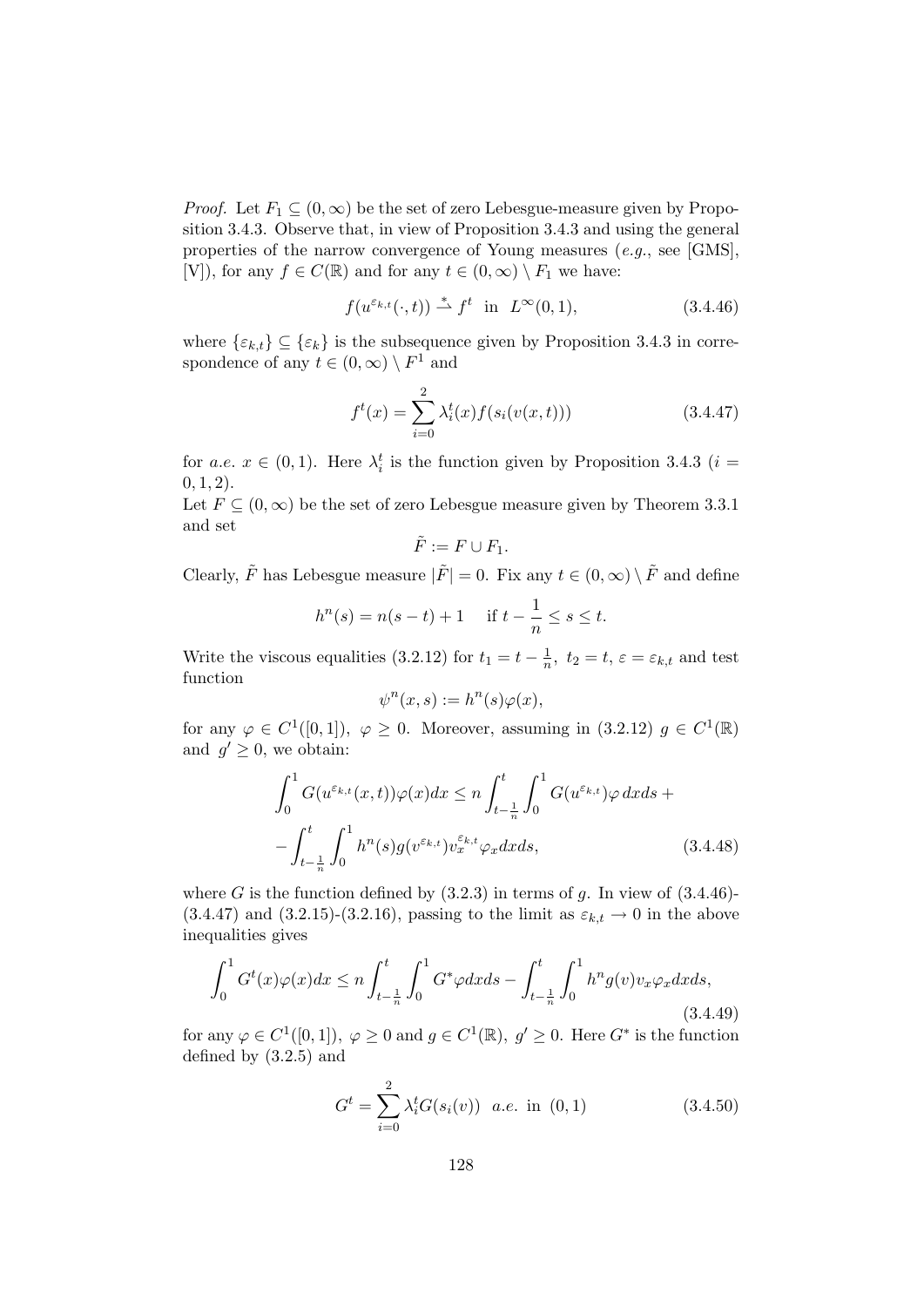(see  $(3.4.46)-(3.4.47)$ ). On the other hand, by  $(3.4.7)$  in Lemma 3.4.2, taking the limit as  $n \to \infty$  in (3.4.49) gives

$$
\int_0^1 G^t(x)\varphi(x)dx \le \int_0^1 G^*(x,t)\varphi(x)dx
$$

for any  $\varphi$  and g as above. This implies

$$
G^t(x) \le G^*(x, t)
$$

for a.e.  $x \in (0, 1)$ . In an analogous way we can prove the reverse inequality, hence for any  $g \in C^1(\mathbb{R})$ ,  $g' \geq 0$  we have:

$$
G^t(x) = G^*(x, t)
$$
\n(3.4.51)

for a.e.  $x \in (0,1)$ , where  $G<sup>t</sup>$  is defined by  $(3.4.50)$  and  $G<sup>*</sup>$  is defined by  $(3.2.5)$ . By approximation arguments, equality  $(3.4.51)$  holds for any nondecreasing g, hence for any  $g \in BV(\mathbb{R})$ . Precisely we obtain:

$$
\sum_{i=0}^{2} \lambda_i^t(x) \int^{s_i(v(x,t))} g(\phi(\lambda)) d\lambda = \sum_{i=0}^{2} \lambda_i(x,t) \int^{s_i(v(x,t))} g(\phi(\lambda)) d\lambda
$$

for a.e.  $x \in (0,1)$  and for any  $g \in BV(\mathbb{R})$ . The above equalities implies (3.4.43)-(3.4.45) (see Lemma 3.5.2 and Lemma 3.5.3 in the following section).  $\Box$ 

As a consequence of the above result, for any  $t \in (0, \infty) \setminus \tilde{F}$  the whole sequence  $\{\tau_{\varepsilon_k}^t\}$  of Young measures associated to the functions  $u^{\varepsilon_k(\cdot,t)}$  converges in the narrow topology over  $(0, 1) \times \mathbb{R}$ . Using the general properties of the narrow convergence of Young measures, the following result holds.

**Proposition 3.4.5.** Let  $\tilde{F} \subset (0,\infty)$  be the set of zero Lebesgue-measure given by Theorem 3.4.4. Then for any  $t \in (0,\infty) \setminus \tilde{F}$  and for any  $f \in C(\mathbb{R})$ , we have

 $f(u^{\varepsilon_k}(\cdot,t)) \stackrel{*}{\rightharpoonup} f^*(\cdot,t)$  in  $L^{\infty}(0,1)$ ,

where  $f^*(x,t)$  is defined by  $(3.2.16)$ .

# 3.5 Proof of results of Section 3.3.2

Most proofs of the results in Section 3.3.2 make use of the following technical lemmas.

Let  $BV(\mathbb{R})$  denote the space of the functions with bounded total variation on R.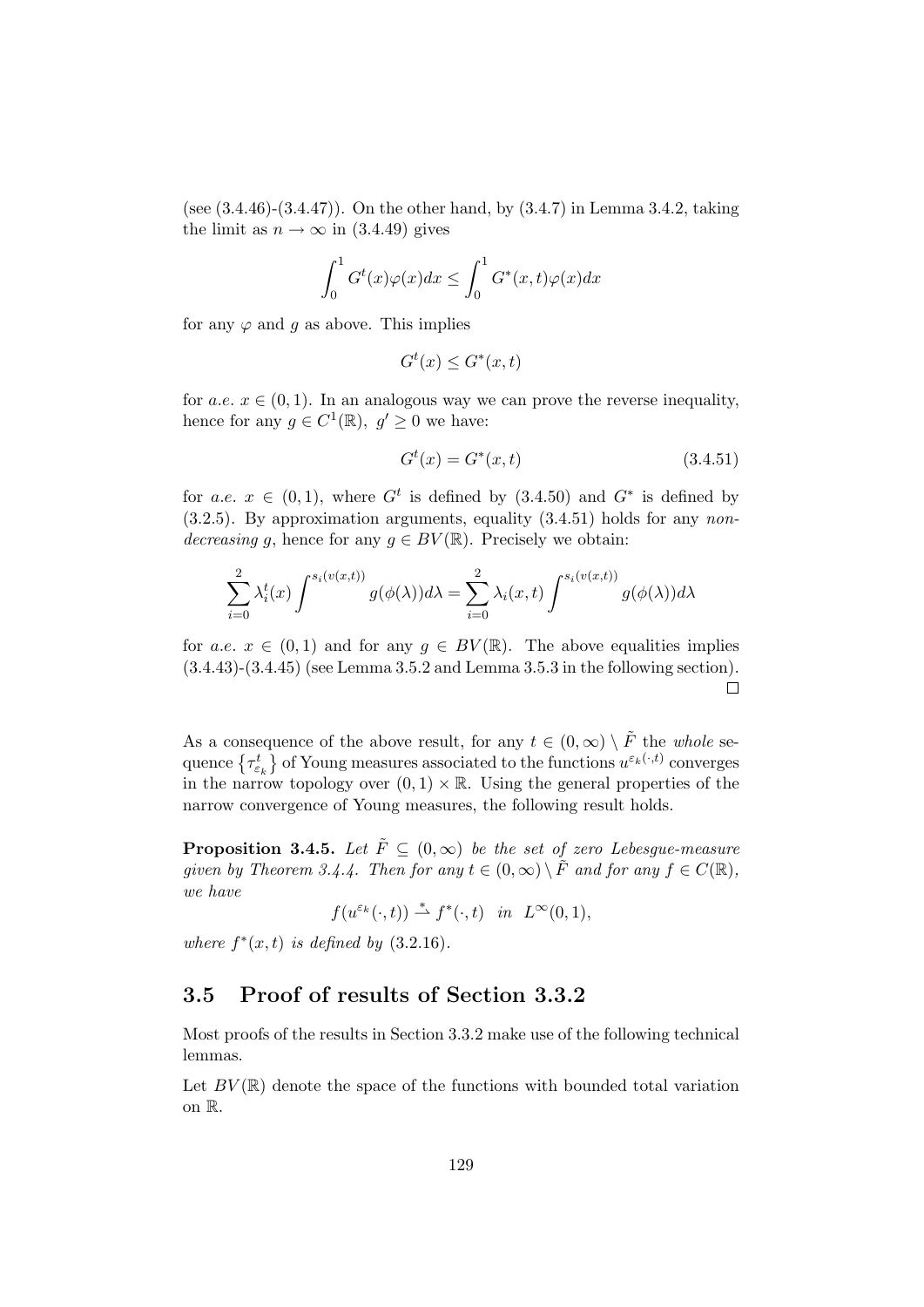**Lemma 3.5.1.** Let  $v_1, v_2 \in [A, B], 0 \le a_i \le 1, 0 \le b_i \le 1$   $(i = 1, 2),$  such that

$$
a_1 \int_0^{s_1(v_1)} g(\phi(s))ds + b_1 \int_0^{s_2(v_1)} g(\phi(s))ds +
$$
\n
$$
+ (1 - a_1 - b_1) \int_0^{s_0(v_1)} g(\phi(s))ds =
$$
\n
$$
= a_2 \int_0^{s_1(v_2)} g(\phi(s))ds + b_2 \int_0^{s_2(v_2)} g(\phi(s))ds +
$$
\n
$$
+ (1 - a_2 - b_2) \int_0^{s_0(v_2)} g(\phi(s))ds,
$$
\n(9.11)

for any  $g \in BV(\mathbb{R})$ . Then  $v_1 = v_2$ .

*Proof.* For simplicity, assume that  $v_2 > v_1$  and let us distinguish the cases  $v_2 > 0, v_2 \leq 0.$ 

(*i*) If  $v_2 > 0$ , set

$$
\overline{v} := \max\left\{0, v_1\right\}
$$

and then fix any  $v \in (\overline{v}, v_2)$ . For any  $n \in \mathbb{N}$ , set

$$
g_n(\lambda) := n \chi_{[v, v+1/n]}(\lambda). \tag{3.5.2}
$$

Equality (3.5.1) with  $g = g_n$  gives

$$
a_1n[s_0(v+1/n) - s_0(v)] + a_1n[s_1(v) - s_1(v+1/n)] = (3.5.3)
$$
  
= 
$$
a_2n[s_0(v+1/n) - s_0(v)] + b_2n[s_2(v+1/n) - s_2(v)] +
$$
  
+
$$
(1 - a_2 - b_2)n[s_0(v+1/n) - s_0(v)].
$$

Let us take the limit as  $n \to \infty$  in (3.5.3). We obtain

$$
a_1[s'_0(v) - s'_1(v)] =
$$
  
=  $a_2s'_0(v) + b_2s'_2(v) + (1 - a_2 - b_2)s'_0(v)$  (3.5.4)

for any  $v \in (\overline{v}, v_2)$ . Hence, in view of Condition (S), there holds

$$
\begin{cases}\n a_1 = 0 \\
 b_2 = 0 \\
 a_1 + b_2 = 1,\n\end{cases}
$$
\n(3.5.5)

which gives an absurd. This concludes the proof in the case  $v_2 > 0$ .

(ii) If  $v_2 \leq 0$ , again fix any  $v \in (v_1, v_2)$  and for any  $n \in \mathbb{N}$  let  $g_n$  be the function defined by (3.5.2). Equality (3.5.1) with  $g = g_n$  gives

$$
a_1 n[s_1(v) - s_1(v+1/n)] + b_1 n[s_0(v) - s_0(v+1/n)] + (3.5.6)
$$
  
+ (1 - a<sub>1</sub> - b<sub>1</sub>)n[s<sub>0</sub>(v) - s<sub>0</sub>(v+1/n)] =  
= b<sub>2</sub>n[s<sub>0</sub>(v) - s<sub>0</sub>(v+1/n)] + b<sub>2</sub>n[s<sub>2</sub>(v+1/n) - s<sub>2</sub>(v)].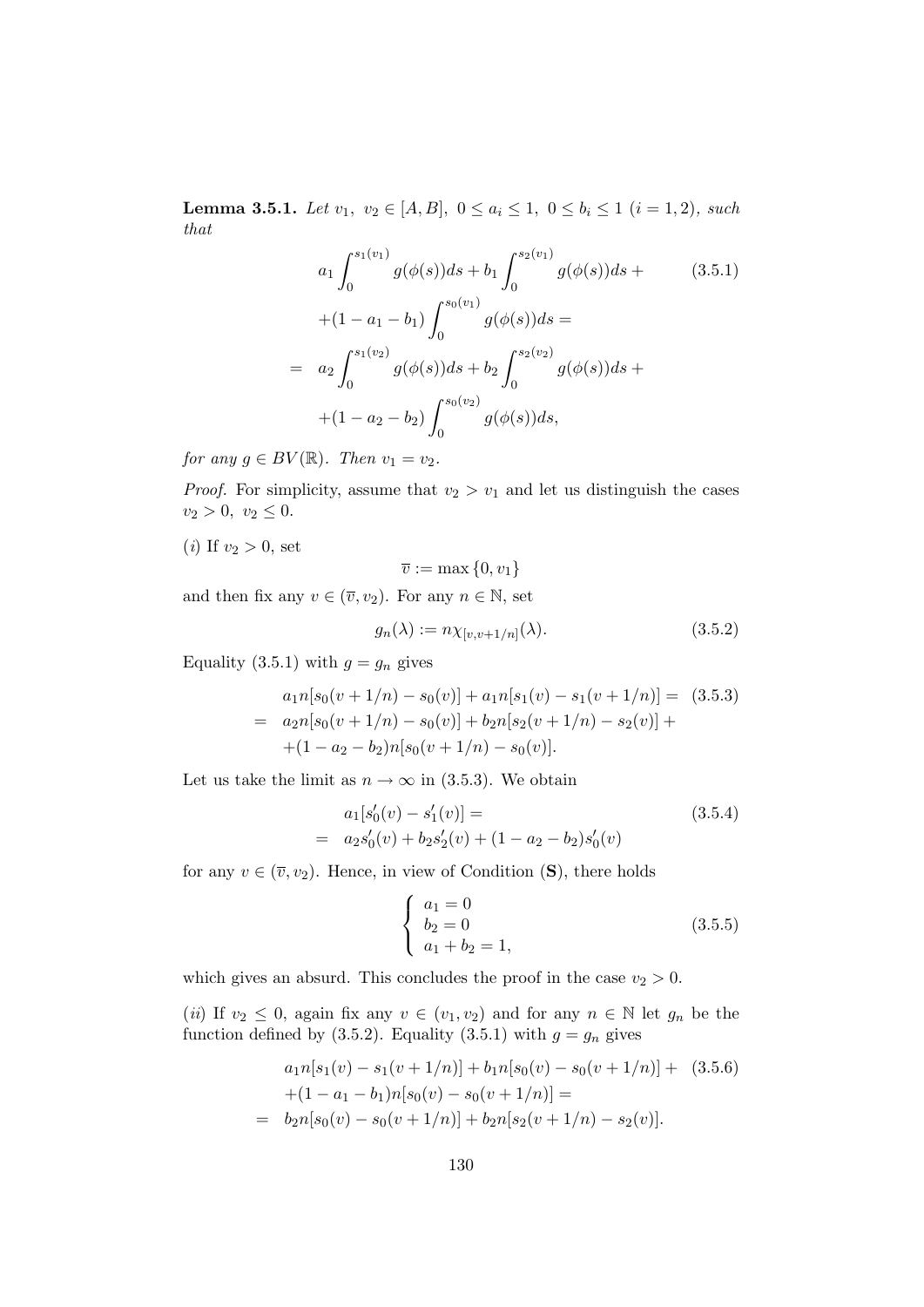Thus, we pass to the limit with respect to  $n \to \infty$  in (3.5.6) and obtain

$$
-a_1 s'_1(v) - b_1 s'_0(v) - (1 - a_1 - b_1)s'_0(v) =
$$
  
= -b<sub>2</sub>s'<sub>0</sub>(v) + b<sub>2</sub>s'<sub>2</sub>(v) (3.5.7)

for any  $v \in (v_1, v_2)$ . Again, (3.5.7) and Condition (S) imply

$$
\begin{cases}\n a_1 = 0 \\
 b_2 = 0 \\
 a_1 + b_2 = 1,\n\end{cases}
$$
\n(3.5.8)

and the claim follows.

Lemma 3.5.2. Let  $v \in (A, B)$ ,  $0 \le a_i \le 1$ ,  $0 \le b_i \le 1$   $(i = 1, 2)$ , be such that equality

$$
a_1 \int_0^{s_1(v)} g(\phi(s))ds + b_1 \int_0^{s_2(v)} g(\phi(s))ds +
$$
\n
$$
+ (1 - a_1 - b_1) \int_0^{s_0(v)} g(\phi(s))ds =
$$
\n
$$
= a_2 \int_0^{s_1(v)} g(\phi(s))ds + b_2 \int_0^{s_2(v)} g(\phi(s))ds +
$$
\n
$$
+ (1 - a_2 - b_2) \int_0^{s_0(v)} g(\phi(s))ds
$$
\n(8.11)

holds for any  $g \in BV(\mathbb{R})$ . Then  $a_1 = a_2$  and  $b_1 = b_2$ . *Proof.* In  $(3.5.9)$ , choose

$$
g(\lambda) := \chi_{[v,B]}(\lambda) \quad \text{if } v \ge 0,
$$
\n(3.5.10)

$$
g(\lambda) := \chi_{[A,v]}(\lambda) \qquad \text{if } v < 0. \tag{3.5.11}
$$

We have:

$$
(a_1 - a_2) \int_{s_0(v)}^{s_1(v)} ds = 0 \quad \text{if } v \ge 0,
$$
 (3.5.12)

and

$$
(b_1 - b_2) \int_{s_0(v)}^{s_2(v)} ds = 0 \quad \text{if } v < 0.
$$
 (3.5.13)

Thus, (3.5.12)-(3.5.13) imply

$$
\begin{cases}\n a_1 = a_2 & \text{if } v \ge 0, \\
 b_1 = b_2 & \text{if } v < 0.\n\end{cases}
$$
\n(3.5.14)

 $\Box$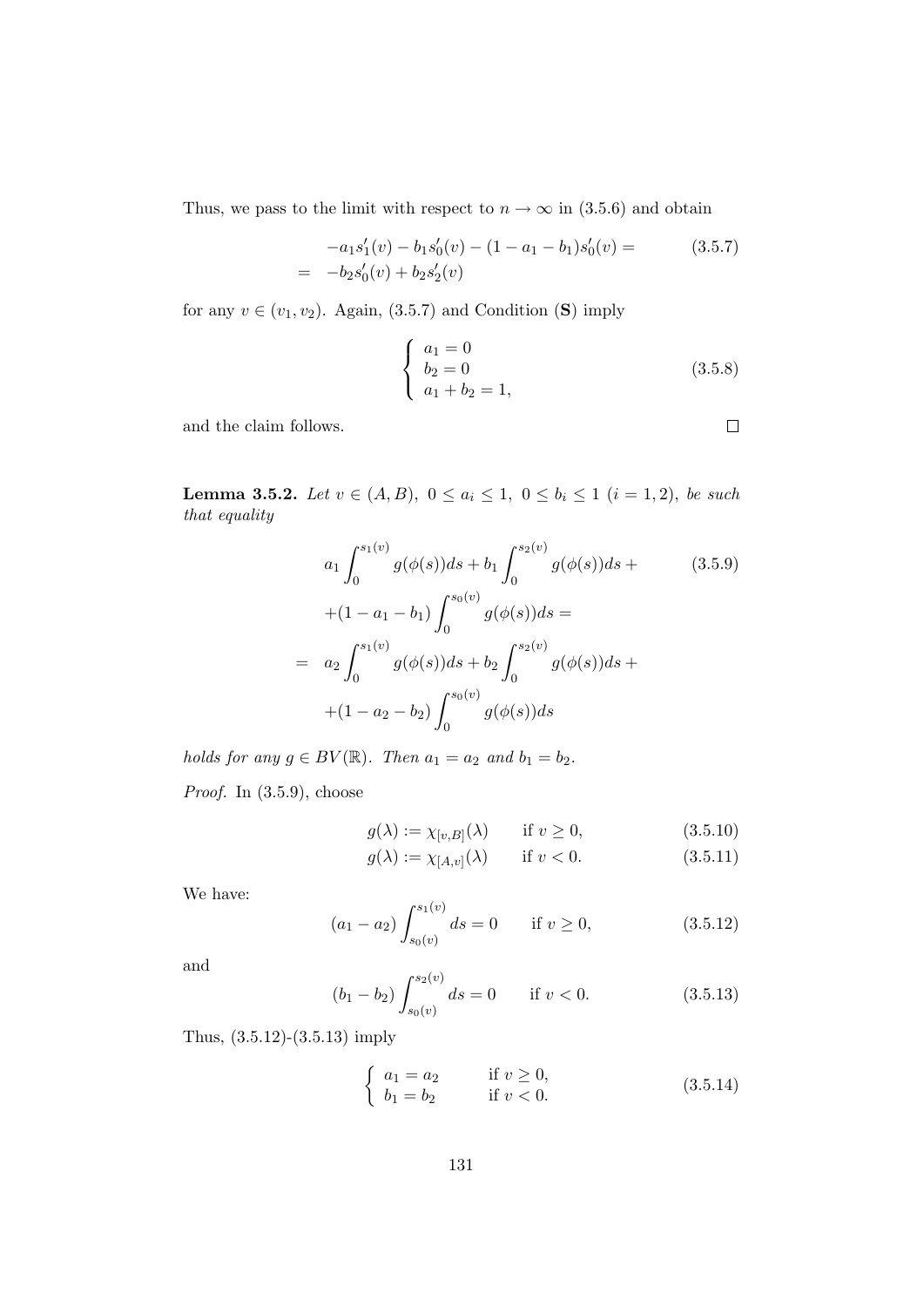Moreover, choosing  $g(\lambda) \equiv 1$  in (3.5.9) gives

$$
(b_1 - b_2)(s_2(v) - s_0(v)) = 0 \t\t \text{if } v \ge 0,
$$
\t\t (3.5.15)

$$
(a_1 - a_2)(s_1(v) - s_0(v)) = 0 \t\t \text{if } v < 0. \t\t (3.5.16)
$$

Hence,

$$
\begin{cases}\n b_1 = b_2 & \text{if } v \ge 0, \\
 a_1 = a_2 & \text{if } v < 0.\n\end{cases}
$$
\n(3.5.17)

This concludes the proof.

**Lemma 3.5.3.** Let us consider equality (3.5.9) for  $v = A$  and  $v = B$ . Then,

$$
\begin{cases}\n a_1 = a_2 & \text{if } v = A, \\
 b_1 = b_2 & \text{if } v = B.\n\end{cases}
$$
\n(3.5.18)

*Proof.* Observe that  $s_0(A) = c = s_2(A), s_0(B) = b = s_1(B)$  (see Fig.3.1). Hence equality (3.5.9) reads

$$
a_1 \int_0^a g(\phi(s))ds + (1 - a_1) \int_0^c g(\phi(s))ds =
$$
  
=  $a_2 \int_0^a g(\phi(s))ds + (1 - a_2) \int_0^c g(\phi(s))ds,$  (3.5.19)

if  $v = A$  (recall that  $a = s_1(A)$ ), and

$$
b_1 \int_0^d g(\phi(s))ds + (1 - b_1) \int_0^b g(\phi(s))ds =
$$
  
=  $b_2 \int_0^d g(\phi(s))ds + (1 - b_2) \int_0^b g(\phi(s))ds,$  (3.5.20)

if  $v = B$  (recall that  $d = s_2(B)$ ). Equalities (3.5.19)-(3.5.20) imply (3.5.18) and the claim follows.  $\Box$ 

**Proof of Theorem 3.3.5.** Let  $\{t_n\} \subseteq (0,\infty)$  be any diverging sequence. Observe that

$$
\int_0^\infty \int_0^1 v_x^2(x, t + t_n) dx dt = \int_{t_n}^\infty \int_0^1 v_x^2(x, s) dx ds,
$$

thus, in view of (3.2.18) we have

$$
\int_0^\infty \int_0^1 v_x^2(x, t + t_n) dx dt \to 0 \quad \text{as } n \to \infty. \tag{3.5.21}
$$

$$
\Box
$$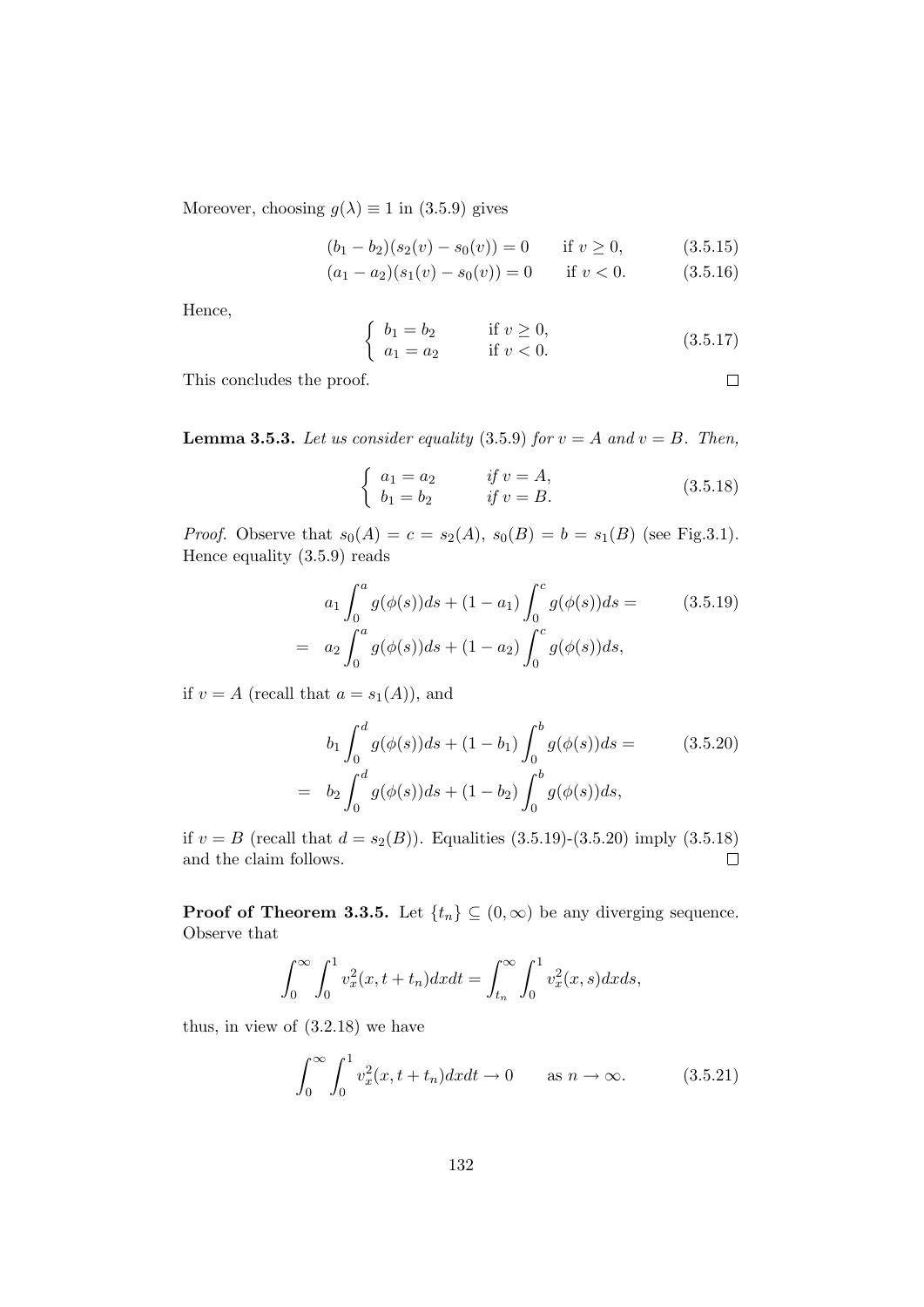This implies that there exist a subsequence  $\{t_{n_k}\}\$ and a set  $E \subseteq (0, \infty)$  of Lebesgue measure  $|E| = 0$  such that

$$
\int_0^1 v_x^2(x, t + t_{n_k}) dx \to 0 \quad \text{as } k \to \infty \tag{3.5.22}
$$

for any  $t \in (0, \infty) \setminus E$ . We proceed as follows.

*Step* ( $\alpha$ ). For any diverging sequence  $\{t_n\}$ , let  $\{t_{n_k}\} \subseteq \{t_n\}$  and  $E \subseteq (0, \infty)$ be respectively any subsequence and any set of zero Lebesgue-measure such that (3.5.22) holds for any  $t \in (0,\infty) \setminus E$ . Then we show that the sequence  $\{v(\cdot, t + t_{n_k})\}$  converges uniformly in  $(0, 1)$  to a constant  $\overline{v}_{t_n}$  (possibly dependending on the choice of the sequence  $\{t_n\}$  for any  $t \in (0,\infty) \setminus E$ .

Step ( $\beta$ ). We prove that the constant  $\overline{v}_{t_n}$  given in Step ( $\alpha$ ) does not depend on the choice of the diverging sequence  $\{t_n\}$ . In other words  $\overline{v}_{t_n} = \overline{v}$  for any sequence  $\{t_n\}$ .

*Proof of Step* ( $\alpha$ ). Fix any diverging sequence  $\{t_n\}$  and let  $\{t_{n_k}\}\subseteq \{t_n\}$  and  $E \subseteq (0,\infty)$  be respectively any subsequence and any set of zero Lebesguemeasure such that (3.5.22) holds for any  $t \in (0, \infty) \setminus E$ . Arguing by contradiction, suppose that we can find two subsequences  $\{t_{n,1}\}\,$ ,  $\{t_{n,2}\}\subseteq \{t_{n_k}\}\$ and  $t_1, t_2 \in (0, \infty) \setminus E$ , such that

$$
\liminf_{n \to \infty} ||v(\cdot, t_1 + t_{n,1}) - v(\cdot, t_2 + t_{n,2})||_{C([0,1])} > 0.
$$
\n(3.5.23)

Observe that by (3.5.22) we have

$$
\int_0^1 v_x^2(x, t_j + t_{n,j}) dx \to 0 \qquad (j = 1, 2). \tag{3.5.24}
$$

Moreover, since  $v(\cdot, t_j + t_{n,j}) \in H^1(0,1) \subseteq C([0,1])$  and

$$
|v(x_2, t_j + t_{n,j}) - v(x_1, t_j + t_{n,j})| \leq \left(\int_0^1 v_x^2(x, t_j + t_{n,j}) dx\right)^{1/2} |x_2 - x_1|^{1/2}
$$
\n(3.5.25)

for any  $x_1 \neq x_2 \in (0,1)$ , we deduce by the Ascoli-Arzelà Theorem that the sequence  $\{v(\cdot, t_j + t_{n,j})\}$  is relatively compact in  $C([0, 1])$  for  $j = 1, 2$  (here use of (3.5.24) has been made). Hence, possibly passing to a subsequence, we have

$$
v(\cdot, t_j + t_{n,j}) \to v^j \quad \text{in } C([0, 1]) \quad (j = 1, 2). \tag{3.5.26}
$$

Observe that by  $(3.5.24)$  and  $(3.5.25)$   $v^1$  and  $v^2$  are constant. Let us show that:

$$
v^1 = v^2 := \overline{v}_{t_n},\tag{3.5.27}
$$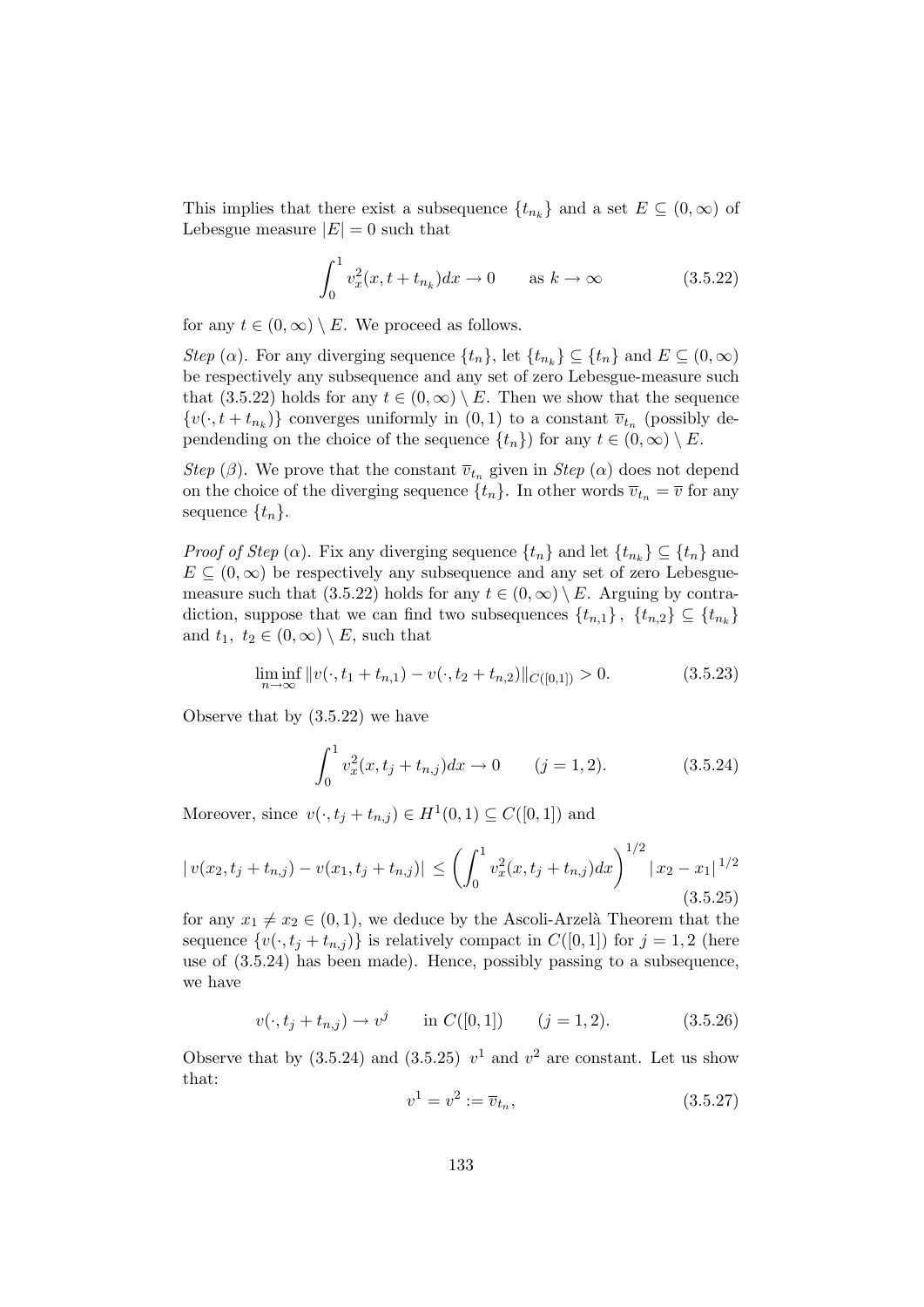which is in clear contradiction with  $(3.5.23)$  and concludes the proof of *Step*  $(\alpha)$ .

In this direction, first observe that the sequences  $\{\lambda_i(\cdot, t_i + t_{n,j})\}$  are uniformly bounded in  $L^{\infty}(0,1)$  for  $j=1,2$  and  $i=0,1,2$ . Hence, eventually passing to a subsequence, we can suppose that

$$
\lambda_i(\cdot, t_j + t_{n,j}) \stackrel{*}{\rightharpoonup} \lambda_i^{*,j}
$$
 in  $L^{\infty}(0, 1)$   $(j = 1, 2)$  (3.5.28)

for some  $0 \leq \lambda_i^{*,j} \leq 1$ ,  $\lambda_1^{*,j} = 1$  if  $v^j < A$ ,  $\lambda_2^{*,j} = 1$  if  $v^j > B$  and  $\sum_{i=0}^{2} \lambda_i^{*,j} = 1$  a.e. in (0,1). Since by representation (3.2.1) we have

$$
u(\cdot, t_j + t_{n,j}) = \sum_{i=0}^{2} \lambda_i(\cdot, t_j + t_{n,j}) s_i(v(\cdot, t_j + t_{n,j})) \text{ in } (0, 1)
$$

(for  $j = 1, 2$ ), by means of  $(3.5.26)$  and  $(3.5.28)$  we obtain

$$
u(\cdot, t_j + t_{n,j}) \stackrel{*}{\rightharpoonup} \sum_{i=0}^{2} \lambda_i^{*,j}(\cdot) s_i(v^j) \quad \text{in } L^{\infty}(0, 1)
$$
 (3.5.29)

for  $j = 1, 2$ . Thus, using the above convergence and the conservation law (3.2.24) gives

$$
\sum_{i=0}^{2} s_i(v^j) \int_0^1 \lambda_i^{*,j}(x) dx = M_{u_0} \qquad (j = 1, 2)
$$
 (3.5.30)

where  $M_{u_0}$  is defined by (3.2.23). Let us distinguish the cases  $a \leq M_{u_0} \leq d$ and  $M_{u_0} < a, M_{u_0} > d$ .

If  $a \leq M_{u_0} \leq d$ , observe that  $v^j \leq A$  (and  $v^j > B$ ) in (3.5.30) gives a contradiction. In fact,  $v^j < A$  would imply  $\lambda_1^{*,j} = 1$  in  $(0, 1)$ . Therefore (3.5.30) would reduce to

$$
s_1(v^j) = M_{u_0}.
$$

On the other hand,  $v^j < A$  implies  $s_1(v^j) < a$ , which gives an absurd since we have assumed  $a \leq M_{u_0} \leq d$ . Clearly, with the same arguments, it is easily seen that  $v^j \leq B$  in the case  $a \leq M_{u_0} \leq d$ . Hence,  $v^j \in [A, B]$  for  $j = 1, 2$ . Moreover, by  $(3.5.26)$  and  $(3.5.28)$ , for any non-decreasing g and  $G^*$  defined by  $(3.2.5)$  in terms of g there holds

$$
G^*(\cdot, t_j + t_{n,j}) \stackrel{*}{\rightharpoonup} \sum_{i=0}^2 \lambda_i^{*,j}(\cdot) \int^{s_i(v^j)} g(\phi(s)) ds \quad \text{in } \ L^\infty(0,1). \tag{3.5.31}
$$

On the other hand, since there exists

$$
\lim_{t \to \infty} \int_0^1 G^*(x, t) dx =: L_g
$$
  
 $t \in (0, \infty) \setminus F$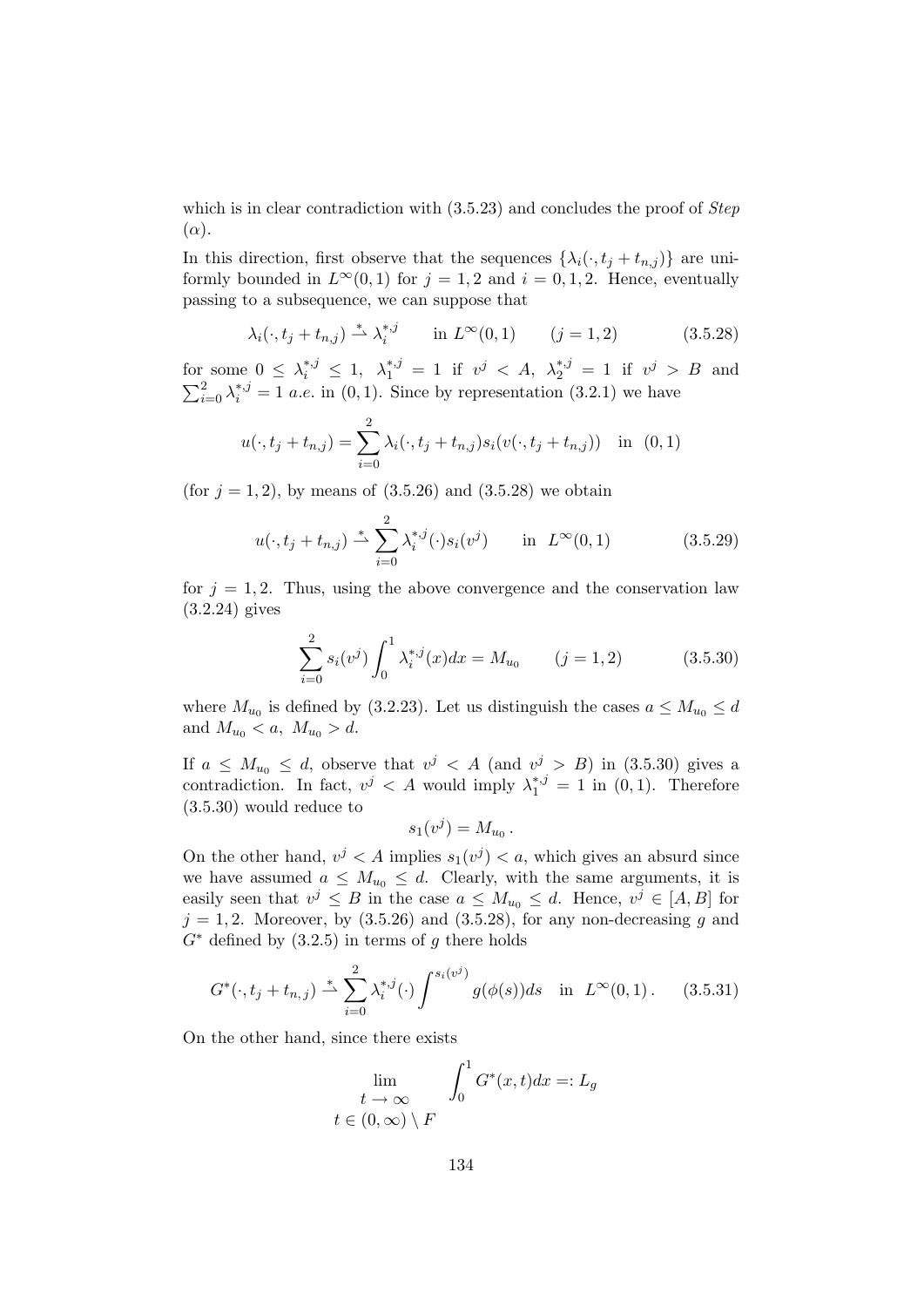for any non-decreasing  $q$  (see  $(3.3.1)$ ) in Corollary 3.3.3), there holds

$$
\lim_{n \to \infty} \int_0^1 G^*(x, t_1 + t_{n,1}) dx = \lim_{n \to \infty} \int_0^1 G^*(x, t_2 + t_{n,2}) dx
$$

for any non-decreasing g, hence for any  $g \in BV(\mathbb{R})$ . Using (3.5.31) the above equality reads

$$
\sum_{i=0}^{2} \left( \int_{0}^{1} \lambda_{i}^{*,1}(x) dx \right) \int_{0}^{s_{i}(v^{1})} g(\phi(s)) ds =
$$
\n
$$
= \sum_{i=0}^{2} \left( \int_{0}^{1} \lambda_{i}^{*,2}(x) dx \right) \int_{0}^{s_{i}(v^{2})} g(\phi(s)) ds \tag{3.5.32}
$$

for any  $g \in BV(\mathbb{R})$ , thus  $v^1 = v^2$  by Lemma 3.5.1. This proves equality (3.5.27) and concludes the proof of Step ( $\alpha$ ) in the case  $a \leq M_{u_0} \leq d$ .

Now suppose  $M_{u_0} < a$  (the case  $M_{u_0} > d$  can be treated in an analogous way). Arguing as in the case  $a \leq M_{u_0} \leq d$ , it is easily seen that equation  $(3.5.30)$  with  $M_{u_0} < a$  implies  $v^j < A$  for  $j = 1, 2$ . Thus, since for  $v^j < A$ we have  $\lambda_1^{*,j} = 1 \ (j = 1, 2)$ , equation (3.5.30) reduces to

$$
s_1(v^j) = M_{u_0}.\tag{3.5.33}
$$

This implies  $v^1 = v^2$  - namely (3.5.27) - and concludes the proof of *Step* ( $\alpha$ ) also in the case  $M_{u_0} < a$ .

*Proof of Step* ( $\beta$ ). Now suppose that there exist  $\overline{v}_{t_n} \neq \overline{v}_{t_n^2}$  and two diverging sequences  $\{t_n^1\}, \{t_n^2\}$  such that

$$
v(\cdot, t_j + t_n^j) \to \overline{v}_{t_n^j} \qquad \text{in } C([0, 1]) \qquad (j = 1, 2), \tag{3.5.34}
$$

for some  $t_1, t_2 \in (0, \infty)$ . Here  $\overline{v}_{t_n}$  is the constant given by *Step* ( $\alpha$ ) in correspondence of the diverging sequence  $\{t_n^j\}, j = 1, 2$  (see equality (3.5.27)). Arguing as in the previous step, we can assume that, eventually passing to a subsequence, the sequences  $\left\{ \lambda_i(\cdot, t_j + t_n^j) \right\}$  converge to some  $\lambda_i^{*,j} \in L^{\infty}(0,1)$  in the weak\* topology of  $L^{\infty}(0,1)$ ,  $i = 0,1,2$  and  $j = 1,2$ . Again,  $0 \leq \lambda_i^{*,j} \leq 1$ ,  $\sum_{i=0}^2 \lambda_i^{*,j} = 1$ ,  $\lambda_1^{*,j} = 1$  if  $\overline{v}_{t_n^j} < A$  and  $\lambda_2^{*,j} = 1$ if  $\overline{v}_{t_n} > B$ . Therefore, concerning the sequence  $u(\cdot, t_j + t_n^j)$   $(j = 1, 2)$ convergenge (3.5.29) holds in correspondence of each sequence  $\{t_j + t_n^j\}.$ Consequently the conservation law (3.2.24) gives equation (3.5.30). Again, we distinguish the cases  $a \leq M_{u_0} \leq d$  and  $M_{u_0} < a$ ,  $M_{u_0} > d$ .

If  $a \leq M_{u_0} \leq d$  we can argue as in *Step* ( $\alpha$ ), proving that  $\overline{v}_{t_n}$  and  $\overline{v}_{t_n^2}$  satisfy equation (3.5.32) - namely  $\overline{v}_{t_n^1} = \overline{v}_{t_n^2}$  by Lemma 3.5.1.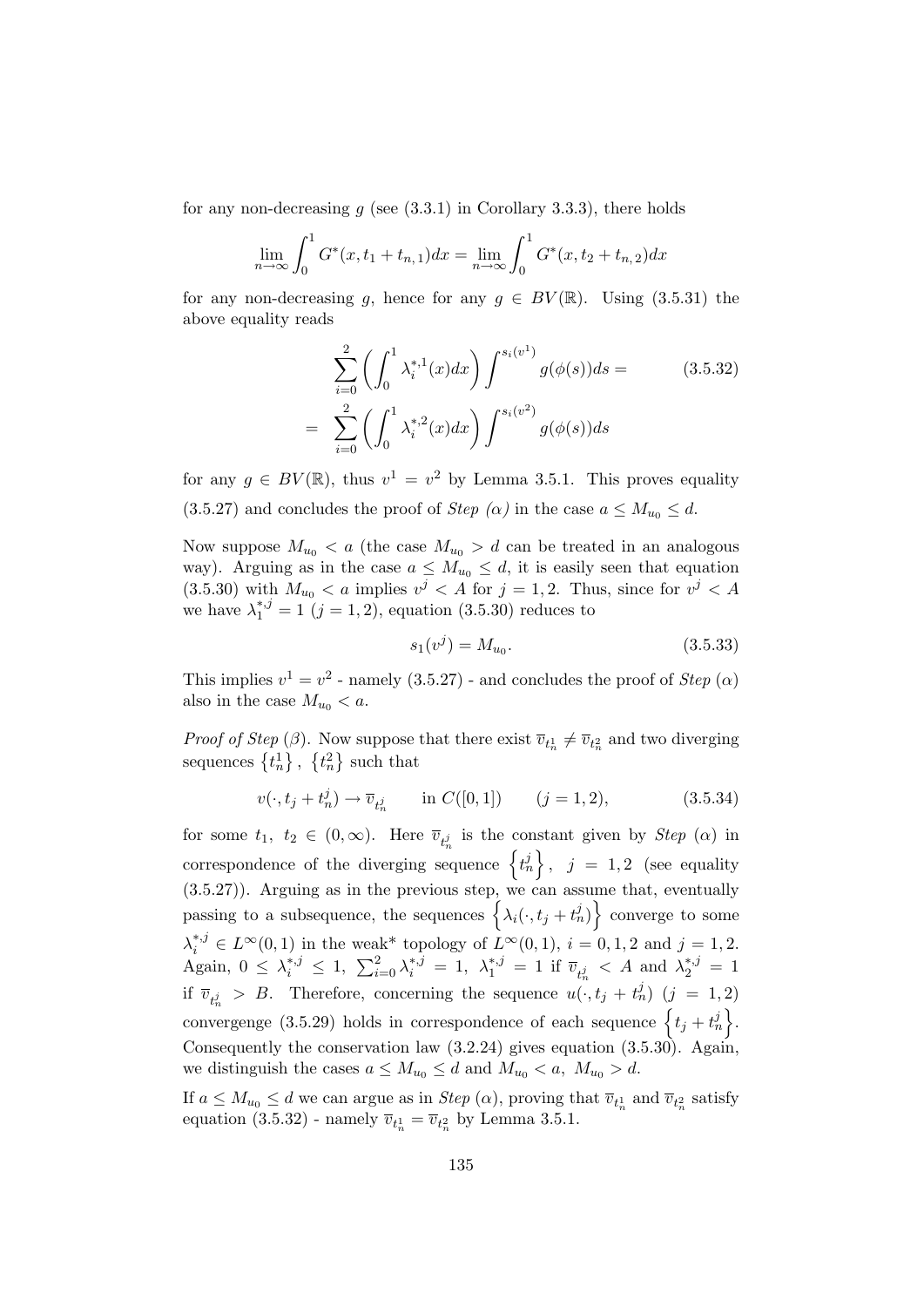On the other hand, if  $M_{u_0} < a$  (the case  $M_{u_0} > B$  is analogous) we can proceed as in the proof of *Step* ( $\alpha$ ) showing that equation (3.5.30) implies  $\overline{v}_{t_n^j} < A$  for  $j = 1, 2$ , hence  $s_1(\overline{v}_{t_n^1}) = s_1(\overline{v}_{t_n^2}) = M_{u_0}$  (recall that if  $\overline{v}_{t_n^j} < A$ then  $\lambda_1^{*,j} \equiv 1$  in  $(3.5.29)$ ).

Finally, let us prove the last claim in Theorem  $3.3.5-(ii)$ . In this direction, assume  $M_{u_0} < a$  (the case  $M_{u_0} > d$  can be treated in a similar way). In view of the above remarks, there exists a nondecreasing sequence  $\{t_n\}, t_n \to \infty$ , such that  $v(\cdot, t_n) \to \phi(M_{u_0})$  in  $C([0, 1])$ , and, by our assumption,  $\phi(M_{u_0})$ A. This means that, for any fixed  $\varepsilon > 0$  small enough, there exists  $N > 0$ such that

$$
v(x, t_n) \le \phi(M_{u_0}) - 2\epsilon < A - \epsilon, \qquad \text{for any } t_n \ge t_N. \tag{3.5.35}
$$

Let  $g_A \in C^1(\mathbb{R})$  be the non-decreasing function on  $\mathbb{R}$ , defined as follows:

$$
g_A(\lambda) = \begin{cases} (\lambda - A + \epsilon)^2 & \text{if } \lambda \ge A - \epsilon, \\ 0 & \text{if } \lambda < A - \epsilon, \end{cases}
$$
 (3.5.36)

and set

$$
G_A(\lambda) := \int_{s_1(A-\epsilon)}^{\lambda} g_A(\phi(s))ds.
$$

Using  $g_A$  in inequality (3.2.17) with test function  $\varphi \equiv 1$  in (0, 1), gives

$$
\int_0^1 G_A^*(x, t) dx \le \int_0^1 G_A^*(x, t_N) dx \equiv 0,
$$
\n(3.5.37)

for any  $t \in (0, \infty) \setminus F$ ,  $t \ge t_N$ , where F is the set given by Theorem 3.3.1 (the last equality in  $(3.5.37)$  being a consequence of  $(3.5.35)$  and  $(3.5.36)$ ). Since  $G_A^*(x,t) > 0$  if  $v(x,t) > A - \epsilon$ , by inequality (3.5.37) the claim follows.  $\Box$ 

The proof of Theorem 3.3.6 needs some preliminary results. The techniques used and the results concerning the characterization of the behaviour of the sequence  $\{u(\cdot, t + t_n)\}\$  defined by (3.3.6) for large values of  $t_n$  are quite different in the cases  $a \leq M_{u_0} \leq d$  and  $M_{u_0} < a$ ,  $M_{u_0} > d$ , respectively.

In fact, observe that if  $a \leq M_{u_0} \leq d$  we have to take into account the behaviour of the sequences  $\{\lambda_i(\cdot, t + t_n)\}\$ in (3.3.6), hence in this case the first step is to study the long-time behaviour of these sequences for any diverging  $\{t_n\}$  and for a.e.  $t > 0$  (see Proposition 3.5.4 below).

On the other hand, when  $M_{u_0} < a$  (or  $M_{u_0} > d$ ), in view of Theorem 3.3.5-(ii) and in view of (3.2.1), we have that (3.3.6) reduces to  $u(\cdot, t+t_n)$  =  $s_1(v(\cdot, t + t_n))$  (respectively,  $u(\cdot, t + t_n) = s_2(v(\cdot, t + t_n))$ ) for large values of  $t_n$ .

To begin with, using Proposition 3.3.4 we proceed to study the long-time behaviour of the coefficients  $\lambda_i$ . Precisely, the following proposition holds.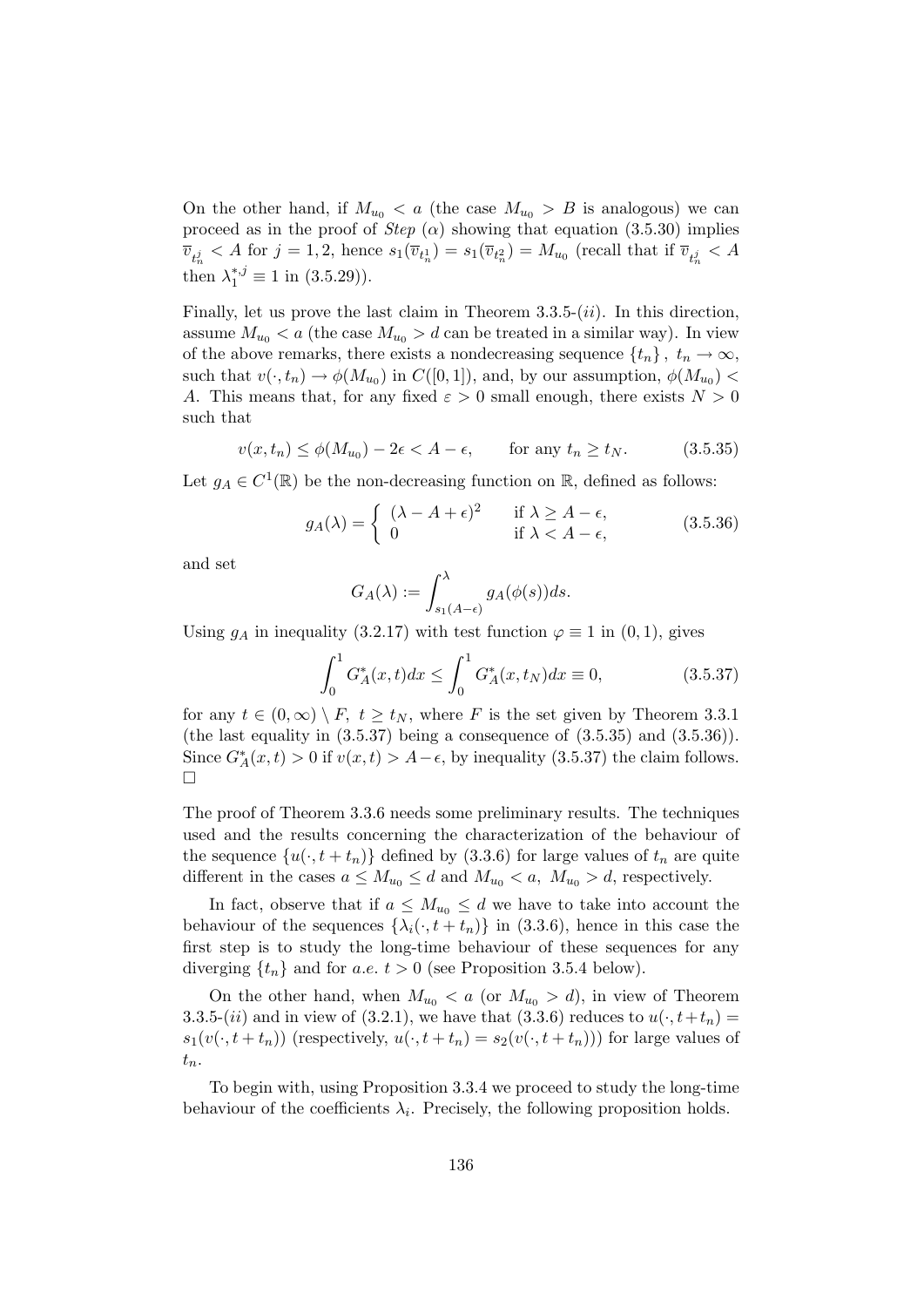**Proposition 3.5.4.** Let  $(u, v)$  be a weak entropy measure-valued solution of problem (3.1.1) with initial datum  $u_0$ . Assume  $a \leq M_{u_0} \leq d$ , where  $M_{u_0}$ is defined by (3.2.23), and let  $\overline{v} \in [A, B]$  be the constant given by Theorem 3.3.5. Then:

(i) if  $A < \overline{v} < B$ , for any  $i = 0, 1, 2$  there exists a unique  $\lambda_i^* \in L^{\infty}(0, 1)$  (i =  $(0, 1, 2), 0 \leq \lambda_i^* \leq 1, \sum_{i=0}^2 \lambda_i^* = 1$  a.e. in  $(0, 1),$  such that for any diverging and non-decreasing sequence  $\{t_n\}$  there holds:

$$
\lambda_i(\cdot, t + t_{n_k}) \to \lambda_i^*(\cdot) \qquad a.e. \in (0, 1)
$$
\n
$$
(3.5.38)
$$

for any  $t \in (0, \infty) \setminus E$ , where  $\{t_{n_k}\} \subseteq \{t_n\}$  and  $E \subseteq (0, \infty)$  are respectively any subsequence and any set of zero Lebesgue-measure (whose existence is assured by Theorem 3.3.5) such that (3.3.4) holds.

(ii) if  $\overline{v} = B$ , there exists a unique  $\lambda_2^* \in L^{\infty}(0,1)$ ,  $0 \leq \lambda_2^* \leq 1$ , such that for any diverging and non-decreasing sequence  $\{t_n\}$  there holds:

$$
\lambda_2(\cdot, t + t_{n_k}) \to \lambda_2^*(\cdot) \qquad a.e. \in (0, 1)
$$
\n
$$
(3.5.39)
$$

for any  $t \in (0, \infty) \setminus E$ , where  $\{t_{n_k}\} \subseteq \{t_n\}$  and  $E \subseteq (0, \infty)$  are respectively any subsequence and any set of zero-Lebesgue-measure as in  $(i)$ ;

(iii) if  $\overline{v} = A$ , there exists a unique  $\lambda_1^* \in L^{\infty}(0,1)$ ,  $0 \leq \lambda_1^* \leq 1$ , such that for any diverging and non-decreasing sequence  $\{t_n\}$  there holds:

$$
\lambda_1(\cdot, t + t_{n_k}) \to \lambda_1^*(\cdot) \qquad a.e. \in (0, 1)
$$
\n
$$
(3.5.40)
$$

for any  $t \in (0, \infty) \setminus E$ , where  $\{t_{n_k}\} \subseteq \{t_n\}$  and  $E \subseteq (0, \infty)$  are respectively any subsequence and any set of zero Lebesgue-measure as in (i).

*Proof.* Let  $a \leq M_{u_0} \leq d$ , hence  $\overline{v} \in [A, B]$  by Theorem 3.3.5. Fix any nondecreasing diverging sequence  $\{t_n\}$  and then fix any subsequence of  $\{t_n\}$ (which we will continue to denote by  $\{t_n\}$ ) and any set  $E \subseteq (0,\infty)$ ,  $|E| = 0$ (whose existence is assured by Theorem 3.3.5) such that  $v(\cdot, t + t_n) \to \overline{v}$ in  $C([0,1])$  for any  $t \in (0,\infty) \setminus E$ . This implies that for any fixed  $\epsilon > 0$ small enough, and for any  $t \in (0,\infty) \setminus E$  there exists  $N \in \mathbb{N}$ , in general dependending on t and  $\{t_n\}$ , such that:

$$
\overline{v} - \epsilon \le v(x, t + t_n) \le \overline{v} + \epsilon \tag{3.5.41}
$$

for any  $x \in (0,1)$  and for any  $n \geq N$ . Let us consider separately the cases  $A < \overline{v} < B, \overline{v} = A \text{ and } \overline{v} = B.$ 

(i) Assume  $A < \overline{v} < B$ . Then in view of (3.5.41) and by Proposition 3.3.4, for any  $t \in (0, \infty) \setminus E$  there holds

$$
\lambda_1(\cdot, t + t_n) \leq \lambda_1(\cdot, t + t_{n+1}),
$$
  

$$
\lambda_2(\cdot, t + t_n) \leq \lambda_2(\cdot, t + t_{n+1})
$$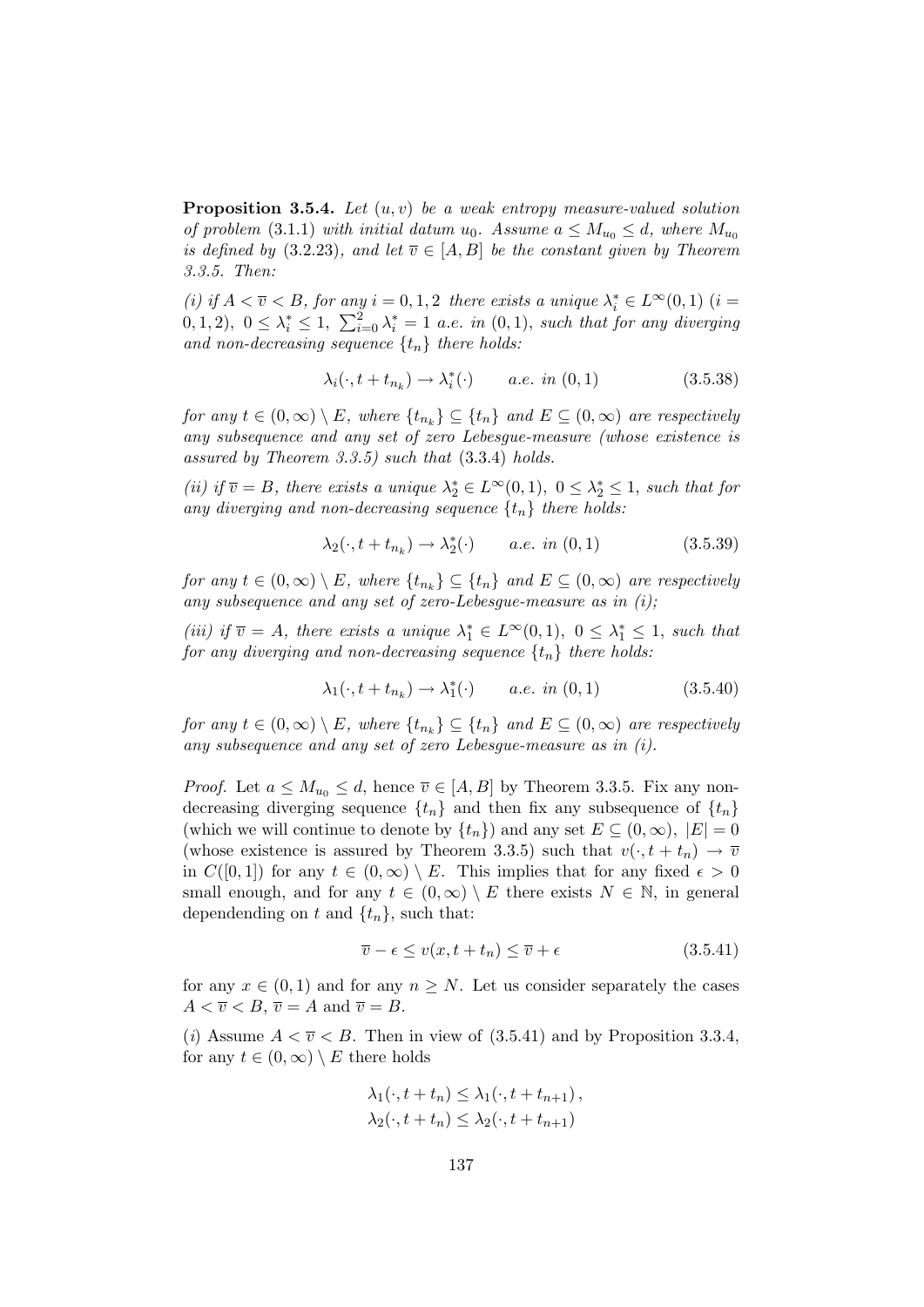for any  $n \geq N$  (because we can suppose in  $(3.5.41)$   $A + \epsilon \leq \overline{v} - \epsilon$  and  $\overline{v} + \varepsilon \leq B - \varepsilon$  for some  $\varepsilon > 0$  small enough). This implies that for any  $t \in (0, \infty) \setminus E$  there exists  $\lambda_i^{*,t} \in L^{\infty}(0, 1)$  such that

$$
\lambda_i(x, t + t_n) \to \lambda_i^{*,t}(x)
$$
, for  $a.e. x \in (0, 1)$   $(i = 0, 1, 2).$  (3.5.42)

Let us show that the coefficients  $\lambda_i^{*,t}$  $i^{*,t}$  do not depend on t. To this purpose, fix  $t_1 < t_2$ . Suppose that

$$
\lambda_i(\cdot, t_j + t_n) \to \lambda_i^{*,t_j}(\cdot) \quad a.e. \text{ in } (0, 1) \tag{3.5.43}
$$

as  $n \to \infty$   $(j = 1, 2)$ . Observe that the uniform convergence of  $v(t_i + t_n)$ to  $\overline{v}$  as  $n \to \infty$  proved in Theorem 3.3.5 (here  $j = 1, 2$ ), and (3.5.43) imply that

$$
G^*(\cdot, t_j + t_n) \stackrel{*}{\rightharpoonup} \sum_{i=0}^2 \lambda_i^{*, t_j} \int^{s_i(\overline{v})} g(\phi(s)) ds \tag{3.5.44}
$$

as  $n \to \infty$ ,  $j = 1, 2$ . Here  $G^*$  is any function defined by  $(3.2.5)$  in terms of any non-decreasing g.

By (3.5.41) and in view of Proposition 3.3.4, we have

$$
\lambda_1(x, t_2 + t_n) \ge \lambda_1(x, t_1 + t_n),
$$
\n(3.5.45)

$$
\lambda_2(x, t_2 + t_n) \ge \lambda_2(x, t_1 + t_n) \tag{3.5.46}
$$

for a.e.  $x \in (0,1)$  for n large enough (because we have assumed  $t_1 < t_2$ ). Observe that properties (3.5.45) and (3.5.46) hold in correspondence of both the coefficients  $\lambda_1$  and  $\lambda_2$  since we have assumed  $A < \overline{v} < B$  (see Proposition 3.3.4). This implies

$$
\lambda_1^{*,t_2} \ge \lambda_1^{*,t_1}, \quad \lambda_2^{*,t_2} \ge \lambda_2^{*,t_1} \qquad a.e. \text{ in } (0,1). \tag{3.5.47}
$$

On the other hand, for any  $g \in BV(\mathbb{R})$ , there holds

$$
\lim_{n \to \infty} \int_0^1 G^*(x, t_1 + t_n) dx = \lim_{n \to \infty} \int_0^1 G^*(x, t_2 + t_n) dx
$$

(see Corollary 3.3.3), namely

$$
\sum_{i=0}^{2} \left( \int_{0}^{1} \lambda_{i}^{*,t_2}(x) dx \right) \int_{s_i(\bar{v})}^{s_i(\bar{v})} g(\phi(s)) ds =
$$
\n
$$
= \sum_{i=0}^{2} \left( \int_{0}^{1} \lambda_{i}^{*,t_1}(x) dx \right) \int_{s_i(\bar{v})}^{s_i(\bar{v})} g(\phi(s)) ds
$$
\n(3.5.48)

(here use of  $(3.5.44)$  has been made). Equality  $(3.5.48)$  implies that

$$
\int_0^1 \lambda_i^{*,t_1}(x)dx = \int_0^1 \lambda_i^{*,t_2}(x)dx \qquad (i = 1, 2)
$$
 (3.5.49)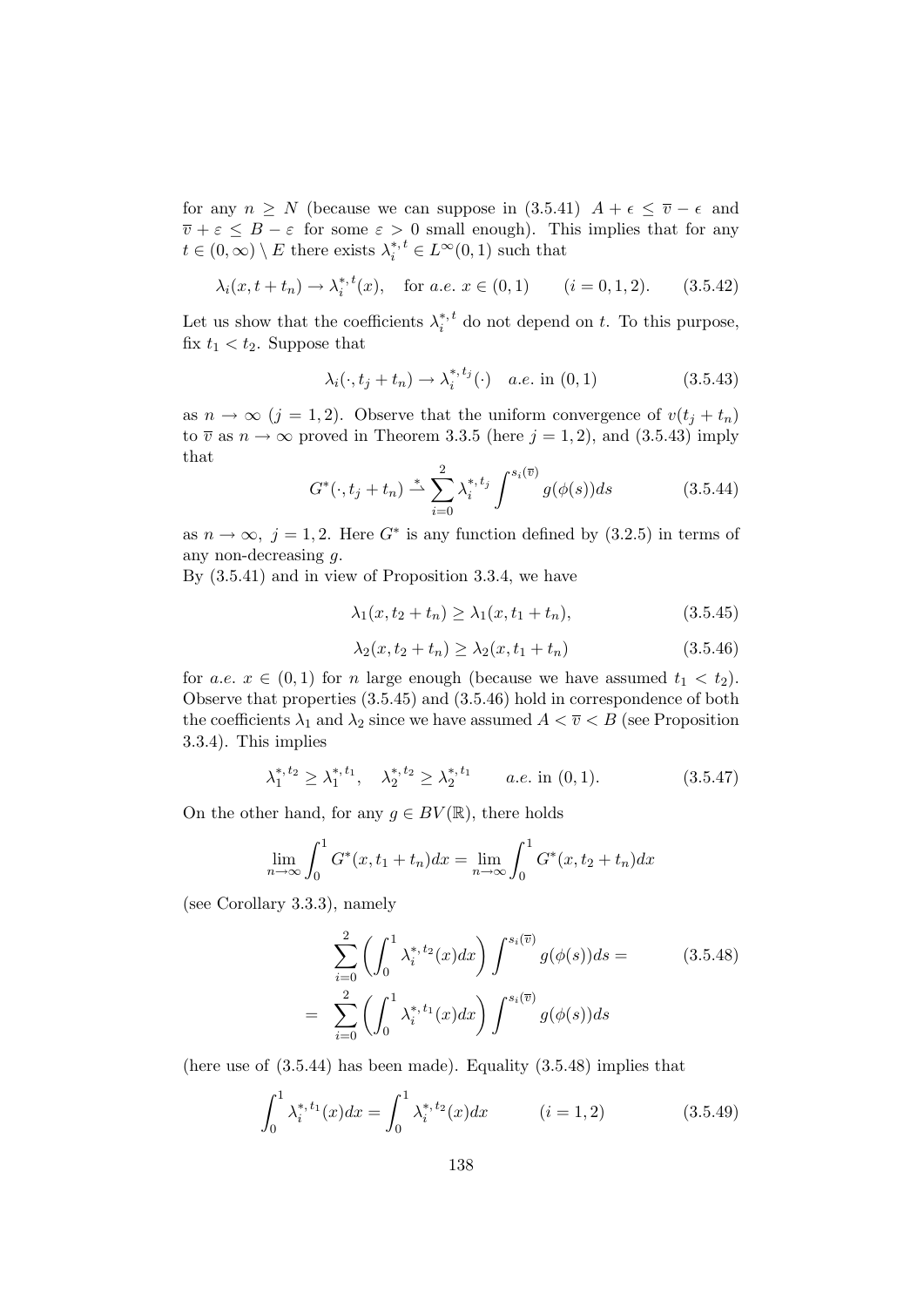(see Lemma 3.5.2), hence in view of  $(3.5.47)$  we have  $\lambda_i^{*,t_1} = \lambda_i^{*,t_2}$   $(i =$  $(0, 1, 2)$  and we can set:

$$
\lambda_i^{*,\,t} \equiv \lambda_i^{*,\,t_n}
$$

in (3.5.42), the coefficients  $\lambda_i^{*,t_n}$  $i^{*, t_n}$  possibly depending on the sequence  $\{t_n\}.$ 

Then we show that the coefficients  $\lambda_i^{*,t_n}$  $i^{*,t_n}$  are independent of the sequence  $\{t_n\}$ . To this purpose, suppose that there exist  $\{t_n^1\}$ ,  $\{t_n^2\}$ , non-decreasing, such that

$$
\lambda_i(x, t + t_n^j) \to \lambda_i^{*,j}(x)
$$
 for a.e.  $x \in (0, 1), t \ge 0$   $(j = 1, 2).$  (3.5.50)

Assume that

$$
\liminf_{n \to \infty} (t_n^2 - t_n^1) \ge 0,
$$

and fix any  $t_1, t_2 \in \mathbb{R}^+$ , such that

$$
\liminf_{n \to \infty} (t_2 + t_n^2 - t_1 - t_n^1) > 0. \tag{3.5.51}
$$

Thus, for *n* large enough,  $t_2 + t_n^2 \ge t_1 + t_n^1$ . It follows that, arguing as above we obtain  $\lambda_i^{*,1} = \lambda_i^{*,2}$  $i^{*,2}$  in  $(0, 1)$   $(i = 0, 1, 2)$  and the claim follows.

(*ii*) Assume that  $\overline{v} = A$  (the case  $\overline{v} = B$  is analogous). Again, by (3.5.41) and in view of Proposition 3.3.4, for any  $t \in (0, \infty) \setminus E$ , there exists  $\lambda_1^{*, t} \in$  $L^{\infty}(0, 1)$  such that

$$
\lambda_1(x, t + t_n) \to \lambda_1^{*,t}, \text{ for a.e. } x \in (0, 1).
$$
 (3.5.52)

Then we fix  $t_1 < t_2$  and show that there holds  $\lambda_1^{*, t_1} \equiv \lambda_1^{*, t_2}$ . To begin with, observe that (3.5.41) and Proposition 3.3.4 give

$$
\lambda_1(x, t_2 + t_n) \ge \lambda_1(x, t_1 + t_n) \tag{3.5.53}
$$

for  $n$  large enough, hence

$$
\lambda_1^{*,t_2} \ge \lambda_1^{*,t_1} \qquad a.e. \text{ in } (0,1) \tag{3.5.54}
$$

(because  $\overline{v} = A < B$  and  $t_1 < t_2$ ). On the other hand, the same arguments used in  $(i)$ , Corollary 3.3.3 and Lemma 3.5.3 give:

$$
\int_0^1 \lambda_1^{*,t_1} dx = \int_0^1 \lambda_1^{*,t_2} dx,\tag{3.5.55}
$$

hence  $\lambda_1^{*,t_1} = \lambda_1^{*,t_2}$ .

Finally, arguing as in the case  $A < \overline{v} < B$ , it is easily seen that the coefficient  $\lambda_1^*$  does not depend on the sequence  $\{t_n\}$ .  $\Box$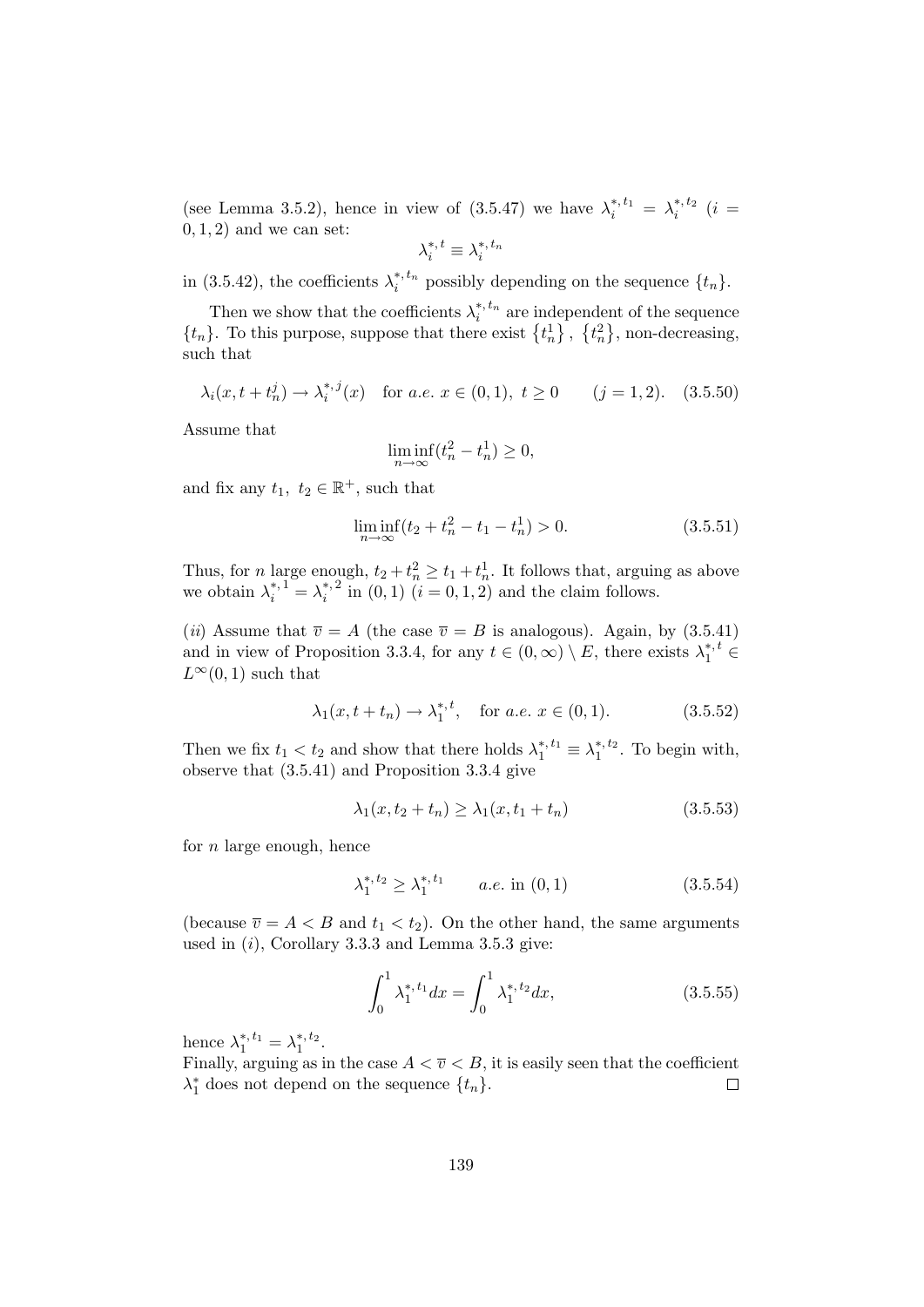**Proof of Theorem 3.3.6.** Fix any non-decreasing diverging sequence  $\{t_n\}$ and then fix any subsequence of  $\{t_n\}$  (which we will continue to denote by  $\{t_n\}$  and any set  $E \subseteq (0,\infty)$ ,  $|E| = 0$  (whose existence is assured by Theorem 3.3.5) such that  $v(\cdot, t + t_n) \to \overline{v}$  in  $C([0, 1])$  for any  $t \in (0, \infty) \setminus E$ .

(i) Assume  $a \leq M_{u_0} \leq d$ . Then for any  $t \in (0,\infty) \setminus E$  we have  $\lambda_i(\cdot,t+1)$  $(t_n) \to \lambda_i^*(\cdot)$  a.e. in  $(0,1)$ , where  $\lambda_i^* \in L^{\infty}(0,1)$  are the functions uniquely determined by Proposition 3.5.4. Thus, in view of representation (3.3.6)  $u(\cdot, t+t_n) \to \overline{u}(\cdot)$  a.e. in  $(0, 1)$  and for any  $t \in (0, \infty) \setminus E$ , where  $\overline{u} \in L^{\infty}(0, 1)$ is the function defined by (3.3.7).

(ii) Now consider the case  $M_{u_0} < a$  (if  $M_{u_0} > d$  we proceed in an analogous way). By definition  $(3.2.1)$  and Theorem  $3.3.5$ - $(ii)$ , we have

$$
u(\cdot, t + t_n) = s_1(v(\cdot, t + t_n)) \quad \text{in} \quad (0, 1) \tag{3.5.56}
$$

for large values of  $t_n$ . Thus  $u(\cdot, t + t_n) \to s_1(\phi(M_{u_0})) = M_{u_0}$  uniformly in [0, 1] for any  $t \in (0, \infty) \setminus E$  by the uniform convergence  $v(\cdot, t+t_n) \to \phi(M_{u_0})$ (see equality  $(3.3.5)$ ).

**Proof of Theorem 3.3.7.** Fix any  $k > 0$  and consider any non-decreasing sequence  $\{t_n\} \subseteq B_k \setminus F$ ,  $t_n \to \infty$  as  $n \to \infty$ . In view of definition (3.2.33),

$$
\sup_{n \in \mathbb{N}} \int_0^1 v_x^2(x, t_n) dx < k. \tag{3.5.57}
$$

Arguing as in the proof of Theorem 3.3.5 it is easily seen that (3.5.57) implies that, eventually up to a subsequence, there holds

$$
v(\cdot, t_n) \to w
$$
 in  $C([0, 1]),$  (3.5.58)

for some  $w \in C([0, 1])$ . On the other hand, we can find two non-decreasing and diverging sequences  $\{s_n^1\}, \{s_n^2\}$  such that  $s_n^1 \le t_n \le s_n^2, |t_n - s_n^j| \le 1$ and  $v(\cdot, s_n^j) \to \overline{v}$  uniformly in [0, 1]  $(j = 1, 2)$ . Writing inequalities (3.2.17) first between  $s_n^1$  and  $t_n$ , then between  $t_n$  and  $s_n^2$  gives

$$
\int_0^1 G^*(x, s_n^1) \varphi(x) dx - \int_0^1 G^*(x, t_n) \varphi(x) dx \ge \int_{s_n^1}^{t_n} \int_0^1 g(v) v_x \varphi_x dx dt,
$$
  

$$
\int_0^1 G^*(x, t_n) \varphi(x) dx - \int_0^1 G^*(x, s_n^2) \varphi(x) dx \ge \int_{t_n}^{s_n^2} \int_0^1 g(v) v_x \varphi_x dx dt
$$

for any  $g \in C^1(\mathbb{R})$ ,  $g' \geq 0$ ,  $\varphi \in C^1([0,1])$ ,  $\varphi \geq 0$  and  $G^*$  defined by (3.2.5). We take the limit as  $n \to \infty$  in the above inequalities and obtain (for *a.e.*  $x \in (0,1)$ )

$$
\sum_{i=0}^{2} \overline{\lambda}_{i}(x) \int^{s_{i}(w(x))} g(\phi(s))ds = \sum_{i=0}^{2} \lambda_{i}^{*}(x) \int^{s_{i}(\overline{v})} g(\phi(s))ds
$$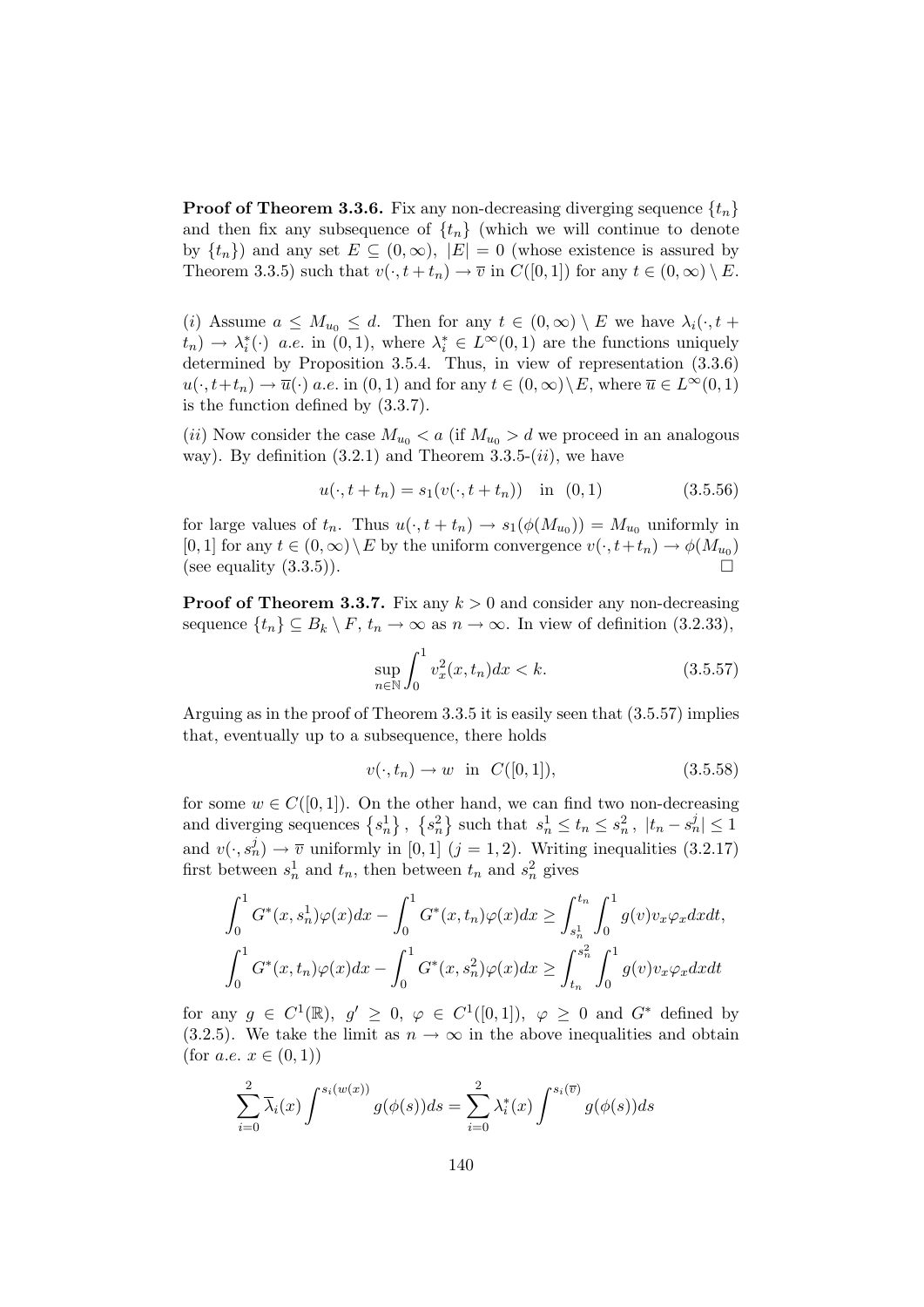for any  $g \in C^1(\mathbb{R}), g' \geq 0$  (hence for any  $g \in BV(\mathbb{R})$ ). Here, for any  $i = 0, 1, 2, \lambda_i^*$  is the function given by Proposition 3.5.4 and  $\overline{\lambda}_i$  is some function such that

$$
\lambda_i(\cdot, t_n) \stackrel{*}{\rightharpoonup} \overline{\lambda}_i(\cdot) \quad \text{in} \quad L^{\infty}(0, 1)
$$

(eventually up to a subsequence). By Lemma 3.5.1 we obtain

$$
w(x) = \overline{v} \quad \text{for any} \ \ x \in [0, 1].
$$

Thus, the the whole sequence  $\{v(\cdot, t_n)\}$  converges to  $\overline{v}$  in the strong topology of  $C([0, 1])$  - namely (3.3.10) follows. Concerning the sequence  $\{u(\cdot, t_n)\}\$  we have to distinguish the cases  $a \leq M_{u_0} \leq d$  and  $M_{u_0} < a$ ,  $M_{u_0} > d$ .

(i) Assume  $a \leq M_{u_0} \leq d$ . Observe that, in view of the uniform convergence (3.3.10) we can use Proposition 3.3.4 and obtain

$$
\lambda_i(x, t_{n+1}) \geq \lambda_i(x, t_n), \quad \text{if } A < \overline{v} < B \quad (i = 1, 2),
$$
\n
$$
\lambda_1(x, t_{n+1}) \geq \lambda_1(x, t_n), \quad \text{if } \overline{v} = A,
$$
\n
$$
\lambda_2(x, t_{n+1}) \geq \lambda_2(x, t_n), \quad \text{if } \overline{v} = B
$$

for a.e.  $x \in (0, 1)$  and for n large enough. Hence, arguing as in the proof of Theorem 3.3.6 gives:

$$
\lambda_i(x, t_{n+1}) \to \lambda_i^*(x), \quad \text{if } A < \overline{v} < B \quad (i = 1, 2),
$$
\n
$$
\lambda_1(x, t_{n+1}) \to \lambda_1^*(x), \quad \text{if } \overline{v} = A,
$$
\n
$$
\lambda_2(x, t_{n+1}) \to \lambda_2^*(x), \quad \text{if } \overline{v} = B
$$

for  $a.e. x \in (0,1)$ , where the coefficients  $\lambda_i^*$  are uniquely determined by Proposition 3.5.4. Observe that the above convergences and (3.3.10) imply  $(3.3.11)$  and this concludes the proof in the case  $a \leq M_{u_0} \leq d$ .

(ii) Now assume  $M_{u_0} < a$  (if  $M_{u_0} > d$  the claim follows by similar arguments). Recall that in this case  $\overline{v} = \phi(M_{u_0}) < A$  (see (3.3.5) in Theorem 3.3.5). Moreover, in view of Theorem  $3.3.5$ - $(ii)$  again, there holds  $v(\cdot, t_n) \leq A_{M_{u_0}} < A$  in  $(0, 1)$  for *n* large enough. Hence

$$
u(x, t_n) = s_1(v(x, t_n)) \text{ for any } x \in (0, 1).
$$
 (3.5.59)

Observe that for any  $x \in (0,1)$  there holds

$$
|s_1(v(x, t_n)) - M_{u_0}| \equiv |s_1(v(x, t_n)) - s_1(\phi(M_{u_0}))| \leq (3.5.60)
$$
  

$$
\leq C_{M_{u_0}} || v(\cdot, t_n) - \phi(M_{u_0}) ||_{C([0,1])}
$$

where

$$
C_{M_{u_0}}:=\|\,s_1'\|_{\,L^\infty(\phi(M_{u_0})-\epsilon,\phi(M_{u_0})+\epsilon)}<\infty
$$

for some fixed  $\epsilon > 0$ , small enough. In fact, by assumption  $M_{u_0} < a$  we can choose  $\epsilon$  such that  $\phi(M_{u_0}) + \epsilon < A$  (recall that  $s'_1(A) = +\infty$ ), hence

$$
\parallel s_1' \parallel_{L^{\infty}(\phi(M_{u_0})-\epsilon,\phi(M_{u_0})+\epsilon)} < \infty.
$$

Since the right-hand side in (3.5.60) approaches zero as  $n \to \infty$ , the uniform convergence (3.3.12) holds. convergence (3.3.12) holds.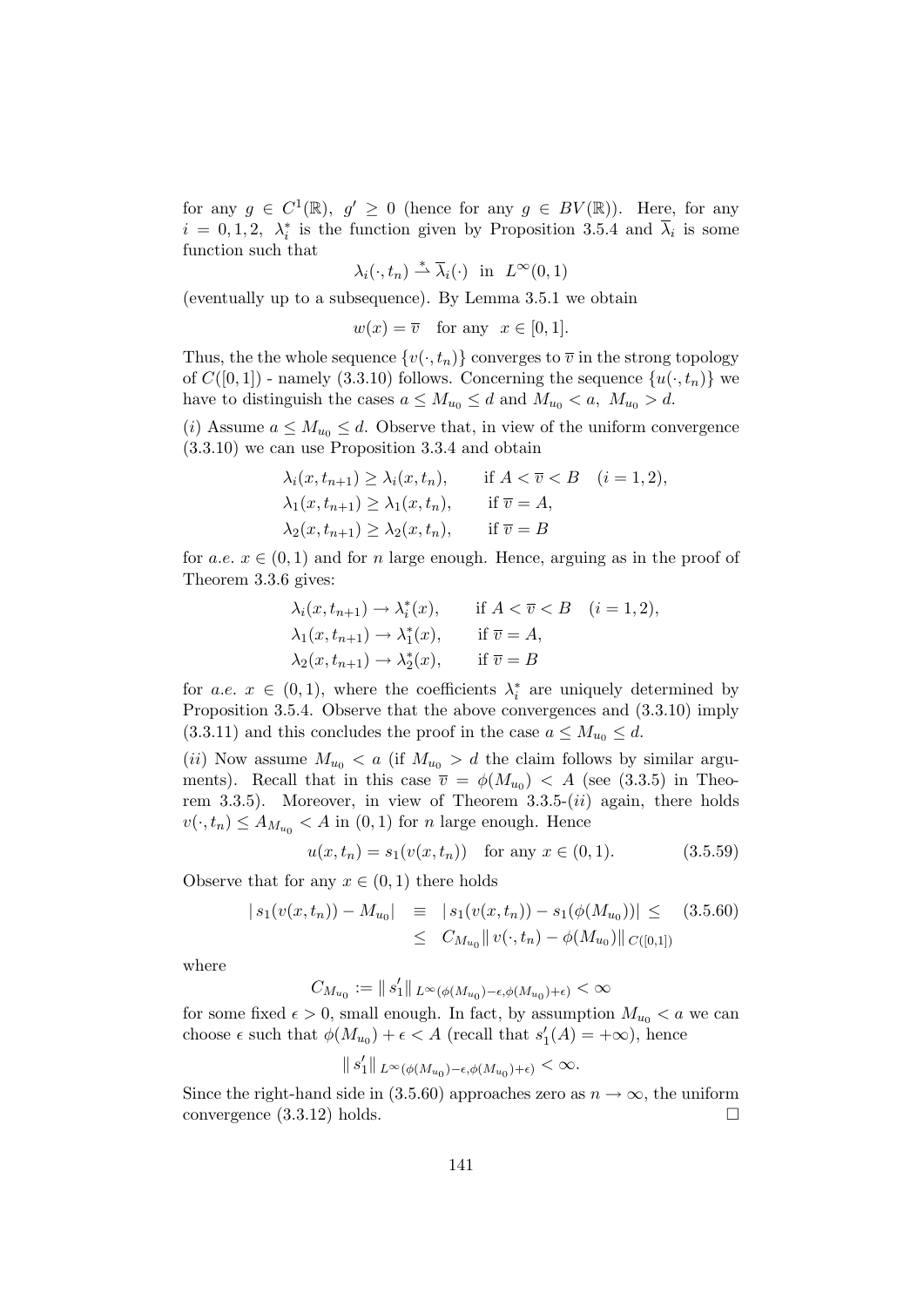# Chapter 4

# Long-time behaviour of two-phase solutions

# 4.1 Introduction

In this chapter we consider the Neumann initial-boundary value problem for the equation

$$
u_t = [\phi(u)]_{xx} \quad \text{in} \quad Q := (-1, 1) \times (0, \infty) \tag{4.1.1}
$$

where the function  $\phi$  satisfies the following assumption

$$
(H_1) \qquad \begin{cases} \phi'(u) > 0 \quad \text{if } u \in (-\infty, b) \cup (c, \infty), \\ \phi'(u) < 0 \quad \text{if } u \in (b, c), \\ B := \phi(b) > \phi(c) =: A, \ \phi(u) \to \pm \infty \text{ as } u \to \pm \infty, \\ \phi''(b) \neq 0, \ \phi''(c) \neq 0. \end{cases} \tag{4.1.2}
$$

We also denote by  $a \in (-\infty, b)$  and  $d \in (c, \infty)$  the roots of the equation  $\phi(u) = A$ , respectively  $\phi(u) = B$  (see Fig.4.1).

In view of the non-monotone character of the non-linearity  $\phi$ , equation (4.1.1) is of forward-backward parabolic type, since it is well-posed forward in time at the points where  $\phi' > 0$  and it is ill-posed where  $\phi' < 0$ . In this connection, we denote by

$$
S_1 := \{(u, \phi(u)) \mid u \in (-\infty, b)\} \equiv \{(s_1(v), v) \mid v \in (-\infty, B)\}
$$

and

$$
S_2 := \{(u, \phi(u)) \mid u \in (c, \infty)\} \equiv \{(s_2(v), v) \mid v \in (A, \infty)\}\
$$

the stable branches of the equation  $v = \phi(u)$ , whereas

$$
S_0 := \{(u, \phi(u)) \mid u \in (b, c)\} \equiv \{(s_0(v), v)) \mid v \in (A, B)\}
$$

is referred to as the unstable branch.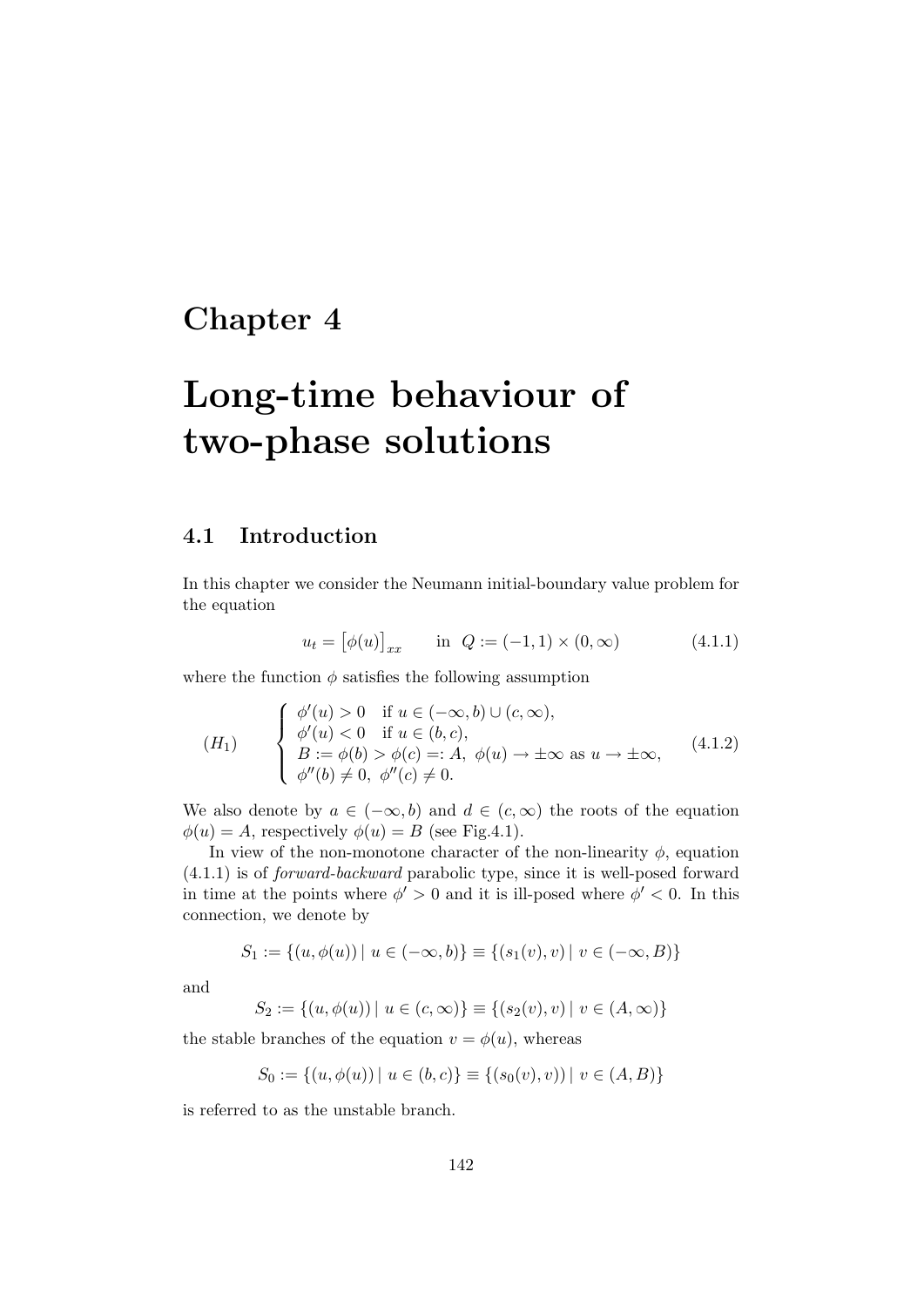

Figure 4.1: Assumption  $(H_1)$ .

#### 4.1.1 Motivations and related problems

Equation (4.1.1) with a function  $\phi$  satisfying assumption  $(H_1)$  naturally arises in the theory of phase transitions. In this context, u represents the phase field and equation (4.1.1) describes the evolution between stable phases. With a non-linearity  $\phi$  of a different shape, in particular for a  $\phi$ which *vanishes* at infinity, equation  $(4.1.1)$  describes models in population dynamics ([Pa]), image processing ([PM]) and gradient systems associated with non-convex functionals ([BFG]).

The initial-boundary value problem for equation (4.1.1) (either under Dirichlet or Neumann boundary conditions) has been widely addressed in the literature. Most techniques consist in modifying the (possibly) ill-posed equation (hence the boundary conditions) with some regularization which leads to a well-posed problem. A natural question is whether the approximating solutions define a solution (in some suitable sense, depending on the regularization itself) of (4.1.1) as the regularization parameter goes to zero. Many regularizations of equation (4.1.1) have been proposed and investigated (see [BBDU], [NP], [Sl]). Among them, let us mention the pseudoparabolic or Sobolev regularization

$$
u_t = \Delta\phi(u) + \varepsilon \Delta u_t, \qquad (4.1.3)
$$

which has been studied in [NP] for the corresponding Neumann initialboundary value problem in  $Q_T := \Omega \times (0,T)$ , for any  $T > 0$ . In [Pl1] it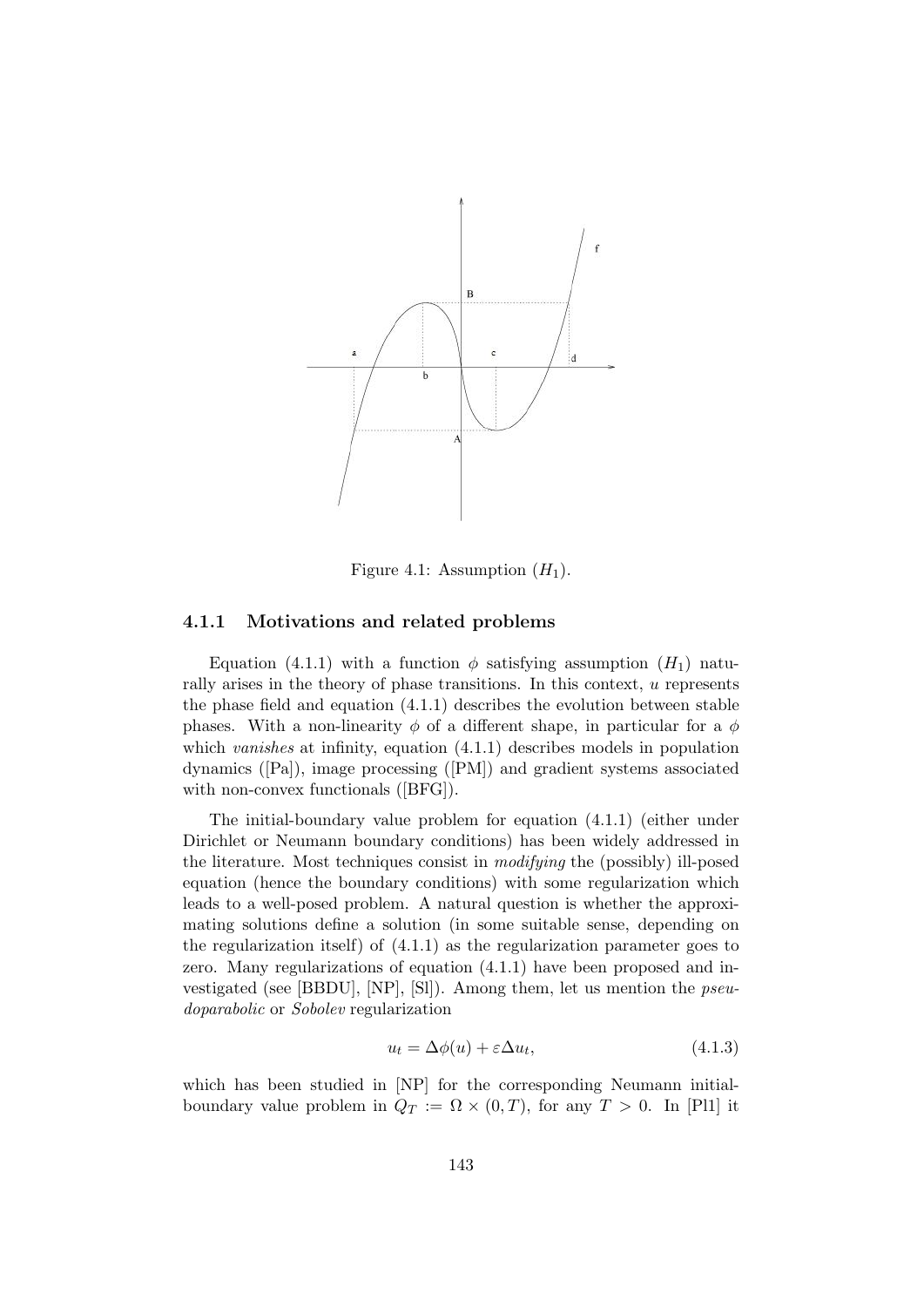is shown that the limiting points of the family of the approximating solutions  $(u^{\varepsilon}, \phi(u^{\varepsilon}))$  are weak entropy measure-valued solutions  $(u, v)$  of the Neumann initial-boundary value problem in  $Q_T$  for the original equation  $(4.1.1)$ . Precisely, it is shown that the couple  $(u, v)$  obtained in the limit  $\varepsilon \to 0$  satisfies the following properties:

(*i*) 
$$
u \in L^{\infty}(Q_T)
$$
,  $v \in L^{\infty}(Q_T) \cap L^2((0,T); H^1(\Omega))$  and

$$
u = \sum_{i=0}^{2} \lambda_i s_i(v)
$$

for some  $\lambda_i \in L^{\infty}(Q_T)$ ,  $0 \leq \lambda_i \leq 1$  and  $\sum_{i=0}^{2} \lambda_i = 1$ ;

 $(ii)$  the couple  $(u, v)$  solves in the weak sense the equation

$$
u_t = \Delta v \qquad \text{in} \quad \mathcal{D}'(Q_T); \tag{4.1.4}
$$

(*iii*) the couple  $(u, v)$  satisfies the following class of *entropy inequalities*:

$$
\int\int_{Q_T} [G^*\psi_t - g(v)\nabla v \nabla \psi + g'(v)|\nabla v|^2 \psi] dx dt +
$$
  
+ 
$$
\int_{\Omega} G(u_0)\psi(x,0) dx \ge 0
$$

for any  $\psi \in C^1(\overline{Q}_T)$ ,  $\psi \ge 0$ ,  $\psi(\cdot, T) \equiv 0$ . Here, for any  $g \in C^1(\mathbb{R})$ ,  $g' \ge 0$ ,

$$
G(\lambda) := \int^{\lambda} g(\phi(s))ds
$$

and

$$
G^* = \sum_{i=0}^2 \lambda_i G(s_i(v)).
$$

Actually, uniqueness in the class of weak entropy measure-valued solutions to the Neumann initial-boundary value problem for equation (4.1.1) is unknown, albeit this class seems a natural candidate in this sense, in view of the entropy inequalities (see also [H] and [Z] for general results of nonuniqueness). A natural question is whether uniqueness can be recovered by introducing some additional constraints. To this purpose, two-phase solutions have been introduced in [EP] and investigated in [MTT2] (see also [MTT]). Roughly speaking, a two-phase solution of the Neumann initial-boundary value problem associated to equation (4.1.1) in  $Q_T = (-1, 1) \times (0, T)$  is a weak entropy measure-valued solution  $(u, v)$  (in the sense of [Pl1]) which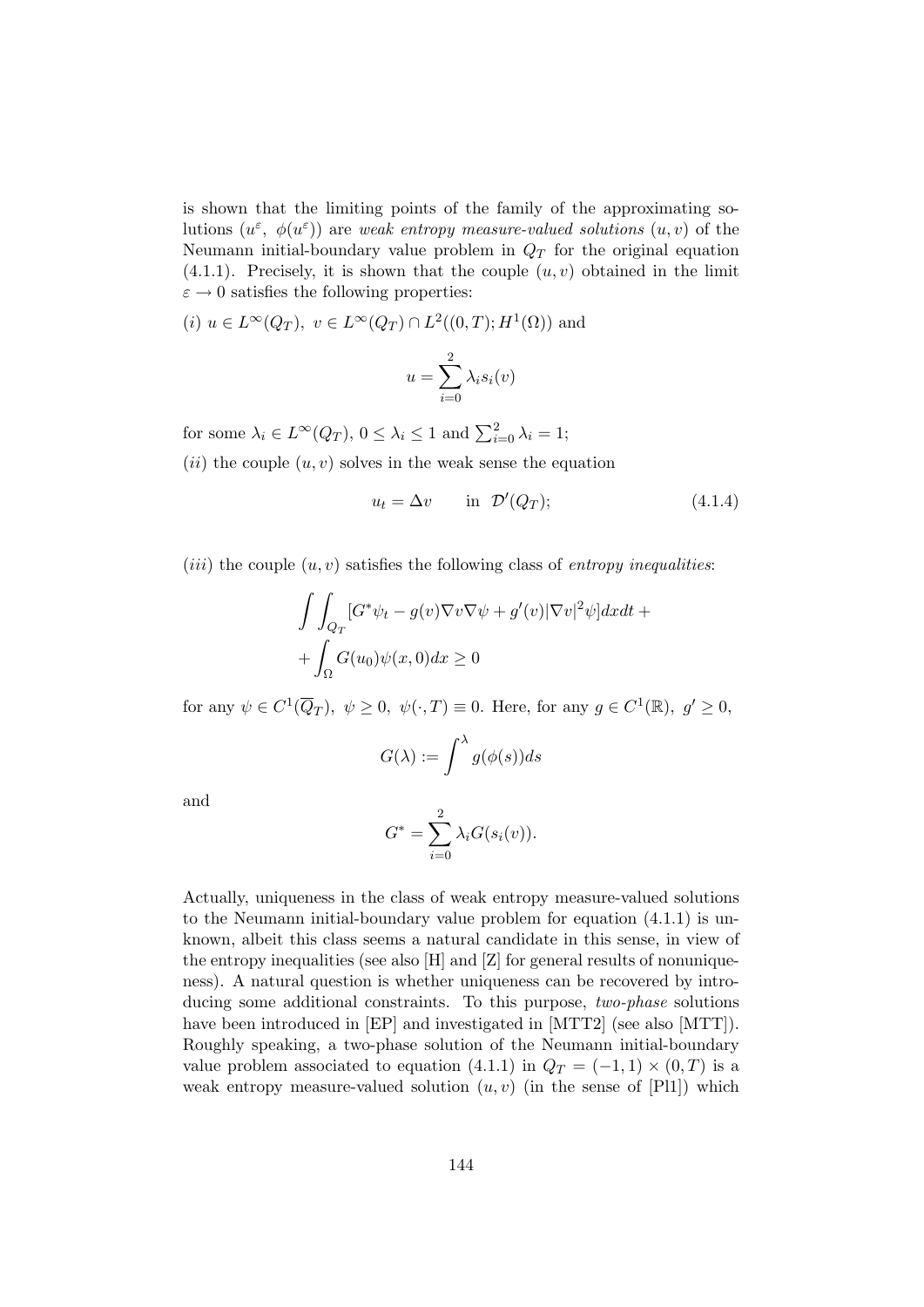describes transitions only between stable phases. Such solutions exhibit a smooth interface  $\xi : [0, T] \rightarrow [-1, 1]$  such that

$$
u = s_1(v) \text{ in } \{(x, t) \in Q_T \mid -1 \le x < \xi(t)\}
$$
  
\n
$$
u = s_2(v) \text{ in } \{(x, t) \in Q_T \mid \xi(t) < x \le 1\},
$$

where  $s_1$  and  $s_2$  denote the first and the second stable branch of the equation  $v = \phi(u)$ . It is worth observing that the interface  $\xi$  evolves obeying admissibility conditions which follows from the entropy inequalities (see Definition 4.2.1 in Subsection 4.2.1).

Uniqueness and local existence of two-phase solutions of the Cauchy problem for equation (4.1.1) under assumption  $(H_1)$  has been proved in [MTT2] (the proof of similar results for the Neumann initial-buondary value problem was outlined in [MTT]). Actually, global existence of such solutions is not known, albeit it is plenty addressed.

Assuming global exixtence, we investigate the long-time behaviour of two-phase solutions to the Neumann initial-boundary value problem for equation (4.1.1), proving asymptotic results concerning both  $v(\cdot, t)$  and the interface  $\xi(t)$ .

## 4.2 Mathematical framework and results

#### 4.2.1 Properties and Basic Estimates

Consider the initial-boundary value problem

$$
\begin{cases}\n u_t = [\phi(u)]_{xx} & \text{in } (-1,1) \times (0,\infty) := Q, \\
 [\phi(u)]_x = 0 & \text{in } \{-1,1\} \times (0,\infty), \\
 u = u_0 & \text{in } (-1,1) \times \{0\},\n\end{cases}
$$
\n(4.2.1)

where  $u_0 \in L^{\infty}(-1, 1)$  satisfies the following assumption

(A) 
$$
\begin{cases} u_0 \leq b \text{ in } (-1,0), u_0 \geq c \text{ in } (0,1), \\ \phi(u_0) \in C([-1,1]). \end{cases}
$$

Following [MTT], we give the definition of two-phase solutions to problem  $(4.2.1).$ 

Denote by  $C^{2,1}(Q)$  the set of functions  $f \in C(Q)$  such that  $f_x, f_{xx}, f_t \in$  $C(Q)$ .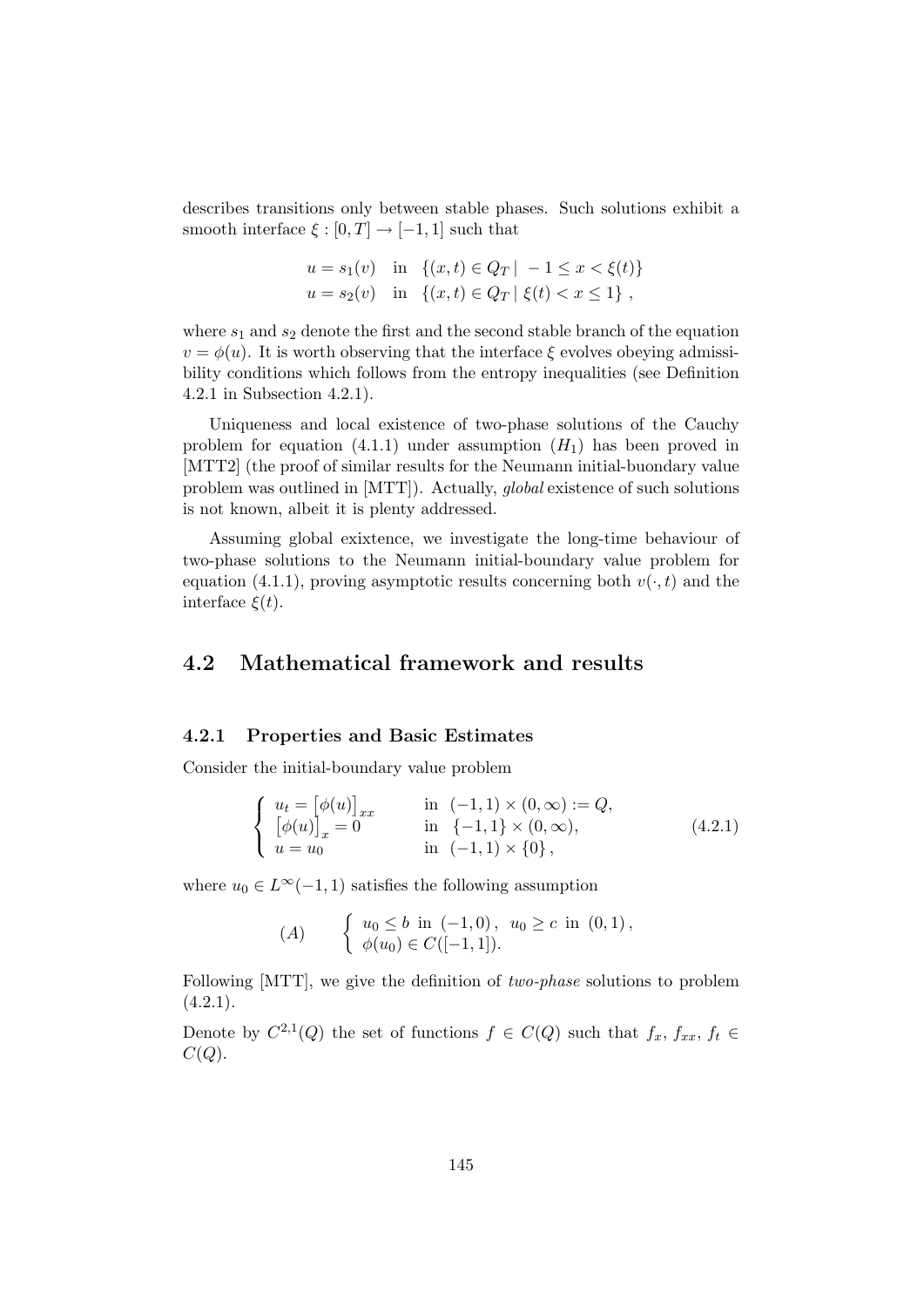Definition 4.2.1. By a two-phase solution of problem (4.2.1) we mean any triple  $(u, v, \xi)$  such that:

(i)  $u \in L^{\infty}(Q)$ ,  $v \in L^{\infty}(Q) \cap L^{2}((0,T); H^{1}(-1,1))$  for any  $T > 0$  and  $\xi : [0, \infty) \to [-1, 1], \xi \in C^1([0, \infty)), \xi(0) = 0;$ (ii) set

$$
V_1 := \{(x, t) \in Q \mid -1 \le x < \xi(t), \ t \in [0, \infty) \}, \tag{4.2.2}
$$

$$
V_2 := \{(x, t) \in Q \mid \xi(t) < x \le 1, \ t \in [0, \infty)\}\tag{4.2.3}
$$

and

$$
\gamma := \partial V_1 \cap \partial V_2 = \{ (\xi(t), t) \mid t \in (0, \infty) \}.
$$
\n
$$
(4.2.4)
$$

Then,  $u \in C^{2,1}(V_1) \cap C^{2,1}(V_2)$ ,  $v(·, t) \in C([-1, 1])$  for any  $t ≥ 0$ , and there holds

 $u = s_i(v)$  a.e. in  $V_i$   $(i = 1, 2);$   $(4.2.5)$ 

(iii) for any  $t \geq 0$  there exist finite the limits

$$
\lim_{\eta \to 0} v_x(\xi(t) \pm \eta, t) := v_x(\xi(t)^{\pm}, t); \tag{4.2.6}
$$

(iv) for any  $T > 0$  set  $Q_T := (-1,1) \times (0,T)$ . Then for any  $T > 0$  there holds:

$$
\int \int_{Q_T} [u\psi_t - v_x \psi_x] dx dt + \int_{-1}^1 u_0(x)\psi(x,0) dx = 0; \qquad (4.2.7)
$$

for any  $\psi \in C^1(\overline{Q}_T)$ ,  $\psi(\cdot,T) \equiv 0$  in  $[-1,1]$ ; (v) for any  $g \in C^1(\mathbb{R})$ , set

$$
G(\lambda) := \int^{\lambda} g(\phi(s))ds; \tag{4.2.8}
$$

then, for any  $T > 0$  and under the assumption  $g' \geq 0$ , the entropy inequalities

$$
\int\int_{Q_T} [G(u)\psi_t - g(v)v_x\psi_x - g'(v)v_x^2\psi] dx dt +
$$
\n
$$
+ \int_{-1}^1 G(u_0(x))\psi(x,0) dx \ge 0
$$
\n(4.2.9)

hold for any  $\psi \in C^1(\overline{Q}_T)$ ,  $\psi \ge 0$  and  $\psi(\cdot,T) \equiv 0$  in  $(-1,1)$ .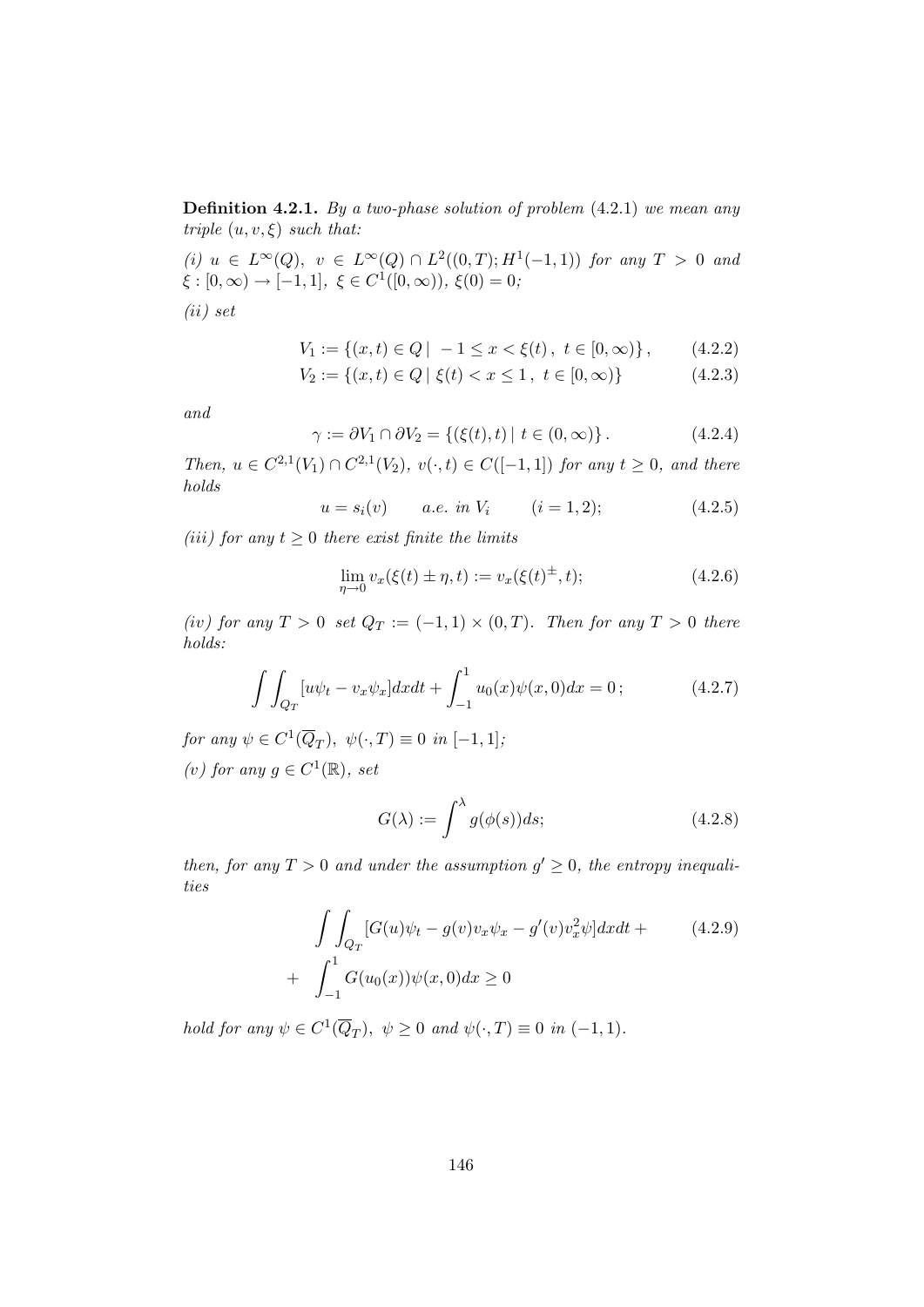Remark 4.2.1. Observe that, in view of Definition 4.2.1, the following properties hold.

(i) The function  $v(. , t) \in H^1(-1, 1)$  for any  $t \geq 0$ . Moreover, the couple  $(u, v)$  is a classical solution of

$$
\begin{cases} u_t = [\phi(u)]_{xx} & \text{in } V_i, \\ u = u_0 & \text{in } \overline{V}_i \cap \{t = 0\} \end{cases}
$$

 $(i = 1, 2);$ 

(ii) the Rankine-Hugoniot condition

$$
\xi' = -\frac{[v_x]}{[u]}
$$
\n(4.2.10)

holds a.e. on  $\gamma$ . Here  $[h] := h(\xi(t)^+, t) - h(\xi(t)^-, t)$  denotes the jump across  $\gamma$  of any piecewise continuous function h;

(iii) by the entropy inequalities  $(4.2.9)$ , it follows that

$$
\xi'[G(u)] \ge -g(v)[v_x] \qquad a.e. \text{ on } \gamma,
$$

for any G defined by (4.2.8) in terms of  $g \in C^1(\mathbb{R})$ ,  $g' \geq 0$ . Observe that the above condition implies that

$$
\begin{cases}\n\xi' \ge 0 & \text{if } v = A, \\
\xi' \le 0 & \text{if } v = B, \\
\xi' = 0 & \text{if } v \ne A, v \ne B.\n\end{cases}
$$
\n(4.2.11)

Namely, jumps between the stable phases  $s_1$  and  $s_2$  occur only at the points  $(x, t)$  where the function  $v(x, t)$  takes the values A (jumps from  $s_2$  to  $s_1$ ) or B (jumps from  $s_1$  to  $s_2$ ).

Uniqueness and local existence of two-phase solutions have been studied in [MTT2] for the Cauchy problem, under suitable assumptions on the initial datum  $u_0$  and for a piecewise function  $\phi$ . In [MTT] uniqueness of twophase solutions to the Neumann initial-boundary value problem for equation (4.1.1) is proven. As already stated in the introduction, actually no resut concerning global existence of two-phase solutions (either for the Cauchy problem or for the Neumann initial-boundary value problem) is known, albeit it is plenty object of investigation. However, assuming global existence, the long-time behaviour of two-phase solutions to problem (4.2.1) presents very nice features and novelties with respect to the general case of weak entropy measure-valued solutions (see Chapter 3). Let us give more details.

To begin with, some a-priori estimates are in order. For any initial datum  $u_0$  set

$$
M_{u_0} := \frac{1}{2} \int_{-1}^{1} u_0(x) dx.
$$
 (4.2.12)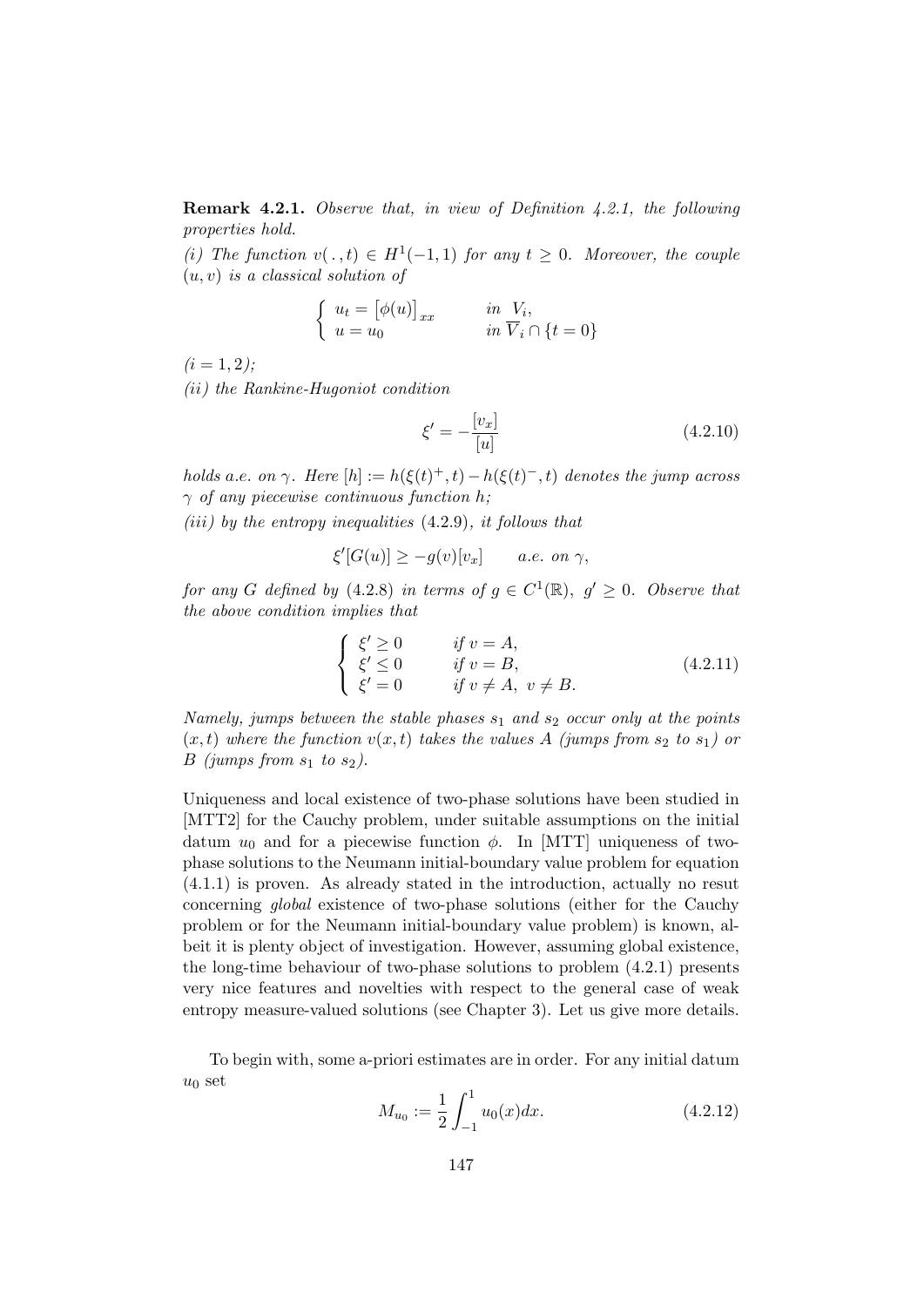By the homogeneous Neumann boundary conditions in (4.2.1), we deduce the following result.

**Proposition 4.2.1.** Let  $u_0 \in L^{\infty}(-1,1)$  and let  $(u, v, \xi)$  be the two-phase solution of problem  $(4.2.1)$  with initial datum  $u_0$ . Then the following conservation law holds

$$
\frac{1}{2} \int_{-1}^{1} u(x, t) dx \equiv M_{u_0}
$$
\n(4.2.13)

for any  $t > 0$ .

On the other hand, in view of the entropy inequalities (4.2.9), we obtain the two following results, whose role will be crucial in the latter.

**Proposition 4.2.2.** Let  $(u, v, \xi)$  be a two-phase solution of problem (4.2.1) and for any  $g \in C^1(\mathbb{R})$ , let G be the function defined by (4.2.8). Then:

(i) for any  $t_1 < t_2$  and for any  $\varphi \in C^1([-1,1]), \varphi \ge 0$ , there holds

$$
\int_{-1}^{1} G(u(x, t_1))\varphi(x) dx - \int_{-1}^{1} G(u(x, t_2))\varphi(x) dx \geq (4.2.14)
$$
  

$$
\geq \int_{t_1}^{t_2} \int_{-1}^{1} [g(v)v_x \varphi_x + g'(v)v_x^2 \varphi] dx dt
$$

for any  $g \in C^1(\mathbb{R}), g' \geq 0;$ 

(ii) there exists

$$
L_g := \lim_{t \to \infty} \int_{-1}^{1} G(u)(x, t) dx
$$
 (4.2.15)

for any non-decreasing g.

**Proposition 4.2.3.** Let  $(u, v, \xi)$  be a two-phase solution of problem (4.2.1). Then there exists  $C > 0$  such that

$$
\int_0^\infty \int_{-1}^1 v_x^2(x, t) dx dt \le C. \tag{4.2.16}
$$

#### 4.2.2 Long-time behaviour

In the latter we denote by  $(u, v, \xi)$  any two-phase solution of problem (4.2.1). We begin by the following proposition.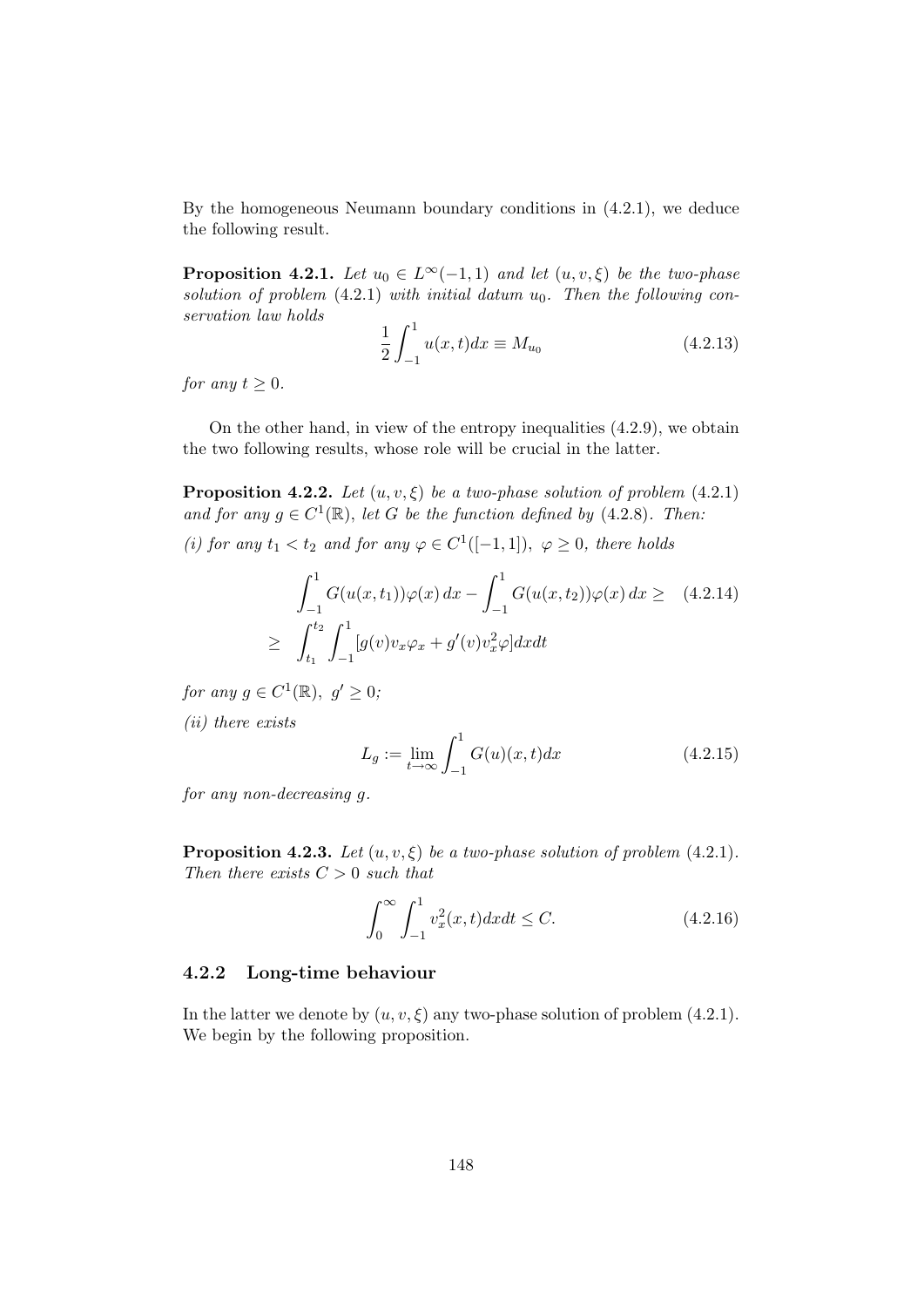**Proposition 4.2.4.** Let  $(u, v, \xi)$  be the two-phase solution of problem (4.2.1) with initial datum  $u_0$  and let  $M_{u_0}$  be defined by (4.2.12). Then there exists a unique constant  $v^*$  such that for any diverging sequence  $\{t_n\}$  there exist a subsequence  $\{t_{n_k}\}\subseteq \{t_n\}$  and a set  $E\subseteq (0,\infty)$  of Lebesgue measure  $|E|=0$ , so that:

$$
v(\cdot, t + t_{n_k}) \to v^* \qquad in \ \ C([-1, 1]) \tag{4.2.17}
$$

for any  $t \in (0,\infty) \setminus E$ . Moreover,

(i)  $A \le v^* \le B$  if and only if  $a \le M_{u_0} \le d$ ;

(ii) if  $M_{u_0} < a$  (respectively  $M_{u_0} > d$ ) then  $v^* = \phi(M_{u_0})$  and for any  $\varepsilon > 0$ there exists  $T > 0$  such that  $v(\cdot, t) < A - \varepsilon$  (respectively  $v(\cdot, t) > B + \varepsilon$ ) in  $[-1, 1]$  for any  $t \geq T$ .

The first step in the investigation of the long-time behaviour of two-phase solutions of problem (4.2.1) is the study of the interface  $\xi(t)$  as t diverges. This is the content of the following theorem.

**Theorem 4.2.5.** Let  $(u, v, \xi)$  be the two-phase solution of problem  $(4.2.1)$ with initial datum  $u_0$ , let  $M_{u_0}$  be defined by (4.2.12) and let  $v^*$  be the constant given by Proposition 4.2.4. Then, there exists

$$
\lim_{t \to \infty} \xi(t) = \xi^*.
$$
\n(4.2.18)

Moreover,

(i) if  $A < v^* < B$  there exists  $T > 0$  such that  $\xi(t) = \xi^*$  for any  $t \geq T$ ; (ii) if  $v^* < A$  (respectively,  $v^* > B$ ) then  $\xi^* = 1$  (respectively,  $\xi^* = -1$ ) and there exists  $T > 0$  such that  $\xi(t) = 1$  (respectively,  $\xi(t) = -1$ ) for any  $t \geq T$ .

Remark 4.2.2. As a consequence of Proposition 4.2.4 and Theorem 4.2.5, when considering initial data  $u_0$  of problem  $(4.2.1)$  with mass

 $M_{u_0} < a$  (or  $M_{u_0} > d$ ),

there exists  $T > 0$  such that for any  $t \geq T$  there holds:

$$
u(\cdot, t) = s_1(v(\cdot, t)) \quad (u(\cdot, t) = s_2(v(\cdot, t))
$$

in [−1, 1] (here  $(u, v, \xi)$  is the two-phase solution of (4.1.1) with initial datum  $u_0$ ).

Now our aim is to estabilish whether, for any two-phase solution  $(u, v, \xi)$ of (4.2.1), there exists the limit as  $t \to \infty$ , in some suitable topology, of the families  $v(\cdot, t)$  and  $u(\cdot, t)$ . In this direction, for any  $k \in \mathbb{N}$  consider the sets

$$
B_k := \left\{ t \in (0, \infty) \, | \int_{-1}^1 v_x^2(x, t) dx < k \right\},\tag{4.2.19}
$$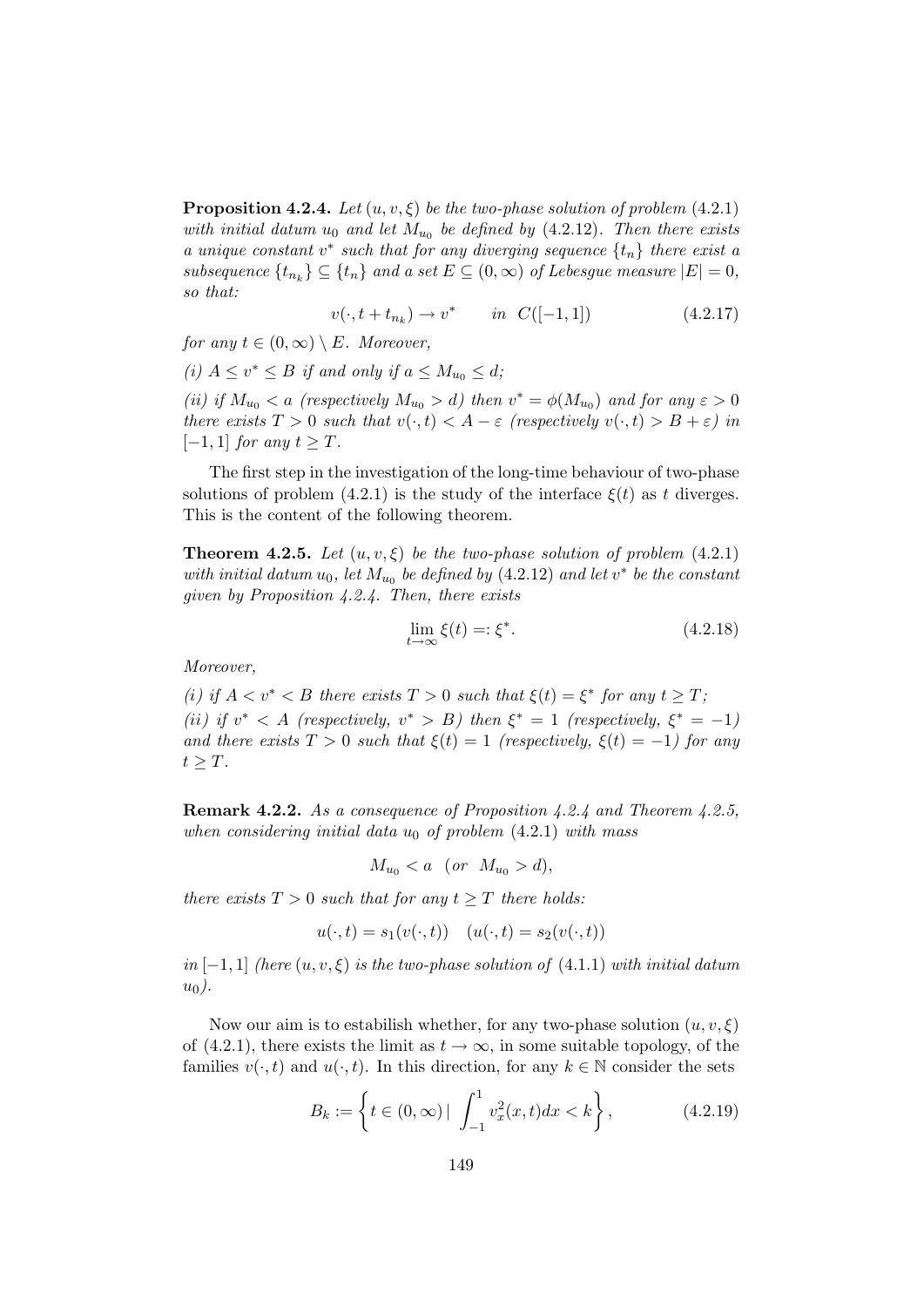and

$$
A_k := (0, \infty) \setminus B_k = \left\{ t \in (0, \infty) \, | \, \int_{-1}^1 v_x^2(x, t) dx \ge k \right\}.
$$
 (4.2.20)

Observe that,  $A_{k+1} \subseteq A_k$ ,  $|A_k| \leq C/k$  by estimate (4.2.16), hence

$$
\left|\bigcap_{k=1}^{\infty} A_k\right| = \lim_{k \to \infty} |A_k| = 0.
$$

The following theorem describes the long-time behaviour of the function  $v(\cdot, t)$  along any diverging sequence  $\{t_n\}.$ 

**Theorem 4.2.6.** Let  $(u, v, \xi)$  be the two-phase solution of problem  $(4.2.1)$ with initial datum  $u_0$ , let  $M_{u_0}$  be defined by (4.2.12) and let  $v^*$  be the constant given by Proposition 4.2.4. For any  $k \in \mathbb{N}$ , let  $B_k$ ,  $A_k \subseteq (0,\infty)$  be the sets defined by  $(4.2.19)$  and  $(4.2.20)$ , respectively. Then,

(i) for any diverging sequence  $\{t_n\} \subseteq B_k$  there holds

$$
v(\cdot, t_n) \to v^* \qquad in \ C([-1, 1]); \tag{4.2.21}
$$

(ii) for any diverging sequence  $\{t_n\} \subseteq A_k$  there holds

$$
v(\cdot, t_n) \to v^* \qquad in \ L^p(-1, 1) \tag{4.2.22}
$$

for any  $1 \leq p < \infty$ .

The next step is the investigation of the long-time behaviour of the function  $u(\cdot, t)$ . Since by  $(4.2.2)-(4.2.5)$  in Definition 4.2.1

$$
u(\cdot,t) = \chi_{(-1,\xi(t))} s_1(v(\cdot,t)) + \chi_{(\xi(t),1)} s_2(v(\cdot,t)) \quad \text{in (-1,1)},
$$

we have to take into account the asymptotic behaviour of the interface  $\xi(t)$ (here  $\chi_E$  denotes the characteristic function of any set  $E \subseteq (-1,1)$ ). Therefore, combining Theorem 4.2.5 and Theorem 4.2.6 we show that the  $u(\cdot, t)$ approaches the function  $u^*$ , where

$$
u^* = \begin{cases} \ \chi_{(-1,\xi^*)} s_1(v^*) + \chi_{(\xi^*,1)} s_2(v^*) & \text{if } a \le M_{u_0} \le d \\ \ M_{u_0} & \text{if } M_{u_0} < a, \ M_{u_0} > d, \end{cases} \tag{4.2.23}
$$

as  $t \to \infty$ . This is the content of the following theorem.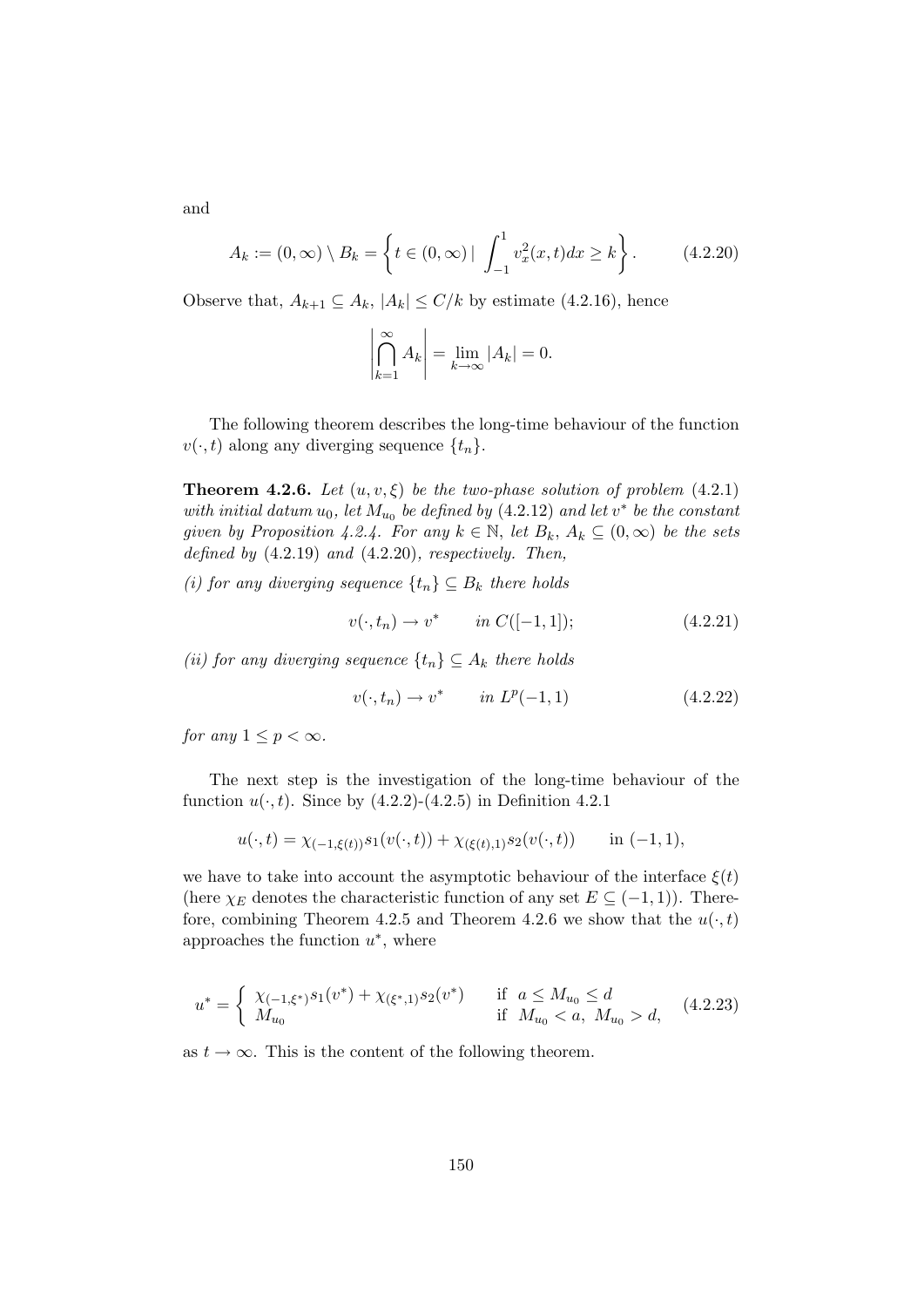**Theorem 4.2.7.** Let  $(u, v, \xi)$  be the two-phase solution of problem  $(4.2.1)$ with initial datum  $u_0$ . Let  $M_{u_0}$  be defined by (4.2.12), let  $\xi^*$  be the constant given by Theorem  $4.2.5$  and let  $u^*$  be the function defined by  $(4.2.23)$ . For any  $k \in \mathbb{N}$ , let  $B_k$ ,  $A_k \subseteq (0,\infty)$  be the sets defined by (4.2.19) and (4.2.20), repectively. Then,

(i) for any diverging sequence  $\{t_n\} \subseteq B_k$  there holds

$$
u(x, t_n) \to u^* \qquad \text{for any} \ \ x \in [-1, 1] \setminus \{\xi^*\} \tag{4.2.24}
$$

if  $a \leq M_{u_0} \leq d$ ; otherwise

$$
u(\cdot, t_n) \to u^* \equiv M_{u_0} \qquad in \ \ C([-1, 1]) \tag{4.2.25}
$$

if  $M_{u_0} < a, M_{u_0} > d;$ 

(ii) for any diverging sequence  $\{t_n\} \subseteq A_k$  there holds

$$
u(\cdot, t_n) \to u^* \qquad in \ L^p(-1, 1) \tag{4.2.26}
$$

for any  $1 \leq p < \infty$ .

**Remark 4.2.3.** Convergences in Theorem  $4.2.6$ -(ii) and Theorem  $4.2.7$ -(ii) hold also in the weak\* topology of the space  $L^{\infty}(-1, 1)$ .

## 4.3 Proofs of Section 4.2.1

**Proof of Proposition 4.2.1.** Fix any  $t > 0$  and for any  $n \in \mathbb{N}$  set

$$
h_n^t(s) = \begin{cases} 1 & \text{if } t \in [0, t), \\ -n(s - t - \frac{1}{n}) & \text{if } s \in [t, t + \frac{1}{n}]. \end{cases}
$$
(4.3.1)

Choosing

$$
\psi_n(x,s) := h_n^t(s)
$$

as test function in the weak formulation (4.2.7) gives

$$
n\int_{t}^{t+\frac{1}{n}}\int_{-1}^{1}u(x,t)dx = \int_{-1}^{1}u_{0}(x)dx,
$$

hence (4.2.13) in the limit  $n \to \infty$ . This concludes the proof.  $\Box$ 

**Proof of Proposition 4.2.2** (i) Consider any  $t_1 < t_2$  and for any  $n \in \mathbb{N}$ set

$$
h_n(t) = \begin{cases} n(t - t_1 + \frac{1}{n}) & \text{if } t \in [t_1 - \frac{1}{n}, t_1], \\ 1 & \text{if } t \in (t_1, t_2), \\ -n(t - t_2 - \frac{1}{n}) & \text{if } t \in [t_2, t_2 + \frac{1}{n}]. \end{cases}
$$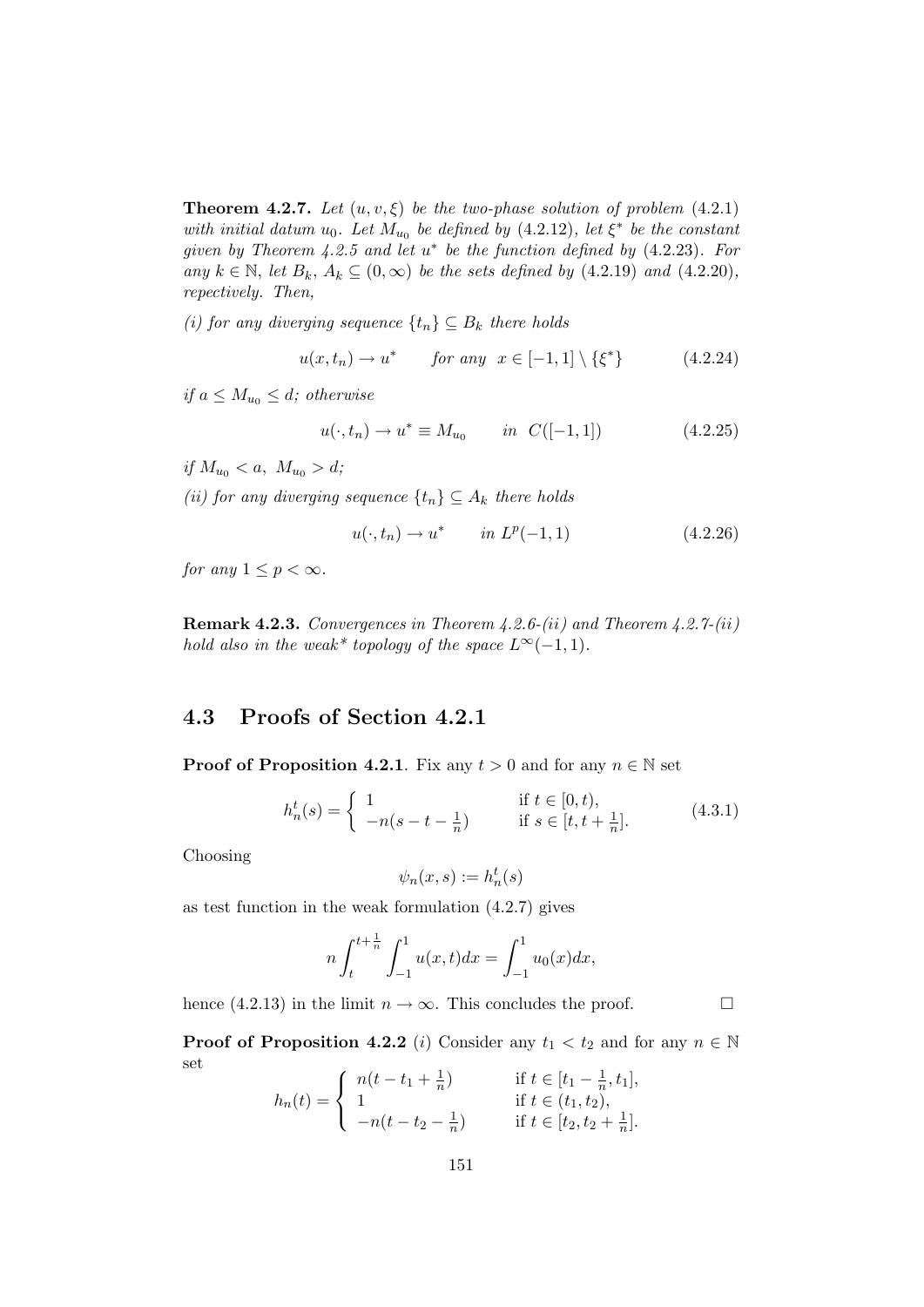Fix any  $\varphi \in C^1([-1,1]), \varphi \ge 0$  and choose

$$
\psi_n(x,t) := h_n(t)\varphi(x)
$$

as test function in the entropy inequalities (4.2.9). We obtain

$$
n\int_{t_1-1/n}^{t_1} dt \int_{-1}^1 G(u)\varphi \, dx - n \int_{t_2}^{t_2+1/n} dt \int_{-1}^1 G(u)\varphi \, dx \ge
$$
  
 
$$
\geq \int_{t_1-1/n}^{t_2+1/n} \int_{-1}^1 h_n[g(v))v_x \varphi_x + \varphi g'(v)v_x^2] dx dt,
$$

for any  $g \in C^1(\mathbb{R}), g' \geq 0$ . Hence, taking the limit as  $n \to \infty$  in the previous inequality gives (4.2.14).

(ii) Observe that choosing  $\varphi(x) \equiv 1$  in inequalities (4.2.14) gives

$$
\int_{-1}^{1} G(u(x, t_1))dx \ge \int_{-1}^{1} G(u(x, t_2))dx
$$
\n(4.3.2)

for any  $t_1 \leq t_2$  and for any  $g \in C^1(\mathbb{R})$ ,  $g' \geq 0$  (recall that G is defined in terms of  $g$  by  $(4.2.8)$ ). By standard arguments of approximation with smooth functions, the assumption  $g \in C^1(\mathbb{R})$  can be dropped. Inequalities (4.3.2) imply that the map

$$
t\mapsto \int_{-1}^1 G(u(x,t))dx
$$

is nonincreasing in  $(0, \infty)$  for any non-decreasing g, hence the claim follows.  $\Box$ 

**Proof of Proposition 4.2.3**. Let us choose in inequalities (4.2.14)  $g(\lambda) =$  $\lambda$  and  $\varphi(\cdot) \equiv 1$  in [-1, 1]. We obtain

$$
\int_0^T \int_{-1}^1 v_x^2(x, t) dx dt \le \int_{-1}^1 I(u_0) dx - \int_{-1}^1 I(u(x, T)) dx,\tag{4.3.3}
$$

where

$$
I(\lambda) := \int^{\lambda} \phi(s) ds.
$$

Since  $u \in L^{\infty}(Q)$  (see Definition 4.2.1-(*i*)) and  $T > 0$  is arbitrary, inequalities (4.3.3) imply estimate (4.2.16). ties (4.3.3) imply estimate (4.2.16).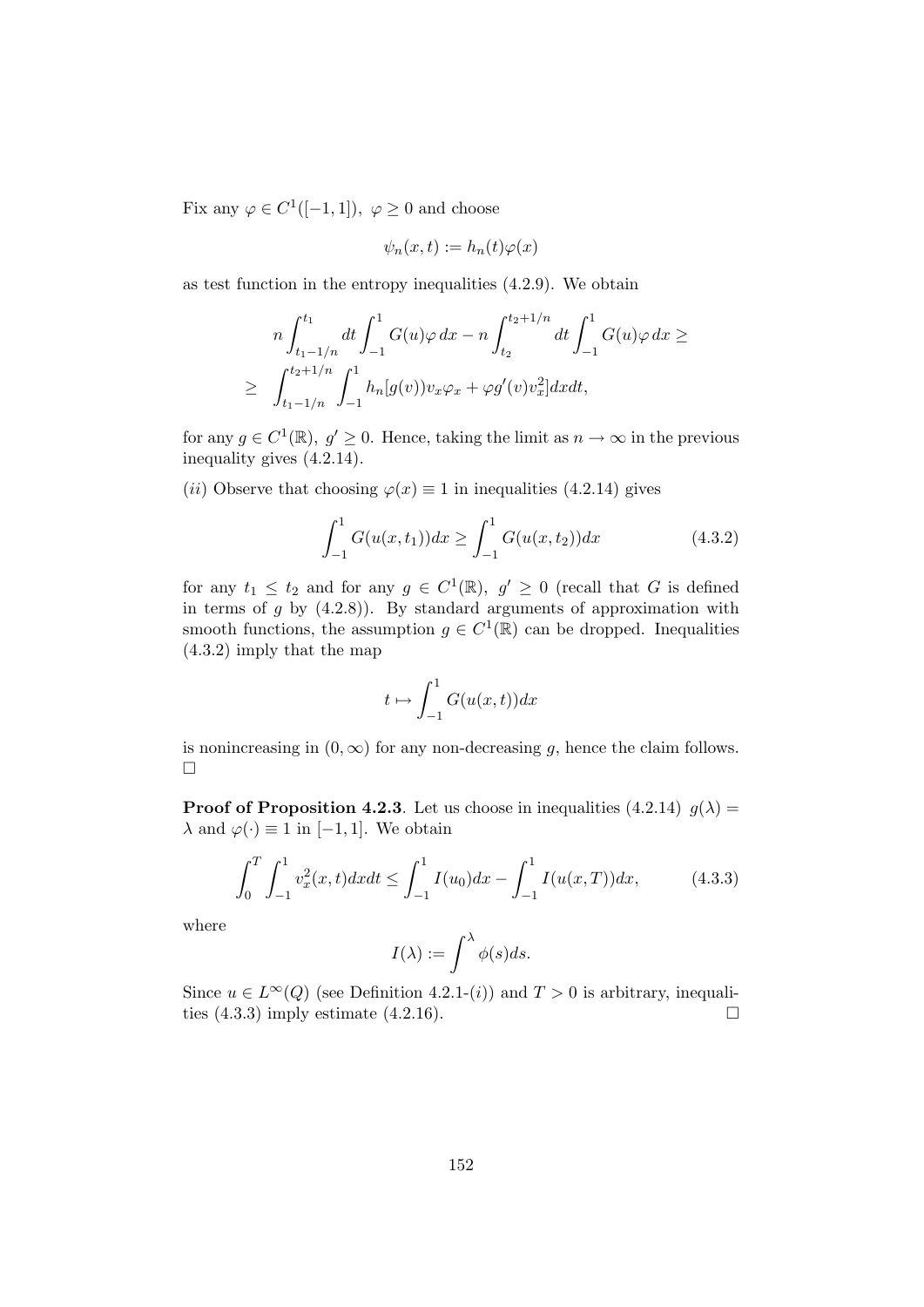#### 4.4 Proofs of Section 4.2.2

Most proofs of the results in Section 4.2.2 need the following technical results.

Let  $BV(\mathbb{R})$  denote the space of real functions which have bounded total variation on R.

**Proposition 4.4.1.** Let  $v^1$ ,  $v^2 \in [A, B]$  and  $\xi^1$ ,  $\xi^2 \in [-1, 1]$  be such that

$$
(\xi^{1} + 1) \int_{0}^{s_{1}(v^{1})} g(\phi(s))ds + (1 - \xi^{1}) \int_{0}^{s_{2}(v^{1})} g(\phi(s))ds =
$$
  
=  $(\xi^{2} + 1) \int_{0}^{s_{1}(v^{2})} g(\phi(s))ds + (1 - \xi^{2}) \int_{0}^{s_{2}(v^{2})} g(\phi(s))ds,$ 

for any  $g \in BV(\mathbb{R})$ . Then,  $v^1 = v^2$  and  $\xi^1 = \xi^2$ .

The proof of Proposition 4.4.1 is almost the same as in [ST] (see also Chapter 3), thus we omit it.

In order to prove Proposition 4.2.4, we begin by the following proposition.

**Proposition 4.4.2.** Let  $(u, v, \xi)$  be the two-phase solution of problem (4.2.1) with initial datum  $u_0$  and let  $M_{u_0}$  be defined by (4.2.12). Then, there exists a unique constant  $v^*$  such that

$$
v(\cdot, t_n) \to v^* \qquad in \ C([-1, 1]) \tag{4.4.1}
$$

for any diverging sequence  $\{t_n\}$  such that

$$
\int_{-1}^{1} v_x^2(x, t_n) dx \to 0 \qquad as \ \ n \to \infty. \tag{4.4.2}
$$

*Proof.* Observe that for any diverging sequence  $\{t_n\}$  satisfying (4.4.2) there exists a constant  $k > 0$  such that:

$$
|v(x_2, t_n) - v(x_1, t_n)| \leq \left( \int_{-1}^1 v_x^2(x, t_n) dx \right)^{1/2} |x_2 - x_1|^{1/2} \leq
$$
  
 
$$
\leq k^{1/2} |x_2 - x_1|^{1/2}, \qquad (4.4.3)
$$

for any  $x_1, x_2 \in [-1, 1]$  and for any  $n \in \mathbb{N}$  large enough. Moreover,

$$
||v(\cdot, t_n)||_{C([-1,1])} \le C. \tag{4.4.4}
$$

(see Definition 4.2.1- $(i)$ ). Estimates (4.4.3) and (4.4.4) imply that the sequence  $\{v(\cdot, t_n)\}\$ is equi-continuous and uniformly bounded in  $C([-1, 1])$ . We proceed in two steps.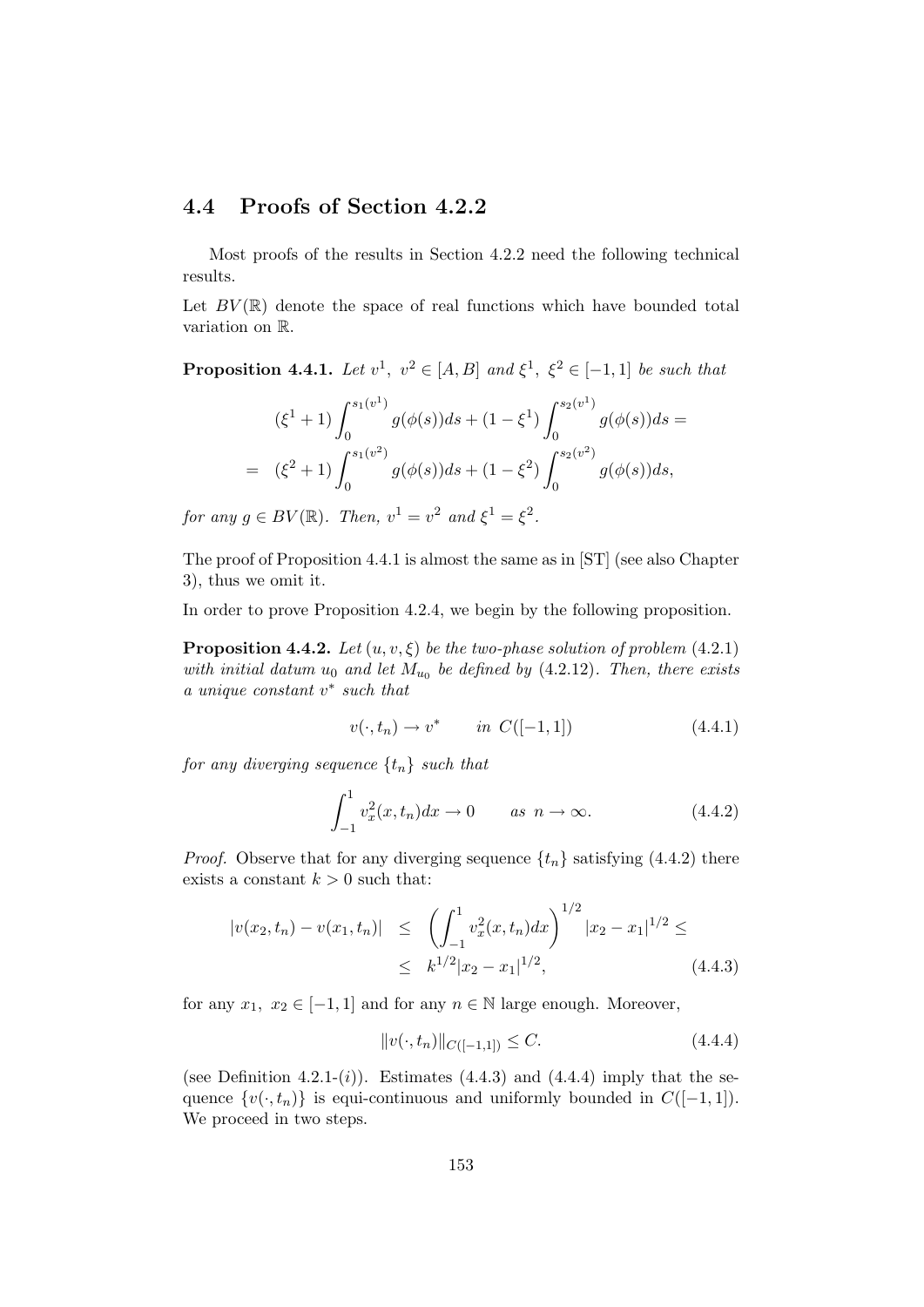( $\alpha$ ) First we show that the sequence  $\{v(\cdot, t_n)\}$  converges uniformly [-1, 1] to a constant  $v^{t_n}$ , possibly depending on  $\{t_n\}$ .

( $\beta$ ) Then we prove that  $v^{t_n}$  is independent of the choice of the sequence  $\{t_n\}$ . In other words there exists a unique  $v^* \in \mathbb{R}$  such that  $(4.4.1)$  holds.

( $\alpha$ ) Suppose that there exist two subesequences  $\{t_n^1\}, \{t_n^2\} \subseteq \{t_n\}$  such that

$$
\liminf_{n \to \infty} ||v(\cdot, t_n^1) - v(\cdot, t_n^2)||_{C([-1,1])} \ge \delta
$$
\n(4.4.5)

for some  $\delta > 0$ . On the other hand, we can assume that (eventually passing to subsequences)

$$
v(., t_n^j) \to v^j
$$
 in  $C([-1, 1]),$   $(j = 1, 2)$  (4.4.6)

for some constants  $v^1$ ,  $v^2 \in [-1,1]$  (here use of  $(4.4.2)$  and  $(4.4.3)$  has been made). Moreover, we can suppose that

$$
\xi(t_n^j) \to \xi^j \qquad \text{as } n \to \infty \qquad (j = 1, 2). \tag{4.4.7}
$$

Let us show that

$$
v^{1} = v^{2} := v^{t_{n}}, \quad \xi^{1} = \xi^{2} = \xi^{t_{n}}.
$$
\n(4.4.8)

In view of Definition 4.2.1- $(ii)$  we have:

$$
G(u(\cdot, t_n^j)) = \chi_{(-1,\xi(t_n^j))} G(s_1(v(\cdot, t_n^j))) + \chi_{(\xi(t_n^j),1)} G(s_2(v(\cdot, t_n^j))), \quad (4.4.9)
$$

hence by  $(4.4.6)-(4.4.7)$  there holds

$$
G(u(\cdot, t_n^j)) \stackrel{*}{\rightharpoonup} \chi_{(-1,\xi^j)} G(s_1(v^j)) + \chi_{(\xi^j,1)} G(s_2(v^j)) \qquad (j = 1,2) \quad (4.4.10)
$$

for any G defined by (4.2.8) in terms of any  $q \in BV(\mathbb{R})$ . Therefore,

$$
\lim_{n \to \infty} \int_{-1}^{1} G(u(x, t_n^j)) dx =
$$
  
=  $(\xi^j + 1)G(s_1(v^j)) + (1 - \xi^j)G(s_2(v^j))$   $(j = 1, 2).$ 

On the other hand, for any G defined by (4.2.8) in terms of any  $q \in BV(\mathbb{R})$ , by  $(4.2.15)$  there holds

$$
\lim_{n \to \infty} \int_{-1}^{1} G(u(x, t_n^1)) dx = \lim_{n \to \infty} \int_{-1}^{1} G(u(x, t_n^2)) dx,
$$

namely:

$$
(\xi^1 + 1)G(s_1(v^1)) + (1 - \xi^1)G(s_2(v^1)) =
$$
  
= 
$$
(\xi^2 + 1)G(s_1(v^2)) + (1 - \xi^2)G(s_2(v^2)).
$$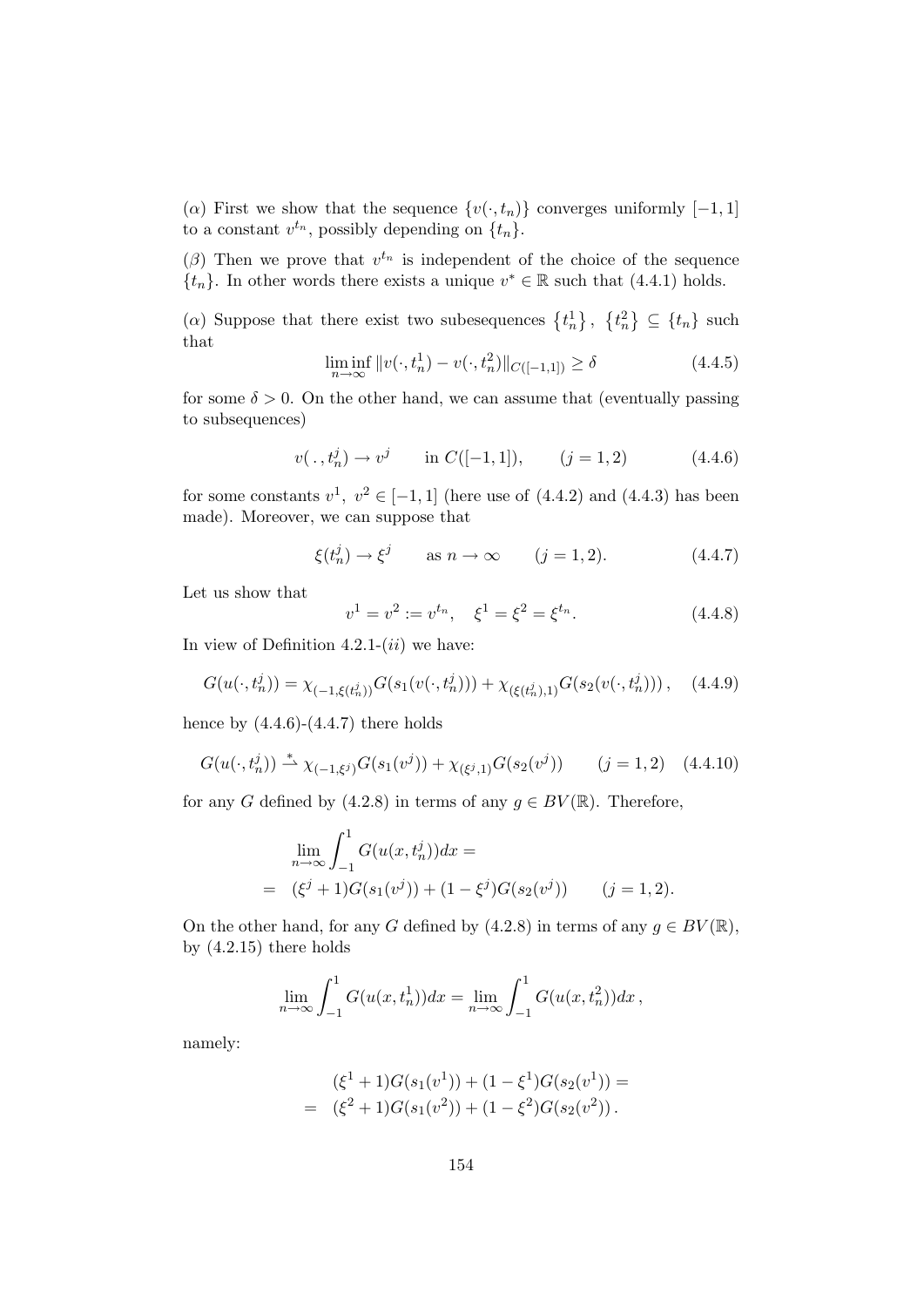The above equality implies  $(4.4.8)$  (see Proposition 4.4.1) which is in clear contradiction with (4.4.5).

( $\beta$ ) Now assume that there exist two diverging sequences  $\{t_n^1\}$  and  $\{t_n^2\}$ satisfying (4.4.2) such that

$$
v(., t_n^j) \to v^j
$$
 in  $C([-1, 1]),$   $(j = 1, 2)$  (4.4.11)

for some constants  $v_1$ ,  $v_2$ . Moreover, we can suppose that

$$
\xi(t_n^j) \to \xi^j \qquad \text{as } n \to \infty,
$$
\n(4.4.12)

Arguing as in *Step*  $(\alpha)$  gives equality

$$
(\xi^1 + 1)G(s_1(v^1)) + (1 - \xi^1)G(s_2(v^1)) =
$$
  
= 
$$
(\xi^2 + 1)G(s_1(v^2)) + (1 - \xi^2)G(s_2(v^2))
$$

for any G defined by (4.2.8) in terms of any  $g \in BV(\mathbb{R})$ . This implies  $v^1 = v^2$ (see Proposition 4.4.1) and the claim follows.  $\Box$ 

**Proof of Proposition 4.2.4**. For any diverging sequence  $\{t_n\}$ , set

$$
v_{t_n}(x,t) := v(x, t + t_n) \quad \text{for } x \in [-1,1], t \ge 0.
$$

Since

$$
\int_0^{\infty} \int_{-1}^1 (v_{t_n})_x^2(x,t) dx dt = \int_{t_n}^{\infty} \int_{-1}^1 v_x^2(x,s) dx ds \to 0
$$

as  $n \to \infty$  (see (4.2.16)), there exist a subsequence  $\{t_{n_k}\} \subseteq \{t_n\}$  and a set  $E \subseteq (0, \infty)$  of Lebesgue measure  $|E| = 0$  such that:

$$
\int_{-1}^{1} v_x^2(x, t + t_{n_k}) dx \to 0
$$

for any  $t \in (0, \infty) \setminus E$ . Hence, by Proposition 4.4.2 convergence (4.2.17) follows.

Fix any  $\{t_n\}$ ,  $t_n \to \infty$  such that  $v(\cdot, t_n)$  converge uniformly to  $v^*$  in  $[-1, 1]$ . The conservation law  $(4.2.13)$  implies

$$
(1 + \xi^*)s_1(v^*) + (1 - \xi^*)s_2(v^*) = 2M_{u_0}
$$
\n(4.4.13)

where  $M_{u_0}$  is defined by (4.2.12) and  $\xi^*$  is some value in [-1, 1] such that, eventually up to a subsequence,  $\xi(t_n) \to \xi^*$ . Thus:

(*i*) if  $a \leq M_{u_0} \leq d$ , suppose  $v^* < A$  (hence  $\xi^* = 1$ ), so that (4.4.13) reduces to

$$
a>s_1(v^*)=M_{u_0},
$$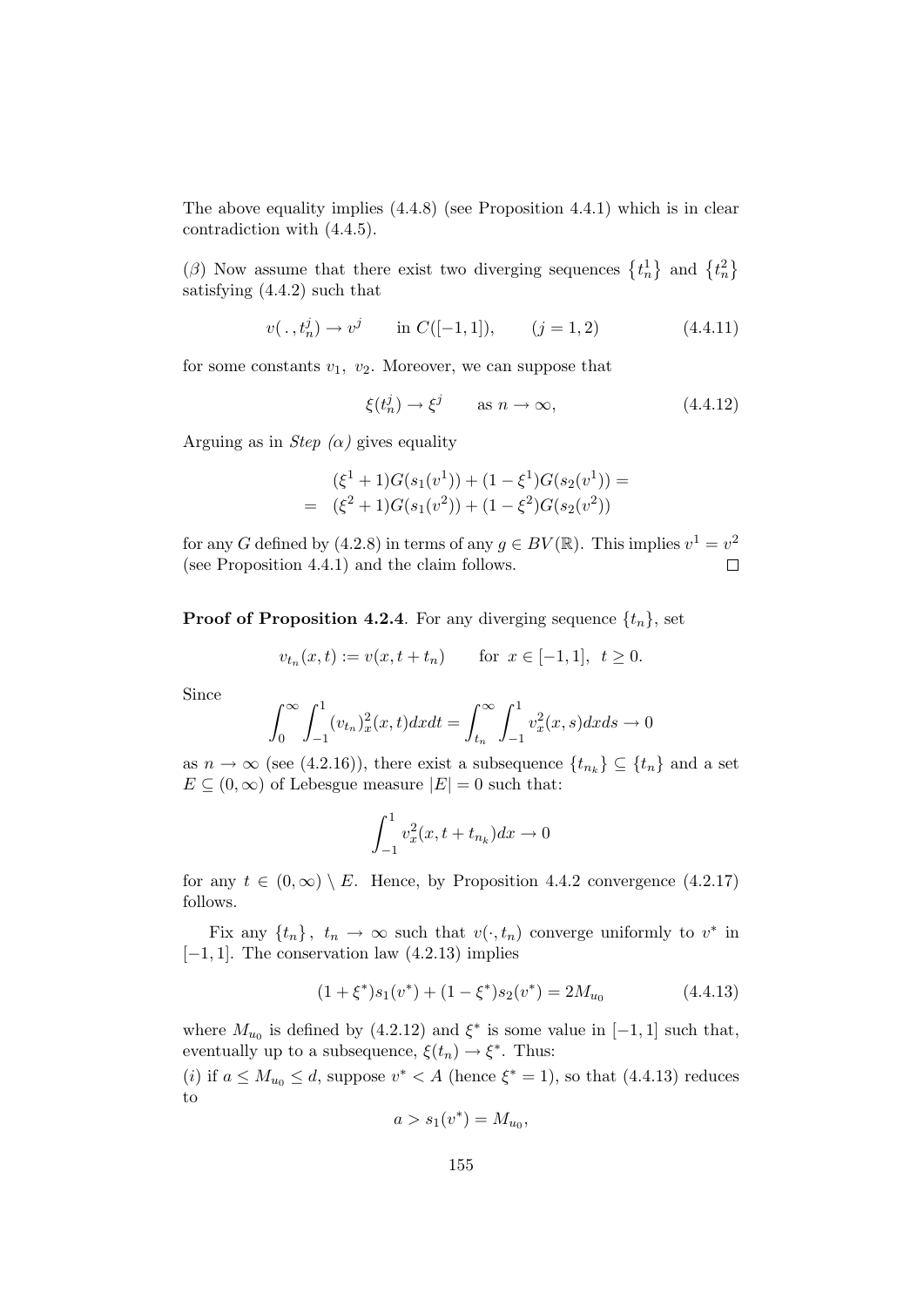which gives an absurd. Analogously we can show that  $v^* \leq B$ . Hence  $v^* \in [A, B]$  in this case.

If  $M_{u_0} < a$  (the case  $M_{u_0} > d$  is analogous), suppose that  $v^* \geq A$ . Again, in view of (4.4.13), we obtain

$$
2a \le (\xi^* + 1)s_1(A) + (1 - \xi^*)s_1(A) \le
$$
  
 
$$
\le (\xi^* + 1)s_1(v^*) + (1 - \xi^*)s_2(v^*) = 2M_{u_0},
$$

which gives a contradiction.

 $(ii)$  Finally, let us prove the last claim of Proposition 4.2.4 (again in the case  $M_{u_0} < a$ ). In this direction, fix any  $\{t_n\}$ ,  $t_n \to \infty$  such that

$$
v(\cdot, t_n) \to v^* \qquad \text{in } C([-1, 1]).
$$

It follows that, for any  $\varepsilon > 0$  small enough, there exists  $\overline{n} \in \mathbb{N}$ , such that

$$
v(\cdot, t_n) \le v^* - 2\varepsilon \le A - \varepsilon \tag{4.4.14}
$$

for any  $n \geq \overline{n}$ . Set

$$
T:=t_{\overline{n}},
$$

and

$$
g_{A-\varepsilon}(s) := \begin{cases} 0 & \text{if } s \le A - \varepsilon, \\ > 0 & \text{if } s > A - \varepsilon. \end{cases}
$$

Assume that  $g_{A-\varepsilon}$  is non-decreasing on R. Observe that

$$
G_{A-\varepsilon}(\lambda) := \int_{s_1(A-\varepsilon)}^{\lambda} g_{A-\varepsilon}(\phi(s))ds = \begin{cases} 0 & \text{if } \lambda \le s_1(A-\varepsilon), \\ > 0 & \text{if } \lambda > s_1(A-\varepsilon). \end{cases}
$$
\n(4.4.15)

In view of (4.2.14), for any  $t \geq T$  we obtain

$$
0 \leq \int_{-1}^{\xi(t)} G_{A-\varepsilon}(s_1(v(x,t)))dx + \int_{\xi(t)}^1 G_{A-\varepsilon}(s_2(v(x,t)))dx \leq
$$
  
 
$$
\leq \int_{-1}^1 G_{A-\varepsilon}(s_1(v(x,T)))dx = 0
$$
 (4.4.16)

(here use of Definition 4.2.1- $(ii)$ ,  $(4.4.14)$  and  $(4.4.15)$  has been made), which implies  $v(\cdot, t) \leq A - \varepsilon$  for any  $t \geq T$ . This concludes the proof.

The following Lemma gives properties of monotonicity in time of the inteface  $\xi(t)$ .

**Lemma 4.4.3.** Let  $(u, v, \xi)$  be the two-phase solution of problem  $(4.2.1)$ with initial datum  $u_0$  and let  $v^*$  be the constant given by Proposition 4.4.2. Then there exists  $T > 0$  such that the map

$$
t \mapsto \xi(t)
$$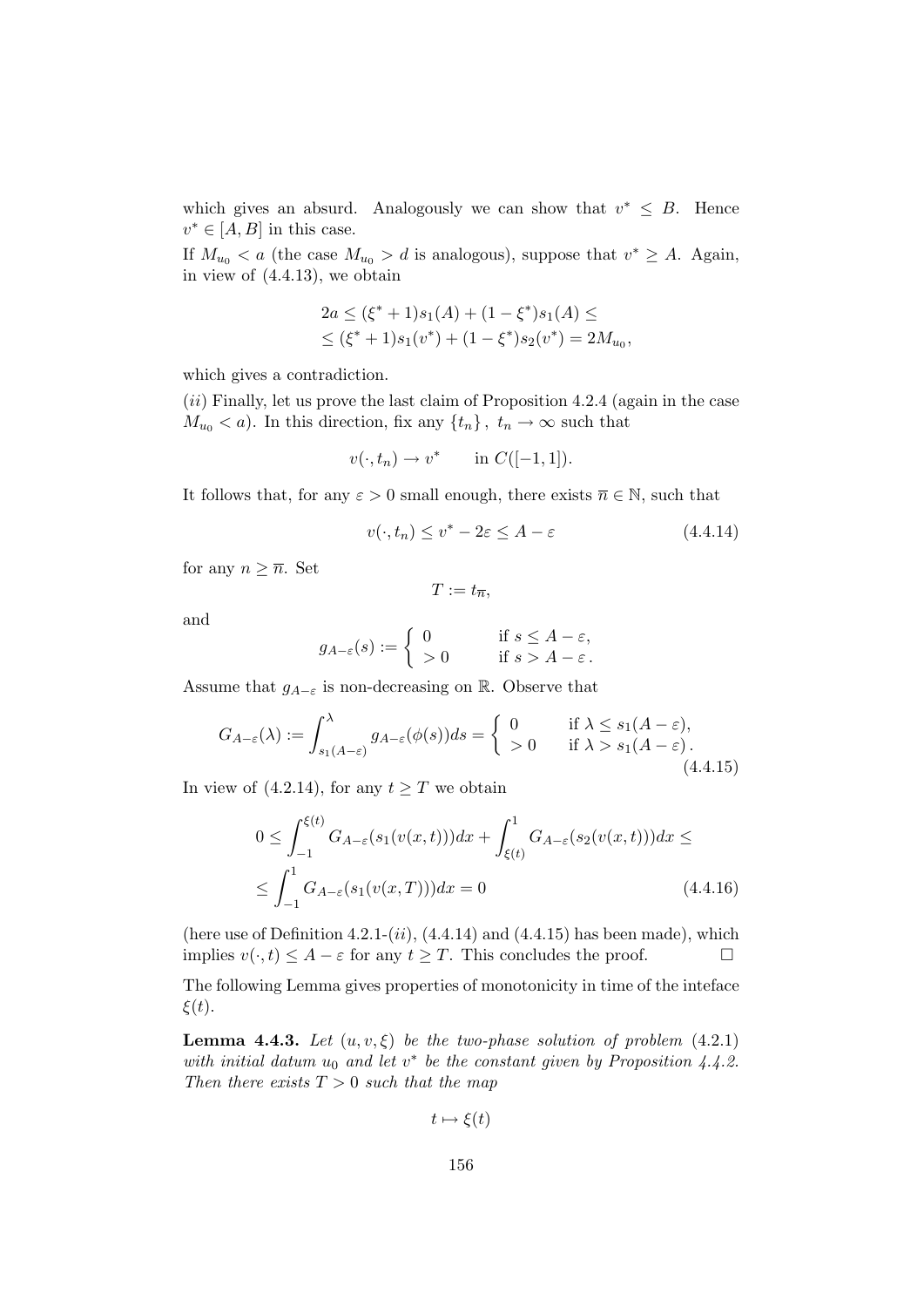for  $t \geq T$  is: (i) non-decreasing if  $v^* < B$ ; (ii) non-increasing if  $v^* > A$ .

*Proof.* (*i*) Assume  $v^* < B$ . Consider any sequence  $\{t_n\}$ ,  $t_n \to \infty$ , such that

 $v(\cdot, t_n) \to v^*$  in  $C([-1, 1])$ 

(here use of Proposition 4.2.4 has been made). Since  $v^* < B$ , there exists  $\overline{n} \in \mathbb{N}$  such that  $v(\cdot, t_n) \leq B$  for any  $n \geq \overline{n}$ . Set

$$
T:=t_{\overline{n}};
$$

write inequality (4.2.14) for  $\varphi \equiv 1$  in [-1, 1] and

$$
g_{AB}(s) = \begin{cases} 0 & \text{for } s \leq B, \\ >0 & \text{for } s > B \end{cases}
$$

where  $g_{AB}$  is non-decreasing. Using Definition 4.2.1-(*ii*), for any  $t \geq T$ , we have

$$
\int_{-1}^{\xi(t)} G_{AB}(s_1(v(x,t)))dx + \int_{\xi(t)}^1 G_{AB}(s_2(v(x,t)))dx \leq (4.4.17)
$$
  

$$
\leq \int_{-1}^{\xi(T)} G_{AB}(s_1(v(x,T)))dx + \int_{\xi(T)}^1 G_{AB}(s_2(v(x,T)))dx = 0,
$$

by our choice of T and by the uniform convergence of  $v(\cdot, t_n)$  to  $v^*$  in [-1, 1] (here  $G_{AB}$  is defined by (4.2.8) in correspondence of  $g_{AB}$ ). On the other hand, observe that the non-negative function

$$
G_{AB}(\lambda) := \int_0^{\lambda} g_{AB}(\phi(s))ds
$$

is strictly positive for any  $\lambda > s_2(B)$ , thus inequality (4.4.17) implies

$$
v(\cdot, t) \le B \qquad \text{for any } t \ge T. \tag{4.4.18}
$$

Next, for any  $\rho > 0$ , set

$$
g_{\rho}(s) := \begin{cases} 0 & \text{if } s < B - \rho, \\ \rho^{-1/2} & \text{if } B - \rho \le s \le B. \end{cases}
$$

Set

$$
G_{\rho}(\lambda) := \int_0^{\lambda} g_{\rho}(\phi(s))ds
$$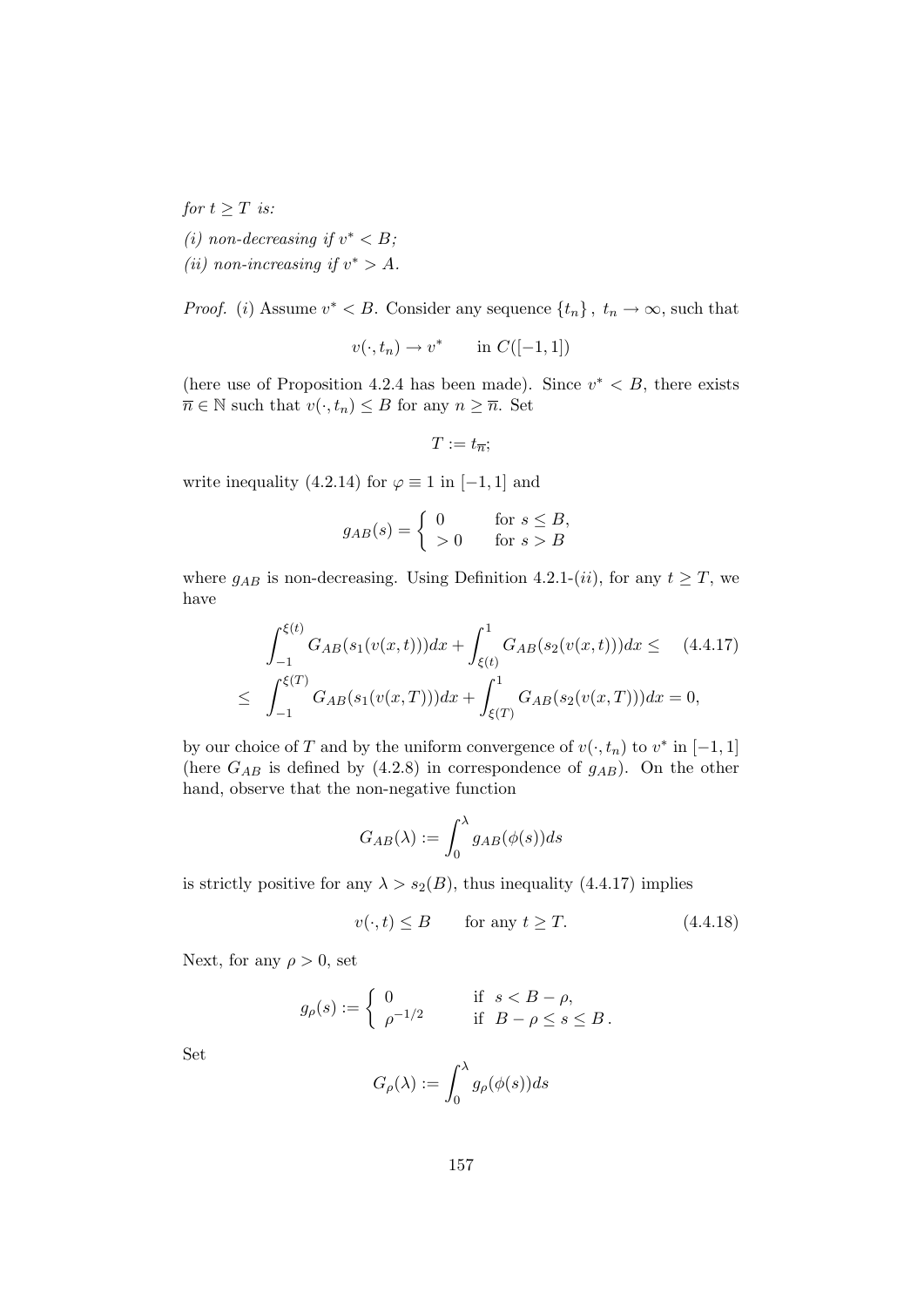and consider the entropy inequalities (4.2.14) for  $g = g_{\rho}$  and  $t_2 \ge t_1 \ge T$ . We obtain

$$
\left(\int_{-1}^{\xi(t_1)} G_{\rho}(s_1(v(x,t_1)))\varphi(x)dx + \int_{\xi(t_1)}^1 G_{\rho}(s_2(v(x,t_1)))\varphi(x)dx\right) +
$$
\n
$$
- \left(\int_{-1}^{\xi(t_2)} G_{\rho}(s_2(v(x,t_2)))\varphi(x)dx + \int_{\xi(t_2)}^1 G_{\rho}(s_2(v(x,t_2)))\varphi(x)dx\right) \ge
$$
\n
$$
\geq \int_{t_1}^{t_2} \int_{-1}^1 g_{\rho}(v(x,t))v_x(x,t)\varphi_x(x)dxdt =
$$
\n
$$
= - \int_{t_1}^{t_2} \int_{-1}^1 \varphi_{xx}(x) \left(\int_0^{v(x,t)} g_{\rho}(s)ds\right)dxdt \qquad (4.4.19)
$$

for any  $\varphi \in C_c^1(-1,1)$ ,  $\varphi \ge 0$ . Concerning the right-hand side of (4.4.19), we have

$$
\left| \int_{t_1}^{t_2} \int_{-1}^1 \varphi_{xx}(x) \left( \int_0^{v(x,t)} g_\rho(s) ds \right) dx dt \right| = \left| \int_{t_1}^{t_2} \int_{\{v(x,t) \ge B - \rho\}} \rho^{-1/2} (v(x,t) - B + \rho) \varphi_{xx}(x) dx dt \right| \le
$$
\n
$$
\leq \rho^{1/2} \int_{t_1}^{t_2} \int_{-1}^1 |\varphi_{xx}(x)| dx \to 0
$$
\n(4.4.20)

as  $\rho \rightarrow 0$  (here use of (4.4.18) has been made). Next, observe that, for any  $t \geq T$ , there holds

$$
\int_{-1}^{\xi(t)} G_{\rho}(s_1(v(x,t)))\varphi(x)dx + \int_{\xi(t)}^1 G_{\rho}(s_2(v(x,t)))\varphi(x)dx =
$$
\n
$$
= \int_{-1}^{\xi(t)} \chi_{\{v(x,t) < B-\rho\}}(x,t) \left( \int_{s_0(B-\rho)}^{s_1(B-\rho)} \rho^{-1/2} ds \right) dx +
$$
\n
$$
+ \int_{-1}^{\xi(t)} \chi_{\{v(x,t) \geq B-\rho\}}(x,t) \left( \int_{s_0(B-\rho)}^{s_1(v(x,t))} \rho^{-1/2} ds \right) dx +
$$
\n
$$
+ \int_{\xi(t)}^1 \chi_{\{v(x,t) \geq B-\rho\}}(x,t) \left( \int_{s_2(B-\rho)}^{s_2(v(x,t))} \rho^{-1/2} ds \right) dx; \qquad (4.4.21)
$$

Since  $\phi''(b) \neq 0$  (see Assumption  $(H_1)$ ), it follows that

$$
\lim_{\rho \to 0} \int_{-1}^{\xi(t)} G_{\rho}(s_1(v(x,t))) \varphi(x) dx + \int_{\xi(t)}^1 G_{\rho}(s_2(v(x,t))) \varphi(x) dx =
$$
\n
$$
= -C \int_{-1}^{\xi(t)} [2\chi_{\{v(x,t) < B\}}(x,t) + \chi_{\{v(x,t) = B\}}(x,t)] \varphi(x) dx, \qquad (4.4.22)
$$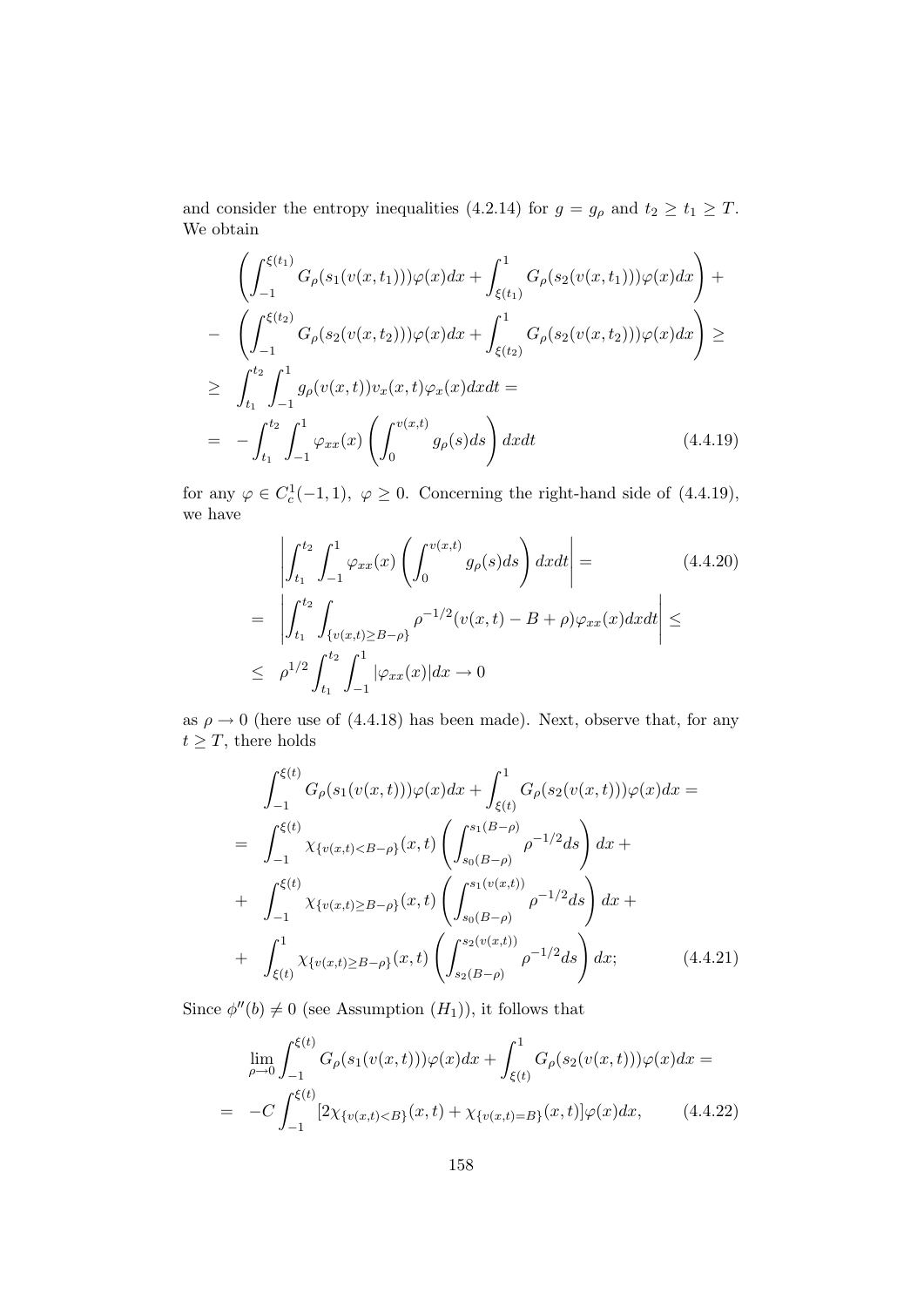for some  $C > 0$ , depending on the value  $\phi''(b)$ . Thus, in view of (4.4.20)- $(4.4.22)$ , taking the limit as  $\rho \rightarrow 0$  in  $(4.4.19)$  gives

$$
\int_{-1}^{\xi(t_1)} [2\chi_{\{v(x,t_1) < B\}} + \chi_{\{v(x,t_1) = B\}}] \varphi(x) dx \leq \qquad (4.4.23)
$$
\n
$$
\leq \int_{-1}^{\xi(t_2)} [2\chi_{\{v(x,t_2) < B\}} + \chi_{\{v(x,t_2) = B\}}] \varphi(x) dx,
$$

for any  $\varphi \in C_c^1(-1,1)$ ,  $\varphi \geq 0$ . Ruling out of contradiction, suppose that  $\xi(t_2) < \xi(t_1)$ , fix any  $\overline{x} \in (\xi(t_2), \xi(t_1))$  and observe that (4.4.23) implies

$$
0 < 2\chi_{\{v(x,t_1) < B\}}(\overline{x},t_1) + \chi_{\{v(x,t_1) = B\}}(\overline{x},t_1) \leq 0,
$$

which gives an absurd. Hence,  $\xi(t_2) \geq \xi(t_1)$  for any  $t_2 \geq t_1 \geq T$ .

(*ii*) The case  $v^* > A$  can be treated in a similar way

$$
\qquad \qquad \Box
$$

**Proof of Theorem 4.2.5.** Let us distinguish the cases  $A < v^* < B$ ,  $v^* = A$ ,  $v^* = B$  and  $v^* < A$ ,  $v^* > B$ .

(i) If  $A < v^* < B$ , in view of Lemma 4.4.3 there exists  $T > 0$  such that  $\xi(t_1) \leq \xi(t_2) \leq \xi(t_1)$  for any  $t_2 \geq t_1 \geq T$ . Hence for any  $t \geq T$  the function  $\xi(t)$  is constant and the claim folows.

(*ii*) In the case  $v^* = A(v^* = B)$ , in view of Lemma 4.4.3 there exists  $T > 0$ such that the map  $t \mapsto \xi(t)$  is non-decreasing (non-increasing) on  $(T, \infty)$ and again (4.2.18) holds.

(*iii*) If  $v^*$  < A, by Proposition 4.2.4-(*ii*) there exists  $T > 0$  such that  $v(\cdot, t) < A$  in [-1,1] for any  $t \geq T$ . Hence, in view of Definition 4.2.1-(ii),  $u(\cdot, t) = s_1(v(\cdot, t))$  - namely,  $\xi(t) = 1$  - for any  $t \geq T$ .

(iv) In the case  $v^* > B$ , by Proposition 4.2.4-(ii) there exists  $T > 0$  such that  $v(\cdot, t) > B$  in [−1, 1] for any  $t \geq T$ . Hence, in view of Definition 4.2.1-<br>(*ii*),  $u(\cdot, t) = s_2(v(\cdot, t))$  - namely,  $\xi(t) = -1$  - for any  $t > T$ . (ii),  $u(\cdot, t) = s_2(v(\cdot, t))$  - namely,  $\xi(t) = -1$  - for any  $t \geq T$ .

**Proof of Theorem 4.2.6.** Let  $v^*$  and  $\xi^*$  be the constants given by Proposition 4.2.4 and Theorem 4.2.5, respectively. Fix any  $k \in \mathbb{N}$  and consider any  $\{t_n\} \subseteq B_k$ . We have

$$
\sup_{n \in \mathbb{N}} \int_{-1}^{1} v_x^2(x, t_n) dx \le k,
$$
\n(4.4.24)

hence

$$
|v(x_2, t_n) - v(x_1, t_n)| \leq \left( \int_{-1}^1 v_x^2(x, t_n) dx \right)^{1/2} |x_2 - x_1|^{1/2} \leq
$$
  
 
$$
\leq k^{1/2} |x_2 - x_1|^{1/2}, \qquad (4.4.25)
$$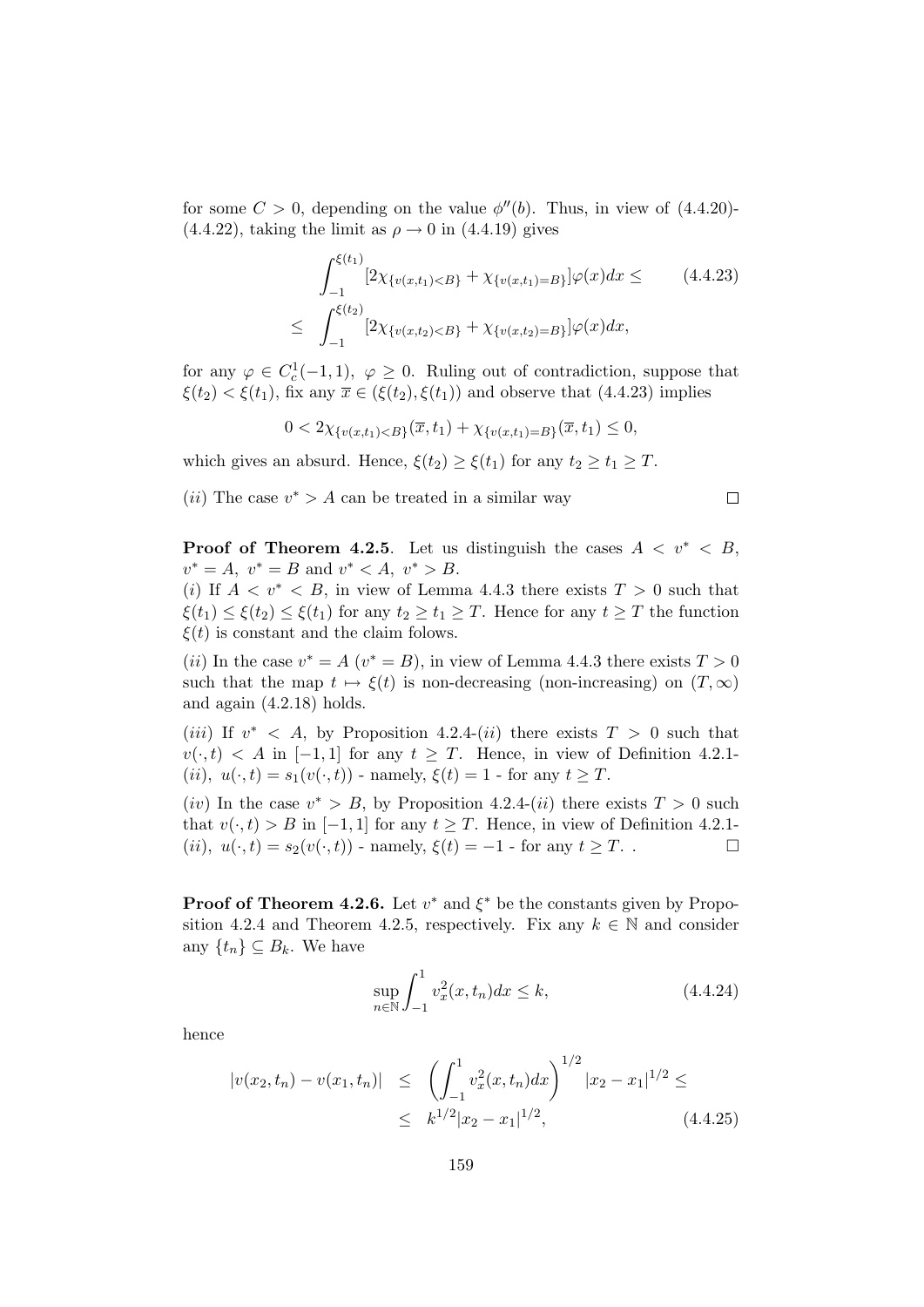for any  $x_1, x_2 \in [-1, 1]$ . Moreover,

$$
||v(\cdot, t_n)||_{C([-1,1])} \le C \tag{4.4.26}
$$

(see Definition 4.2.1- $(i)$ ). Estimates  $(4.4.25)$  and  $(4.4.26)$  imply that the sequence  $\{v(\cdot, t_n)\}\$ is equi-continuous and uniformly bounded in  $C([-1, 1]),$ thus there exists  $\tilde{v} \in C([-1, 1])$  such that, eventually passing to a subsequence, there holds

$$
v(\cdot, t_n) \to \tilde{v} \qquad \text{in } C([-1, 1]).
$$

Let us show that

$$
\tilde{v} \equiv v^* \quad \text{in } [-1, 1].
$$
\n(4.4.27)

To this purpose, we can find two sequences  $\{t_n^1\}, \{t_n^2\}$  such that

$$
v(\cdot, t_n^i) \to v^*
$$
 in  $C([-1, 1]),$   $(i = 1, 2)$ 

and

$$
t_n^1 \le t_n \le t_n^2
$$
,  $|t_n - t_n^i| \le 1$ 

for any  $n \in \mathbb{N}$ ,  $i = 1, 2$  (here use of Proposition 4.2.4 has been made). Then, in view of inequalities (4.2.14), we obtain

$$
\left(\int_{-1}^{1} G(u(x, t_n^1))\varphi(x)dx - \int_{-1}^{1} G(u(x, t_n))\varphi(x)dx\right) \ge
$$
  

$$
\geq \int_{t_n^1}^{t_n} \int_{-1}^{1} g(v(x, t))v_x(x, t)\varphi_x(x)dxdt, \qquad (4.4.28)
$$

and

$$
\left(\int_{-1}^{1} G(u(x,t_n))\varphi(x)dx - \int_{-1}^{1} G(u(x,t_n^2))\varphi(x)dx\right) \ge
$$
\n
$$
\geq \int_{t_n}^{t_n^2} \int_{-1}^{1} g(v(x,t))v_x(x,t)\varphi_x(x)dxdt, \qquad (4.4.29)
$$

for any G defined by (4.2.8) in terms of any  $g \in C^1(\mathbb{R})$ ,  $g' \ge 0$ , and for any  $\varphi \in C^1([-1,1]), \varphi \ge 0.$  In view of estimate (4.2.16), there holds

$$
\left| \int_{t_n}^{t_n^i} \int_{-1}^1 v_x^2(x,t) dx dt \right| \to 0,
$$

thus, passing to the limit as  $n \to \infty$  in (4.4.28) and (4.4.29) gives

$$
\int_{-1}^{\xi^*} G(s_1(v^*))\varphi(x)dx + \int_{\xi^*}^1 G(s_2(v^*))\varphi(x)dx \le
$$
  
\n
$$
\leq \int_{-1}^{\xi^*} G(s_1(\tilde{v}(x)))\varphi(x)dx + \int_{\xi^*}^1 G(s_2(\tilde{v}(x)))\varphi(x)dx \le
$$
  
\n
$$
\leq \int_{-1}^{\xi^*} G(s_1(v^*))\varphi(x)dx + \int_{\xi^*}^1 G(s_2(v^*))\varphi(x)dx.
$$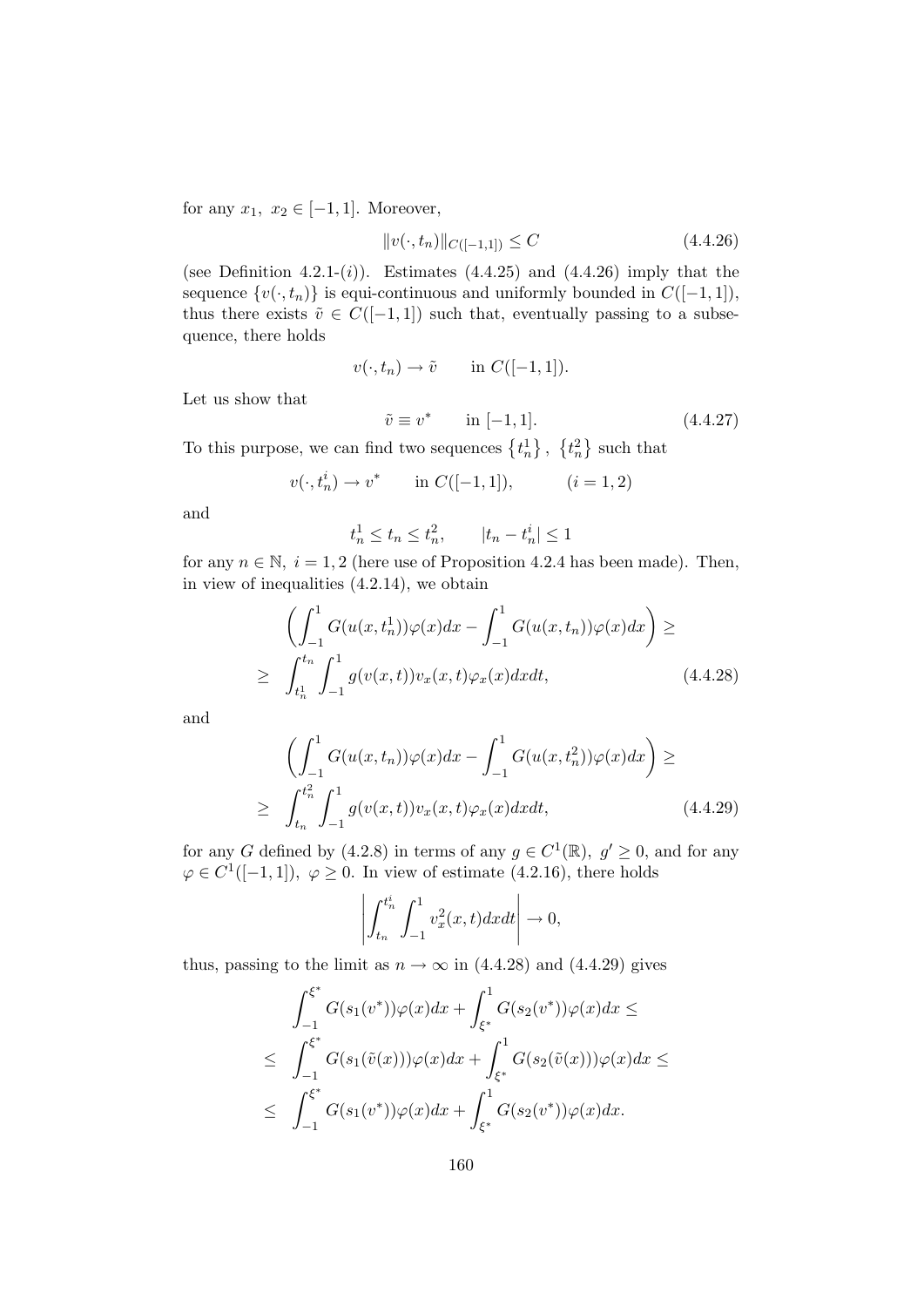Observe that the above equality implies

$$
s_1(v^*) = s_1(\tilde{v}(x))
$$
 for any  $x \in (-1, \xi^*),$ 

and

$$
s_2(v^*) = s_2(\tilde{v}(x))
$$
 for any  $x \in (\xi^*, 1)$ .

Since  $s_1$  and  $s_2$  are strictly monotone functions,  $(4.4.27)$  follows.

(*ii*) Fix any  $k > 0$  and any sequence  $\{t_n\} \subseteq A_k$ . If

$$
\sup_{n \in \mathbb{N}} \int_{-1}^{1} v_x^2(x, t_n) dx < \infty
$$

we can argue as in the proof of  $(i)$ . Therefore suppose

$$
\sup_{n \in \mathbb{N}} \int_{-1}^{1} v_x^2(x, t_n) dx = \infty.
$$

In this case the sequence  $\{v(\cdot, t_n)\}\)$  need not be relatively compact in the strong topology of  $C([-1, 1])$ . However, by means of Propositin 4.2.4 we can find two sequences  $\{t_n^1\}, \{t_n^2\}$  such that

$$
v(\cdot, t_n^i) \to v^*
$$
 in  $C([-1, 1]),$   $(i = 1, 2)$ 

and

$$
t_n^1 \le t_n \le t_n^2
$$
,  $|t_n - t_n^i| \le 1$ 

for any  $n \in \mathbb{N}$ ,  $i = 1, 2,$ . Arguing as above gives

$$
\int_{-1}^{1} G(u(x, t_n^1))\varphi(x)dx - \int_{-1}^{1} G(u(x, t_n))\varphi(x)dx \ge
$$
\n
$$
\geq \int_{t_n^1}^{t_n} \int_{-1}^{1} g(v(x, t))v_x(x, t)\varphi_x(x)dxdt, \qquad (4.4.30)
$$

and

$$
\int_{-1}^{1} G(u(x, t_n))\varphi(x)dx - \int_{-1}^{1} G(u(x, t_n^2))\varphi(x)dx \ge
$$
\n
$$
\geq \int_{t_n}^{t_n^2} \int_{-1}^{1} g(v(x, t))v_x(x, t)\varphi_x(x)dxdt, \qquad (4.4.31)
$$

for any  $g \in C^1(\mathbb{R}), g' \ge 0$ , and for any  $\varphi \in C^1([-1,1]), \varphi \ge 0$  (here G is defined by (4.2.8)). Thus, passing to the limit as  $n \to \infty$  gives

$$
\lim_{n \to \infty} \int_{-1}^{1} G(u(x, t_n)) \varphi(x) dx =
$$
\n
$$
= \int_{-1}^{\xi^*} G(s_1(v^*)) \varphi(x) dx + \int_{\xi^*}^{1} G(s_2(v^*)) \varphi(x) dx.
$$
\n(4.4.32)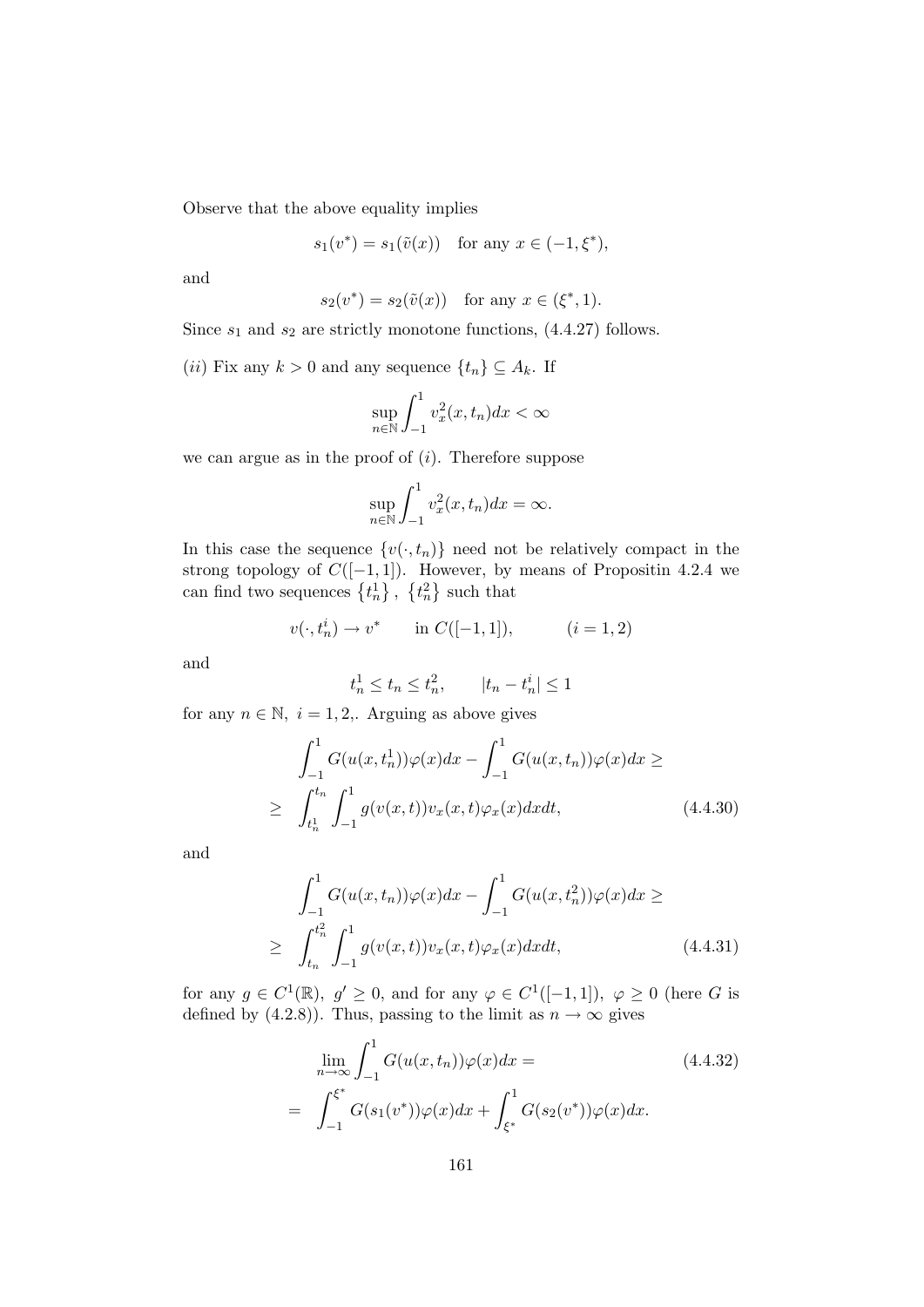Observe that in view of Definition 4.2.1, we have

$$
\int_{-1}^{1} G(u(x, t_n))\varphi(x)dx =
$$
\n
$$
= \int_{-1}^{\xi(t_n)} G(s_1(v(x, t_n)))\varphi(x)dx + \int_{\xi(t_n)}^{1} G(s_2(v(x, t_n)))\varphi(x)dx
$$
\n(4.4.33)

and, for any  $\delta > 0$  we can assume

$$
\xi^* - \delta < \xi(t_n) < \xi^* + \delta
$$

for *n* large enough (by Theorem 4.2.5). Thus, by  $(4.4.32)$  and  $(4.4.33)$  we have

$$
\lim_{n \to \infty} \int_{-1}^{\xi^* - \delta} |s_1(v(x, t_n))|^p \varphi(x) dx = \int_{-1}^{\xi^* - \delta} |s_1(v^*)|^p \varphi(x) dx
$$

for any  $\varphi \in C_c^1(-1,\xi^*-\delta)$  and  $p > 1$  (here we have choosen  $g(s) =$  $p^{-1}|s_1|^{(p-1)}(s)$  in  $(4.4.32)$ ) and

$$
\lim_{n \to \infty} \int_{\xi^* + \delta}^1 |s_2(v(x, t_n))|^p \varphi(x) dx = \int_{\xi^* + \delta}^1 |s_2(v^*)|^p \varphi(x) dx
$$

for any  $\varphi \in C_c^{\infty}(\xi^* + \delta, 1)$  and  $p > 1$  (here we have choosen  $g(s) =$  $p^{-1}|s_2|^{(p-1)}(s)$ . In other words, by the arbitrariness of  $\delta$ , we have proven that

$$
s_1(v(\cdot, t_n)) \to s_1(v^*)
$$
 in  $L^p(-1, \xi^*)$ , (4.4.34)

and

$$
s_2(v(\cdot, t_n)) \to s_2(v^*)
$$
 in  $L^p(\xi^*, 1)$ , (4.4.35)

As a consequence of the above convergences, we obtain

$$
v(\cdot, t_n) \to v^* \qquad \text{in } L^p(-1, 1),
$$

for any  $1 \leq p < \infty$ , and the claim (4.2.22) follows.

**Proof of Theorem 4.2.7.** For any diverging sequence  $\{t_n\}$ , in view of Definition 4.2.1 we have

$$
u(x,t_n) = \chi_{(-1,\xi(t_n))} s_1(v(x,t_n)) + \chi_{(\xi(t_n),1)} s_2(v(x,t_n)). \tag{4.4.36}
$$

(i) Assume  $\{t_n\} \subseteq B_k$ , where  $B_k$  is the set defined by  $(4.2.19)$  for any  $k \in \mathbb{N}$ . Since  $v(\cdot, t_n) \to v^*$  in  $C([-1, 1])$  by Theorem 4.2.6-(*i*) and  $\xi(t_n) \to \xi^*$  by Theorem 4.2.5, taking the limit as  $n \to \infty$  in (4.4.36) gives

$$
u(x,t_n)\to u^*
$$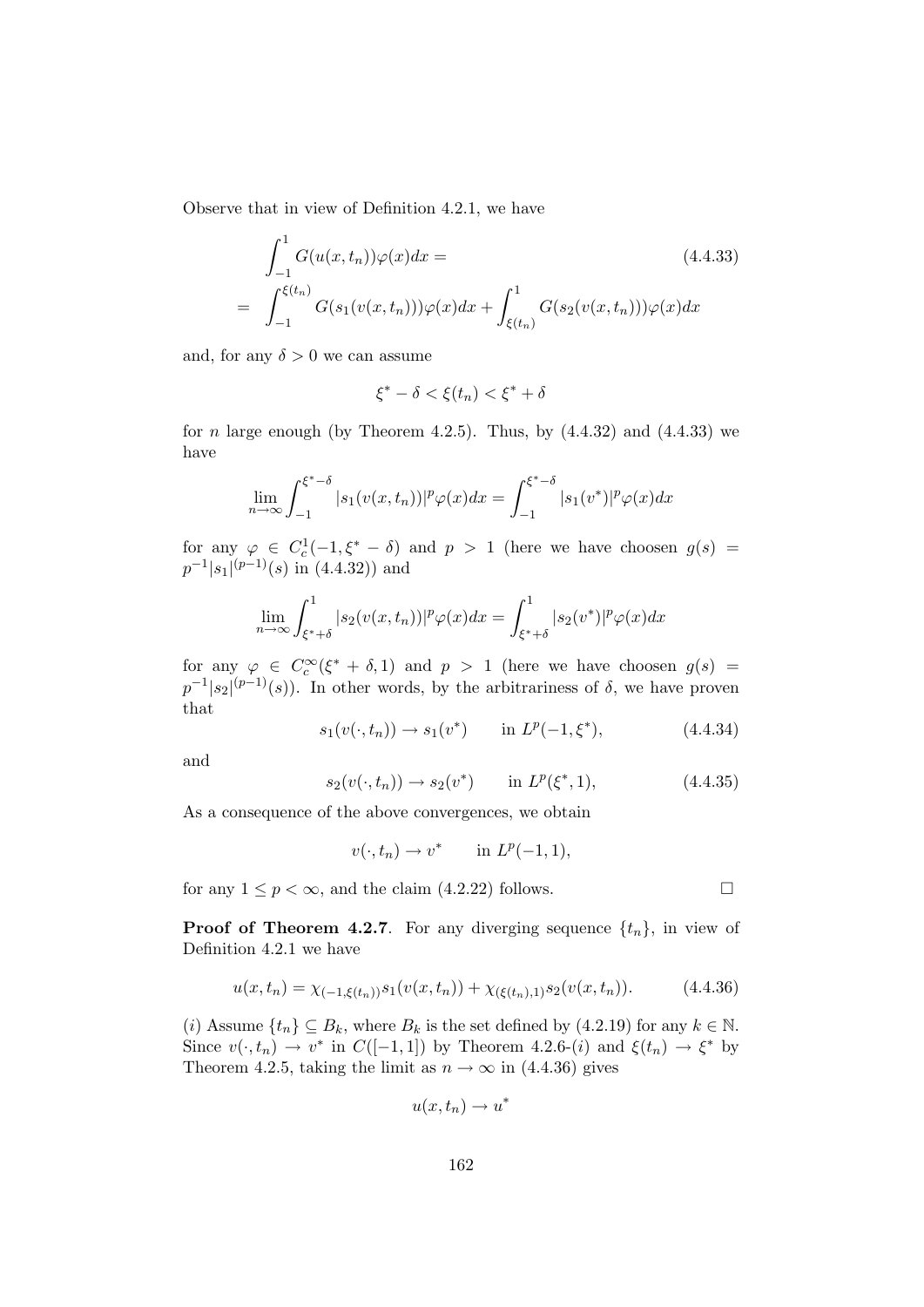for any  $x \in [-1,1] \setminus \xi^*$ , the function  $u^*$  being defined by (4.2.23). Moreover, if  $M_{u_0} < a$  (respectively  $M_{u_0} > d$ )  $v^* = \phi(M_{u_0})$  (see Proposition 4.2.4-(*ii*)) and equation (4.4.36) reduces to

$$
u(x, t_n) = s_1(v(x, t_n)) \qquad (u(x, t_n) = s_2(v(x, t_n)))
$$

for  $n \in \mathbb{N}$  large enough (see Remark 4.2.2). Therefore  $u(\cdot, t_n) \to M_{u_0}$ uniformly in  $[-1, 1]$  by Theorem 4.2.6- $(i)$ .

(ii) Now asume  $\{t_n\} \subseteq A_k$ , where  $A_k$  is the set defined by (4.2.20). In this case  $v(\cdot, t_n) \to v^*$  in  $L^p(-1, 1)$  for any  $1 \leq p < \infty$  (see Theorem 4.2.6-(*ii*)) and  $\xi(t_n) \rightarrow \xi^*$  (see Theorem 4.2.5), hence passing to the limit in (4.4.36) gives  $(4.2.26)$  and the claim follows.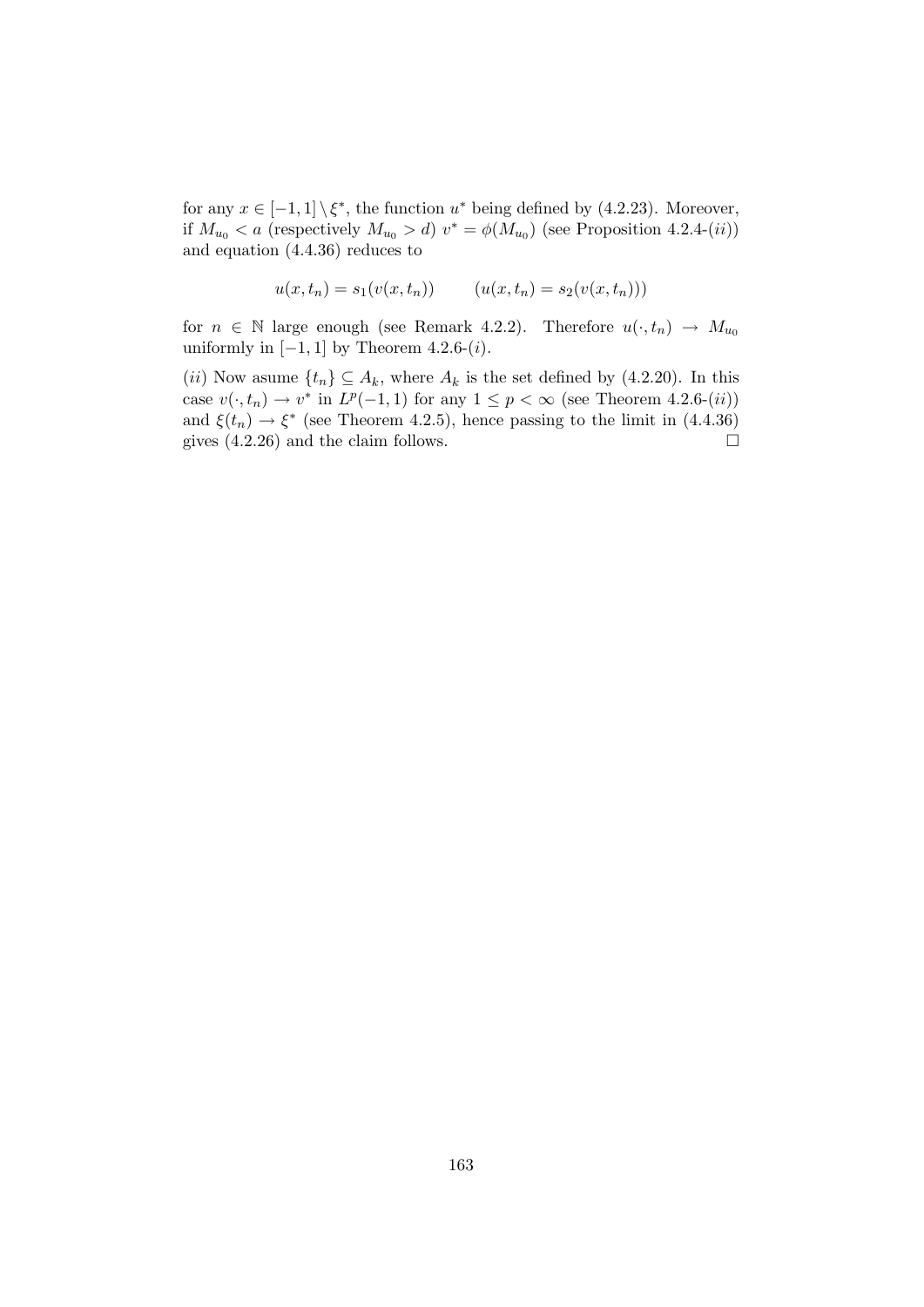# Bibliography

- [B] H. Brezis, "Analyse Fonctionnelle", Masson Editeur, Paris, 1983.
- [BBDU] G. I. Barenblatt, M. Bertsch, R. Dal Passo & M. Ughi, A degenerate pseudoparabolic regularization of a nonlinear forward-backward heat equation arising in the theory of heat and mass exchange in stably strat*ified turbulent shear flow,* SIAM J. Math. Anal.  $24$  (1993), 1414–1439.
- [Be] Ph. Benilan, Opérateurs accrétifs et semi-groupes dans les espaces  $L^p$  $(1 \leq p \leq \infty)$ , in Functional Analysis and Numerical Analysis, Japan Society for the Promotion of Sciences, Tokyo, 1978,
- [BFG] G. Bellettini, G. Fusco & N. Guglielmi, A concept of solution and numerical experiments for forward-backward diffusion equations, Discrete Contin. Dyn. Syst. 16 (2006), 783–842.
- [BFJ] K. Binder, H.L. Frisch & J. Jäckle, Kinetics of phase separation in the presence of slowly relaxing structural variables, J. Chem. Phys. 85 (1986), 1505–1512.
- [BNPT] G. Bellettini, M. Novaga, M. Paolini & C. Tornese, Convergence of discrete schemes for the Perona-Malik equation, J. Differential Equations 245 (2008) 892–924.
- [BS] (1411908) M. Brokate & J. Sprekels, Hysteresis and phase transitions, Appl. Math. Sci. 121 (Springer, 1996).
- [BU] M. BERTSCH, M. UGHI, *Positivity properties of viscosity solutions of* a degenerate parabolic equation, Nonlinear Anal. 14 (1990), 571-592.
- [C] J. W. Cahn, On spinodal decomposition, Acta Metall. 9 (1961), 795
- [D] S. Demoulini, Young measures solutions for a nonlinear parabolic equation of forward-backward type, SIAM J. Math. Anal.  $27$  (1996), 376–403
- [E1] L. C. Evans, Weak convergence methods for nonlinear partial differential equations, CBMS Reg. Conf. Ser. Math., 74, Amer. Math. Soc., Providence (1990).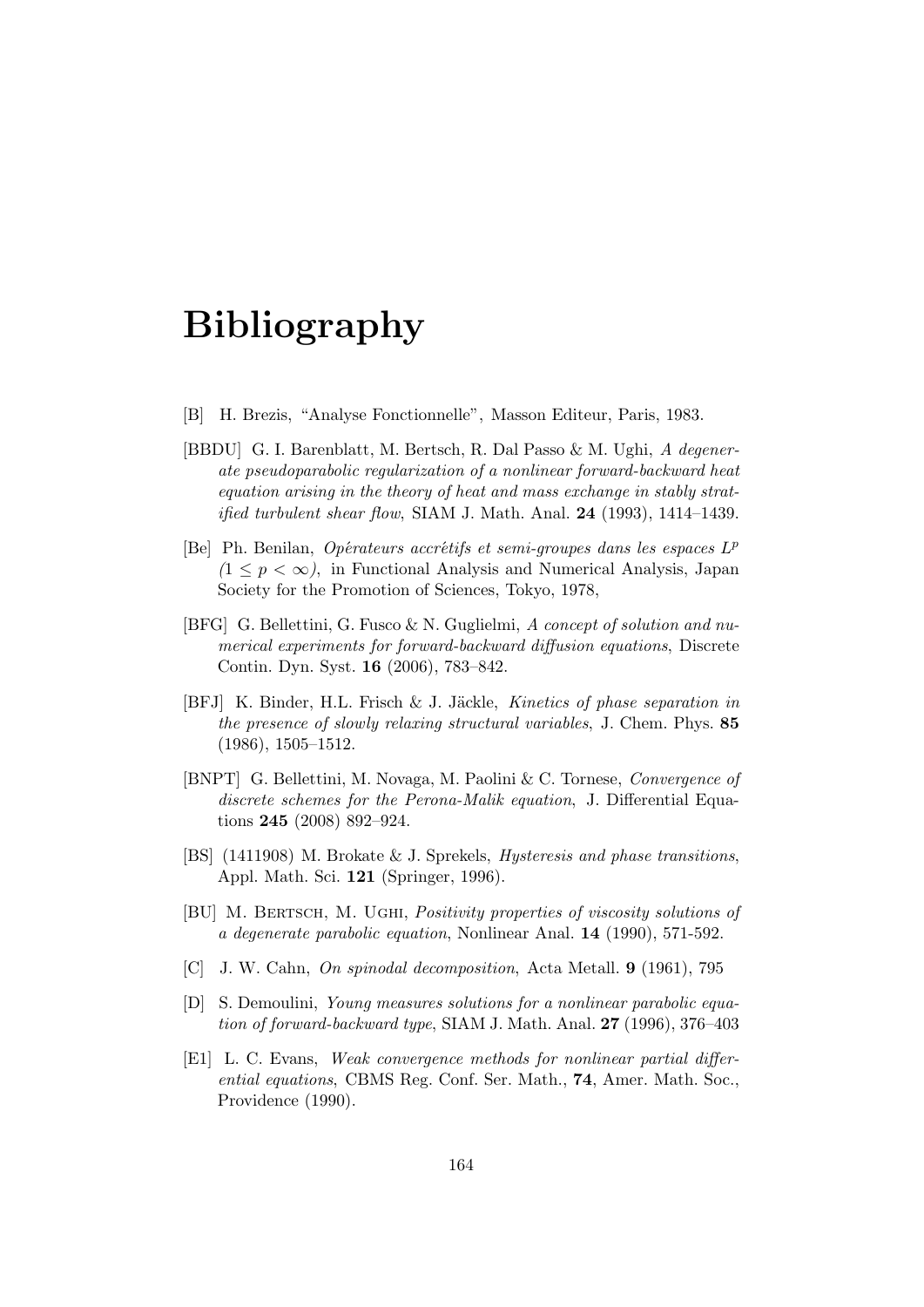- [E2] L. C. Evans, A survey of entropy methods for partial differential equations, Bull. Amer. Math. Soc. 41 (2004), 409–438.
- [EP] L. C. Evans & M. Portilheiro, Irreversibility and hysteresis for a forward-backward diffusion equation, Math. Models Methods Appl. Sci. 14 (2004), 1599–1620.
- [FGP] F. Fierro, R. Goglione & M. Paolini, Numerical simulations of mean curvature flow in presence of a non convex anisotropy, Math. Models Method Appl. Sci. 8 (1998), 573–601.
- [G] M. Gobbino, Entire solutions of the one-dimensional Perona-Malik equation, Comm. Partial Differential Equations, 32 (2007), 719–743.
- [GG] M. Ghisi & M. Gobbino, A class of local solutions for the onedimensional Perona-Malik equation, preprint (2006).
- [GMS] M. Giaquinta, G. Modica & J. Souček, Cartesian Corrents in the Calculus of Variations (Springer, 1998).
- $[H]$  K. Höllig, *Existence of infinitely many solutions for a forward backward* heat equation, Trans. Amer. Math. Soc. **278** (1983), 299-316.
- [HPO] D. Horstmann, K.J. Painter & H.G. Othmer, Aggregation under local reinforcement, from lattice to continuum, Eur. J. Appl. Math. 15 (2004), 545–576.
- [K] S. Kichenassamy, The Perona-Malik paradox, SIAM J. Appl. Math., 57 (1997), 1328–1342.
- [KK] B. Kawohl & N. Kutev, Maximum and comparison principle for onedimensional anisotropic diffusion, Math. Ann., 311 (1998), 107–123.
- [LSU] O.A. Ladyženskaja, V.A. Solonnikov & N.N. Ural'ceva, "Linear" and Quasilinear Equations of Parabolic type" Trans. of Math. Mono, Providence, 1968.
- [MTT] C. Mascia, A. Terracina & A. Tesei, Evolution of stable phases in forward-backward parabolic equations, in: Asymptotic Analysis and Singularities (edited by H. Kozono, T. Ogawa, K. Tanaka, Y. Tsutsumi & E. Yanagida), pp. 451-478, Advanced Studies in Pure Mathematics 47-2 (Math. Soc. Japan, 2007).
- [MTT2] C. Mascia, A. Terracina & A. Tesei, Two-phase entropy solutions of a forward-backward parabolic equation, Archive Rational Mech. Anal. (to appear)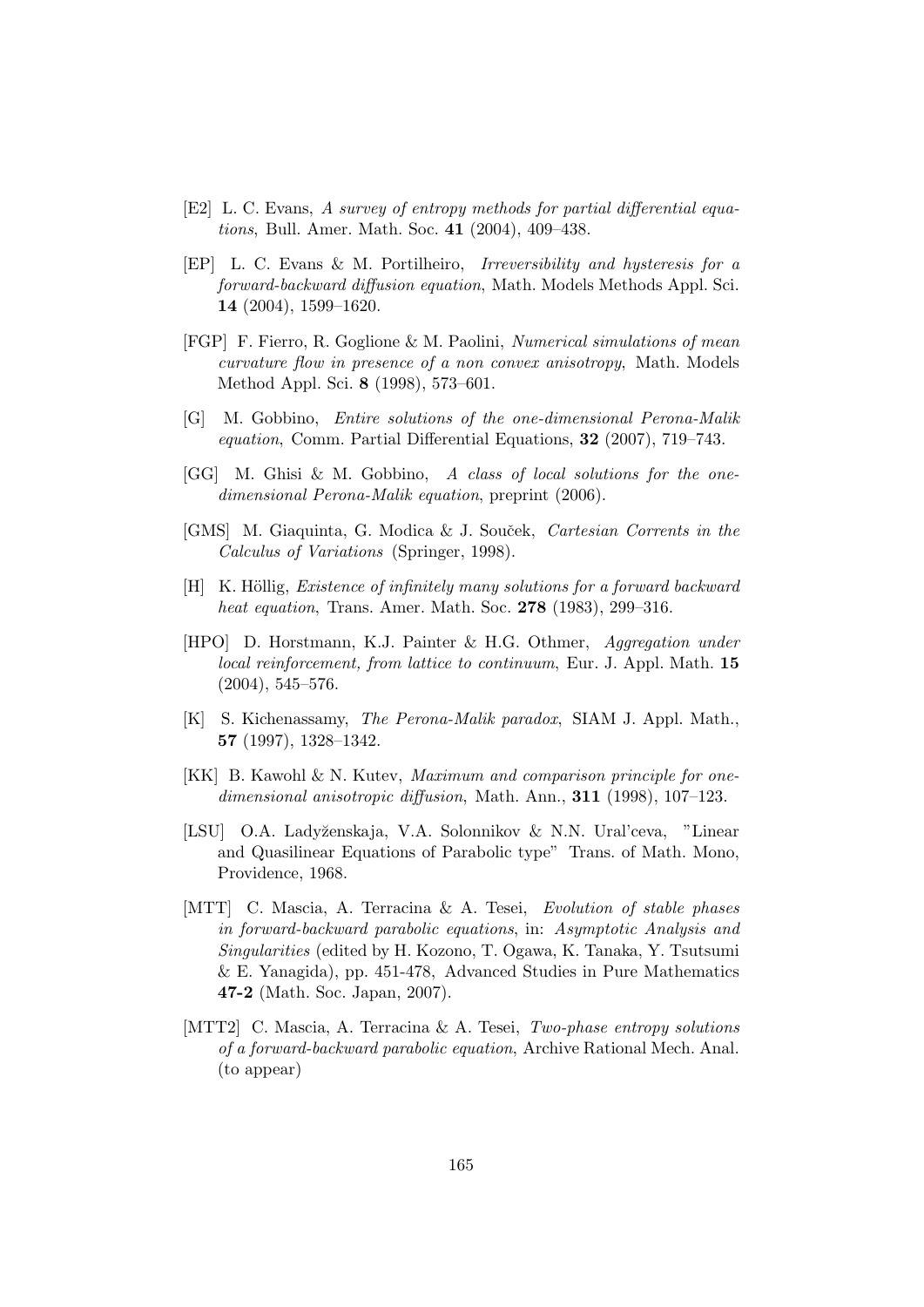- [Mü] S. Müller, *Variational models for microstructure and phase transitions*, in " Calculus of variations and geometric evolution problems ", Lecture Notes in Math. 1713, Springer (1999), 85–210.
- [NMS] M. Nitzberg, D. Mumford & T. Shiota, Filtering, Segmentation and Depth, Lecture Notes in Computer Science, Vol. 662, Springer-Verlag, Berlin (1993).
- [NP] A. Novick-Cohen & R. L. Pego, Stable patterns in a viscous diffusion equation, Trans. Amer. Math. Soc., **324** (1991), 331-351.
- [Pa] V. Padr´on, Sobolev regularization of a nonlinear ill-posed parabolic problem as a model for aggregating populations, Comm. Partial Differential Equations 23 (1998), 457–486.
- [Pay] L. E. Payne, Improperly Posed Problems in Partial Differential Equations, Regional Conference Series in Applied Mathematics 22, SIAM, Philadelphia (1975)
- [Pl1] P. I. Plotnikov, Passing to the limit with respect to viscosity in an equation with variable parabolicity direction, Diff. Equ. **30** (1994), 614– 622.
- [Pl2] P. I. Plotnikov, Equations with alternating direction of parabolicity and the hysteresis effect, Russian Acad. Sci., Dokl., Math. 47 (1993), 604–608.
- [Pl3] P. I. Plotnikov, Forward-backward parabolic equations and hysteresis, J. Math. Sci. 93 (1999), 747–766.
- [Pl4] P. I. Plotnikov, Passage to the limit over small parameter in the Cahn-Hilliard equations, Siberian Mathematical Journal 38 (1997), 550–566.
- [PM] P. Perona & J. Malik, Scale space and edge detection using anisotropic diffusion, IEEE Trans. Pattern Anal. Mach. Intell. **12** (1990), 629–639.
- [RH] T. Roubiček & K. Hoffmann, About the Concept of Measure-valued Solutions to Distributed Parameter Systems, Math. Methods Appl. Sci., 18 (1995), 671–685.
- [Se] D. Serre, " Systems of conservation laws, Vol. 1: Hyperbolicity, entropies, shock waves ", translated from the 1996 French original by I. N. Sneddon., Cambridge University Press, Cambridge (1999).
- [Sl] M. Slemrod, Dynamics of measure valued solutions to a backwardforward heat equation, J. Dynam. Differential Equations 3 (1991), 1–28.
- [Sm] F. Smarrazzo, On a class of equations with variable parabolicity direction, Discrete Contin. Dyn. Syst. 22 (2008), 729–758.